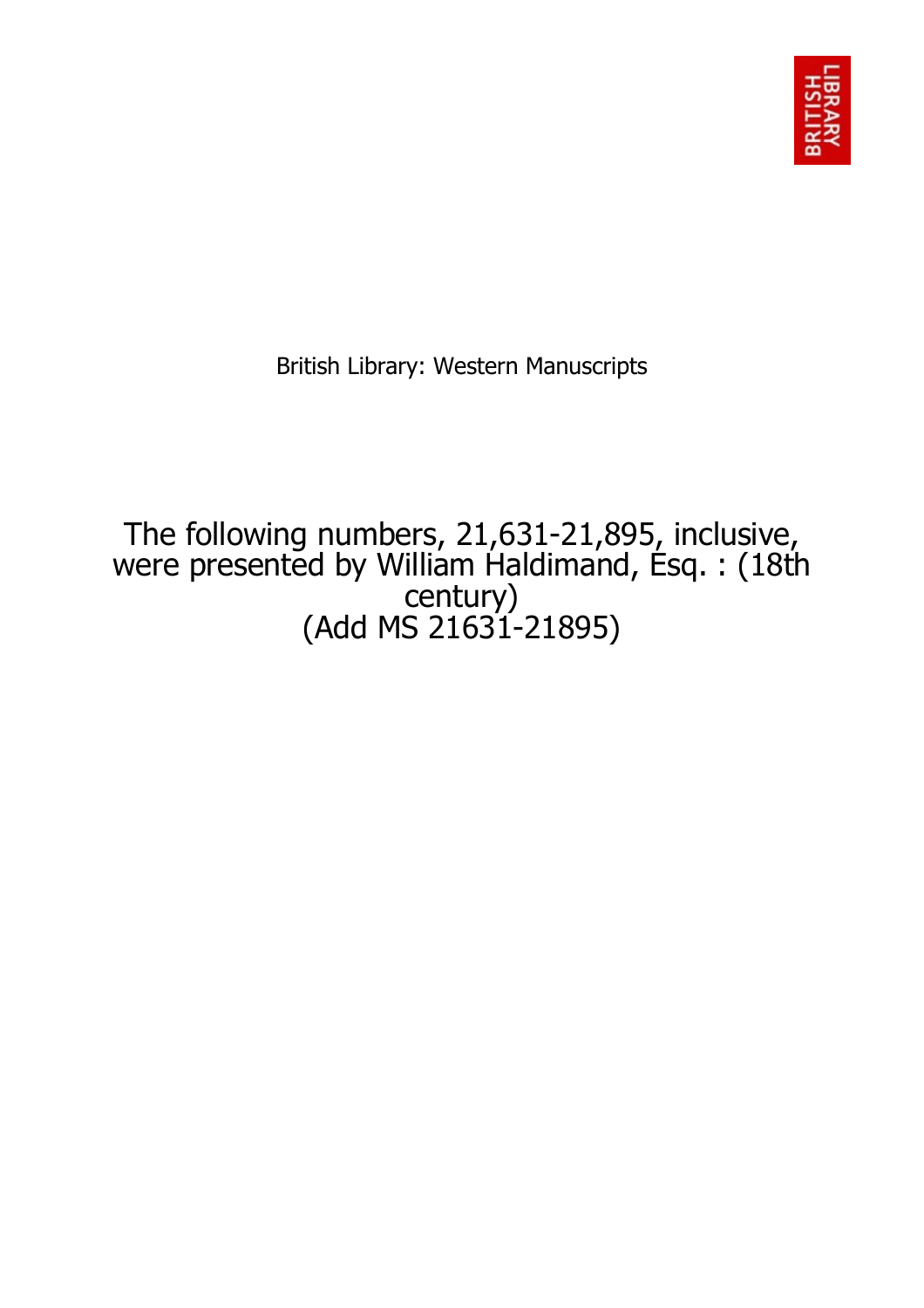# Table of Contents

The following numbers, 21,631–21,895, inclusive, were presented by William Haldimand, Esq. : (18th century)

| Add MS 21631-21660 A collection of letters and other documents relating to military events  |    |
|---------------------------------------------------------------------------------------------|----|
| Add MS 21661-21892 The official correspondence and papers of Lieut. - General Sir Frederick | 36 |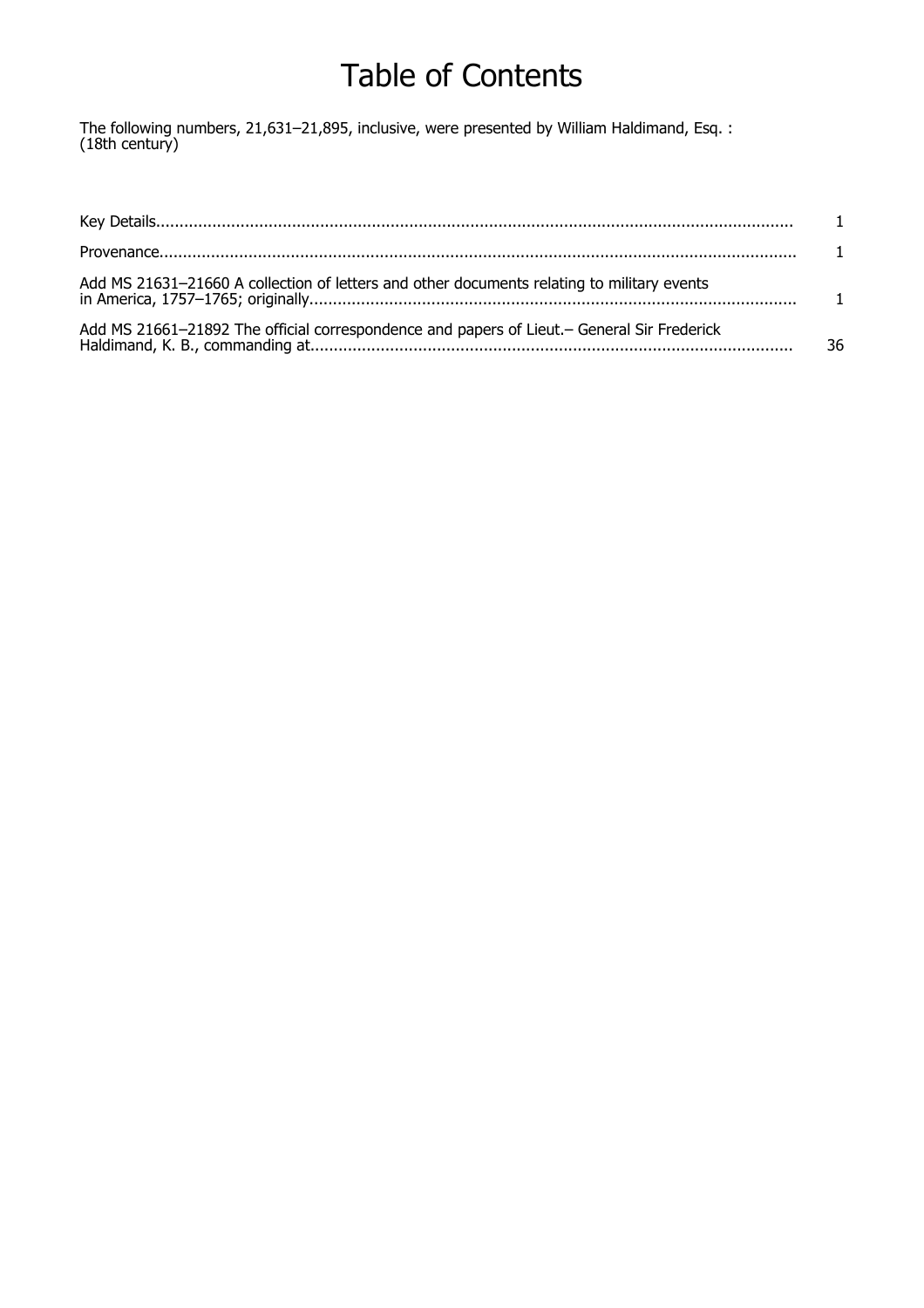#### Key Details

| <b>Collection Area</b>   | British Library: Western Manuscripts                                                                           |
|--------------------------|----------------------------------------------------------------------------------------------------------------|
| Reference                | Add MS 21631-21895                                                                                             |
| <b>Creation Date</b>     | 18th century                                                                                                   |
| <b>Extent and Format</b> | 265 items                                                                                                      |
| Languages of Material    | Dutch; English; French; German; Spanish; Italian; Latin                                                        |
| <b>Title</b>             | The following numbers, 21,631-21,895, inclusive, were presented by William<br>Haldimand, Esq. : (18th century) |

#### Provenance

| Legal Status      | Not Public Record(s)                   |
|-------------------|----------------------------------------|
| Custodial History | William Haldimand: Presented: in 1857. |

#### Add MS 21631-21660 A collection of letters and other documents relating to military events in America, 1757-1765; originally

| <b>Collection Area</b>   | British Library: Western Manuscripts                                                                                                                                                                                                   |
|--------------------------|----------------------------------------------------------------------------------------------------------------------------------------------------------------------------------------------------------------------------------------|
| Reference                | Add MS 21631-21660                                                                                                                                                                                                                     |
| <b>Creation Date</b>     | 1757-1765                                                                                                                                                                                                                              |
| <b>Extent and Format</b> | 30 items                                                                                                                                                                                                                               |
| Languages of Material    | English; French; German                                                                                                                                                                                                                |
| Title                    | A collection of letters and other documents relating to military events in<br>America, 1757-1765; originally belonging to Colonel Henry Bouquet, who held<br>the rank of Brigadier-General in the English army in America. (1757-1765) |

Scope and Content

Colonel Henry Bouquet, Brigadier-General in the English Army in America: Letters and documents relating to military events in America: 1757-1765.

George III of England: Correspondence and papers of Generals Bouquet and Haldimand in N. America: 1757-1785.

America: Bouquet and Haldimand papers relating to military events in N. America: 1757-1785.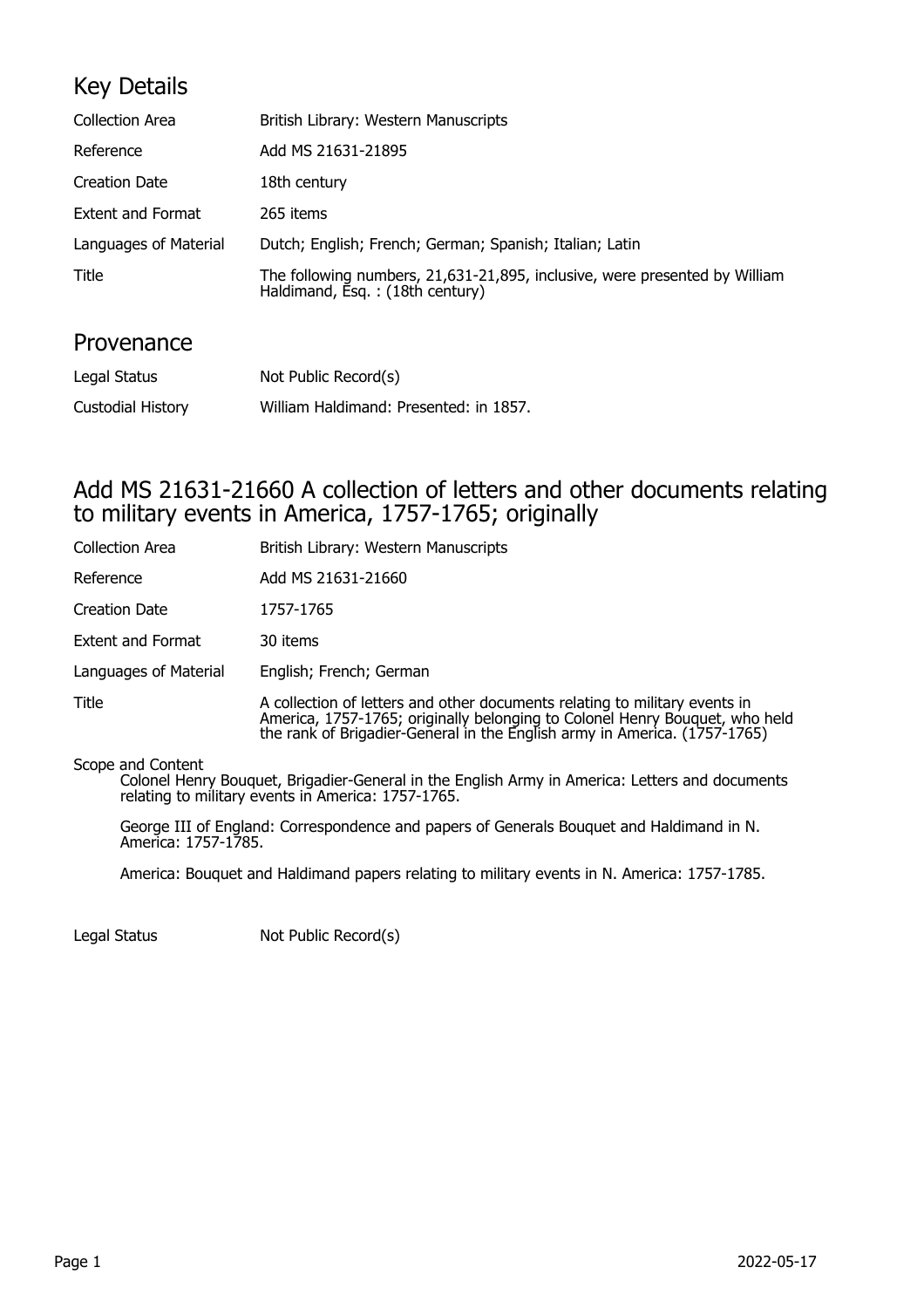## Add MS 21631 (1757)

| <b>Collection Area</b>   | British Library: Western Manuscripts |
|--------------------------|--------------------------------------|
| Reference                | Add MS 21631                         |
| <b>Creation Date</b>     | 1757                                 |
| <b>Extent and Format</b> | 1 item                               |
| Scope and Content        |                                      |

LETTER-BOOK of Lieut-Colonel Henry Bouquet, of the 62nd or Royal American Regiment; 1757. Paper. Quarto.

Legal Status Not Public Record(s)

#### Add MS 21632 (1757-1758)

| <b>Collection Area</b>   | British Library: Western Manuscripts                                   |
|--------------------------|------------------------------------------------------------------------|
| Reference                | Add MS 21632                                                           |
| <b>Creation Date</b>     | 1757-1758                                                              |
| <b>Extent and Format</b> | 1 item                                                                 |
|                          | Scope and Content<br>LETTER-BOOK of the same; 1757-1758. Paper. Folio. |

Legal Status Not Public Record(s)

#### Add MS 21633 (1757-1758)

| <b>Collection Area</b>   | British Library: Western Manuscripts |
|--------------------------|--------------------------------------|
| Reference                | Add MS 21633                         |
| <b>Creation Date</b>     | 1757-1758                            |
| <b>Extent and Format</b> | 1 item                               |

#### Scope and Content

ACCOUNTS of disbursements for the maintenance of the troops in S. Carolina; 1757-1758. At f. 16 is the muster-roll of the lst Battalion of the Royal American Regiment. Paper. Folio.

South Carolina, America: Disbursements for troops in: 1757-1758.

includes:

 • f. 16 Army; England: Muster-roll and list of officers of the 1st battalion of the Royal American regiment: 1757-1758, 1762.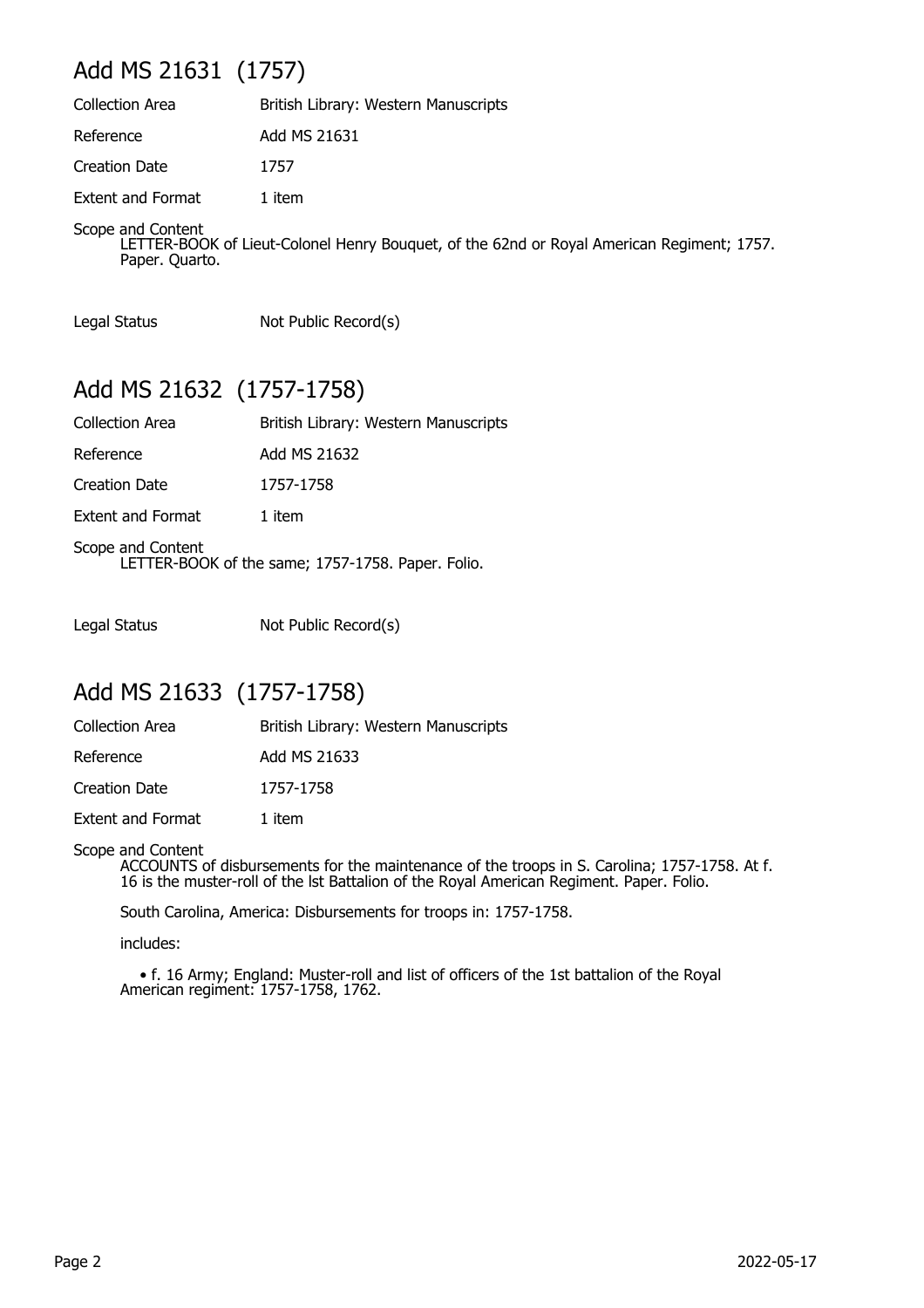#### Add MS 21634 (1759-1763)

| <b>Collection Area</b>   | British Library: Western Manuscripts |  |
|--------------------------|--------------------------------------|--|
| Reference                | Add MS 21634                         |  |
| Creation Date            | 1759-1763                            |  |
| <b>Extent and Format</b> | 1 item                               |  |

#### Scope and Content

CORRESPONDENCE between Colonel Bouquet and General Sir Jeffery Amherst, K.B. [afterwards Lord Amherst] Commander-in- Chief in N. America, comprising original letters, drafts and copies, with enclosures, and relating to military affairs; from March, 1759, to Dec. 1763. There are also several original letters from Colonel William Amherst, Adj.-Gen.; and one from Lieut.-Colonel James Robertson; 19 July, 1763, at f. 331. Paper. Folio.

Jeffrey Amherst, 1st Baron Amherst: Correspondence with Col. Bouquet: 1759-1763.

includes:

 • ff. 66, 84, 104, 118, 125, 127, 154, 195, 227, 329, 371 William Amherst, General: Correspondence with Col. Bouquet: 1761-1764. • f. 331 James Robertson, Lieutenant -Colonel, afterwards General, and Governor of New York: Letters to Gen. Haldimand: 1757-1786.

Legal Status Not Public Record(s)

#### Add MS 21635 (1763)

Collection Area British Library: Western Manuscripts

Reference Add MS 21635

Creation Date 1763

Extent and Format 1 item

Scope and Content

COPIES of Government instructions to General Sir Jeffery Amherst, and of orders of Sir Jeffery to Colonel Bouquet, for the reduction of the 42nd and 77th Regiments, in 1763. Paper. Folio.

Jeffrey Amherst, 1st Baron Amherst: Instructions to, from Government, and orders to General Bouquet: 1763.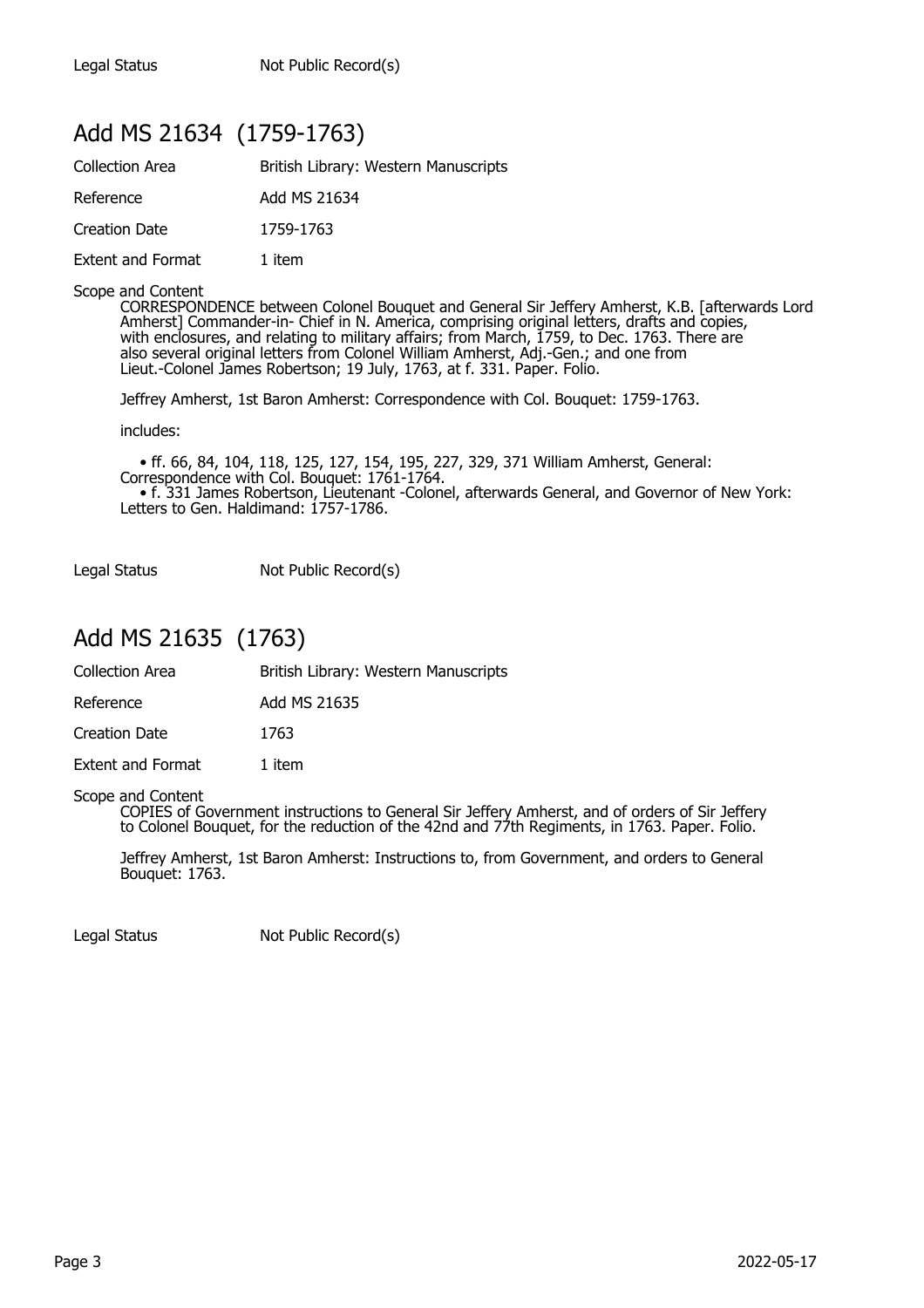#### Add MS 21636 (Nov 1763-Feb 1765)

| <b>Collection Area</b>   | British Library: Western Manuscripts |
|--------------------------|--------------------------------------|
| Reference                | Add MS 21636                         |
| Creation Date            | Nov 1763-Feb 1765                    |
| <b>Extent and Format</b> | 1 item                               |

Scope and Content

COPIES of letters from Major-General Hon. Thomas Gage, Commander-in-Chief in N. America, to Colonel Bouquet; Nov. 1763-Feb. 1765. Paper. Quarto.

Hon Thomas Gage, Major - General, Governor of Montreal and Massachusetts, Commander-in-Chief in America: Correspondence with Col. Bouquet: 1763-1765.

Legal Status Not Public Record(s)

## Add MS 21637 (Oct 1763-Jun 1765)

Collection Area **British Library: Western Manuscripts** 

Reference Add MS 21637

Creation Date Oct 1763-Jun 1765

Extent and Format 1 item

Scope and Content

COPIES of letters from Colonel Bouquet to Major-General Gage; Oct. 1763-,June, 1765. Amongst them are also a few letters to Colonels Sir William Johnson, Bart., Bradstreet, and Ried; and to [John] Penn, Governor of Pennsylvania. Paper. Quarto.

Sir William Johnson, 1st Baronet: Letters to: 1763-1765.

Hon Thomas Gage, Major - General, Governor of Montreal and Massachusetts, Commander-in-Chief in America: Correspondence with Col. Bouquet: 1763-1765.

includes:

 • ff. 14, 54 b, 91, 92 John Penn, Governor of Pennsylvania: Correspondence with Col. Bouquet: 1764.

• ff. 57 b-63 John Bradstreet, Colonel: Correspondence with Col. Bouquet: 1764.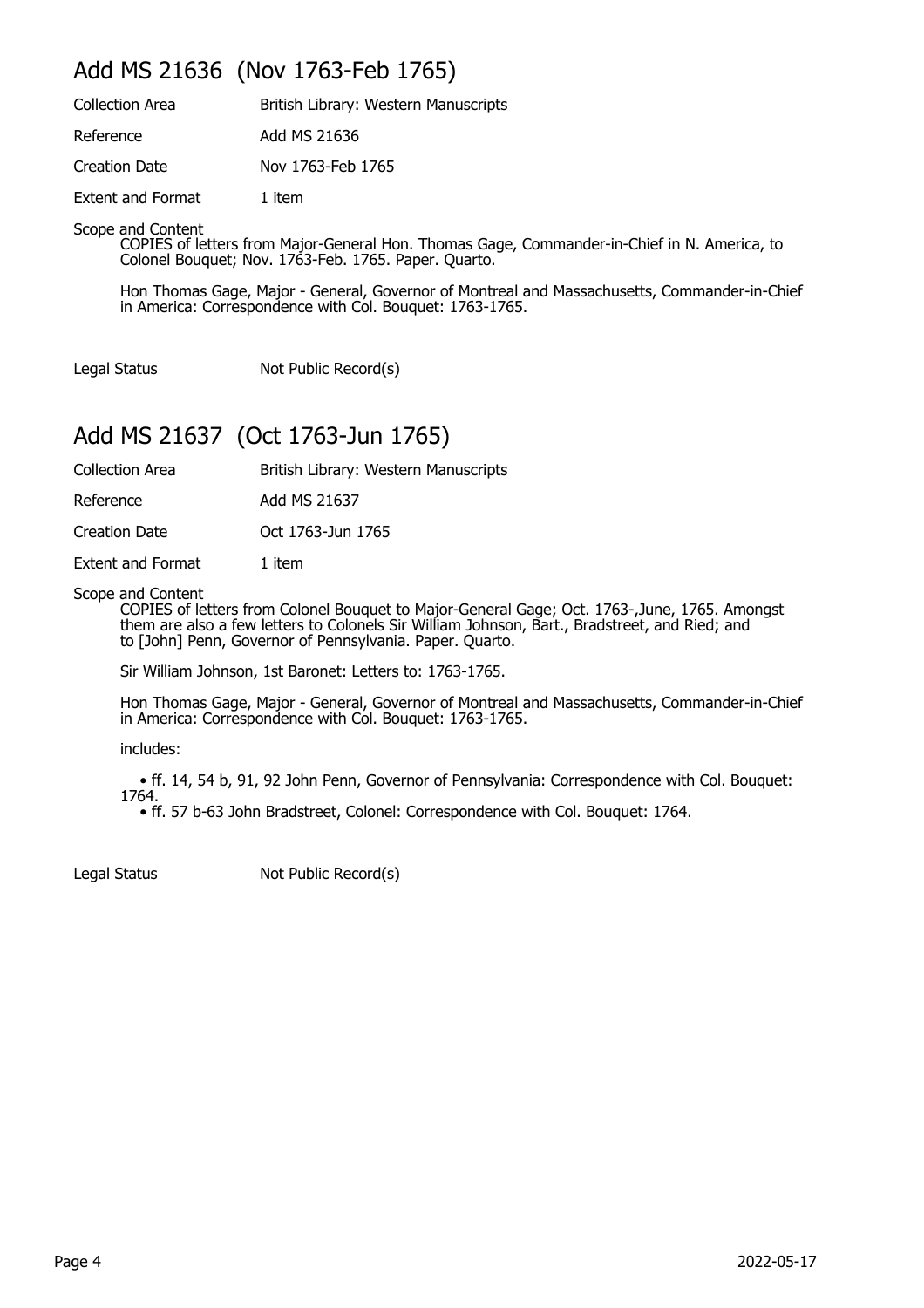#### Add MS 21638 (1759-1765)

| <b>Collection Area</b>   | British Library: Western Manuscripts |
|--------------------------|--------------------------------------|
| Reference                | Add MS 21638                         |
| Creation Date            | 1759-1765                            |
| <b>Extent and Format</b> | 1 item                               |

Scope and Content

CORRESPONDENCE of Colonel Bouquet, 1759-1765, with the following persons: 1. Major-General John Stanwix ; Mar. 1759-Apr. 1760, Jan., Apr. 1765, ff. 1-84, 406, 418.

2. Major-General Hon. Robert Monckton; May, 1760-Feb. 1763. Many of the letters of this correspondence are written by Brigade-Major Horatio Gates. f. 85-268.

3. Major-General on. Thomas Gage; Nov. 1763-Mar. 1765, ff. 269- 405,408-417. There is also an original letter from John Penn, Governor of Pennsylvania, to Colonel Bouquet; dat. 16 Aug. 1764, f. 367. Paper. Folio.

includes:

 • ff. 1-84, 406, 418 John Stanwix, General: Correspondence with Col. Bouquet and others: 1758-1765.

• ff. 85-268 Hon Robert Monckton, General: Correspondence with Col. Bouquet: 1760-1763.

 • ff. 269-405, 408-417 Hon Thomas Gage, Major - General, Governor of Montreal and Massachusetts, Commander-in-Chief in America: Correspondence with Col. Bouquet: 1763-1765.

• f. 367 John Penn, Governor of Pennsylvania: Correspondence with Col. Bouquet: 1764.

Legal Status Not Public Record(s)

#### Add MS 21639 (May 1758-Aug 1763)

Collection Area British Library: Western Manuscripts

Reference Add MS 21639

Creation Date May 1758-Aug 1763

Extent and Format 1 item

Scope and Content

CORRESPONDENCE of Colonel Bouquet with Quarter-Master- General Sir John St clair, and Captain James Sinclair, A.D.Q.M.G.; May, 1758-Aug. 1763. Paper. Folio.

Captain James Sinclair, Asst.-Dep.Quart.-Mast.-General in Canada: Correspondence with Col. Bouquet: 1758 1763.

Sir John St. Clair, Baronet; Colonel and Quartermaster-General in America: Correspondence with Col. Bouquet: 1758-1763.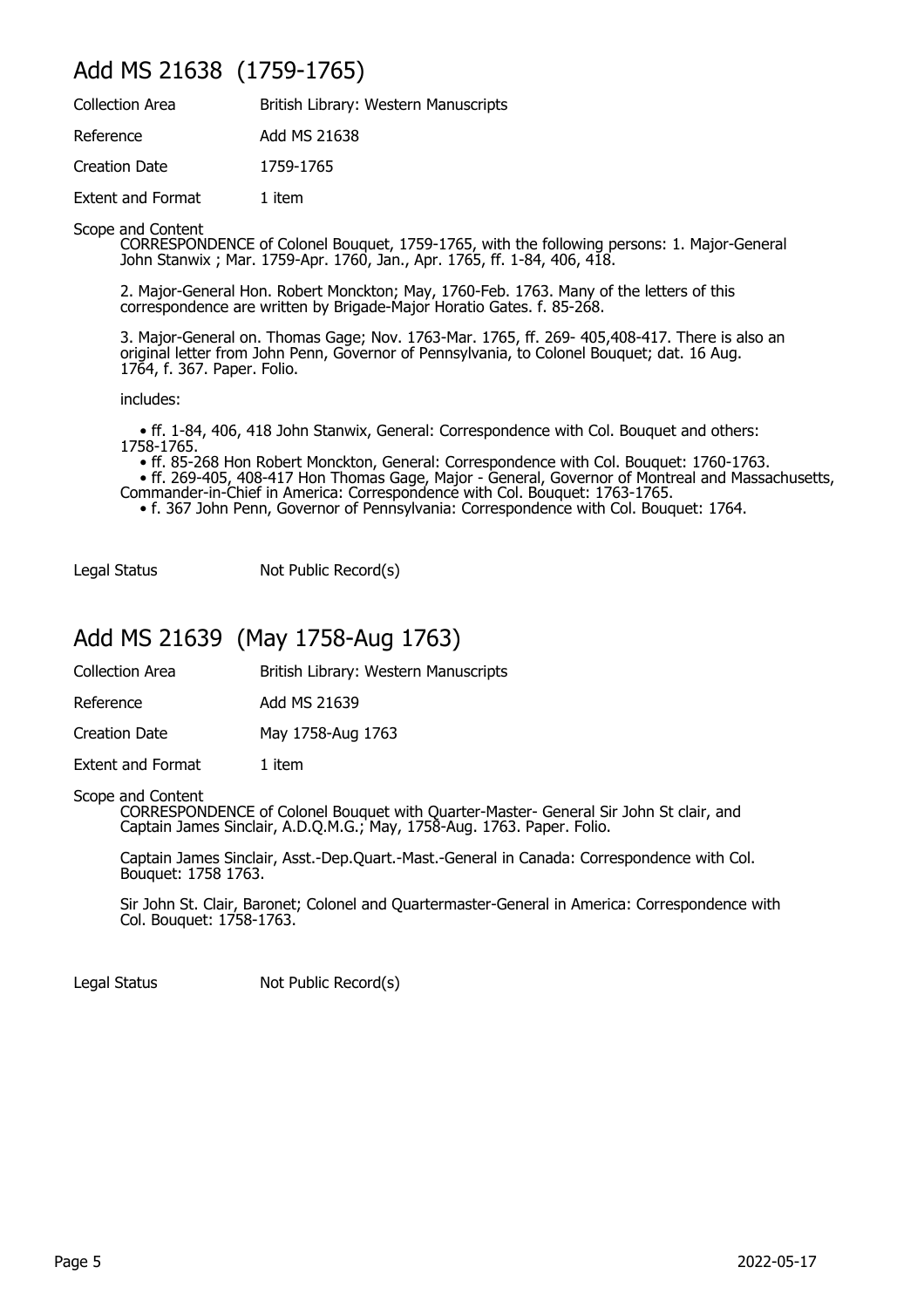#### Add MS 21640 (1757-[1760])

| <b>Collection Area</b>   | British Library: Western Manuscripts |
|--------------------------|--------------------------------------|
| Reference                | Add MS 21640                         |
| <b>Creation Date</b>     | 1757-[1760]                          |
| <b>Extent and Format</b> | 1 item                               |
| Languages of Material    | English; French                      |
|                          |                                      |

Scope and Content

CORRESPONDENCE, of Colonel Bouquet with [John Campbell] Earl of Loudoun, Commander-in-Chief in N. America; Apr.-Dec. 1757, ff. 1-27; and with Brigadier-General John Forbes; May, 1758-Feb. [1760?], ff. 28-233, 241. Several of General Forbes's letters are written by Brigade-Major Francis Halkett. *Eng.* and Fr. At the end of the volume is a short correspondence between Colonel Bouquet and Major [afterwards General] Horatio Gates; Sept. 1759, ff. 234-240. An original letter from Major-General John Stanwix to Gencral Forbes occurs, at f. 72. Paper. Folio.

includes:

 • ff. 1-27 John Campbell, 4th Earl Loudoun; Commander-in-Chief in N America: Correspondence with Col. Bouquet: 1757.: Eng. and Fr.

- ff. 28-233, 241 John Forbes, Brigadier General: Correspondence with Col. Bouquet: 1758-1760.
	- ff. 234-240 Horatio Gates, Brigade-Major: Correspondence with Col. Bouquet: 1759.

Legal Status Not Public Record(s)

#### Add MS 21641 (Jul 1758-Nov 1758)

| Collection Area | British Library: Western Manuscripts |
|-----------------|--------------------------------------|
|-----------------|--------------------------------------|

Reference Add MS 21641

Creation Date Jul 1758-Nov 1758

Extent and Format 1 item

Scope and Content CORRESPONDENCE of Colonel Bouquet with Colonel George Washington; July-Nov. 1758; comprising twenty-seven letters of Washington; nearly all of which are *holograph*. Paper. Folio.

George Washington, US President: Correspondence with Col. Bouquet: 1758.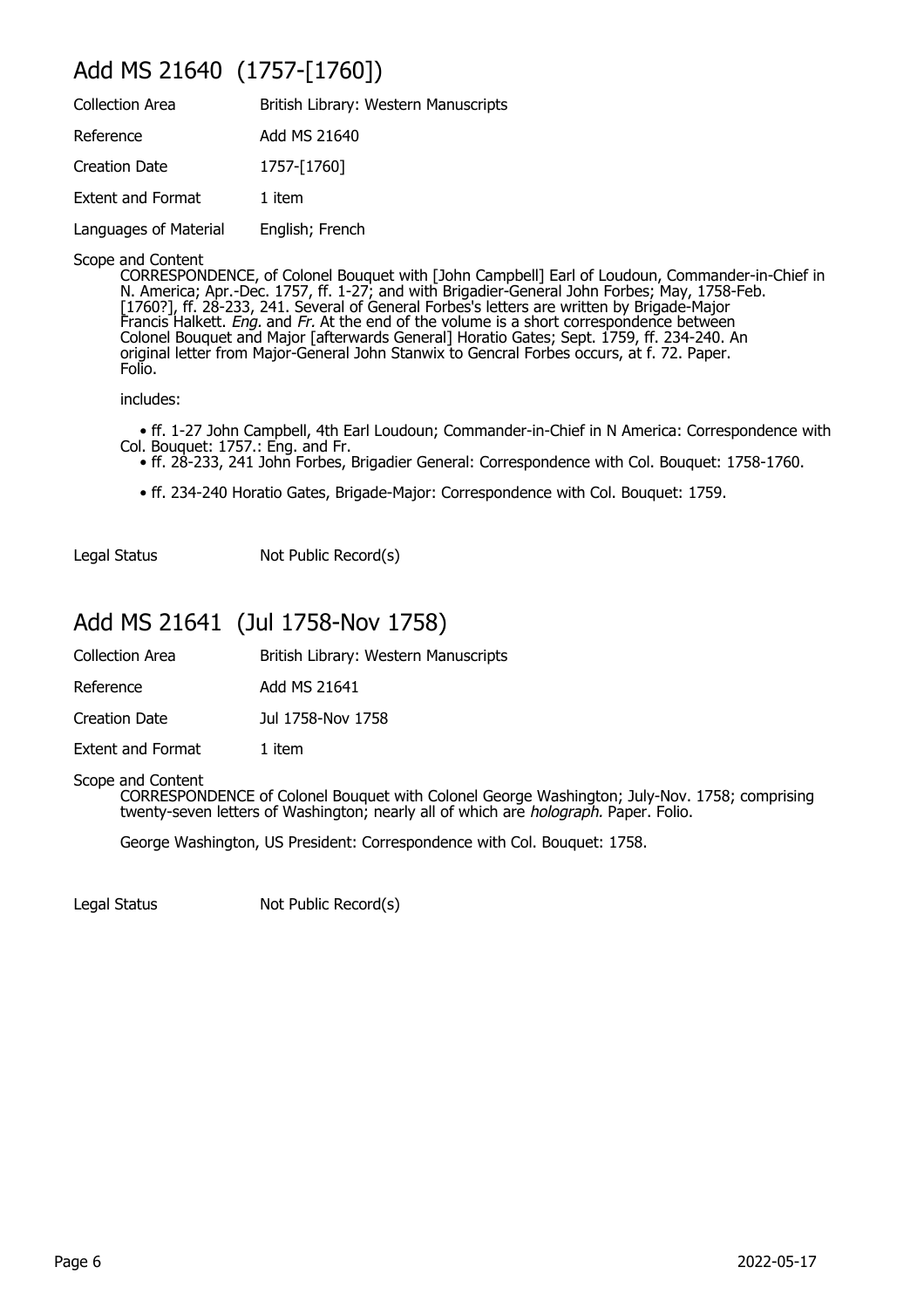## Add MS 21642 (Jun 1758-Sep 1764)

| <b>Collection Area</b>                                       | British Library: Western Manuscripts                                                    |
|--------------------------------------------------------------|-----------------------------------------------------------------------------------------|
| Reference                                                    | Add MS 21642                                                                            |
| <b>Creation Date</b>                                         | Jun 1758-Sep 1764                                                                       |
| <b>Extent and Format</b>                                     | 1 item                                                                                  |
| Languages of Material                                        | English; French                                                                         |
| Scope and Content<br>and Fr.; with enclosures. Paper. Folio. | CORRESPONDENCE of Captain Lewis Ourry with Colonel Bouquet; June, 1758-Sept. 1764. Eng. |
|                                                              | Lewis Ourry, Captain: Correspondence with Col. Bouquet: 1758-1764.: Engl. and Fr.       |

Legal Status Not Public Record(s)

#### Add MS 21643-21651 M ISCELLANEOUS correspondence of various persons, principally with Colonel Bouquet; 1754-1765. In nine

| <b>Collection Area</b>   | British Library: Western Manuscripts                                                                                                         |
|--------------------------|----------------------------------------------------------------------------------------------------------------------------------------------|
| Reference                | Add MS 21643-21651                                                                                                                           |
| Creation Date            | 1754-1765                                                                                                                                    |
| <b>Extent and Format</b> | 9 items                                                                                                                                      |
| Languages of Material    | English; French; German                                                                                                                      |
| Title                    | M ISCELLANEOUS correspondence of various persons, principally with Colonel<br>Bouquet; 1754-1765. In nine volumes. Paper. Folio. (1754-1765) |
| Legal Status             | Not Public Record(s)                                                                                                                         |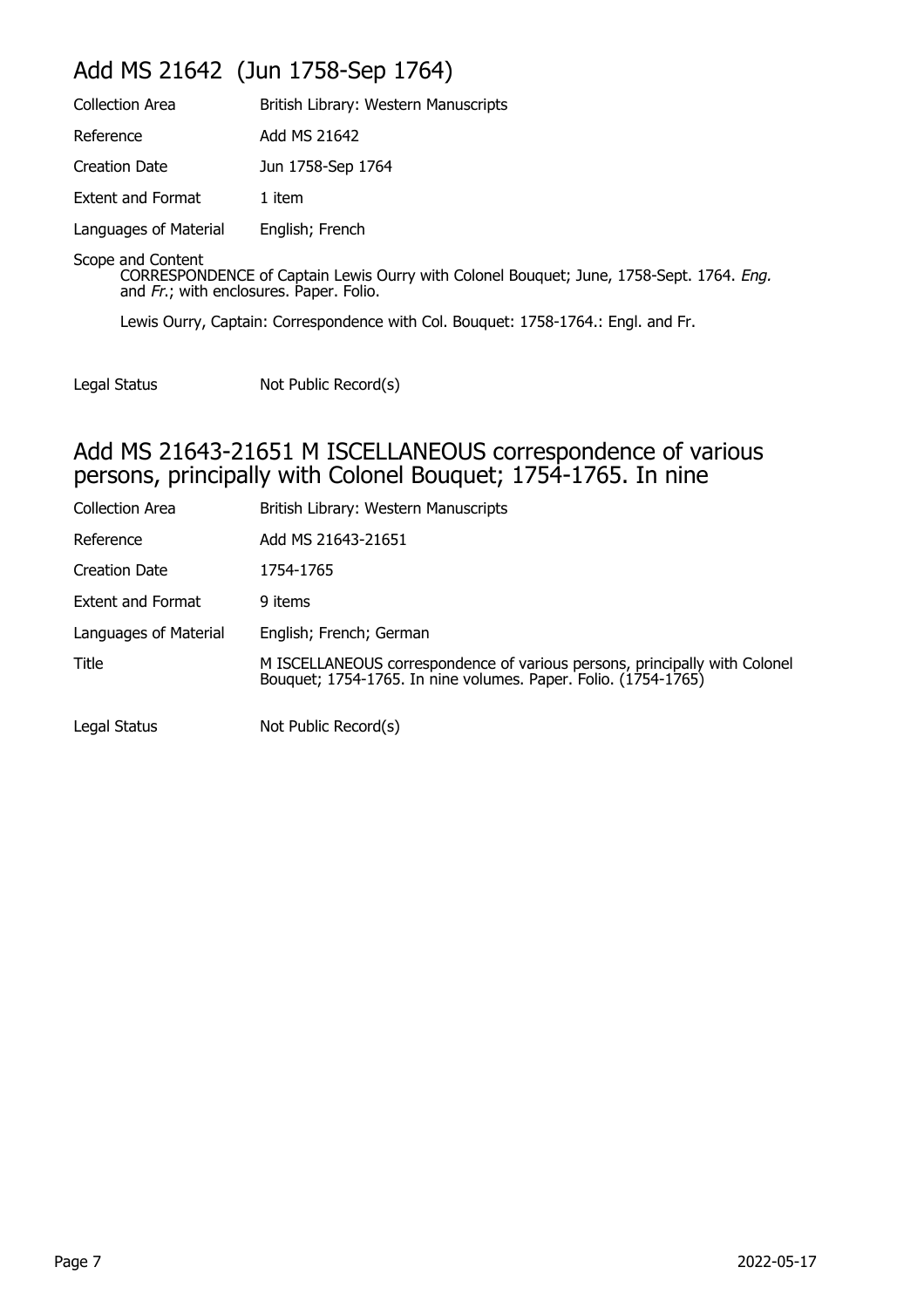#### Add MS 21643 (1754-1758)

| <b>Collection Area</b>   | British Library: Western Manuscripts |
|--------------------------|--------------------------------------|
| Reference                | Add MS 21643                         |
| <b>Creation Date</b>     | 1754-1758                            |
| <b>Extent and Format</b> | 1 item                               |
| Languages of Material    | English; French                      |

Scope and Content

VOL. I. 1754-1758. 1. Letters to Major Lewis Ourry, at Jersey, chiefly from members of his family; Feb. 1754-July 1755, ff. 1-40.

2. Letters to Colonel Henry Bouquet from John Hunter; New York, 8 Sept, 1757, f. 43. [-] Daulnis, Poitiers; 1 Nov. 1757. Fr. f. 45. Colonel John Calcraft; Channel Row, 30 Dec. 1757, f. 51. Colonel John Armstrong; Jan.-Dec. 1758, ff. 52, 121, 125, 130, 158, 189, 198, 199, 216, 219, 228, 267, 277. William Henry Lyttleton, Governor of S. Carolina; 19 Jan. and 27 Feb. 1758, ff. 54, 63. Major John Tulleken; Jan.-Dec. 1758, ff. 56, 167, 233, 255, 265. Captain Paul Demeré; Fort Loudoun, 21 Feb. 1758, f. 58. James Gregg; Charles Town, 24 Feb. 1758, f. 61. John Napier, Secretary to the Governor of S. Carolina; 1 Mar. 1758, f. 65. B. Schulthes; London, 28 Mar. 1758. Fr. f. 67. Captain Harry Gordon; May-Sept. 1758, ff. 80, 131, 136, 157, 208. Samuel Carne; Charles Town, 20 May, 27 Oct. 1758, ff. 82, 244. Doctor Laurence MacLeane; 25 May, 15 Aug. 1758, f. 86, 182. General John Stanwix; New York, 25 May, 1758, f. 88. Colonel Adam Stephen; May-Dec. 1758, ff. 92, 106, 108, 174, 176, 181, 184, 186, 187, 215, 218, 258, 268, 269. George Stevenson; York and Lancaster, May and June, 1758, ff. 94, 96, 99. Captain Robert Callender; June, 1758, ff. 98, 128. Martha May; 4 June, 1758, f. 101. Edward Shippen; Lancaster, June, 1758, ff. 102, 114. Colonel Hugh Mercer; June-Dec. 1758, ff. 104, 204, 211, 271, 275. Captain David Jameson; York, 5 June, 1758, f. 105. Lieut. John Billings; June, 1758, ff. 110, 132. Sir Allan Maclean, Bart.; Lancaster, 9 June, 1758, f. 112. Adam Hoops; June-Dec. 1758, ff. 116, 119, 126, 129, 149, 261. Captain Thomas Bullitt; 17 June and 8 Dec. 1758, ff. 123, 260. Major T. Lloyd; Lancaster, 17 June, 1758, f. 124. James Glen; 6 and 14 July, 1758, ff. 137, 147. Captain Jacob Morgan; July, 1758, ff. 139, 141, 145. Colonel W. Byrd; Fort Cumberland, 9 July, 1758, f. 143. Major Andrew Lewis; 17 July, 1758, f. 150. Captain James Sinclair, f. 153. Major George Armstrong; July-Aug. 1758, ff. 160-166, 169-173, 178. Colonel James Burd; Aug.-Oct. 1758, ff. 185, 190-197, 201, 232, 235, 237. Lieut. Thomas Barnsley; Albany, 7 Sept. 1758, f. 202. Captain James Young; 10 Sept. 1758, f. 206. Lieut.-Col. Hanee Hamilton; 13 Sept. and 19 Oct. 1758, ff. 210, 240. Lieut. Em. Hess; 20 Sept. 1758. Fr. f. 222. Desligneri, Governor of Fort Duquesne; 22 Sept. 1758. *Fr.* f. 226. Captain Gavin Cochrane; Oct. and Nov. 1758, ff. 242, 246. Captain Francis Lander; Fort Duquesne, 30 Nov. 1758, f. 257. Captain John Paine; 15 Dec. 1758, f. 263. Major Alexander Campbell; Fort Bedford, 20 Dec. 1758, f. 273.

3. Warrants signed by Major-General James Abercromby, Commanderin-Chief of the Forces in N. America; 5 May, 1758, ff. 73, 75.

- 4. George Stevenson to Thomas Donnellan; 25 May, 1758, f. 90.
- 5. Alexander Colden to Major Francis Halket; 17 July, 1758, ff. 151, 154.

6. Richard Vernon to Colonel George Washington; 20 July, 1758, f. 156.

7. Nathanael Thompson to Colonel Adam Stephen; 12 Aug. 1758, f. 179.

8. Order signed by Brigadier-General John Forbes; 19 Sept. 1758, f. 220. There are also a few memoranda and copies of letters.

John Tulleken, Major: Letters to Col. Bouquet and others: 1758-1760.

includes:

- ff. 1-40 Lewis Ourry, Major: Letters to, from members of his family: 1754-1755.
- f. 43 John Hunter, of New York: Letter to Col. Bouquet: 1757.
- f. 45 Daulnis: Letter to Col. Bouquet: 1757.: Fr.
- f. 51 John Calcraft, Colonel, Army Agent: Letters to Col. Bouquet: 1757-1764.
- ff. 52, 121, 125, 130, 158, 189 John Armstrong, Colonel: Letters to Col. Bouquet: 1758-1764.
- ff. 54, 63 William Henry Lyttelton, Governor of S Carolina, Ambassador to Portugal, afterwards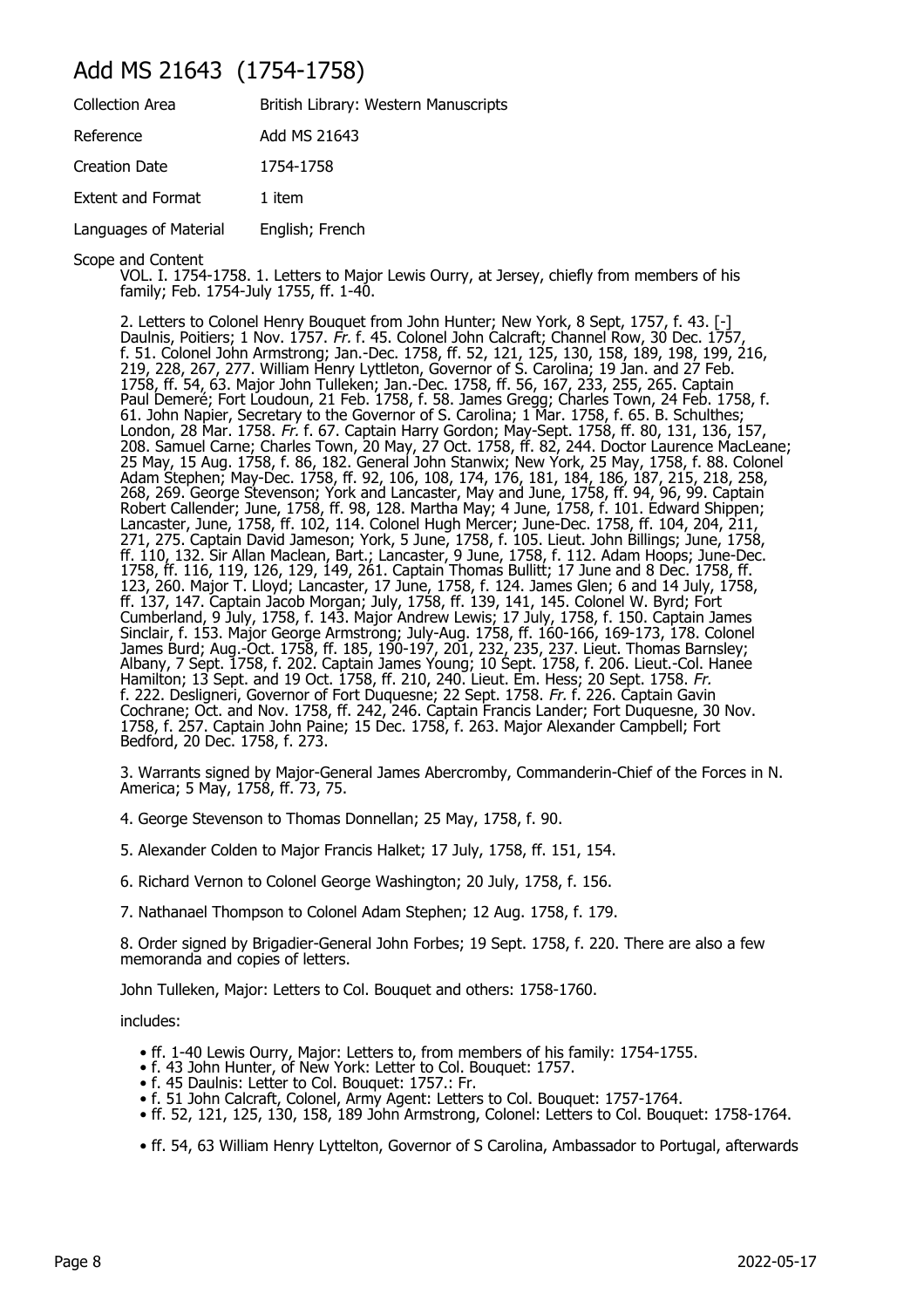Baron Lyttelton: Letters to Col. Bouquet: 1758.

- f. 58 Paul Demeré, Captain: Letter to Col. Bouquet: 1758.
- f. 61 James Gregg: Letter to Col. Bouquet: 1758.
- f. 65 John Napier, Secretary of the Governor of S Carolina: Letter to Col. Bouquet: 1758.
	- ff. 73, 75 Major Gen. James Abercrombie, Commander-in-Chief in N America: Warrants: 1758.
- ff. 80, 131, 136, 157, 208 Harry Gordon, Major: Letters to Col. Bouquet: 1758-1765.
- ff. 82, 244 Samuel Carne: Letters to Col. Bouquet: 1758, 1759.
- ff. 86, 182 Laurence MacLeane, MD: Letters to Col. Bouquet: 1758-1761.
	- f. 88 John Stanwix, General: Correspondence with Col. Bouquet and others: 1758-1765.
- ff. 90, 94, 96, 99 George Stevenson: Letters to Col. Bouquet and others: 1758-1763.
- ff. 92, 106, 108, 174, 176, 181, 184, 186, 187, 215, 218, 258, 268, 269 Adam Stephen, Colonel: Letters to Col. Bouquet and Gen. Stanwix: 1758-1764.
- ff. 98, 128 Robert Callender, Captain: Letters to Col. Bouquet: 1758-1765.
- f. 101 Martha May: Letter to Col. Bouquet: 1758.
	- ff. 102, 114 Edward Shippen: Letters to Col. Bouquet: 1758-1765.
- ff. 104, 204, 211, 271, 275 Hugh Mercer, Colonel: Letters to Col. Bouquet: 1758-1763.
- f. 105 David Jameson, Captain: Letter to Col. Bouquet: 1758.
	- ff. 110, 132 John Billings, Lieutenant: Letters to Col. Bouquet: 1758.
- f. 112 Sir Allan Maclean, Baronet: Letter to Col. Bouquet: 1758.
- ff. 116, 119, 126, 129, 149, 261 Adam Hoops: Letters to Col. Bouquet: 1758-1763.
- ff. 123, 260 Thomas Bullitt, Captain: Letters to Col. Bouquet: 1758.
	- f. 124 Thomas Lloyd, Lieutenant -Colonel: Letters to Col. Bouquet: 1758, 1759.
	- ff. 137, 147 James Glen: Letters to Col. Bouquet: 1758.
	- ff. 139, 141, 145 Jacob Morgan, Captain: Letters to Col. Bouquet: 1758, 1759.
- f. 143 William Byrd, Colonel: Letters to Col. Bouquet: 1758, 1760.
- f. 150 Andrew Lewis, Major: Letters to Col. Bouquet: 1758, 1764, 1765.
- ff. 151, 154 Alexander Colden: Letters to Maj. Halket: 1758.

 • f. 153 Captain James Sinclair, Asst.-Dep.Quart.-Mast.-General in Canada: Correspondence with Col. Bouquet: 1758 1763.

- f. 156 Richard Vernon: Letter to Col. G. Washington: 1758.
- ff. 160-166, 169-173, 178 George Armstrong, Major: Letters to Col. Bouquet: 1758.
- f. 179 Nathaniel Thompson: Letter to Col. Stephen: 1758.
- ff. 185, 190-197, 201, 232, 235, 237 James Burd, Colonel: Letters to Col. Bouquet: 1758-1761.

• ff.198, 199, 216, 219, 228, 267 John Armstrong, Colonel: Letters to Col. Bouquet: 1758-1764.

- f. 202 Thornas Barnsley, Major: Letters to Col. Bouquet: 1758-1765.
- f. 206 James Young, Captain: Letter to Col. Bouquet: 1758-1764.
- ff. 210, 240 Hanee Hamilton, Lieutenant -Colonel: Letters to Col. Bouquet: 1758.
- f. 220 John Forbes, Brigadier General: Order: 1758.
	- f. 222 E- Hess, Lieutenant: Letters from him and his heirs to Col. Bouquet: 1758, 1760.: Fr.
- f. 226 Desligneri, Governor of Fort Duquesne: Letter to Col. Bouquet: 1758.: Fr.
- ff. 242, 246 Gavin Cochrane, Captain: Letters to Col. Bouquet: 1758 1765.
- f. 257 Francis Lander, Captain: Letter to Col. Bouquet: 1758.
- f. 263 John Paine Capt: Letter to Col. Bouquet: 1758.
- f. 273 Alexander Campbell, Major: Letter to Col. Bouquet: 1758.
	- f. 277 John Armstrong, Colonel: Letters to Col. Bouquet: 1758-1764.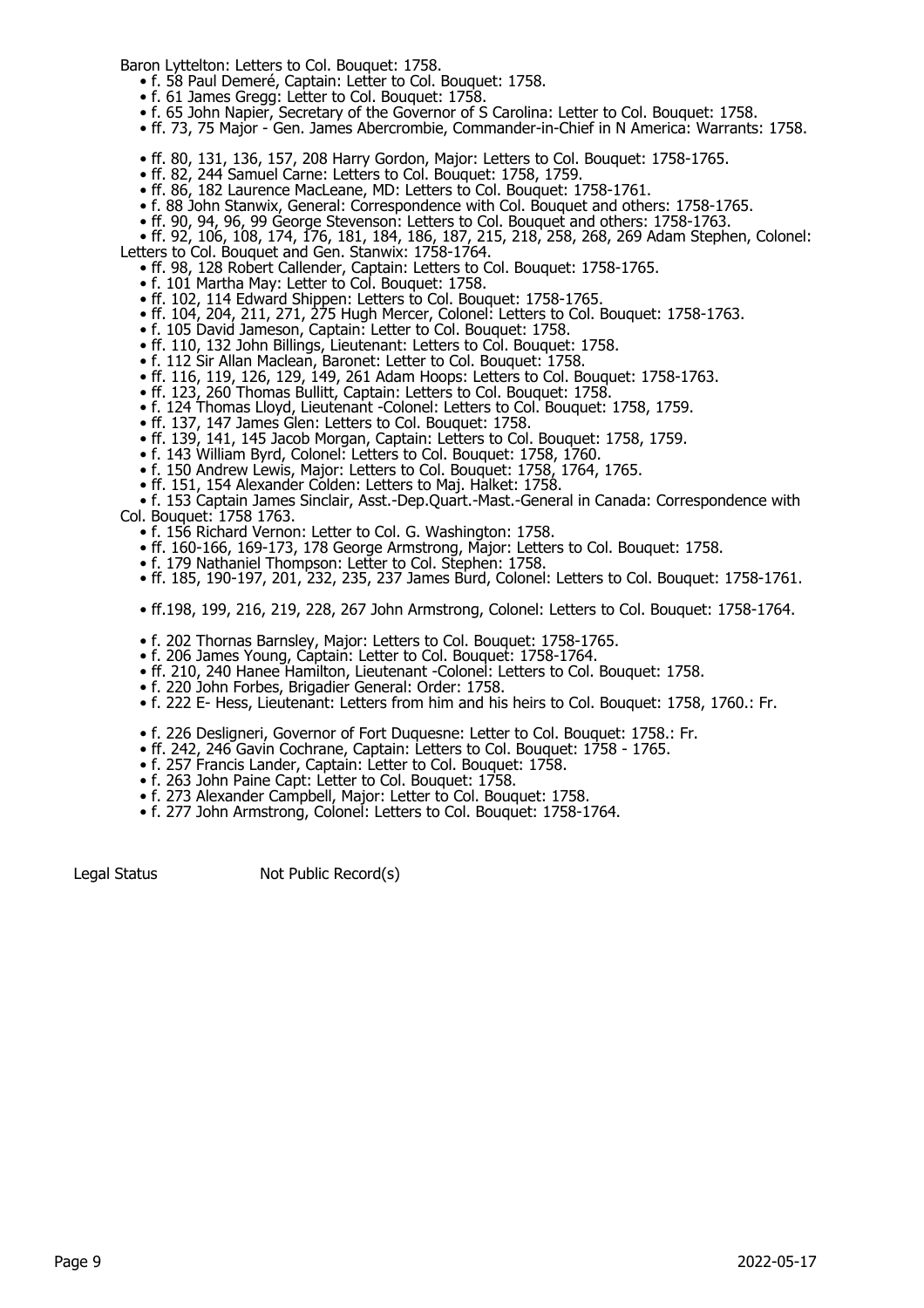#### Add MS 21644 (1759)

| <b>Collection Area</b>   | British Library: Western Manuscripts |
|--------------------------|--------------------------------------|
| Reference                | Add MS 21644                         |
| Creation Date            | 1759                                 |
| <b>Extent and Format</b> | 1 item                               |
| Languages of Material    | English; French                      |

Scope and Content

VOL. II. 1759. 1. Letters to Colonel Bouquet from Captain Harry Gordon; Jan.-Sept., ff. 1, 272, 288, 304, 315, 325, 358, 383. Colonel John Armstrong; Jan.-Oct., ff. 3, 26, 137, 199, 377, 389, 396, 401, 422, 450, 469. Captain Alexander McKenzie; 6 Jan. and 12 May, ff. 7, 153. Colonel Hugh Mercer; Pittsburg, Jan.- May, ff. 9, 14, 16, 34, 43, 47, 78, 82, 92, 106, 110, 114, 126, 133, 151, 175. Lieut.-Col. Thomas LIoyd; Fort Ligonier, Jan.-May, ff. 11, 55, 83, 97, 120, 131, 140, 150. Lieut. James Sinclair; Carlisle, Jan.- Feb., ff. 12, 30, 49. Richard Peters; Philadelphia, 22 Jan., f. 18. Capt. Richard Pearis; Fort Cumberland, Jan.-Dec., ff. 20, 41, 85, 108, 369, 509. Madame Du Plessis; London, 25 Jan. Fr. f. 22. R. Townshend, Dep. Adjt.-Gen.; New York, 26 Jan., f. 24. Dr. Laurence MacLeane; Carlisle, 28, 29 Jan., ff. 28, 32. Hugh Wallace: New York, 5 Feb. f. 38. Major John Tulleken; Feb.-Sept. ff. 46, 60, 90, 104, 118, 130, 232-234, 237, 245, 247, 258, 327, 394. Mary Billings; Boston, 19 Feb., f. 50. Lieut. James Grant; Feb.-Sept., ff. 57, 59, 241, 392. Lieut. Allaz; Lancaster, 23 Feb. Fr. f. 62. Captain R. Harding; York-town, 23 Feb., f. 64. Dr. James Milne; York-town, 24 Feb., f. 67. George Stevenson; York, Feb.-Dec., ff. 69, 155, 162, 415, 498. Ensign Hugh Crawfford; Stoney Creek, 1 Mar., f. 76. Lieut. Archibald Blane; Ligonier, 2, 20 Mar., ff. 80, 112. Ensign C. Graydon; Fort Lytleton, 5 Mar., f. 87. Lieut. Thomas Hutchins; Pittsburg, 5 Mar., f. 88. Edward Hubbard; Winchester, 9 Mar., f. 94. Captain Gavin Cochrane; 10 Mar., 12, 13 July, ff. 95, 230. Colonel Arthur Morris; Philadelphia, 11 Mar., ff. 98, 100. Lieut. Thomas Barnsley; Albany, 12 Mar., f. 102. John Reynell and others; Philadelphia, 2 Apr., f. 124. Rudolph Bentinck; York-town, 8 Apr., f. 128. Captain Jacob Morgan; 26 Apr., f. 138. Lieut.-Col. Adam Stephen; May-Sept., ff. 141, 143, 157, 159, 193, 249, 250, 262, 395. Adam Hoops; May, ff. 146, 164, 195, 212. Daniel Clark; Carlisle, 21 May, f. 161. Edward Shippen; Lancaster, May-Nov., ff. 166, 178, 207, 220, 254, 280, 291, 300, 320, 334, 340, 353, 359, 370, 412, 492. Colonel James Burd; May-Nov., ff. 173, 203, 209, 210, 361, 367, 408, 425, 470, 472, 479, 497. Captain Robert Callender; 26 May, 2 June, ff. 191, 217. Lieut. Lewis Ourry; Carlisle, 28, 29 May. Fr. and Eng. ff. 201, 205. Conrad Weiser; Reading, May-Oct., ff. 213, 215, 290, 456. John Hughes; June-Oct., ff. 219, 267, 298, 317, 336, 356, 447. James Dow; 20 June and 7 Sept., ff. 222, 365. Abraham Le Roy; Lancaster, 21 July. Fr. f. 243. John Dunnett; Ticonderoga, 27 July, f. 256. Thomas Rutherford; Winchester, July- Sept., ff. 264, 363, 426. Major R. Stewart; 1 and 9 Aug., ff. 270, 293. John Mason; Fort Ligonier, 6 Aug., f. 282. G. Price; 6 Aug. and 22 Dec., ff. 284, 514. Lieut.-Colonel George Mercer, A. D. Quart.-Master-General; Winchester, Aug.-Nov., ff. 296, 330, 342, 347, 372, 387, 417, 434, 448, 460, 494. Captain J. Schlösser; Ligonier, 13 Aug. Fr. f. 307. Captain John Byers, Carlisle, Aug.- Dec., ff. 313, 318, 346, 459, 515. Roger Hunt; 18 and 19 Aug., ff. 322, 324. Captain Thomas Hamilton; 22 Aug., f. 331. Thomas Barrow; Aug.-Oct., ff. 337, 385, 404, 432. Alexander Graydon; Bucks County, 30 Aug., f. 351. Lieut. William Blyth; Sept.-Dec., ff. 355, 490, 491, 500, 502, 506, 508, 511. Major James Livingston; Cumberland, 6 Sept., f. 364. Fran. Fauquier, Governor of Virginia; Williamsburg, 11 Sept., f. 379. Captain James Armstrong; Carlisle, 11 Sept., f. 381. Fr. Pemberton; Philadelphia, 15 Sept., f. 390. John Mullin; Fort Bedford, 22 Sept., f. 397. Captain H. Woodward; Fort Cumberland, Sept.-Oct., ff. 399, 406, 433. Major Horatio Gates; Pittsburg, 24 Sept., f. 402. Alexander Lunan; Philadelphia, Sept.- Nov., ff. 410, 438, 439, 473, 484. William Ramsay; Winchester, 27 Sept., f. 414. Lieut. Samuel West; Newtown, 29 Sept., f. 423. John Wilson; London, 1 Oct., f. 428. Thomas Walker; Winchester, 12 Oct. and 3 Nov., ff. 443, 482. John Read; Fort Bedford, 2, 15 Nov., 31 Dec., ff. 477, 486, 519. W. Dunlap; Philadelphia, 15 Nov., f. 487. Major Edward Ward; Fort Bedford, 18 Nov., f. 488. Lieut. Henry Geiger; Pittsburg, 29 Nov., f. 496. Lieut. D. Brehm; Tienderoga, 9 Dec., f. 503. Richard Graham; Fort Cumberland, 10 Dec., f. 505. Samuel Carne; Charles Town, 11 Dec., f. 507. John Blair; Fort Loudoun, 27 Dec., f. 516. T. van Hambach; Carlisle, 30 Dec. Fr. f. 517

2. Letters to Captain Lewis Ourry from Captain Richard Pearis; 31 Jan.; and George Stevenson ; York, 11 Oct., ff. 36, 441.

3. Mary Billings to Captain Jocelyn and Deborah Franklin; Boston, 19 Feb., ff. 52, 53.

4. Letters to Brigadier-General John Stanwix, from: Colonel John Armstrong; May-Sept., ff. 148, 197, 421. Colonel Thomas Lloyd; Ligonier, May, ff. 171, 181. Colonel Adam Stephen; May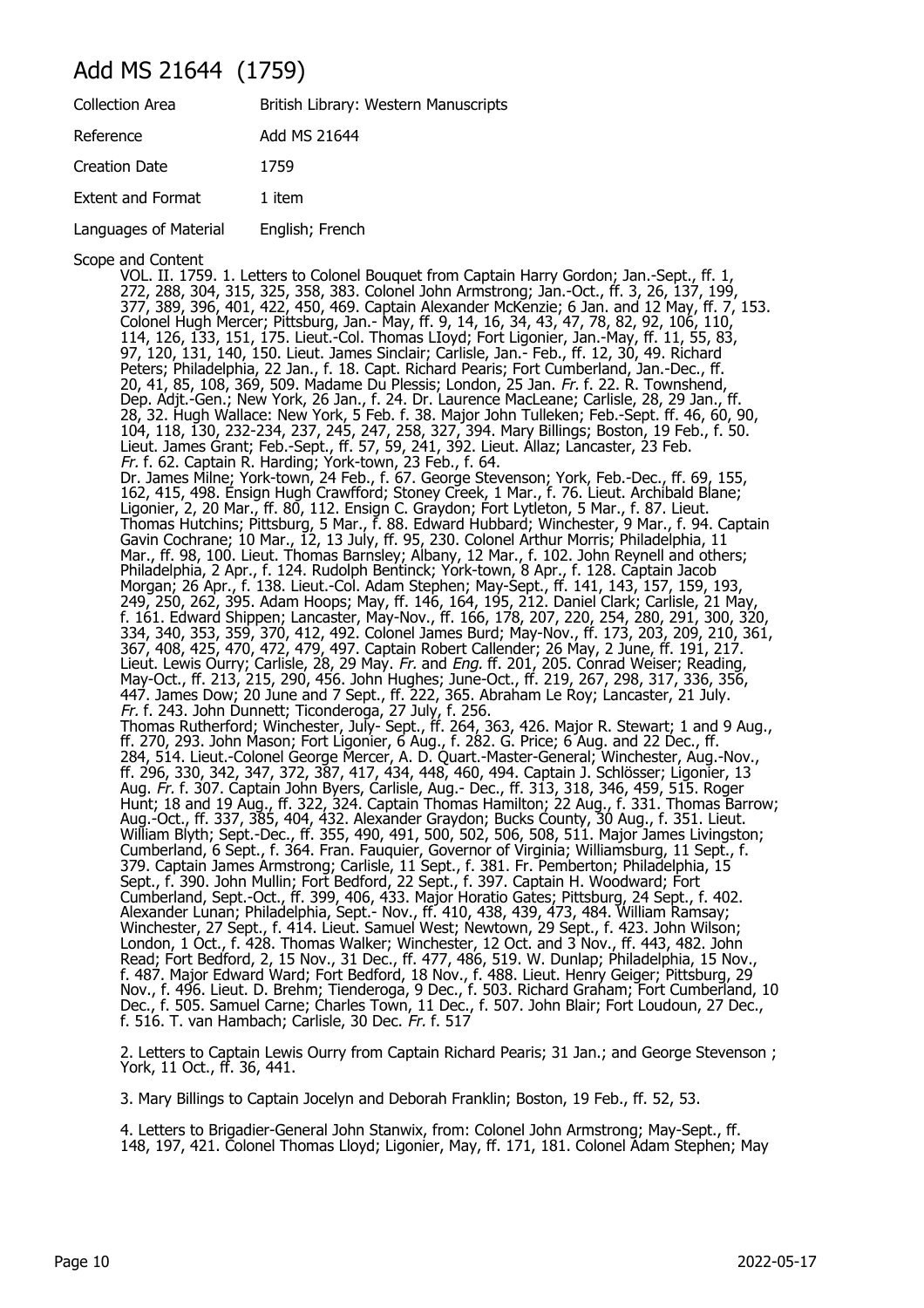and July, ff. 185, 239, 268. Adam Hoops; Carlisle, 28 May, f. 189. Major John Tulleken; Fort Bedford, July, ff. 228, 252. Captain George Croghan; Pittsburg, 15 July, 11, 13 Aug., ff. 235, 299, 309. Captain James Robertson; Pittsburg, 6 Aug., f. 286. Lieut.-Colonel George Mercer; Aug. and Oct., ff. 302, 464. Colonel James Burd; 30 Sept., 20 Oct., ff. 424, 453. Thomas Walker; Winchester, 12 Oct. and 5 Nov., ff. 445, 480.

5. John Reynell and others, to Benedict Dorsey; Philadelphia, 2 Apr., f. 122.

6. George Stevenson to Adam Hoops; York, 4 May, f. 145.

7. James Leighton to Lieut. [Thomas] Bamsley; New York, 23 May, f. 169.

8. Captain George Croghan to Captain Horatio Gates; Bedford, 25 May, f. 187.

9. Captain Harry Gordon to Colonel William Byrd; 29 July, f. 260.

10. Letters to Major John Tulleken, from Captain James Gunn; Winchester, 31 July; and Alexander Finnie; Fort Cumberland, 2 Aug. ff. 266, 274.

11. Robert Leake to Christopher Gist; Albany, 5 Aug., f. 278.

12. John Cary to Colonel Mercer; Fredericktown, 10 Sept., f. 376. There are also a few copies, memoranda, and returns interspersed.

Hugh Mercer, Colonel: Letters to Col. Bouquet: 1758-1763.

John Stanwix, General: Correspondence with Col. Bouquet and others: 1758-1765.

John Tulleken, Major: Letters to Col. Bouquet and others: 1758-1760.

includes:

 • ff. 1, 272, 288, 304, 315, 325, 358, 383 Harry Gordon, Major: Letters to Col. Bouquet: 1758-1765.

 • ff. 3, 26, 137, 199, 389, 396, 401 John Armstrong, Colonel: Letters to Col. Bouquet: 1758-1764.

• ff. 7, 153 Major Alexander McKenzie: Letters to Col. Bouquet: 1759.

 • ff. 11, 55, 83, 97, 120, 131, 140, 150 Thomas Lloyd, Lieutenant -Colonel: Letters to Col. Bouquet: 1758, 1759.

 • ff. 12, 30, 49 Captain James Sinclair, Asst.-Dep.Quart.-Mast.-General in Canada: Correspondence with Col. Bouquet: 1758 1763.

• f. 18 Richard Peters: Letters to Col. Bouquet: 1759-1763.

 • ff. 20, 36, 41, 85, 108, 369, 509 Richard Pearis, Captain: Letters to Col. Bouquet and Capt. Ouvry: 1759.

• f. 22 Du Plessis, Madame: Letter to Col. Bouquet: 1759.: Fr.

• f. 24 R- Townshend, Dep. Adj.-General: Letter to Col. Bouquet: 1759.

• ff. 28, 32 Laurence MacLeane, MD: Letters to Col. Bouquet: 1758-1761.

• f. 38 Hugh Wallace, Army Agent: Letter to Col. Bouquet: 1759-1765.

 • f. 50 Mary Billings, widow of Lieutenant J Billings: Letters to Col. Bouquet: 1759, 1762. • ff. 52, 53 Mary Billings, widow of Lieutenant J Billings: Letters to Capt. Jocelyn and D.

Franklin: 1759.

• ff. 57, 59, 241, 392 James Grant, Lieutenant: Letters to Col. Bouquet.: 1759, 1763.

• f. 62 Allaz, Lieutenant: Letter to Col. Bouquet: 1759.

• f. 64 R- Harding, Captain: Letter to Col. Bouquet: 1759.

• f. 6 7 James Milne: Letter to Col. Bouquet: 1759.

 • ff. 69, 145, 155, 162, 415, 441, 498 George Stevenson: Letters to Col. Bouquet and others: 1758-1763.

• f. 76 Hugh Crawford, Ensign: Letter to Col. Bouquet: 1759.

• ff. 80, 112 Archibald Blane, Lieutenant: Letters to Col. Bouquet: 1759-1764.

- f. 87 C- Graydon, Ensign: Letter to Col. Bouquet: 1759.
	- f. 88 Thomas Hutchins, Lieutenant: Letter to Col. Bouquet: 1759.
- f. 94 Edward Hubbard, Ensign: Letters to Col. Bouquet: 1759, 1761.

• ff. 95, 230 Gavin Cochrane, Captain: Letters to Col. Bouquet: 1758 - 1765.

• ff. 98, 100 Arthur Morris, Colonel: Letters to Col. Bouquet: 1759.

• f. 102 Thornas Barnsley, Major: Letters to Col. Bouquet: 1758-1765.

• ff. 122, 124 John Reynell: Letters to B. Dorsey and Col. Bouquet: 1759.

• f. 128 Rudolph Bentinck, Captain: Letters to Col. Bouquet: 1756-1764.

• f. 138 Jacob Morgan, Captain: Letters to Col. Bouquet: 1758, 1759.

 • ff. 141, 143, 157, 159, 185, 193, 239, 249, 250, 262, 268, 395 Adam Stephen, Colonel: Letters to Col. Bouquet and Gen. Stanwix: 1758-1764.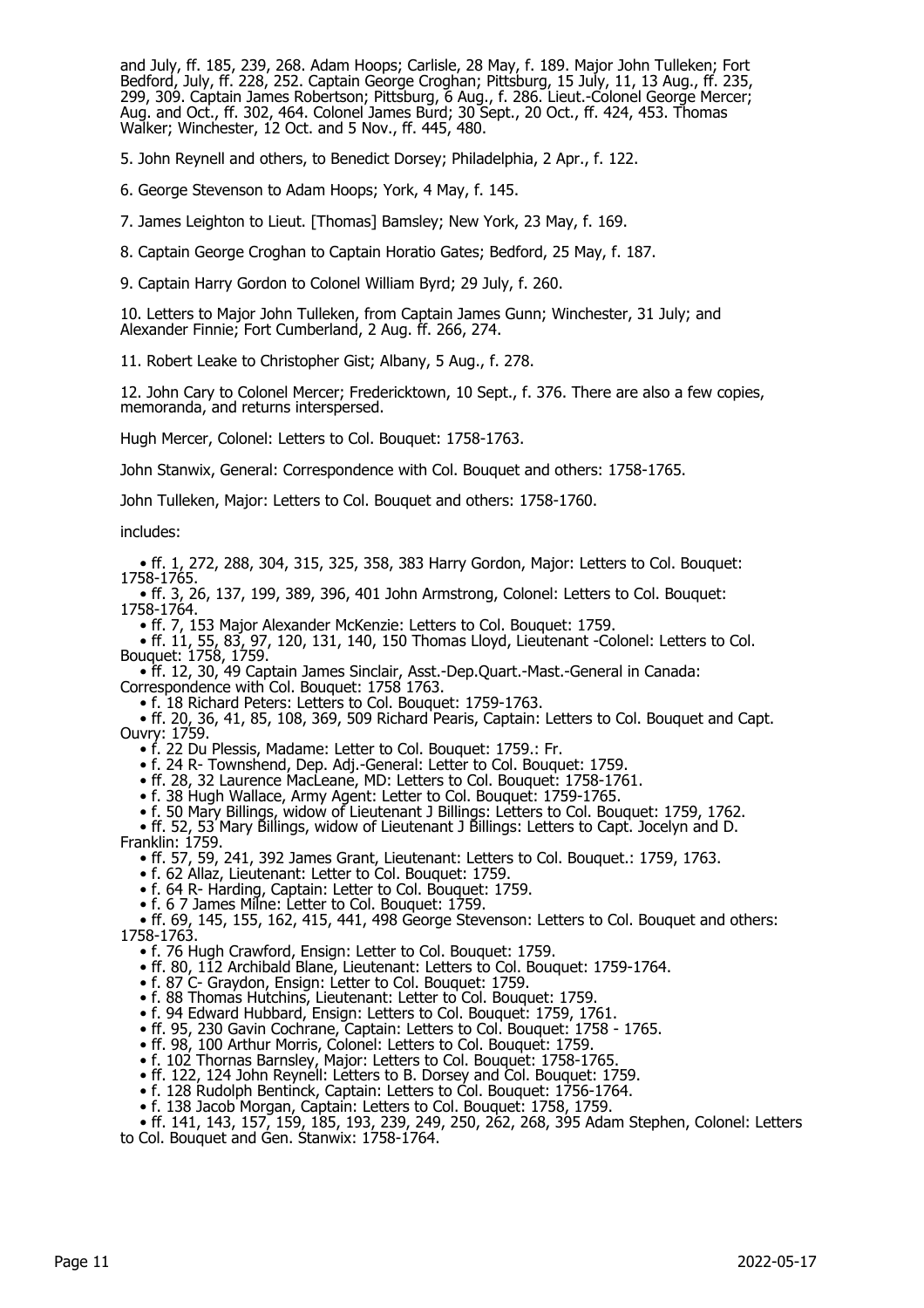- ff. 146, 164, 195, 212 Adam Hoops: Letters to Col. Bouquet: 1758-1763.
- ff. 148, 197, 421 John Armstrong, Colonel: Letter to Gen. Stanwix: 1759.
- f. 161 Daniel Clark: Letter to Col. Bouquet: 1759.
	- ff. 166-492 passim Edward Shippen: Letters to Col. Bouquet: 1758-1765.
	- f. 169 James Leighton: Letters to Capt. T. Barnsley: 1759, 1761.
- ff. 171, 181 Thomas Lloyd, Lieutenant -Colonel: Letters to Gen. J. Stanwix: 1759.
- ff. 173, 203, 209, 210, 361, 367 James Burd, Colonel: Letters to Col. Bouquet: 1758-1761.

 • ff. 187, 235, 299, 309 Captain George Croghan, Deputy Agent for Indian Affairs in Canada: Letters to Capt. Gates and Gen. Stanwix: 1759.

- f. 189 Adam Hoops: Letter to Gen. Stanwix: 1759.
- ff. 191, 217 Robert Callender, Captain: Letters to Col. Bouquet: 1758-1765.
- ff. 201, 205 Lewis Ourry, Captain: Correspondence with Col. Bouquet: 1758-1764.: Engl. and Fr.
- ff. 213, 215, 290, 456 Conrad Weiser: Letters to Col. Bouquet: 1759, 1760.
- ff. 219, 267, 298, 317, 336, 356, 447 John Hughes: Letters to Col. Bouquet: 1759, 1763.
	- ff. 222, 365 James Dow, Lieutenant: Letters to Col. Bouquet: 1759-1764.
- f. 243 Abraham Le Roy: Letter to Col. Bouquet: 1759.: Fr.
- f. 256 John Dunnett: Letter to Col. Bouquet: 1759.
	- f. 260 Harry Gordon, Major: Letter to Col. Byrd: 1759.
	- ff. 264, 363, 436 Captain Thomas Rutherford: Letters to Col. Bouquet: 1756-1765.
- f. 266 James Gunn, Captain: Letter to Maj. Tulleken: 1759.

 • ff. 270, 293 Robert Stewart Major, afterwards Lieutenant -Colonel: Letters to Col. Bouquet: 1759-1762.

- f. 274 Alexander Finnie: Letter to Maj. Tulleken: 1759.
- f. 278 Captain Robert Leake, Commissary-General in Canada: Letter to C. Gist: 1759.
- f. 282 John1 Mason: Letter to Col Bouquet: 1759.
- ff. 284, 514 G- Price, Ensign: Letters to Col. Bouquet: 1759-1763.
- f. 286 James Robertson, Captain: Letter to Gen. Stanwix: 1759.
	- ff. 302, 464 George Mercer, Lieutenant -Colonel, ADQMG: Letters to Gen. Stanwix: 1759.
- f. 307 John Schlösser, Captain: Letters to Col. Bouquet: 1759-1765.: Fr.
- ff. 313, 318, 346, 459, 515 John Byers, Captain: Letters to Col. Bouquet: 1759-1765.
- ff. 322, 324 Roger Hunt: Letters to Col. Bouquet: 1759.
	- f. 331 Thomas Hamilton, Captain: Letters to Col. Bouquet: 1759.
	- ff. 337, 385, 404, 432 Thomas Barrow: Letters to Col. Bouquet: 1759.
- f. 351 Alexander Graydon: Letters to Col. Bouquet: 1759.
- ff. 355, 490, 491, 500, 502, 506 William Blyth, Lieutenant: Letters to Col. Bouquet: 1759.
- f. 364 James Livingstone, Major: Letters to Col. Bouquet: 1759-1764.
	- f. 376 John Cary: Letter to Col. Mercer: 1759.
	- f. 379 Francis Fauquier, Lieutenant Governor of Virginia: Letters to Col. Bouquet: 1759-1764.
- f. 381 James Armstrong, Captain: Letter to Col. Bouquet: 1759.
- f. 390 Fr- Pemberton: Letter to Col. Bouquet: 1759.
	- f. 397 John Mullin, Ensign: Letter to Col. Bouquet: 1759.
	- ff. 399, 406, 433 H- Woodward, Captain: Letters to Col. Bouquet: 1759-1761.
- f. 402 Horatio Gates, Brigade-Major: Correspondence with Col. Bouquet: 1759.
- ff. 408, 425, 470-479, 497 James Burd, Colonel: Letters to Col. Bouquet: 1758-1761.
- ff. 410, 438, 439, 473, 484 Alexander Lunan: Letters to Col. Bouquet: 1759-1764.
	- f. 414 William Ramsay: Letter to Col. Bouquet: 1759.
- ff. 422, 450, 469 John Armstrong, Colonel: Letters to Col. Bouquet: 1758-1764.
- f. 423 Samuel West, Lieutenant: Letter to Col. Bouquet: 1759.
- ff. 424, 453 James Burd, Colonel: Letters to Gen. Stanwix: 1759.
	- f. 428 John Wilson, Captain: Letter to Col. Bouquet: 1759-1761.
	- ff. 443, 445, 480, 482 Thomas Walker: Letters to Col. Bouquet and Gen. Stanwix: 1759, 1760.
	- ff. 477, 486, 519 John Read: Letters to Col. Bouquet.: 1759-1764.
	- f. 487 W- Dunlap: Letters to Col. Bouquet: 1759-1764.
	- f. 488 Edward Ward, Major: Letters to Col. Bouquet: 1759-1764.
- f. 496 Henry Geiger, Lieutenant: Letters to Col. Bouquet: 1759-1762.

 • f. 503 Major Diederick Brehm, Barrack Master General of Quebec: Letters to Col. Bouquet: 1759-1764.

- f. 505 Richard Graham: Letter to Col. Bouquet: 1759.
- f. 507 Samuel Carne: Letters to Col. Bouquet: 1758, 1759.
- ff. 508, 511 William Blyth, Lieutenant: Letters to Col. Bouquet: 1759.
- f. 516 John Blair: Letters to Col. Bouquet: 1759, 1761.
- f. 517 T- van Hambach: Letters to Col. Bouquet: 1759-1764.: Fr. and Engl.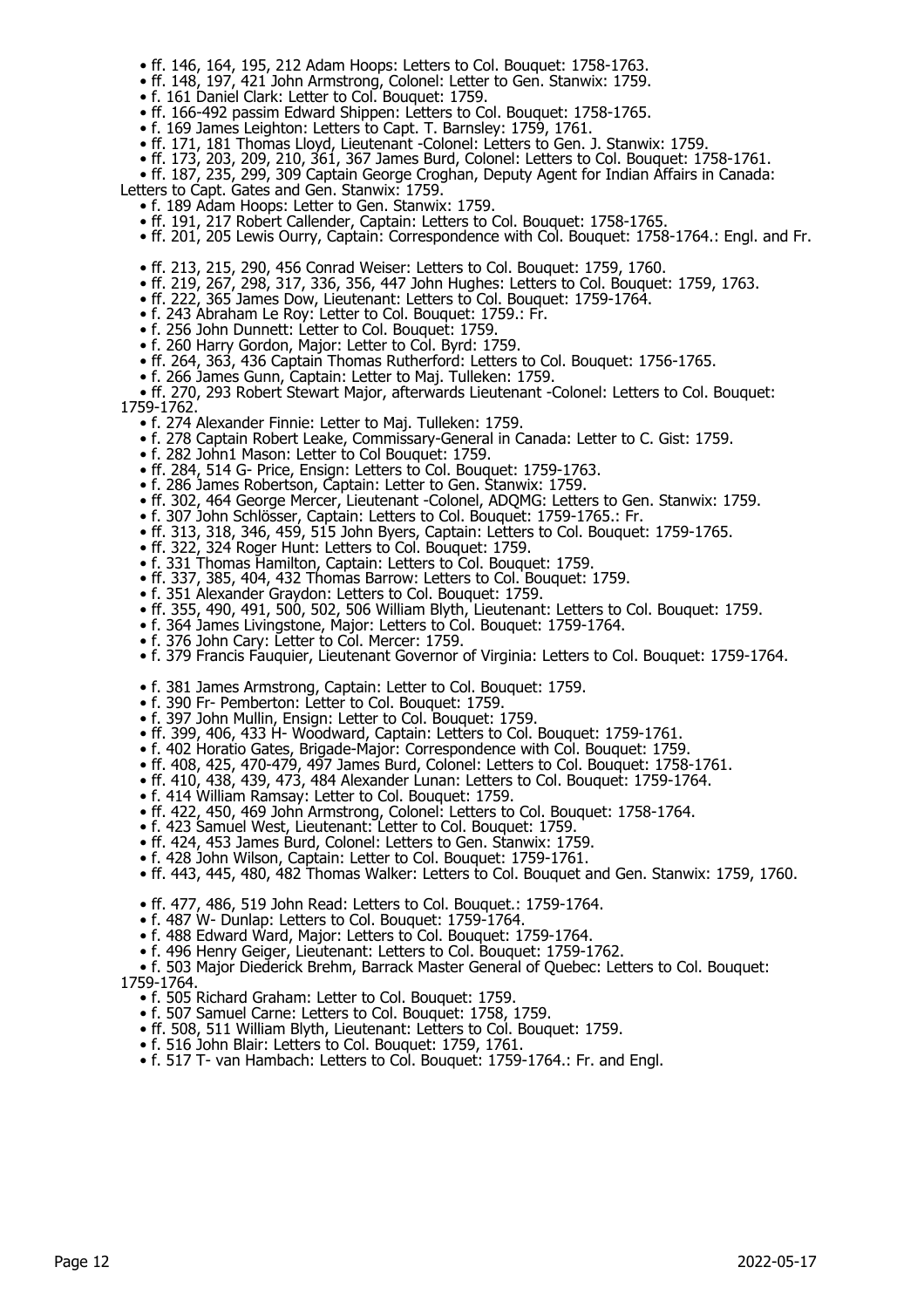#### Add MS 21645 (1760)

| <b>Collection Area</b>   | British Library: Western Manuscripts |
|--------------------------|--------------------------------------|
| Reference                | Add MS 21645                         |
| Creation Date            | 1760                                 |
| <b>Extent and Format</b> | 1 item                               |
| Languages of Material    | English; French                      |

Scope and Content

VOL. III. 1760. 1. Letters to Colonel Bouquet, from P. Belestre; Bedford, 8 Jan. Fr. f. 1. Conrad Weiser; Reading, 2 Jan. and 11 Mar., ff. 3, 81. Lieut. James Dow; Pittsburg, 9 Jan. and 2 Mar., ff. 7, 69. Major James Livingston; Fort Cumberland, 9 Jan., f. 9. George Morton; Ligonier, 11 and 27 Jan., ff. 10, 30. Lieut. Jethro Sumner; Fort Bedford, Jan. and Dec., ff. 11, 297, 300. Major John Tulleken; Jan.-Apr., ff. 12, 28, 67, 72, 86, 96. Captain Gavin Cochrane; Jan.-Apr., ff. 14, 16, 24, 49, 61, 70, 79, 110. The heirs of the late Lieut. Hess; Basle, 18 Jan. Ger. f. 20. Captain George Etherington; 24 Jan. and 21 Feb., ff. 22, 55. Lieut.-Colonel George Mercer; 25 Jan., 1 Mar., 27 Dec., ff. 26, 65, 340. Alexander Lunan; Philadelphia, Jan.- Dec., ff. 31, 51, 141, 157, 252, 295, 348. Lord Adam Gordon [son of the Duke of Gordon]; n.d., f. 32. Lieut. James Sinclair; Feb.-Dec., ff. 36, 47, 83, 90, 342. John Read; Fort Bedford, 2 Feb., f. 38. Alexander Graydon; Bucks County, 4 Feb., f. 42. Captain Donald Campbell; Feb.-Dec., ff. 53, 249, 304, 322. Brigadier-General John Stanwix; Fort Pittsburg, 21 Feb. and 6 Mar., ff. 57, 74. Richard Peters; Philadelphia, 22 Feb, 9 Mar., ff. 59, 77. Colonel James Burd; Fort Augusta, 1 Mar., f. 63. B. Hughes; Mar., ff. 76, 92. Captain E. Shelby; Fredericktown, 14 Mar., f. 84. Adam Hoops; Mar.-Dec., ff. 85, 132, 135, 151, 172, 231, 237, 251, 293, 344. Captain Richard Mather; Mar.-Aug., ff. 88, 124, 126, 161, 188. Lieut. Archibald Blane; Ligonier, 1 Apr. f. 94. Captain John Schlösser; Apr.-Sept. *Fr.* ff. 98, 100, 102, 108, 111, 112, 167, 204, 208. Captain John Nicholas Wettherholt; Lancaster, 19 Apr., f. 104. Edward Shippen; Lancaster, 20 Apr. and 26 June, ff. 105, 145. Hugh Wallace; New York 21 Apr., f. 107. Colonel W[illiam] Byrd; Winchester, 10 May, f. 114. Major A. Prevost; New York, 10 May. Fr. f. 116. A. d'Ellient; Walnut Hill, 10 May. Fr. ff. 118, 120. Lieut. A. Baillie; Fort Bedford, 13 May, f. 122. Thomas Walker; Virginia, 2 June and 23 Aug., ff. 130, 187. Captain S. Wllyamoz; Ontario, 11 June. Fr. f. 138. Judot; 13 June. Fr. f. 139. Lieut. Henrig Geiger; Heidelberg, 24 June, f. 143. Colonel Hugh Mercer; Le Boeuf, 18 July, f. 153. Thomas Cresap; Old Town, 24 July, f. 163. Lieut. W. Potts; Fort Pitt, 28 July, 26 Aug., 17 Oct., ff. 165, 190, 232. Captain Thomas Barnsley; Fort Pitt, 28 July, f. 169. Major William Walters; Niagara, July- Nov., ff. 170, 175, 181, 202, 206, 220, 223, 229, 254. Captain Robert McKenzie; Venango, 8 Aug., f. 177. Major R. Stewart; Venango, Aug.-Dec., ff. 179, 192, 197, 209, 214, 233, 240, 242, 256, 259, 262, 271, 274, 275, 289, 298, 309, 315, 317. Sophia Fesch; Sophy Hall, 16 Aug. Fr. f. 183. Andrew Fesch; Charlestown, 16 Aug., f. 185. Lieut. George McDougall; Niagara, 7 Sept. and 5 Oct., ff. 199, 222. Colonel John Calcraft; Channel Row, 8 Sept. and 11 Oct., ff. 200, 227. Ensign William Hay; Niagara, 17 Sept., 10 Oct., ff. 211, 225. Major Thomas Smallman; Le Boeuf, 29 Sept., ff. 215, 217. Captain Jonathan Brewer; Fish Creek, 19 Oct., f. 235. Lieut. John Wilson; London, 21 Oct., f. 238. Captain S. Miles; Presqu' Isle and Venango, Nov.-Dec., ff. 263, 268, 272, 308. Thomas Hutchins; Venango, 23 Nov., 22 Dec., ff. 270, 320. Major Robert Rogers; Detroit, 1 Dec., f. 276. Sergeant Angus McDonald; Fort Burd, Dec., ff. 279, 284, 333. Solif Wisson, Exhibit, 21 Oct., i. 250. Captain 5. Filles, Fresque Isle and C210, 320. Major Robert<br>ff. 263, 268, 272, 308. Thomas Hutchins; Venango, 23 Nov., 22 Dec., ff. 270, 320. Major Robert<br>Rogers; Detroit, 1 Dec., f. Bedford, 4 Dec, f. 283. George Kerr; Fort Pitt, Dec., ff. 291, 313, 335, 350. Ensign John Christie; Presqu' Isle, 15 Dec., f. 306. Ensign Philip Love; Le Boeuf, Dec., ff. 311, 351. Thomas Colhoon; Fort Pitt, 22 Dec., f. 319. Lieut. James Ralfe; Ligonier, 23 Dec., f. 326. Ensign James Gorrell; Fort Detroit, 23 Dec., f. 328. Jo. Galbraith; Vinango, 23 Dec., f. 329. Captain Eustache Gamelin; Detroit, 23 Dec., f. 331. Captain W. Buckner; Venango, 25 Dec., f. 337. John Inglis; Philadelphia, 29 Dec., f. 346.

2. Letters to Major John Tulleken, from Captain Gavin Cochrane; Carlisle, 17 Jan.; and Peter Smith; Lancaster, 19 Feb., ff. 19, 48.

3. Letter from Lieut. James Dow to Captain Lewis Ourry; Philadelphia, 26 May, f. 128.

4. Letters to Brigadier-General John Stanwix, from James Mann; Strand, 4 Aug.; and Bernard Moore and others; n.d., ff. 174, 219. A few copies and memoranda are interspersed.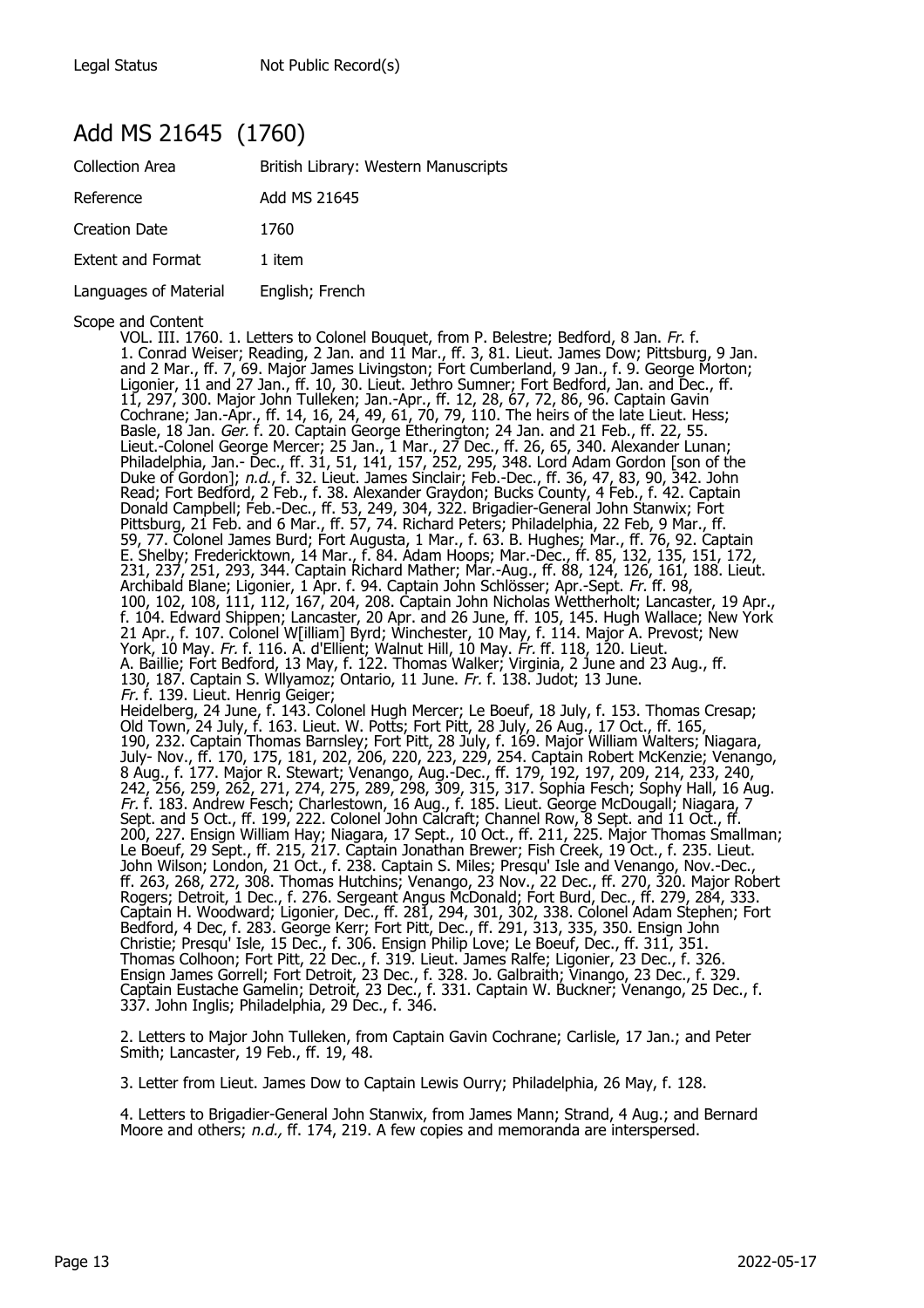John Tulleken, Major: Letters to Col. Bouquet and others: 1758-1760.

includes:

• f. 1 P- Belestre: Letter to Col. Bouquet: 1760.: Fr.

• ff. 3, 81 Conrad Weiser: Letters to Col. Bouquet: 1759, 1760.

• ff. 7, 69 James Dow, Lieutenant: Letters to Col. Bouquet: 1759-1764.

• f. 9 James Livingstone, Major: Letters to Col. Bouquet: 1759-1764.

• ff. 10, 30 George Morton: Letters to Col. Bouquet: 1760.

• ff. 11, 297, 300 Jethro Sumner, Lieutenant: Letters to Col. Bouquet: 1760, 1761.

 • ff. 14, 16, 24, 49, 61, 70, 79, 110 Gavin Cochrane, Captain: Letters to Col. Bouquet: 1758 - 1765.

• f. 19 Gavin Cochrane, Captain: Letter to Maj. Tulleken: 1760.

• f. 20 E- Hess, Lieutenant: Letters from him and his heirs to Col. Bouquet: 1758, 1760.: Fr.

• ff. 22, 55 George Etherington, Major: Letters to Col. Bouquet: 1760-1765.

• ff. 26, 65, 340 George Mercer, Lieutenant -Colonel, ADQMG: Letters to Col. Bouquet: 1759-1763.

• ff. 31, 51, 141, 157, 252, 295, 348 Alexander Lunan: Letters to Col. Bouquet: 1759-1764.

 • f. 32 General Lord Adam Gordon, son of Alexander, 2nd Duke of Gordon: Letter to Col. Bouquet: 1760.

 • ff. 36, 47, 83, 90, 342 Captain James Sinclair, Asst.-Dep.Quart.-Mast.-General in Canada: Correspondence with Col. Bouquet: 1758 1763.

• f. 38 John Read: Letters to Col. Bouquet.: 1759-1764.

• f. 42 Alexander Graydon: Letters to Col. Bouquet: 1759.

• f. 48 Peter Smith: Letter to Maj. J. Tulleken: 1760.

• ff. 53, 249, 304, 322 Donald Campbell, Captain: Letters to Col. Bouquet: 1760-1763.

 • ff. 57, 74, 174, 219 John Stanwix, General: Correspondence with Col. Bouquet and others: 1758-1765.

• ff. 59, 77 Richard Peters: Letters to Col. Bouquet: 1759-1763.

• f. 63 James Burd, Colonel: Letters to Col. Bouquet: 1758-1761.

• ff. 76-92 B- Hughes: Letters to Col. Bouquet: 1760.

• f. 84 Evan Shelby, Captain: Letters to Col. Bouquet: 1760, 1761.

 • ff. 85, 132, 135, 151, 172, 231, 237 Adam Hoops: Letters to Col. Bouquet: 1758-1763. • ff. 88, 124, 126, 161, 188 Richard Mather, Captain: Letters to Sailing Col. Bouquet: 1760,

1761.

• f. 94 Archibald Blane, Lieutenant: Letters to Col. Bouquet: 1759-1764.

 • ff. 98, 100, 102, 108, 111, 112, 167, 204, 208 John Schlösser, Captain: Letters to Col. Bouquet: 1759-1765.: Fr.

• f. 104 John Nicholas Wettherholt, Captain: Letter to Col. Bouquet: 1760.

• ff. 105, 145 Edward Shippen: Letters to Col. Bouquet: 1758-1765.

• f. 107 Hugh Wallace, Army Agent: Letter to Col. Bouquet: 1759-1765.

• f. 114 William Byrd, Colonel: Letters to Col. Bouquet: 1758, 1760.

• f. 116 Major-General Augustine Prevost: Letters to Col. Bouquet: 1760, 1764.: Fr.

• ff. 118, 120 A- d' Ellient: Letters to Col. Bouquet: 1760, 1761.: Fr.

• f. 122 A- Baillie, Lieutenant: Letters to Col. Bouquet: 1760-1762.

• f. 128 James Dow, Lieutenant: Letter to Capt. Ourry: 1760.

• ff. 130, 187 Thomas Walker: Letters to Col. Bouquet and Gen. Stanwix: 1759, 1760.

• f. 138 Samuel Vullyamoz, Captain: Letters to Col. Bouquet: 1760-1761.: Fr.

• f. 139 Judot: Letter to Col. Bouquet: 1760.: Fr.

• f. 143 Henry Geiger, Lieutenant: Letters to Col. Bouquet: 1759-1762.

• f. 153 Hugh Mercer, Colonel: Letters to Col. Bouquet: 1758-1763.

• f. 163 Thomas Cresap, Colonel: Letters to Col. Bouquet: 1760-1764.

 • ff. 165, 190, 232 William Potts, Major: Letters to Col. Bouquet: 1760-1765. • f. 169 Thornas Barnsley, Major: Letters to Col. Bouquet: 1758-1765.

• ff. 170, 175, 181, 202, 206, 220, 223, 229, 254 William Walters, Major: Letters to Col.

Bouquet: 1758-1765.

• f. 174 James Mann: Letter to Gen. Stanwix: 1760.

• f. 177 Robert McKenzie, Captain: Letter to Col. Bouquet: 1760.

 • ff. 179, 192, 197, 209, 214, 233, 240, 242, 256, 259, 262, 271, 274, 275, 289, 298, 309, 315, 317 Robert Stewart Major, afterwards Lieutenant -Colonel: Letters to Col. Bouquet: 1759-1762.

• f. 183 Sophia Fesch: Letters to Col. Bouquet: 1760-1762.: Fr.

• f. 185 Andrew Fesch: Letters to Col. Bouquet: 1760, 1761.

• ff. 199, 222 George McDougall, Lieutenant: Letters to Col. Bouquet: 1760- 1765.

• ff. 200, 227 John Calcraft, Colonel, Army Agent: Letters to Col. Bouquet: 1757-1764.

• ff. 211, 225 William Hay, Ensign: Letters to Col. Bouquet: 1760-1762.

• ff. 215, 217 Thomas Smallman, Major: Letters to Col. Bouquet: 1760, 1764.

• f. 219 Bernard Moore: Letter to Gen. Stanwix: 1760.

• f. 235 Jonathan Brewer, Captain: Letter to Col. Bouquet: 1760.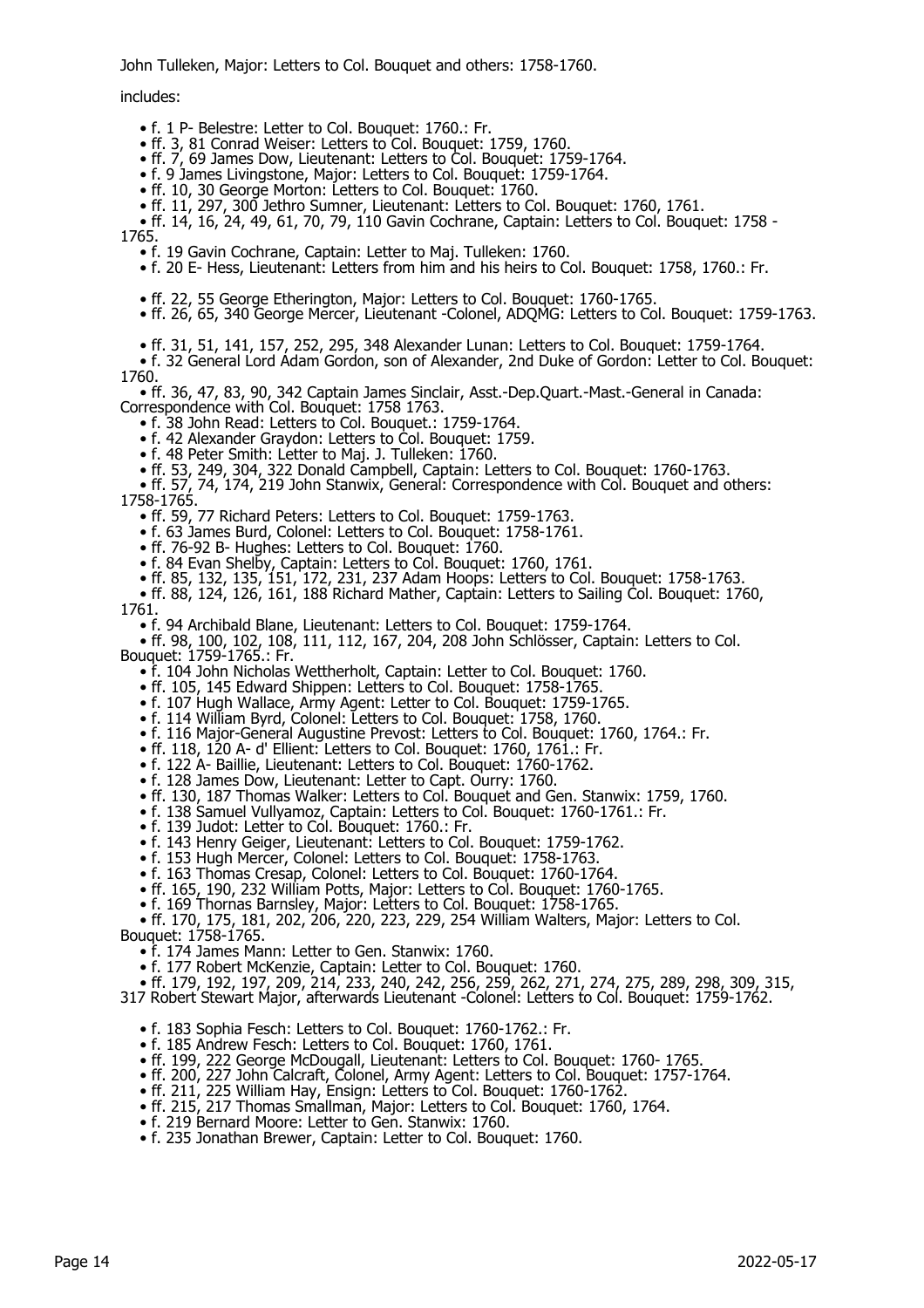- f. 238 John Wilson, Captain: Letter to Col. Bouquet: 1759-1761.
- ff. 251, 293, 344 Adam Hoops: Letters to Col. Bouquet: 1758-1763.
- ff. 263, 268, 272, 308 S- Miles, Captain: Letters to Col. Bouquet: 1760.
- ff. 270, 320 Thomas Hutchins, Captain: Letters to Col. Bouquet: 1760-1765.
- f. 276 Lieutenant-Colonel Robert Rogers: Letters to Col. Bouquet: 1760, 1761.
- ff. 279, 284, 333 Angus McDonald, Serjeant: Letters to Col. Bouquet: 1760-1763.
- ff. 281, 294, 301, 302, 338 H- Woodward, Captain: Letters to Col. Bouquet: 1759-1761.
- f. 283 Adam Stephen, Colonel: Letters to Col. Bouquet and Gen. Stanwix: 1758-1764.
- ff. 291, 313, 335, 350 George Kerr: Letters to Col. Bouquet: 1760.
- f. 306 John Christie, Ensign: Letters to Col. Bouquet: 1760-1765.
- ff. 311, 351 Philip Love, Ensign: Letters to Col. Bouquet: 1760.
- f. 319 Thomas Colhoon: Letter to Col. Bouquet: 1760.
- f. 326 James Ralfe, Lieutenant: Letters to Col. Bouquet: 1760-1762.
- f. 328 James Gorrell, Ensign: Letters to Col. Bouquet: 1760, 1761.
- f.329 Jo- Galbraith: Letter to Col. Bouquet: 1760.
- f. 331 Eustache Gamelin, Captain: Letters to Col. Bouquet: 1760, 1761.
- f. 337 W- Buckner, Captain: Letters to Col. Bouquet: 1760, 1761.
- f. 346 John Inglis: Letter to Col. Bouquet: 1760.

Legal Status Not Public Record(s)

#### Add MS 21646 (Jan 1761-Jun 1761)

Collection Area British Library: Western Manuscripts

Reference Add MS 21646

Creation Date Jan 1761-Jun 1761

Extent and Format 1 item

Languages of Material English; French

Scope and Content

VOL. IV. Jan.-June, 1761. Letters to Colonel Bouquet, from T. van Hambach; Jan.-June, ff. 1, 52, 72, 95, 123, 192, 228, 297. Major William Walters; Niagara, Jan. June, ff. 3, 147, 162, 208, 285, 322. Captain W. Buckner; Venango, 3 Jan., f. 5. Alexander Lunan; Philadelphia, Jan. May, ff. 6, 40, 53, 77, 116, 151, 154, 179, 239. Adam Hoops; Jan.-May, ff 8, 23, 67, 90, 110, 152, 153, 167, 221. Lieut. Jethro Sumner; Fort Cumberland, 6 and 10 Jan., ff. 9, 11. Major C. Heathcote; 12 Jan. and 1 Apr., ff. 12, 113. Lieut. James Ralfe; Ligonier, 15 Jan., f. 15. Colonel John Vaughan, 17 Jan. 4 and 8 Apr., ff. 19, 120, 134. Joseph Haynes; New York, 23 Jan., f. 21. Sergeant Angus McDonald; Fort Burd, Jan.-June, ff. 25, 35, 58, 69, 70, 79, 93, 108, 128, 227, 255. Captain H. Woodward; Fort Ligonier, 25 Jan., f. 26. Lieut. T. Guy; Le Boeuf, Jan.-June, ff. 28, 165, 194, 249, 308. Arthur Hamilton; Fort Pitt, 28 Jan., 27 May, ff. 30, 238. Lieut. James Sinclair; Philadelphia, 29 Jan., f. 32. Captain Richard Mather; Venango, 29 Jan., 13 Feb., 11 Mar., ff. 34, 49, 87. Major Robert Stewart; Fort Cumberland, 5 Feb., f. 36. John Blair; Fort Loudoun, 5 Feb., f. 38. J. P. de Haas; Philadelphia, 9 Feb., 2 May, ff. 43, 185. Lieut. Chichester; Fort Garstin, Fort Bedford, Feb., ff. 44, 46, 62. John Malcolm; Philadelphia, 11 Feb., f. 45. Colonel Hugh Mercer; Fredericksburg, 12 Feb., f. 47. Thomas Hutchins; Venango, 14 Feb., 27 Mar., ff. 57, 105. Colonel Adam Stephen; Winchester, Feb.-May, ff. 60, 111, 199, 233. John Christie; Presqu' Isle, Feb.-May, ff. 63, 132, 163, 186. W. Stoy; Lancaster, 26 Feb. Fr. f. 65. John Boggs; Fort Bedford, 28 Feb., f. 68. John Langdale; Pittsburg, Mar., ff. 73, 82. Lieut. James Dow; Philadelphia, Mar.- June, ff. 80, 126, 158, 178, 196, 258. Captain Donald Campbell; Detroit, Mar.-June, ff. 83, 217, 247, 264, 281, 295, 314. Lieut. James MacDonald; Detroit, 10 Mar., f. 85. A. d'Ellient; Charlestown, 12 Mar., 30 Apr. *Fr.* ff. 88, 174. Ensign Edward Hubbard; Philadelphia, 19 Mar., f. 91. J. Read; Fort Burd, 19 Mar., f. 92. Lieut. A. Baillie; Venango, Mar.-May, ff. 94, 102, 114, 122, 137, 160, 170, 187, 198, 210, 212. Sergeant Henry Shryock; 22 Mar., f. 97. Colonel John Carlyle; Alexandria, 21 Mar., f. 98. Abraham Mitchel; Philadelphia, 26 Mar., 20 June, ff. 100, 293. Major Robert Rogers; Albany, 26 Mar., f. 104. Lieut. Rudolph Bentinck; Philadelphia, 28 Mar., f. 106. Robert Morris; Philadelphia, 2 Apr., f. 118. George Ross; 6 Apr., f. 124. Thomas Hay; Shawny Cabins, 9 Apr., f. 130. Sophia Fesch; Walnut Hill, 15 Apr. Fr. f. 143. Dr. James Stevenson; Niagara, Apr.- June, ff. 149, 176, 326. Robert Skiddy; Charlestown, 29 Apr., f. 168. John Taylor; Philadelphia, 30 Apr., f. 172. Lieut. Archibald Blane; Ligonier, May- June, ff. 183, 201, 205, 266, 270, 287, 298, 301. Captain Gavin Cochrane; Presqu' Isle, May-June, ff. 188, 203, 251, 253, 260, 299, 301, 310, 324. Captain John Wilson; London, 8 May, f. 190.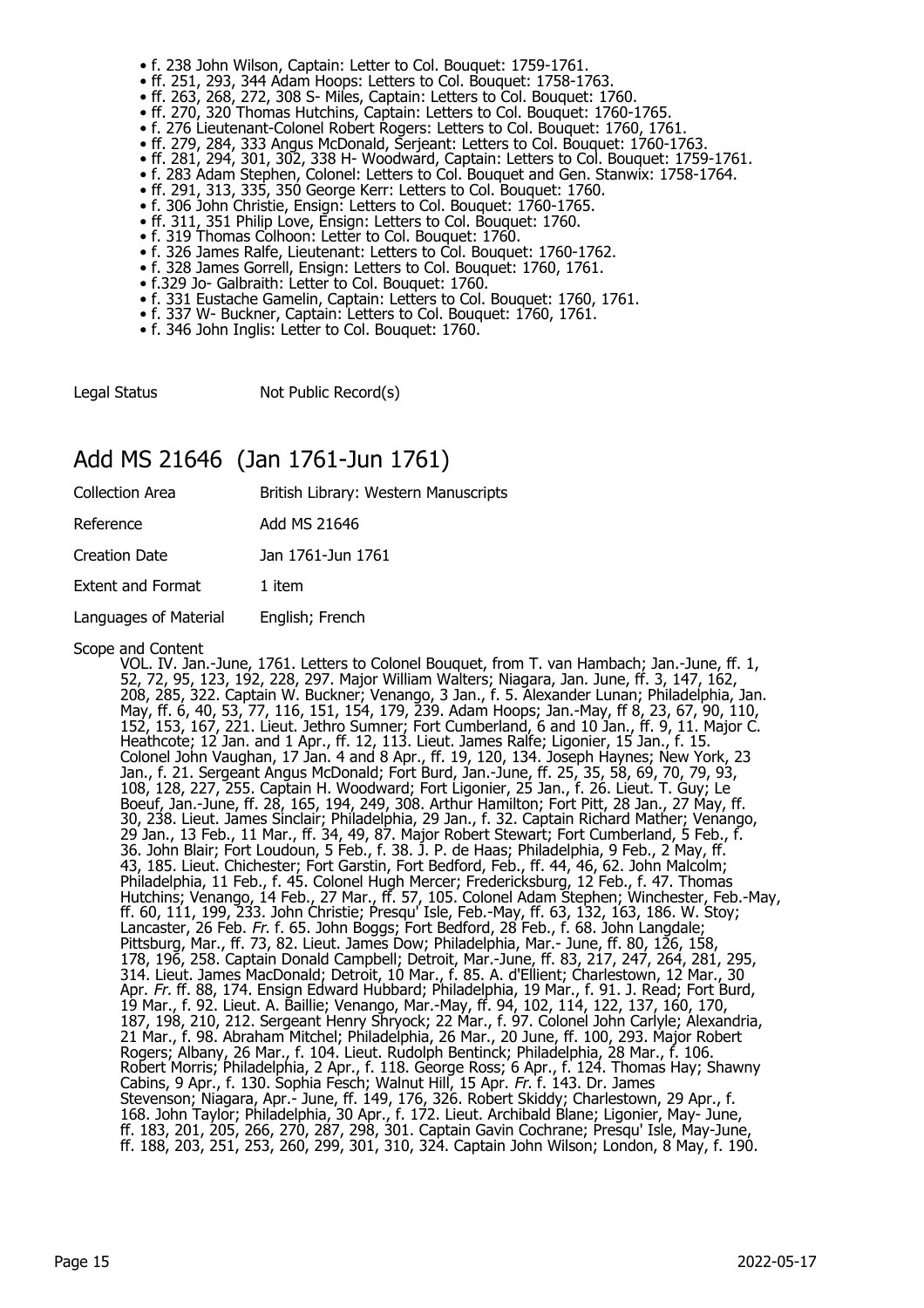Ensign William Haye; Niagara, 14 May, f. 206. Pierre De Peyster; New York, 21 May, f. 214. Ensign James Gorrell; Detroit, 22 May, f. 219. Jean C. Schweighausen; Philadelphia, 22 May. Fr. f. 222. Captain Robert Callender; Sanduskey, 23 May, f. 224. Captain Harry Gordon; Kennett, 24 and 29 May, ff. 225, 243. Lieut. S. C. Carre; Venango, May- June, ff. 229, 245, 256, 262, 268, 277, 291, 312, 318, 320. Lieut. Thomas Barnsley; May-June, ff. 231, 241, 275, 289. Colonel James Burd; Carlisle, 26 May, f. 234. Colonel Thomas Cresap; Old Town, 27 May, f. 236. Captain De Ruvyne; New York, 15 June. Fr. f. 279. Colonel John Armstrong; Carlisle, 24 June, f. 303. Hutache Gamelin; Detroit, 24 June, f. 306. William and Margaret Summerfield; Niagara, 27 June, f. 316. James Kenny; Pittsburg, 30 June. f. 328. With enclosures.

includes:

 • ff. 1, 52, 72, 95, 123, 192, 228, 297 T- van Hambach: Letters to Col. Bouquet: 1759-1764.: Fr. and Engl.

• ff. 3, 147, 162, 208, 285, 322 William Walters, Major: Letters to Col. Bouquet: 1758-1765.

• f. 5 W- Buckner, Captain: Letters to Col. Bouquet: 1760, 1761.

• ff. 6, 40, 53, 77, 116, 151, 154, 179, 239 Alexander Lunan: Letters to Col. Bouquet:

1759-1764.

• ff. 8, 23, 67, 90, 110, 152, 153, 167 Adam Hoops: Letters to Col. Bouquet: 1758-1763.

• ff. 9, 11 Jethro Sumner, Lieutenant: Letters to Col. Bouquet: 1760, 1761.

• ff. 12, 113 C- Heathcote, Major: Letters to Col Bouquet: 1761.

• f. 15 James Ralfe, Lieutenant: Letters to Col. Bouquet: 1760-1762.

• ff. 19,120, 134 John Vaughan, Colonel: Letters to Col. Bouquet: 1761.

• f. 21 Joseph Haynes: Letter to Col. Bouquet: 1761.

 • ff. 25, 35, 58, 69, 70, 79, 93, 108 Angus McDonald, Serjeant: Letters to Col. Bouquet: 1760-1763.

• f. 26 H- Woodward, Captain: Letters to Col. Bouquet: 1759-1761.

• ff. 28, 165, 194, 249, 308 T- Guy, Lieutenant: Letters to Col. Bouquet: 1761-1764.

• ff. 30, 238 Arthur Hamilton: Letters to Col. Bouquet: 1761, 1762.

 • f. 32 Captain James Sinclair, Asst.-Dep.Quart.-Mast.-General in Canada: Correspondence with Col. Bouquet: 1758 1763.

• ff. 34, 49, 87 Richard Mather, Captain: Letters to Sailing Col. Bouquet: 1760, 1761.

 • f. 36 Robert Stewart Major, afterwards Lieutenant -Colonel: Letters to Col. Bouquet: 1759-1762.

• f. 38 John Blair: Letters to Col. Bouquet: 1759, 1761.

• ff. 43, 185 J- P- de Haas, Major: Letters to Col. Bouquet: 1761, 1762, 1764.

• ff. 44, 46, 62 Chichester Fortescue Garstin, Lieutenant: Letters to Col. Bouquet: 1761.

• f. 45 John Malcolm: Letter to Col. Bouquet: 1761.

• f. 47 Hugh Mercer, Colonel: Letters to Col. Bouquet: 1758-1763.

• ff. 57, 105 Thomas Hutchins, Captain: Letters to Col. Bouquet: 1760-1765.

 • ff. 60, 111, 199, 233 Adam Stephen, Colonel: Letters to Col. Bouquet and Gen. Stanwix: 1758-1764.

• ff. 63, 132, 163, 186 John Christie, Ensign: Letters to Col. Bouquet: 1760-1765.

• f. 65 W- Stoy: Letter to Col. Bouquet: 1761.: Fr.

• f. 68 John Boggs: Letter to Col. Bouquet: 1761.

 • ff. 73, 82 John Langdale, Store Agent at Pittsburgh: Letters to Col. Bouquet and protest: 1761.

 • ff. 80, 126, 158, 178, 196, 258 James Dow, Lieutenant: Letters to Col. Bouquet: 1759-1764. • ff. 83, 217, 247, 264, 281, 295, 314 Donald Campbell, Captain: Letters to Col. Bouquet:

1760-1763.

• f. 85 James MacDonald, Lieutenant: Letters to Col. Bouquet: 1761-1763.

• ff. 88, 174 A- d' Ellient: Letters to Col. Bouquet: 1760, 1761.: Fr.

• f. 91 Edward Hubbard, Ensign: Letters to Col. Bouquet: 1759, 1761.

• f. 92 John Read: Letters to Col. Bouquet.: 1759-1764.

• ff. 94, 102, 114, 122, 137, 160 A- Baillie, Lieutenant: Letters to Col. Bouquet: 1760-1762.

• f. 97 Henry Shryock, Serjeant: Letter to Col. Bouquet: 1761.

• f. 98 John Carlyle, Colonel: Letter to Col. Bouquet: 1761.

• ff. 100, 293 Abraham Mitchel: Letters to Col. Bouquet: 1761.

• f. 104 Lieutenant-Colonel Robert Rogers: Letters to Col. Bouquet: 1760, 1761.

• f. 106 Rudolph Bentinck, Captain: Letters to Col. Bouquet: 1756-1764.

• f. 118 Robert Morris: Letter to Col. Bouquet: 1761.

 • f. 124 George Ross, Chairman of the United Companies of Illinois and Wabash: Letter to Col. Bouquet: 1761.

• ff. 128, 227, 255 Angus McDonald, Serjeant: Letters to Col. Bouquet: 1760-1763.

• f. 130 Thomas Hay: Letter to Col. Bouquet: 1761.

• f. 143 Sophia Fesch: Letters to Col. Bouquet: 1760-1762.: Fr.

• ff. 149, 176, 326 James Stevenson, MD: Letters to Col. Bouquet: 1761, 1762, 1765.

• f. 168 Robert Skiddy: Letters to Col. Bouquet: 1761.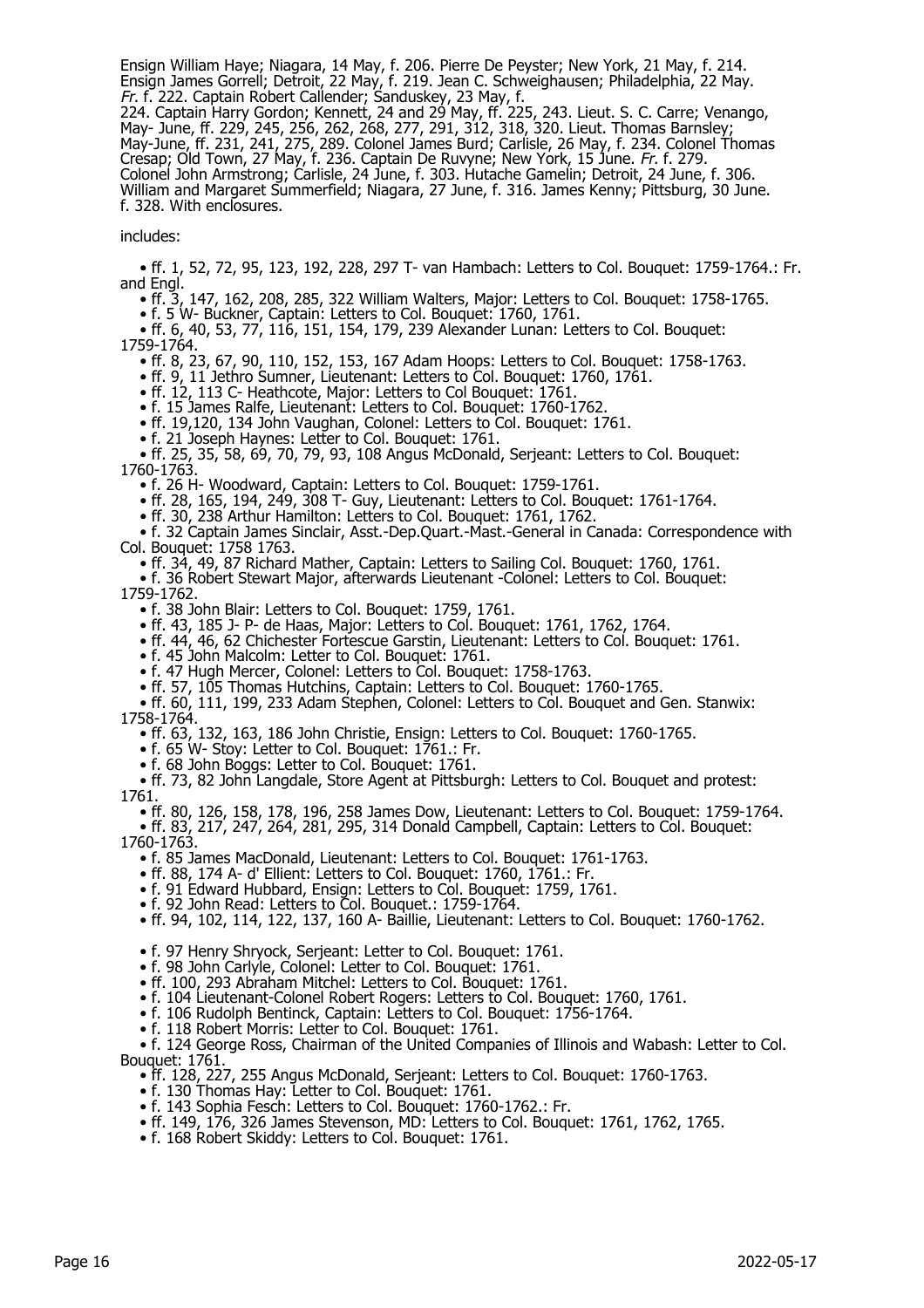• ff. 170, 187, 198, 210, 212 A- Baillie, Lieutenant: Letters to Col. Bouquet: 1760-1762.

• f. 172 John Taylor: Letter to Col. Bouquet: 1761.

 • ff. 183, 201, 205, 266, 270, 287 Archibald Blane, Lieutenant: Letters to Col. Bouquet: 1759-1764.

 • ff. 188, 203, 251, 253, 260, 299 Gavin Cochrane, Captain: Letters to Col. Bouquet: 1758 - 1765.

- f. 190 John Wilson, Captain: Letter to Col. Bouquet: 1759-1761.
- f. 206 William Hay, Ensign: Letters to Col. Bouquet: 1760-1762.
- f. 214 Pierre de Peyster: Letter to Col. Bouquet: 1761.
	- f. 219 James Gorrell, Ensign: Letters to Col. Bouquet: 1760, 1761.
- f. 221 Adam Hoops: Letters to Col. Bouquet: 1758-1763.
- f. 222 Jean C- Sehweighauser: Letter to Col. Bouquet: 1761.: Fr.
- f. 224 Robert Callender, Captain: Letters to Col. Bouquet: 1758-1765.
- ff. 225, 243 Harry Gordon, Major: Letters to Col. Bouquet: 1758-1765.

 • ff. 229, 245, 256, 262, 268, 277 Stair Campbell Carre, Lieutenant: Letters to Col. Bouquet: 1761-1764.

- ff. 231, 241, 275, 289 Thornas Barnsley, Major: Letters to Col. Bouquet: 1758-1765.
- f. 234 James Burd, Colonel: Letters to Col. Bouquet: 1758-1761.
	- f. 236 Thomas Cresap, Colonel: Letters to Col. Bouquet: 1760-1764.
- f. 279 de Ruvyne, Captain: Letter to Col. Bouquet: 1761.: Fr.
- ff. 291, 312, 318, 320 Stair Campbell Carre, Lieutenant: Letters to Col. Bouquet: 1761-1764.
	- ff. 298, 304 Archibald Blane, Lieutenant: Letters to Col. Bouquet: 1759-1764.
- ff. 301, 310, 324 Gavin Cochrane, Captain: Letters to Col. Bouquet: 1758 1765.
- f. 303 John Armstrong, Colonel: Letters to Col. Bouquet: 1758-1764.
- f. 306 Eustache Gamelin, Captain: Letters to Col. Bouquet: 1760, 1761.
- f. 316 William Summerfield: Letter from him and Margaret, his wife, to Col. Bouquet: 1761.
- f. 328 James Kenny: Letter to Col. Bouquet: 1761.

Legal Status Not Public Record(s)

#### Add MS 21647 (Jul 1761-Dec 1761)

| Collection Area   | British Library: Western Manuscripts |
|-------------------|--------------------------------------|
| Reference         | Add MS 21647                         |
| Creation Date     | Jul 1761-Dec 1761                    |
| Extent and Format | 1 item                               |
|                   |                                      |

Languages of Material English; French; German

Scope and Content

VOL. V. July-Dec. 1761. 1. Letters to Colonel Bouquet, from William Plumsted and David Franks; Philadelphia, July-Dec., ff. 1, 99, 224, 239, 283. Ensign William Hay; Niagara, July- Nov., ff. 3, 53, 95, 146, 243. Lieut. James Dow; July-Dec., Philadelphia, ff. 5, 163, 269. Lieut. Archibald Blane; Ligonier, July-Dec., ff. 7, 15, 23, 75, 126, 148, 152, 181, 195, 255, 261, 265, 295. Lieut. S. Carre; Venango, July-Dec., ff. 9, 21, 40, 71, 117, 140, 175, 205, 229, 230, 231, 248, 257, 291. Captain Donald Campbell; Detroit, July-Nov., ff. 11, 35, 61, 89, 197, 207, 235, 259. Robert Rutherford; Winchester, 8 July, f. 17. Captain Gavin Cochrane; Presqu' Isle, July -Sept., ff. 19, 47, 68, 76, 115, 118, 132, 141, 177. Andrew Fesch; Charlestown, July-Nov., ff. 25, 57, 134, 157, 159, 218. Alexander Lunan; Philadelphia, July- Sept., ff. 27, 66, 107, 155, 165. Andreas Fÿgner; Philadelphia, 20 July, Ger. f. 29. Adam Hoops; July-Dec., ff. 31, 212, 278. Captain William Clapham; Le Wickley Old Town, 22 July, f. 37. Captain Robert Callender; 23 July, 28 Oct., ff. 39, 220. Lieut.-Colonel George Mercer; Winchester, 25 July. 7 Aug., ff. 42, 73. Thomas Hutchins; Venango, 25 July, f. 44. T. van Hambach; Detroit, 28 July, f. 46. J. Prevost; London, 27 July, f. 49. Captain Thomas Barnsley; July-Dec., ff. 50, 105, 111, 113, 171, 201, 245, 252, 271, 279. Ensign Jehu Hay; Niagara, 28 July, f. 52. Lieut. T. Guy; Le Boeuf, July-Dec., ff. 55, 82, 120, 187, 225, 281. Major William Walters; Niagara, July- Nov., ff. 59, 103, 203, 250. Lieut. A. Baillie; Aug.-Sept., ff. 63, 143, 154. Ensign Robert Holmes; Niagara, 2 Aug., f. 64. Sergeant Angus McDonald; Fort Burd, Aug.-Dec., ff. 70, 211, 217, 254, 267. John Clark; Fort Frederick, 12 Aug., f. 78. Henry Heinzman; Fort Frederick, 12 Aug. *Ger.* f. 80. Captain Samuel Neilson; Fort Bedford, 16 Aug., f. 88. Lieut. Edward Jenkins and others; Niagara, 20 Aug., f. 93. Lieut. Edward Jenkins; 21 Aug., 4 Nov., ff. 97, 227. Captain J. Schlösser; Aug.-Dec. Fr. and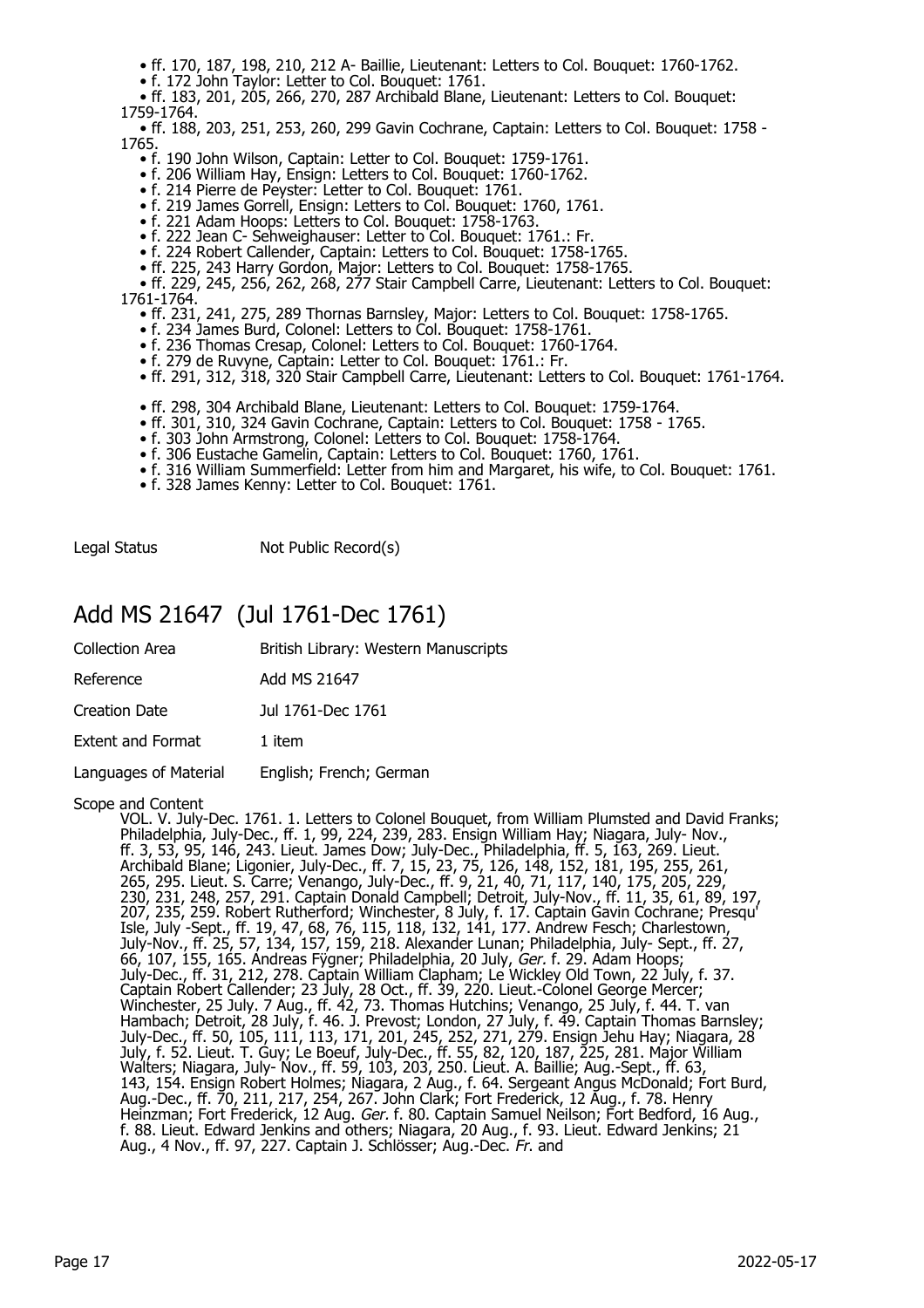Eng. ff. 101, 215, 221, 274, 275,

292. Lieut. E. Meyer; Sandusky, Sept.-Dec. Fr. ff. 122, 173, 183, 209, 213, 234, 241, 263, 264, 276. James Livingston; Fort Cumberland, 2 Sept., f. 124. Colonel John Calcraft; Channel Row, 3 Sept, f. 127. Sophia Fesch; Charlestown, 4 Sept. Fr. f. 130. Austin, Laurens, and Appleby; Charlestown, 7 Sept., f. 136. Robert Skiddy; Charlestown, 7 Sept., f. 138. Captain Sam. Wllyamoz; New York, 9 Sept. *Fr.* f. 144. Captain George Etherington; New York, 13 Sept., f. 150. Lieut. James MacDonald; Detroit, 18 Sept., f. 161. John Nelson; Philadelphia, 24 Sept., f. 167. Dr. L. Macleane; Philadelphia, 24 Sept., f. 169. Arthur Hamilton; Sept.-Dec., ff. 179, 268, 287. Ensign Archibald Dow; Le Boeuf, 1 Oct., f. 185. Captain Evan Shelby; Fort Loudoun, 7 Oct., f. 193. Ja. Pitcher; New York, 2 Nov., f. 222. Dr. George Chr. Anthon; Detroit, 8 Nov., f. 237. A. van Hulst; Presqu' Isle, 7 Dec. *Fr.* f. 273. Captain Rudolph Bentinck; Halifax, 29 Nov., f. 293.

2. Major Horatio Gates; New York, 19 Aug.; and James Leighton; New York, 23 Dec., to Captain Thomas Barnsley, ff. 91, 289.

3. Protest of John Langdale, Store Agent, Pittsburg; 1 Oct. f. 189.

David Franks, of Philadelphia: Letters to Col. Bouquet: 1761-1675.

includes:

- ff. 1, 99, 224, 239, 283 William Plumstead: Letters to Col. Bouquet: 1761-1765.
- ff. 3, 53, 95, 146, 243 William Hay, Ensign: Letters to Col. Bouquet: 1760-1762.
	- ff. 5, 163, 269 James Dow, Lieutenant: Letters to Col. Bouquet: 1759-1764.
- ff. 7-295, passim Archibald Blane, Lieutenant: Letters to Col. Bouquet: 1759-1764.

 • ff. 9, 21, 40, 71, 117, 140, 175 Stair Campbell Carre, Lieutenant: Letters to Col. Bouquet: 1761-1764.

 • ff. 11, 35, 61, 89, 197, 207, 235, 259 Donald Campbell, Captain: Letters to Col. Bouquet: 1760-1763.

• f. 17 Robert Rutherford: Letter to Col. Bouquet: 1761.

 • ff. 19, 47, 68, 76, 115, 118, 132 Gavin Cochrane, Captain: Letters to Col. Bouquet: 1758 - 1765.

- ff. 25, 57, 134, 157, 159, 218 Andrew Fesch: Letters to Col. Bouquet: 1760, 1761.
- ff. 27, 66, 107, 155, 165 Alexander Lunan: Letters to Col. Bouquet: 1759-1764.
- f. 29 Andreas Fÿgner: Letter to Col. Bouquet: 1761.: Germ.
- ff. 31, 212, 278 Adam Hoops: Letters to Col. Bouquet: 1758-1763.
	- f. 37 William Clapham, Captain: Letter to Col. Bouquet: 1761.
	- ff. 39, 220 Robert Callender, Captain: Letters to Col. Bouquet: 1758-1765.
- ff. 42, 73 George Mercer, Lieutenant -Colonel, ADQMG: Letters to Col. Bouquet: 1759-1763.
- f. 44 Thomas Hutchins, Captain: Letters to Col. Bouquet: 1760-1765.
	- f. 46 T- van Hambach: Letters to Col. Bouquet: 1759-1764.: Fr. and Engl.
	- f. 49 J- Prevost: Letter to A. Fetch: 1761.
	- ff. 50, 105, 111, 113, 171, 201 Thornas Barnsley, Major: Letters to Col. Bouquet: 1758-1765.

 • f. 52 Jehu Hay, Lieutenant -Colonel, Lieutenant -Governor of Detroit: Letters to Col. Bouquet: 1761-1765.

- ff. 55, 82, 120, 187, 225, 281 T- Guy, Lieutenant: Letters to Col. Bouquet: 1761-1764.
- ff. 59, 103, 203, 250 William Walters, Major: Letters to Col. Bouquet: 1758-1765.
- ff. 63, 143, 154 A- Baillie, Lieutenant: Letters to Col. Bouquet: 1760-1762.
- f. 64 Robert Holmes, Ensign: Letters to Col. Bouquet: 1761, 1762.
- ff. 70, 211, 217, 254, 267 Angus McDonald, Serjeant: Letters to Col. Bouquet: 1760-1763.
- f. 78 John Clark: Letter to Col. Bouquet: 1761.
	- f. 80 Henry Heinzman: Letter to Col. Bouquet: 1761.: Germ.
	- f. 88 Samuel Neilson, Captain: Letter to Col. Bouquet: 1761.
- f. 91 Horatio Gates, Brigade-Major: Letter to Capt. Barnsley: 1761.
- ff. 93, 97, 227 Edward Jenkins, Lieutenant: Letters to Col. Bouquet: 1761, 1762.

 • ff. 101, 215, 221, 274, 275, 292 John Schlösser, Captain: Letters to Col. Bouquet: 1759-1765.: Fr.

• ff. 122, 173, 183, 209, 213, 234, 241, 263, 264, 276 E- Meyer, Lieutenant: Letters to Col.

- Bouquet: 1761.: Fr.
	- f. 124 James Livingstone, Major: Letters to Col. Bouquet: 1759-1764.
- f. 127 John Calcraft, Colonel, Army Agent: Letters to Col. Bouquet: 1757-1764.
- f. 130 Sophia Fesch: Letters to Col. Bouquet: 1760-1762.: Fr.
	- f. 136 Appleby: Letters to Col. Bouquet: 1761, 1762.
	- f. 136 Austen, Laurens and Appleby; Messrs: Letters to Col. Bouquet: 1761, 1762.
- f. 136 Laurens: Letter, to Col. Bouquet: 1761, 1762.
- f. 138 Robert Skiddy: Letters to Col. Bouquet: 1761.
- ff. 141, 177 Gavin Cochrane, Captain: Letters to Col. Bouquet: 1758 1765.
	- f. 144 Samuel Vullyamoz, Captain: Letters to Col. Bouquet: 1760-1761.: Fr.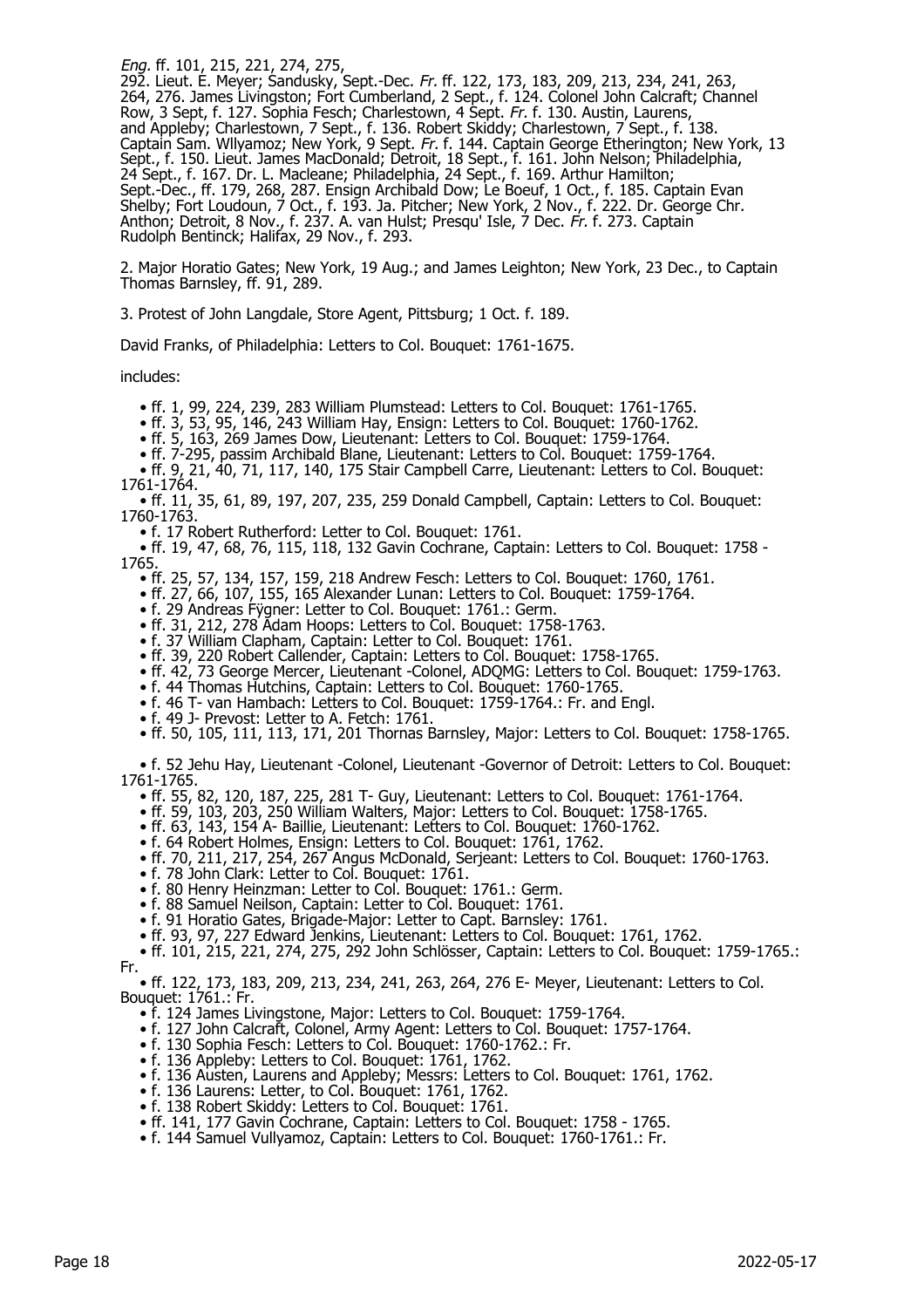- f. 150 George Etherington, Major: Letters to Col. Bouquet: 1760-1765.
- f. 161 James MacDonald, Lieutenant: Letters to Col. Bouquet: 1761-1763.
- f. 167 John Nelson: Letter to Col. Bouquet: 1761.
- f. 169 Laurence MacLeane, MD: Letters to Col. Bouquet: 1758-1761.
	- ff. 179, 268, 287 Arthur Hamilton: Letters to Col. Bouquet: 1761, 1762.
- f. 185 Archibald Dow, Ensign and Lieutenant: Letters to Col. Bouquet: 1761, 1762.
- f. 189 John Langdale, Store Agent at Pittsburgh: Letters to Col. Bouquet and protest: 1761.
- f. 193 Evan Shelby, Captain: Letters to Col. Bouquet: 1760, 1761.

• ff. 205, 229, 230, 231, 248, 257, 291 Stair Campbell Carre, Lieutenant: Letters to Col.

Bouquet: 1761-1764.

- f. 222 Ja- Pitcher: Letters to Col. Bouquet: 1761, 1762.
- f. 237 George Christopher Anthon, MD: Letters to Col. Bouquet: 1761, 1762.
- ff. 245, 252, 271, 279 Thornas Barnsley, Major: Letters to Col. Bouquet: 1758-1765.
- f. 273 A- van Hulst: Letter to Col. Bouquet: 1761.: Fr.
- f. 289 James Leighton: Letters to Capt. T. Barnsley: 1759, 1761.
	- f. 293 Rudolph Bentinck, Captain: Letters to Col. Bouquet: 1756-1764.

Legal Status Not Public Record(s)

### Add MS 21648 (1762)

| <b>Collection Area</b>   | British Library: Western Manuscripts |
|--------------------------|--------------------------------------|
| Reference                | Add MS 21648                         |
| Creation Date            | 1762                                 |
| <b>Extent and Format</b> | 1 item                               |
| Languages of Material    | English; French; German              |

Scope and Content

VOL. VI. 1762. 1. Letters to Colonel Bouquet, from Colonel Adam Stephen; Jan.-June, ff. 1, 167, 241. Captain James Young; Philadelphia, 17 Jan., 29 Mar., ff. 3, 79. Fran. Fauquier, Governor of Virginia; Williamsburg, Jan.-Aug., ff. 5, 60, 303. Alexander Lunan; Philadelphia, Jan.- Nov., ff. 7, 18, 37, 76, 84, 104, 137, 191, 251, 387, 426, 483. Sophia Fesch; Sophy Hall, etc., Jan.- July, ff. 9, 168, 172, 261, 263. Adam Hoops; Philadelphia, Carlisle, etc., Jan.-Nov., ff. 11, 53, 131, 198, 434. Plumsted and Franks; Philadelphia, Jan.-Oct., ff. 12, 35, 51, 55, 156, 389, 415. Captain J. Schlösser; Presqu' Isle and Niagara, Jan.-Oct. *Eng.* and *Fr.* ff. 13, 44, 72, 249, 285, 371, 400. Captain Thomas Barnsley; Philadelphia, Jan.-Nov., ff. 14, 186, 206, 217, 432. Lieut. Archibald Blane; Ligonier, Jan.- Oct., ff. 16, 21, 57, 62, 63, 114, 119, 125, 135, 141, 221, 258, 281, 297, 315, 346, 355, 383, 405. Lieut. George Lache; Germantown, 28 Jan., f. 17. Major James Livingston; Fort Cumberland, Jan -July, ff. 20, 30, 89, 181, 219, 240, 273. Lieut. S. C. Carre; Venango, Jan.-May, ff. 22, 78, 106, 127. Mary Billings; Boston, 8 Feb., f. 23. Captain Donald Campbell; Detroit, Feb.- Nov., ff. 27, 122, 200, 237, 243, 291, 339, 366, 403, 410, 413, 452. Sergeant Augus McDonald; Fort Burd, Feb.-Apr., ff. 29, 81, 91, 93, 103. John Read; Philadelphia, *etc.*, Feb.- Aug., ff. 31, 153, 182, 314. Isaac Vandenvelden; Philadelphia, 17 Feb., f. 32. Lieut. James Dow; Philadelphia, Feb.- Nov, ff. 34, 70, 133, 143, 211, 329, 394, 420, 458. Captain Harry Gordon; Fort Royal, in Martinico, 18 Feb., f. 39. Ensign J. H. Pauli; Sandusky, Feb. Sept., ff. 41, 66, 178, 259, 301, 351. Arthur Hamilton; Ligonier, etc., Feb.- June, ff. 42, 50, 58, 74, 101, 150, 209. Ja. Pitcher; New York, etc., Feb.-July, ff. 43, 189, 269. Rt. Hon. C[harles] Townshend, Secretary-at-War; War Office, 25 Feb., f. 47. Lieut. T. Guy; Le Boeuf, Feb.-Oct., ff. 49, 100, 124, 184, 215, 236, 276, 309, 337, 377, 385. F. Verrell; Philadelphia, 15 Mar. Fr. f. 64. Ensign Robert Holmes; Miamis, 17 Mar., f. 68. Ensign William Hay; Niagara, 1 Apr., 20 June, ff. 82, 227. Major William Walters; Niagara, Apr.- July, ff. 87, 144, 179, 234, 245. Colonel William Eyre; Rays-Town, 10 Apr., f. 94. Captain Gavin Cochrane; New York, Apr.-Nov., ff. 107, 162, 204, 294, 328, 428. Austin, Laurens, and Appleby; Charlestown, 21 Apr., ff. 109, 111. Edward Smyth; Presqu' Isle, 24 Apr., f. 116. General James Abercromby; London, 25 Apr., f. 120. James Potter; Cumberland County, 3 May, f. 128. John Bartram; 3 May, f. 129. Lieut. Francis Gordon; Venango, May- Oct., ff. 148, 163, 260, 283, 295, 299, 325, 335, 342, 356, 378, 392. Thomas Calhoon; Tusquaraways, 14 May, f. 152. Lieut. Archibald Dow; Presqu' Isle, May, ff. 158, 177. Colonel George Mereer; Winchester, *etc.*, May-Oct., ff. 160, 213, 307, 391. Colonel Thomas Cresap; Old Town, May-July, ff. 164, 208, 391. T. D. [van] Hambach; Detroit, etc., June-Oct., ff. 188, 252, 398.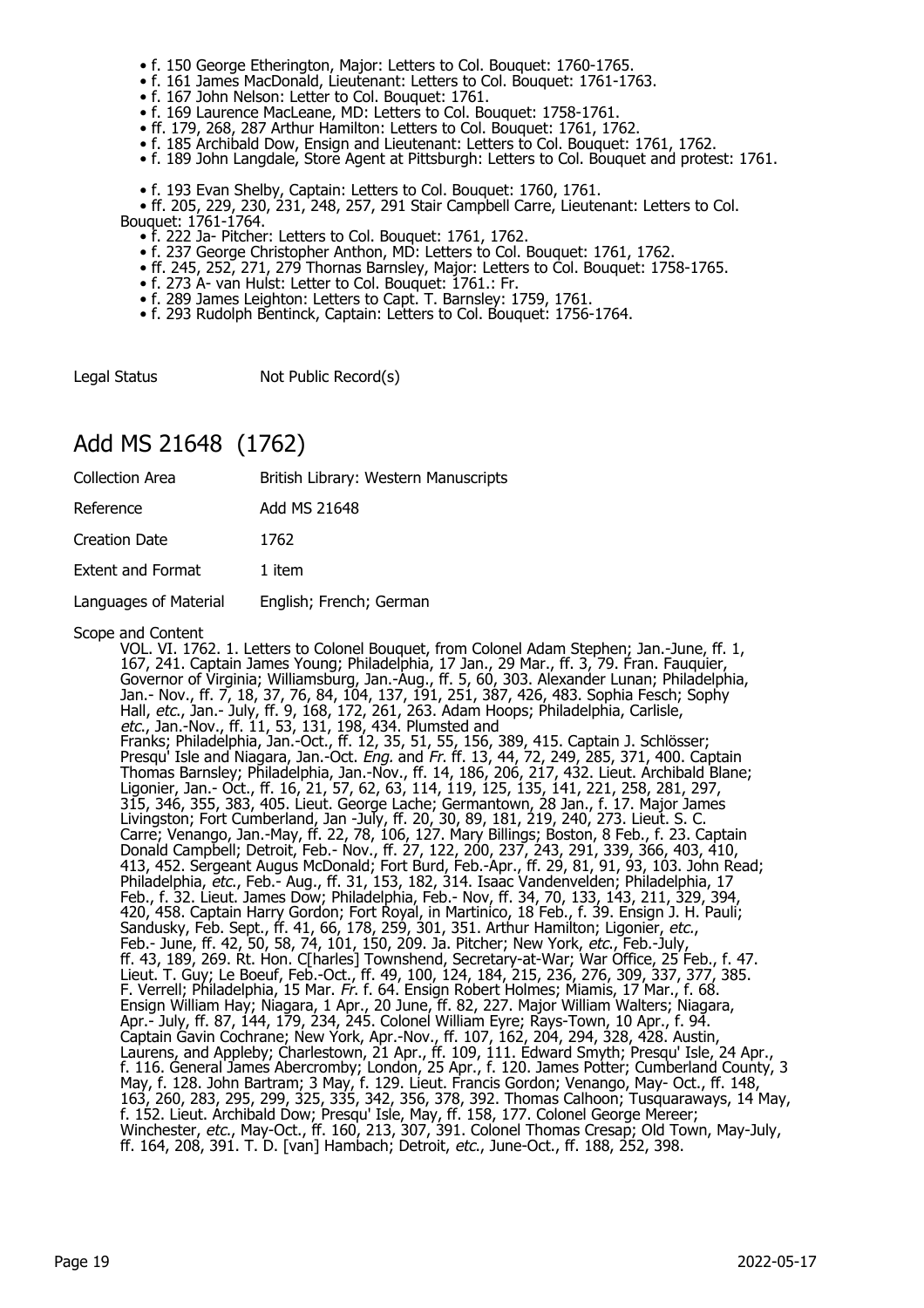Mr. Bard; Wackatomica, 8 June, f. 196. Ensign John Christie; Presqu' Isle, June-Nov., ff. 210, 239, 267, 305, 318, 336, 370, 380, 441. Edward Ward; 12 June, 4 Aug., ff. 222, 290. James Ralfe; Lancaster, *etc.*, 18 June, 20 July, ff. 225, 256. Captain Ralph Phillips; Fort Bedford, etc., 20 June, 15 Aug., ff. 229, 313. Edward St. Leger; 22 June, f. 231. Lieut. William Leslye; 22 June, 30 Sept., ff. 232, 381. Carran; Falmouth, 5 July. Fr. f. 247. Captain J. P. de Haas; Philadelphia, 15 July, f. 254. Enoch Innis; 27 July, f. 271. Major Henry Gladwin; Niagara, 29 July, f. 278. Captain George Etherington; Niagara, etc., 31 July, 4 Sept., ff. 280, 348. Sergeant-Major George Butrick; Niagara, 2 Aug., 17 Oct., ff. 287, 402. Rod. de Valltravers; London, 3 Aug., f. 288. Robert Stewart; Frederieksburg, 13 Aug., f. 311. David Franks; Fort Ligonier, etc., Aug.- Sept., ff. 320, 331, 345, 350. Captain Robert Callender; 17 Aug., f. 323. Baynton and Wharton; Philadelphia, Aug.-Nov., ff. 343, 359, 360, 424. Captain Rudolph Bentinck; London, 10 Sept., f. 352. William Allen; Philadelphia, 22 Sept., f. 362. George Croghan; Fort Pitt, Sept.-Dec., ff. 364, 456, 473, 475. Lieut. John Hay; Detroit, 24 Sept., f. 368. Major J. Wilkins; Fort Niagara, 25 Sept., f. 375. Lieut. George Demler; Niagara, 12 Oct., f. 396. Sergeant Georg Kopp; Detroit 26 Oct. *Ger.* f. 408. Dr. Geo. Chr. Anthon; Detroit, 27 Oct., f. 412. Dr. Robert Boyd; The Warm Springs, 28 Oct., f. 416. G. Price; Le Boeuf, 31 Oct., f. 418. James Hamilton, Governor of Pennsylvania; Philadelphia, 11 Nov., f. 430. A. Baby; [14 Nov.]. *Fr.* f. 436. William Ewes; Fort Pitt, 14 Nov., f. 438. Lieut. A. Baillie; Fort Pitt, 15 Nov., f. 440. Henry Geiger; Heidelberg, 18 Nov., f. 444. Captain S. Ecuyer; Fort Pitt, Nov.- Dec. Fr. ff. 446, 460, 477. William Harris; Detroit, 23 Nov., f. 448. Lieut. James MacDonald; Detroit, 23 Nov., f. 450. Lieut. Edward Jenkins; 28 Nov., f. 462. C. F. Post; Duscarawa, 2 Dec., f. 464. Dr. James Stevenson; Niagara, 7 Dec., f. 468. Francis West; Carlisle, 8 Dec., f. 470. John Ormsby; 30 Dec., f. 479.

2. "An act for the naturalization of Colonel Henry Bouquet and Frederick Victor; 22 Apr." Printed. f. 115.

3. List of the officers of the 1st Battalion of the Royal American Regiment, arranged in companies; 24 May, f. 176.

4. James Wright to John Bartram; 22 Aug., f. 333.

5. A. Mortier to Captain Thomas Barnsley; New York, 1 Nov., f. 421.

David Franks, of Philadelphia: Letters to Col. Bouquet: 1761-1675.

includes:

• ff. 1, 167, 241 Adam Stephen, Colonel: Letters to Col. Bouquet and Gen. Stanwix: 1758-1764.

- ff. 3, 79 James Young, Captain: Letter to Col. Bouquet: 1758-1764.
- ff. 5, 60, 303 Francis Fauquier, Lieutenant Governor of Virginia: Letters to Col. Bouquet: 1759-1764.

 • ff. 7,18, 37, 76, 84, 104, 137, 191, 251, 387, 426, 483 Alexander Lunan: Letters to Col. Bouquet: 1759-1764.

• ff. 9, 168, 172, 261, 263 Sophia Fesch: Letters to Col. Bouquet: 1760-1762.: Fr.<br>• ff. 11, 53, 131, 198, 434 Adam Hoops: Letters to Col. Bouquet: 1758-1763.

• ff. 11, 53, 131, 198, 434 Adam Hoops: Letters to Col. Bouquet: 1758-1763.

• ff. 12, 35, 51, 55, 156, 389, 415 William Plumstead: Letters to Col. Bouquet: 1761-1765.

 • ff. 13, 44, 72, 249, 285, 371, 400 John Schlösser, Captain: Letters to Col. Bouquet: 1759-1765.: Fr.

• ff. 14, 186, 206, 217, 432 Thornas Barnsley, Major: Letters to Col. Bouquet: 1758-1765.

• ff. 16-405, passim Archibald Blane, Lieutenant: Letters to Col. Bouquet: 1759-1764.

• f. 17 George Laehe, Lieutenant: Letter to Col. Bouquet: 1762.

 • ff. 20, 30, 89, 181, 219, 240, 273 James Livingstone, Major: Letters to Col. Bouquet: 1759-1764.

• ff. 22, 78, 106, 127 Stair Campbell Carre, Lieutenant: Letters to Col. Bouquet: 1761-1764.

 • f. 23 Mary Billings, widow of Lieutenant J Billings: Letters to Col. Bouquet: 1759, 1762. • ff. 27, 122, 200, 237, 243, 291, 339 Donald Campbell, Captain: Letters to Col. Bouquet:

1760-1763.

• ff. 29,81,91,93, 103 Angus McDonald, Serjeant: Letters to Col. Bouquet: 1760-1763.

• ff. 31, 153, 182, 314 John Read: Letters to Col. Bouquet.: 1759-1764.

• f. 32 Isaac Vandenvelden: Letter to Col. Bouquet: 1762.

• ff. 34, 70, 133, 143, 211, 329, 394 James Dow, Lieutenant: Letters to Col. Bouquet: 1759-1764.

• f. 39 Harry Gordon, Major: Letters to Col. Bouquet: 1758-1765.

• ff. 41, 66, 178, 259, 301, 351 J- H- Pauli, Ensign: Letters to Col. Bouquet: 1762.

• ff. 42, 189, 269 Ja- Pitcher: Letters to Col. Bouquet: 1761, 1762.

• ff. 42, 50, 58, 74, 101, 150, 209 Arthur Hamilton: Letters to Col. Bouquet: 1761, 1762.

• f. 47 Charles Townshend, Secretary of War, and Chancellor of the Exchequer: Letter to Col.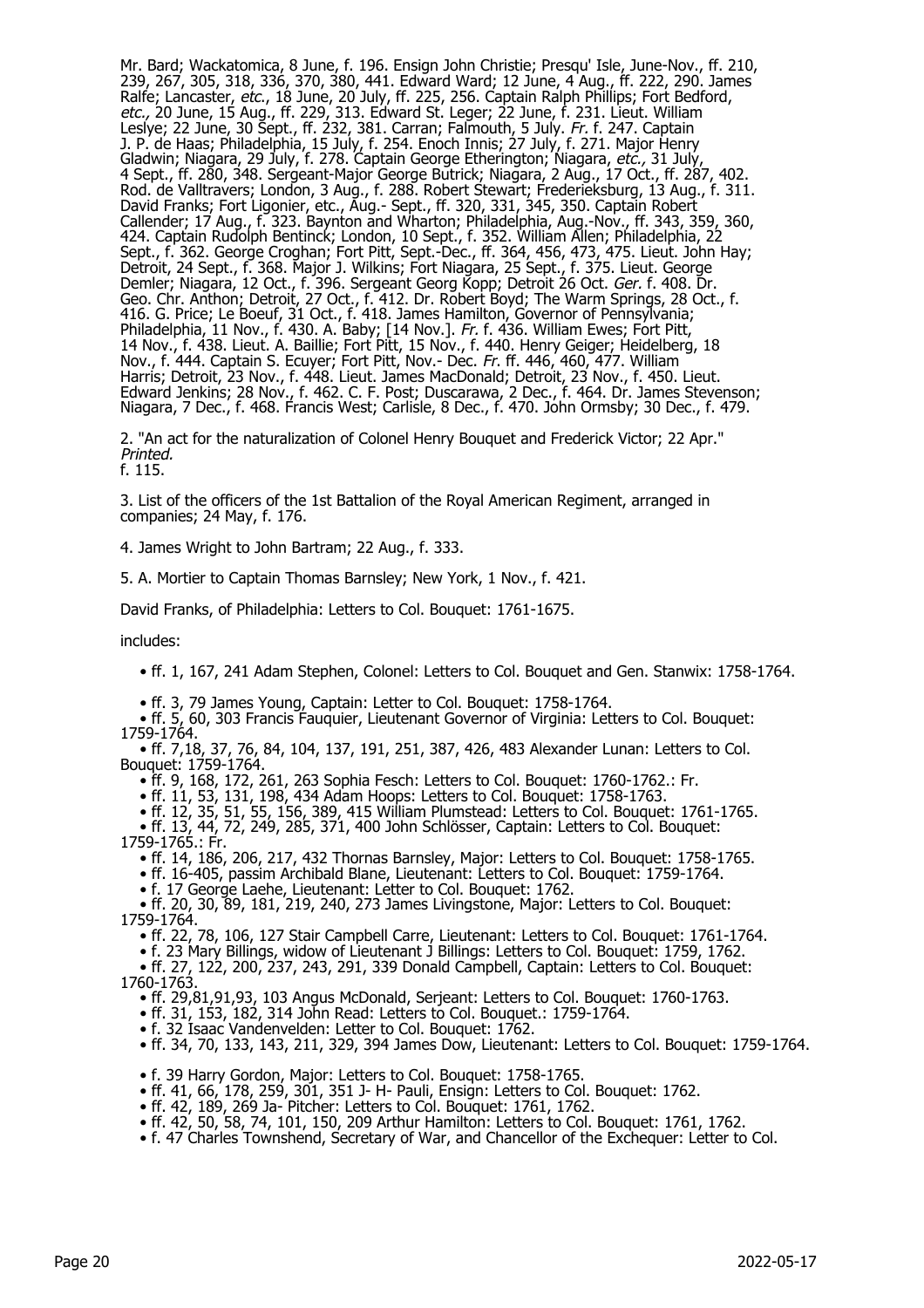Bouquet: 1762.

 • ff. 49, 100, 124, 184, 215, 236, 276, 309, 337, 377, 385 T- Guy, Lieutenant: Letters to Col. Bouquet: 1761-1764.

• f. 64 F- Verrell: Letter to Col. Bouquet: 1762.: Fr.

• f. 68 Robert Holmes, Ensign: Letters to Col. Bouquet: 1761, 1762.

• ff. 82, 227 William Hay, Ensign: Letters to Col. Bouquet: 1760-1762.

• ff. 87, 144, 179, 234, 245 William Walters, Major: Letters to Col. Bouquet: 1758-1765.

• f. 94 William Eyre, Colonel: Letters to Col. Bouquet: 1762, 1764.

 • ff. 107, 162, 204, 294, 328, 428 Gavin Cochrane, Captain: Letters to Col. Bouquet: 1758 - 1765.

• ff. 109, 111 Austen, Laurens and Appleby; Messrs: Letters to Col. Bouquet: 1761, 1762.

• ff. 109, 111 Appleby: Letters to Col. Bouquet: 1761, 1762.

• ff. 109, 111 Laurens: Letter, to Col. Bouquet: 1761, 1762.

• f. 115 Frederic Victor: Naturalization in Maryland: 1762.: Printed.

• f. 116 Edward Smyth: Letters to Col. Bouquet: 1762, 1765.

 • f. 120 Major - Gen. James Abercrombie, Commander-in-Chief in N America: Letter to Col. Bouquet: 1762.

• f. 128 James Potter, Captain: Letters to Col. Bouquet: 1762, 1764.

• f. 129 John Bartram, Quaker, of Skulkhill, Philadelphia, USA: Letter to Col. Bouquet: 1762.

• ff. 148, 163, 260, 283, 295, 299 Francis Gordon, Lieutenant: Letters to Col. Bouquet: 1762.

• f. 152 Thomas Calhoon: Letter to Col. Bouquet: 1762.

• ff. 158, 177 Archibald Dow, Ensign and Lieutenant: Letters to Col. Bouquet: 1761, 1762.

 • ff. 160, 213, 307, 391 George Mercer, Lieutenant -Colonel, ADQMG: Letters to Col. Bouquet: 1759-1763.

• ff. 164, 208, 391 Thomas Cresap, Colonel: Letters to Col. Bouquet: 1760-1764.

 • f. 176 Army; England: Muster-roll and list of officers of the 1st battalion of the Royal American regiment: 1757-1758, 1762.

• ff. 188, 252, 398 T- van Hambach: Letters to Col. Bouquet: 1759-1764.: Fr. and Engl.

• f. 196 Bard, junior: Letter to Col. Bouquet: 1762.

• ff. 210, 239, 267, 305, 318, 336 John Christie, Ensign: Letters to Col. Bouquet: 1760-1765.

• ff. 222, 290 Edward Ward, Major: Letters to Col. Bouquet: 1759-1764.

• ff. 225, 256 James Ralfe, Lieutenant: Letters to Col. Bouquet: 1760-1762.

• ff. 229, 313 Ralph Phillips, Captain: Letters to Col. Bouquet: 1762-1764.

• f. 231 Edward St. Leger: Letter to Col. Bouquet: 1762.

- ff. 232, 381 William Leslye, Lieutenant: Letters to Col. Bouquet: 1762, 1764.
- f. 247 Carran: Letter to Col. Bouquet: 1762.: Fr.
- f. 254 J- P- de Haas, Major: Letters to Col. Bouquet: 1761, 1762, 1764.

• f. 271 Enoch Innis: Letter to Col. Bouquet: 1762.

• f. 278 Henry Gladwin, Major: Letters to Col. Bouquet: 1762, 1763.

• ff. 280, 348 George Etherington, Major: Letters to Col. Bouquet: 1760-1765.

• ff. 287, 402 George Butrick, Serjeant-Major: Letters to Col. Bouquet: 1762.

• f. 288 Rodolph Valltravers, FRS: Letter to Col. Bouquet: 1762.

 • f. 311 Robert Stewart Major, afterwards Lieutenant -Colonel: Letters to Col. Bouquet: 1759-1762.

• f. 323 Robert Callender, Captain: Letters to Col. Bouquet: 1758-1765.

• ff. 325, 335, 342, 356, 378, 392 Francis Gordon, Lieutenant: Letters to Col. Bouquet: 1762.

• f. 333 James Wright: Letter to J. Bartram: 1762.

• ff. 343, 359, 360, 424 Wharton: Letters to Col. Bouquet: 1762.

• ff. 343, 359, 360, 424 Boynton: Letters to Col. Bouquet: 1762.

• f. 352 Rudolph Bentinck, Captain: Letters to Col. Bouquet: 1756-1764.

• f. 362 William Allen: Letter to Col. Bouquet: 1762.

 • ff. 364, 456, 473, 475 Captain George Croghan, Deputy Agent for Indian Affairs in Canada: Letters to Col. Bouquet: 1758-1765.

• ff. 366, 403, 410, 413, 452 Donald Campbell, Captain: Letters to Col. Bouquet: 1760-1763.

 • f. 368 Jehu Hay, Lieutenant -Colonel, Lieutenant -Governor of Detroit: Letters to Col. Bouquet: 1761-1765.

• ff. 370, 380, 441 John Christie, Ensign: Letters to Col. Bouquet: 1760-1765.

• f. 375 J- Wilkins, Major: Letter to Col. Bouquet: 1762-1764.

• f. 396 George Demler, Lieutenant: Letter to Col. Bouquet: 1762.

• f. 408 Georg Kopp, Serjeant: Letter to C Bouquet: 1762.: Germ.

• f. 412 George Christopher Anthon, MD: Letters to Col. Bouquet: 1761, 1762.

• f. 416 Robert Boyd, MD: Letters to Col. Bouquet: 1762-1764.

• f. 418 G- Price, Ensign: Letters to Col. Bouquet: 1759-1763.

• ff. 420, 458 James Dow, Lieutenant: Letters to Col. Bouquet: 1759-1764.

• f. 421 Abraham Mortier: Letters to Capt. Barnsley and Col. Bouquet: 1762, 1763.

• f. 430 James Hamilton, Governor of Pennsylvania: Letters to Col. Bouquet: 1762, 1763.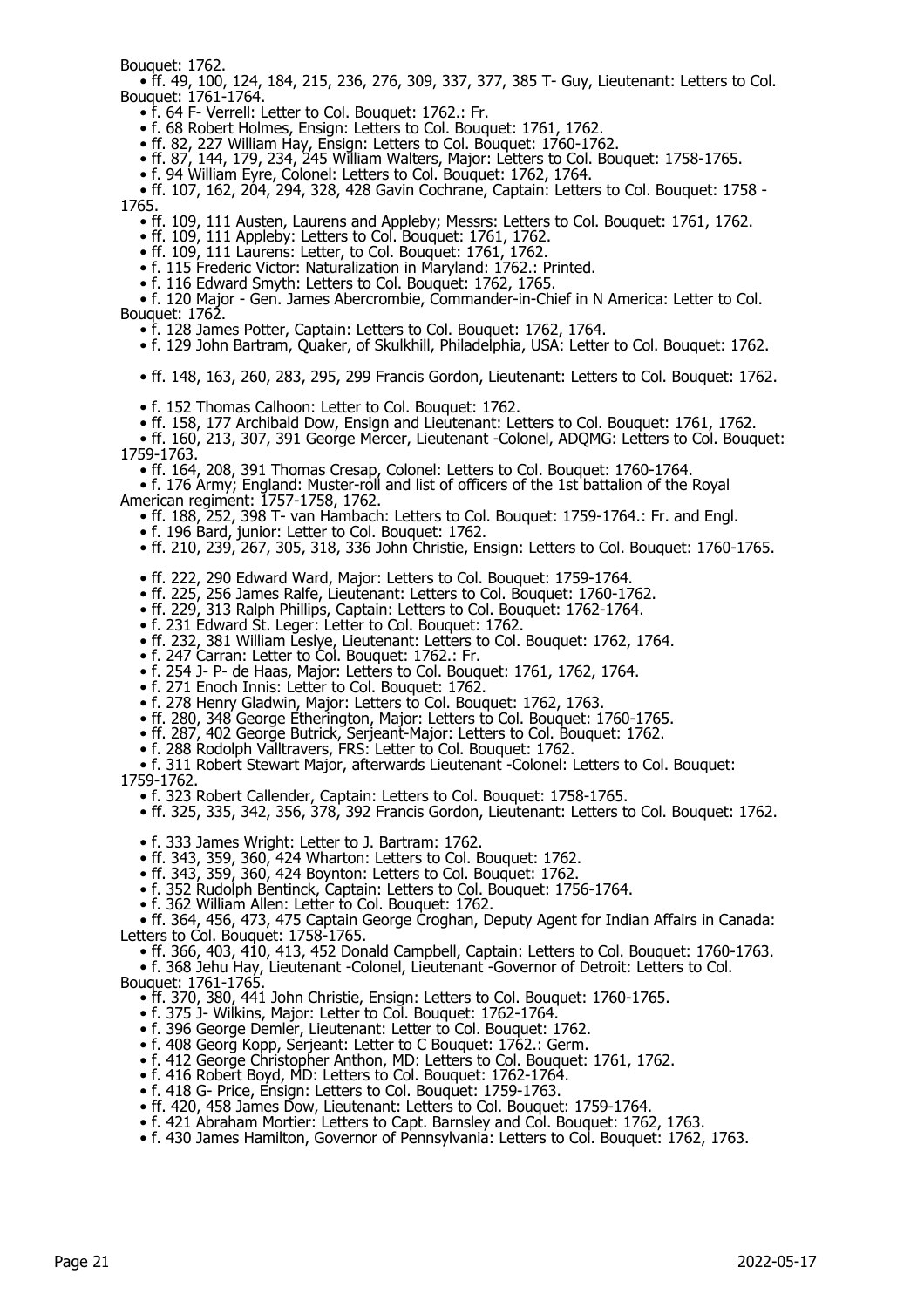- f. 436 A- Baby: Letter to Col. Bouquet: 1762.: Fr.
- f.438 William Ewes: Letter to Col. Bouquet: 1762.
- f. 440 A- Baillie, Lieutenant: Letters to Col. Bouquet: 1760-1762.
- f. 444 Henry Geiger, Lieutenant: Letters to Col. Bouquet: 1759-1762.
- ff. 446, 460, 477 S- Ecuyer, Captain: Letters to Col. Bouquet: 1762 1764.: Fr.
- f. 448 William Harris: Letter to Col. Bouquet: 1762.
	- f. 450 James MacDonald, Lieutenant: Letters to Col. Bouquet: 1761-1763.
- f. 462 Edward Jenkins, Lieutenant: Letters to Col. Bouquet: 1761, 1762.
- f. 464 Christian Friderick Post: Letters to Col. Bouquet: 1762, 1763.
- f. 468 James Stevenson, MD: Letters to Col. Bouquet: 1761, 1762, 1765.
	- f. 470 Francis West: Letter to Col. Bouquet: 1762.
	- f. 479 John Ormsby: Letter to Col. Bouquet: 1762.

Legal Status Not Public Record(s)

#### Add MS 21649 (1763)

| <b>Collection Area</b>   | British Library: Western Manuscripts |
|--------------------------|--------------------------------------|
| Reference                | Add MS 21649                         |
| <b>Creation Date</b>     | 1763                                 |
| <b>Extent and Format</b> | 1 item                               |
| Languages of Material    | English; French; German              |

Scope and Content<br>VOL. VII. 1763. 1. Letters to Colonel Bouquet, from Lieut. James Dow; Philadelphia, Jan.-VOL. VII. 1763. 1. Letters to Colonel Bouquet, from Lieut. James Dow; Philadelphia, Jan.- Dec., ff. 1, 21, 69, 111, 208, 495. Richard Peters; Philadelphia, 6 Jan., f. 3. George Croghan; Fort Pitt, Jan.-Oct., ff. 5, 23, 28, 40, 70, 87, 89, 98, 119, 152, 177, 182, 187, 387. Captain S. Ecuyer; Fort Pitt, etc., Jan.- Nov. Fr. ff. 7, 35, 53, 64, 76, 78, 85, 99, 106, 117, 120, 128, 130, 138, 170, 180, 195, 197, 282, 286, 453, 467, 476. Lieut. William Potts; Fort Pitt, Jan.- May, ff. 9, 46, 82, 126. Captain Ralph Phillips; Fort Pitt, 8 Jan., 4 Feb., ff. 11, 42. Colonel George Mercer; Westover, 9 and 30 Jan., ff. 13, 38. Captain J. Sch1össer; Niagara, 16 Jan. Fr. f. 15. General Sir Jeffery Amherst, K. B., Commander-in-Chief in N. America; New York, Jan.-June, ff. 19, 25, 122, 173. Captain George Etherington; Michillimackinac, 24 Jan., f. 29. Sophia and R. Foesch; Charlestown, 25 Jan. *Copies.* f. 31. Aune Fitzgerald; London, 25 Jan., f. 33. Thomas Hutchins; Fort Pitt, 5 Feb., Fort Bedford, 24 Mar., ff. 44, 93. Lieut. Archibald Blane; Ligonier, Feb.- Dec., ff. 48, 67, 80, 103, 124, 144, 157, 175, 204, 248, 261, 304, 306, 328, 330, 336, 345, 361, 393, 424, 445, 457, 484, 506, 512. Captain Gavin Cochrane; New York, Feb.-Nov., ff. 50, 66, 101, 189, 206, 226, 480. Lieut. S. C. Carre; Fort Pitt, 7 Feb., f. 51. Colonel William Amherst; New York, 16 Feb., f. 57. Colonel James Robertson; New York, 17 Feb., 11 Apr., ff. 59, 108. Colonel Hugh Mercer; Fredericksburg, 20 Feb., f. 60. Sergeant John Burent; Fort Pitt, 21 Feb., f. 62. Quarter-Master-General Sir John St. Clair; Belvil, 22 Feb., f. 65. Major J. Wilkins [60 Regt.]; Niagara, 5 Mar., 21 Aug., ff. 72, 308. Thomas Mather; Chester, 8 Mar., f. 74. Colonel J[ohn] C[alcraft]; Channel Row, 16 Mar., f. 84. Matthew Clarkson; Philadelphia, 23 Mar., f. 91. Lieut. James Grandidier; Quebec, 26 Mar., f. 95. Captain Robert Callender; Cumberland, etc., Mar.-Nov., ff. 97, 141, 179, 275, 281, 341, 395, 413, 432. James Mallister; Carlisle, 7 Apr., f. 104. Captain John Hambreght; Lancaster, 13 Apr., f. 110. Angus McDonald; Fort Cumberland, 20 Apr., f. 114. Captain Donald Campbell; Detroit, 20 Apr., f. 115. Captain Lewis Ourry; Fort Bedford, May-June, ff. 132, 134, 143, 150, 155, 158. Plumsted and Franks; Philadelphia, June-Dec., ff. 146, 267, 288, 324, 339, 441, 461, 499. James Mann; Strand, 6 June, f. 154. Colonel John Armstrong; Carlisle, June- Aug., ff. 162, 185, 311. Abraham Traxell; Longmadow, 13 June, Ger. f. 163. Allan Campbell, Major 42nd Regt.; June-Oct., ff. 164, 188, 290, 301, 326, 352, 389, 418. Major John McNeill; 16 June, f. 172. James Hamilton, Lieut.-Governor of Pennsylvania; Philadelphia, June- Aug., ff. 184, 235, 250, 318, 322. Captain James Robertson; Lancaster, *etc.*, June-Nov., ff. 191, 258, 332, 356, 358, 443, 459, 463, 471. Ensign G. Price; Fort Pitt, 26 June, f. 193. Joseph Simon; Lancaster, 26 June, f. 199. William Plumsted; Philadelphia, *etc.*, June-Oct., ff. 200, 266, 375, 377, 397, 399. Slough and Simon; Lancaster, 30 June, ff. 209, 210. John Stewart, Captain 42nd Regt.; Lancaster, *etc.*, ff. 214, 455, 458, 469, 488, 505. Captain David Hay; Philadelphia, 2 July, f. 216. George Wood; Crossings, July, ff. 217, 224. John Harris; Paxton, July, ff. 221, 260. Thomas Forster; Paxton, 3 July, f. 222. W. Patterson; Hunter's Fort, 4 July, f. 225. George Stevenson; York, 5 July, f. 231. [Gually]; St. John's, 6 July. Fr.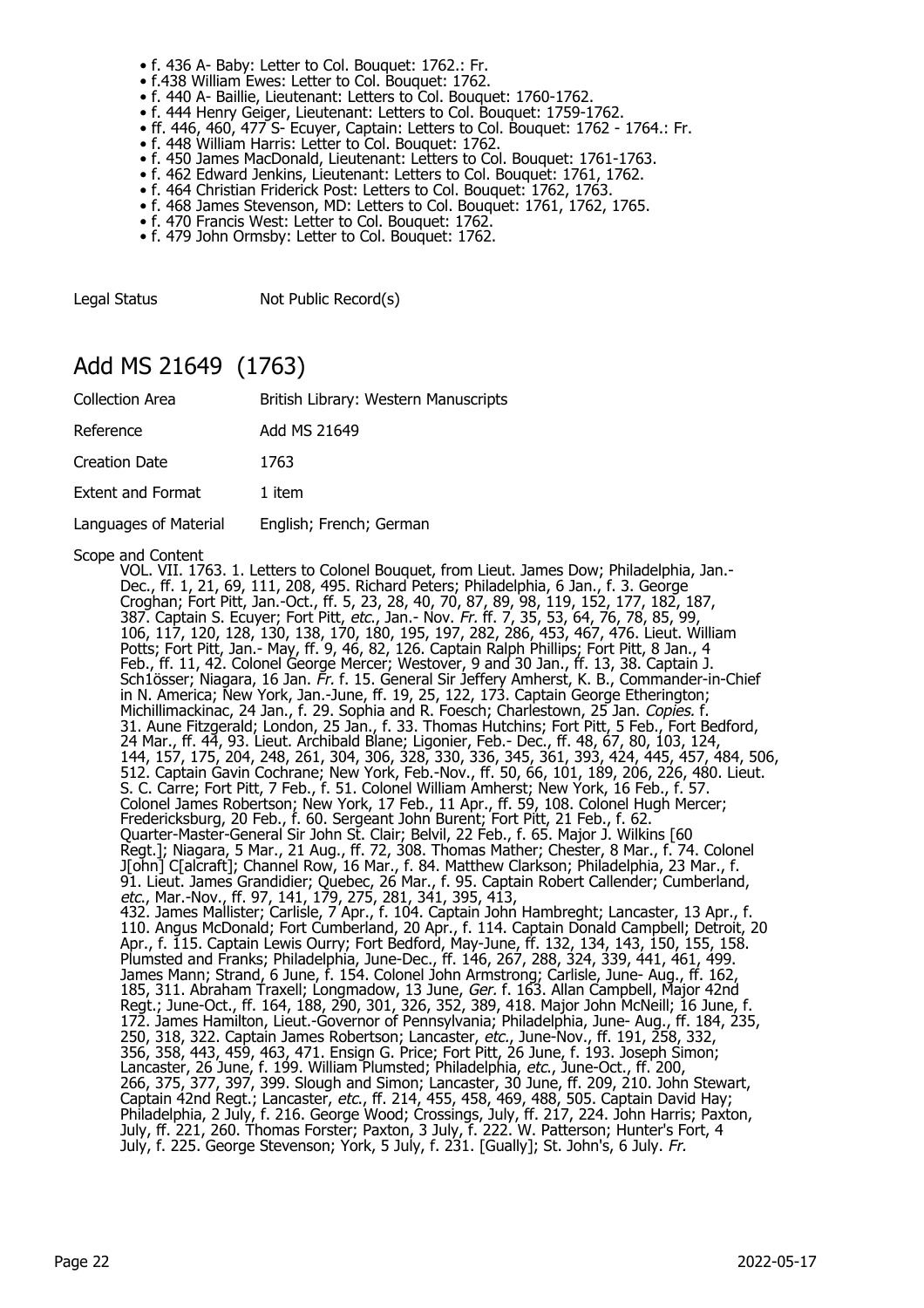f. 233. Major Henry Gladwin; Detroit, 8 July and 1 Nov., ff. 240, 426. Ensign John Christie; Fort Detroit 10 July, f. 242. Lieut. Donald Campbell; Ligonier, 11 and 17 July, ff. 244, 265. John Hughes; Lancaster, 11 July, f. 246. Lieut. James MacDonald; Detroit, 12 and 29 July, ff. 252, 278. Major James Livingston; Fort Cumberland, July-Oct., ff. 263, 276, 277, 383. John Read; Fort Loudoun, etc., July- Nov., ff. 271, 273, 280, 354, 490. W. Dunlap; Philadelphia, 11 Aug., f. 291. Captain George Clerk; Fort Pitt, 11 Aug., Philadelphia, 4 Oct., ff. 293, 294, 379. Dr. Robert Boyd; 12 Aug., f. 297. Lieut. Allan Grantt [42nd Regt.]; Fort Pitt, 12 Aug.; Bedford, 3 Nov., ff. 300, 438. W. [?] Murray; Fort Pitt, 15 Aug., 23 Sept., ff. 302, 349. Christian Fridrick Post; Aug. and Sept., ff. 310, 373. David Franks; Philadelphia, Aug.- Nov., ff. 320, 404, 411, 428. Colonel Adam Stephen; Winchester, Aug.-Nov., ff. 334, 343, 451. Lieut. George Turnbull; Albany, 20 Sept., 14 Oct., ff. 347, 402. Lieut. J. Donnellan; Ligonier, etc., Sept.-Dec., ff. 362, 473, 493. Jno. Peebles, Ensign 42nd Regt.; Fort Pitt, 29 Sept., f. 366. Captain Harry Gordon; Philadelphia, 4 Sept.; Newcastle, 23 Oct., ff. 369, 415. Lieut. Jehu Hay; Detroit, 5 Oct., f. 381. Captain Ralph Phillips; Fort Bedford, 10 Oct.; Philadelphia, 1 Dec., ff. 385, 491. Captain J. M. Prevost; New York, 17 Oct. Fr. f. 407. Captain Rudolph Bentinck; Welbeck, co. Nottingham, 24 Oct., f. 416. Lieut. James Grant [77th Regt.]; Fort Bedford, 24 Oct., f. 420. Donald McLean [Surgeon 77th Regt.]; Fort Pitt, 24 Oct. f. 422. Lieut. George McDougall; Detroit. 2 Nov., f. 436. Lieut. Alexander Campbell; near Fort Pitt, 3 Nov., f. 440. Adam Hoops; London, 6 Nov, f. 447. Francis Murphy; 6 Nov., f. 449. Theodorus Swaine Drage; Fort Pitt, 12 Nov., f. 465. Abraham Mortier; New York, 21 Nov., f. 478. James Napier; New York, 23 Nov., f. 482. Captain Charles Forbes; Ligonier, 27 Nov., f. 486. T. Basset; Office of Ordnance, Tower, 10 Dec., f. 497. Captain William Murray; Bedford, 12 Dec., f. 501. Arm. Gordon, Lieut. 42nd Regt.; Fort Bedford, 13 Dec., f. 503. Lieut. John Smith; Ligonier, 16 and 25 Dec., ff. 508, 514. Peter Spence; Philadelphia, 19 Dec., f. 510. Robert Leake; New York, 21 Dec., f. 511. Captain Thomas Barnsley; n.d., f. 517.

2. Anonymous letter to Henry Fox, Paymaster-General; Rolle, 10 Feb. Fr. f. 55.

3. Proclamation of James Hamilton, Lieut.-Governor of Pennsylvania Philadelphia, 28 June, f. 203.

4. Captain John Graham to Major Allan Campbell; Fort Bedford, 11 Oct., f. 391 5. Æneas Mackay to ; Ligonier, 14 Oct., f. 401.

6. J. Montresor to Captain Basset; Detroit, 2 Nov., f. 434. A few enclosures and drafts of letters from Colonel Bouquet are interspersed.

S- Ecuyer, Captain: Letters to Col. Bouquet: 1762 - 1764.: Fr.

David Franks, of Philadelphia: Letters to Col. Bouquet: 1761-1675.

includes:

• ff. 1, 21, 69, 111, 208, 495 James Dow, Lieutenant: Letters to Col. Bouquet: 1759-1764.

• f. 3 Richard Peters: Letters to Col. Bouquet: 1759-1763.

 • ff. 5, 23, 28, 40, 70, 87, 89, 98, 119, 152 Captain George Croghan, Deputy Agent for Indian Affairs in Canada: Letters to Col. Bouquet: 1758-1765.

• ff. 9, 46, 82, 126 William Potts, Major: Letters to Col. Bouquet: 1760-1765.

• ff. 11, 42, 385, 491 Ralph Phillips, Captain: Letters to Col. Bouquet: 1762-1764.

• ff. 13, 38 George Mercer, Lieutenant -Colonel, ADQMG: Letters to Col. Bouquet: 1759-1763.

• f. 15 John Schlösser, Captain: Letters to Col. Bouquet: 1759-1765.: Fr.

 • ff. 19, 25, 122, 173 Jeffrey Amherst, 1st Baron Amherst: Correspondence with Col. Bouquet: 1759-1763.

• f. 29 George Etherington, Major: Letters to Col. Bouquet: 1760-1765.

• f. 31 Sophia Foesch: Letter to Col. Bouquet: 1763.

• f. 31 R- Foesch: Letter to Col. Bouquet: 1763.

• f. 33 Anne Fitzgerald: Letter to Col. Bouquet: 1763.

• ff. 44, 93 Thomas Hutchins, Captain: Letters to Col. Bouquet: 1760-1765.

• ff. 48-512 Archibald Blane, Lieutenant: Letters to Col. Bouquet: 1759-1764.

 • ff. 50, 66, 101, 189, 206, 226, 480 Gavin Cochrane, Captain: Letters to Col. Bouquet: 1758 - 1765.

• f. 51 Stair Campbell Carre, Lieutenant: Letters to Col. Bouquet: 1761-1764.

• f. 57 William Amherst, General: Correspondence with Col. Bouquet: 1761-1764.

 • ff. 59, 108 James Robertson, Lieutenant -Colonel, afterwards General, and Governor of New York: Letters to Col. Bouquet: 1763.

- f. 60 Hugh Mercer, Colonel: Letters to Col. Bouquet: 1758-1763.
- f. 62 John Burent, Adjutant: Letters to Col. Bouquet: 1763, 1764.

• f. 65 Sir John St. Clair, Baronet; Colonel and Quartermaster-General in America:

Correspondence with Col. Bouquet: 1758-1763.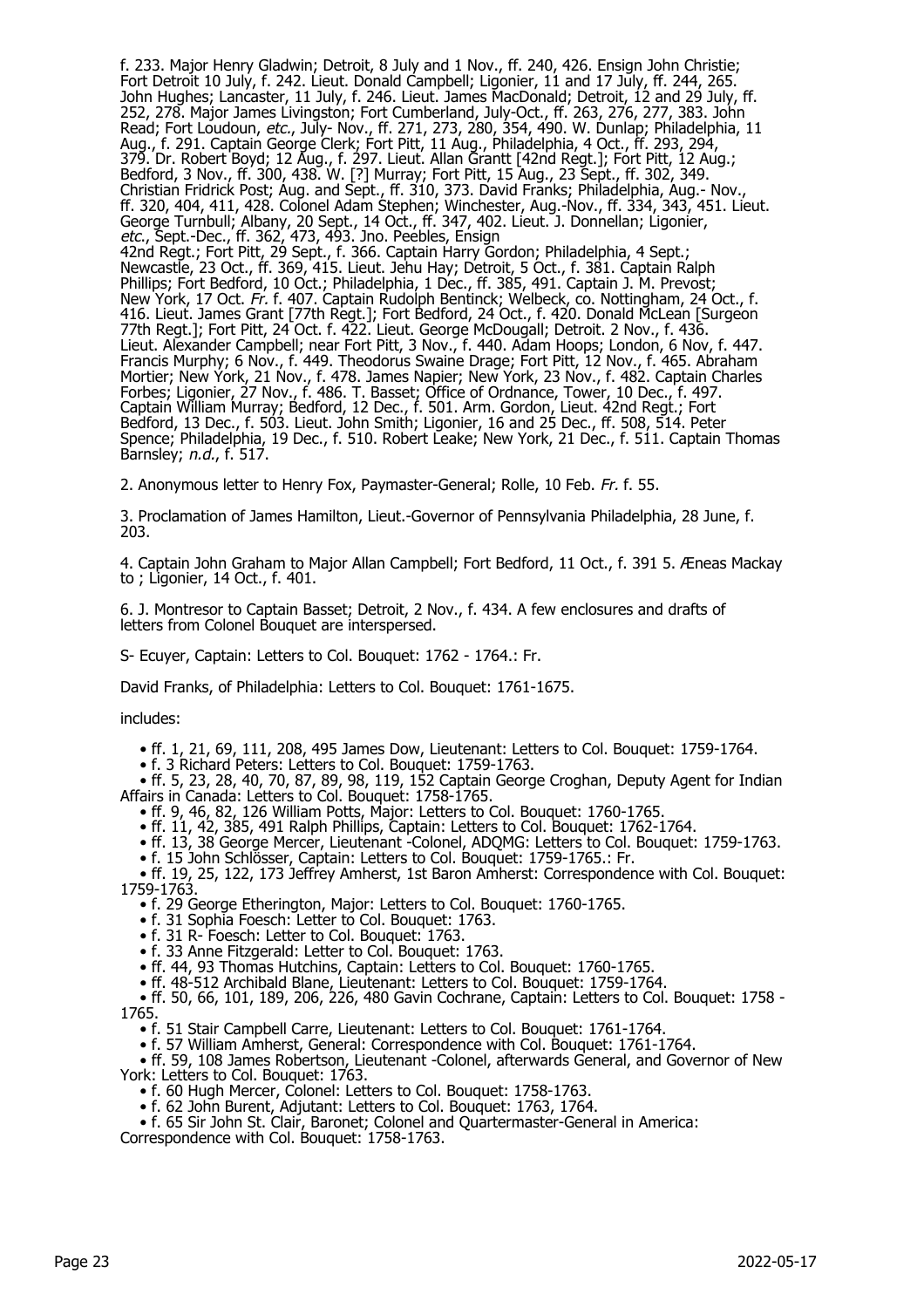- ff. 72, 308 J- Wilkins, Major: Letter to Col. Bouquet: 1762-1764.
- f. 74 Thomas Mather: Letter to Col. Bouquet: 1763.
- f. 84 John Calcraft, Colonel, Army Agent: Letters to Col. Bouquet: 1757-1764.
- f. 91 Matthew Clarkson: Letter to Col. Bouquet: 1763.
	- f. 95 James Grandidier, Captain: Letter to Col. Bouquet: 1763.
	- ff. 97, 141, 179, 275, 281, 341 Robert Callender, Captain: Letters to Col. Bouquet: 1758-1765.
- f. 104 James Mallister: Letter to Col. Bouquet: 1763.
- f. 110 John Hambreight, Captain: Letter to Col. Bouquet: 1763.
- f. 114 Angus McDonald, Serjeant: Letters to Col. Bouquet: 1760-1763.
- f. 115 Donald Campbell, Captain: Letters to Col. Bouquet: 1760-1763.

 • ff. 132, 134, 143, 150, 155, 158 Lewis Ourry, Captain: Correspondence with Col. Bouquet: 1758-1764.: Engl. and Fr.

- ff. 146, 200, 266, 267, 288, 324 William Plumstead: Letters to Col. Bouquet: 1761-1765.
- f. 154 James Mann: Letter to Col. Bouquet: 1763.
- ff. 162, 185, 311 John Armstrong, Colonel: Letters to Col. Bouquet: 1758-1764.
- f. 163 Abraham Traxell: Letter to Col. Bouquet: 1763.: Germ.
- ff. 164, 188, 290, 301, 326, 352 Allan Campbell, Major: Letters to Col. Bouquet: 1763.
- f. 172 John McNeill, Lieutenant -Colonel: Letter to Col. Bouquet: 1763-1765.

 • ff. 177, 182, 187, 387 Captain George Croghan, Deputy Agent for Indian Affairs in Canada: Letters to Col. Bouquet: 1758-1765.

 • ff. 184, 235, 250, 318, 322 James Hamilton, Governor of Pennsylvania: Letters to Col. Bouquet: 1762, 1763.

 • ff. 191, 258, 332, 356, 358, 443, 459, 463, 471 James Robertson, Captain: Letters to Col. Bouquet: 1763.

- f. 193 G- Price, Ensign: Letters to Col. Bouquet: 1759-1763.
- ff. 199, 209, 210 Joseph Simon, of Lancaster: Letters to Col. Bouquet: 1763.
	- f. 203 James Hamilton, Governor of Pennsylvania: Proclamation: 1763.
	- ff. 209, 210 Mathias Slough: Letters to Col. Bouquet: 1764.
	- ff. 214, 455, 458, 469, 488, 505 John Stewart, Captain: Letters to Col. Bouquet: 1763, 1764.
	- f. 216 David Hay, Captain: Letters to Col. Bouquet: 1763-1764.
- ff. 217, 224 George Wood: Letters to Col. Bouquet: 1763.
- ff. 221, 260 John Harris, of Paxton: Letters to Col. Bouquet: 1763, 1764.
- f. 222 Thomas Forster: Letter to Col. Bouquet: 1763.
- f. 225 W- Patterson: Letter to Col. Bouquet: 1763.
- f. 231 George Stevenson: Letters to Col. Bouquet and others: 1758-1763.
	- f. 233 Gually: Letter to Col. Bouquet: 1763.: Fr.
	- ff. 240, 426 Henry Gladwin, Major: Letters to Col. Bouquet: 1762, 1763.
- f. 242 John Christie, Ensign: Letters to Col. Bouquet: 1760-1765.
- ff. 244, 265 Donald Campbell, Lieutenant: Letters to Col. Bouquet: 1763.
- f. 246 John Hughes: Letters to Col. Bouquet: 1759, 1763.
	- ff. 252, 278 James MacDonald, Lieutenant: Letters to Col. Bouquet: 1761-1763.
- ff. 263, 276, 277, 383 James Livingstone, Major: Letters to Col. Bouquet: 1759-1764.
- ff. 271, 273, 280, 354,490 John Read: Letters to Col. Bouquet.: 1759-1764.
- f. 291 W- Dunlap: Letters to Col. Bouquet: 1759-1764.
- ff. 293, 294, 379 George Clerk, Captain: Letters to Col. Bouquet: 1763.
	- f. 297 Robert Boyd, MD: Letters to Col. Bouquet: 1762-1764.
- ff. 300, 438 Allan Grant, Lieutenant: Letters to Col. Bouquet: 1763.
- ff. 302, 349 V- Murray: Letters to Col. Bouquet: 1763.
- ff. 310, 373 Christian Friderick Post: Letters to Col. Bouquet: 1762, 1763.
	- ff. 334, 343, 451 Adam Stephen, Colonel: Letters to Col. Bouquet and Gen. Stanwix: 1758-1764.
- ff. 339, 375, 377, 397, 399, 441 William Plumstead: Letters to Col. Bouquet: 1761-1765.
- ff. 347, 402 George Turnbull, Lieutenant and Captain: Letters to Col. Bouquet: 1763, 1764.
- ff. 362, 473, 493 J- Donnellan, Lieutenant: Letters to Col. Bouquet: 1763.
- f. 366 John Peebles, Ensign: Letters to Col. Bouquet: 1763, 1765.
- ff. 369, 415 Harry Gordon, Major: Letters to Col. Bouquet: 1758-1765.

 • f. 381 Jehu Hay, Lieutenant -Colonel, Lieutenant -Governor of Detroit: Letters to Col. Bouquet: 1761-1765.

- ff. 389, 418 Allan Campbell, Major: Letters to Col. Bouquet: 1763.
- f. 391 John Graham, Captain: Letter to Major Campbell: 1763.
- ff. 395, 413, 432 Robert Callender, Captain: Letters to Col. Bouquet: 1758-1765.
- f. 401 Æneas Mackay: Letter to Col. Bouquet: 1763, 1765.

 • f. 407 J- M- Prevost, Captain, afterwards Lieutenant -Colonel: Letters to Col. Bouquet: 1763-1765.: Fr.

- f. 416 Rudolph Bentinck, Captain: Letters to Col. Bouquet: 1756-1764.
- f. 420 James Grant, Lieutenant: Letters to Col. Bouquet.: 1759, 1763.
- f. 422 Donald McLean, Surgeon: Letter to Col. Bouquet: 1763.
	- f. 434 John Montresor: Letter to Capt. Basset: 1763.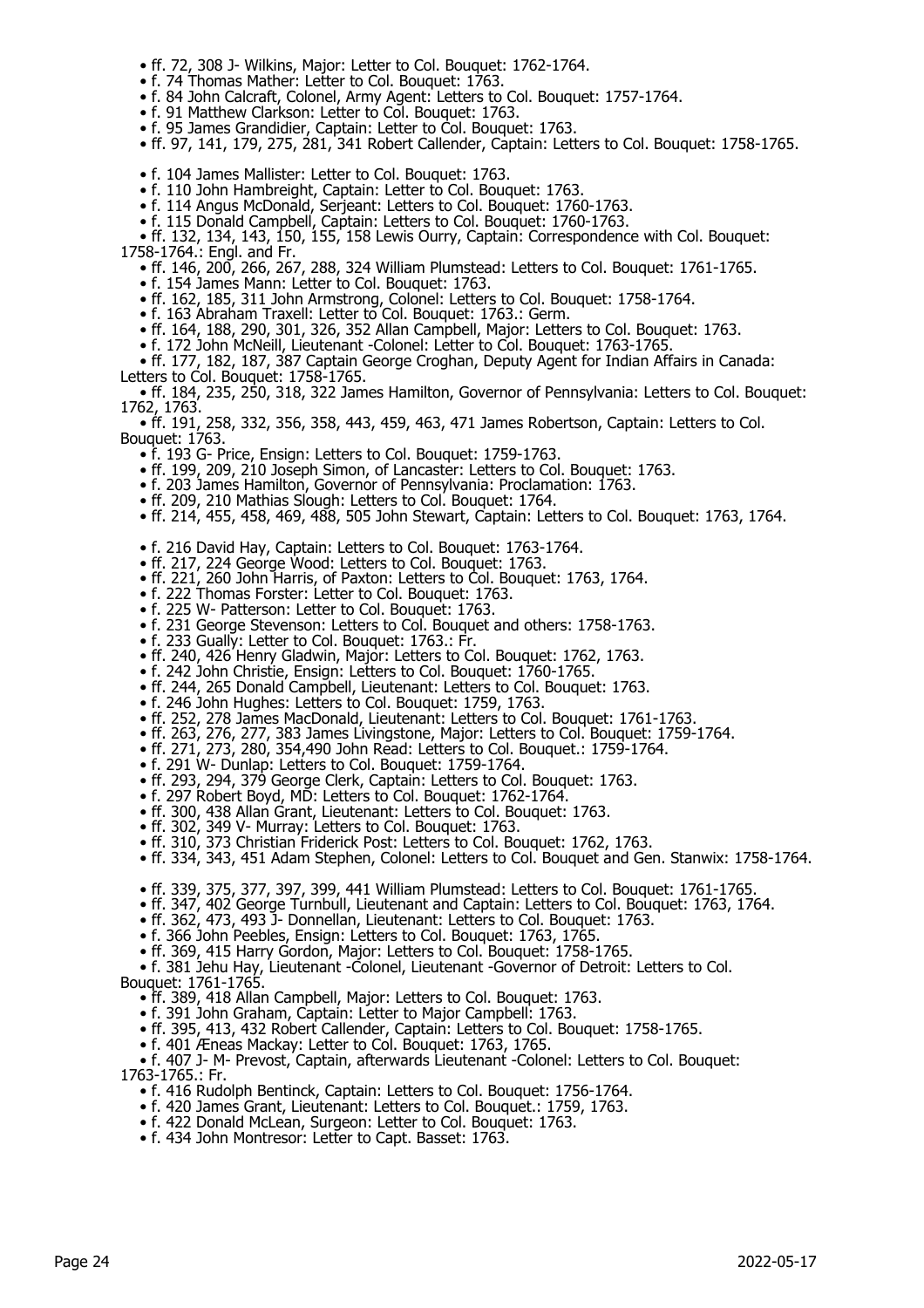- f. 436 George McDougall, Lieutenant: Letters to Col. Bouquet: 1760- 1765.
- f. 440 Alexander Campbell, Lieutenant: Letter to Col. Bouquet: 1763.
- f. 447 Adam Hoops: Letters to Col. Bouquet: 1758-1763.
- f. 449 Francis Murphy: Letter to Col. Bouquet: 1763.
	- ff. 461, 499 William Plumstead: Letters to Col. Bouquet: 1761-1765.
	- f. 465 Theodorus Swaine Drage: Letter to Col. Bouquet: 1763.
	- f. 478 Abraham Mortier: Letters to Capt. Barnsley and Col. Bouquet: 1762, 1763.
- f. 482 James Napier: Letter to Col. Bouquet: 1763.
- f. 486 Charles Forbes, Captain: Letter to Col. Bouquet: 1763.
- f. 497 T- Basset, Office of Ordnance: Letter to Col. Bouquet: 1763.
- f. 501 William Murray, Captain: Letters to Col. Bouquet: 1763 1765.
- f. 503 Arm- Gordon, Lieutenant: Letter to Col. Bouquet: 1763.
- ff. 508, 514 John Smith, Lieutenant: Letter to Col. Bouquet: 1763, 1764.
	- f. 510 Peter Spence: Letter to Col. Bouquet: 1763.

 • f. 511 Captain Robert Leake, Commissary-General in Canada: Letters to Col. Bouquet: 1763, 1764.

• f. 517 Thornas Barnsley, Major: Letters to Col. Bouquet: 1758-1765.

Legal Status Not Public Record(s)

## Add MS 21650 (Jan 1764-Sep 1764)

| <b>Collection Area</b>   | British Library: Western Manuscripts |
|--------------------------|--------------------------------------|
| Reference                | Add MS 21650                         |
| <b>Creation Date</b>     | Jan 1764-Sep 1764                    |
| <b>Extent and Format</b> | 1 item                               |
| Languages of Material    | English; French                      |
|                          |                                      |

#### Scope and Content

VOL. VIII. Jan.-Sept. 1764. 1. Letters to Colonel Bouquet, from William Bayley; Fort Loudoun, 1 Jan., f. 1. Lieut. D. Brehm; Detroit, Jan.-July, ff. 2, 179, 340. Lieut. George McDougall; Detroit, Jan.-Sept., ff. 4, 97, 130, 344, 348, 517. John Christie, J. J. Schlösser, and H. C. Pauli, Ensigns; Detroit, 8 Jan., 10 Apr., ff. 6, 125. Lieut. A[rchibald] Blane; Ligonier, 9 Jan., f. 8. Colonel J. Calcraft; Channel Row, 10 Jan. ff. 9. Dr. Robert Boyd; Fort Pitt, Jan., ff. 11, 16. Captain George Etherington; New York, 14 Jan., f. 13. Captain J. M. Prevost; Charlestown, Jan.-Mar., ff. 15, 22, 32, 90. Captain Budolph Bentinck; London, Jan.-Apr., ff. 18, 78, 138. Lieut. William Leslye; Carlisle, 26 Jan., f. 20. Major J. Wilkins; New York, 28 Jan., London, 24 Sept., ff. 24, 513. Lieuts. T. Guy and Henry Watson; Fort Bedford, etc., Jan.-Mar., ff. 28, 35, 37, 75. Captain Robert Callender; Fort Loudoun, etc., Jan.-June, ff. 30, 43, 64, 88, 107, 242. Captain William Murray; Carlisle and Fort Loudoun, Feb.-July, ff. 34, 213, 240, 289, 366. Captain William Grant; Fort Pitt, Feb.- Sept. ff. 41, 54, 94, 115, 116, 120, 137, 143, 166, 199, 218, 234, 291, 293, 328, 361, 428, 477. Captain S. Ecuyer; 20 Feb. ff. f. 45. Lieut. Charles Gallot; Philadelphia, Feb.-Mar. Fr. ff. 49, 66, 93. Jane Thompson; Carlis1e, 23 Feb., ff. 51, 53. John Briant; Philadelphia, 23 Feb., f. 52. Lieut. S. C. Carre; Fort Pitt, etc., Feb- July, ff. 56, 95, 335, 375. Lieut. John Smith; Ligonier, 25 Feb., f. 58. Captain John Stewart; Ligonier, etc., Feb.-Sept., ff. 60, 121, 122, 171, 207, 228, 236, 246, 301, 329, 373, 412, 439, 484. Captain J. Schlösser; Philadelphia, etc., Mar.-July, ff. 62, 86, 101, 160, 211, 220, 263, 294, 305, 333, 357. Captain Thomas Barnsley; Philadelphia, etc., Mar.-Sept., ff. 69, 80, 192, 468, 486, 502, 507, 521, 523. Henry Watson; Carlisle, 7 Mar., 24 June, ff. 71, 282. Captain Harry Gordon; London, 7 Mar., Philadelphia, 22 Sept., ff. 75, 509. [George Brodrick], 3rd Viscount Midleton, 9 Mar., f. 76. Plumsted and Franks; Philadelphia, Mar., ff. 79, 84, 108, 113. John Penn, Lieut.-Governor of Pennsylvania; Philadelphia, Mar.-Aug., ff. 82, 164, 167, 466. Mathias Slough; Lancaster, May-Aug., ff. 92, 274, 312, 337, 392. Lieut. Jehu Hay; Detroit, 25 Mar., f. 99. Alexander Lunan; Philadelphia, 28 Mar., 14 Aug., ff. 110, 398. Alexander McKee; Lancaster, 28 Mar., 15 Apr., ff. 111, 142. Dr. J. Mallet; Philadelphia, 2 Apr., f. 118. Thomas Hutchins; Fort Pitt 10 Apr., 15 May, ff. 126, 203. John Burent, Adjt. 1st Batt. 60th Regt.; Fort Pitt, Apr.-Aug., ff. 132, 133, 136, 325, 430. Lieut. James Dow; Niagara, Apr.-Aug., ff. 134, 353, 388. Lieut. William Potts; Fort Pitt, etc., Apr.-Aug., ff. 144, 158, 201, 296, 321, 455. Colonel Adam Stephen; Fort Cumberland, etc., Apr.-Aug., ff. 146, 378, 433. John Sol. Cline; York, 16 Apr., f. 148. John Watts; New York, 18 Apr., 13 July, ff. 150, 342. Francis Fauquier,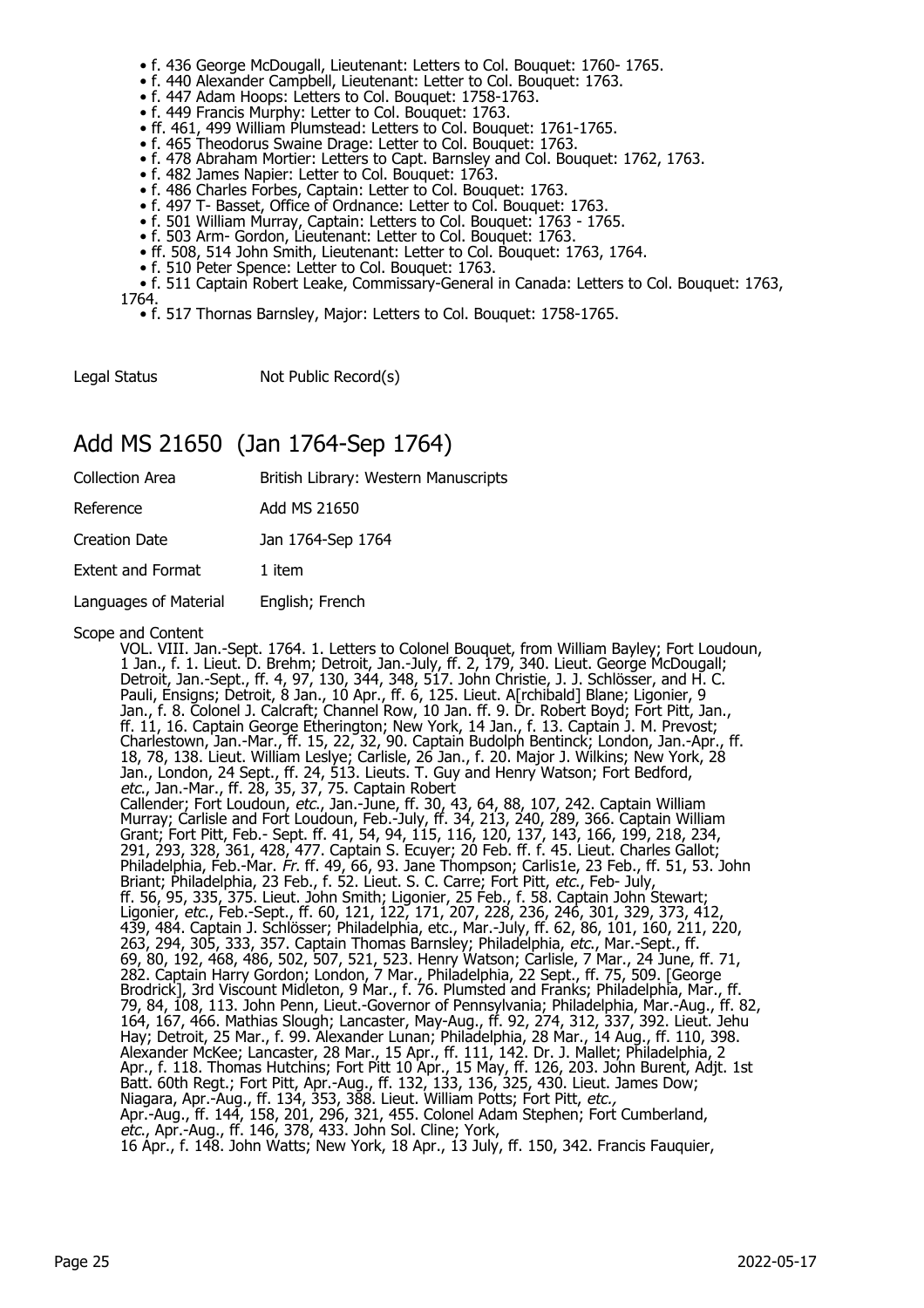Governor of Virginia; Williamsburgh, Apr.-Sept., ff. 152, 408, 481, 493. Horatio Sharpe, Governor of Maryland; Annapolis, 21 Apr., f. 154. Major John Small; New York, etc., Apr.-Aug., ff. 166, 224, 280, 393. Lieut. Theodor Friedrich Winter; Fort Pitt, 26 Apr., 7 July, ff. 162, 324. Colonel Andrew Lewis; Augusta, Apr.- Sept., ff. 169, 369, 437, 489. George Woods; Bedford, 29 Apr., f. 175. Lieut. Charles Menzies; Fort Bedford, Apr.-June, ff. 177, 190, 232, 307. Captain David Hay; Philadelphia, 5 May, 23 July, ff. 185, 359. De Hambach; Philadelphia, 6 May, f. 186. Lieut.-Colouel John Reid, 42nd Regt.; Lancaster, etc., May-Sept., ff. 187, 209, 216, 237, 259, 265, 286, 319, 364, 371, 381, 418, 411, 461, 475, 479, 499, 504, 505. Captain Gavin Cochrane; Philadelphia, *etc*, May-Sept., ff. 189, 222, 355, 495. Lieut. Francis McKay; New York, 12 May, f. 194. Jacob Kern; Fort Bedford, 13 May, 9 Sept., ff. 195, 488. Colonel James Robertson; New York, May-July, ff. 196, 267, 346, 352, 382. James McCallister; Carlisle, 15 May, f. 197. Captain J. Ireland; Elkridge, 27 May, f. 226. Captain Ralph Phillips; Charlestown, 28 May, f. 231. Major James Livingston; Fort Cumberland, June-July, ff. 238, 283, 363. Edward Shippen; Lancaster, 6 June, 3 Sept., ff. 244, 474. William Plumsted; Carlisle, 7 June, f. 248. Lieut. A. Prevost; New York, 8 June. *Fr.* f. 250. Colonel John Armstrong; Carlisle, 9 June, f. 252. James Meyrick [for Colonel John Calcraft]; Channel Row, 9 June, f. 254. Henry Prather; 12 June, f. 257. Captain Lewis Ourry; New York, June, ff. 261, 279. Colonel Sir William Johnson, Bart.; German Flatts, 18 June; Johnson Hal1, 1 Sept., ff. 270, 471. Colonel Thomas Cresap; 18 June, f. 272. Lieut. Duncan Campbell; Carlisle, 22 June, 1 July, ff. 275, 310. Major John Field; Fort Cumberland, 23 June, Winchester, 28 July, ff. 277, 377. Lieut. George McIntosh; Fort Cumberland, *etc.*, June-Aug., ff. 287, 367, 415, 435, 449. Captain Ja. Potter; 26 June, f. 298. Thomas Rutherford; Winchester, 27 June, 2 Aug., ff. 299, 384. Thomas Small; 30 June, f. 303. Captain William Trent; Lancaster, 30 June, f. 304. Samuel Brady; 1 July, f. 309. Conrad Bucher; Carlisle, 2 July, f. 311. Captain J. F. Davenport; Fort Pitt, 7 July, f. 322. Nathanael McCullock; Carlisle, 10 July, f. 331. Surgeon Cornelius Brady; Fort Bedford, 12 July, f. 338. John McCallister; 13 July, f. 339. John Harris; Paxton, 15 July, 17 Aug., ff. 345, 405. William Moore; Philadelphia, 21 July, f. 351. John Bowlen; Lancaster, 28 July, f. 380. W. Dunlap; Philadelphia, 2 Aug., f. 386. John Crean; Philadelphia, 11 Aug., f. 391. William Ritchie; Philadelphia, 14 Aug., f. 395. D. Franks; Philadelphia, 14 Aug., f. 397. P. Bard; Carlisle, Aug., ff. 400, 459. Dr. Benjamin Franklin; Philadelphia, 16 Aug., 30 Sept. [the second letter is a copy], ff. 401, 536. Captain James Young; Philadelphia, Aug., ff. 403, 464. Captain John Holmes; Carlisle, 19 Aug., f. 410. Captain John Williams; Tuniata Hill, 21 Aug., f. 414. Lieut. J. G. W. Des Barres; Halifax, 21 Aug., f. 419. John Read; Fort Bedford, Aug., ff. 423, 446, 457. Captain Christopher Lema; Bedford, 23 Aug, f. 432. Major-General John Stanwix; London, 26 Aug., f. 443. Captain John Webb; Fort Loudoun, 26 Aug., f. 445. Captain William McClellan; Fort Frederick, 26 Aug., f. 448. Robert Leake; New York, 28 Aug., f. 451. W. Crawford; Clanders House, 5 Sept., f. 483. Lieut.-Colonel William Eyre; New York, 11 Sept., f. 491. G. Maturin; New York, 15 Sept., f. 497. Colonel W. Amherst; New York, 16 Sept., f. 501. Hugh Wallace; New York, 24 Sept., f. 515. Lieut. J. H. Sealy; Fort Cumberland, Sept., ff. 519, 530. J. J. Schweighauser; Sept. Fr. f. 527.

2. John Brady to Captain Robert Callander; Shippensburg, 26 Mar., f. 103.

3. Edward Shippen to Colonel John Reid; Lancaster, 18 May, f. 205. With a few drafts.

David Franks, of Philadelphia: Letters to Col. Bouquet: 1761-1675.

includes:

• f. 1 William Bayley: Letter to Col. Bouquet: 1764.

 • ff. 2, 179, 340 Major Diederick Brehm, Barrack Master General of Quebec: Letters to Col. Bouquet: 1759-1764.

 • ff. 4, 97, 130, 344, 348, 517 George McDougall, Lieutenant: Letters to Col. Bouquet: 1760- 1765.

• ff. 6, 125 John Christie, Ensign: Letters to Col. Bouquet: 1760-1765.

• ff. 6, 125 J- J- Schlösser, Ensign: Letters to Col. Bouquet: 1764, 1765.

• ff. 6, 125 H- C- Pauli, Ensign: Letters to Col. Bouquet: 1764, 1765.

• f. 8 Archibald Blane, Lieutenant: Letters to Col. Bouquet: 1759-1764.

• f. 9 John Calcraft, Colonel, Army Agent: Letters to Col. Bouquet: 1757-1764.

• ff. 11, 16 Robert Boyd, MD: Letters to Col. Bouquet: 1762-1764.

• f. 13 George Etherington, Major: Letters to Col. Bouquet: 1760-1765.

 • ff. 15, 22, 32, 90 J- M- Prevost, Captain, afterwards Lieutenant -Colonel: Letters to Col. Bouquet: 1763-1765.: Fr.

• ff. 18, 78, 138 Rudolph Bentinck, Captain: Letters to Col. Bouquet: 1756-1764.

• f. 20 William Leslye, Lieutenant: Letters to Col. Bouquet: 1762, 1764.

• ff. 24, 513 J- Wilkins, Major: Letter to Col. Bouquet: 1762-1764.

• ff. 28, 35, 37, 71, 75, 282 Henry Watson, Lieutenant: Letter to Col. Bouquet: 1764.

• ff. 28, 35, 37, 75 T- Guy, Lieutenant: Letters to Col. Bouquet: 1761-1764.

• ff. 30, 43, 64, 88, 107, 242 Robert Callender, Captain: Letters to Col. Bouquet: 1758-1765.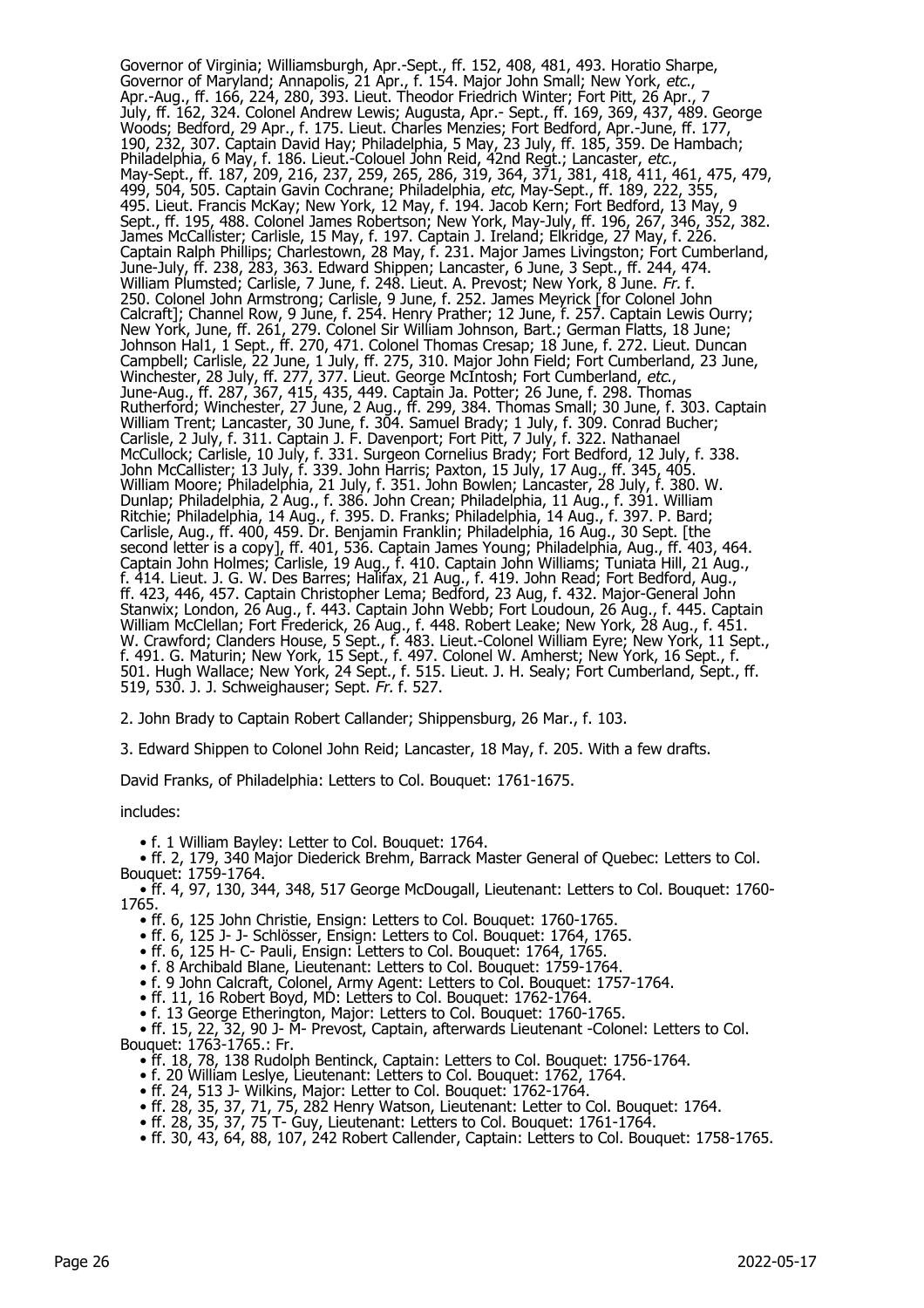- ff. 34, 213, 240, 289, 366 William Murray, Captain: Letters to Col. Bouquet: 1763 1765.
- ff. 41, 54, 94, 115, 116, 120, 137 William Grant, Captain: Letters to Col. Bouquet: 1764.
- f. 45 S- Ecuyer, Captain: Letters to Col. Bouquet: 1762 1764.: Fr.
	- ff. 49, 66, 93 Charles Gallot, Lieutenant: Letters to Col. Bouquet: 1764.: Fr.
	- ff. 51, 53 Jane Thompson: Letters to Col. Bouquet: 1764.
	- f. 52 John Briant: Letter to Col. Bouquet: 1764.
- f. 58 John Smith, Lieutenant: Letter to Col. Bouquet: 1763, 1764.

 • ff. 60, 121, 122, 171, 207, 228, 236, 246, 301, 329, 373, 412, 439, 484 John Stewart, Captain: Letters to Col. Bouquet: 1763, 1764.

 • ff. 62, 86, 101, 160, 211, 220, 263, 294, 305, 333, 357 John Schlösser, Captain: Letters to Col. Bouquet: 1759-1765.: Fr.

 • ff. 69, 80, 192, 468, 486, 502, 507 Thornas Barnsley, Major: Letters to Col. Bouquet: 1758-1765.

• ff. 75, 509 Harry Gordon, Major: Letters to Col. Bouquet: 1758-1765.

• f. 76 George Brodrick, 3rd Viscount Midleton: Letters to Col. Bouquet: 1764.

• ff. 79, 84, 108, 113, 248 William Plumstead: Letters to Col. Bouquet: 1761-1765.

 • ff. 82, 164, 167, 466 John Penn, Governor of Pennsylvania: Correspondence with Col. Bouquet: 1764.

- ff. 92, 274, 312, 337, 392 Mathias Slough: Letters to Col. Bouquet: 1764.
- ff. 95, 335, 375 Stair Campbell Carre, Lieutenant: Letters to Col. Bouquet: 1761-1764.

 • f. 99 Jehu Hay, Lieutenant -Colonel, Lieutenant -Governor of Detroit: Letters to Col. Bouquet: 1761-1765.

- f. 103 John Brady: Letter to Capt. Callander: 1764.
- ff. 110, 398 Alexander Lunan: Letters to Col. Bouquet: 1759-1764.
- ff. 111, 142 Alexander McKee, Captain: Letters to Col. Bouquet: 1764.
- f. 118 J-- Mallet, MD: Letter to Col. Bouquet: 1764.
	- ff. 126, 203 Thomas Hutchins, Captain: Letters to Col. Bouquet: 1760-1765.
	- ff. 132, 133, 136, 325, 430 John Burent, Adjutant: Letters to Col. Bouquet: 1763, 1764.
- ff. 134, 353, 388 James Dow, Lieutenant: Letters to Col. Bouquet: 1759-1764.
- ff. 143, 166, 199, 218, 234, 291 William Grant, Captain: Letters to Col. Bouquet: 1764.
- ff. 144, 158, 201, 296, 321, 455 William Potts, Major: Letters to Col. Bouquet: 1760-1765.
- ff. 146, 378, 433 Adam Stephen, Colonel: Letters to Col. Bouquet and Gen. Stanwix: 1758-1764.

• f. 148 John Solomon Cline: Letter to Col. Bouquet: 1764.

• ff. 150, 342 John Watts: Letter to Col. Bouquet: 1764.

 • ff. 152, 408, 481, 493 Francis Fauquier, Lieutenant Governor of Virginia: Letters to Col. Bouquet: 1759-1764.

- f. 154 Horatio Sharpe, Governor of Maryland: Letter to Col. Bouquet: 1764.
- ff. 156, 224, 280, 393 John Small, Major: Letters to Col. Bouquet, etc.: 1764.
- ff. 162, 324 Theodor Friedrich Winter, Lieutenant: Letters to Col. Bouquet: 1764.
- ff. 169, 369, 437, 489 Andrew Lewis, Major: Letters to Col. Bouquet: 1758, 1764, 1765.
	- f. 175 George Woods: Letter to Col. Bouquet: 1764.
- ff. 177, 190,232,307 Charles Menzies, Lieutenant: Letters to Col. Bouquet: 1764.
- ff. 185, 359 David Hay, Captain: Letters to Col. Bouquet: 1763-1764.
- f. 186 T- van Hambach: Letters to Col. Bouquet: 1759-1764.: Fr. and Engl.
- ff. 187, 209, 216, 237, 259, 265, 286, 319, 364, 371, 381, 418, 441, 461, 475, 479, 499, 504,
- 505 John Reid, Lieutenant -Colonel: Letters to Col. Bouquet: 1764-1765.
- ff. 189, 222, 355, 495 Gavin Cochrane, Captain: Letters to Col. Bouquet: 1758 1765.
- f. 194 Francis McKay, Lieutenant: Letter to Col. Bouquet: 1764.
- ff. 195, 488 Jacob Kern: Letters to Col. Bouquet: 1764.
- ff. 196, 267, 346, 352, 382 James Robertson, Lieutenant -Colonel, afterwards General, and Governor of New York: Letters to Gen. Haldimand: 1757-1786.
	- ff. 197, 339 James McCallister: Letters to Col. Bouquet: 1764.
	- f. 205 Edward Shippen: Letter to Col. Reid: 1764.
	- f. 226 J- Ireland, Captain: Letter to Col. Bouquet: 1764.
	- f. 231 Ralph Phillips, Captain: Letters to Col. Bouquet: 1762-1764.
- ff. 238, 283, 363 James Livingstone, Major: Letters to Col. Bouquet: 1759-1764.
- ff. 244, 274 Edward Shippen: Letters to Col. Bouquet: 1758-1765.
- f. 250 Major-General Augustine Prevost: Letters to Col. Bouquet: 1760, 1764.: Fr.
	- f. 252 John Armstrong, Colonel: Letters to Col. Bouquet: 1758-1764.
	- f. 254 James Meyrick, Army Agent: Letter to Col. Bouquet: 1764.
	- f. 257 Henry Prather: Letter to Col. Bouquet: 1764.
	- ff. 261, 279 Lewis Ourry, Captain: Correspondence with Col. Bouquet: 1758-1764.: Engl. and Fr.
	- ff. 270, 471 Sir William Johnson, 1st Baronet: Letters to Col. Bouquet: 1758-1765.
- f. 272 Thomas Cresap, Colonel: Letters to Col. Bouquet: 1760-1764.
- ff. 275, 310 Duncan Campbell, Lieutenant: Letters to Col. Bouquet: 1764.
- ff. 277, 377 John Field, Major: Letters to Col. Bouquet: 1764.
	- ff. 287, 367, 415, 435, 449 George McIntosh, Lieutenant: Letters to Col. Bouquet: 1764.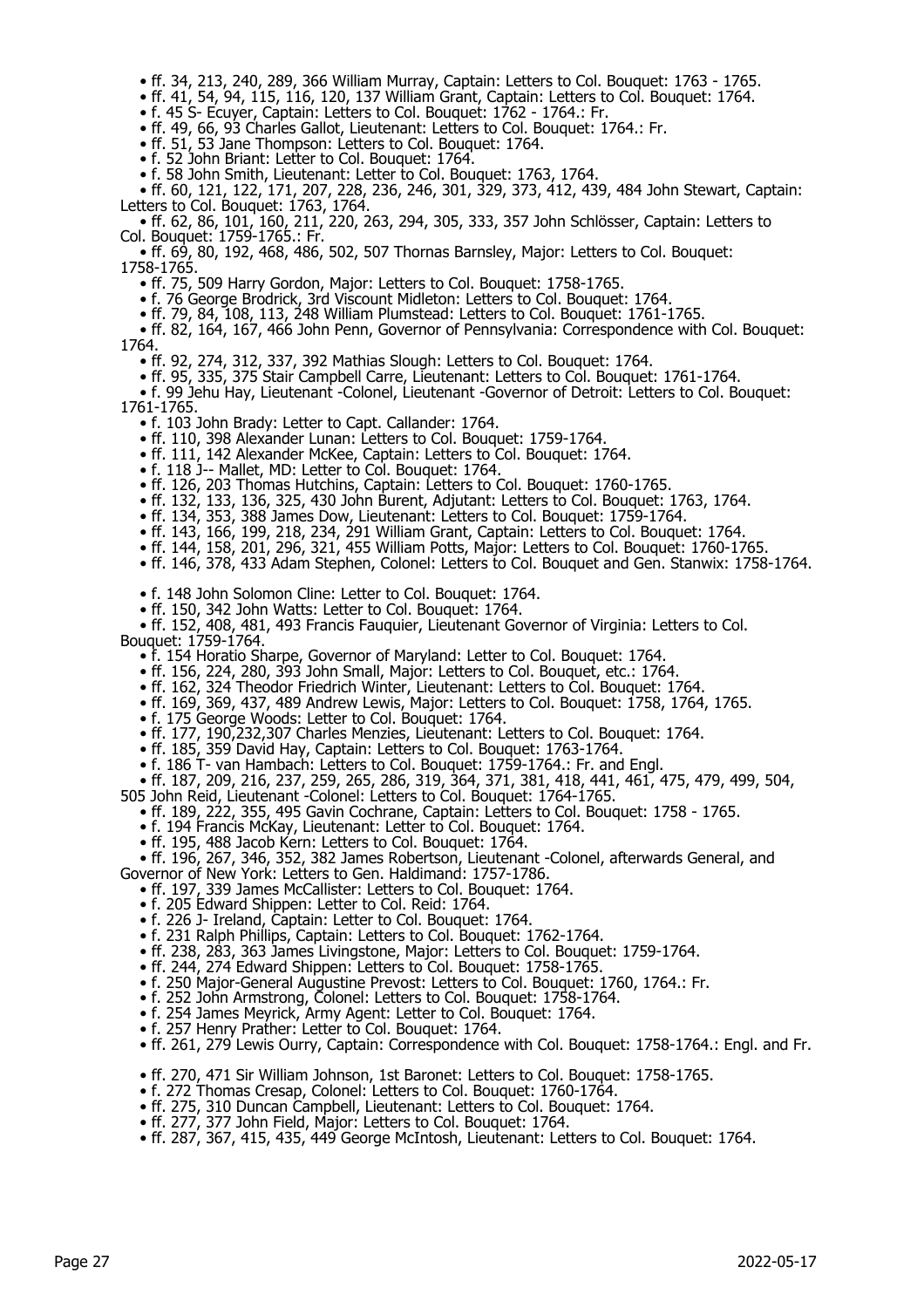- ff. 293, 328, 361, 428, 477 William Grant, Captain: Letters to Col. Bouquet: 1764.
- f. 298 James Potter, Captain: Letters to Col. Bouquet: 1762, 1764.
- ff. 299, 384 Captain Thomas Rutherford: Letters to Col. Bouquet: 1756-1765.
- f. 303 Thomas Small: Letter to Col. Bouquet: 1764.
	- f. 304 William Trent, Captain: Letter to Col. Bouquet: 1764.
	- f. 309 Samuel Brady: Letter to Col. Bouquet: 1764.
	- f. 311 Conrad Bucher: Letter to Col. Bouquet: 1764.
- f. 322 J- J- Davenport, Captain: Letters to Col. Bouquet: 1764.
- f. 331 Nathaniel McCullock, Lieutenant: Letter to Col. Bouquet: 1764.
- f. 338 Cornelius Brady, Surgeon: Letter to Col. Bouquet: 1764.
	- ff. 345, 405 John Harris, of Paxton: Letters to Col. Bouquet: 1763, 1764.
- f. 351 William Moore: Letter to Col. Bouquet: 1764.
- f. 380 John Bowler: Letter to Col. Bouquet: 1764.
	- f. 386 W- Dunlap: Letters to Col. Bouquet: 1759-1764.
	- f. 391 John Crean: Letter to Col. Bouquet: 1764.
	- f. 395 William Ritchie: Letter to Col. Bouquet: 1764.
	- ff. 400, 459 Peter Bard: Letters to Col. Bouquet: 1764.
	- ff. 401, 536 Benjamin Franklin, MD: Letters to Col. Bouquet: 1764.
	- ff. 403, 464 James Young, Captain: Letter to Col. Bouquet: 1758-1764.
	- f. 410 John Holmes, Captain: Letter to Col. Bouquet: 1764.
- f. 414 John Williams, Captain: Letters to Col. Bouquet: 1764, 1765.
- 418, 441, 461, 475, 479, 499,504, 505 John Reid, Lieutenant -Colonel: Letters to Col. Bouquet: 1764-1765.

 • f.419 J- F- W- Des Barres, Lieutenant: Letters to Col. Bouquet and Gen. Haldimand: 1764, 1766-1779.: Fr.

- ff. 423, 446, 457 John Read: Letters to Col. Bouquet.: 1759-1764.
- f. 432 Christopher Lems: Letter to Col Bouquet: 1764.
- f. 443 John Stanwix, General: Correspondence with Col. Bouquet and others: 1758-1765.
- f. 445 John Webb, Captain: Letter to Col. Bouquet: 1764.
- f. 448 William McClellan, Captain: Letter to Col. Bouquet: 1764.

• f. 451 Captain Robert Leake, Commissary-General in Canada: Letters to Col. Bouquet: 1763,

- 1764.
	- f. 483 W- Crawford: Letter to Col. Bouquet: 1764.
	- f. 491 William Eyre, Colonel: Letters to Col. Bouquet: 1762, 1764.
- f. 501 William Amherst, General: Correspondence with Col. Bouquet: 1761-1764.
- f. 515 Hugh Wallace, Army Agent: Letter to Col. Bouquet: 1759-1765.
- ff. 519, 530 J- H- C- Sealy, Lieutenant: Letters to Col. Bouquet: 1764.
	- ff. 521, 523 Thornas Barnsley, Major: Letters to Col. Bouquet: 1758-1765.
	- f. 527 J- J- Schweighauser: Letter to Col. Bouquet: 1764.: Fr.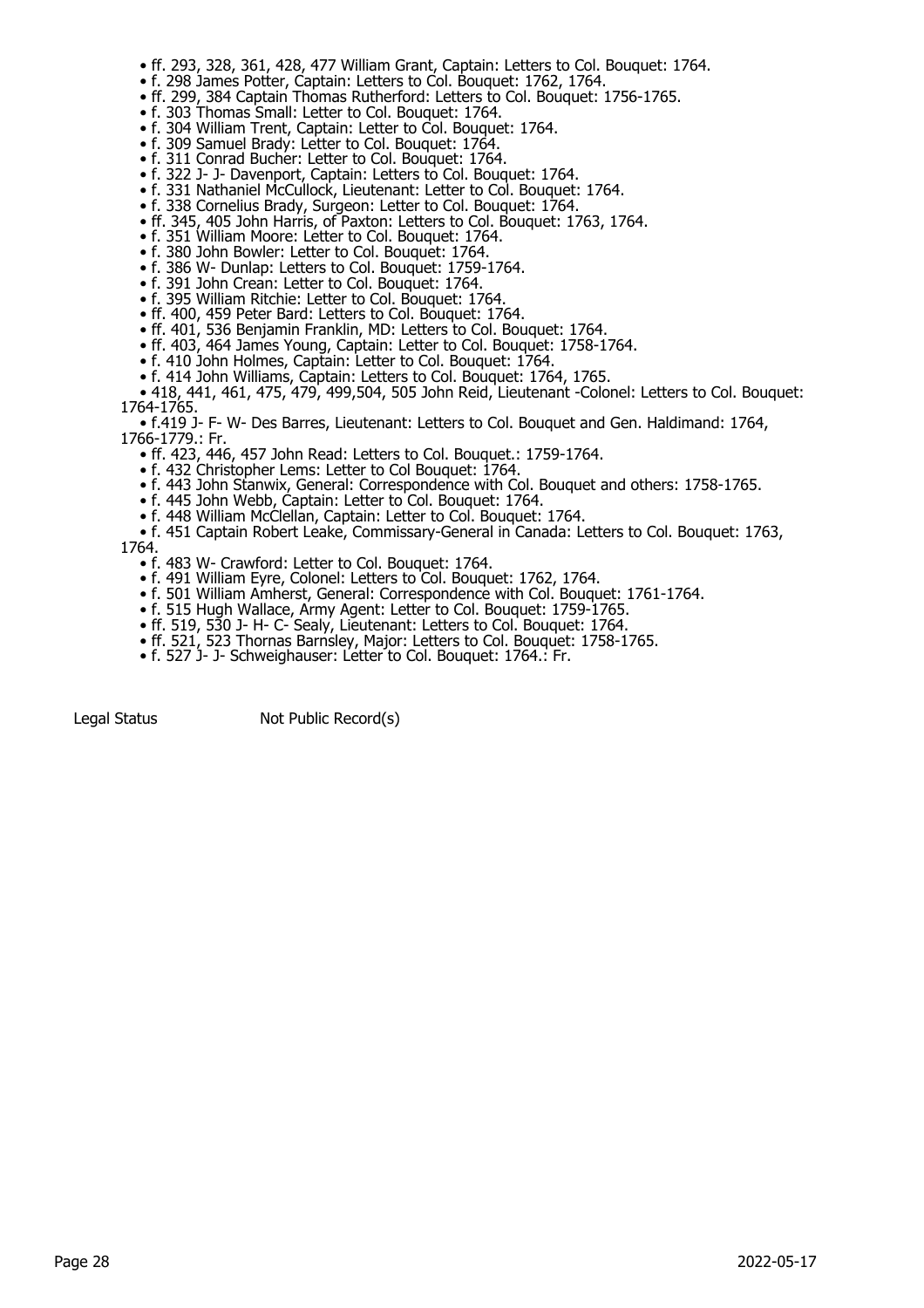#### Add MS 21651 (Oct 1764-May 1765)

| British Library: Western Manuscripts |
|--------------------------------------|
| Add MS 21651                         |
| Oct 1764-May 1765                    |
| 1 item                               |
| English; French                      |
|                                      |

Scope and Content

VOL. IX. Oct. 1764-May, 1765. 1. Letters to Colonel [latterly Brigadier-General] Bouquet, from Ensign John Fowler; Fort Ligonier, 1 and 3 Oct. 1764, ff. 1, 2. Captain Timothy Green; Brushey Run, 4 Oct., Fort Ligonier, 30 Oct. 1764, ff. 4, 29. Captain David Hay; Oct.-Nov. 1764, ff. 6, 12, 15, 28, 32. Peter Bard; Carlisle, 4 Oct. 1764, f. 8. Lieut.-Colonel John McNeill; Pittsburg, etc., Oct. 1764-Feb. 1765, ff. 11, 26, 158. Captain George Turnbull; Quebec, 8 Oct. 1764, f. 13. Captain Gavin Cochrane; Charlestown, Oct. 1764-Apr. 1765, ff. 16, 123, 142, 216, 248. Lieut. George McDougall; Sandusky, 10 Oct., New York, 13 Dec. 1764, ff. 18, 84. Lieut. James Dow; Sandusky Bay, 15 Oct. 1764, f. 19. John Prentice; Fort Loudoun, 15 Oct. 1764, f. 21. Colonel John Bradstreet; Sandusky Lake, 17 Oct. 1764, f. 23. Sergeant John Bertield; Philadelphia, 18 Oct. 1764, f. 25. Captain Thomas Barnsley; Fort Loudoun, etc., Oct. 1764-Mar. 1765, ff. 31, 43, 64, 66, 72, 212. Lieut. S. C. Carre; Forks of Muskingum, 5 Nov. 1761, f. 33. [George Brodrick], 3rd Viscount Midleton; Pepper Harrow, 7 Nov. 1764, f. 36. Thomas Smallman; Muskingum, 8 Nov. 1764, f. 38. Lieut. D. Brehm; Detroit, 13 Nov. 1764, and 30 Nov. 1763, ff. 45, 70. Major Edward Ward; Carlisle, 13 Nov. 1764, f. 47. Lieut. George McIntosh; Camp No. 16, 10 Nov. 1764, f. 56. Ensign A. Keough; Fort Augusta, 17 Nov. 1761, 26 Mar. 1765. ff. 58, 233. Alex. McClanachan; Wappatamaka, 19 Nov. 1764, f. 62. Captain Lewis Ourry; Camp No. 1, 20 Nov. 1764, f. 63. Major John Small; Fort Pitt, 23 Nov. 1764, f. 67. Colonel Sir William Johnson. Bart.; Johnson Hall, Dec. 1764, ff. 73, 94. Captain Rudolph Bentinck; London, Dec. 1764. Fr. and Eng. ff. 75, 100. Jacob Hiltzheimerr; Philadelphia, 7 Dec. 1764, f. 77. Major James Livingston; Fort Cumberland, 8 Dec. 1764, f. 79. Major John Field; Fort Pitt, etc., Dec. 1764, ff. 81, 83.

Captain John Byers, 14 Dec. 1764, Carlisle, 30 Mar. 1765, ff. 86, 239. Francis Fauquier, Governor of Virginia. Williamsburg, 15 Dec. 1764, f. 88. Captain Thomas Buford; 16 Dec. 1764, f. 90. Captain James Young; Lancaster, 16 Dec. 1761, f. 92. Captain J. M. Prevost; Lancaster, etc., Dec. 1764-May, 1765, ff. 96, 148, 180, 218, 237, 263, 288. J. F. Davenport; Carlisle, 18 Dec. 1764, f. 98. Major J. P. de Haas; Carlisle, 18 Dec. 1764, f. 102. Captain John Wolgamot; Canogockique, 19 Dec. 1764, f. 103. Lieut.-Colonel John Reid; Lancaster, etc., Dec. 1764-Apr. 1765, ff. 105, 125, 213, 258. Captain William Murray; Fort Pitt, Dec. 1764-Mar. 1765, ff. 111, 156, 227. Captain Thomas Rutherford; Winchester, 5 Jan., 30 Apr. 1765, ff. 128, 279. Ensign H. C. Pauli; Fort Stanwix, Jan. 1765, ff. 130, 149. Rev. Thomas Barton; Lancaster, 7 Jan. 1765, f. 131. Ensign John Christie; Fort George, 12 Jan., 1 Apr. 1765, ff. 134, 245. John Williams; Philadelphia, 14 Jan. 1765, f. 135. Captain J. Schlösser; Lancaster, Jan.- Apr. 1765, ff. 137, 144, 160, 170, 174, 193, 200, 220, 226, 229, 231, 252, 261, 269, 275. Captain Harry Gordon; New York, Jan.- Apr. 1765, ff. 140, 202, 205, 208, 256, 271. Ensign J. J. Sch1össer; Oneida Lake, 25 Jan. 1765, f. 147. John Barr; Lancaster, 28 Jan. 1765, f. 150. Lieut. Henry Congalton; 29 Jan. 1765, f. 152. Mathias Slough; Lancaster, 29 Jan. 1765, f. 153. Captain William Trent; Carlisle, 30 Jan. 1765, f. 154. Colonel Andrew Lewis; Augusta County, 4 Feb. 1765, f. 162. Joseph Donaldson; Stanton, 4 Feb. 1765, f. 164. Lieut. Nathanael McCullock; Fort Bedford, Feb.-Mar. 1765. ff. 166, 204, 235. Lieut. William Potts; London, 9 Feb. 1765, f. 168. Plumsted and Franks; Philadelphia, 11 Feb. 1765, f. 172. Samuel Morton; Fort Pitt, 15 Feb. 1765, f. 177. John Gough; Philadelphia, 18 Feb. 1765, f. 182. Æneas Mackay; Fort Ligoinier. 19 Feb. 1765, f. 183. Leml. Barrill; Shippensburg, 20 Feb. 1765, f. 185. J. Rochat; Lancaster, 20 Feb. 1765, f. 187. Captain Robert Callender; Pensboro', Feb.-Mar. 1765, ff. 189, 191, 210. Ensign Jehu Hay; Detroit, 27 Feb. 1765, f. 197. Lieut. Charles Grant, 42nd Regt.; Fort Loudoun, Mar. 1765, ff. 206, 241. George Croghan; Fort Pitt, 12 Mar., 12 May, 1765, ff. 214, 284. Captain George Etherington; Lancaster, 21 Mar., 19 Apr. 1765, ff. 224, 265. Edward Smyth; Philadelphia, 30 Mar. 1765, f. 243. Hugh Wallace; New York, 9 Apr. 1765, f. 246. John Peebles, Ensign 42nd Regt.; Ligonier, 11 Apr. 1765, f. 250. Edward Shippen; Lancaster, 13 Apr. 1765, f. 254. Thomas Hutchins; Fort Loudoun and Philadelphia, Apr. 1765, ff. 259, 281. James Stevenson; Lancaster, 21 Apr. 1765, f. 273. Jane Thompson; Carlisle, 26 Apr. 1765, f. 277. Francis Hutcheson; New York, 22 May, 1765, f. 286.

2. John Gough to Captain Hay; Fort Pitt, 6 Oct. 1764, f. 10.

3. Major John Small to Captain Thomas Buford; Forks of Muskingum, 9 Nov. 1764, f. 40.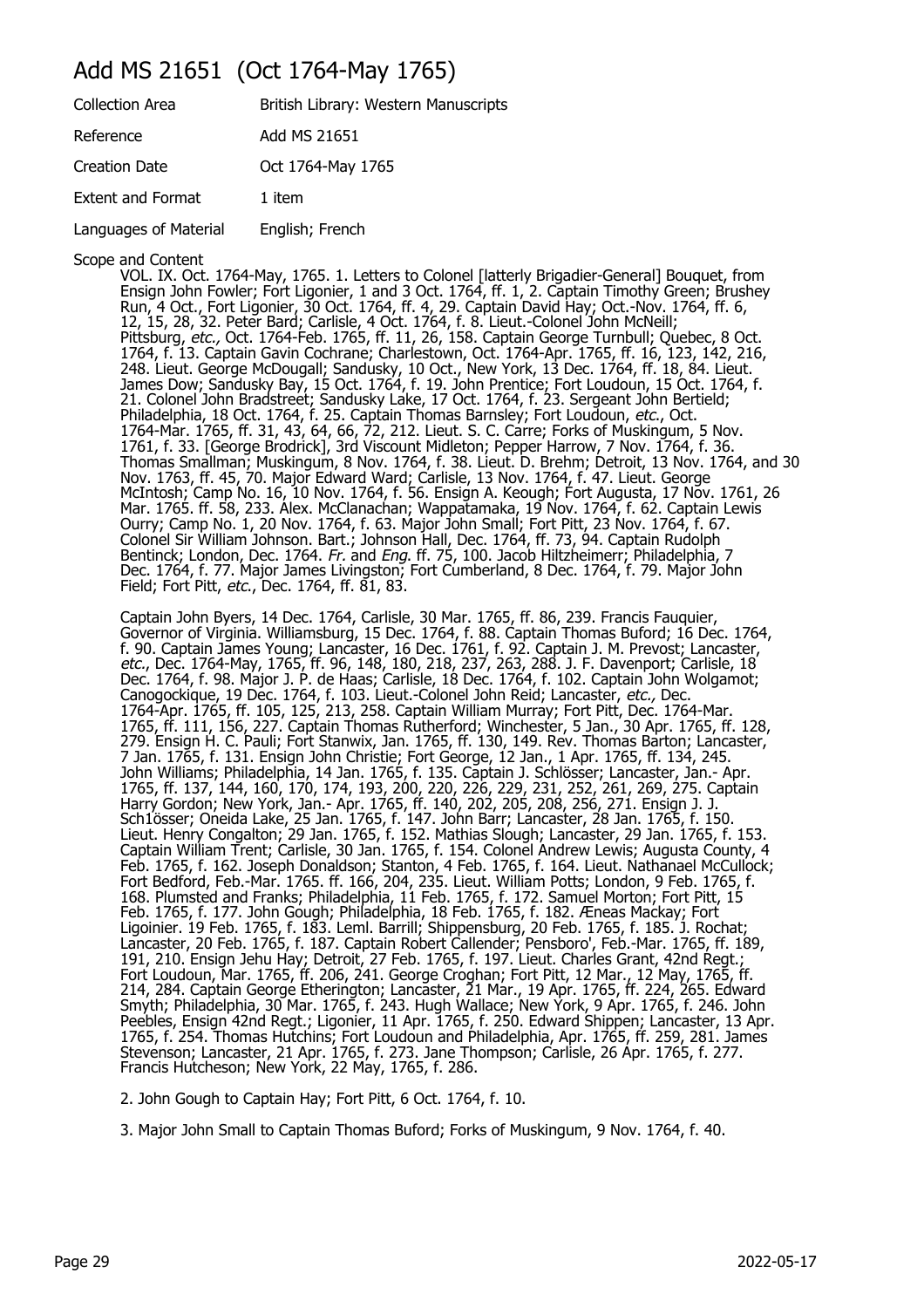4. Captain Thomas Rutherford to [Brevet?] Major Thomas Barnsley; Winchester, 14 Nov. 1764, f. 48.

5. Returns of officers commanding at Forts Pitt, Bedford, and Ligonier; 1763, 1764, ff. 107, 109, 114. With a few drafts, receipts, etc.

David Franks, of Philadelphia: Letters to Col. Bouquet: 1761-1675.

includes:

- ff. 1, 2 John Fowler, Ensign: Letters to Col. Bouquet: 1764.
- ff. 4, 29 Timothy Green, Captain: Letters to Col. Bouquet: 1764.
- ff. 6, 12, 15, 28, 32 David Hay, Captain: Letters to Col. Bouquet: 1763-1764.
- f. 8 Peter Bard: Letters to Col. Bouquet: 1764.
- ff. 10, 182 John Gough: Letters to Capt. Hay and Col. Bouquet: 1764, 1765.
- ff. 11, 26, 158 John McNeill, Lieutenant -Colonel: Letter to Col. Bouquet: 1763-1765.
- f. 13 George Turnbull, Lieutenant and Captain: Letters to Col. Bouquet: 1763, 1764.
- ff. 16, 123, 142, 216, 248 Gavin Cochrane, Captain: Letters to Col. Bouquet: 1758 1765.
- ff. 18, 84 George McDougall, Lieutenant: Letters to Col. Bouquet: 1760- 1765.
	- f. 19 James Dow, Lieutenant: Letters to Col. Bouquet: 1759-1764.
	- f. 21 John Prentice: Letter to Col. Bouquet: 1764.
	- f. 23 John Bradstreet, Colonel: Correspondence with Col. Bouquet: 1764.
- f. 25 John Berfield, Serjeant: Letter to Col. Bouquet: 1764.
- ff. 31, 43, 64, 66, 72, 212 Thornas Barnsley, Major: Letters to Col. Bouquet: 1758-1765.
- f. 33 Stair Campbell Carre, Lieutenant: Letters to Col. Bouquet: 1761-1764.
- f. 36 George Brodrick, 3rd Viscount Midleton: Letters to Col. Bouquet: 1764.
- f. 38 Thomas Smallman, Major: Letters to Col. Bouquet: 1760, 1764.
- ff. 40, 67 John Small, Major: Letters to Col. Bouquet, etc.: 1764.

 • ff. 45, 70 Major Diederick Brehm, Barrack Master General of Quebec: Letters to Col. Bouquet: 1759-1764.

- f. 47 Edward Ward, Major: Letters to Col. Bouquet: 1759-1764.
- f. 48 Captain Thomas Rutherford: Letter to Maj. Barnsley: 1764.
- f. 56 George McIntosh, Lieutenant: Letters to Col. Bouquet: 1764.
- ff. 58, 233 A- Keough, Ensign: Letters to Col. Bouquet: 1764, 1765.
- f. 62 Alexander. McClanachan: Letter to Col. Bouquet: 1764.
- f. 63 Lewis Ourry, Captain: Correspondence with Col. Bouquet: 1758-1764.: Engl. and Fr.
- ff. 73, 94 Sir William Johnson, 1st Baronet: Letters to Col. Bouquet: 1758-1765.
- ff. 75, 110 Rudolph Bentinck, Captain: Letters to Col. Bouquet: 1756-1764.
- f. 77 Jacob Hiltzheimerr: Letter to Col. Bouquet: 1764.
- f. 79 James Livingstone, Major: Letters to Col. Bouquet: 1759-1764.
- ff. 81, 83 John Field, Major: Letters to Col. Bouquet: 1764.
	- ff. 86, 239 John Byers, Captain: Letters to Col. Bouquet: 1759-1765.
	- f. 88 Francis Fauquier, Lieutenant Governor of Virginia: Letters to Col. Bouquet: 1759-1764.
	- f. 90 Thomas Buford, Captain: Letter to Col. Bouquet: 1764.
- f. 92 James Young, Captain: Letter to Col. Bouquet: 1758-1764.
- ff. 96, 148, 180, 218, 237, 263, 288 J- M- Prevost, Captain, afterwards Lieutenant -Colonel: Letters to Col. Bouquet: 1763-1765.: Fr.
- f. 98 J- J- Davenport, Captain: Letters to Col. Bouquet: 1764.
- f. 102 J- P- de Haas, Major: Letters to Col. Bouquet: 1761, 1762, 1764.
	- f. 103 John Wolgamot, Captain: Letter to Col. Bouquet: 1764.
- ff. 105, 125, 213, 258 John Reid, Lieutenant -Colonel: Letters to Col. Bouquet: 1764-1765.

 • ff. 107, 109, 114 Army; England: Returns of officers at Forts Pitt, Bedford and Ligonier: 1763-4.

- ff. 111, 156, 227 William Murray, Captain: Letters to Col. Bouquet: 1763 1765.
- ff. 128, 279 Captain Thomas Rutherford: Letters to Col. Bouquet: 1756-1765.
	- ff. 130, 149 H- C- Pauli, Ensign: Letters to Col. Bouquet: 1764, 1765.
	- f. 131 Reverend Thomas Barton: Letter to Col. Bouquet: 1765.
- ff. 134, 245 John Christie, Ensign: Letters to Col. Bouquet: 1760-1765.
- f. 135 John Williams, Captain: Letters to Col. Bouquet: 1764, 1765.
	- ff. 137-275 passim John Schlösser, Captain: Letters to Col. Bouquet: 1759-1765.: Fr.
- ff. 140, 202, 205, 208, 256, 271 Harry Gordon, Major: Letters to Col. Bouquet: 1758-1765.
- f. 147 J- J- Schlösser, Ensign: Letters to Col. Bouquet: 1764, 1765.
	- f. 150 John Barr: Letter to Col. Bouquet: 1765.
	- f. 152 Henry Congalton, Lieutenant: Letter to Col. Bouquet: 1765.
	- f. 153 Mathias Slough: Letters to Col. Bouquet: 1764.
- f. 154 William Trent, Captain: Letter to Col. Bouquet: 1764.
- f. 162 Andrew Lewis, Major: Letters to Col. Bouquet: 1758, 1764, 1765.
- f. 164 Joseph Donaldson: Letter to Col. Bouquet: 1765.
	- ff. 166, 204, 235 Nathaniel McCullock, Lieutenant: Letter to Col. Bouquet: 1764.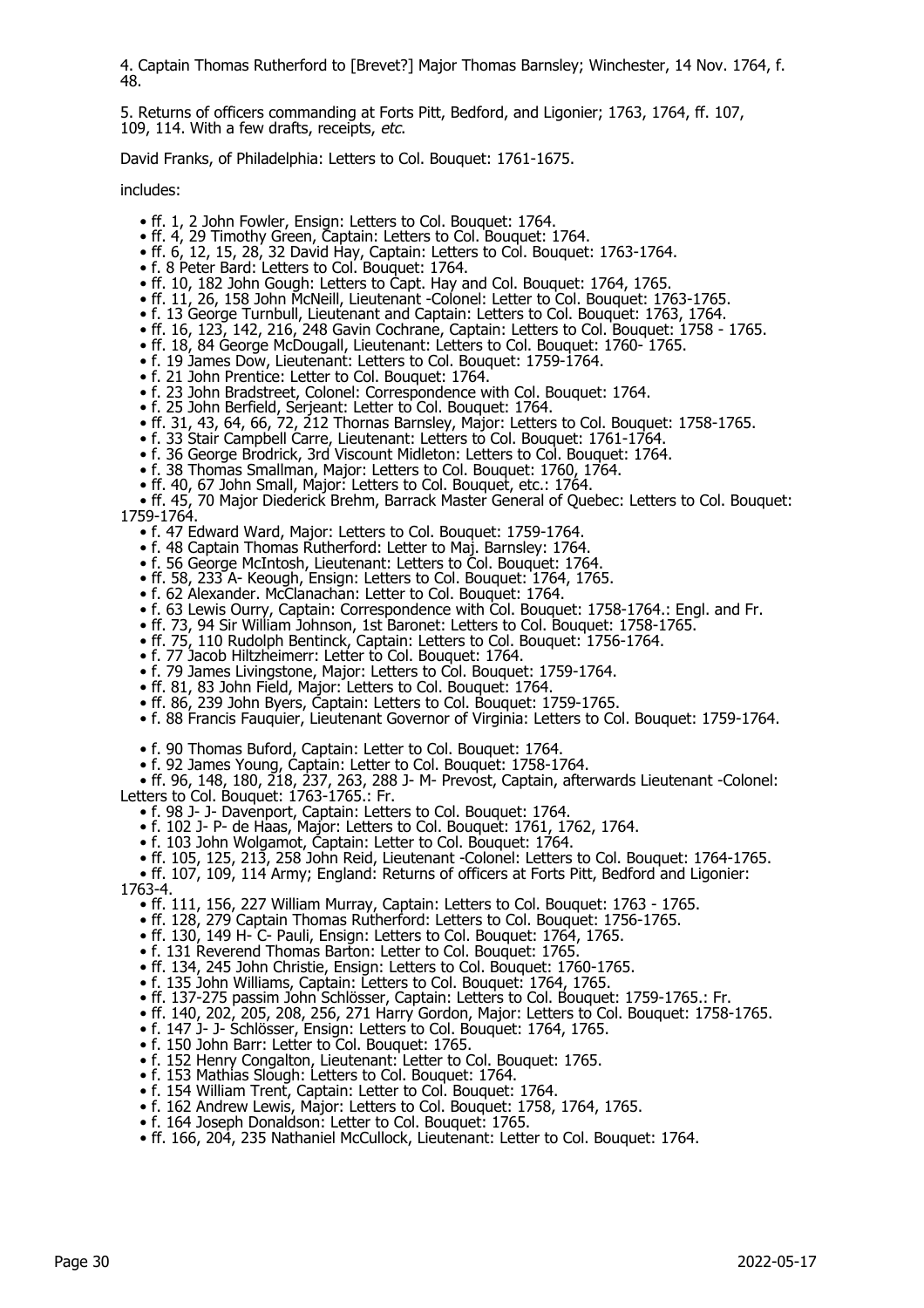- f. 168 William Potts, Major: Letters to Col. Bouquet: 1760-1765.
- f. 172 William Plumstead: Letters to Col. Bouquet: 1761-1765.
- f. 177 Samuel Morton, Barrack-master at Fort Pitt: Letter to Col. Bouquet: 1765.
- f. 183 Æneas Mackay: Letter to Col. Bouquet: 1763, 1765.
- f. 185 Lemuel Barrill: Letter to Col. Bouquet: 1765.
- f. 187 J- Rochat, Lieutenant: Letter to Col. Bouquet: 1765.
- ff. 189, 191, 210 Robert Callender, Captain: Letters to Col. Bouquet: 1758-1765.
- f. 197 Jehu Hay, Lieutenant -Colonel, Lieutenant -Governor of Detroit: Letters to Col. Bouquet: 1761-1765.
	- ff. 206, 241 Charles Grant, Lieutenant: Letters to Col. Bouquet: 1765.
- ff. 214, 284 Captain George Croghan, Deputy Agent for Indian Affairs in Canada: Letters to Col. Bouquet: 1758-1765.
- ff. 224, 265 George Etherington, Major: Letters to Col. Bouquet: 1760-1765.
- f. 243 Edward Smyth: Letters to Col. Bouquet: 1762, 1765.
- f. 246 Hugh Wallace, Army Agent: Letter to Col. Bouquet: 1759-1765.
- f. 250 John Peebles, Ensign: Letters to Col. Bouquet: 1763, 1765.
- f. 254 Edward Shippen: Letters to Col. Bouquet: 1758-1765.
- ff. 259, 281 Thomas Hutchins, Captain: Letters to Col. Bouquet: 1760-1765.
- f. 273 James Stevenson, MD: Letters to Col. Bouquet: 1761, 1762, 1765.
	- f. 277 Jane Thompson: Letters to Col. Bouquet: 1764.
	- f. 286 Francis Hutcheson, Major, Paymaster in N America: Letter to Col. Bouquet: 1765.

| Legal Status | Not Public Record(s) |
|--------------|----------------------|
|              |                      |

#### Add MS 21652-21653 DRAFTS of letters from Colonel Bouquet to various persons, on militaiy affairs in North America; 1757-1764.

| Collection Area          | British Library: Western Manuscripts                                                                                                                  |
|--------------------------|-------------------------------------------------------------------------------------------------------------------------------------------------------|
| Reference                | Add MS 21652-21653                                                                                                                                    |
| <b>Creation Date</b>     | 1757-1764                                                                                                                                             |
| <b>Extent and Format</b> | 2 items                                                                                                                                               |
| Title                    | DRAFTS of letters from Colonel Bouquet to various persons, on militaiy<br>affairs in North America; 1757-1764. Two volumes. Paper. Folio. (1757-1764) |
| Legal Status             | Not Public Record(s)                                                                                                                                  |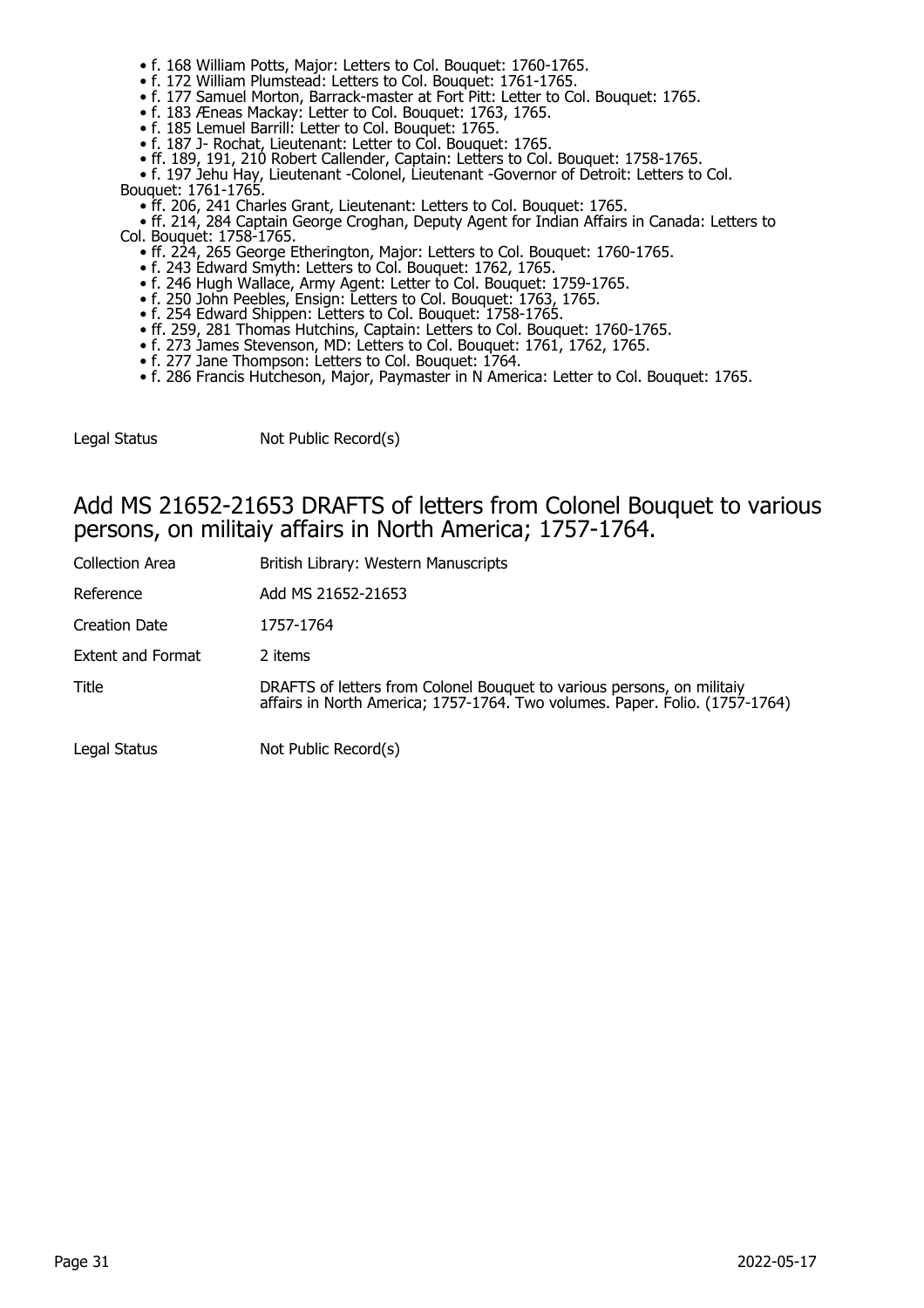## Add MS 21652 (1757-1764)

| <b>Collection Area</b>       | British Library: Western Manuscripts |
|------------------------------|--------------------------------------|
| Reference                    | Add MS 21652                         |
| Creation Date                | 1757-1764                            |
| <b>Extent and Format</b>     | 1 item                               |
| Scope and Content<br>Vol. I. |                                      |

Legal Status Not Public Record(s)

#### Add MS 21653 (1757-1764)

| <b>Collection Area</b>        | British Library: Western Manuscripts |
|-------------------------------|--------------------------------------|
| Reference                     | Add MS 21653                         |
| <b>Creation Date</b>          | 1757-1764                            |
| Extent and Format             | 1 item                               |
| Scope and Content<br>Vol. II. |                                      |

Legal Status Not Public Record(s)

#### Add MS 21654 (1758-1765)

| <b>Collection Area</b>   | British Library: Western Manuscripts |
|--------------------------|--------------------------------------|
| Reference                | Add MS 21654                         |
| Creation Date            | 1758-1765                            |
| <b>Extent and Format</b> | 1 item                               |

Scope and Content

MISCELLANFOUS papers chiefly relating to commissariat business at Forts Bedford, Cumberland, Pitt, Ligonier, etc.; with returns and accounts of the Royal American Regiment; 1758-1765. Paper. Folio.

Army; England: Papers relating to army returns and accounts in America: 1758-1765.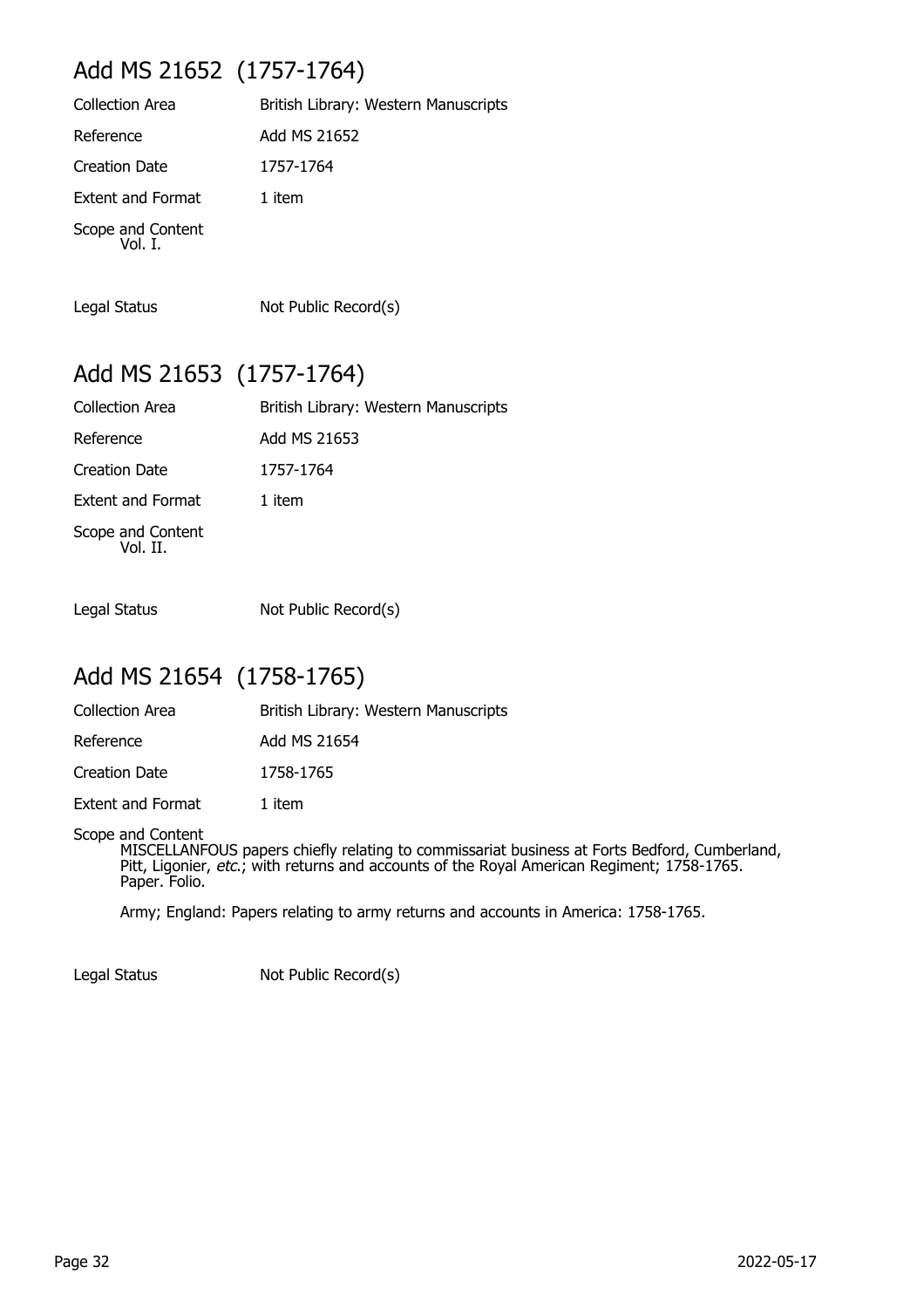#### Add MS 21655 (1758-1765)

| <b>Collection Area</b>   | British Library: Western Manuscripts |
|--------------------------|--------------------------------------|
| Reference                | Add MS 21655                         |
| Creation Date            | 1758-1765                            |
| <b>Extent and Format</b> | 1 item                               |

Scope and Content

PAPERS relating to Indian affairs in America, consisting of minutes of conferences, agreements, copies of news, and speeches addressed to Indians of various tribes; 1758-1765. There are also several letters, most of them addressed to Colonel Bouquet by Captain A. Bosomworth, Colonel Hugh Mercer, George Croghan, Major William Walters, Colonel Adam Stephen, Colonel Sir William Johnson, Bart., and others. Paper. Folio.

Sir William Johnson, 1st Baronet: Letters to Col. Bouquet: 1758-1765.

William Walters, Major: Letters to Col. Bouquet: 1758-1765.

Hugh Mercer, Colonel: Letters to Col. Bouquet: 1758-1763.

Captain George Croghan, Deputy Agent for Indian Affairs in Canada: Letters to Col. Bouquet: 1758-1765.

A- Bosomworth, Captain: Letters to Col. Bouquet: 1758-1765.

American Indians: Papers relating to Indian affairs in: 1758-1783.

includes:

• f. 223 Adam Stephen, Colonel: Letters to Col. Bouquet and Gen. Stanwix: 1758-1764.

Legal Status Not Public Record(s)

#### Add MS 21656 (Apr 1761-Mar 1765)

| Collection Area | British Library: Western Manuscripts |  |
|-----------------|--------------------------------------|--|
|                 |                                      |  |

Reference Add MS 21656

Creation Date Apr 1761-Mar 1765

Extent and Format 1 item

Scope and Content

Copies of public orders issued by Generals Sir Jeffery Amherst, K.B., and Hon. Thomas Gage, Colonel Henry Bouquet, and others; Apr. 1761-Mar. 1765. Paper. Quarto.

Hon Thomas Gage, Major - General, Governor of Montreal and Massachusetts, Commander-in-Chief in America: General and regimental orders: 1759-1777.

Jeffrey Amherst, 1st Baron Amherst: Public orders: 1761-1765.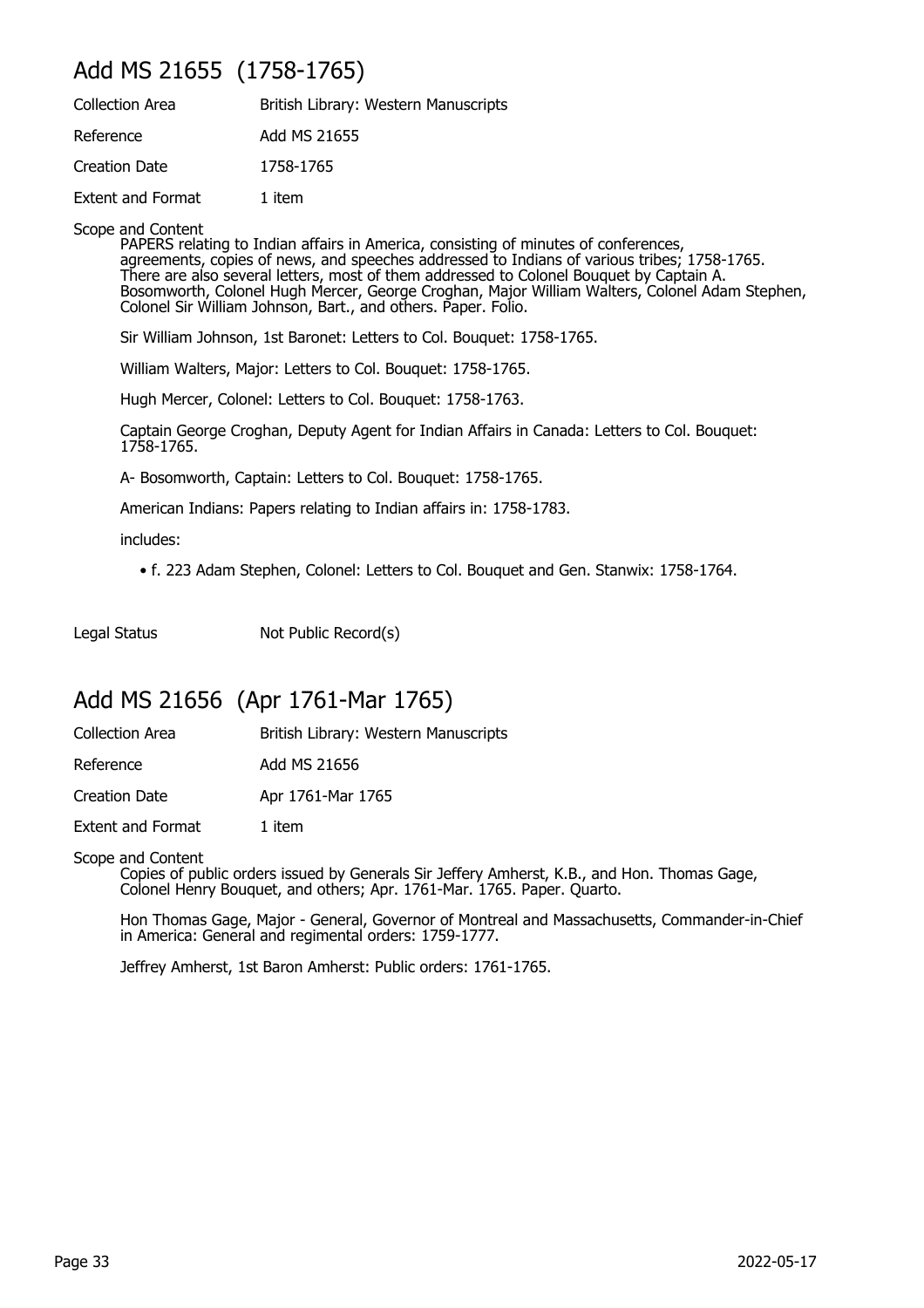#### Add MS 21657 (1759-1764)

| <b>Collection Area</b>   | British Library: Western Manuscripts |
|--------------------------|--------------------------------------|
| Reference                | Add MS 21657                         |
| Creation Date            | 1759-1764                            |
| <b>Extent and Format</b> | 1 item                               |

#### Scope and Content

GENERAL and regimental orders issued to the forces in North America; 1759-1764: signed by J. Appy, Judge Advocate; Major- General Jeffery Amherst, Commander-in-Chief; Brigadier-General John Stanwix; Colonel Henry Bouquet; William Amherst, Adjutant-General; J. Moncrieffe, Major of Brigade; Major-General Hon. Thomas Gage; John Penn, Governor of Pennsylvania; and others. Paper. Folio.

John Stanwix, General: General and regimental orders: 1759-1764.

John Penn, Governor of Pennsylvania: General and regimental orders: 1759-1764.

Hon Thomas Gage, Major - General, Governor of Montreal and Massachusetts, Commander-in-Chief in America: General and regimental orders: 1759-1777.

Army; England: Orders to the troops in America: 1759-1764.

J- Appy, Judge Advocate in N America: General and regimental orders: 1759-1764.

William Amherst, General: General and regimental orders: 1759 - 1764.

Jeffrey Amherst, 1st Baron Amherst: General and regimental orders: 1759-1764.

includes:

• ff. 44, 46 Thomas Moncrieff, Brigade-Major, in N America: General orders: 1764.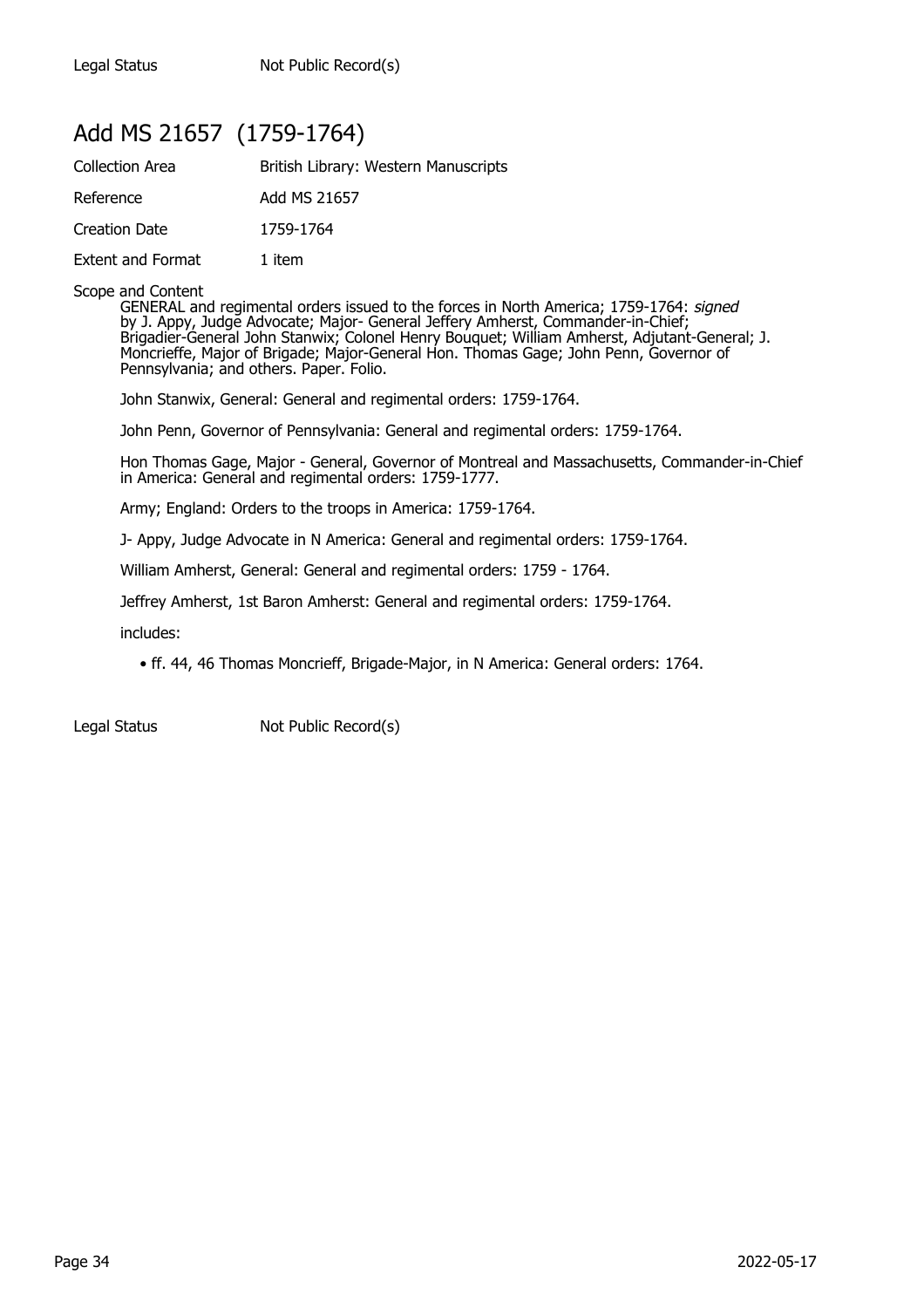## Add MS 21658 (1757-1765)

| <b>Collection Area</b>   | British Library: Western Manuscripts |
|--------------------------|--------------------------------------|
| Reference                | Add MS 21658                         |
| <b>Creation Date</b>     | 1757-1765                            |
| <b>Extent and Format</b> | 1 item                               |

Scope and Content

MISCELLANEOUS papers; comprising regimental returns, orders, letters, *etc.*, connected with Colonel Bouquet's commands; 1757- 1765. Among the signatures are those of Colonel George Washington, Captains Edward Ward and J. Bosomworth, Colonel John Armstrong, Brigadier-General John Stanwix, Colonel James Burd, and other officers. Paper. Folio.

Edward Ward, Major: Military Papers: 1757-1765.

John Stanwix, General: Military papers in N. America: 1757-1765.

James Burd, Colonel: Military papers: 1757-1765.

John Armstrong, Colonel: Military papers: 1757-1765.

includes:

- f. 13 George Washington, US President: Correspondence with Col. Bouquet: 1758.
- f. 31 J- Bosomworth, Captain: Military report: 1758.

Legal Status Not Public Record(s)

### Add MS 21659 (1757-1758)

| Collection Area | British Library: Western Manuscripts |  |
|-----------------|--------------------------------------|--|
|-----------------|--------------------------------------|--|

Reference Add MS 21659

Creation Date 1757-1758

Extent and Format 1 item

Scope and Content

CASH-BOOKS for 1757 and 1758; giving the accounts of five companies of the Royal American Regiment, under Colonel Henry Bouquet; and of the 1st Highland Battalion, commanded by Lieut.- Colonel Hon. Archibald Montgomery, at Charlestown, South Carolina. Paper. Folio.

Hon Archibald Montgomery, Lieutenant Colonel, afterwards 11th Earl of Eglintoun: Cashbooks of his Highland battalion: 1757, 1758.

Army; England: Accounts of the regiments under Col. Bouquet in America: 1757, 1758.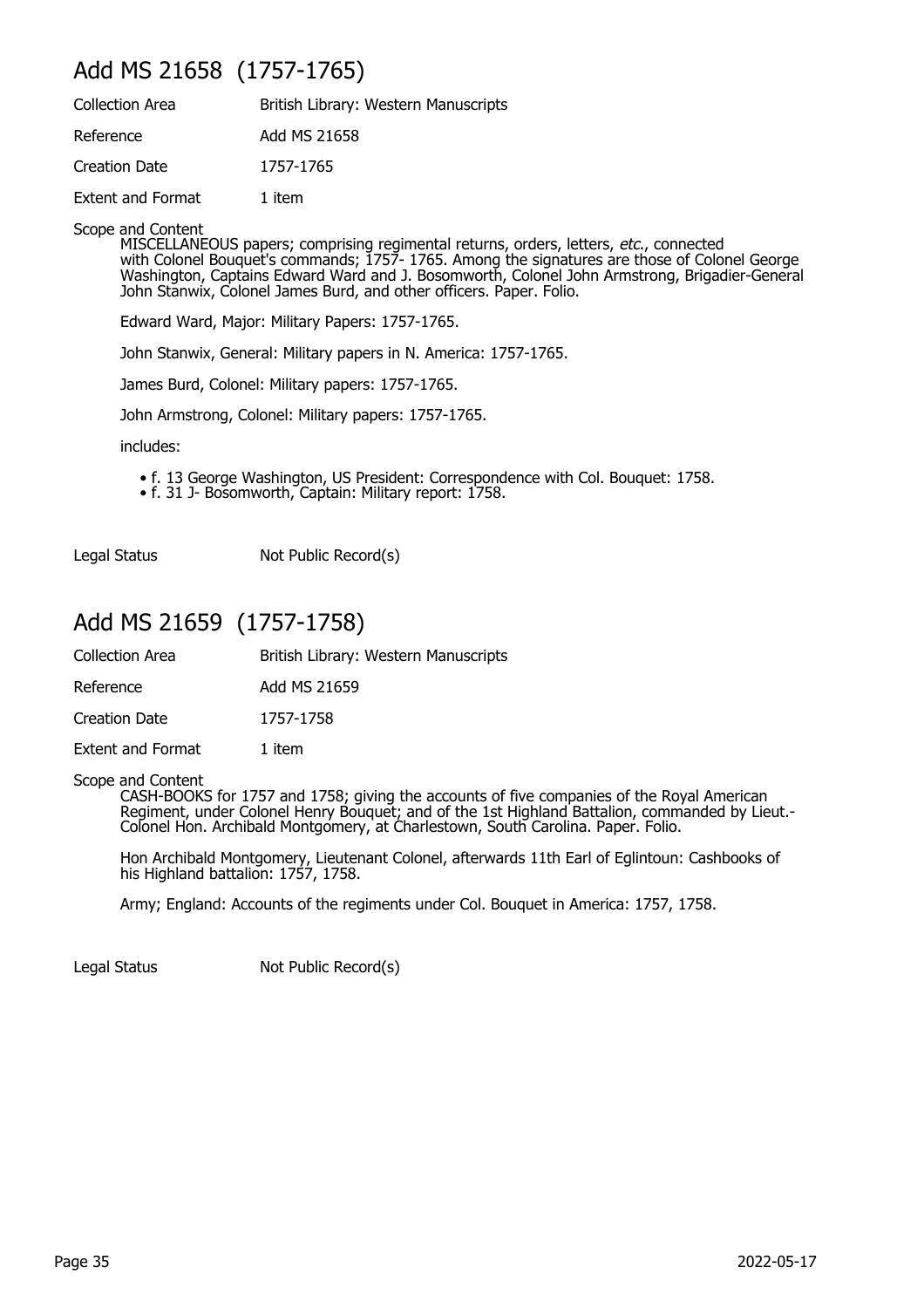# Add MS 21660 (1765)

| <b>Collection Area</b>   | British Library: Western Manuscripts |
|--------------------------|--------------------------------------|
| Reference                | Add MS 21660                         |
| Creation Date            | 1765                                 |
| <b>Extent and Format</b> | 1 item                               |

Scope and Content

COPIES of the inventory of the effects and sales of sundry goods, belonging to the late Brigadier-General Bouquet; dat. Pensacola, Sept.-Oct. 1765; with a copy of his will, dat. Philadelphia, 19 Apr. 1765, at f. 13; and a letter from Lieut. Francis Hutcheson to Captain Thomas Varlo, administrators; Pensacola, 1 Oct. 1765, at f. 14. Paper. Oblong Quarto.

Inventories: Goods of Gen. Bouquet: 1765.

Colonel Henry Bouquet, Brigadier-General in the English Army in America: Inventory of his property and his will.

includes:

• f. 14 Francis Hutcheson, Major, Paymaster in N America: Letter to Capt. Varlo: 1765.

Legal Status Not Public Record(s)

### Add MS 21661-21892 The official correspondence and papers of Lieut.- General Sir Frederick Haldimand, K. B., commanding at

| <b>Collection Area</b>   | British Library: Western Manuscripts                                                                                                                                                                                       |
|--------------------------|----------------------------------------------------------------------------------------------------------------------------------------------------------------------------------------------------------------------------|
| Reference                | Add MS 21661-21892                                                                                                                                                                                                         |
| Creation Date            | 18th century                                                                                                                                                                                                               |
| <b>Extent and Format</b> | 232 items                                                                                                                                                                                                                  |
| Languages of Material    | Dutch; English; French; German; Spanish; Italian; Latin                                                                                                                                                                    |
| Title                    | The official correspondence and papers of Lieut.- General Sir Frederick<br>Haldimand, K. B., commanding at various posts in North America, and<br>afterwards Governor of the Province of Quebec; 1758-1785. (18th century) |

Scope and Content

Sir Frederic Haldimand, KB, General, Commander - in - Chief in N America, and Governor of Quebec: Official correspondence and papers during his various commands: 1758 - 1785.

George III of England: Correspondence and papers of Generals Bouquet and Haldimand in N. America: 1757-1785.

America: Bouquet and Haldimand papers relating to military events in N. America: 1757-1785.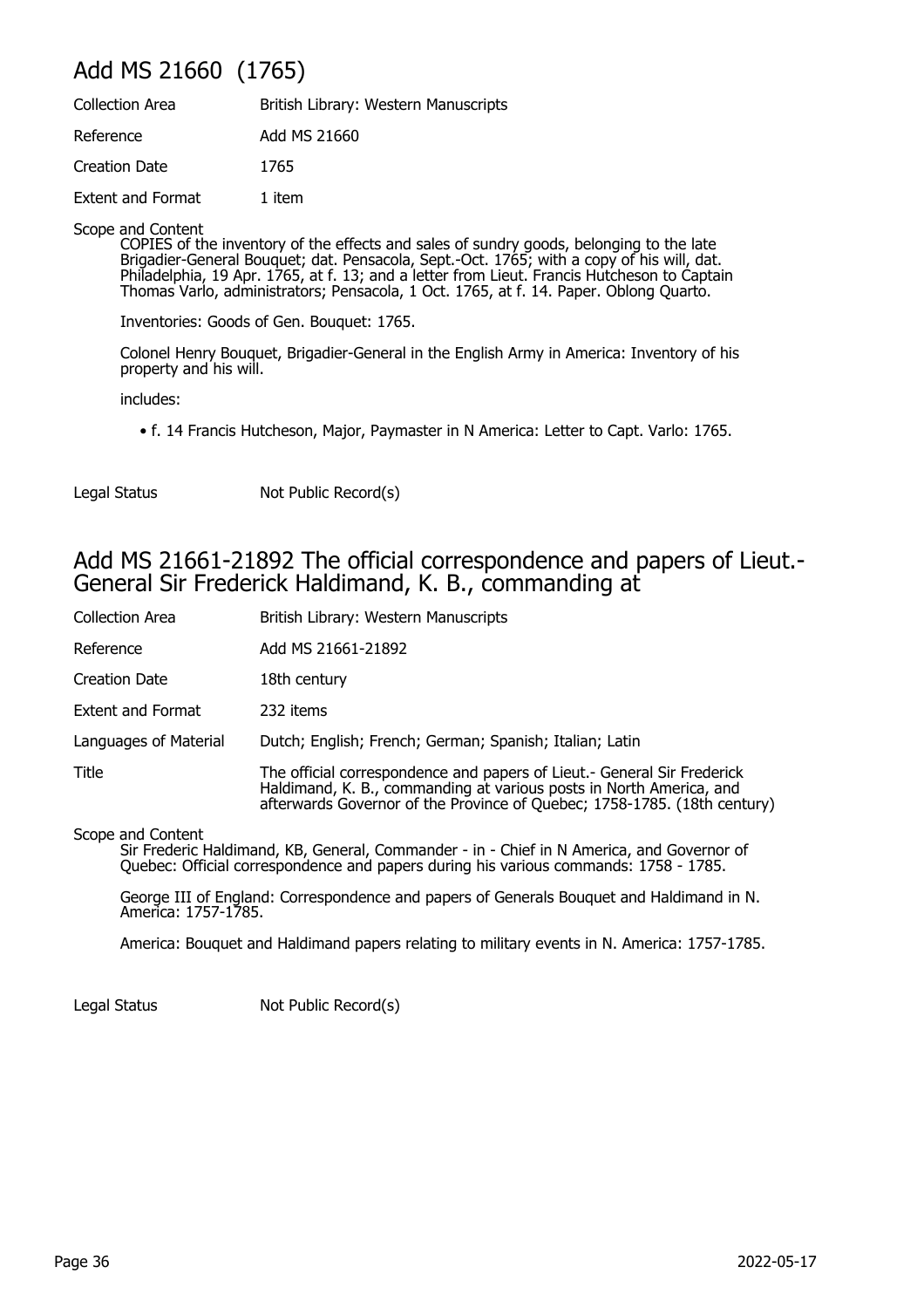## Add MS 21661 (1758-1777)

| <b>Collection Area</b>   | British Library: Western Manuscripts |
|--------------------------|--------------------------------------|
| Reference                | Add MS 21661                         |
| Creation Date            | 1758-1777                            |
| <b>Extent and Format</b> | 1 item                               |
| Languages of Material    | English; French                      |

Scope and Content

CORRESPONDENCE of General Haldimand with General Sir Jeffery [afterwards Lord] Amherst, K.B., Commander-in-Chief of the British Forces in North America, on military affairs; 1758- l777. There are also a few letters from Brigadier-General John Stanwix and Major A. Monypenny, his Secretary; dat. Albany, 1758, 1759, ff. 1, 3, 5, 9, 11, 15. Colonel William Amherst; New York, 1759, ff. 13, 151. Captain James Loring; Onondaga, 1760, ff. 88, 92. [Pierre Rigaud] Marquis de Vaudreuil, commanding at Montreal, respecting the capitulation of that place; 8 Sept. 1760, f. 120. Eng. and Fr. Paper. Folio.

Jeffrey Amherst, 1st Baron Amherst: Correspondence with Gen. Haldimand: 1758 1790.

includes:

- ff. 1, 3, 5, 9, 11, 15 John Stanwix, General: Letters to Gen. Haldimand: 1756-1759.
- ff. 5, 9, 11, 15 Alan Monypenny, Major: Letters to Gen. Haldimand: 1758-1759.
- ff. 13, 151 William Amherst, General: Letters to Gen. Haldimand: 1759, 1779-1781.
	- ff. 88, 92 James Loring, Captain: Letter to Gen. Haldimand: 1760.

 • f. 120 Pierre Rigaud, Marquis de Vaudreuil; Commandant of Montreal: Letter to Gen. Amherst: 1760.: Fr.

• f. 120 Montreal: Letter on its capitulation: 1760.

Legal Status Not Public Record(s)

### Add MS 21662-21665 CORRESPONDENCE of General Haldimand with General Hon. Thomas Gage, Commander-in-Chief in North America, on

Collection Area British Library: Western Manuscripts

Reference Add MS 21662-21665

Creation Date 1758-1777

Extent and Format 4 items

Title CORRESPONDENCE of General Haldimand with General Hon. Thomas Gage, Commander-in-Chief in North America, on military affairs; 1758-1777. In four volumes. Original letters and drafts, written during General Haldimand's commands at the following places: (1758-1777)

Scope and Content

Hon Thomas Gage, Major - General, Governor of Montreal and Massachusetts, Commander-in-Chief in America: Correspondence with (Gen. Haldimand and Col. Tayler: 1758-1777.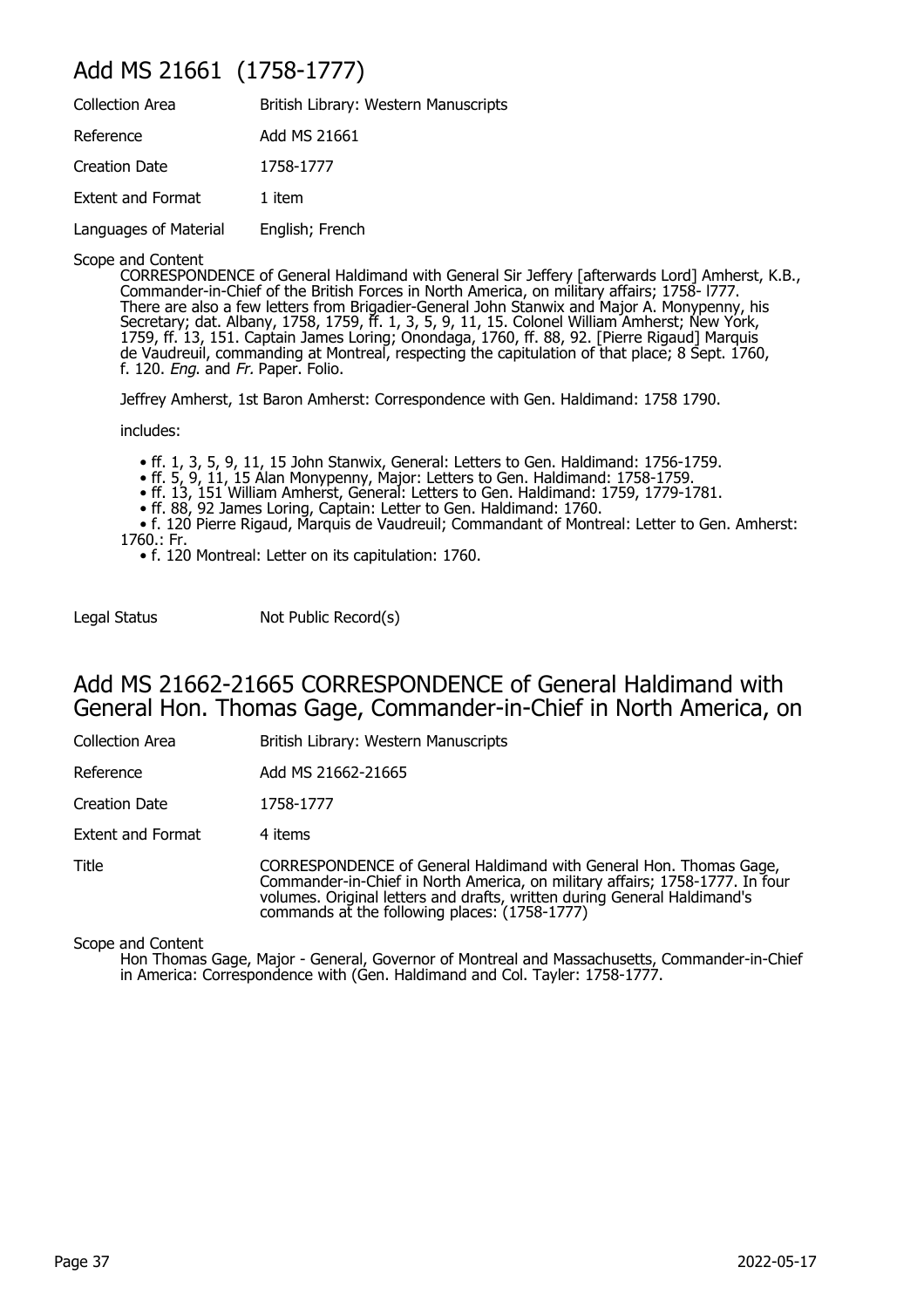# Add MS 21662 (1758-1766)

| British Library: Western Manuscripts |
|--------------------------------------|
| Add MS 21662                         |
| 1758-1766                            |
| 1 item                               |
|                                      |

Scope and Content

VOL. I. Three Rivers, in Lower Canada; 1758-1766. At the end of this volume are some letters from General Gage to Colonel William Tayler, Acting Brigadier-General at Pensacola; Florida, 1766.

Legal Status Not Public Record(s)

## Add MS 21663 (1766-1768)

| Collection Area | British Library: Western Manuscripts |  |
|-----------------|--------------------------------------|--|
|                 |                                      |  |

| Reference | Add MS 21663 |
|-----------|--------------|
|           |              |

Creation Date 1766-1768

Extent and Format 1 item

Scope and Content VOL. II. Pensacola; 1766-1768.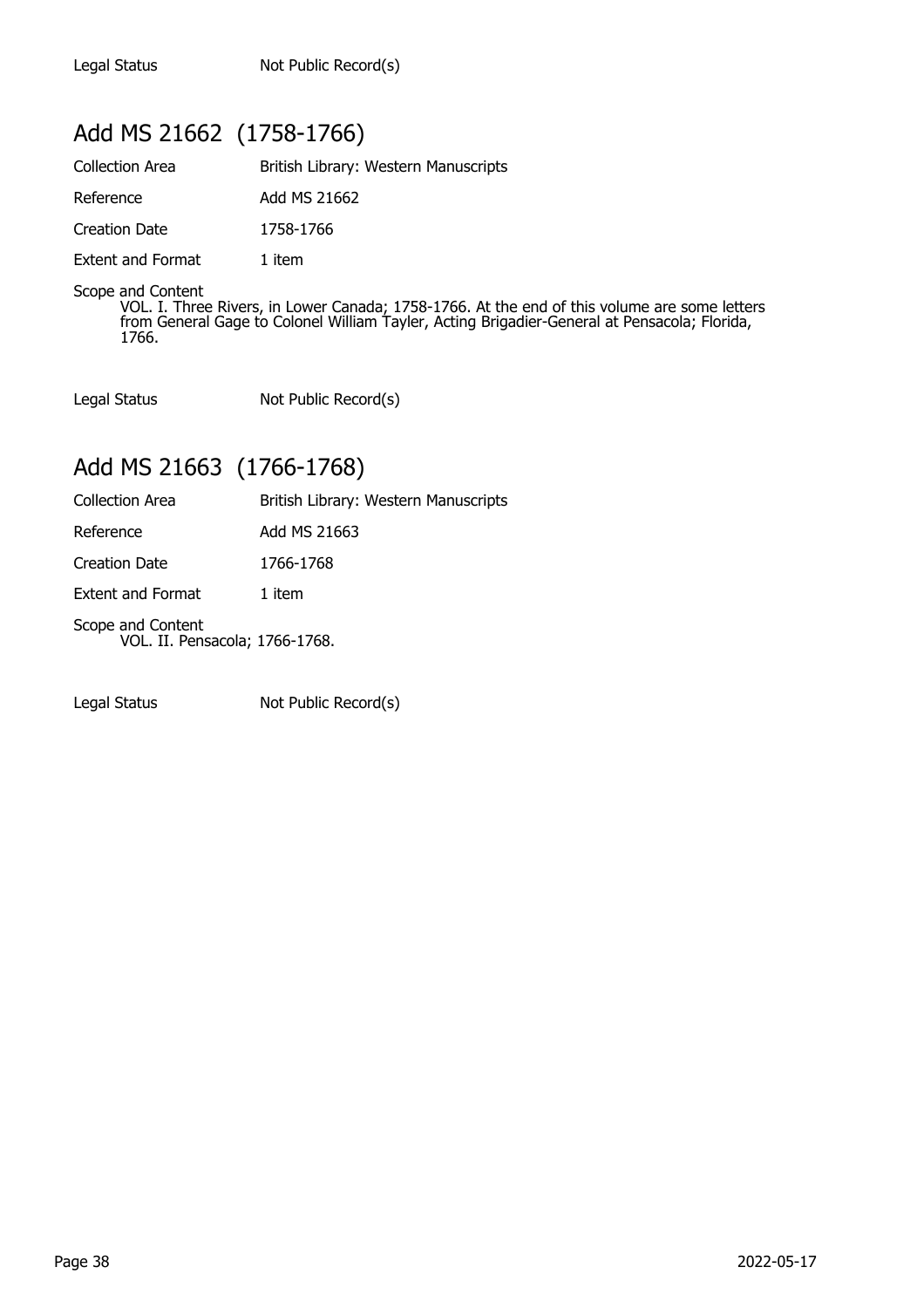## Add MS 21664 (1769-1770)

| <b>Collection Area</b>   | British Library: Western Manuscripts         |
|--------------------------|----------------------------------------------|
| Reference                | Add MS 21664                                 |
| <b>Creation Date</b>     | 1769-1770                                    |
| <b>Extent and Format</b> | 1 item                                       |
| Scope and Content        | VOL. III. St. Augustine, Florida, 1769-1770. |

Legal Status Not Public Record(s)

## Add MS 21665 (1771-1777)

| <b>Collection Area</b>   | British Library: Western Manuscripts |
|--------------------------|--------------------------------------|
| Reference                | Add MS 21665                         |
| <b>Creation Date</b>     | 1771-1777                            |
| <b>Extent and Format</b> | 1 item                               |

Scope and Content VOL. IV. Pensacola and New York; 1771-1777; at the latter place for some time acting Commander-in-Chief during the absence of General Gage. Paper. Folio.

Legal Status Not Public Record(s)

### Add MS 21666 (1756-1775)

Collection Area **British Library: Western Manuscripts** 

Reference Add MS 21666

Creation Date 1756-1775

Extent and Format 1 item

#### Scope and Content

CORRESPONDENCE of General Haldimand with 1. Brigadier-General John Stanwix, commanding the Camp, Governor's Island, near New York, etc.; Aug. 1756-Mar. 1758.

2. Lieut.-Colonel James Robertson; New York, etc., Dec. 1757-Jan. 1775.

3. Major-General James Abercromby, Commander-in-Chief in North America; Mar. 1758-May, 1759.

4. Lieut.-General Hon. James Murray, Governor of Quebec; Jan. 1762-Mar. 1775. Paper. Folio.

James Robertson, Lieutenant -Colonel, afterwards General, and Governor of New York: Letters to Gen. Haldimand: 1757-1786.

General Hon James Murray, Successively Governor of Quebec and Minorca: Correspondence with Gen. Haldimand: 1762-1775.

Major - Gen. James Abercrombie, Commander-in-Chief in N America: Correspondence with Gen. Haldimand: 1758-1759.

includes: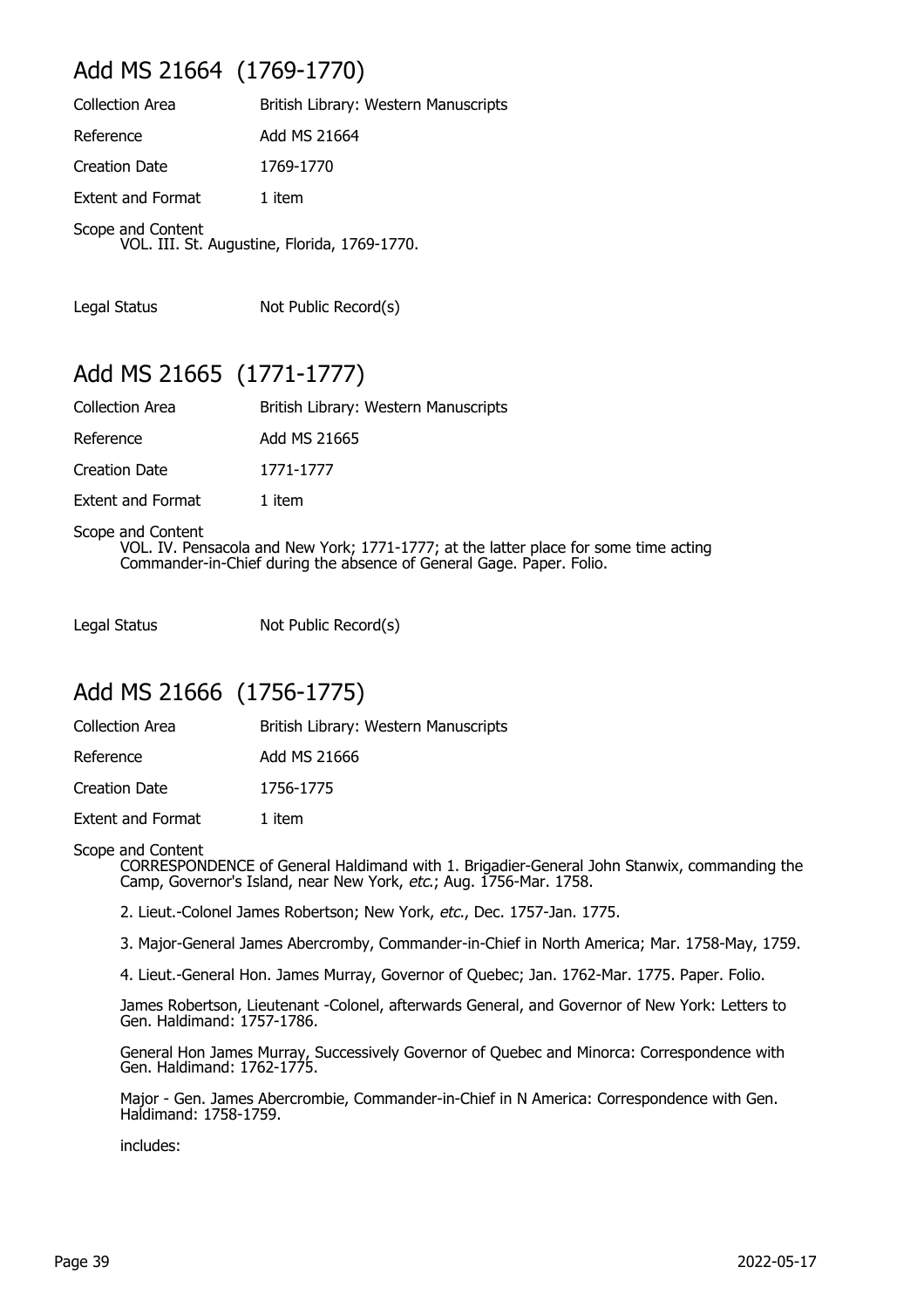• ff. 1-16 John Stanwix, General: Letters to Gen. Haldimand: 1756-1759.

Legal Status Not Public Record(s)

## Add MS 21667 (1762-1763)

Collection Area **British Library: Western Manuscripts** 

Reference Add MS 21667

Creation Date 1762-1763

Extent and Format 1 item

Scope and Content

COPIES of reports of the state of government of Quebec, in 1762; and of Three Rivers and Montreal, in 1763; rendered by the respective Governors, Generals James Murray, Sir Ralph Burton, and Hon. Thomas Gage. Paper. Folio.

Three Rivers Province, Canada: Papers relating to the government of, and ironworks in: 1760-1767.

Province of Quebec: Reports on the state of its government, by Gen. J. Murray: 1762.

General Hon James Murray, Successively Governor of Quebec and Minorca: Report on the government of Quebec: 1762.

Hon Thomas Gage, Major - General, Governor of Montreal and Massachusetts, Commander-in-Chief in America: Report on the Government of Montreal: 1763.

Sir Ralph Burton, Governor of the Three Rivers Province: Report of the state of the province: 1763.

includes:

• f. 43 Montreal District, Canada: Report of the state of the government by Gen. Gage: 1763.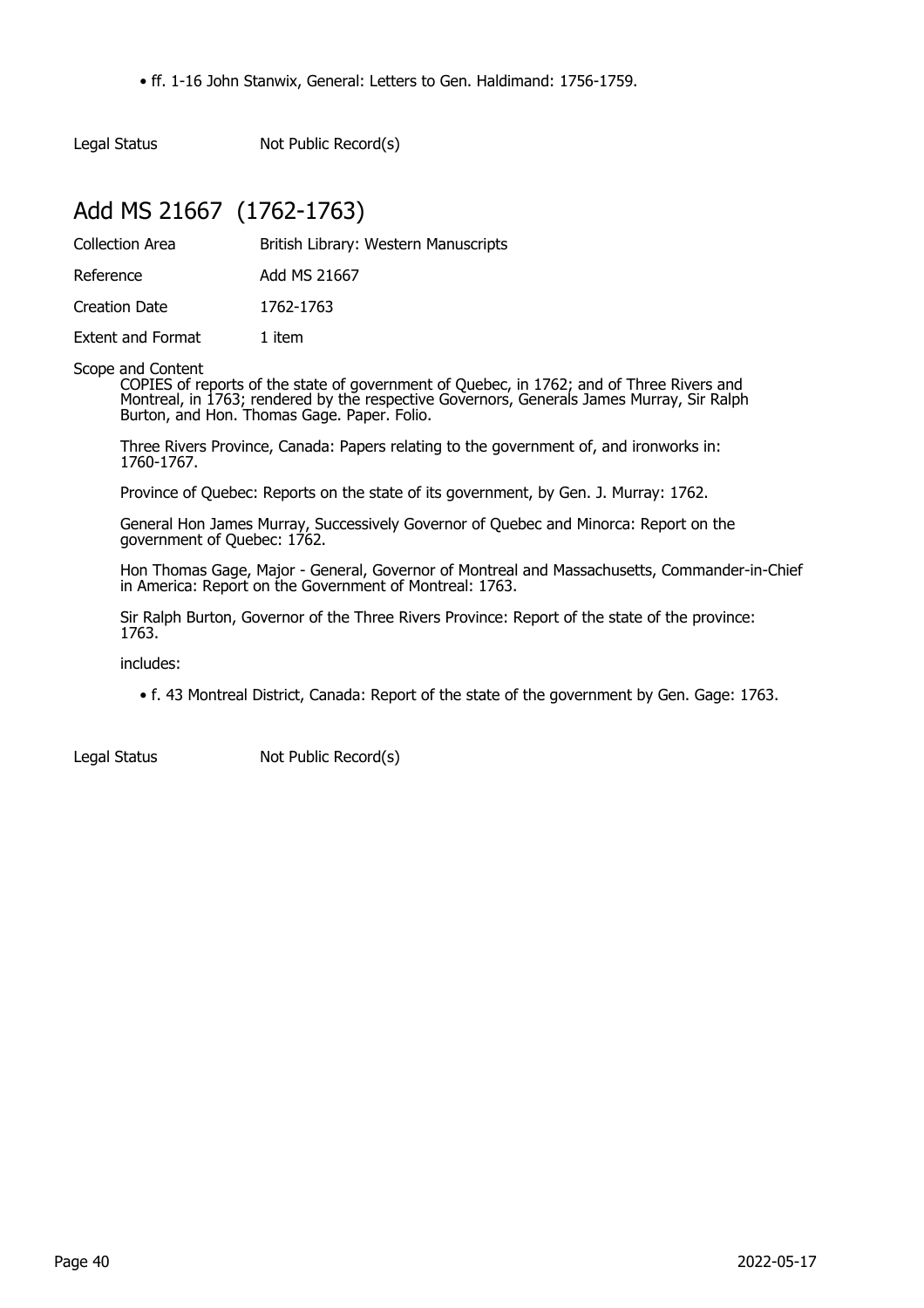## Add MS 21668 (1764-1766)

| <b>Collection Area</b>   | British Library: Western Manuscripts |
|--------------------------|--------------------------------------|
| Reference                | Add MS 21668                         |
| Creation Date            | 1764-1766                            |
| <b>Extent and Format</b> | 1 item                               |

Scope and Content

TRANSACTIONS of General James Murray's administration during his government of Quebec; drawn up in answer to complaints made against him; 1764-1766. Paper. Folio.

General Hon James Murray, Successively Governor of Quebec and Minorca: Account of his administration at Quebec: 1764-1766.

Legal Status Not Public Record(s)

# Add MS 21669 (1760-1765)

| Collection Area | British Library: Western Manuscripts |
|-----------------|--------------------------------------|
|-----------------|--------------------------------------|

Reference Add MS 21669

Creation Date 1760-1765

Extent and Format 1 item

Scope and Content

CORRESPONDENCE of General Haldimand, during his government of Three Rivers, with Brigadier-General Sir Ralph Burton, Governor of Montreal; 1762-1765. At the beginning are a few letters from Major-General Sir Jeffery Amherst, Commander-in- Chief, to Governor Burton; 1760-1763. Paper. Folio.

Sir Ralph Burton, Governor of the Three Rivers Province: Correspondence with Gens. Haldimand and Amherst: 1760-1765.

Jeffrey Amherst, 1st Baron Amherst: Letters to Gen. Sir R. Burton: 1760-1763.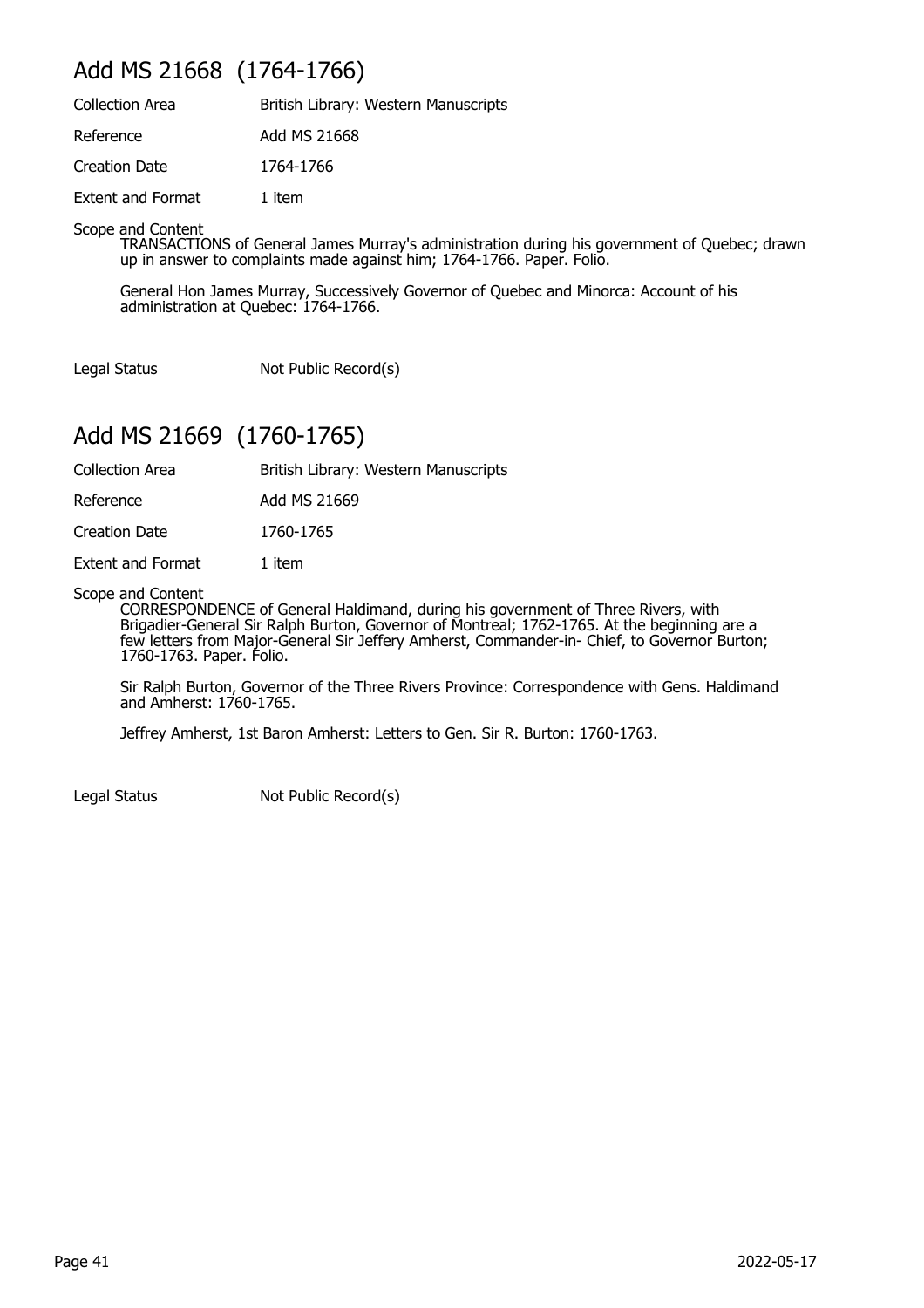## Add MS 21670 (1759-1774)

| <b>Collection Area</b>   | British Library: Western Manuscripts |
|--------------------------|--------------------------------------|
| Reference                | Add MS 21670                         |
| <b>Creation Date</b>     | 1759-1774                            |
| <b>Extent and Format</b> | 1 item                               |

Scope and Content

CORRESPONDENCE of General Haldimand with Colonel Sir William Johnson, Bart., of Johnson Hall, New York, and Colonel Guy Johnson; together with other papers relating to Indian affairs; 1759-1774. There are also letters from Frederick Smyth, Chief Justice of New Jersey; dat. Perth-Amboy, 5 Aug. 1773, f. 64. Colonel Samuel Cleaveland; Brunswick, 5 Oct. 1773, f. 84. Major Isaac Hamilton, 18th Regt. Amboy, 26 May, 1774, f. 143. Stephen P. Adye, Deputy Judge Advocate; Amboy, 28 May, 1774, f. 146. Paper. Folio.

Sir William Johnson, 1st Baronet: Correspondence with Gen. Haldimand: 1759-1774.

Colonel Guy Johnson, Superintendent of Indian Affairs in British N America: Correspondence with Gen. Haldimand: 1759-1785.

includes:

- f. 64 Frederic Smyth, Chief Justice of New Jersey: Letter to Sir W. Johnson: 1773.
- f. 84 Samuel Cleaveland, Colonel: Letter to Gen. Haldimand: 1773.
- f. 143 Isaac Hamilton, Major: Letters to Gen. Haldimand: 1773, 1774.
	- f. 146 Stephen P- Adye, Deputy Judge Advocate of Canada: Letter to Maj. Moncrieffe: 1774.

Legal Status Not Public Record(s)

### Add MS 21671-21672 CORRESPONDENCE of General Haldimand and Brigadier- General Tayler, Commander of the Forces in Florida, with

| <b>Collection Area</b>   | British Library: Western Manuscripts                                                                                                                                                                                              |
|--------------------------|-----------------------------------------------------------------------------------------------------------------------------------------------------------------------------------------------------------------------------------|
| Reference                | Add MS 21671-21672                                                                                                                                                                                                                |
| Creation Date            | 1765-1774                                                                                                                                                                                                                         |
| <b>Extent and Format</b> | 2 items                                                                                                                                                                                                                           |
| Languages of Material    | English; French; Spanish                                                                                                                                                                                                          |
| Title                    | CORRESPONDENCE of General Haldimand and Brigadier- General Tayler, Commander<br>of the Forces in Florida, with various persons, and other papers relating to<br>Indian affairs; 1765-1774. Two volumes. Paper. Folio. (1765-1774) |
| Legal Status             | Not Public Record(s)                                                                                                                                                                                                              |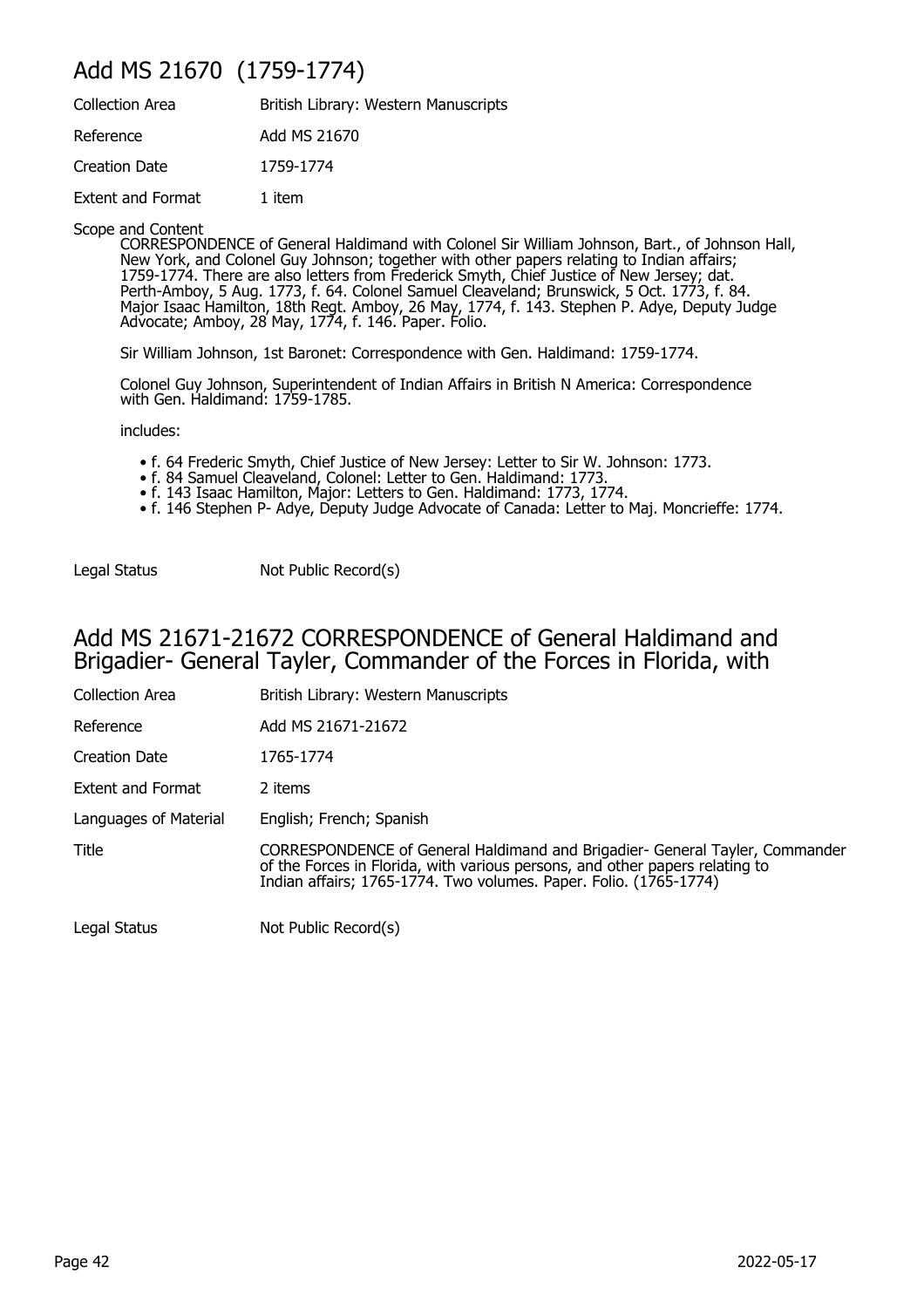## Add MS 21671 (1765-1774)

| <b>Collection Area</b>   | British Library: Western Manuscripts |
|--------------------------|--------------------------------------|
| Reference                | Add MS 21671                         |
| <b>Creation Date</b>     | 1765-1774                            |
| <b>Extent and Format</b> | 1 item                               |
| Languages of Material    | English; French; Spanish             |

Scope and Content

VOL. I. 1. Letters to Brigadier General Tayler, from Don Manuel Phelix Riesch; 4 Feb., 13 Aug. 1766. Span. ff. 8, 33. Francis Poussett; Mobile, 17 June, 1766, f. 10. Ch. Stuart, Deputy Superintendent of Indian Affairs: Mobile, June, 1766- Mar. 1767, ff. 11, 90, 188. James Germany; Muckolassies Town, 28 June, 1766. James Noble; 30 June, 1766, f. 15. Daniel Clark; Mobile, 18 July, 18 Oct. 1766, ff. 19, 96. Arthur Gordon, Attorney-General of Florida; Pensacola, 20 July, 1766, f. 21. Jacob Blackwell; Pensacola, 23 July, 1766, f. 25. B. Macnamara; New Orleans, July 1766-Apr. 1767, ff. 27, 44, 79, 100, 102, 110, 202. William Irving; Mobile, Aug.-Oct. 1766, ff. 35, 73, 88. Lieut. John Ritchy; Fort Tombeckby, Sept. 1766-Mar. 1767, ff. 47, 104, 112, 123, 128, 172. E. Lagardere, Commissary for the Chactaw Nation; Fort Tombeckby, 28 Sept. 1766, f. 69. Don François Riu; New Orleans, 25 Nov. 1766. Fr. f. 108. Elias Durnford; Mobile, 4 Dec. 1766, f. 114. Joseph Garrow; Pensacola, Jan. 1767, ff. 130, 131, 147. Lieut. William Pierie; Kingstown, 2 Mar., 1767. f. 166. Joseph Price, Assistant Surgeon to the Hospital; Fort Bute. 8 Mar. 1767, f. 183. James Chissolm; Mobile, 14 Mar. 1767, f. 190. P. Reily; 17 May, 1767, f. 204. Giraut and P. Chauvet Colons; Campbelltown; n.d., f. 315.

2. Letters to General Haldimand, when commanding in Florida, from Hon. John Stuart, Superintendent of Indian Affairs for the Southern District of North America; Charlestown, etc., Jan. 1767-Aug. 1768, ff. 133, 198, 212, 217, 222, 244, 277, 299. Lieut. John Ritchy; Fort Tombigbee, *etc.,* June, 1767-May, 1768, ff. 210, 214, 239, 243, 252, 263, 265, 275, 287. Mrs. Tayler; S. Augustine, 1 Aug. 1767, f. 230. Brigadier-General William Tayler; S. Augustine, Aug. 1767-Feb. 1768, ff. 233, 235, 269, 271, 273. Ch. Stuart, Deputy Superintendent of Indian Affairs; Pensacola, Aug. 1767- Sept. 1769. Eng. and Fr. ff. 237, 249, 254, 258, 266, 295, 308, 310. Robert Farmer; Pensacola, 5 Apr. 1768, f. 279. Harpain de la Gautrais; Mobile, etc., Apr.-July, 1768. Fr. ff. 282, 288, 297. John Bradley; Fort Panmure, 11 Dec., 1768, f. 305. George Phyn; St. Augustine, 16 Dec. 1768, f. 306.

3. Elie Lagardere, Commissary to the Chactaw Nation, to Lieut. Ritchy, commanding at Tombigbee; Sept. 1766-Apr. 1767, ff. 46, 194, 200, 201.

4. Letters to Captain David Hope, at Mobile and Pensacola, from John Dawson; Tombigbee River, 10 Sept. 1766; and Charles Strachan; Mobile, 25 July, 1767, ff. 49, 228.

5. Hon. John Stuart to George Johntone, Governor of West Florida; Charlestown, Dec. 1766, ff. 118, 120.

6. Ch. Stuart to Montford Browne, Lieut.-Governor of West Florida; Mobile, 14 Mar. 1767, f. 192. With copies and drafts of letters, and other papers.

William Tayler, Brigadier-General, commanding at Pensacola: Letters to Gen. Haldimand and others: 1766-1779.

American Indians: Papers relating to Indian affairs in: 1758-1783.

includes:

• ff. 8, 33 Manuel Phelix Riesch: Letters to Gen. Tayler: 1766.: Span.

• f. 10 Francis Poussett: Letter to Gen. Tayler: 1766.

 • ff. 11, 90, 188, 192, 237, 249, 254, 258, 266, 295, 308, 310 Charles Stuart, Dep. Superintendent of Indian Affairs in N America: Letters to Gen. Haldimand and others: 1766-1774.

- f. 15 James Noble: Letter to Gen. Tayler: 1766.
- ff. 19, 96 Daniel Clark: Letters to Gen. Tayler: 1766.
- f. 21 Arthur Gordon, Attorney-General of Florida: Letter to Gen. Tayler: 1766.
- ff. 27, 44, 79, 100, 102, 110, 202 B- Macnamara: Letters to Cen. Tayler: 1766-1767.
- ff. 35, 73, 88 William Irving: Letters to Gen. Tayler: 1766.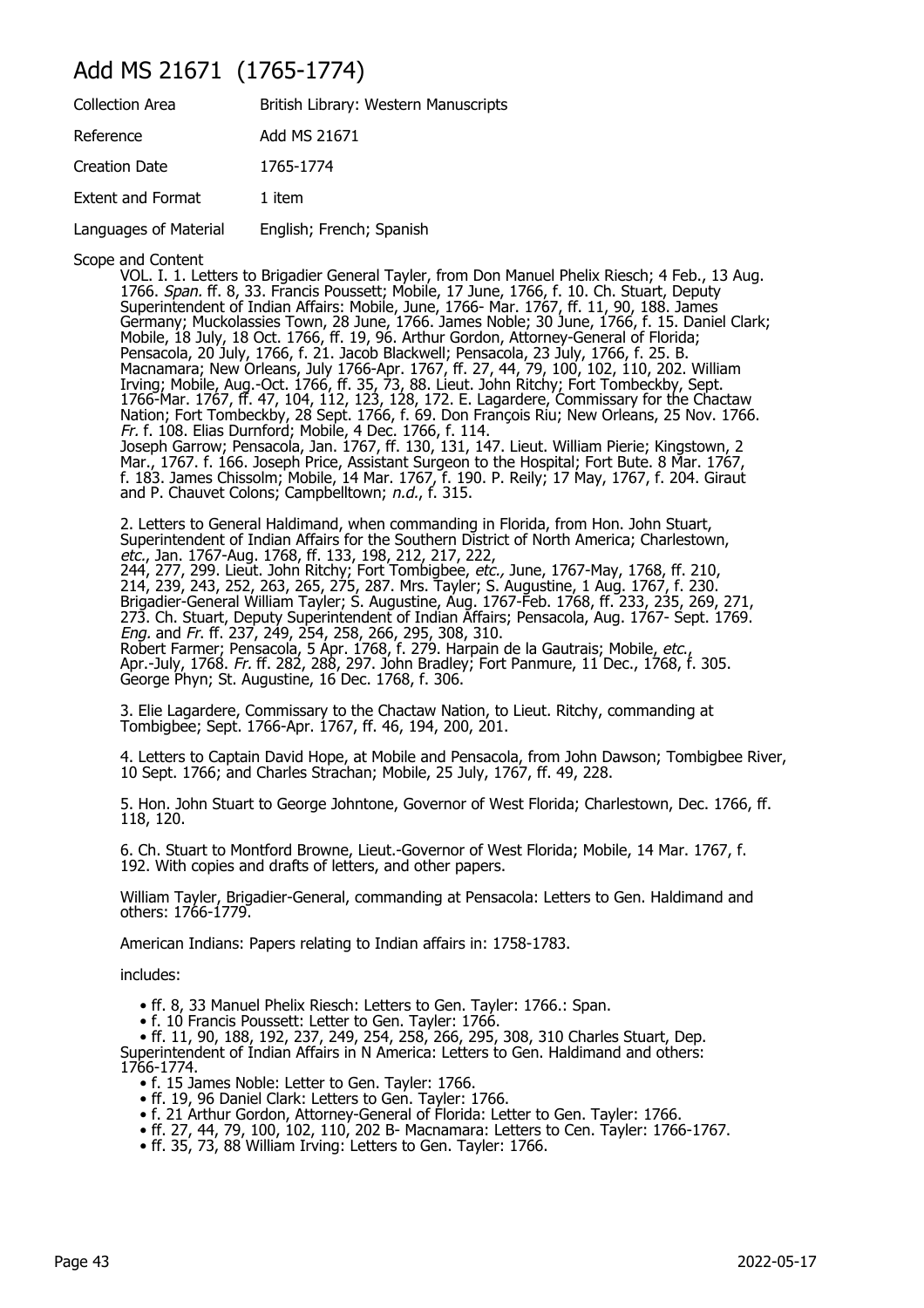• ff. 46, 69, 194, 200, 201 Elie Lagardère, Commissary to the Chactaw Tribe: Letters to Lieut. Ritchy and Gen. Taylor: 1766-1767.

 • ff. 46-287 passim John Ritchy, Lieutenant: Correspondence with Gen. Tayler and others: 1766-1768.

- f. 49 John Dawson, of the Royal Artillery: Letter to Capt. Hope: 1766.
- f. 108 François Riu: Letter to Gen. Tayler.: 1766.: Fr.

• f. 114 Elias Durnford, Lieutenant-Governor of West Florida: Letter to Gen. Tayler: 1766.

 • ff. 118,120, 133, 198, 212, 217, 222, 244, 277, 299 Hon John Stuart, Superintendent of Indian affairs in N America: Correspondence with Gen. Haldimand and others: 1766-1774.

- ff. 130, 131, 147 Joseph Garrow: Letters to Gen. Tayler: 1767.
- f. 166 William Pierie, Lieutenant: Letter to Gen. Tayler: 1767.
- f. 183 Joseph Price, Assistant Surgeon: Letter to Gen. Tayler: 1767.
- f. 190 James Chissolm, Major: Letter to Gen. Tayler: 1767.
	- f. 204 P- Reily: Letter to Gen.Tayler: 1767.
	- f. 228 Charles Strachan: Letter to Capt. D. Hope: 1767.
	- f. 230 Tayler, Mrs: Letter to Gen. Haldimand: 1767.
- f. 279 Robert Farmar, Major: Letters to Gens. Tayler and Haldimand: 1767 1769.
- ff. 282, 288, 297 Harpain de La Gautrais: Letters to Gen. Haldimand: 1767-1771.: Fr.
- f. 305 John Bradley: Letters to Gen. Haldimand: 1768-1779.
- f. 306 George Phyn, Lieutenant: Letters to Gen. Haldimand: 1768.
- f. 315 P- Chauvet Colons: Letter to Gen. Tayler: 1767.
	- f. 315 Giraut Colons: Letter to Gen. Tayler: 1767.

Legal Status Not Public Record(s)

### Add MS 21672 (1765-1774)

| <b>Collection Area</b>   | British Library: Western Manuscripts |
|--------------------------|--------------------------------------|
| Reference                | Add MS 21672                         |
| <b>Creation Date</b>     | 1765-1774                            |
| <b>Extent and Format</b> | 1 item                               |
| Languages of Material    | English; French                      |

Scope and Content

VOL. II. 1. Correspondence of General Haldimand, commanding in Florida and at New York, with Hon. John Stuart at Charlestown, Superintendent of Indian Affairs for the Southern District of North America; 1770-1774. With numerous enclosures. There are also letters to General Haldimand and others, from Charles Stuart, Deputy Superintendent of Indian Affairs; Mobile, 1770-1774. Fr. and Eng. ff. 5, 24, 50, 53, 214, 272. FitzConnor; Fort Charlotte, 8 May, 1771, f. 22. Peter Chester, Governor of West Florida; Pensacola, 10 May, 1771, f. 23. John Thomas, Deputy Superintendent for the Mississippi; Fort Bute, 1771- 1773, ff. 37, 52, 61, 67. Sir James Wright, Bart., Governor of Georgia; Savannah, 15 Feb., 10 Mar. 1774, ff. 202, 231. John Moultrie, Lieut.-Governor; St. Augustine, 16 Feb. 1774, f. 204. William Ogilvy, Secretary to Hon. John Stuart; Charlestown, Apr. 1774, ff. 259, 261. Bellaud to François Mollere, avocat au Parlement de Oubache; dat. S. Louis, 8 May, 1770. Fr. f. 3. John Thomas, Deputy Superintendent for the Mississippi, to Hon. John Stuart and Don Unzaga Amozaga; Fort Bute, Dec. 1771, ff. 27, 35. David Taite to Peter Chester, Governor of West Florida; dat. Little Tallassie, Jan. 1774, ff. 170, 176.

2. Addresses of the Houses of Assembly to Sir James Wright, Bart., Governor of Georgia; 9 Mar. 1774, ff. 227, 229.

Hon John Stuart, Superintendent of Indian affairs in N America: Correspondence with Gen. Haldimand and others: 1766-1774.

American Indians: Papers relating to Indian affairs in: 1758-1783.

includes:

• f. 3 Bellaud: Letter to F. Mollere: 1770.: Fr.

 • ff. 5, 24, 50, 53, 214, 272 Charles Stuart, Dep. Superintendent of Indian Affairs in N America: Letters to Gen. Haldimand and others: 1766-1774.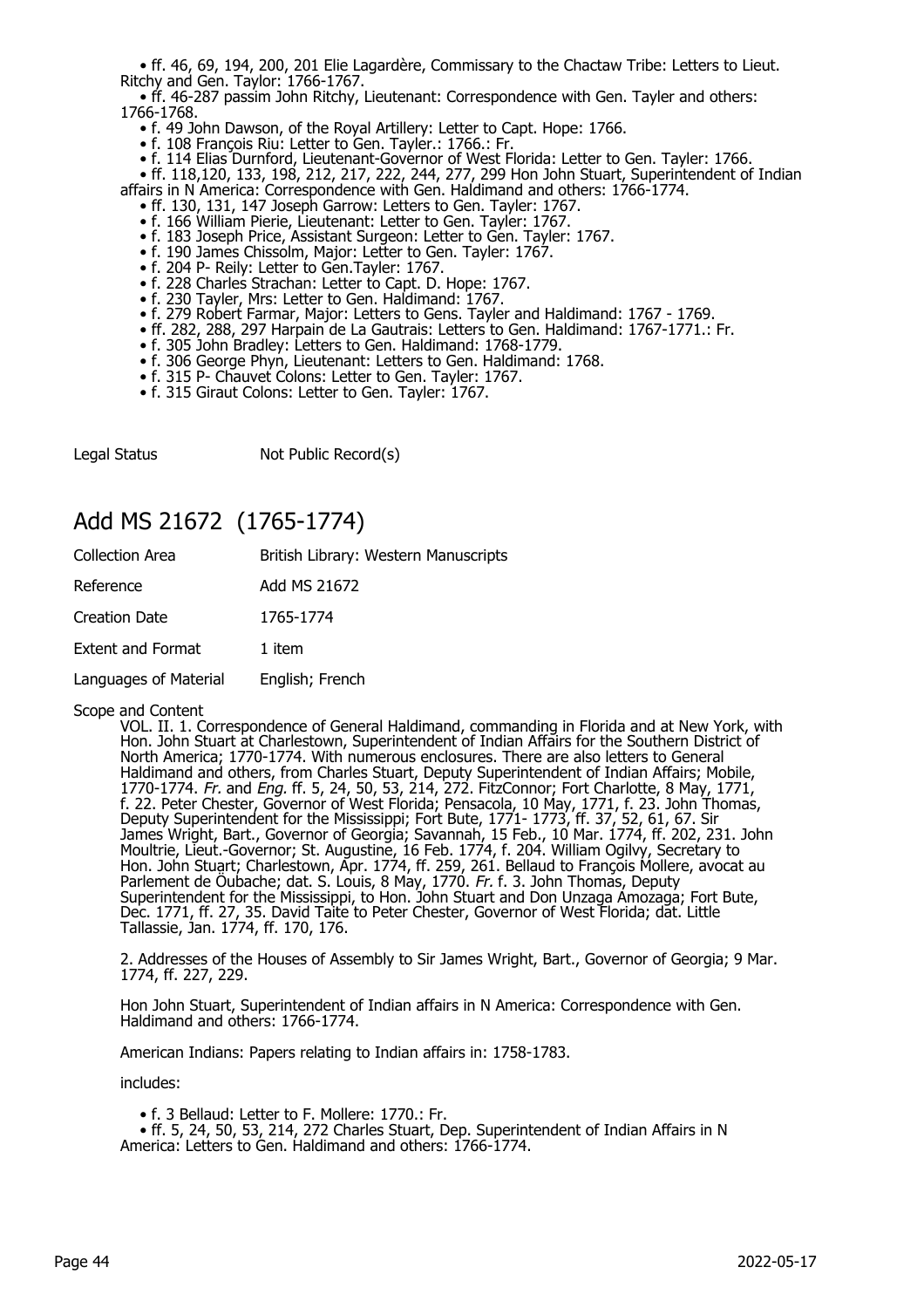• f. 22 Fitz-Connor, Captain: Letters to Gen. Haldimand: 1770, 1771.

• f. 23 Peter Chester, Governor of W Florida: Letters to Gen. Haldimand: 1771-1774.

• ff. 27, 35, 37, 52, 61, 67 John Thomas, Lieutenant, Deputy Superintendent for the Missippi:

Letters to Gen. Haldimand and others: 1768-1773.

• ff. 170, 176 David Taite: Letters to P. Chester: 1774.

 • ff. 202, 231 Sir James Wright, Baronet; Governor of Georgia, 1762-1782: Letters to Gen. Haldimand: 1774.

 • f. 204 John Moultrie, Lieutenant -Governor of E Florida: Letters to Gen. Haldimand: 1771, 1773, 1774.

 • ff. 227, 229 Sir James Wright, Baronet; Governor of Georgia, 1762-1782: Addresses to, as Governor of Georgia, from the House of Assembly: 1774.

• ff. 227, 229 Georgia, U.S.A: Addresses of the Assembly to the Governor.: 1774.

• ff. 259, 261 William Ogilvy: Letters to Gen. Haldimand: 1774.

Legal Status Not Public Record(s)

### Add MS 21673 (1765-1774)

| Collection Area | British Library: Western Manuscripts |
|-----------------|--------------------------------------|
|-----------------|--------------------------------------|

Reference Add MS 21673

Creation Date 1765-1774

Extent and Format 1 item

Languages of Material English; French

Scope and Content

CORRESPONDENCE of General Haldimand, chiefly with Governors of the Provinces of North America and other Colonies; 1765- 1774. There are original letters from George Johnstone, Governor of West Florida; 13 Jan. 1767, f. 4. Montfort Browne, Lieut.-Governor of West Florida; Pensacola, 1767-1769, ff. 8, 15, 27, 29, 31, 35, 37, 44, 46, 52, 56, 60, 86, 94, 98, 111, 124. Lieut.-Colonel John Reid; New York, 1 June, 1767, f. 10. Robert Collin, Deputy Secretary, etc.; Pensacola, 14 July, 5 Aug. 1767, ff. 20, 25. James Grant, Governor of East Florida; St. Augustine, 22 July, 1767, 22 Feb. 1768, ff. 23, 58. Lieut. Charles Williams; 2 Sept. 1767, 24 Aug. 1768, ff. 33, 96. Saincte Lette; New Orleans, 4 Jan. 1768. Fr. f. 48. Captain Thomas Varlo, 31st Regt.; Pensacola, 1768, ff. 50, 102, 115. Captain Archibald Hamilton; Pensacola, 1768, ff. 62, 69. Elie Lagardère; Mobile, 6 Mar. 1768. Fr. ff. 64. Elias Durnford, Lieut.-Governor of West Florida; Pensacola, etc., 1768- 1772, ff. 65, 73, 122, 126, 137, 141. Lieut. George Phyn, 21st Regt.; Mobile, 10 Mar. 1768, f. 67. Captain Fran. Vignoles; Pensacola, 1768, ff. 78, 104, 108. Joseph Aikman; Mobile, 30 June, 1768, f. 80. Roger Hope Elletson, Lieut.-Governor of Jamaica; 1768, ff. 82, 106. John Bradley; Fort Panmure, 15 Sept. 1768, f. 100. John Eliot, Lieut.-Governor of West Florida (?); Pensacola, Apr. 1769, ff. 118, 120. Peter Chester, Governor of West Florida; Pensacola, 1771-1774, ff. 138, 142, 228, 261. George James Bruere, Governor of Bermuda; 8 May, 1773, f. 149. Thomas Hutchinson, Governor of Massachusetts; Boston, May-Nov. 1773, ff. 151, 233, 241. William Franklin, Governor of New Jersey; Burlington, June, 1773, ff. 157, 159. Hector Theophilus Cramahé, Lieut.- Governor of Quebec; July-Oct. 1773, ff. 168, 208, 219, 239. Horatio Sharpe, Governor of Maryland; Annapolis, 6 July, 1773, ff. 170. Adam Cunningham, Deputy-Commissary-General; Quebec, 8 July, 1773, f. 172. Jos. Gorham, Lieut.-Governor of Newfoundland (?); Placentia, July-Oct. 1773, ff. 183, 230, 231. William Tryon, Governor of the State of New York; Sept.-Dec. 1773, ff. 200- 207, 212-216, 224, 226, 249. Captain Adolphus Benzel; Crown Point, 18 Sept. 1773, f. 217. Captain John Carden; Quebec, 23 Sept. 1773, f. 217. Francis Legge, Governor of Nova Scotia; Halifax, 31 Dec. 1773, f. 251. Sir James Wright, Bart., Governor of Georgia; Savannah, 18 Apr. 1774, f. 279. Paper. Folio.

#### includes:

 • f. 4 George Johnstone, Governor of West Florida: Letter to Gen. Haldimand: 1765-1767. • ff. 8, 15, 27, 29, 31, 35, 37, 44, 46 Montfort Browne, Lieutenant-Governor of West Florida: Letters to Gen. Haldimand: 1767-1769.

• f. 10 John Reid, Lieutenant -Colonel: Correspondence with Gen. Haldimand: 1767, 1772.

 • ff. 20, 25 Robert Collins, Deputy Provincial Secretary and Clerk of the Council of Pensacola: Letters to Gen. Haldimand: 1767.

• ff. 23, 58 James Grant, Colonel, Governor of E Florida: Letters to Gen. Haldimand: 1767-1770.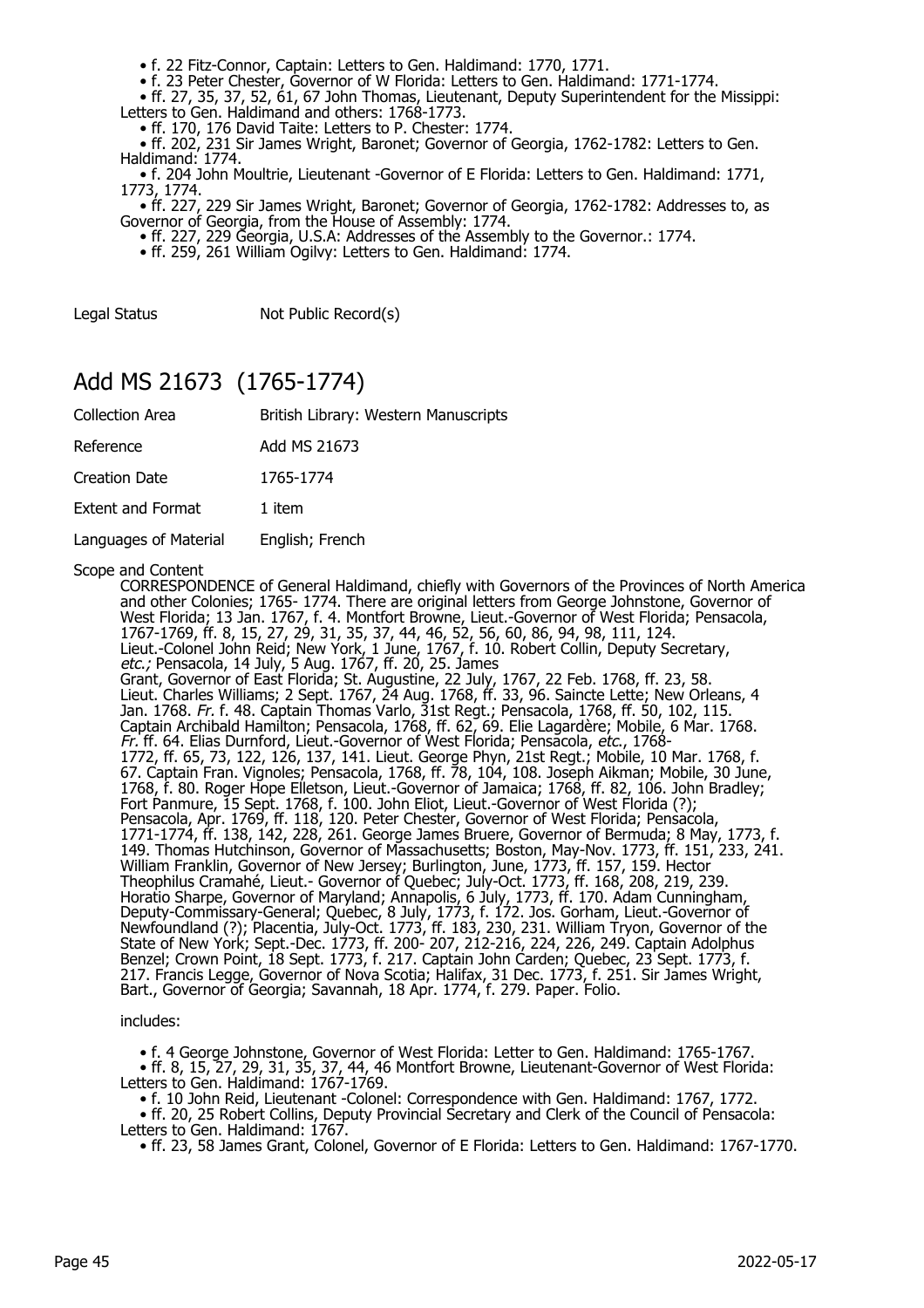• ff. 33, 96 Charles Williams, Lieutenant: Letters to Gen. Haldimand: 1767-1769.

• f. 48 Ste. Lette: Letter to Gen. Haldimand: 1768.: Fr.

• ff. 50, 102, 115 Thomas Varlo, Captain: Letters to Gen. Haldimand: 1768, 1769.

 • ff. 52, 56, 60, 86, 94, 98, 111, 124 Montfort Browne, Lieutenant-Governor of West Florida: Letters to Gen. Haldimand: 1767-1769.

• ff. 62, 69 Archibald Hamilton, Captain: Letters to Gen. Haldimand: 1768, 1770.

• f. 64 Elie Lagardère, Commissary to the Chactaw Tribe: Letter to Gen. Haldimand: 1768.: Fr.

 • ff. 65, 73, 122, 126-137, 141 Elias Durnford, Lieutenant-Governor of West Florida: Letters to Gen. Haldimand: 1768-1785.

• f. 67 George Phyn, Lieutenant: Letters to Gen. Haldimand: 1768.

• ff. 78, 104, 108 Francis Vignoles, Captain: Letters to Gen. Haldimand: 1768.

• f. 80 Joseph Aikman: Letter to Gen. Haldimand: 1768.

• ff. 82, 106 Roger Hope Elletson, Lieutenant -Gov of Jamaica: Letters to Gen. Haldimand: 1768.

• f. 100 John Bradley: Letters to Gen. Haldimand: 1768-1779.

• ff. 118, 120 John Eliot, Lieutenant -Governor of W Florida: Letters to Gen. Haldimand: 1769.

• f. 138 Peter Chester, Governor of W Florida: Letter to Capt. Dickson: 1771.

• ff. 142, 228, 261 Peter Chester, Governor of W Florida: Letters to Gen. Haldimand: 1771-1774.

 • f. 149 George Bruere, Lieutenant -Governor of the Bermuda Islands: Letter to Gen. Haldimand: 1773.

 • ff. 151, 233, 241 Thomas Hutchinson, Governor of Massachusetts: Letters to Gen. Haldimand: 1773, 1774.

• ff. 157, 159 William Franklin, Governor of New Jersey: Letters to Gen. Haldimand: 1773.

 • ff. 168, 208, 219, 239 Hector Theophilus Cramahé, Lieutenant Gov of Quebec: Correspondence with Gen. Haldimand: 1778-1784.: Fr.

• f. 170 Horatio Sharpe, Governor of Maryland: Letter to Gen. Haldimand: 1773.

• f. 172 Adam Cunningham, Dep. Commissary General in Canada: Letters to Gen. Haldimand: 1773.

 • ff. 183, 230, 231 Joseph Gorham, Lieutenant -Gov of Newfoundland: Letters to Gen. Haldimand: 1773, 1778.

 • ff. 200-207, 212-216, 224, 226, 249 Major-General William Tryon, Governor of New York: Letters to Gen. Haldimand: 1773-1784.

• f. 217 Adolphus Benzel, Captain: Letter to Gen. Haldimand: 1773.

• f. 221 John Carden, Major: Letters to Gen. Haldimand: 1773, 1774.

• f. 251 Francis Legge, Governor of Nova Scotia: Letters to Gen. Haldimand: 1773.

 • f. 279 Sir James Wright, Baronet; Governor of Georgia, 1762-1782: Letters to Gen. Haldimand: 1774.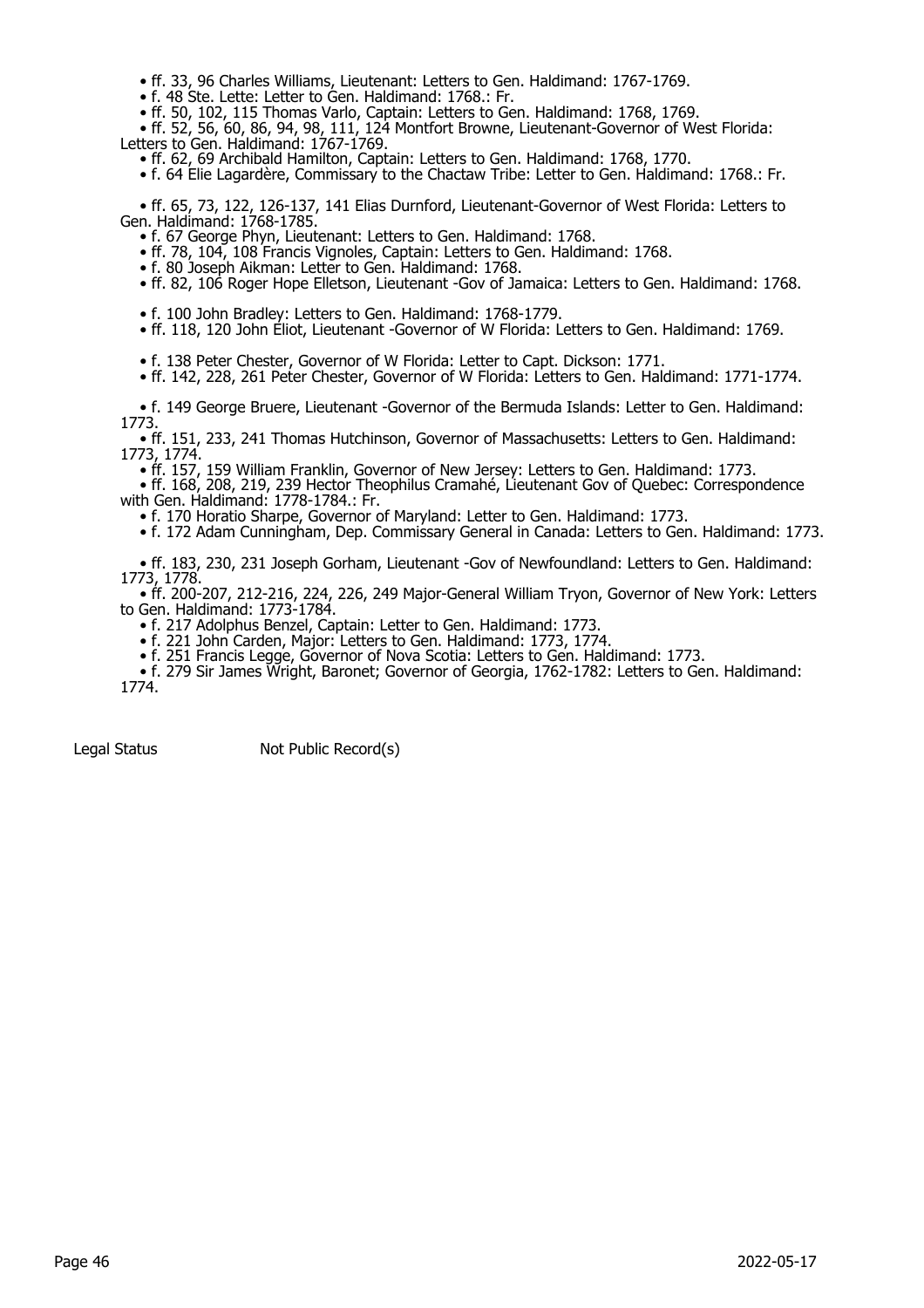## Add MS 21674 (1768-1770)

| <b>Collection Area</b>   | British Library: Western Manuscripts |
|--------------------------|--------------------------------------|
| Reference                | Add MS 21674                         |
| Creation Date            | 1768-1770                            |
| <b>Extent and Format</b> | 1 item                               |

Scope and Content

LETTER-BOOK of General Haldimand, commanding in Florida; 1768-1770. Paper. Folio.

Florida, North America: Papers and letters relating to Gen. Haldimand's command in: 1763 -1774.

Legal Status Not Public Record(s)

## Add MS 21675 (1765-1773)

| <b>Collection Area</b>   | British Library: Western Manuscripts |
|--------------------------|--------------------------------------|
| Reference                | Add MS 21675                         |
| Creation Date            | 1765-1773                            |
| <b>Extent and Format</b> | 1 item                               |

#### Scope and Content

LETTERS and papers, relating chiefly to Ordnance affairs at Pensacola, during General Haldimand's command in Florida; 1765- 1773. The letters, which are principally addressed to General Haldimand, are from George Johnstone, Governor of West Florida; Pensacola, June, 1765, ff. 18, 20. John Williamson, Adjutant of Artillery; New York, 14 May, 1766, f. 24. David Waugh, Commissary of West Florida; 4 Nov. 1766, f. 25. General Hon. Thomas Gage; New York, 20 Mar. 1767, f. 32. Arthur Neil and others of the Ordnance Office; Pensacola, 1767-1773, passim. Montfort Browne, Lieut.-Governor of West Florida; Pensacola, 7 Jun. 1768, f. 44. E. R. Wegg, Attorney-General; Pensacols, 24 Feb. 1769, f. 65. Captain Ed. Crofton; Pensacola, 13 Oct. 1769, f. 77. Captain J. Sower, Engineer; New York, 1771-1773, ff. 134, 143, 146, 239. Lieut. John Cambel, Engineer; Pensacola, etc., 1772-1773, ff. 138, 156, 157, 160, 184-194, 212, 217, 228-233, 263, 274. Lieut. Thomas Hutchins; Red Cliffs, Sept.-Dec. 1772, ff. 152, 154, 209. Ben. Pelly; 5 Oct. 1772, f. 158. Peter Chester, Governor of West Florida; Pensacola, Nov. 1772, ff. 166, 172. J. Stephenson; Pensacola, 14 Dec. 1772, f. 218. At the end of the volume are plans of the city and fort of Pensacola. Paper. Folio.

Pensacola, Florida: Accounts, ordnance papers, etc., during Gen. Haldimaind's command at: 1765-1773.

Arthur Neil, of the Ordnance Office: Letters to Gen. Haldimand: 1767-1773.

Florida, North America: Papers and letters relating to Gen. Haldimand's command in: 1763 -1774.

includes:

• ff. 18, 20 George Johnstone, Governor of West Florida: Letter to Gen. Haldimand: 1765-1767.

• f. 24 John Williamson, Major: Letter to the officer commanding at Pensacola: 1766.

• f. 25 David Waugh, Commissary of W Florida: Letters to Gen. Haldimand: 1766, 1768.

• f. 32 Hon Thomas Gage, Major - General, Governor of Montreal and Massachusetts,

Commander-in-Chief in America: Letters to Gen. Haldimand: 1767-1781.

 • f. 44 Montfort Browne, Lieutenant-Governor of West Florida: Letters to Gen. Haldimand: 1767-1769.

• f. 65 E- R- Wegg, Attorney-General of Florida: Letter to Gen. Haldimand: 1769.

• f. 77 Edward Crofton, Captain: Letters to Gen. Haldimand: 1769, 1770.

 • ff. 134, 143, 146, 239 T- Sowers, Captain: Letters to Gen. Haldimand and Capt. Brown: 1769-1773.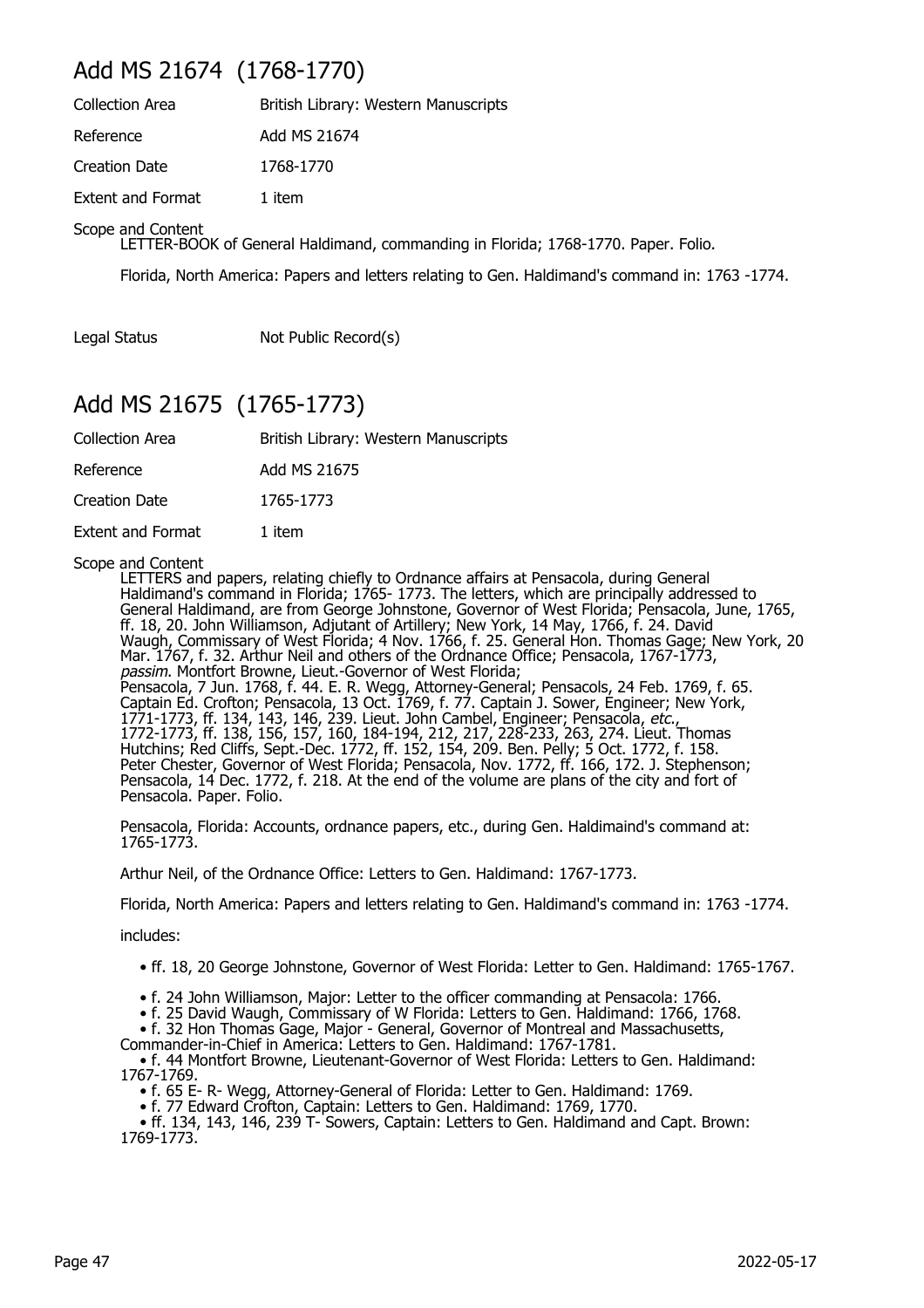• ff. 138, 156, 157, 160, 184-194 John Cambel, Lieutenant: Letters to Gen. Haldimand: 1769-1775.

 • ff. 152, 154, 209 Thomas Hutchins, Captain: Letters to Gen. Haldimand: 1766, 1772-1774, 1779, 1785.

- f. 158 Benjamin Pelly: Letter to Gen. Haldimand: 1772.
- ff. 166, 172 Peter Chester, Governor of W Florida: Letters to Gen. Haldimand: 1771-1774.
- ff. 212, 217, 228-233, 263, 274 John Cambel, Lieutenant: Letters to Gen. Haldimand: 1769-1775.
	- f. 218 J- Stephenson: Letters to Gen. Haldimand: 1772-1774. • ff. 281, 282 Pensacola, Florida: Plans of: 1765-1773.

Legal Status Not Public Record(s)

# Add MS 21676 (1767-1773)

| <b>Collection Area</b>   | British Library: Western Manuscripts |
|--------------------------|--------------------------------------|
| Reference                | Add MS 21676                         |
| Creation Date            | 1767-1773                            |
| <b>Extent and Format</b> | 1 item                               |

Scope and Content

ACCOUNT-BOOK of disbursements made in the public service, during General Haldimand's command at Pensacola and St. Augustine in Florida; 1767-1773. Paper. Folio.

St. Augustine, Florida: Public accounts, during Gen. Haldimand's command: 1767-1773.

Pensacola, Florida: Accounts, ordnance papers, etc., during Gen. Haldimaind's command at: 1765-1773.

Army; England: Disbursements during Gen. Haldimand's command in W. Florida: 1767-1773.

Florida, North America: Papers and letters relating to Gen. Haldimand's command in: 1763 -1774.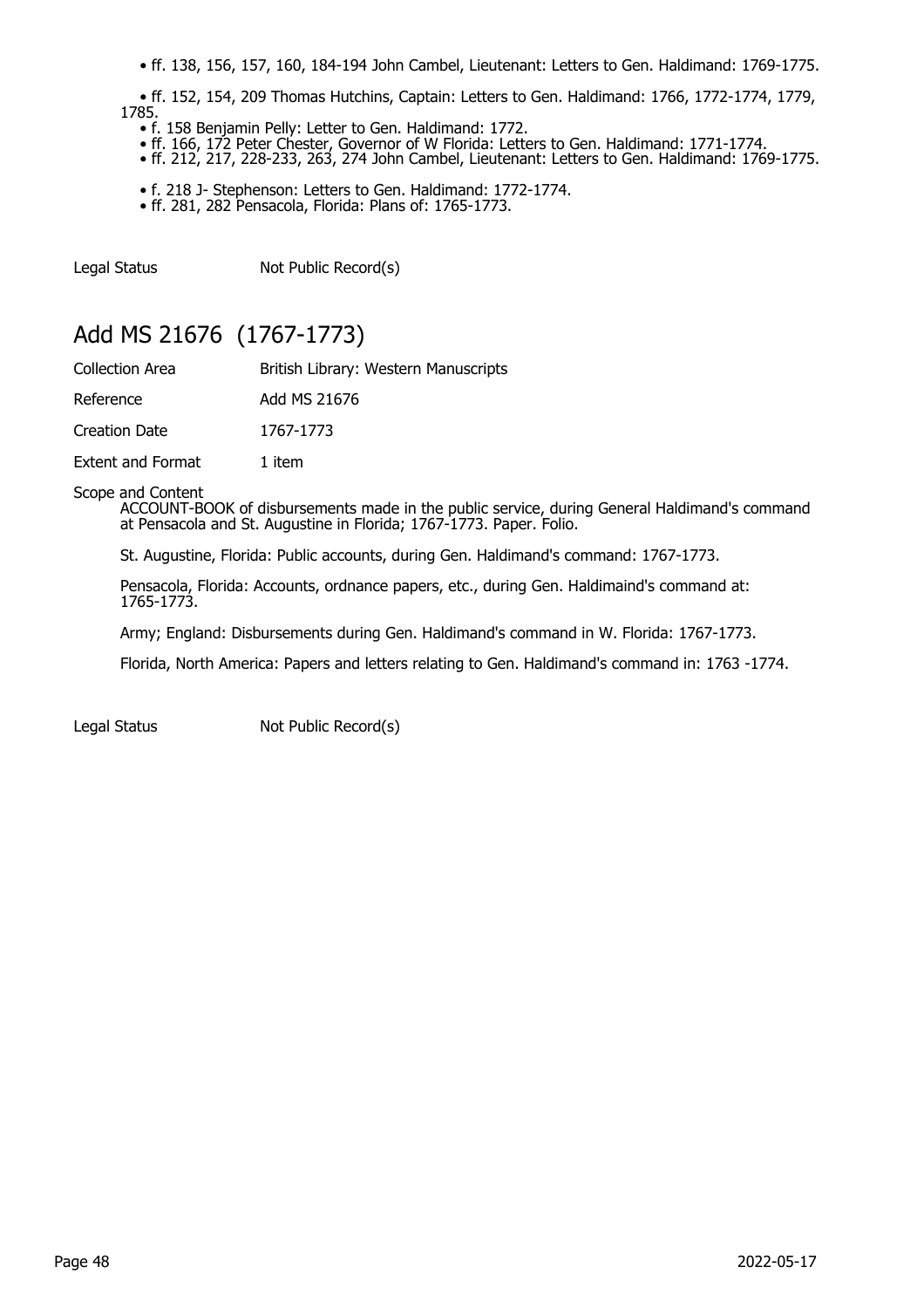## Add MS 21677 (1763-1774)

| <b>Collection Area</b>   | British Library: Western Manuscripts |
|--------------------------|--------------------------------------|
| Reference                | Add MS 21677                         |
| Creation Date            | 1763-1774                            |
| <b>Extent and Format</b> | 1 item                               |

Scope and Content

REGIMENTAL returns, orders, accounts, and papers relating to the Ordnance and Commissariat Departments, *etc.*, during General Haldimand's command in Florida; 1763-1774. Amongst the signatures are those of General Hon. Thomas Gage; Major Robert Farmar, 34th Regt., commanding at Mobile; R. Walsh, Lieut.-Colonel 31st Regt.; Lieut.-Colonel James Robertson; Edward Maxwell, Lieut.-Colonel 21st Regt.; Major James Chissolm, 21st Regt.; Lieut. M. Kirkman; Montfort Browne, Lieut.-Governor of West Florida; Frederick George Mulcaster; T. Kenward, Ordnance Office, East Florida; Major T. Whitmore, 9th Regt.; and others. Paper. Folio.

M- Kirkman, Lieutenant: Ordnance and Commissariat papers in Florida: 1763-1774.

T- Kenward, Ordnance Office: Ordnance and commissariat papers in Florida: 1763-1774.

Thomas Whitmore, Major: Ordnance and Commissariat papers in Florida: 1763-1774.

Ralph Walsh, Lieutenant -Colonel: Ordnance and Commissariat papers in Florida: 1763-1774.

James Robertson, Lieutenant -Colonel, afterwards General, and Governor of New York: Ordnance and commissariat papers in Florida: 1763-1774.

Edward Maxwell, Lieutenant -Colonel: Ordnance and commissariat papers in Florida: 1763-1774.

Robert Farmar, Major: Ordnance and commissariat papers in Florida: 1763-1774.

Hon Thomas Gage, Major - General, Governor of Montreal and Massachusetts, Commander-in-Chief in America: Ordnance and commissariat papers in Florida: 1763-1774.

James Chissolm, Major: Ordnance and commissariat papers in Florida: 1763-1774.

Montfort Browne, Lieutenant-Governor of West Florida: Ordnance and Commissariat papers in Florida: 1763-1774.

Florida, North America: Papers and letters relating to Gen. Haldimand's command in: 1763 -1774.

includes:

 • ff. 121, 122, 124 Frederic George Mulcaster, Lieutenant: Correspondence with Gen. Haldimand: 1770-1772.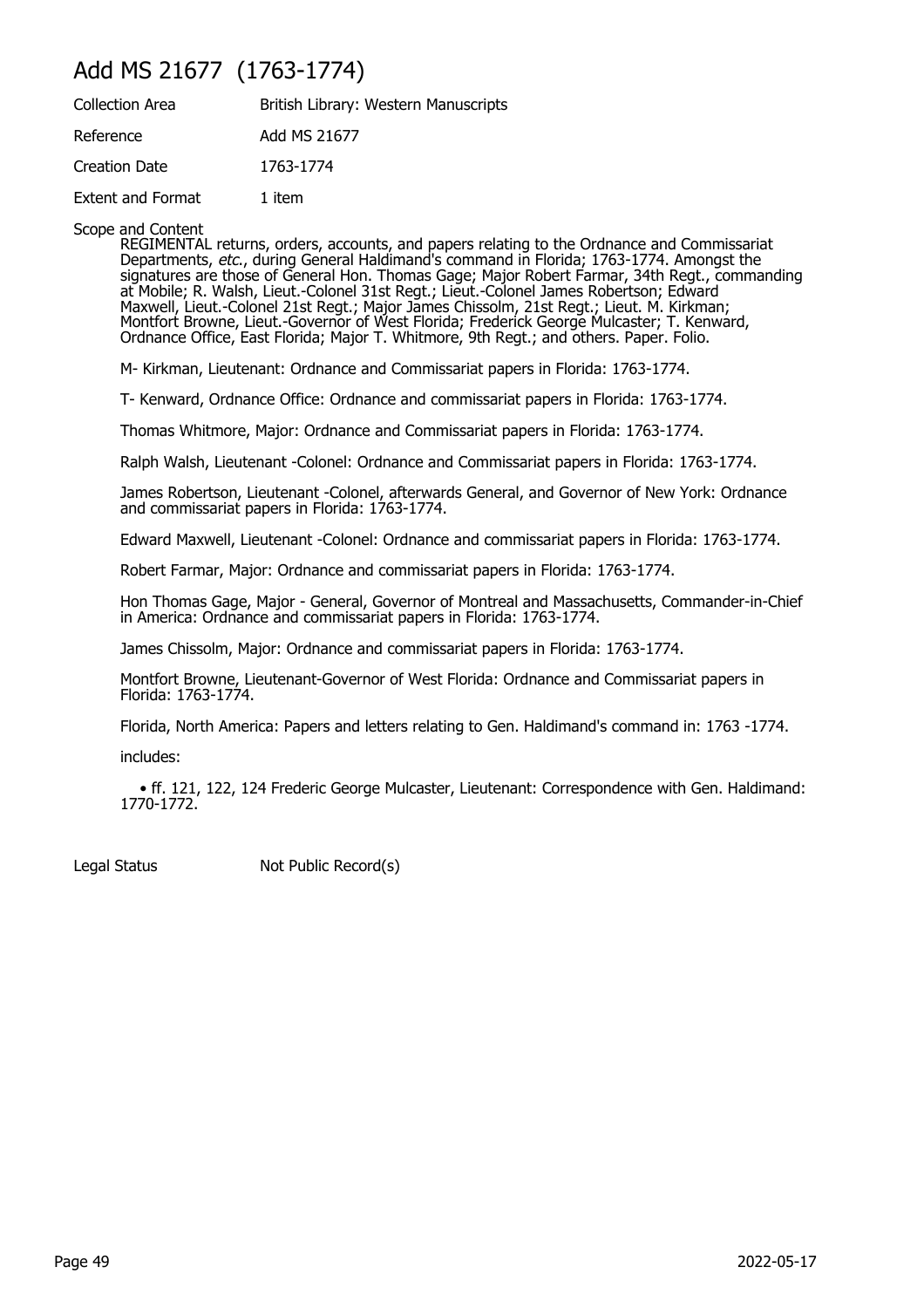## Add MS 21678 (1759-1778)

| <b>Collection Area</b>   | British Library: Western Manuscripts |
|--------------------------|--------------------------------------|
| Reference                | Add MS 21678                         |
| <b>Creation Date</b>     | 1759-1778                            |
| <b>Extent and Format</b> | 1 item                               |

Scope and Content

GENERAL ORDERS and letters addressed to the commanding officers at Niagara, by Generals Sir Jeffery Amherst and Hon. Thomas Gage, Commanders-in-Chief in North America; and by Deputy-Adjutant-General Richard Maitland; Sir William Johnson, Bart.; and General Sir Guy Carleton, Governor of Quebec; 1759-1774. The following letters also occur:

Major Alex. Duncan to Major Walters; Fort Ontario, 20 June, 1762, f. 15. Samuel Shirtland, a missionary; 25 Mar. 1766, f. 70. Captain T. Sower, Engineer; New York, 25 Mar. 1769, f. 124. General Frederick Haldimand to Lieut.- Colonel F. Smith, commanding at Niagara; New York, 15 June, 1773, f. 167. Lieut.-Colonel F. Smith to General 8 Mar. 1774, f. 181. Haldimand; Niagara, 1773-1774, ff. 171-180, 183. The same to Major Thomas Moncreiffe; At the end of the volume are copies of orders sent to Niagara; 1774- 1778. Paper. Folio.

Sir William Johnson, 1st Baronet: Orders and letters to commanding officers at Niagara: 1759 - 1774.

Niagara, Canada: Orders and letters to commanding officers at: 1759-1774.

Hon Thomas Gage, Major - General, Governor of Montreal and Massachusetts, Commander-in-Chief in America: Orders and letters to the commanding officers at Niagara: 1759-1774.

Guy Carleton, 1st Baron Dorchester: Orders and letters to the commanding officers at Niagara: 1759-1774.

Jeffrey Amherst, 1st Baron Amherst: Orders and letters to commanding officers at Niagara: 1759-1774.

includes:

• f. 15 Alexander Duncan, Major: Letter to Maj. Walters: 1762.

 • ff.39-102 passim Hon Richard Maitland, Colonel, Dep. Adj.-General: Orders to the commanding officers at Niagara: 1765-1768.

• f. 70 Samuel Shirtland, Indian Missionary: Letter to Capt. Arnot: 1766.

• f. 124 T- Sowers, Captain: Letters to Gen. Haldimand and Capt. Brown: 1769-1773.

 • ff. 167, 171-180, 181, 183 Francis Smith, Lieutenant -Colonel: Correspondence with Gen. Haldimand and others: 1773-1774.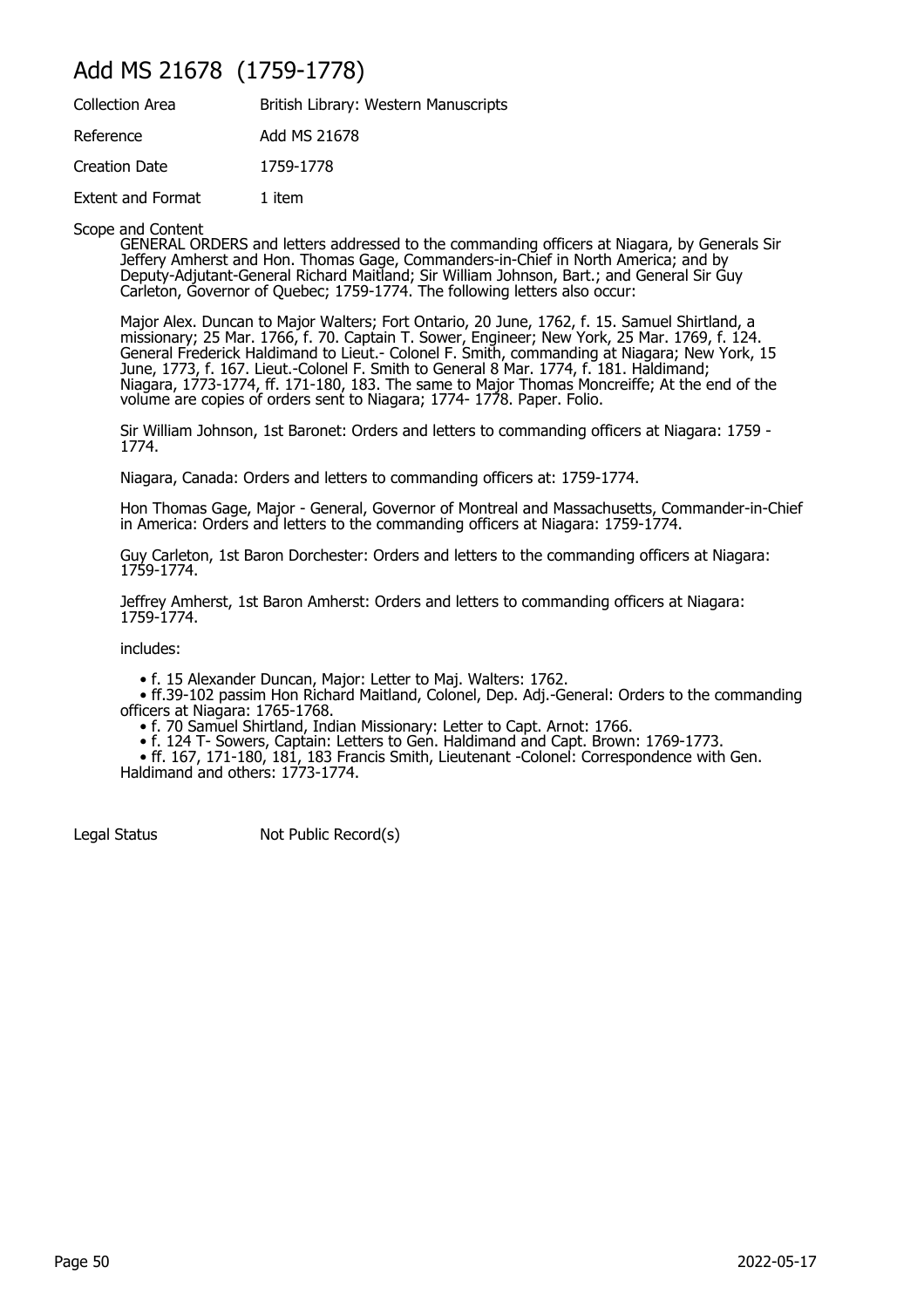## Add MS 21679 (1765-1778)

| <b>Collection Area</b>   | British Library: Western Manuscripts |
|--------------------------|--------------------------------------|
| Reference                | Add MS 21679                         |
| Creation Date            | 1765-1778                            |
| <b>Extent and Format</b> | 1 item                               |

Scope and Content

CORRESPONDENCE of General Haldimand with Messrs. Hugh and Alexander Wallace, of New York, and George Ross and Gray, of London, Military Agents; 1765-1778; with a few enclosures. There are also two letters from Captain Samuel Holland; Hudson's River, 8 Sept. 1769, f. 68; and Colonel James Robertson; New York, 17 Oct. 1769, f. 73. Paper. Folio.

Hugh Wallace, Army Agent: Correspondence with Gen. Haldimand: 1765-1783.

Alexander Wallace, Army Agent: Correspondence with Gen. Haldimand: 1765-1778, 1782.

George Ross, Chairman of the United Companies of Illinois and Wabash: Correspondence with Gen. Haldimand: 1765-1784.

Gray, Army Agent: Correspondence with Gen. Haldimand: 1765-1778.

includes:

• f. 68 Samuel Holland, Major: Letters to Gen. Haldimand: 1768-1789.

 • f. 73 James Robertson, Lieutenant -Colonel, afterwards General, and Governor of New York: Letters to Gen. Haldimand: 1757-1786.

Legal Status Not Public Record(s)

## Add MS 21680 (1775-1778)

| Collection Area | British Library: Western Manuscripts |  |
|-----------------|--------------------------------------|--|
|                 |                                      |  |

Reference Add MS 21680

Creation Date 1775-1778

Extent and Format 1 item

Scope and Content

LETTERS from Major Francis Hutcheson, of the 60th Regt., to General Haldimand; dat. from Boston, Halifax, Camp at Staten Island, New York, *etc*.; 1775-1778. At the beginning are warrants signed by General Hon. Thomas Gage and Dr. Charles Gould [afterwards Sir Charles Gould Morgan, Bart.], Judge-Advocate- General; 1766, 1769. Paper. Folio.

Sir Charles Gould Morgan, Baronet; Judge Advocate General: Warrants: 1769.

Francis Hutcheson, Major, Paymaster in N America: Letters to Gen. Haldimand: 1773-1780.

Hon Thomas Gage, Major - General, Governor of Montreal and Massachusetts, Commander-in-Chief in America: General and regimental orders: 1759-1777.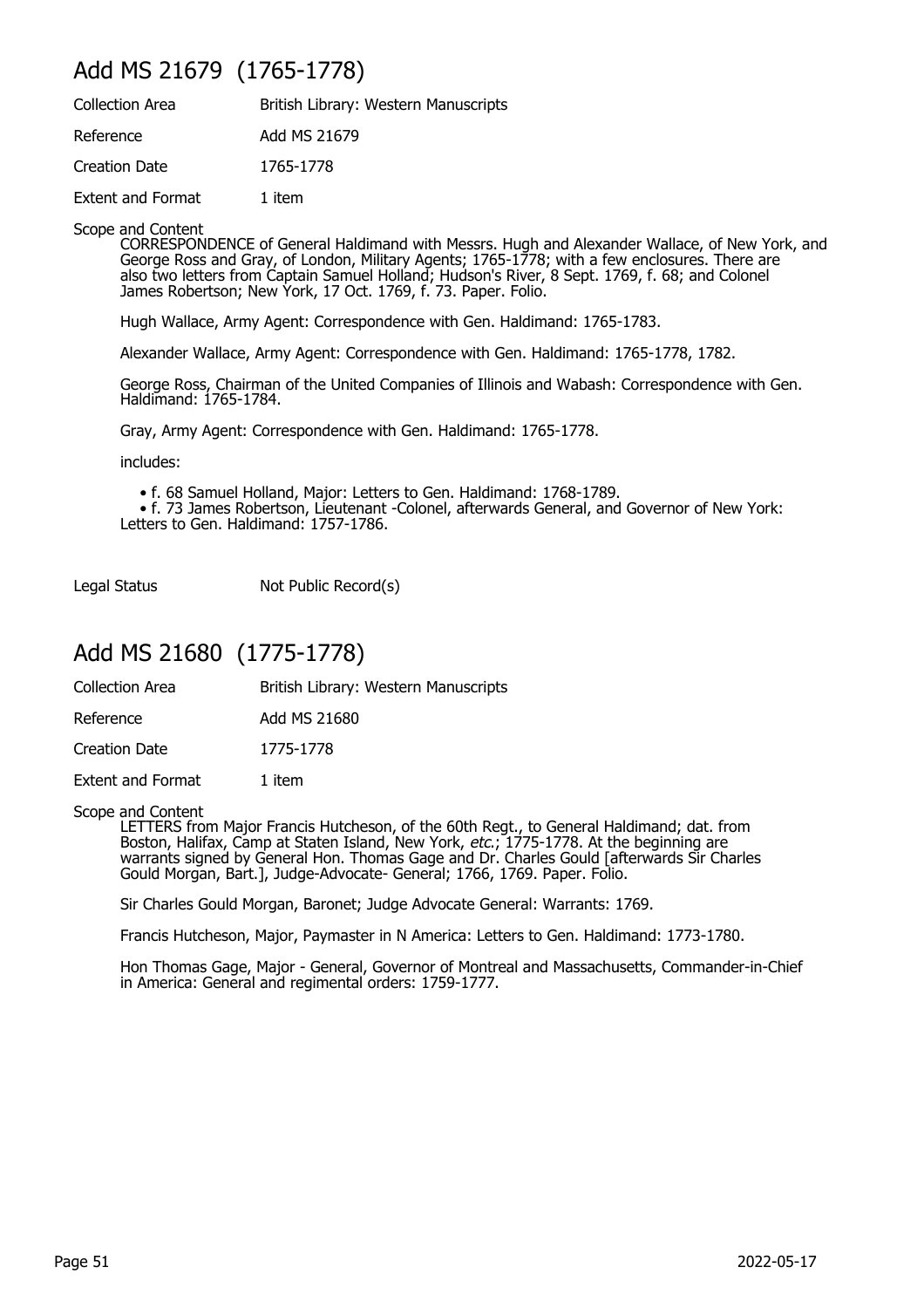# Add MS 21681 (1760-1767)

| <b>Collection Area</b>   | British Library: Western Manuscripts |
|--------------------------|--------------------------------------|
| Reference                | Add MS 21681                         |
| Creation Date            | 1760-1767                            |
| <b>Extent and Format</b> | 1 item                               |

Scope and Content

PAPERS relating to the government of Three Rivers in Canada, and to the ironworks in that district; principally during General Haldimand's command; 1760-1767. Paper. Folio.

Three Rivers Province, Canada: Papers relating to the government of, and ironworks in: 1760-1767

Legal Status Not Public Record(s)

## Add MS 21682 (1758-1779)

| <b>Collection Area</b>   | British Library: Western Manuscripts |
|--------------------------|--------------------------------------|
| Reference                | Add MS 21682                         |
| Creation Date            | 1758-1779                            |
| <b>Extent and Format</b> | 1 item                               |
|                          |                                      |

Scope and Content

PAPERS of the proceedings of courts-martial held at Ray's Town, Fort Pitt, Pensacola, etc., by order of Colonel Bouquet, Brigadier-General Tayler, General Haldimand, and others; 1758- 1779. There are also 1. An order for holding courts-martial addressed to the commanding officer of the 60th [Royal American] Regt., and bearing the *signatures* of George III., and [George Montagu] Dunk, Earl of Halifax, Secretary of State; 26 Mar. 1764; with *seal.* f. 74.

2. Letters to Generals Tayler and Haldimand from George Johnstone, Governor of West Florida; Pensacola, 13 Dec. 1766, ff. 122, 124; Major Robert Farmar, 34th Regt.; Pensacola, 1767-1768, ff. 129, 141-146, 152, 156; Lieut. Alexander Maclellan, 34th Regt.; Pensacola, 1767, ff. 133, 135; Captain W. Anstruther, 26th Regt.; Crown Point, etc., 1773-1774, ff. 160, 164-173, 178, 182; Lieut. J. Feltham, 26th Regt.; Ticonderoga, 1773, ff. 162, 174. Paper. Folio.

includes:

 • f. 74 George Montagu-Dunk, Earl of Halifax; Lord Lieutenant of Ireland and Secretary of State: Order for courts-martial: 1764.

• f. 122 George Johnstone, Governor of West Florida: Letters to Gen. Tayler: 1766.

 • f. 124 George Johnstone, Governor of West Florida: Letter to Gen. Haldimand: 1765-1767. • ff. 129, 141-146, 152, 156 Robert Farmar, Major: Letters to Gens. Tayler and Haldimand: 1767 - 1769.

• ff. 133, 135 Alexander Maclellan, Lieutenant: Letters to Gens. Tayler. and Haldimand: 1767.

• ff. 160, 164, 168-173,178, 182 W- Anstruther, Captain: Letters to Gen. Haldimand: 1773-1774.

• ff. 162, 174 J- Feltham, Lieutenant: Letters to Generals Tayler and Haldimand: 1773.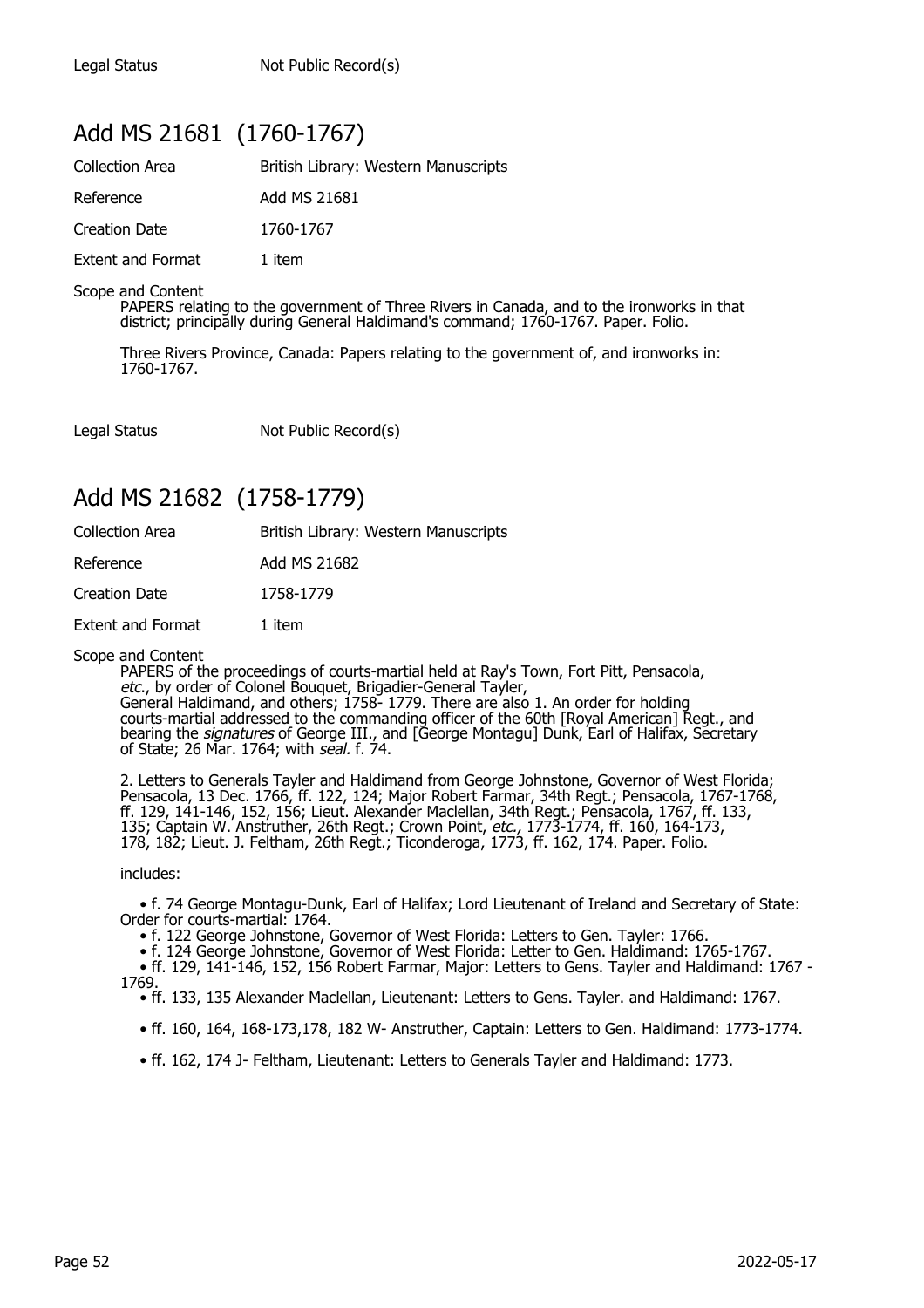# Add MS 21683 (1763-1777)

| <b>Collection Area</b>   | British Library: Western Manuscripts |
|--------------------------|--------------------------------------|
| Reference                | Add MS 21683                         |
| Creation Date            | 1763-1777                            |
| <b>Extent and Format</b> | 1 item                               |

#### Scope and Content

GENERAL ORDERS and instructions issued by General Hon. Thomas Gage, Commander-in-Chief; Richard Maitland, Deputy-Adjutant-General; Colonel James Robertson, Barrack-Master-General; James Murray, Governor of Quebec; and George Johnstone, Governor of West Florida; 1763-1777. With signatures. Paper. Folio.

George Johnstone, Governor of West Florida: General orders and instructions: 1763-1777.

James Robertson, Lieutenant -Colonel, afterwards General, and Governor of New York: General orders and instructions: 1763-1777.

General Hon James Murray, Successively Governor of Quebec and Minorca: General orders and instructions: 1763-1777.

Hon Richard Maitland, Colonel, Dep. Adj.-General: General orders and instructions: 1765-1771.

Hon Thomas Gage, Major - General, Governor of Montreal and Massachusetts, Commander-in-Chief in America: General and regimental orders: 1759-1777.

Legal Status Not Public Record(s)

## Add MS 21684 (1764-[1774])

Reference Add MS 21684

Creation Date 1764-[1774]

Extent and Format 1 item

#### Scope and Content

1. Copies of Government Instructions to the Office of Ordnance at Quebec; 1771, f. 1.

2. Treasury Minutes regulating military expenses in America; 1764- 1767, f. 9.

3. Rules and directions for the government of barracks in Canada, issued by General Frederick Haldimand, Governor of Quebec [1777 ?], f. 13. Paper. Folio.

Canada: Rules for the government of barracks in, by Gen. Haldimand: 1777.

includes:

• ff. 1-8 Province of Quebec: Papers relating to the Ordnance and other departments: 1771.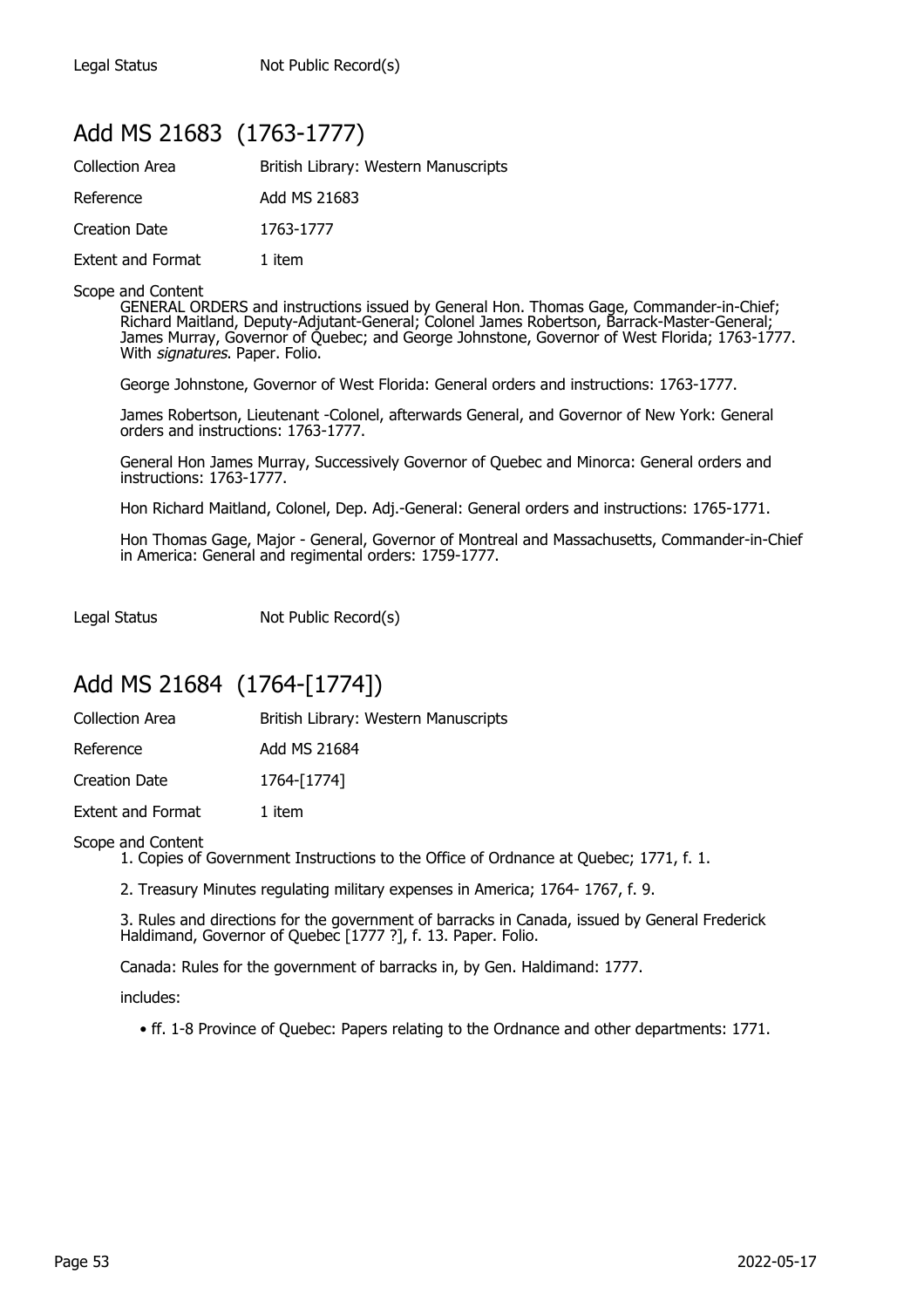## Add MS 21685 (1766)

| <b>Collection Area</b>   | British Library: Western Manuscripts |
|--------------------------|--------------------------------------|
| Reference                | Add MS 21685                         |
| Creation Date            | 1766                                 |
| <b>Extent and Format</b> | 1 item                               |

Scope and Content

COPIES of accounts and papers relating to the farm of Long Meadow, in Maryland, belonging to General Haldimand; 1766. Paper. Quarto.

Long Meadow Farm; Maryland: Accounts and papers of Gen. Haldimand, relating to: 1766.

Legal Status Not Public Record(s)

## Add MS 21686 (1750-1773)

| <b>Collection Area</b> | British Library: Western Manuscripts |  |
|------------------------|--------------------------------------|--|
|                        |                                      |  |

| Reference | Add MS 21686 |  |  |
|-----------|--------------|--|--|
|           |              |  |  |

Creation Date 1750-1773

Extent and Format 1 item

Scope and Content

JOURNALS of voyages and exploring expeditions in various parts of North America; 1750-1773. The following maps and plans occur: 1. The country round Ticonderoga, by Lieut. E. Meyer; 1758, f. 30.

2. Lake Ontario, by D. B.; 31 July, 1760, f. 32.

3. The Ouabache, from Post Vincent to the Ohio, by Lieut. Thomas Hutchins; [1768], f. 33.

4. The country round Quebec, showing the positions of the English and French armies in the engagement before Quebec during the French siege in 1760, and a larger plan of the same battle, ff. 68, 81.

5. The country round Boston and Fort Detroit, ff. 70, 72.

6. The fortress of Pittsburg, f. 73.

7. Disposition of forces in the boat expedition of General Amherst down the St. Lawrence, in 1760, f. 79. Paper. Folio.

Voyages and Travels: Voyages and exploring expeditions in N. America: 1750-1773.

Maps and Plans: Places in N. America: 18th cent.

America: Journals of voyages and exploring expeditions in N. America: 1750-1773.

includes:

- f. 30 Ticonderoga, North America: Map of, by Lieut. Meyer: 1758.
- f. 30 E- Meyer, Lieutenant: Map of Ticonderoga: 1758.
- f. 32 Ontario, Lake, Canada: Map of, by D- B-: 1760.
- f. 33 Ouabewhe River, N. America: Map of, by Lieut. T. Rutchins: 1768.
	- f. 33 Thomas Hutchins, Captain: Map of the Ouabache: 1768.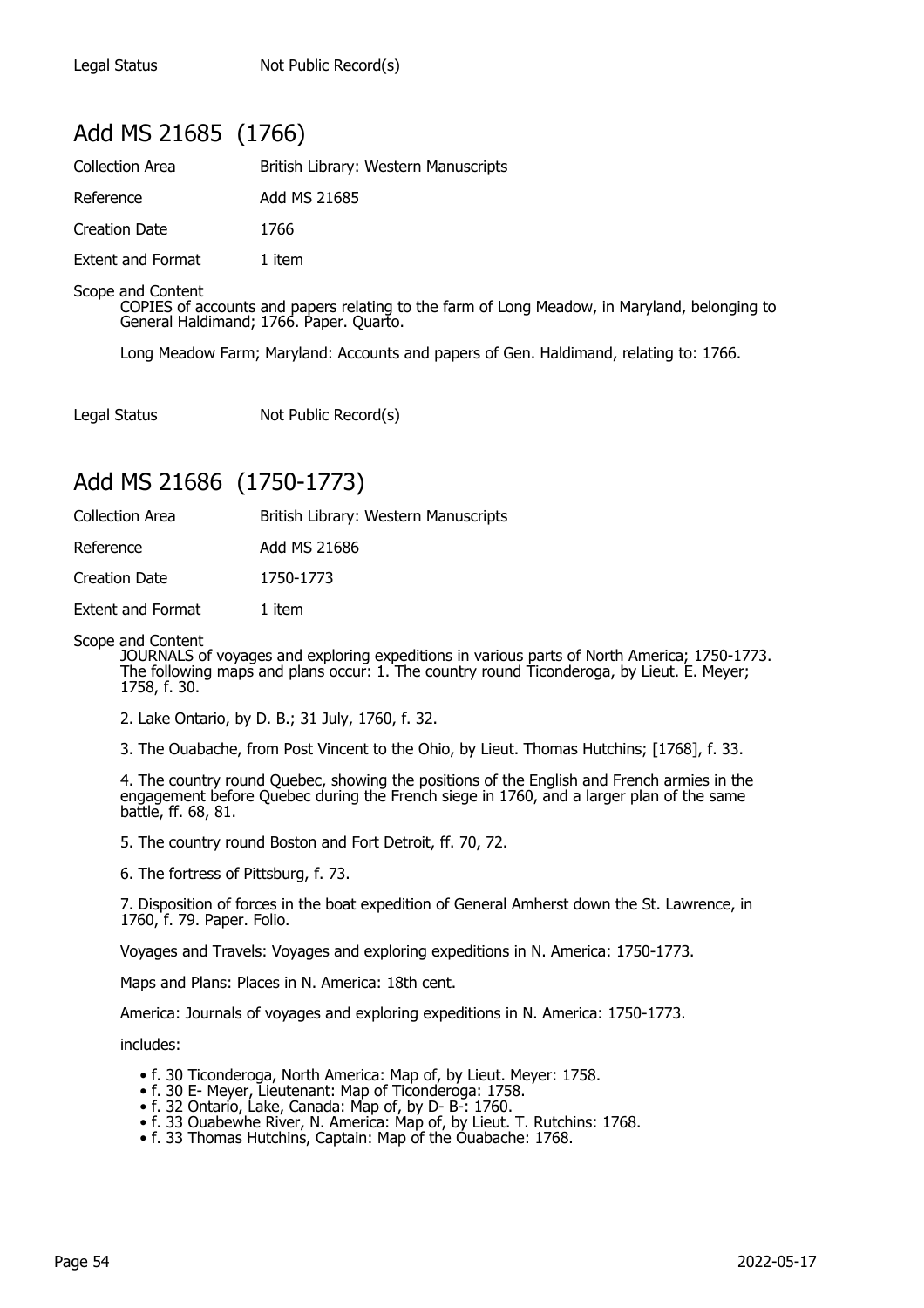- ff. 68, 81 City of Quebec: Town of. Plans of the battle at: 1760.
- ff. 68, 81 Louis XV of France: Maps of the battle at Quebec: 1760.
- f. 70 Boston, Massachusetts: Map of: 1750 1773.
- f. 72 Fort Detroit, Canada: Map of: 1750-1773.
	- f. 73 Pittsburg, Fort, Pennsylvania, N. America: Plan of: 1750-1773.
	- f. 79 River St. Lawrence: Boat expedition down, by Gen. Amherst: 1760.

• f. 79 Jeffrey Amherst, 1st Baron Amherst: Plan of his boat expedition down the R. St. Lawrence: 1760.

Legal Status Not Public Record(s)

### Add MS 21687 (1756-1780)

| Collection Area          | British Library: Western Manuscripts |
|--------------------------|--------------------------------------|
| Reference                | Add MS 21687                         |
| Creation Date            | 1756-1780                            |
| <b>Extent and Format</b> | 1 item                               |
| Languages of Material    | English; French                      |
|                          |                                      |

#### Scope and Content

MISCELLANEOUS papers, regimental returns, orders, accounts, etc., relating to the troops in North America; 1756-1776. There are also some original letters, addressed to Generals Haldimand, and Sir Guy Carleton, Governor of Quebec, and others, by the following persons: Lieut Thomas Gamble, Assistant-Quarter-Master-General; Pensacola, 1772, ff. 113, 136. George Clinton; Kingston, 29 June, 1780, f. 114. Lewis R. Morris; Fort Paris, 4 July, 1780, ff. 116, 117. Chris. P. Yates; Fort Paris, 4 July, 1780, f. 118. Captain Hugh Lord; Fort Gage, 28 Apr. 1772, f. 120. Lieut. Thomas Hutchins; Red Cliffs, Oct. 1772, ff. 130, 138. Robert Leake, Commissary-General; New York, 18 May, 1773, f. 157. W. Dunlap; Virginia, 23 July, 1775, f. 227. Colonel Moses Hazen to Colonel Edward Antill; Montreal, 1776, ff. 249, 254, 258, 261. Pierre Ayot; Pointe de Levis, 1776. Fr. ff. 251, 252. Portier; March, 1776. Fr. f. 256. Mure, Son, and Atkinson, merchants; London, 1776, ff. 263-275, 292, 298, 304, 314. Robert Gordon, Commissary; Cork, 1776, ff. 284, 318. Robert Burrowes and James Fraser; Barbadoes 19 July, 1776, f. 288. Paper. Folio.

includes:

• ff. 113, 136 Lieutenant Thomas Gamble: Correspondence with Gen. Haldimand: 1768-1784.

 • f. 114 Hon George Clinton, Captain, afterwards Admiral; Governor of New York: Letter to Col. Harper: 1780.

 • ff. 116, 117 Louis R- Morris, Brigade-Major, American Service: Letters to Col. Harper and Col. Billinger: 1780.

- f. 118 Christopher P- Yates: Letter to J. Yule: 1780.
- f. 120 Hugh Lord, Captain: Letters to Gen. Haldimand: 1772-1774.
- ff. 130, 138 Thomas Hutchins, Captain: Letters to Gen. Haldimand: 1766, 1772-1774, 1779, 1785.
- f. 157 Captain Robert Leake, Commissary-General in Canada: Letter to Gen. Gage: 1773.
- f. 227 W- Dunlap: Letter to Col. Haldimand: 1775.
- ff. 249, 254, 258, 261 Moses Hazen, Colonel: Letters to Col. Antill: 1776.
- ff. 251, 252 Pierre Ayot: Letters to Col. Pitch: 1776.: Fr.
	- f. 256 Porlier, Curé de St Ours: Letters to Gen. Haldimand: 1776, 1779-1784.: Fr.
	- ff. 284, 318 Robert Gordon, Comissary at Cork: Letters to Sir G. Carleton: 1776.
	- f. 288 James Fraser: Letter to Gen. Carlton: 1776.
	- f. 288 Robert Burrowes: Letter to Gen. Sir G. Carleton: 1776.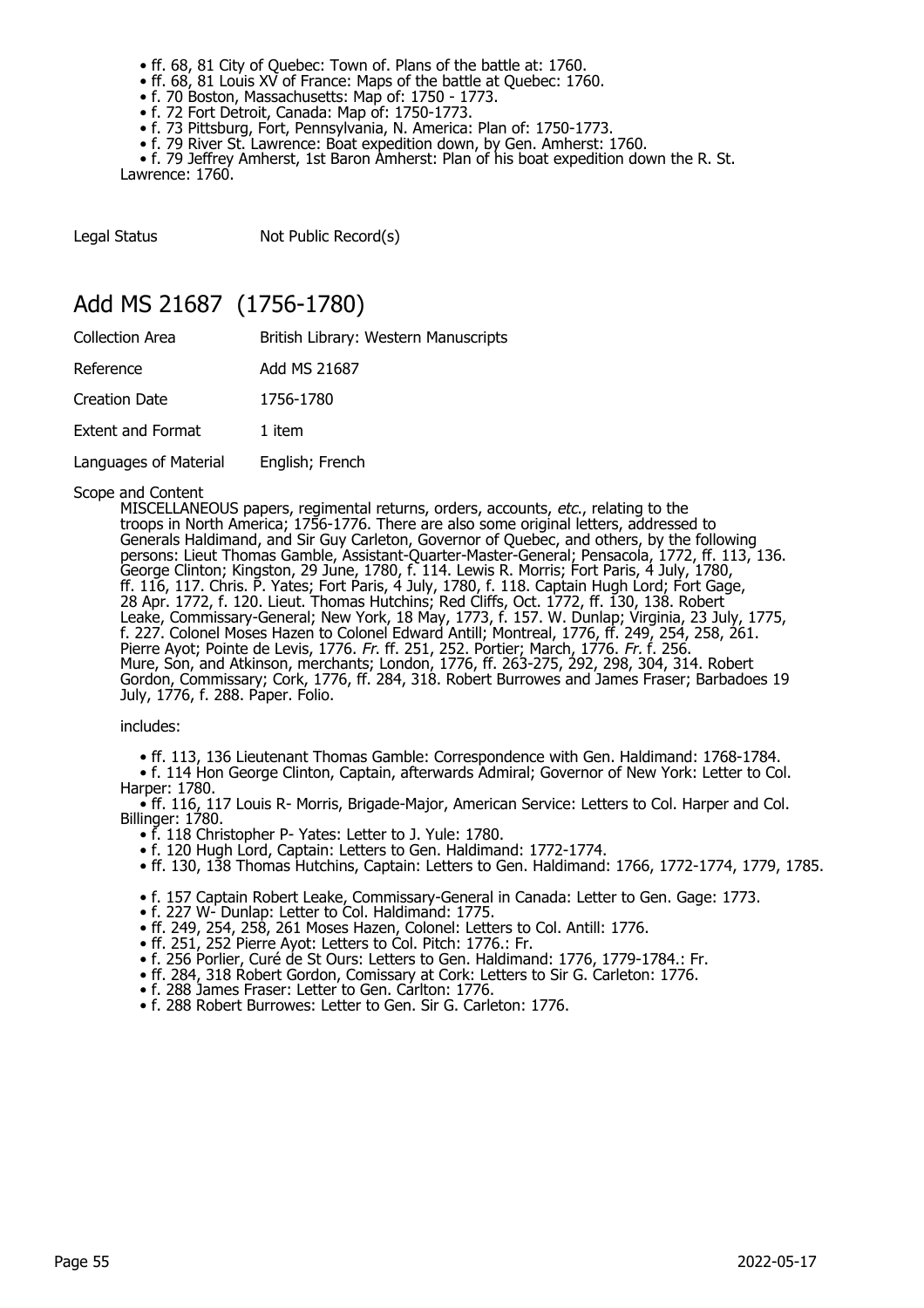## Add MS 21688 (Jun 1773-Jun 1774)

| Collection Area          | British Library: Western Manuscripts |
|--------------------------|--------------------------------------|
| Reference                | Add MS 21688                         |
| Creation Date            | Jun 1773-Jun 1774                    |
| <b>Extent and Format</b> | 1 item                               |
| $\sim$                   |                                      |

Scope and Content LEDGER of contingent warrants granted by General Haldimand, holding the chief command in North America; June, 1773- June, 1774. Paper. Folio.

Legal Status Not Public Record(s)

### Add MS 21689-21690 LIST of warrants granted by General Haldimand, holding the chief command in North America, for contingent and

| <b>Collection Area</b> | British Library: Western Manuscripts                                                                                                                                                          |
|------------------------|-----------------------------------------------------------------------------------------------------------------------------------------------------------------------------------------------|
| Reference              | Add MS 21689-21690                                                                                                                                                                            |
| Creation Date          | 1773-1774                                                                                                                                                                                     |
| Extent and Format      | 2 items                                                                                                                                                                                       |
| Title                  | LIST of warrants granted by General Haldimand, holding the chief command in<br>North America, for contingent and extraordinary expenses; 1773-1774. Two<br>volumes. Paper. Folio. (1773-1774) |
| Legal Status           | Not Public Record(s)                                                                                                                                                                          |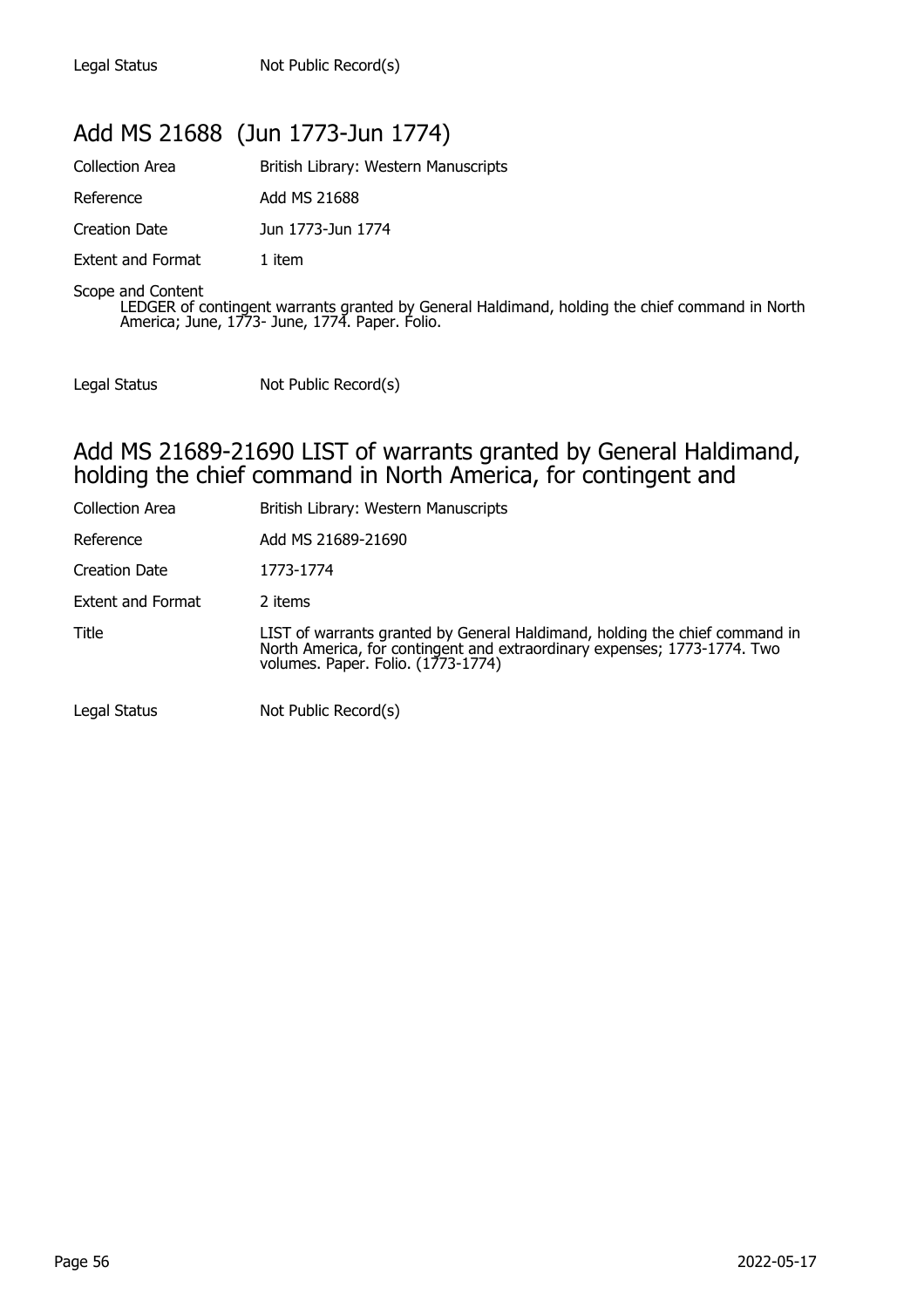# Add MS 21689 (1773-1774)

| British Library: Western Manuscripts |
|--------------------------------------|
| Add MS 21689                         |
| 1773-1774                            |
| 1 item                               |
|                                      |
|                                      |

Legal Status Not Public Record(s)

# Add MS 21690 (1773-1774)

| Collection Area               | British Library: Western Manuscripts |
|-------------------------------|--------------------------------------|
| Reference                     | Add MS 21690                         |
| <b>Creation Date</b>          | 1773-1774                            |
| <b>Extent and Format</b>      | 1 item                               |
| Scope and Content<br>Vol. II. |                                      |

Legal Status Not Public Record(s)

## Add MS 21691 (1773-1774)

| Collection Area | British Library: Western Manuscripts |
|-----------------|--------------------------------------|
| Reference       | Add MS 21691                         |

Creation Date 1773-1774

Extent and Format 1 item

Scope and Content RECEIPT-BOOK for payments made by order of General Haldimand, holding the chief command in North America; 1773-1774. Paper. Small Quarto.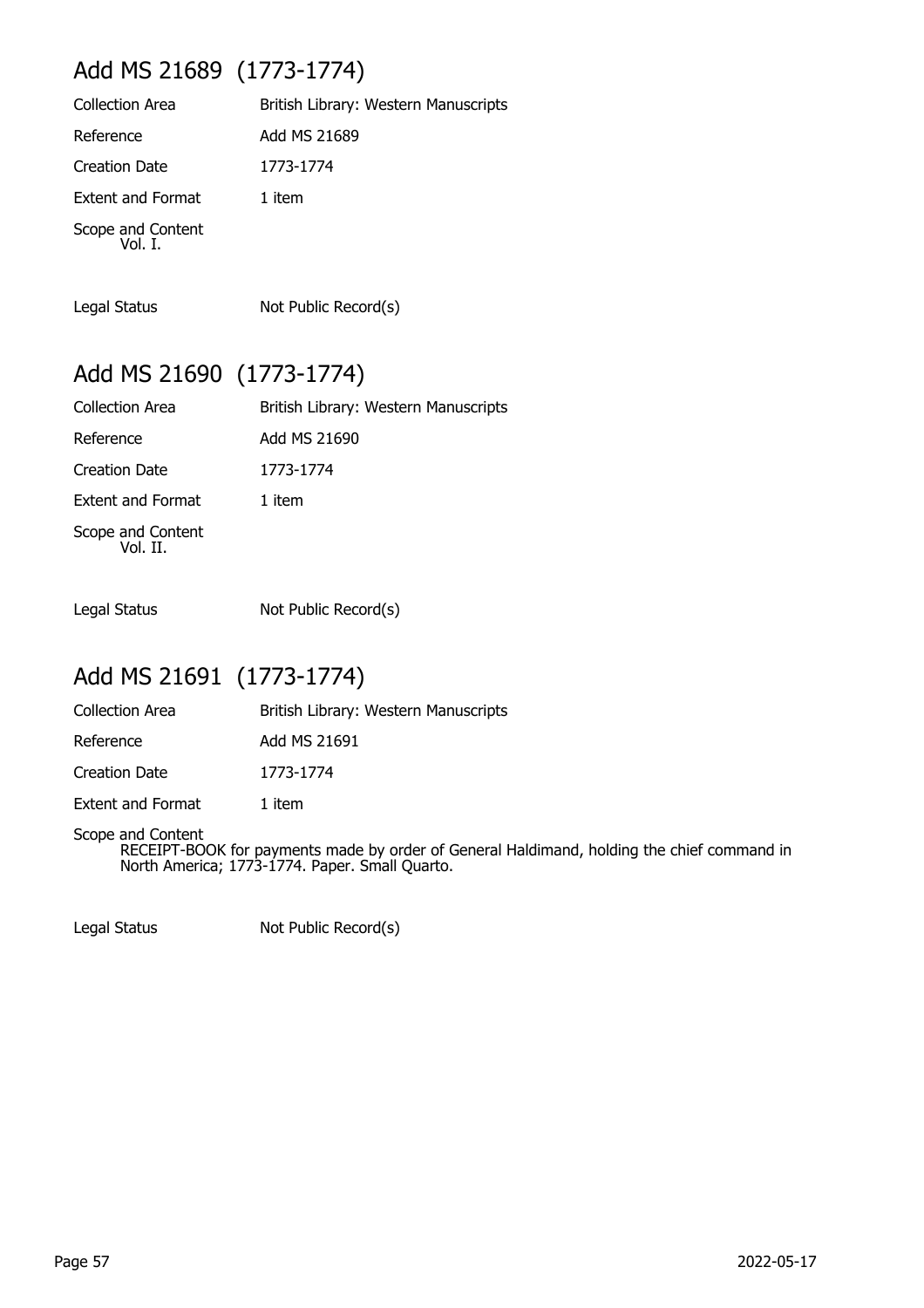# Add MS 21692 (1773-1774)

| <b>Collection Area</b>   | British Library: Western Manuscripts |
|--------------------------|--------------------------------------|
| Reference                | Add MS 21692                         |
| <b>Creation Date</b>     | 1773-1774                            |
| <b>Extent and Format</b> | 1 item                               |

Scope and Content

CASH-ACCOUNT of Major Francis Hutcheson, Paymaster to the Commander-in-Chief, at New York; 1773-1774. Paper. Folio.

Francis Hutcheson, Major, Paymaster in N America: Accounts: 1773, 1774.

Legal Status Not Public Record(s)

# Add MS 21693 (Jun 1773-Sep 1774)

Collection Area British Library: Western Manuscripts

Reference Add MS 21693

Creation Date Jun 1773-Sep 1774

Extent and Format 1 item

Scope and Content

COPIES of letters from General Haldimand, holding the chief command in North America; June, 1773-Sept. 1774. Paper. Folio.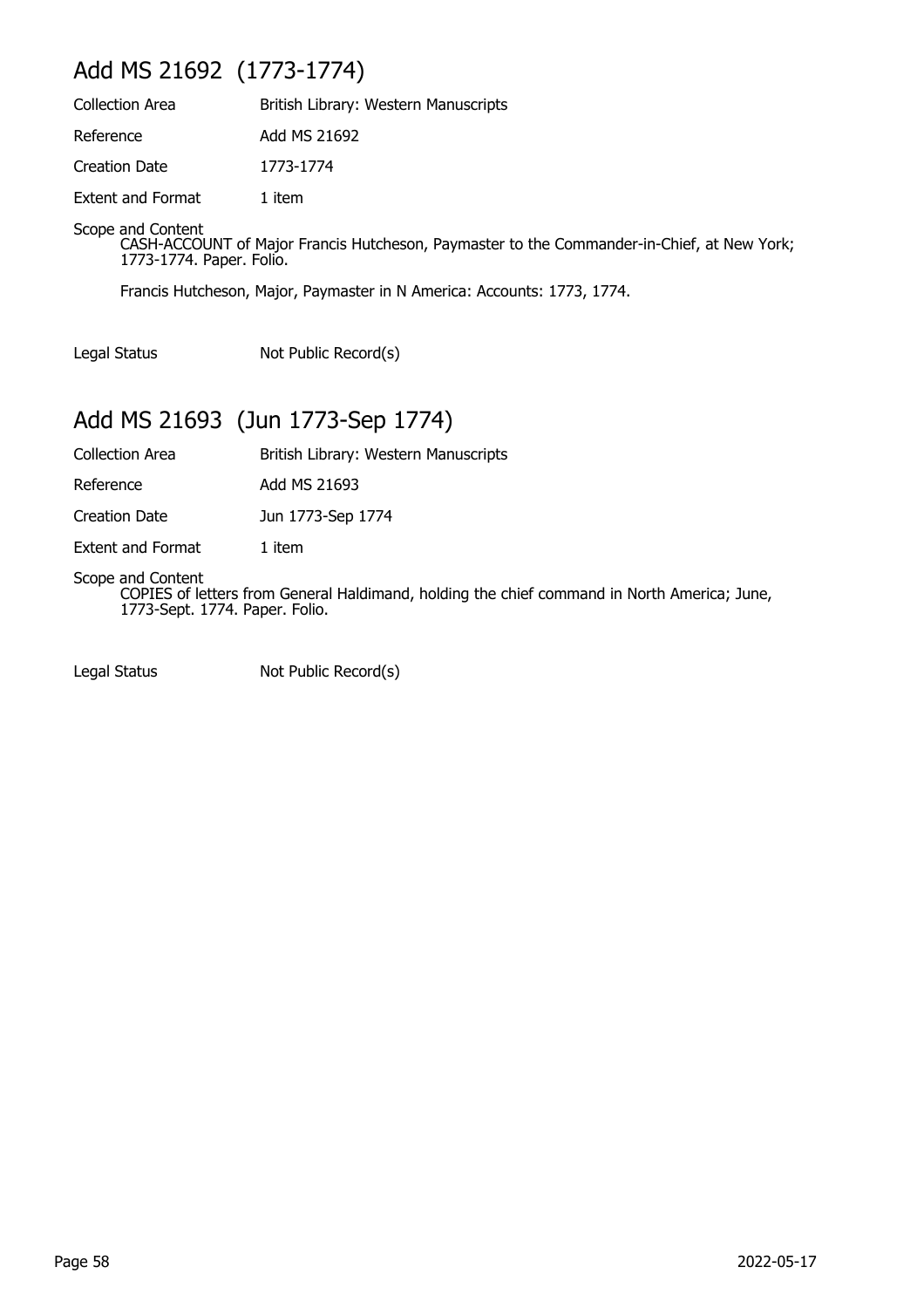## Add MS 21694 (Jul 1773-Jul 1774)

| <b>Collection Area</b>   | British Library: Western Manuscripts |
|--------------------------|--------------------------------------|
| Reference                | Add MS 21694                         |
| <b>Creation Date</b>     | Jul 1773-Jul 1774                    |
| <b>Extent and Format</b> | 1 item                               |

Scope and Content

COPIES of letters from General Haldimand, holding the chief command in North America, to John Robinson, Secretary to the Treasury; July, 1773-July, 1774. With enclosures. Paper. Folio.

John Robinson, Secretary to the Treasury: Correspondence with Gen. Haldimand: 1773-1786.

Legal Status Not Public Record(s)

## Add MS 21695 (1773-1775)

Collection Area British Library: Western Manuscripts

Reference Add MS 21695

Creation Date 1773-1775

Extent and Format 1 item

Scope and Content

CORRESPONDENCE of General Haldimand, holding the chief command in North America, with [William Legge] Earl of Dartmouth, Secretary of State; 1773-1775. Originals and copies, with enclosures. The signature of George III. is attached to an order for leave of absence to General Haldimand, f. 116. Paper. Folio.

William Legge, 2nd Earl of Dartmouth: Correspondence with Gen. Haldimand: 1773-1775, 1781.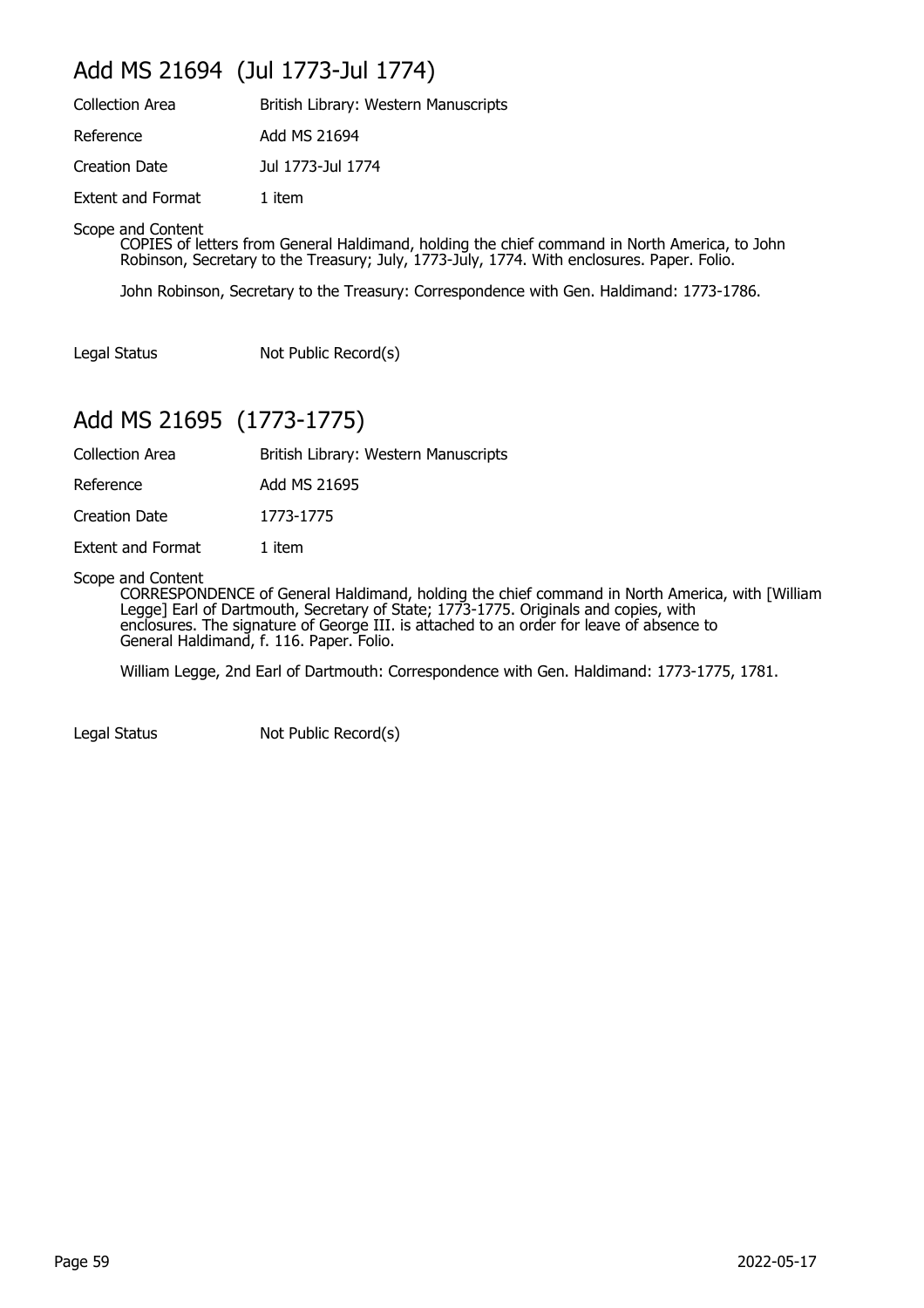## Add MS 21696 (1764-1777)

| <b>Collection Area</b>   | British Library: Western Manuscripts |
|--------------------------|--------------------------------------|
| Reference                | Add MS 21696                         |
| <b>Creation Date</b>     | 1764-1777                            |
| <b>Extent and Format</b> | 1 item                               |

Scope and Content

CORRESPONDENCE of General Haldimand with [William Wildman Barrington] Viscount Barrington, Secretary-at-War; 1764- 1777. There are also two letters to General Haldimand from General Sir Jeffery Amherst; Whitehall, 29 Sept. 1775, f. 127; and Lieut.-General Edward Harvey; Cleveland, 24 Sept. 1777, f. 141. Paper. Folio.

William Wildman Barrington-Shute, 2nd Viscount Barrington: Correspondence with Gen. Haldimand: 1764-1786.

includes:

- f. 127 Jeffrey Amherst, 1st Baron Amherst: Correspondence with Gen. Haldimand: 1758 1790.
- f. 141 Edward Harvey, Lieutenant -General: Letters to Gen. Haldimand: 1776, 1777.

Legal Status Not Public Record(s)

## Add MS 21697 (1760-1778)

| <b>Collection Area</b>   | British Library: Western Manuscripts |
|--------------------------|--------------------------------------|
| Reference                | Add MS 21697                         |
| <b>Creation Date</b>     | 1760-1778                            |
| <b>Extent and Format</b> | 1 item                               |

Scope and Content

CORRESPONDENCE of the English Ministers with Generals Amherst and Gage, Commanders-in-Chief in America; and with Generals Hon. James Murray and Sir Guy Carleton, Governors of Quebec; 1760-1778. Moist of the letters are copies or duplicates, with enclosures. The following autograph *signatures* occur: George III., ff. 97, 135; [William Legge] Earl of Dartmouth, and Lord George [Sackville] Germain [afterwards Viscount Sackville], Secretaries of State; [William Wildman Barrington] Viscount Barrington, Secretary-at-War; [John Montagu] Earl of Sandwich, John Buller, and Sir Hugh Palliser, Lords of the Admiralty; and the Secretaries of the Ministers. There are also the following miscellaneous letters : Francis Legge, Governor of Nova Scotia, to Sir Guy Carleton; Halifax, 8 Sept. 1774, f. 83. Robert Hunter to Lord Dartmouth; London, 2 Mar. 1775, f. 95. Rear-Admiral Robert Duff to Sir Guy Carleton; St. John's, 15 Sept. 1775, f. 114. Paper. Folio.

William Legge, 2nd Earl of Dartmouth: Correspondence with Gen. Amherst and others: 1760-1778.

Lord George Sackville-Germain, afterwards Viscount Sackville, Secretary of State: Correspondence with Gen. Amherst and others: 1760-1778.

Hugh Palliser, 1st Baronet 1773; Governor of Newfoundland: Correspondence with Gen. Amherst, etc.: 1760-1778.

General Hon James Murray, Successively Governor of Quebec and Minorca: Correspondence with the English ministers: 1760-1778.

Hon Thomas Gage, Major - General, Governor of Montreal and Massachusetts, Commander-in-Chief in America: Correspondence with the English Ministers: 1760-1778.

George III of England: Correspondence of ministers with generals commanding in America: 1760-1778.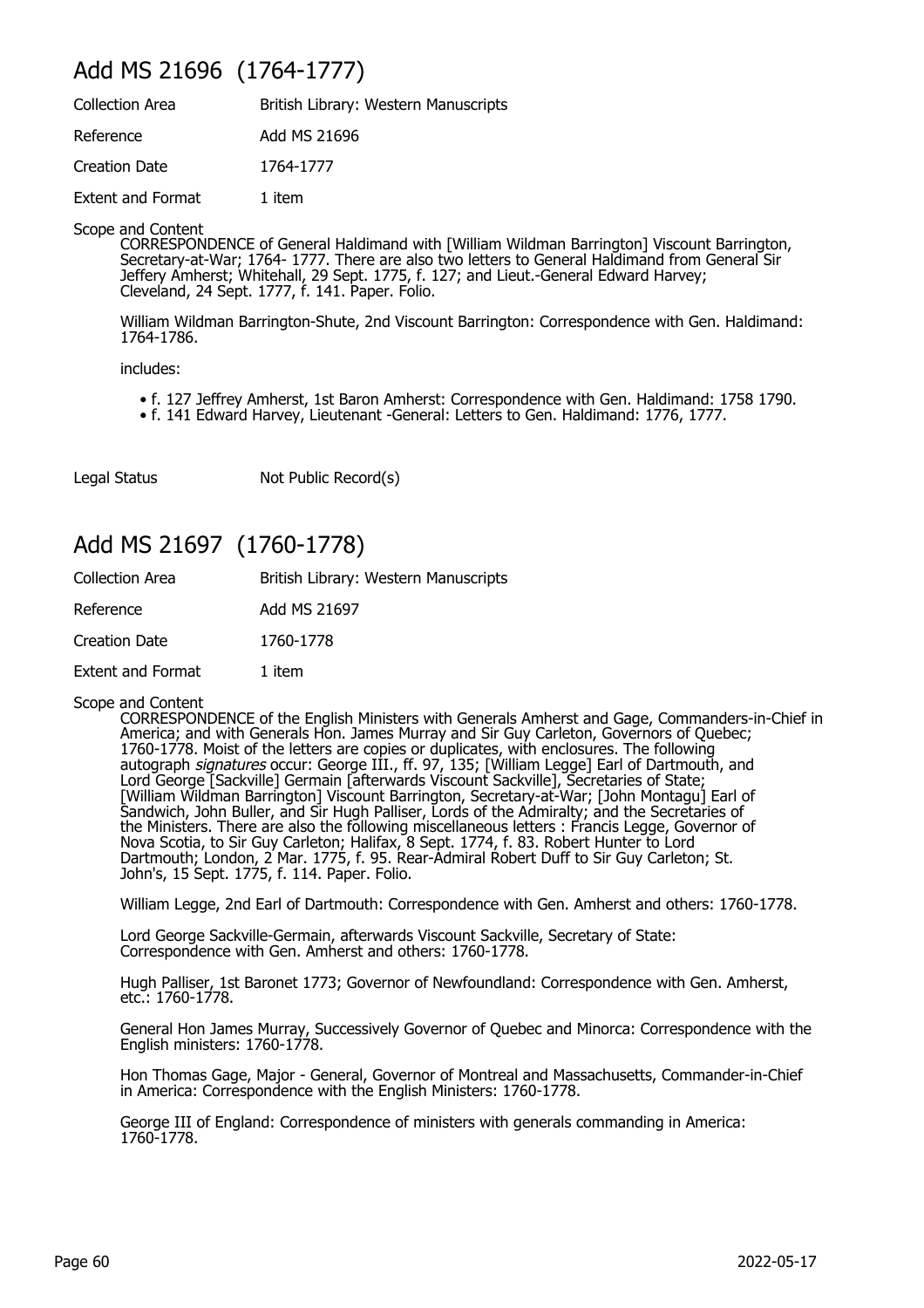Guy Carleton, 1st Baron Dorchester: Correspondence with English ministers: 1760-1783.

John Buller, Lord of the Admiralty: Correspondence with Gens. Amherst, Gage, Hon. J. Murray and Sir G. Carleton: 1760-1778.

William Wildman Barrington-Shute, 2nd Viscount Barrington: Correspondence with Gens. Amherst, Gage, Hon. J. Murray and Sir G. Carleton: 1760-1778.

Jeffrey Amherst, 1st Baron Amherst: Correspondence with English ministers: 1760-1778.

includes:

- f. 83 Francis Legge, Governor of Nova Scotia: Letter to Sir G. Carlton: 1774.
- f. 95 William Legge, 2nd Earl of Dartmouth: Letter to, from R. Hunter: 1775.
- f. 95 Robert Hunter: Letter to Lord Dartmouth: 1775.
	- f. 114 Robert Duff, Admiral: Letter to Sir G. Carleton: 1775.

Legal Status Not Public Record(s)

# Add MS 21698 (1777-1779)

| <b>Collection Area</b> | British Library: Western Manuscripts |
|------------------------|--------------------------------------|
|------------------------|--------------------------------------|

Reference Add MS 21698

Creation Date 1777-1779

Extent and Format 1 item

#### Scope and Content

COPIES of letters from the Ministers to General Sir Guy Carleton, Governor of Quebec; 1777-1779. Paper. Folio.

Guy Carleton, 1st Baron Dorchester: Correspondence with English ministers: 1760-1783.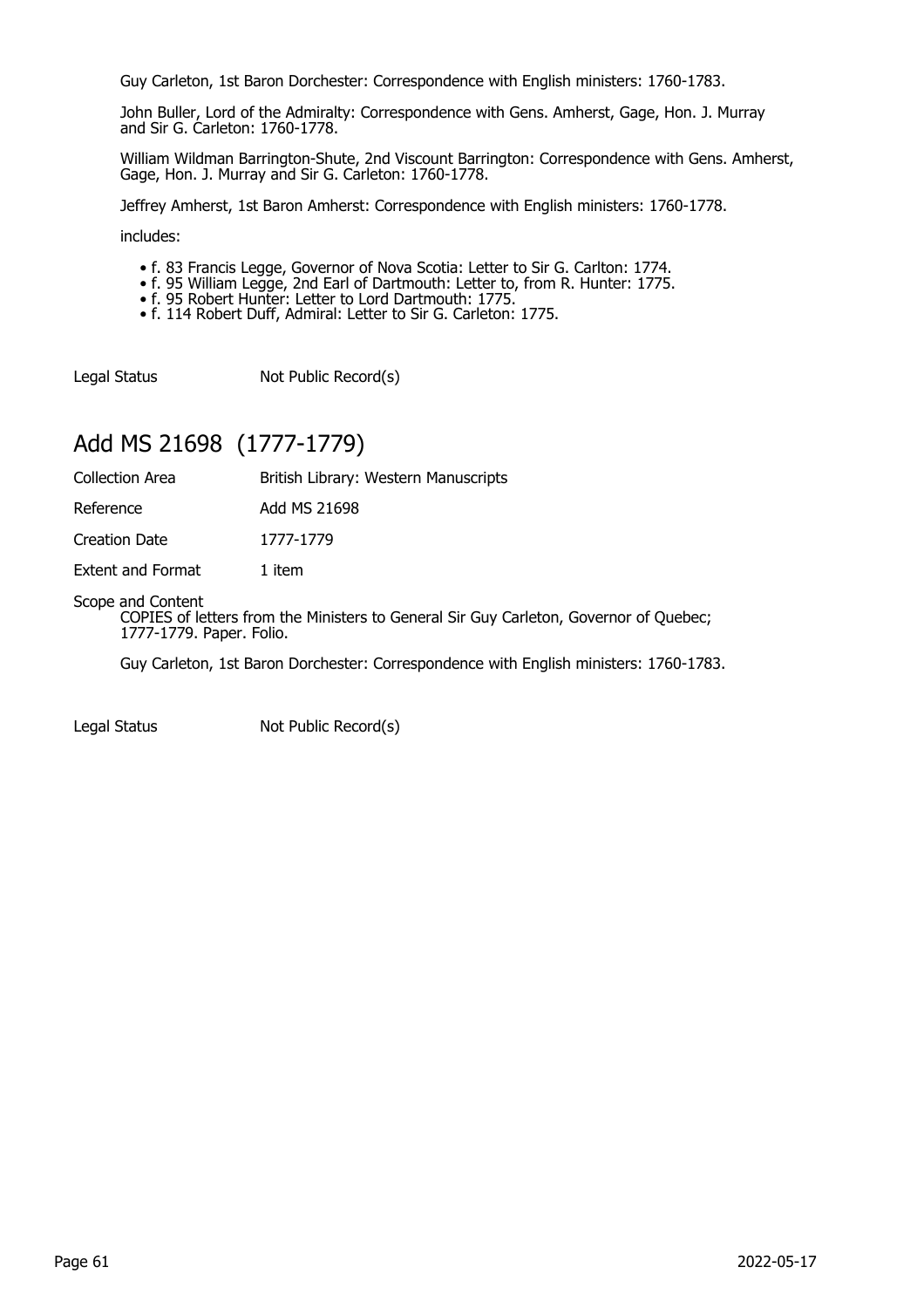### Add MS 21699-21700 REGISTER of official letters of General Sir Guy Carleton, Governor of Quebec; 1776-1778. Two volumes. Paper.

| <b>Collection Area</b>   | British Library: Western Manuscripts                                                                                            |
|--------------------------|---------------------------------------------------------------------------------------------------------------------------------|
| Reference                | Add MS 21699-21700                                                                                                              |
| Creation Date            | 1776-1778                                                                                                                       |
| <b>Extent and Format</b> | 2 items                                                                                                                         |
| Title                    | REGISTER of official letters of General Sir Guy Carleton, Governor of Quebec; 1776-1778. Two volumes. Paper. Folio. (1776-1778) |
| Legal Status             | Not Public Record(s)                                                                                                            |

# Add MS 21699 (1776-1778)

| <b>Collection Area</b>       | British Library: Western Manuscripts |
|------------------------------|--------------------------------------|
| Reference                    | Add MS 21699                         |
| Creation Date                | 1776-1778                            |
| <b>Extent and Format</b>     | 1 item                               |
| Scope and Content<br>Vol. I. |                                      |
|                              |                                      |

Guy Carleton, 1st Baron Dorchester: Register of official letters: 1776-1778.

Legal Status Not Public Record(s)

# Add MS 21700 (1776-1778)

| <b>Collection Area</b>        | British Library: Western Manuscripts |
|-------------------------------|--------------------------------------|
| Reference                     | Add MS 21700                         |
| <b>Creation Date</b>          | 1776-1778                            |
| <b>Extent and Format</b>      | 1 item                               |
| Scope and Content<br>Vol. II. |                                      |

Guy Carleton, 1st Baron Dorchester: Register of official letters: 1776-1778.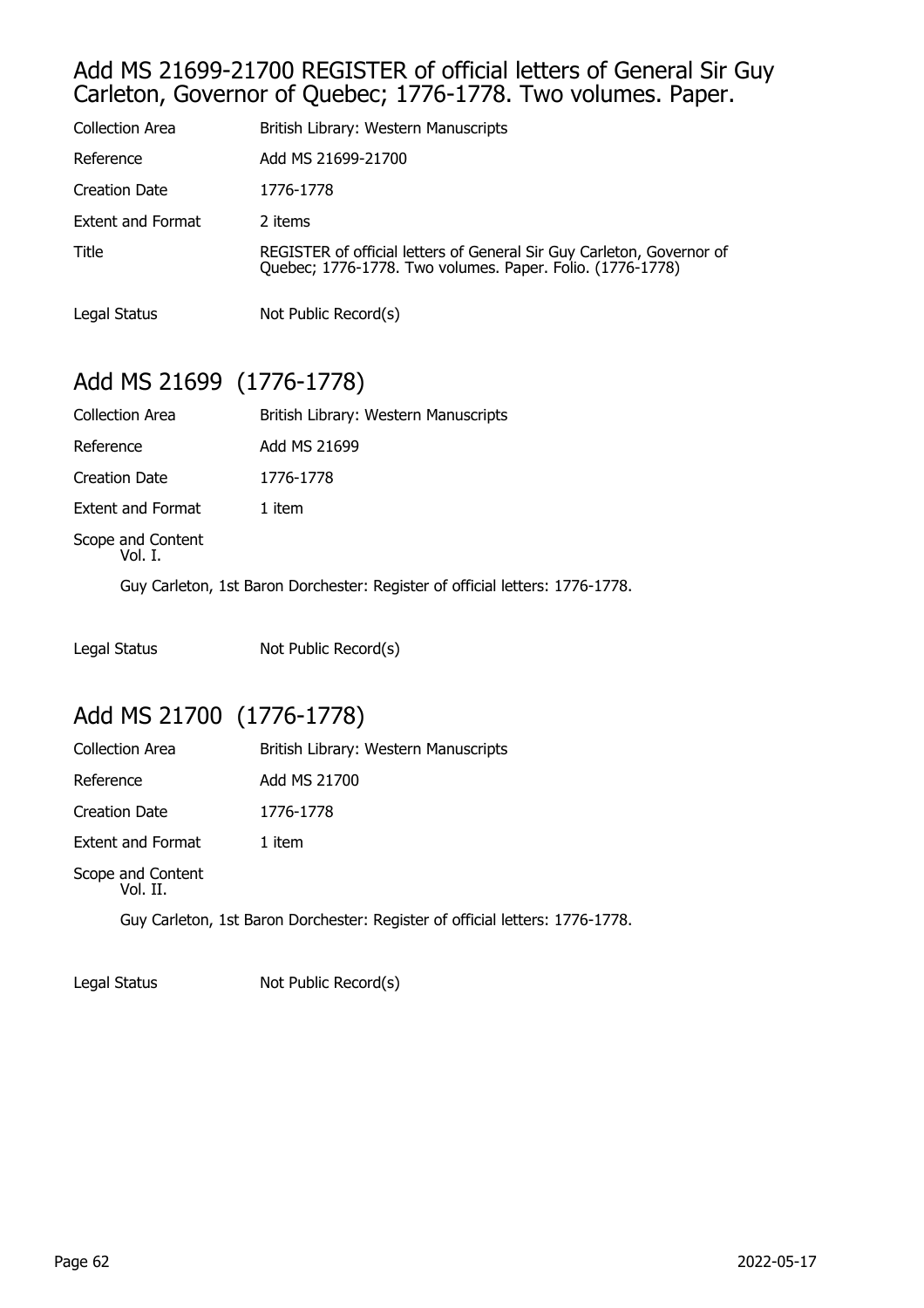## Add MS 21701 (1778-1779)

| <b>Collection Area</b>   | British Library: Western Manuscripts |
|--------------------------|--------------------------------------|
| Reference                | Add MS 21701                         |
| Creation Date            | 1778-1779                            |
| <b>Extent and Format</b> | 1 item                               |

Scope and Content

COPIES of orders and instructions from the English Government to General Frederick Haldimand, Governor of Quebec; 1778- 1779. Paper. Small Quarto.

Legal Status Not Public Record(s)

## Add MS 21702 (1777-1779)

| Collection Area | British Library: Western Manuscripts |
|-----------------|--------------------------------------|
|-----------------|--------------------------------------|

Reference Add MS 21702

Creation Date 1777-1779

Extent and Format 1 item

Scope and Content

COPIES of letters from General Haldimand, Governor of Quebec, to Lord George [Sackville] Germain, Secretary of State; John Robinson, Secretary to the Treasury; and [John Montagu] Earl of Sandwich, First Lord of the Admiralty; 1777-1779. With a few papers relating to Montreal. Paper. Folio.

John Robinson, Secretary to the Treasury: Correspondence with Gen. Haldimand: 1773-1786.

John Montagu, 4th Earl of Sandwich: Correspondence with Gen. Haldimand: 1777-1779.

Lord George Sackville-Germain, afterwards Viscount Sackville, Secretary of State: Correspondence with Gen. Haldimand: 1777 - 1782.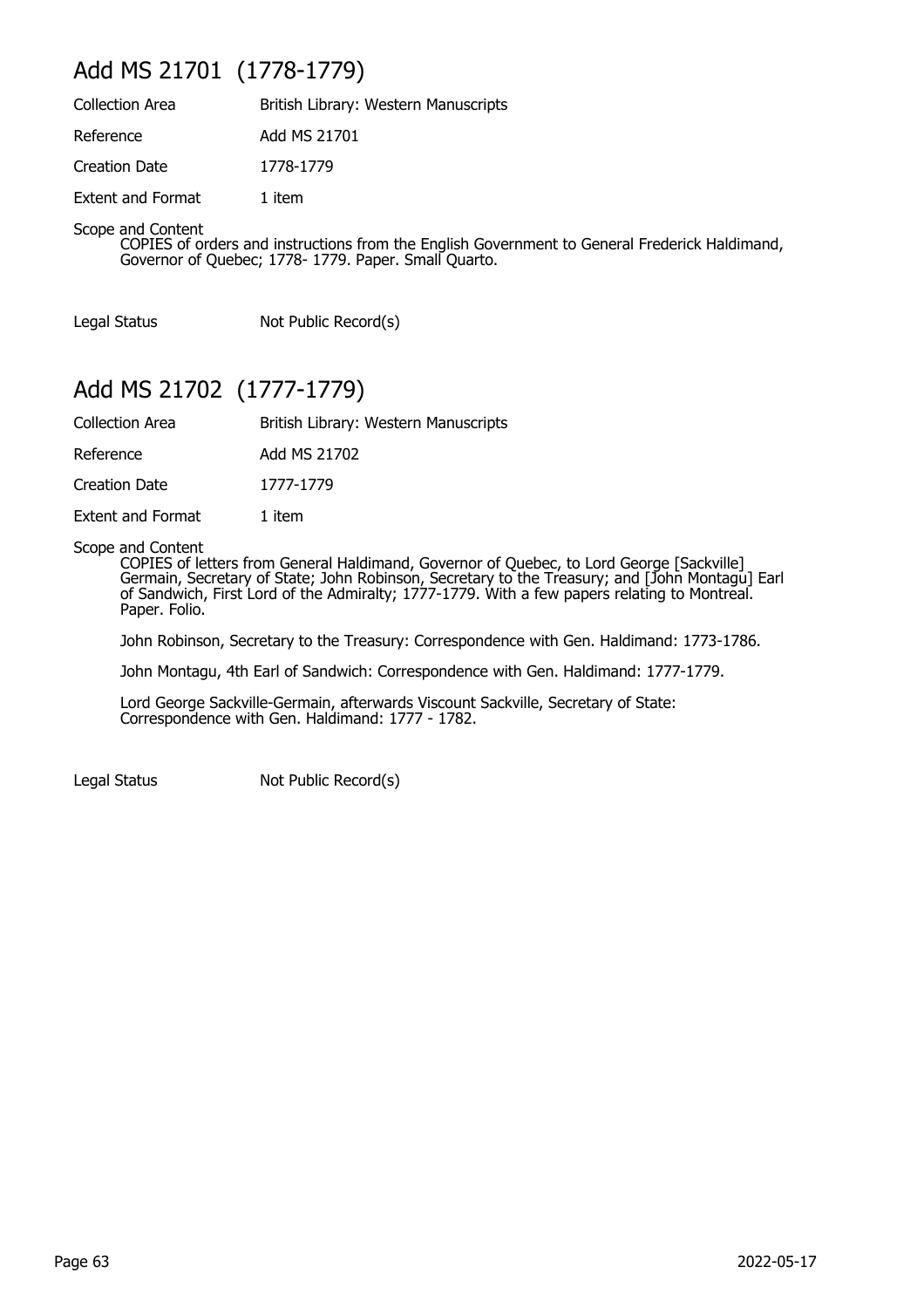### Add MS 21703-21704 LETTERS from Lord George [Sackville] Germain [afterwards Viscount Sackville], Secretary of State, and William

| Collection Area   | British Library: Western Manuscripts                                                                                                                                                                                                                               |
|-------------------|--------------------------------------------------------------------------------------------------------------------------------------------------------------------------------------------------------------------------------------------------------------------|
| Reference         | Add MS 21703-21704                                                                                                                                                                                                                                                 |
| Creation Date     | 1777-1782                                                                                                                                                                                                                                                          |
| Extent and Format | 2 items                                                                                                                                                                                                                                                            |
| Title             | LETTERS from Lord George [Sackville] Germain [afterwards Viscount<br>Sackville], Secretary of State, and William Knox, his Assistant Secretary,<br>to General Haldimand, Governor of Quebec; 1777-1782. With enclosures. Two<br>volumes. Paper. Folio. (1777-1782) |

Scope and Content

William Knox, Assistant-Secretary of State: Letters to Gen. Haldimand: 1777-1784.

Lord George Sackville-Germain, afterwards Viscount Sackville, Secretary of State: Correspondence with Gen. Haldimand: 1777 - 1782.

Legal Status Not Public Record(s)

## Add MS 21703 (1777-1782)

| <b>Collection Area</b>       | British Library: Western Manuscripts |
|------------------------------|--------------------------------------|
| Reference                    | Add MS 21703                         |
| <b>Creation Date</b>         | 1777-1782                            |
| <b>Extent and Format</b>     | 1 item                               |
| Scope and Content<br>Vol. I. |                                      |
|                              |                                      |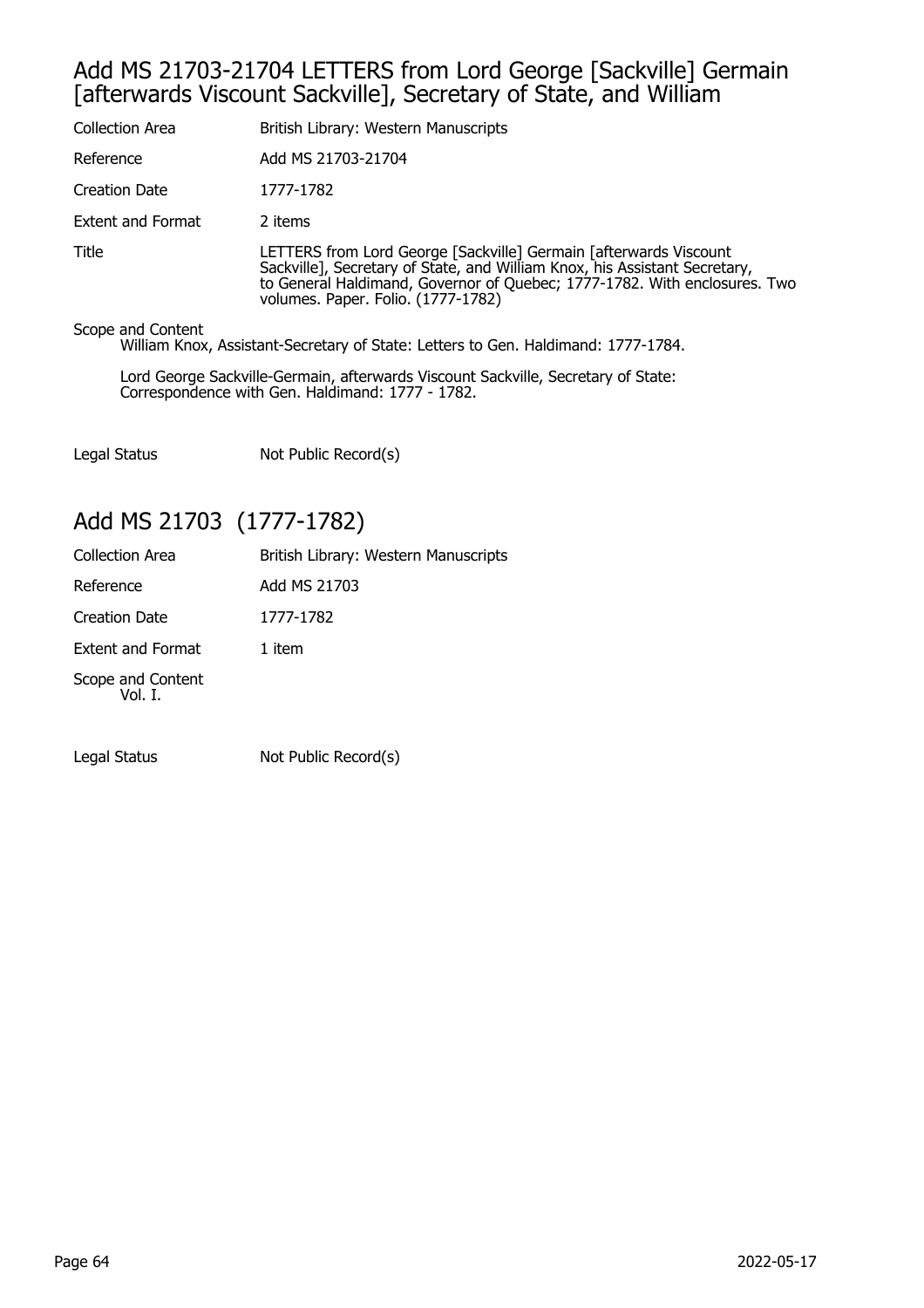# Add MS 21704 (1777-1782)

| <b>Collection Area</b>        | British Library: Western Manuscripts |
|-------------------------------|--------------------------------------|
| Reference                     | Add MS 21704                         |
| Creation Date                 | 1777-1782                            |
| <b>Extent and Format</b>      | 1 item                               |
| Scope and Content<br>Vol. II. |                                      |

Legal Status Not Public Record(s)

## Add MS 21705 (1782-1784)

| <b>Collection Area</b>   | British Library: Western Manuscripts |
|--------------------------|--------------------------------------|
| Reference                | Add MS 21705                         |
| Creation Date            | 1782-1784                            |
| <b>Extent and Format</b> | 1 item                               |

Scope and Content

LETTERS to General Haldimand, Governor of Quebec, from the English Ministers-Welbore Ellis [afterwards Lord Mendip], Secretary of State; [William Fitz-Maurice] Earl of Shelburne [afterwards Marquess of Lansdowne], and [Frederick] Lord North [afterwards Earl of Guildford], Secretaries of State for the Home Department; and Hon. Thomas Townshend [and as Viscount Sydney], Secretary of State for Foreign Affairs. Also from William Knox, Hon. John Thomas Townshend [afterwards 2nd Viscount Sydney], and Evan Nepean, Secretaries of the Ministers, and William Pollock, Clerk of the Crown for the Province of Quebec, and Alexander Davison, one of the Legislative Council of Quebec; 1782-1784. The signature of George III. is affixed to an order, f. 50. Paper. Folio.

Thomas Townshend, 1st Viscount Sydney: Letters to Gen. Haldimand: 1778-1785.

Frederick North, 2nd Earl of Guilford; Lord North; Prime Minister: Letters to Gen. Haldimand: 1779-1783.

William Petty Fitzmaurice, 2nd Earl of Shelburne; afterwards 1st Marquis of Lansdowne: Letters to Gen. Haldimand: 1782-1784.

Welbore Ellis, Baron Mendip: Letters to Gen. Haldimand: 1782-1784.

Alexander Davison, Legislative Councillor of Quebec: Letters to Gen. Haldimand: 1780-1790.

William Knox, Assistant-Secretary of State: Letters to Gen. Haldimand: 1777-1784.

includes:

 • ff. 15, 54 William Pollock, Clerk of the Crown for Quebec Province: Letters to Gen. Haldimand: 1778-1786.

- f. 171 John Thomas Townshend, 2nd Viscount Sydney: Letters to Gen. Haldimand: 1785.
- f. 189 Sir Evan Nepean, 1st Baronet: Letters to Gen. Haldimand: 1782-1785.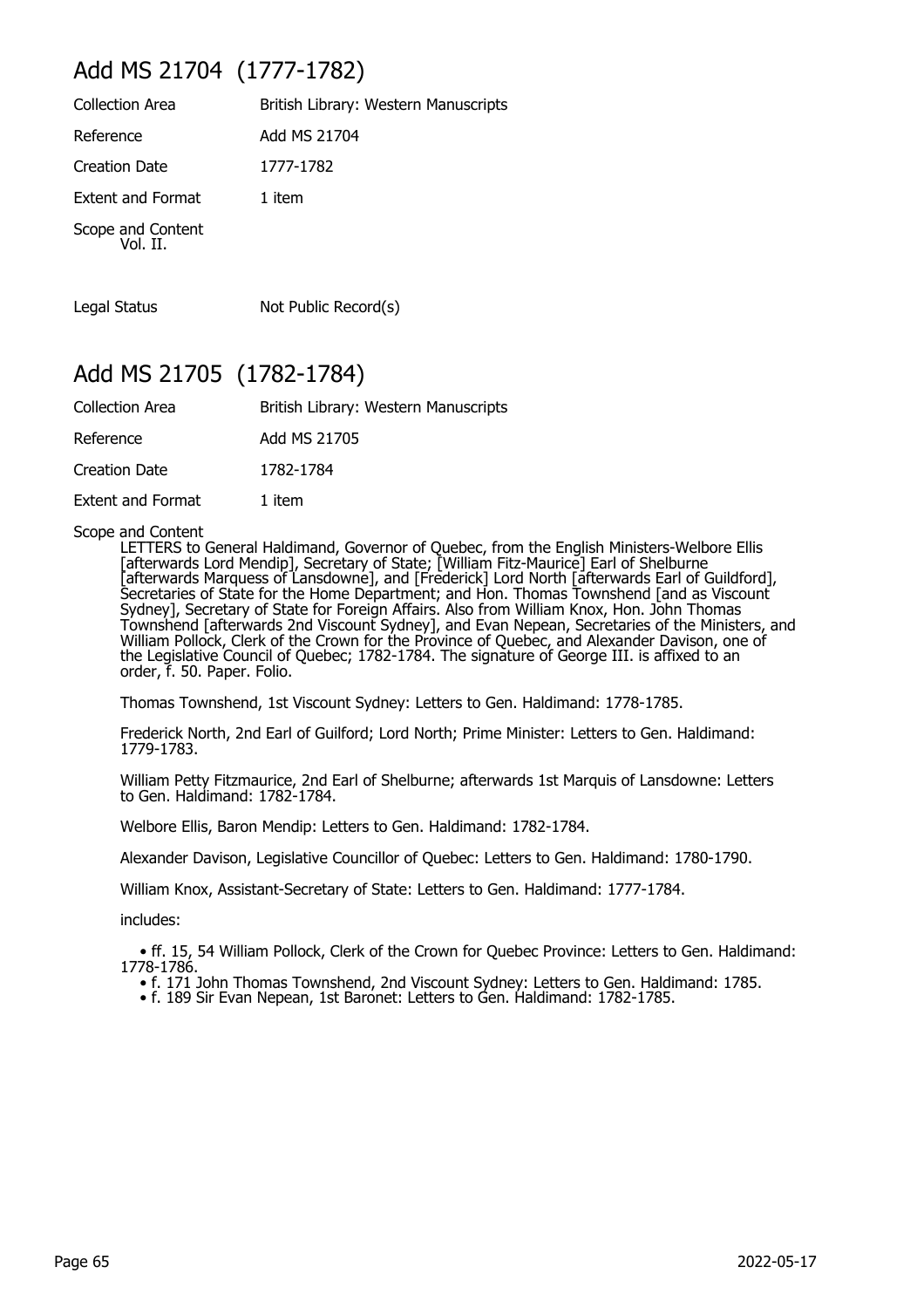### Add MS 21706-21707 LETTERS from the Treasury to General Haldimand, Governor of Quebec, signed by the successive Secretaries, John

| <b>Collection Area</b>   | British Library: Western Manuscripts                                                                                                                                                                                                                                                                                                                                                                                                                                                                                                                                                                                               |
|--------------------------|------------------------------------------------------------------------------------------------------------------------------------------------------------------------------------------------------------------------------------------------------------------------------------------------------------------------------------------------------------------------------------------------------------------------------------------------------------------------------------------------------------------------------------------------------------------------------------------------------------------------------------|
| Reference                | Add MS 21706-21707                                                                                                                                                                                                                                                                                                                                                                                                                                                                                                                                                                                                                 |
| Creation Date            | 1777-1786                                                                                                                                                                                                                                                                                                                                                                                                                                                                                                                                                                                                                          |
| <b>Extent and Format</b> | 2 items                                                                                                                                                                                                                                                                                                                                                                                                                                                                                                                                                                                                                            |
| Title                    | LETTERS from the Treasury to General Haldimand, Governor of Quebec, signed<br>by the successive Secretaries, John Robinson, Sir Grey Cooper, Bart,<br>Richard Burke, George Rose, and Thomas Steele; 1777-1786. There are also<br>letters from the Board of Trade, 1780-1781, signed by [Thomas Robinson] Lord<br>Grantham, Hon. Thomas de Grey [afterwards Lord Walsingham], Andrew Stuart,<br>Sir Hans Sloane, Edward Gibbon, and Benjamin Langlois; and from General Sir<br>Guy Carleton; Jenningsbury, 27 Aug. 1779; and Francis Maseres, Cursitor<br>Baron; Inner Temple, 2 Jan. 1783. Two volumes. Paper. Folio. (1777-1786) |
| Scope and Content        | Thomas de Grey, Under Secretary of State for the American département, 2nd Baron Walsingham<br>(1781): Letters to Gen. Haldimand: 1778-1788.                                                                                                                                                                                                                                                                                                                                                                                                                                                                                       |

Legal Status Not Public Record(s)

# Add MS 21706 (1777-1786)

| <b>Collection Area</b>                                                                       |                              | British Library: Western Manuscripts |
|----------------------------------------------------------------------------------------------|------------------------------|--------------------------------------|
| Reference                                                                                    |                              | Add MS 21706                         |
| <b>Creation Date</b>                                                                         |                              | 1777-1786                            |
|                                                                                              | Extent and Format            | 1 item                               |
|                                                                                              | Scope and Content<br>Vol. I. |                                      |
| Benjamin Langlois: Letters to Gen. Haldimand: 1780, 1781.                                    |                              |                                      |
| Thomas Steele, Secretary of the Treasury (1783-1791): Letters to Gen. Haldimand: 1777 -1790. |                              |                                      |
| John Robinson, Secretary to the Treasury: Correspondence with Gen. Haldimand: 1773-1786.     |                              |                                      |
| Sir Grey Cooper, politician: Letters to Gen. Haldimand: 1777-1786.                           |                              |                                      |
|                                                                                              |                              |                                      |

Richard Burke, Secretary to the Treasury: Letters to Gen. Haldimaud: 1777-1786.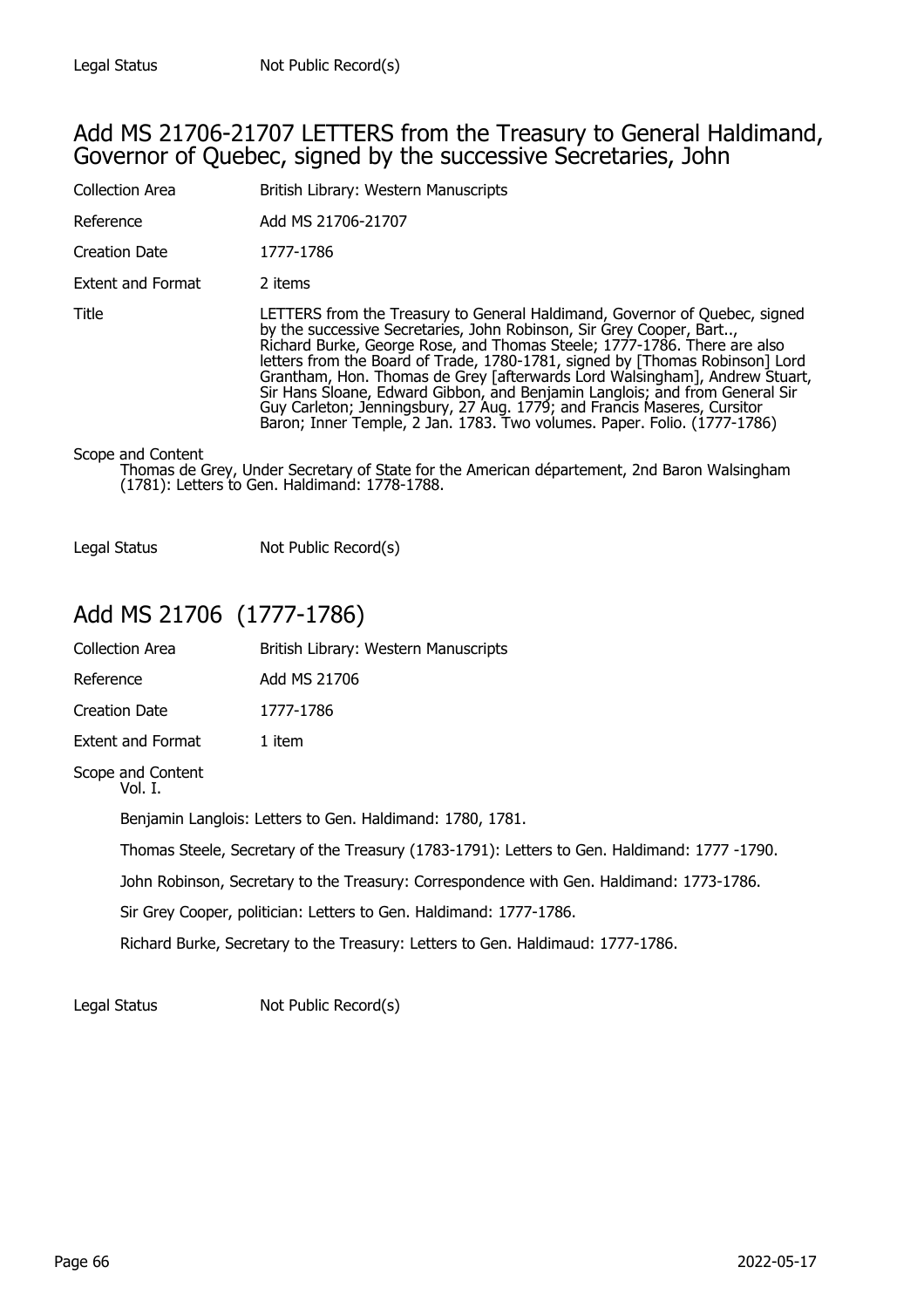# Add MS 21707 (1777-1786)

| <b>Collection Area</b>   | British Library: Western Manuscripts |
|--------------------------|--------------------------------------|
| Reference                | Add MS 21707                         |
| Creation Date            | 1777-1786                            |
| <b>Extent and Format</b> | 1 item                               |

Scope and Content Vol. II.

Benjamin Langlois: Letters to Gen. Haldimand: 1780, 1781.

Thomas Steele, Secretary of the Treasury (1783-1791): Letters to Gen. Haldimand: 1777 -1790.

John Robinson, Secretary to the Treasury: Correspondence with Gen. Haldimand: 1773-1786.

Sir Grey Cooper, politician: Letters to Gen. Haldimand: 1777-1786.

Guy Carleton, 1st Baron Dorchester: Correspondence with Gen. Haldimand: 1777-1783.

Richard Burke, Secretary to the Treasury: Letters to Gen. Haldimaud: 1777-1786.

includes:

• ff. 21, 23, 33 Andrew Stuart, of Craigthorn, King's Remembrancer in Scotland, afterwards

Commissioner for Trade and the Plantations: Letters to Gen. Haldimand: 1780, 1781.

• ff. 21, 23, 33 Hans Sloane, MP: Letters to Gen. Haldimand: 1780, 1781.

• ff. 21, 23, 33 Thomas Robinson, 2nd Baron Grantham: Letters to Gen. Haldimand: 1780, 1781.

 • ff. 21, 23, 33 Edward Gibbon, historian: Letters, as member of the Board of Trade, to Gen. Haldimand: 1780, 1781.

 • ff. 90, 94, 110, 148-159, 166, 168, 180, 184, 186,194 George Rose, PC; MP: Letters to Gen. Haldimand: 1782-1786.

• f. 131 Francis Maseres, Cursitor Baron of the Exchequer: Letter to Gen. Haldimand: 1783.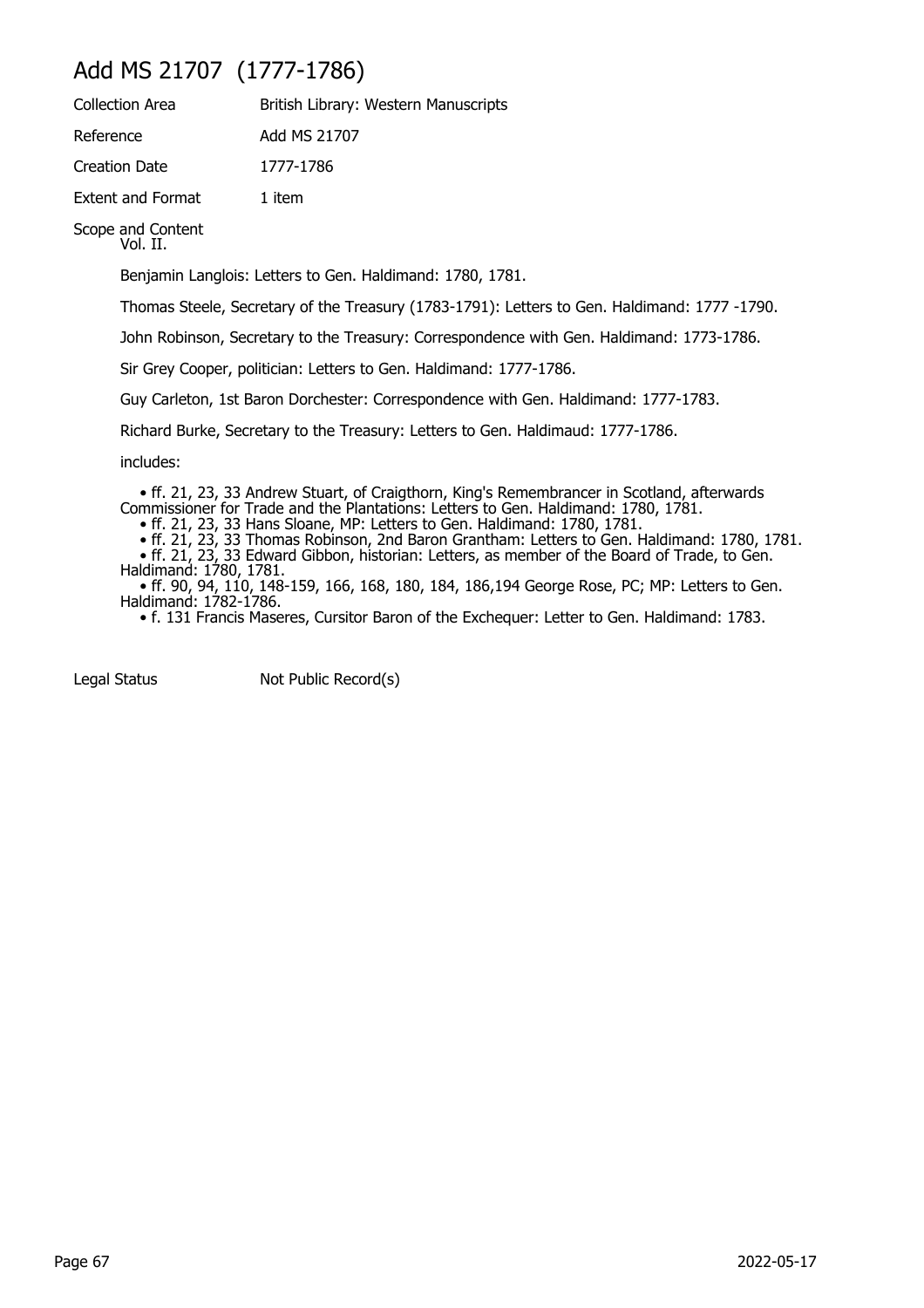## Add MS 21708 (1778-1786)

| <b>Collection Area</b>   | British Library: Western Manuscripts |
|--------------------------|--------------------------------------|
| Reference                | Add MS 21708                         |
| Creation Date            | 1778-1786                            |
| <b>Extent and Format</b> | 1 item                               |

Scope and Content

LETTERS to General Haldimand, Governor of Quebec, from the successive Secretaries-at-War [William Wildman Barrington], Viscount Barrington; Charles Jenkinson [afterwards Earl of Liverpool]; Thomas Townshend [afterwards Viscount Sydney]; Sir George Yonge, Bart.; and Colonel Hon. Richard Fitz-Patrick; 1778-1786. Paper. Folio.

Charles Jenkinson, 1st Earl of Liverpool: Letters to Gen. Haldimand: 1778-1786.

Sir George Yonge, 5th Baronet: Letters to Gen. Haldimand: 1778-1787.

Thomas Townshend, 1st Viscount Sydney: Letters to Gen. Haldimand: 1778-1785.

Colonel Hon Richard Fitz-Patrick, Secretary at War: Letters to Gen. Haldimand: 1778-1786.

William Wildman Barrington-Shute, 2nd Viscount Barrington: Correspondence with Gen. Haldimand: 1764-1786.

Legal Status Not Public Record(s)

### Add MS 21709 (1778-1785)

| <b>Collection Area</b> | British Library: Western Manuscripts |
|------------------------|--------------------------------------|
| Reference              | Add MS 21709                         |
| <b>Creation Date</b>   | 1778-1785                            |
| Extent and Format      | 1 item                               |

#### Scope and Content

LETTERS to General Haldimand, Governor of Quebec, from 1. The Lords of the Admiralty [John Montagu] Earl of Sandwich; John Buller; [Wilmot Vaughan] Earl of Lisburne; Henry Penton; Robert Man; George Darby; Bamber Gascoigne; Hon. Charles Francis Greville; and [Richard Howe] Viscount [afterwards Earl] Howe; 1778-1785.

2. The Masters-General of the Ordnance [George Townshend] Viscount Townshend, 1779-1782; and [Charles Lennox] Duke of Richmond, 1785.

3. The Navy Office; signed by Admiral Sir Charles Middleton, Bart. [afterwards Lord Barham], Comptroller, Sir John Williams and Edward Hunt, Surveyors, and others; 1780 and 1781.

4. Colonel [afterwards Major-General] William Roy; 22 Mar. 1781, f. 96. With printed instructions, etc. Paper. Folio.

Wilmot Vaughan, Viscount Lisburne; 1st Earl of Lisburne: Letters to Gen. Haldimand: 1778-1785.

Field-Marshal George Townshend, 1st Marquess Townshend: Letters to Gen. Haldimand: 1779-1782.

Henry Penton, Lord of the Admiralty: Letters to Gen Haldimand: 1778-1785.

Admiral Sir Charles Middleton, Lord Barham, afterwards First Lord of the Admiralty: Letters to Gen. Haldimand: 1780-1781.

Edward Hunt, Surveyor of the Navy: Letters to Gen. Haldimand: 1780-1781.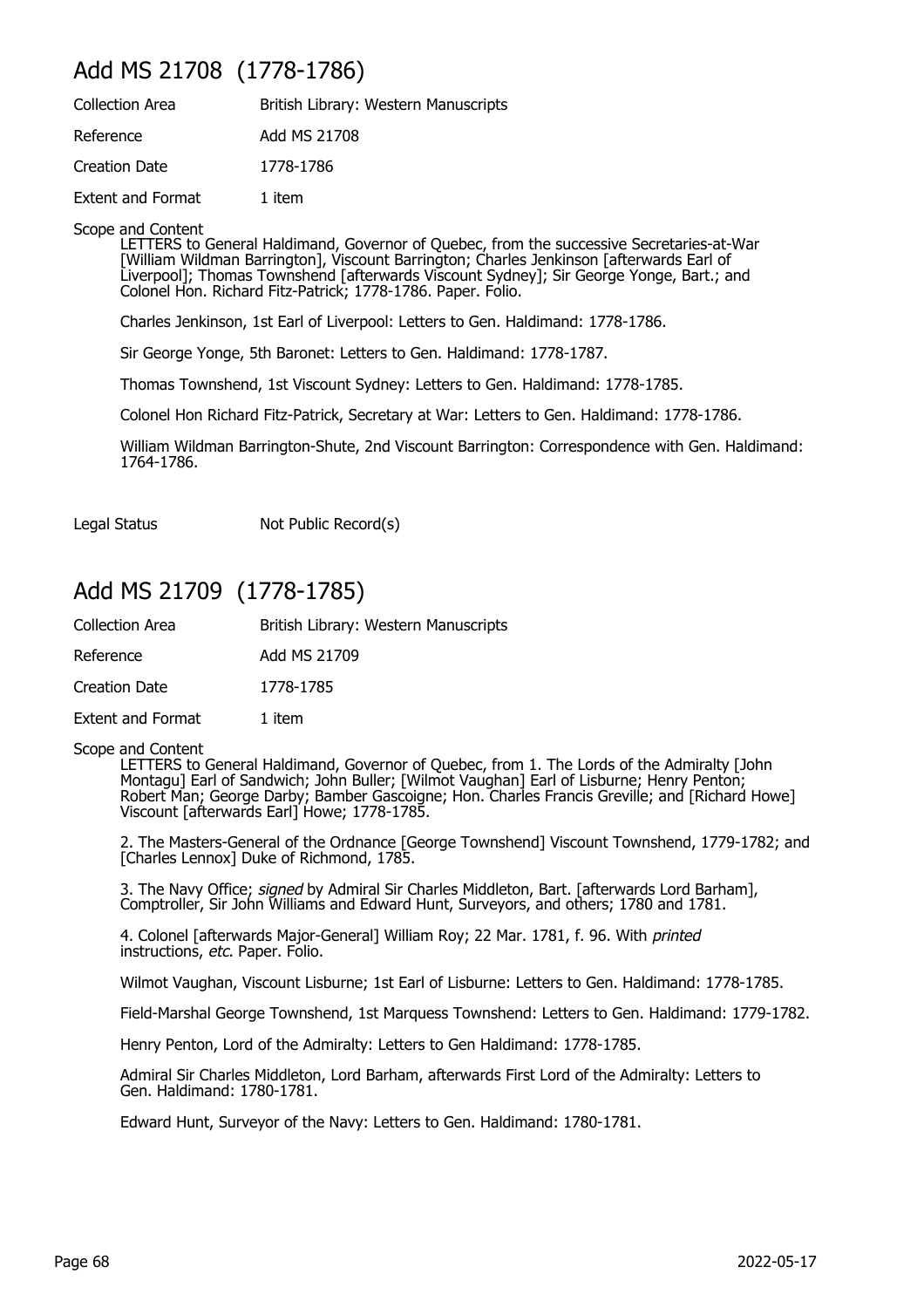Richard Howe, Viscount and 1st Earl Howe: Letters to Gen. Haldimand: 1778-1785.

Hon Charles Francis Greville, Lord of the Admiralty: Letters to Gen. Haldimand: 1778-1785.

Bamber Gascoigne, Lord of the Admiralty: Letters to Gen. Haldimand: 1778-1785.

George Darby, Lord of the Admiralty: Letters to Gen. Haldimand: 1778-1785.

John Buller, Lord of the Admiralty: Letters to Gen. Haldimand: 1778-1785.

includes:

 • ff. 3, 41, 43 John Montagu, 4th Earl of Sandwich: Correspondence with Gen. Haldimand: 1777-1779.

- ff. 41, 43, 45 Robert Man, Admiral, Lord of the Admiralty: Letters to Gen. Haldimand: 1779.
- f. 96 William Roy, Colonel: Letters to Gen, Haldimand: 1778-1781.
- f. 114 Sir John Williams, Surveyor of the Navy: Letter to Gen. Haldimand: 1781.
- f. 128 Charles Lennox, 3rd Duke of Richmond and Lennox: Letter to Gen. Haldimand: 1785.

Legal Status Not Public Record(s)

## Add MS 21710 (1777-1784)

Collection Area **British Library: Western Manuscripts** 

Reference Add MS 21710

Creation Date 1777-1784

Extent and Format 1 item

Scope and Content

REGISTER of letters from the English Ministry to General Haldimand, Governor of Quebec; 1777-1784. Paper. Small Quarto.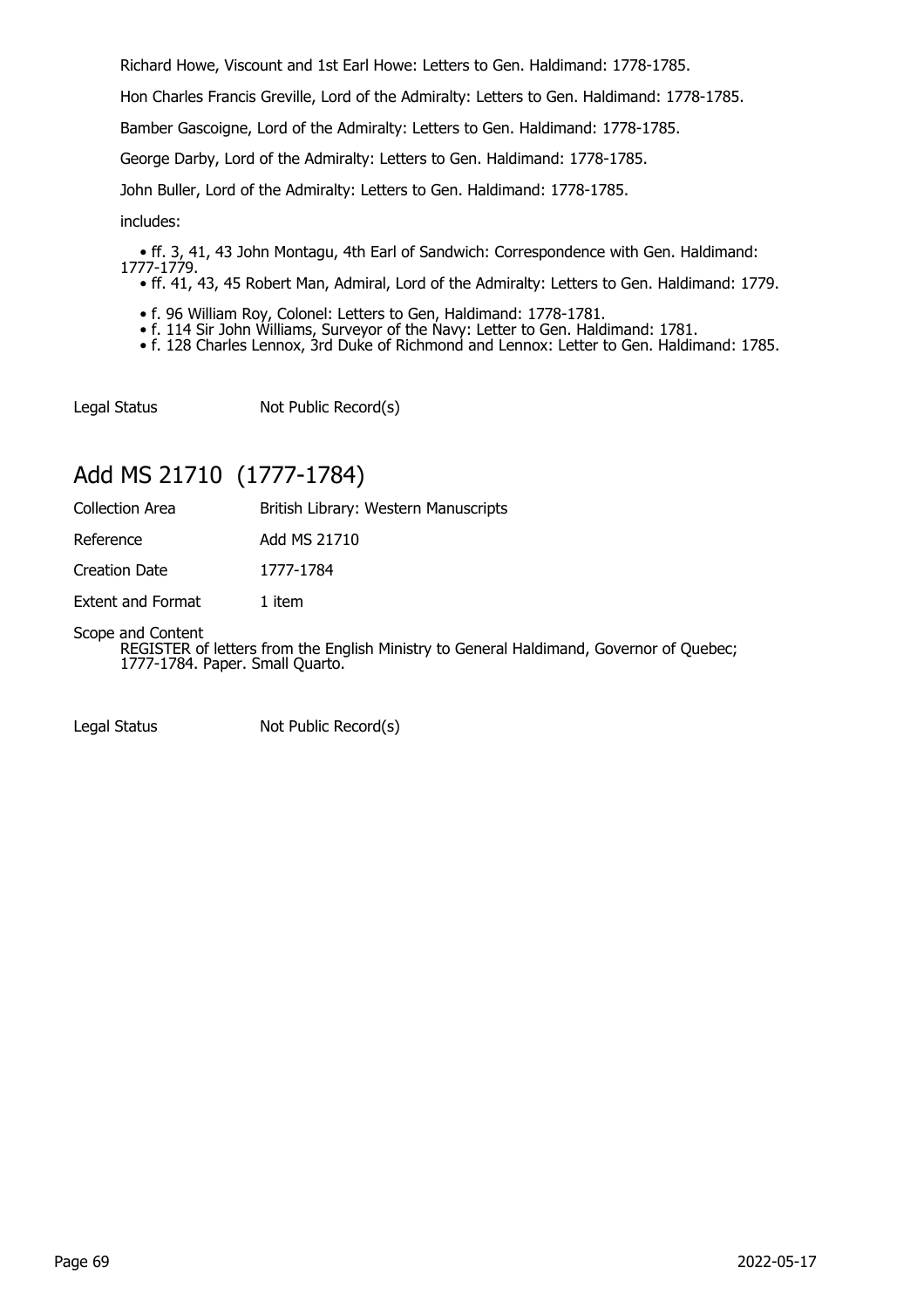# Add MS 21711 (1778-1785)

| <b>Collection Area</b>   | British Library: Western Manuscripts |
|--------------------------|--------------------------------------|
| Reference                | Add MS 21711                         |
| <b>Creation Date</b>     | 1778-1785                            |
| <b>Extent and Format</b> | 1 item                               |

Scope and Content

REGISTER of letters to General Haldimand, Governor of Quebec, from the Treasury; 1778-1782; and from the War Office; 1778 1785; and of letters from the General to the War Office; 1778 1783. Paper. Small Quarto.

Legal Status Not Public Record(s)

## Add MS 21712 (1779-1786)

Collection Area British Library: Western Manuscripts

Reference Add MS 21712

Creation Date 1779-1786

Extent and Format 1 item

Scope and Content

REGISTER of letters to General Haldimand, Governor of Quebec, from the Treasury ; 1783-1786; the Board of Trade; 1780, 1781; and the Ordnance, Navy, and Admiralty Offices; 1779-1782. Paper. Small Quarto.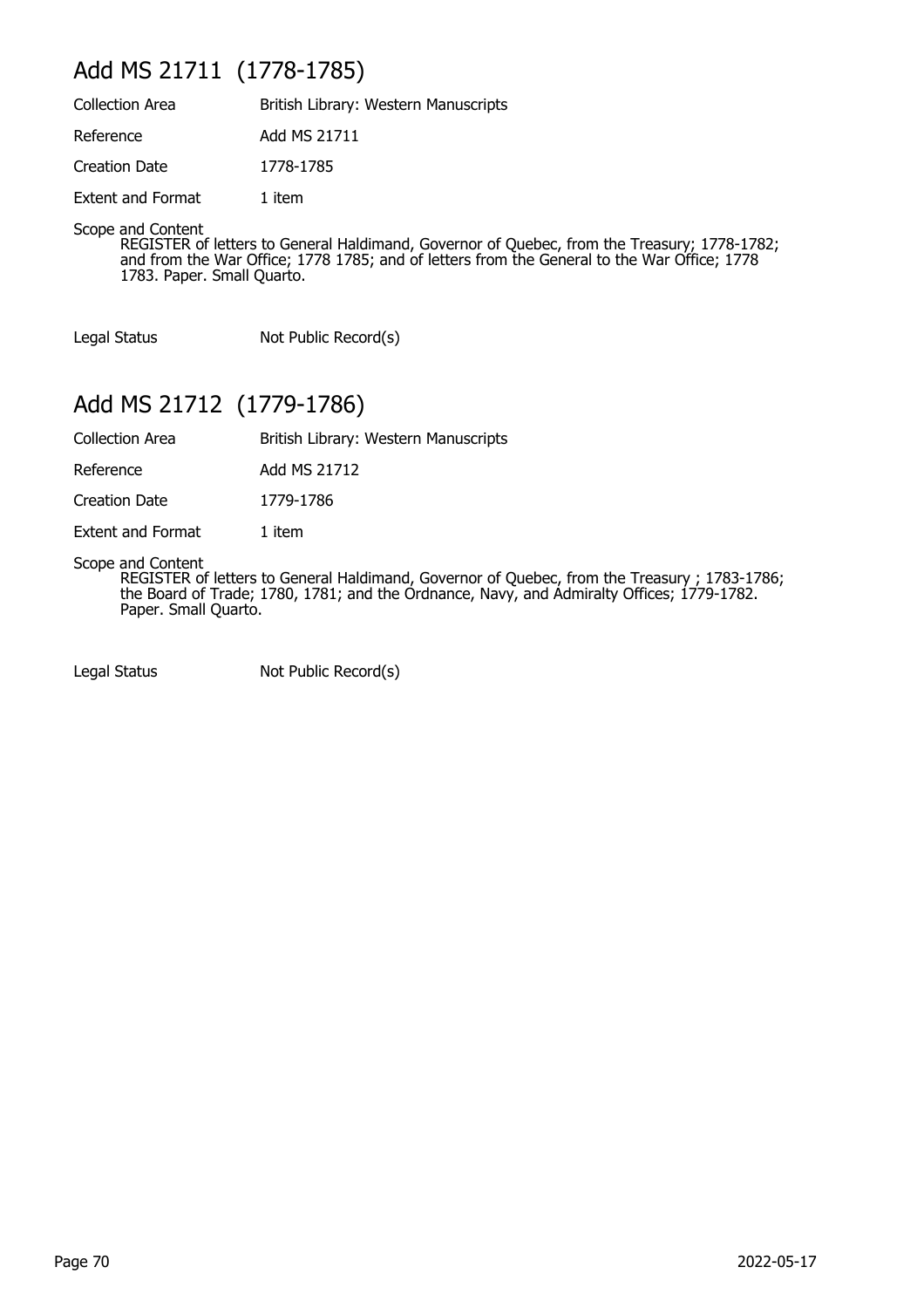## Add MS 21713 (1762-1786)

| <b>Collection Area</b>   | British Library: Western Manuscripts |
|--------------------------|--------------------------------------|
| Reference                | Add MS 21713                         |
| Creation Date            | 1762-1786                            |
| <b>Extent and Format</b> | 1 item                               |
| Scope and Content        |                                      |

COPIES of ministerial letters of appointment to the various commands held by General Haldimand; 1762-1786. Paper. Octavo.

Legal Status Not Public Record(s)

#### Add MS 21714-21716 REGISTER of letters from General Haldimand, Governor of Quebec, to the English Ministry. Arranged in

| <b>Collection Area</b>   | British Library: Western Manuscripts                                                                                                                                       |
|--------------------------|----------------------------------------------------------------------------------------------------------------------------------------------------------------------------|
| Reference                | Add MS 21714-21716                                                                                                                                                         |
| <b>Creation Date</b>     | 1778-1784                                                                                                                                                                  |
| <b>Extent and Format</b> | 3 items                                                                                                                                                                    |
| Title                    | REGISTER of letters from General Haldimand, Governor of Quebec, to the<br>English Ministry. Arranged in chronological order, in three volumes Paper.<br>Folio. (1778-1784) |
| Legal Status             | Not Public Record(s)                                                                                                                                                       |

## Add MS 21714 (1778-1780)

| <b>Collection Area</b>                   | British Library: Western Manuscripts |
|------------------------------------------|--------------------------------------|
| Reference                                | Add MS 21714                         |
| <b>Creation Date</b>                     | 1778-1780                            |
| <b>Extent and Format</b>                 | 1 item                               |
| Scope and Content<br>Vol. I., 1778-1780. |                                      |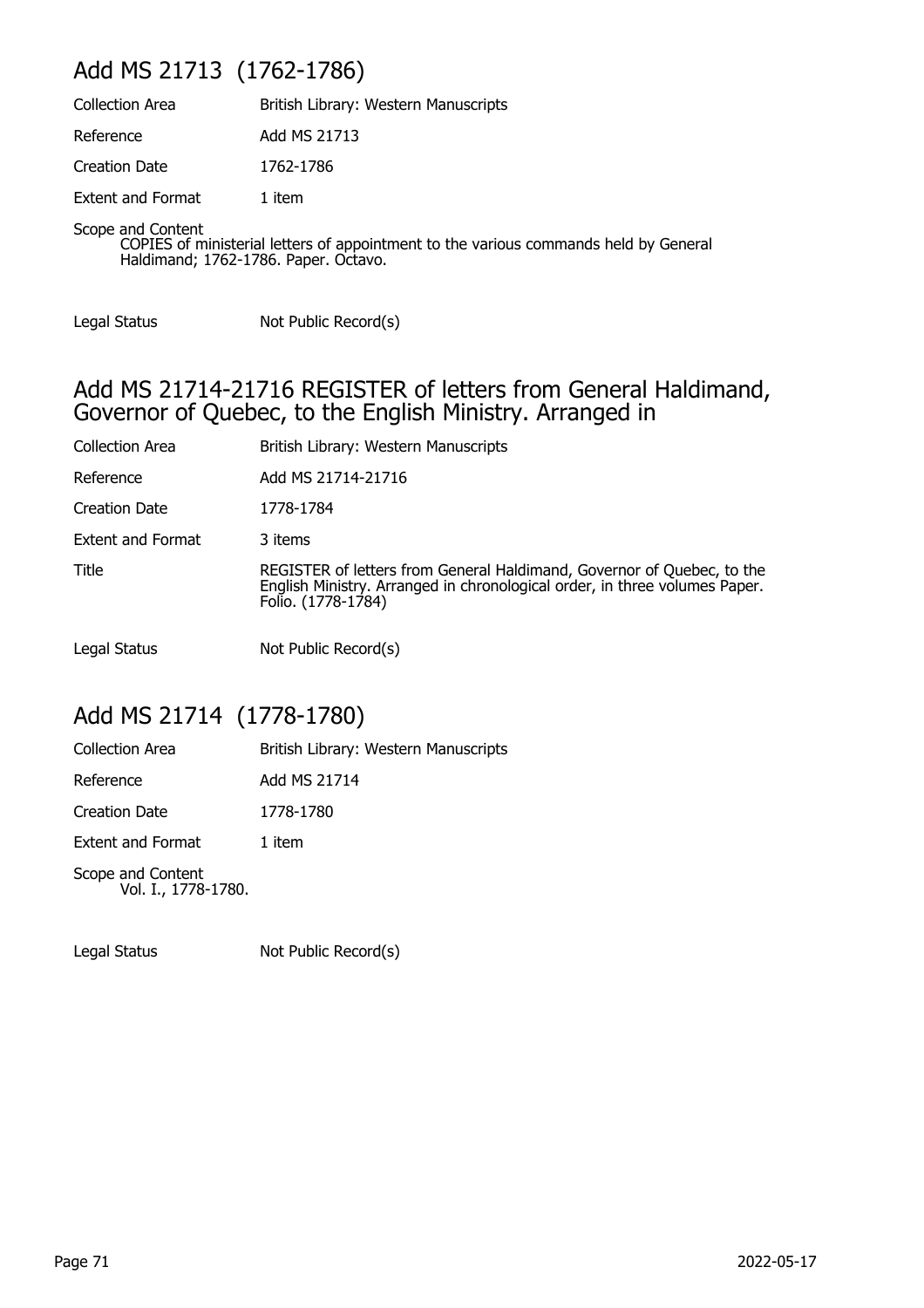# Add MS 21715 (1780-1782)

| <b>Collection Area</b>                   | British Library: Western Manuscripts |
|------------------------------------------|--------------------------------------|
| Reference                                | Add MS 21715                         |
| <b>Creation Date</b>                     | 1780-1782                            |
| <b>Extent and Format</b>                 | 1 item                               |
| Scope and Content<br>Vol. II. 1780-1782. |                                      |

Legal Status Not Public Record(s)

## Add MS 21716 (1782-1784)

| <b>Collection Area</b>                     | British Library: Western Manuscripts |
|--------------------------------------------|--------------------------------------|
| Reference                                  | Add MS 21716                         |
| <b>Creation Date</b>                       | 1782-1784                            |
| <b>Extent and Format</b>                   | 1 item                               |
| Scope and Content<br>Vol. III., 1782-1784. |                                      |

Legal Status Not Public Record(s)

#### Add MS 21717-21718 REGISTER of letters to the Ministry from General Haldimand, when Governor of Quebec, 1778-1784; and after his

| <b>Collection Area</b>   | British Library: Western Manuscripts                                                                                                                                                     |
|--------------------------|------------------------------------------------------------------------------------------------------------------------------------------------------------------------------------------|
| Reference                | Add MS 21717-21718                                                                                                                                                                       |
| <b>Creation Date</b>     | 1778-1790                                                                                                                                                                                |
| <b>Extent and Format</b> | 2 items                                                                                                                                                                                  |
| Title                    | REGISTER of letters to the Ministry from General Haldimand, when Governor of<br>Quebec, 1778-1784; and after his return to England, 1785-1790. Two volumes.<br>Paper. Folio. (1778-1790) |
| Legal Status             | Not Public Record(s)                                                                                                                                                                     |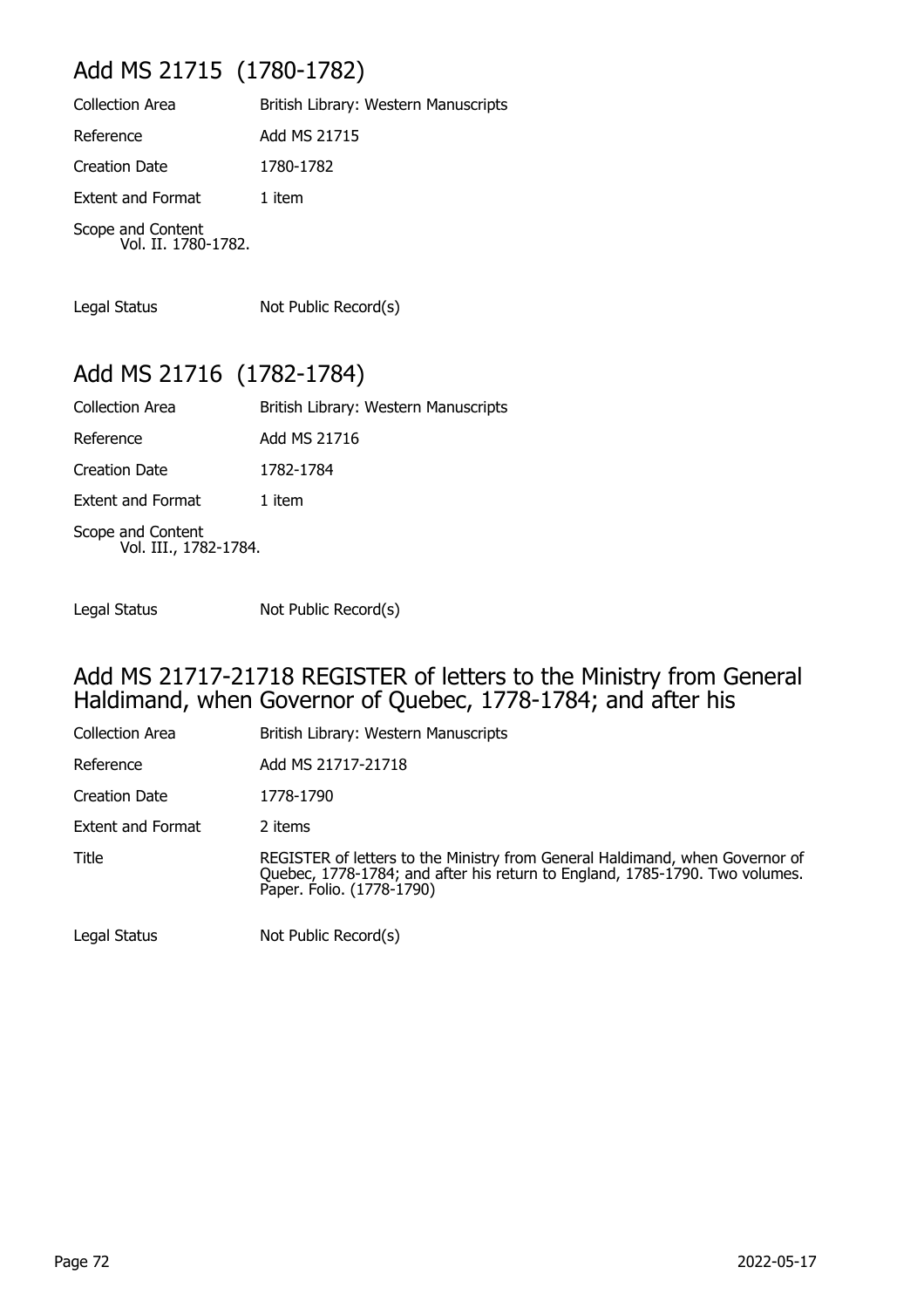# Add MS 21717 (1778-1784)

| <b>Collection Area</b>                 | British Library: Western Manuscripts |
|----------------------------------------|--------------------------------------|
| Reference                              | Add MS 21717                         |
| <b>Creation Date</b>                   | 1778-1784                            |
| <b>Extent and Format</b>               | 1 item                               |
| Scope and Content<br>Vol. I, 1778-1784 |                                      |

Legal Status Not Public Record(s)

## Add MS 21718 (1785-1790)

| <b>Collection Area</b>                  | British Library: Western Manuscripts |
|-----------------------------------------|--------------------------------------|
| Reference                               | Add MS 21718                         |
| <b>Creation Date</b>                    | 1785-1790                            |
| <b>Extent and Format</b>                | 1 item                               |
| Scope and Content<br>Vol. II, 1785-1790 |                                      |

Legal Status Not Public Record(s)

## Add MS 21719 (1778-1785)

| <b>Collection Area</b> | British Library: Western Manuscripts |
|------------------------|--------------------------------------|
| Reference              | Add MS 21719                         |
| Creation Date          | 1778-1785                            |
| Extent and Format      | 1 item                               |

Scope and Content REGISTER of letters from General Haldimand, Governor of Quebec, to the Treasury; 1778-1785. Paper. Folio.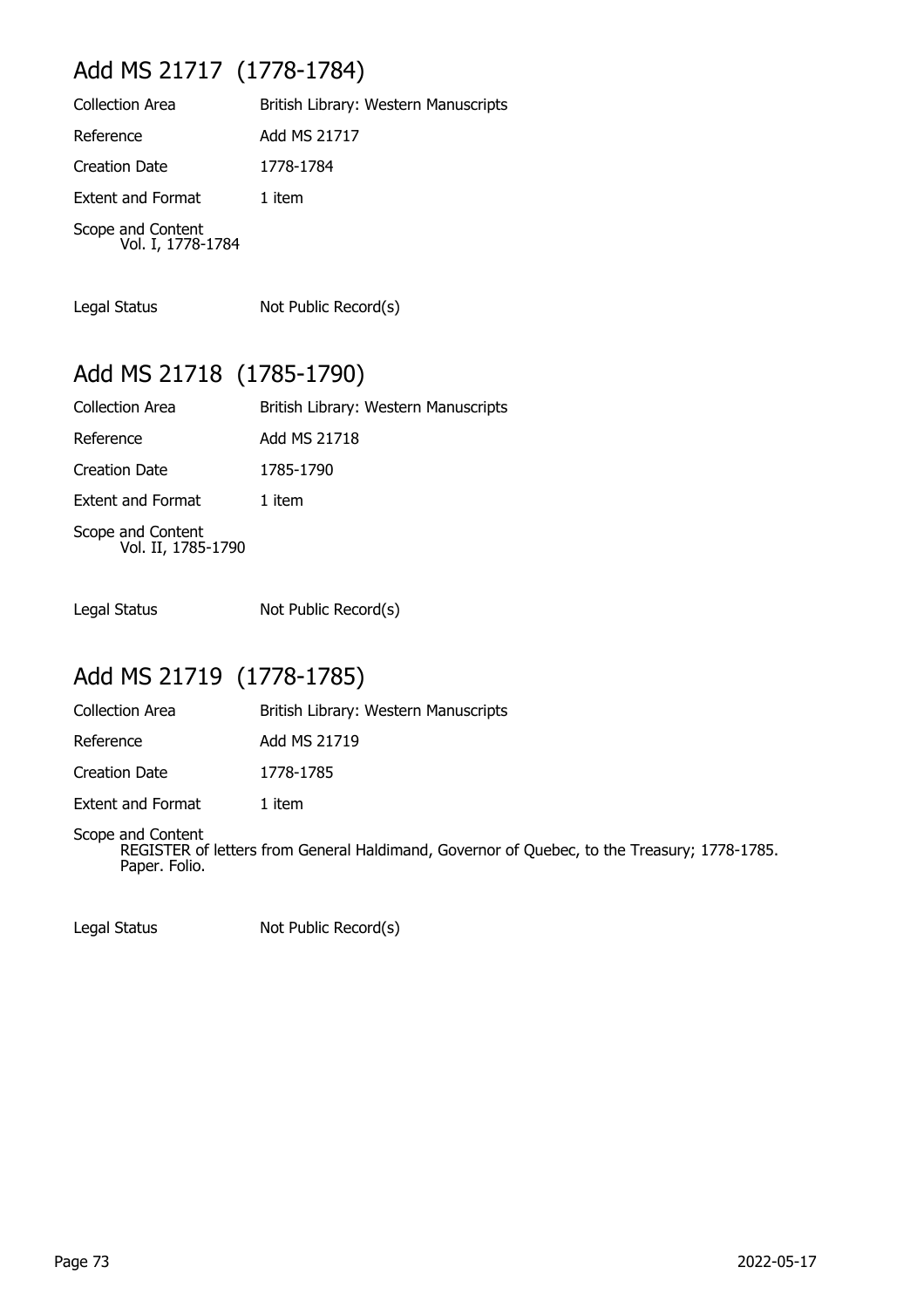## Add MS 21720 (1778-1786)

| <b>Collection Area</b>   | British Library: Western Manuscripts |
|--------------------------|--------------------------------------|
| Reference                | Add MS 21720                         |
| Creation Date            | 1778-1786                            |
| <b>Extent and Format</b> | 1 item                               |

Scope and Content

REGISTER of letters from General Haldimand, when Governor of Quebec, and after his return to England, to the Secretary-at-War, the Ordnance Office, the Admiralty, and the Board of Trade; 1778- 1786. Paper. Folio.

Legal Status Not Public Record(s)

## Add MS 21721 (1779-1784)

Collection Area British Library: Western Manuscripts

Reference Add MS 21721

Creation Date 1779-1784

Extent and Format 1 item

Scope and Content

COPIES of letters written by L. Genevay and Captain Robert Mathews, Military Secretaries to General Haldimand, in his capacity of Commander-in-Chief in the Province of Quebec; and by R. B. Lernoult, Adjutant-General; 1779-1784. Paper. Folio.

Robert Mathews, Major, Secretary to General Haldimand: Letters to Gen. Haldimand: 1779-1791.

includes:

 • ff. 100, 102, 362 Captain Richard Berenger Lernoult, Adjutant-General in Canada, Commandant of Detroit: Letters to Lieut. Folarat and others: 1780, 1783.: Copies.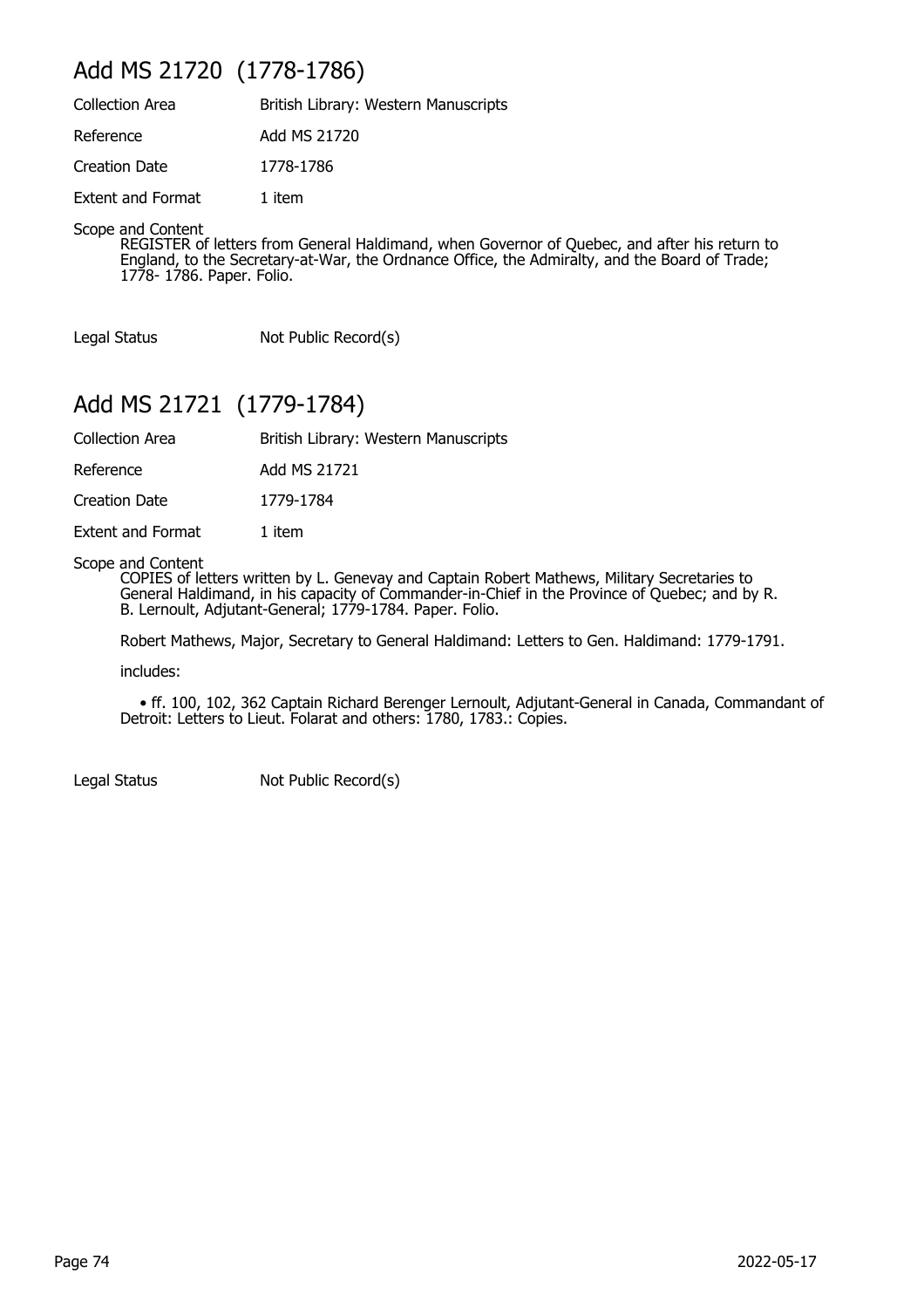#### Add MS 21722-21724 REGISTER of miscellaneous letters to various persons, from General Haldimand, Governor of Quebec; 1778,

| Collection Area      | British Library: Western Manuscripts                                                                                                                                |
|----------------------|---------------------------------------------------------------------------------------------------------------------------------------------------------------------|
| Reference            | Add MS 21722-21724                                                                                                                                                  |
| <b>Creation Date</b> | 1778-1786                                                                                                                                                           |
| Extent and Format    | 3 items                                                                                                                                                             |
| Title                | REGISTER of miscellaneous letters to various persons, from General<br>Haldimand, Governor of Quebec; 1778, 1783-1786. Three volumes. Paper. Folio.<br>$(1778-1786)$ |
| Legal Status         | Not Public Record(s)                                                                                                                                                |

# Add MS 21722 (1778-1786)

| <b>Collection Area</b>       | British Library: Western Manuscripts |
|------------------------------|--------------------------------------|
| Reference                    | Add MS 21722                         |
| <b>Creation Date</b>         | 1778-1786                            |
| <b>Extent and Format</b>     | 1 item                               |
| Scope and Content<br>Vol. I. |                                      |

Legal Status Not Public Record(s)

## Add MS 21723 (1778-1786)

| <b>Collection Area</b>        | British Library: Western Manuscripts |
|-------------------------------|--------------------------------------|
| Reference                     | Add MS 21723                         |
| <b>Creation Date</b>          | 1778-1786                            |
| <b>Extent and Format</b>      | 1 item                               |
| Scope and Content<br>Vol. II. |                                      |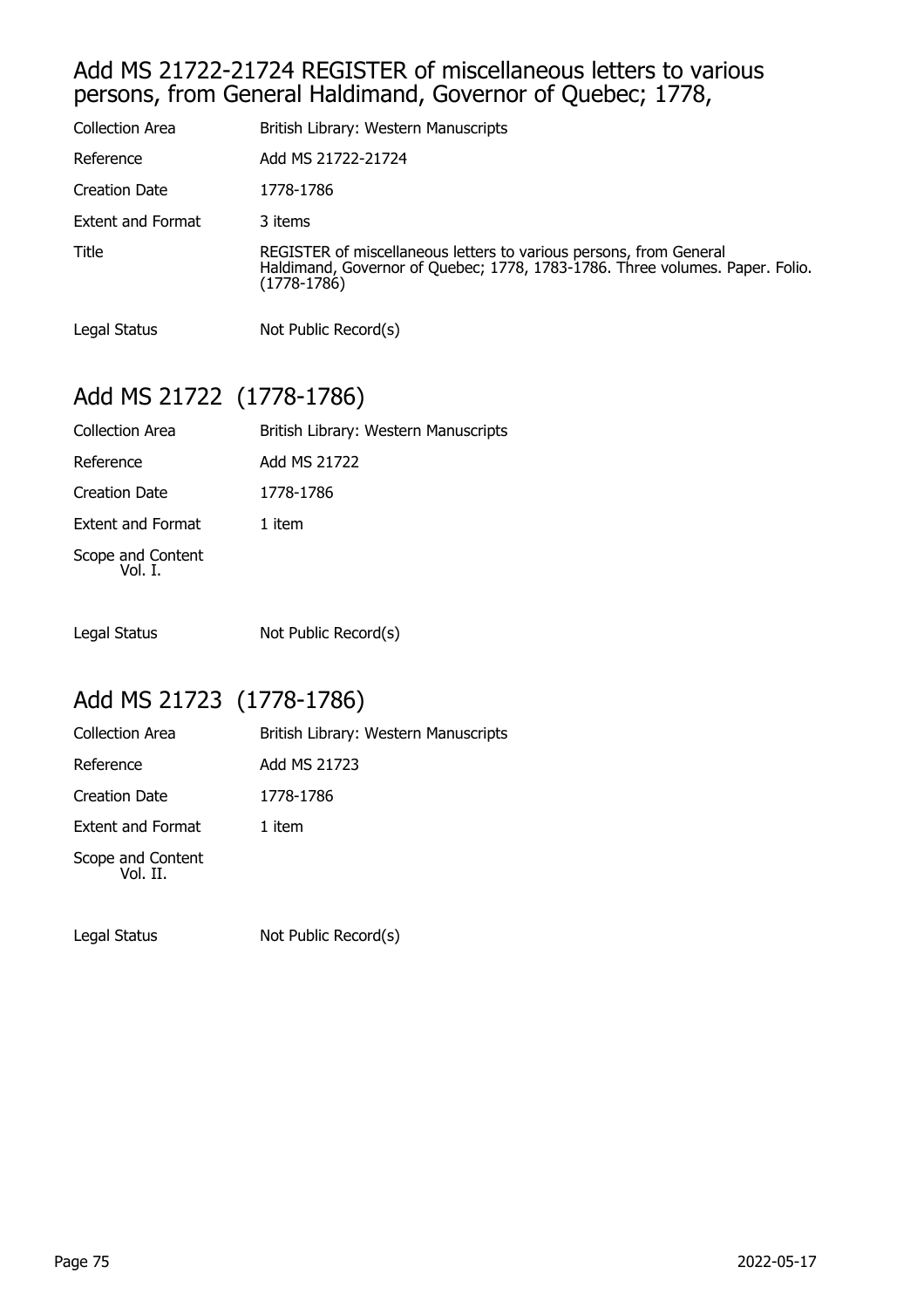# Add MS 21724 (1778-1786)

| <b>Collection Area</b>         | British Library: Western Manuscripts |
|--------------------------------|--------------------------------------|
| Reference                      | Add MS 21724                         |
| Creation Date                  | 1778-1786                            |
| <b>Extent and Format</b>       | 1 item                               |
| Scope and Content<br>Vol. III. |                                      |

Legal Status Not Public Record(s)

## Add MS 21725 (1784)

| British Library: Western Manuscripts |
|--------------------------------------|
| Add MS 21725                         |
| 1784                                 |
|                                      |

Extent and Format 1 item

Scope and Content COPIES of private letters, from General Haldimand, not entered in the Books of General Entries for the year 1784 [i.e. Add. MSS. 21,723, 21,724]. Paper. Small Quarto.

Legal Status Not Public Record(s)

#### Add MS 21726-21727 COPIES and drafts of letters written by General Haldimand during his commands at Three Rivers, Florida, New

| <b>Collection Area</b> | British Library: Western Manuscripts                                                                                                                                                                                   |
|------------------------|------------------------------------------------------------------------------------------------------------------------------------------------------------------------------------------------------------------------|
| Reference              | Add MS 21726-21727                                                                                                                                                                                                     |
| <b>Creation Date</b>   | 1762-1791                                                                                                                                                                                                              |
| Extent and Format      | 2 items                                                                                                                                                                                                                |
| Title                  | COPIES and drafts of letters written by General Haldimand during his<br>commands at Three Rivers, Florida, New York, and Quebec, and after his<br>return to England; 1762-1791. Two volumes. Paper. Folio. (1762-1791) |
| Legal Status           | Not Public Record(s)                                                                                                                                                                                                   |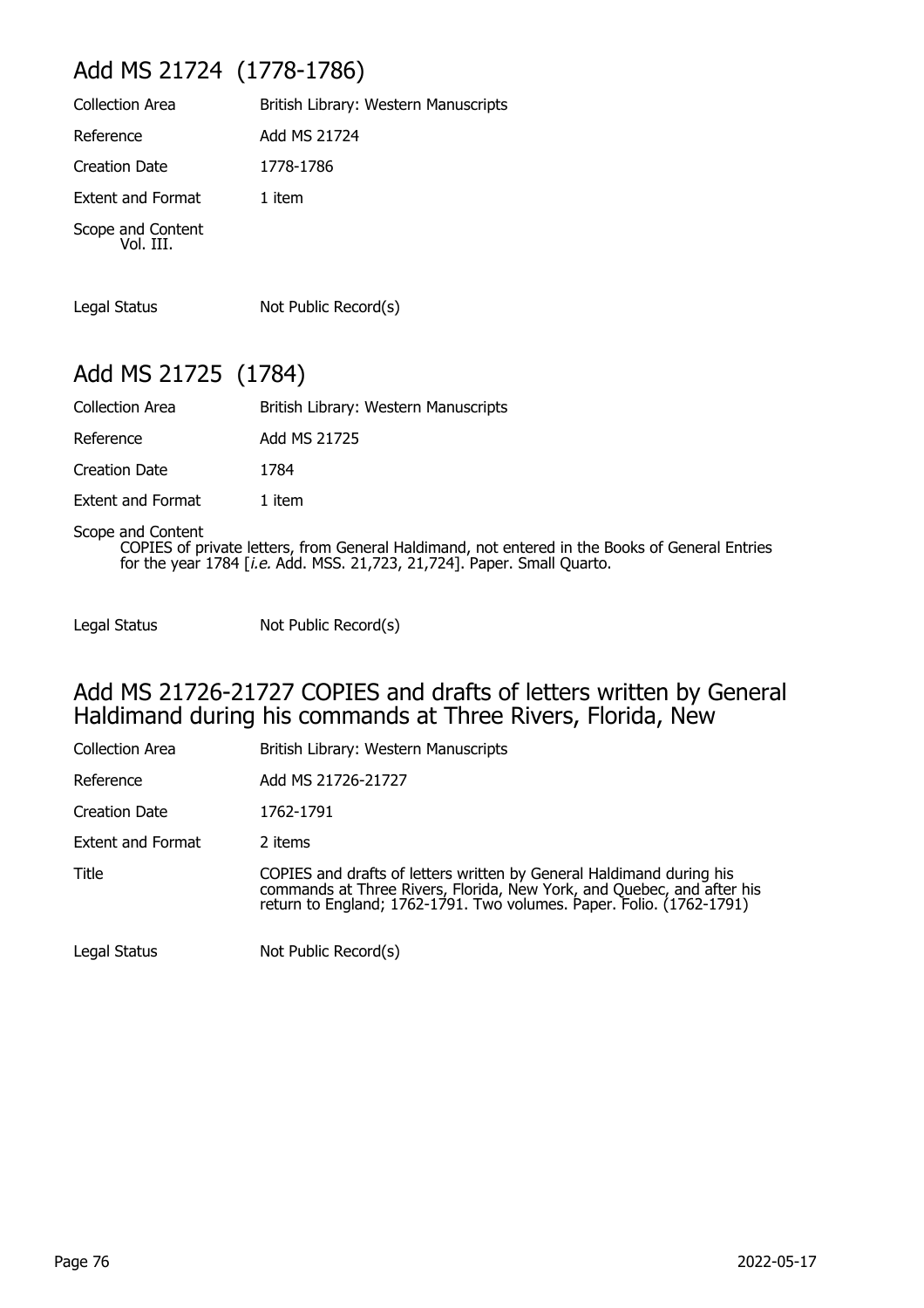# Add MS 21726 (1762-1791)

| British Library: Western Manuscripts |
|--------------------------------------|
| Add MS 21726                         |
| 1762-1791                            |
| 1 item                               |
|                                      |
|                                      |

Legal Status Not Public Record(s)

## Add MS 21727 (1762-1791)

| Collection Area               | British Library: Western Manuscripts |
|-------------------------------|--------------------------------------|
| Reference                     | Add MS 21727                         |
| Creation Date                 | 1762-1791                            |
| <b>Extent and Format</b>      | 1 item                               |
| Scope and Content<br>Vol. II. |                                      |

Legal Status Not Public Record(s)

#### Add MS 21728-21731 LETTERS from various persons to General Haldimand during his commands at Three Rivers, Florida, etc.;

| Collection Area          | British Library: Western Manuscripts                                                                                                                             |
|--------------------------|------------------------------------------------------------------------------------------------------------------------------------------------------------------|
| Reference                | Add MS 21728-21731                                                                                                                                               |
| Creation Date            | 1757-1777                                                                                                                                                        |
| <b>Extent and Format</b> | 4 items                                                                                                                                                          |
| Languages of Material    | English; French; German                                                                                                                                          |
| <b>Title</b>             | LETTERS from various persons to General Haldimand during his commands at<br>Three Rivers, Florida, etc.; 1757-1777. Four volumes. Paper. Folio.<br>$(1757-1777)$ |
| Legal Status             | Not Public Record(s)                                                                                                                                             |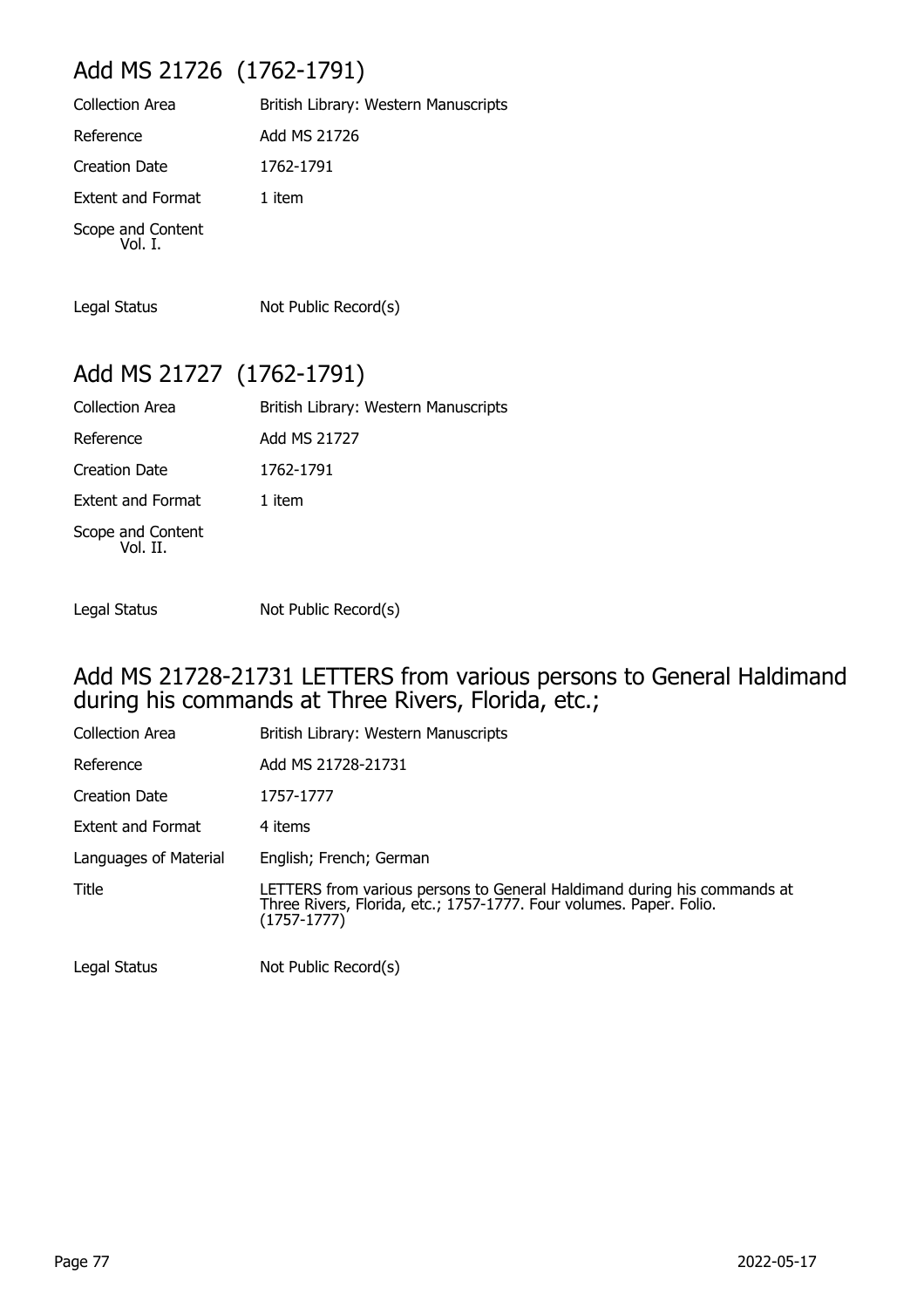### Add MS 21728 (1757-1768)

| <b>Collection Area</b>   | British Library: Western Manuscripts |
|--------------------------|--------------------------------------|
| Reference                | Add MS 21728                         |
| <b>Creation Date</b>     | 1757-1768                            |
| <b>Extent and Format</b> | 1 item                               |
| Languages of Material    | English; French; German              |

Scope and Content

VOL. I. Letters of 1757-1768, from Captain James Cuninghame; New York, 22 Nov. 1757, f. 1. Colonel John Young; New York, Feb. Mar. 1758, ff. 2, 3, 4. Colonel John Brown;. New York, 1758 and 1762, ff. 5, 6, 52. R. Ross; Halifax, 1 May, 1758, f. 8. Brigadier-General [George Augustus] Viscount Howe; Fort Edward Camp, 8 June, 1758, f. 10. J. Appy, Secretary; Lake George etc., 1875-1768. Fr. ff. 12, 14, 15, 18, 19, 21, 23, 374, 389, 390. Major John Spittel; Fort Edward, 27 Oct. 1758, f. 16. Colonel John Bradstreet; Albany, 10 Mar. 1759, f. 22. Brigadier-General J[ohn] Prideaux; Oswego, 30 June, and Camp before Niagara, 13 July, 1759, ff. 25, 27. Captain Walter Rutherfurd; Camp before Niagara, 14 July, 1759, f. 29. Captain Allan Macleane; Camp before Niagara, July, 1759, ff. 31, 33. Major W. Hervey; Niagara, 26 July, 1759, f. 34. Colonel Bartholomew Le Roux; Oswego, 29 July, 1759, f. 36. Major H. de Munster; Oswego, 1759, ff. 37-41. James Meyrick; Channel Row, 9 Feb. 1760, f. 42. Robert Leake, Commissary-General; Albany, 20 Feb. 1760, f. 44. Rt. Hon. Charles Townshend, Secretaryat-War; 25 Feb. 1762, f. 46. Lieut. Thomas Mills; Quebec, 1762- 1767, ff. 50, 56, 58, 62, 101, 114, 146. Frederick Haldimand (nephew of the General); Montreal, 23 June, 1762, Fr. f. 53. Richard Maitland, Deputy-Adjutant- General; Quebec, 3 July, 1762. S. P. Gounon, Jesuit; Becamourt, 20 July, 1762. Fr. f. 60. Ensign J. Bruyere; Three Rivers, 1762- 1763. Fr. ff. 63, 71, 73. Amiod; Quebec, 21 Sept. 1762. Fr. f. 65. F. Emmanuel Crespel; Quebec, 23 Sept. 1762. Fr. f. 66. De Glapion, Jesuit; Quebec, 19 Nov. 1762. Fr. f. 69. Thomas Dunn; Quebec, 12 Mar. 1764, f. 75. Captain Robert Bayard; Montreal, 21 May, 1765, f. 77. Gilbert Barkly; Quebec, 5 July, 1765, f. 79. P. Gugy; Machiche, 1765-1768. Fr. ff. 80, 103, 200, 250. Grant; 29 Nov. 1765, f. 84. Mich. Francklin; Halifax, 1766-1767, ff. 86, 124. Lieut. Kenneth McCulloch; Quebec, 1766, ff. 88, 92. J. F. W. Des Barres; Halifax, etc., 1766- 1768. Fr. ff. 90, 96, 98, 126, 128, 284. Lieut. Thomas Hutchins; Philadelphia 23 May, 1766, f. 93. Captain Thomas Barnsley; Philadelphia, 1 Sept. 1766, f. 100. Adam Hoops; Philadelphia, 1766-1768, ff. 108, 120, 122, 170, 228, 288. G. Maturin; Secretary's Office, Headquarters, 15 Dec. 1766, f. 110. Sergeant James Orr; Montreal, 21 Jan. 1767, f. 117. Captain Daniel Rea, 21st Regt.; Fort Panmure, 1767, ff. 134, 155, 157. Captain John Row; London, 24 Mar. 1767, f. 141. Captain Ph. Durell; on board the "Cygnet," Pensacola, etc., 1767, 1768, ff. 143, 164, 252. Lieut. Ph. Pittman, 15 Regt.; 21 Apr. 1767, f. 144. Captain Thomas Home; Fort Bute, 6 May, 1767, f. 149. Francklyn and Younger; Kingston, Jamaica, May, 1767, ff. 151, 153. Captain Frederick Disney, 21st Regt.; Fort Bute, 1767, ff. 161, 186. Thomas Bullard; London, 11 July, 1767, f. 162. Lieut. James Wright; Fort St. Mark's, 14 Aug. 1767, f. 168. Admiral William Parry; Jamaica, 1767- 1768, ff. 171, 207, 209, 223, 320. Marquis; New Orleans, 1767-1768. Fr. ff. 173, 303. B. Macnemara; New Orleans, 1767-1768, ff. 175, 198, 277, 318. Edmund Taylor; Fort Panmure, Natchez, 20 Sept. 1767, f. 177. De la Gautrais; Mobile, 23 Sept. 1767. Fr. f. 178. François Caminad; New Orleans, 1767- 1768. Fr. ff. 180, 226, 301, 339, 385. Thomas Willing; Philadelphia, 26 Oct. 1767, f. 182. Colonel Zaremba; Brieg, 1766-1768. *Ger.* ff. 184, 269. Captain William Shirreff; New York, 16 Nov. 1767, f. 188. Captain J. Marsh; Pensacola, etc., 1767- 1768, ff. 190, 214, 216, 240. Lieut. James Lovell, 21st Regt.; Fort Panmure, 1767-1768, ff. 202, 218, 237, 273, 332. J. Lorimer, Hospital Surgeon; [Pensacola, 1767], f. 204. Lieut. M. Kirkman, 21st Regt.; Fort Bute, 1768, ff. 208, 220, 230, 259, 289, 311, 317. Captain Samuel Holland; Quebec, 20 Jan. 1768, f. 210. Captain Sir Basil Keith, R. N., commanding the "Levant" (afterwards Governor of Jamaica); Jamaica, 7 Feb. 1768, f. 221. Colonel W. Byrd; Westover, in Virginia, 20 Feb. 1768, f. 231. General James Adolphus Oughton; Edinburgh, 1768, ff. 233, 383. John Ross; Edinburgh, 22 Feb. 1768, f. 235. Lieut. James Wright; Fort S. Mark's, Apalache, 14 Mar. 1768, f. 245. Pierce A. Sinnott; Fort S. Mark's, 15 Mar. 1768, f. 247. Lieut. James Boucher; Charlestown, *etc.*, 1768, ff. 254, 324, 326, 356. Major James Chissolm; Charlestown and St. Augustine, 1768, ff. 256, 379, 381. Lieut. John Thomas; Pensacola, 13 Apr. 1768, f. 258. De Giez; New Orleans, 1768. Fr. ff. 274, 279, 291, 297, 387. Peter Francklyn; Jamaica, 15 May, 1768, f. 275. L. Perrault; New Orleans, 1768. Fr. ff. 309, 366. David Waugh; Fort Bute, 21 July, 1768, f. 313. C. J. Maiton; New Orleans, 22 July 1768. Fr. f. 315. Major Thomas Whitmore; S. Augustine, 1768, ff. 322, 362 James Gray, Surgeon 21st Regt.; Mobile, 8 Aug. 1768, f. 334. Le Chevalier de Noyau; Louisiana, 18 Aug. 1768. Fr. f. 343. Jaques Durade; New Orleans, 20 Aug. 1768. Fr. f. 345. Captain Alan Gardner; "Preston," Port Royal,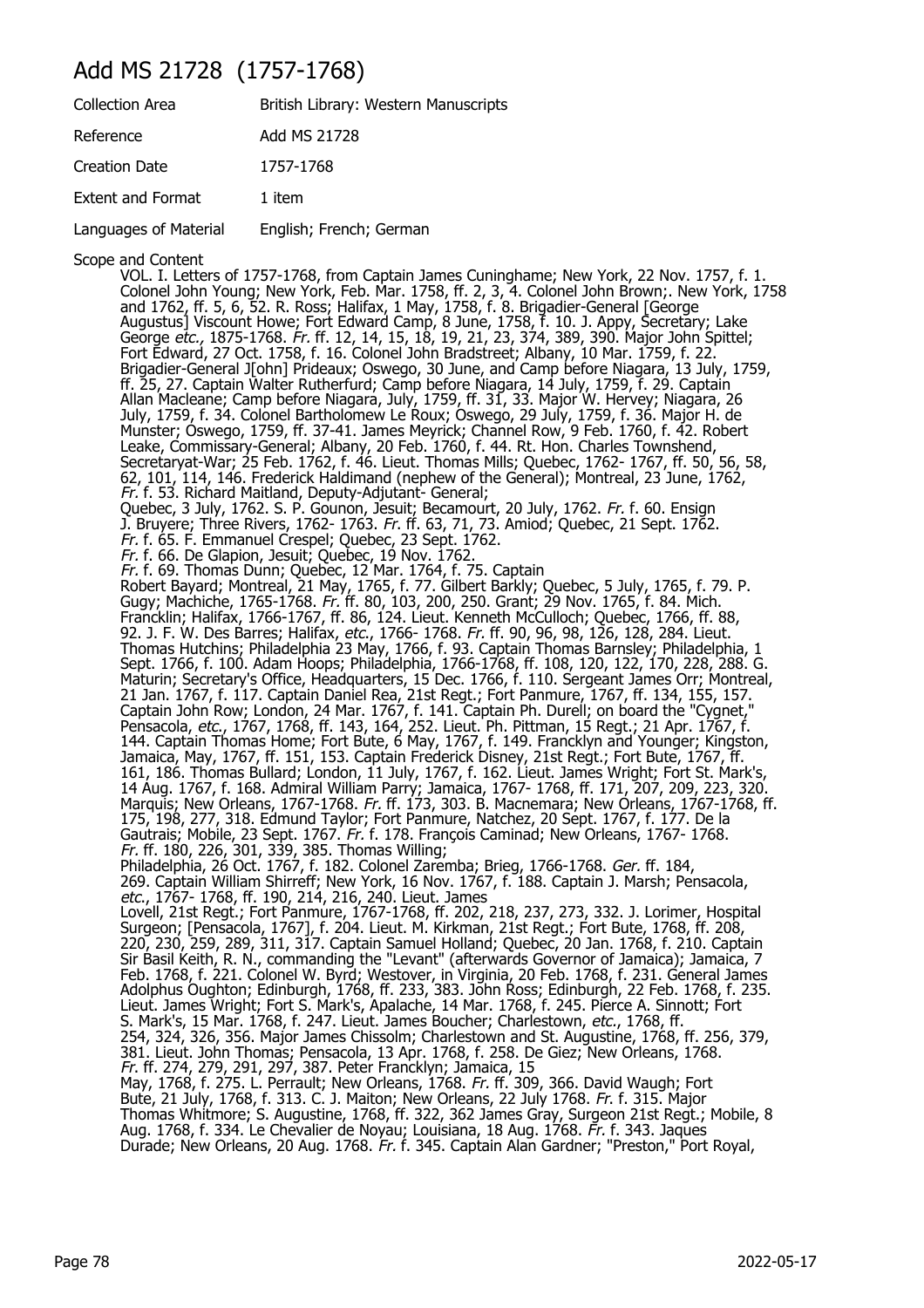Jamaica, 10 Sept. 1768, f. 354. Jer. Terry; New Orleans, 13 Sept. 1768, f. 358. Evan Jones; New Orleans, 14 Sept. 1768, f. 360. Captain William Jenkin; St. Augustine, 1 Oct. 1768, f. 364. James Grant, Governor of East Florida; 1768, ff. 368, 377. Lieut. Samuel Currie, 21st Regt.; St. Augustine, 4 Oct. 1768, f. 370. Lieut. Thomas Gamble; New York, 12 Oct. 1768, f. 375.

includes:

• f. 1 James Cunningham, Captain: Letter to Gen. Haldimand: 1757.

• ff. 2, 3, 4 John Young, Colonel: Letters to Gen. Haldimand: 1758.

• ff. 5, 6, 52 John Brown, Colonel: Letters to Gen. Haldimand: 1758, 1762.

• f. 8 R- Ross: Letter to Gen. Haldimand: 1758.

• f. 10 George Augustus Howe, 3rd Viscount Howe: Letter to Gen. Haldimand: 1758.

 • ff. 12, 14, 15, 18, 19, 21, 23, 374 J- Appy, Judge Advocate in N America: Letters to Gen. Haldimand: 1758-1768.: Fr.

• f. 16 John Spittel, Major: Letter to Gen. Haldimand: 1758.

• f. 22 John Bradstreet, Colonel: Letter to Gen. Haldimand: 1759.

• ff. 25, 27 John Prideaux, General: Letters to Gen. Haldimand: 1759.

• f. 29 Walter Rutherford, Captain: Letter to Gen. Haldimand: 1759.

• ff. 31, 33 Allan Macleane, Captain: Letters to Gen. Haldimand: 1759.

• f. 34 W- Hervey, Major: Letter to Gen. Haldimand: 1759.

• f. 36 Bartholomew Le Roux, Colonel: Letter to Gen. Haldimand: 1759.

 • ff. 37-41 Herbert de Münster, Lieutenant -Colonel: Letters to Gen. Haldimand and A. V. Haldimand: 1759, 1775.: Fr.

• f. 42 James Meyrick, Army Agent: Letter to Gen. Haldimand: 1760.

 • f. 44 Captain Robert Leake, Commissary-General in Canada: Letters to Gen. Haldimand: 1760, 1773-1784.

 • f. 46 Charles Townshend, Secretary of War, and Chancellor of the Exchequer: Letter to Gen. Haldimand: 1762.

 • ff. 50, 56, 58, 62, 101, 114, 146 Sir Thomas Mills, Receiver-General of Quebec: Letters to Gen. Haldimand: 1762-1767, 1777-1789.

• f. 53 Frederic Haldimand: Letter to his uncle, Gen. Haldimand: 1762.: Fr.

• f. 55 Hon Richard Maitland, Colonel, Dep. Adj.-General: Letter to Gen. Haldimand: 1762.

• f. 60 S- P- Gounon, Jesuit: Letter to Gen. Haldimand: 1762.: Fr.

• ff. 63, 71, 73 J- Bruyere, Ensign: Letters to Gen. Haldimand: 1762-1763.: Fr.

• f. 65 Amiod: Letter to Gen. Haidimand: 1762.: Fr.

 • f. 66 Emmanuel Crespel, Commissary of the Friars Recollect of Quebec: Letter to Gen. Haldimand: 1762.: Fr.

• f. 69 de Glapion, Jesuit: Letter to Gen. Haldimand: 1762.: Fr.

 • f. 75 Thomas Dunn, Paymaster-General of the Marine Department in Canada, and Judge of the Common Pleas at Quebec: Letters to Gen. Haldimand and others: 1764-1783.

• f. 77 Robert Bayard, Captain: Letter to Gen. Haldimaud: 1765.

• f. 79 Gilbert Barkly: Letter to Gen. Haldimand: 1765.

• ff. 80, 103, 200, 250 P- Gugy: Letters to Gen. Haldimand: 1765-1768.

• f. 84 Grant: Letter to Gen. Haldimand: 1765.

 • ff. 86, 124 Michael Francklin, Superintendent of Indian affairs in Nova Scotia: Letters to Gen. Haldimand: 1766-1782.

• ff. 88, 92 Kennett McCulloch, Lieutenant: Letters to Gen. Haldimand: 1766.

 • ff. 90, 96, 98, 126, 128, 284 J- F- W- Des Barres, Lieutenant: Letters to Col. Bouquet and Gen. Haldimand: 1764, 1766-1779.: Fr.

• f. 93 Thomas Hutchins, Captain: Letters to Gen. Haldimand: 1766, 1772-1774, 1779, 1785.

• f. 100 Thornas Barnsley, Major: Letter to Gen. Haldimand: 1766.

• ff. 108, 120, 122, 170, 228, 288 Adam Hoops: Letters to Gen. Haldimand: 1766-1768.

• f. 110 Gabriel Maturin, Captain: Letters to Gen. Haldimand: 1773.

• f. 117 James Orr, Serjeant: Letter to Gen. Haldimand: 1767.

• ff. 141, 235 John Rose, Major: Correspondence with Gen. Haldimand: 1767 - 1786.

• ff. 143, 164, 252 Ph- Durell, Captain: Letters to Gen. Haldimand: 1767-1768.

• f. 144 Lieutenant Philip Pittman, military surveyor: Letter to Gen. Haldimand: 1767.

• f. 149 Thomas Home, Captain: Letters to Gen. Haldimand: 1767, 1775.

• ff. 161, 186 Frederic Disney, Captain: Letters to Gen. Haldimand: 1767.

• f. 162 Thomas Bullard: Letter to Gen. Haldimand: 1767.

• ff. 168, 245 James Wright, Lieutenant: Letter to Gen. Haldimand: 1767, 1768.

• ff. 171, 207, 209, 223, 320 William Parry, Admiral: Letters to Gen. Haldimand: 1767-1768.

• ff. 173, 303 Marquis: Letters to Gen. Haldimand: 1767, 1768.: Fr.

• ff. 175, 198, 277, 318 B- Macnamara: Letters to Gen. Haldimand: 1767-1768.

• f. 177 Edmund Taylor: Letter to Gen. Haldimand: 1767.

• f. 178 Harpain de La Gautrais: Letters to Gen. Haldimand: 1767-1771.: Fr.

• ff. 180, 226, 301, 339, 385 François Caminad: Letters to Gen. Haldimand: 1767, 1768.: Fr.

• f. 182 Thomas Willing: Letters to Gen. Haldimand: 1767, 1773, 1774.

• ff. 184, 269 Michel Constantin von Zaremba, Lieutenant -General: Lettersto Gen. Haldimand: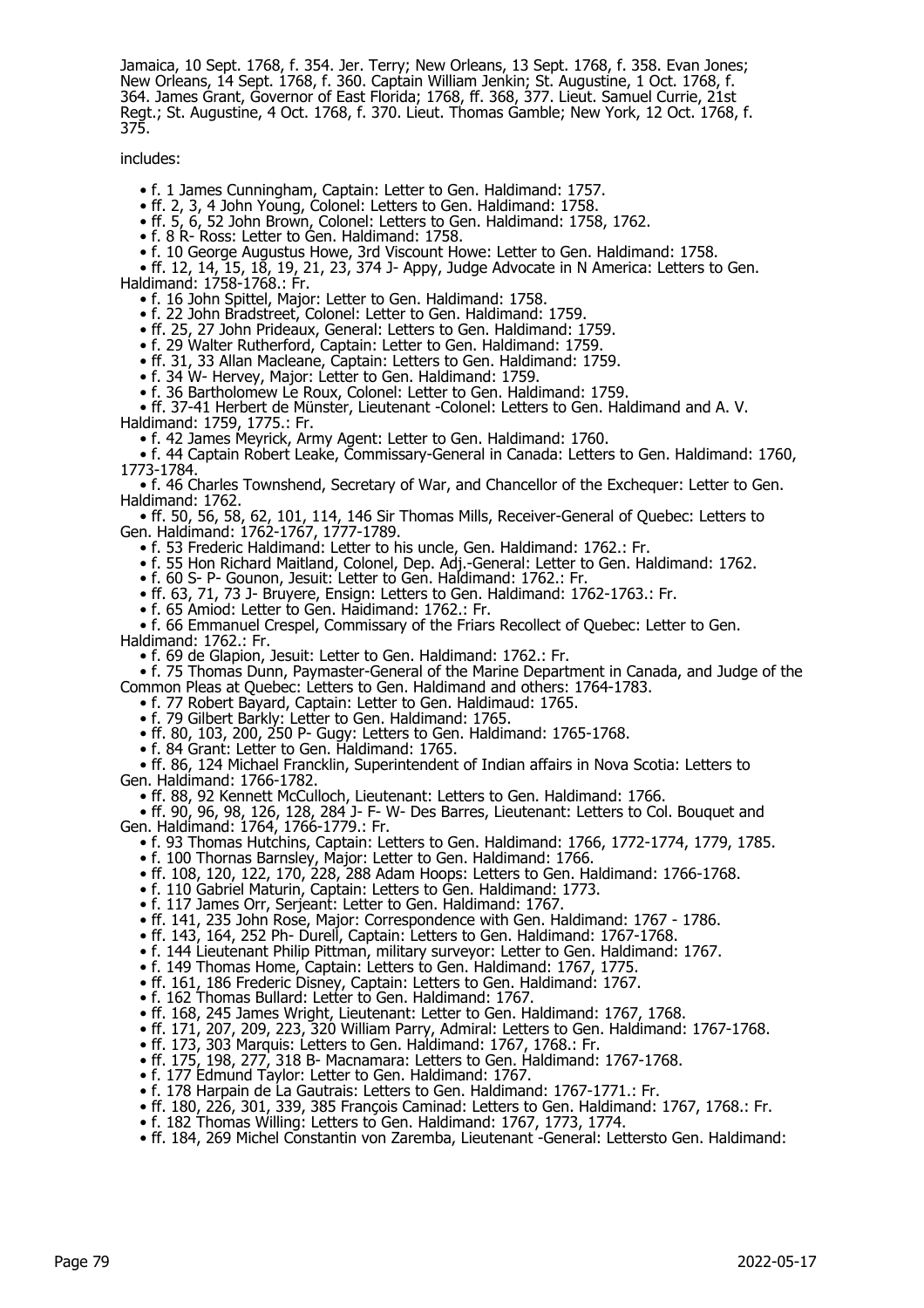1766-1784.: Germ.

- f. 188 William Shirreff, Major: Letter to Gen. Haldimand: 1767, 1773.
- ff. 190, 214, 216, 240 James Marsh, Lieutenant -Colonel: Letters to Gen. Haldimand: 1767-1782.
- ff. 202, 218, 237, 273, 332 James Lovell: Lieut. Letters to Gen. Haldimand: 1767-1768.
- f. 204 John Lorimer, MD: Letters to Gen. Haldimand: 1767-1770.
- ff. 208, 220, 230, 259, 289, 311, 317 M- Kirkman, Lieutenant: Letters to Gen. Haldimand: 1768.
- f. 210 Samuel Holland, Major: Letters to Gen. Haldimand: 1768-1789.
- f. 221 Sir Basil Keith, Captain: R.N. Letter to Gen. Haldimand: 1768.
- f. 231 William Byrd, Colonel: Letters to Gen. Haldimand: 1768, 1770.

 • ff. 233, 383 James Adolphus Dickenson Oughton, lieutenant-general; KB 1773: Letters to Gen Haldimand: 1768, 1770, 1779.

- f. 247 Pierce A. Sinnott, Commissary of Trade: Letter to Gen. Haldimand: 1768.
- ff. 254, 324, 326, 356 James Boucher, Lieutenant: Letters. to Gen. Haldimand: 1768.
- ff. 256, 379, 381 James Chissolm, Major: Letters to Gen. Haldimand: 1768, 1769.

 • f. 258 John Thomas, Lieutenant, Deputy Superintendent for the Missippi: Letters to Gen. Haldimand and others: 1768-1773.

• ff. 274, 287, 291, 297, 387 Emanuel de Giez: Letters to Gen. Haldimand: 1768-1771.: Fr.

- f. 275 Peter Francklin: Letter to Gen. Haldimand: 1768.
- ff. 309, 366 L- Perrault: Letters to Gen. Haldimand: 1768, 1770.: Fr.
- f. 313 David Waugh, Commissary of W Florida: Letters to Gen. Haldimand: 1766, 1768.
- f. 315 C- J- Maiton: Letter to Gen. Haldimand: 1768.: Fr.
- ff. 322, 362 Thomas Whitmore, Major: Letters to Gen. Haldimand: 1768.
- f. 334 James Gray, Army Surgeon: Letter to Gen. Haldimand: 1768.
- f. 343 de Noyau, Chevalier: Letter to Gen. Haldimand: 1768, 1772.: Fr.
- f. 345 Jaques Durade: Letter to Gen. Haldimand: 1768.: Fr.
- f. 354 Alan Gardner, Admiral, afterwards 1st Baron Gardner: Letter to Gen. Haldimand: 1768.
	- f. 358 Jer- Terry: Letter to Gen. Haldimand: 1768.
- f. 360 Evan Jones: Letter to Gen. Haldimand: 1768.
- f. 364 William Jenkin, Captain: Letter to Gen. Haldimand: 1768.
- ff. 368, 377 James Grant, Colonel, Governor of E Florida: Letters to Gen. Haldimand: 1767-1770.
- f. 370 Samuel Currie, Lieutenant: Letter to Gen. Haldimand: 1768.
- f. 375 Lieutenant Thomas Gamble: Correspondence with Gen. Haldimand: 1768-1784.
- f. 389, 390 J- Appy, Judge Advocate in N America: Letters to Gen. Haldimand: 1758-1768.: Fr.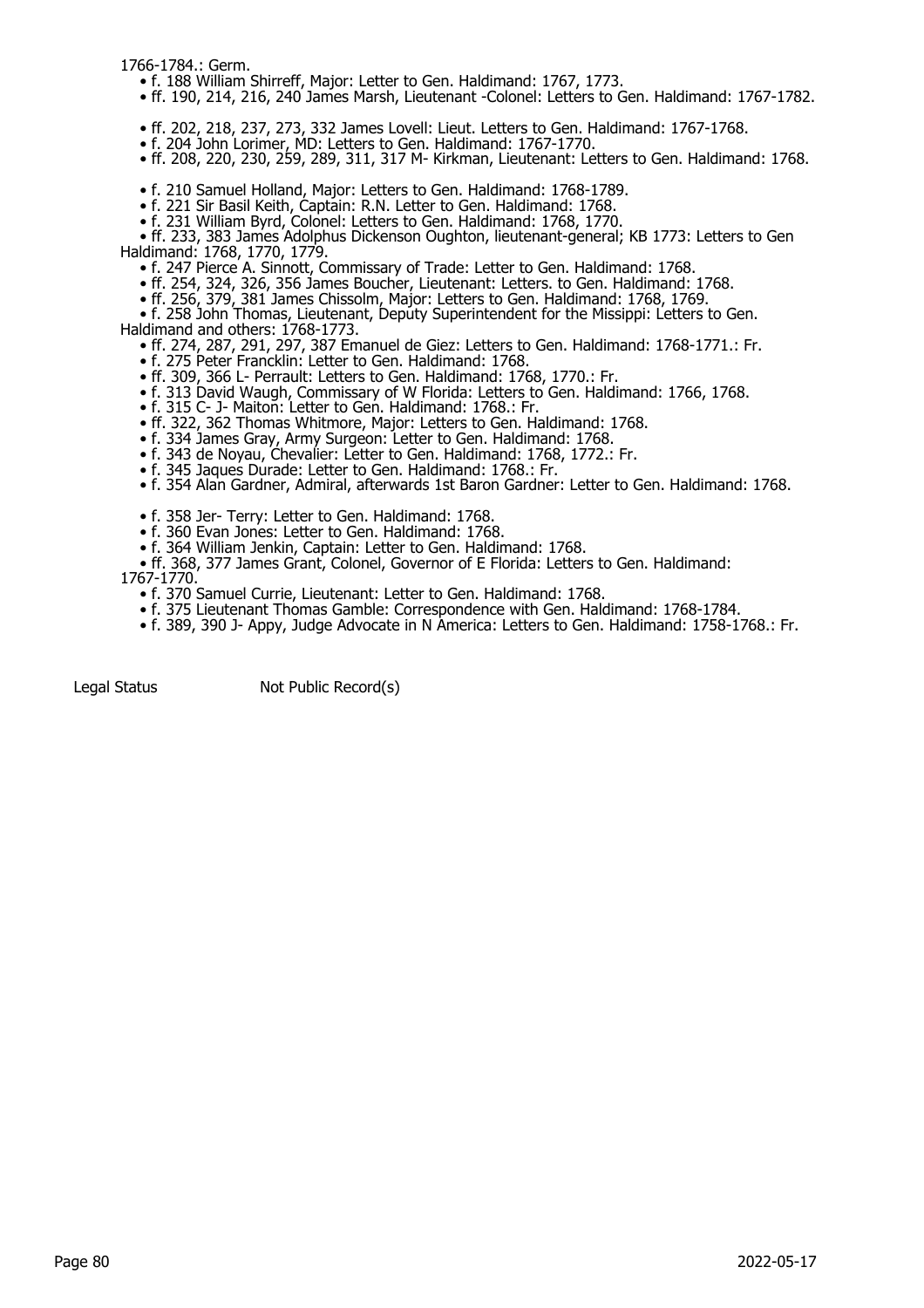### Add MS 21729 (1769-1772)

| <b>Collection Area</b>   | British Library: Western Manuscripts |
|--------------------------|--------------------------------------|
| Reference                | Add MS 21729                         |
| <b>Creation Date</b>     | 1769-1772                            |
| <b>Extent and Format</b> | 1 item                               |
| Languages of Material    | English; French; German              |

Scope and Content

VOL. II. Letters of 1769-1772, from Major Robert Farmar; Pensacola, 23 Jan. 1769, f. 1. Major James Chissolm; Charlestown, 1769, ff. 5, 7, 11, 32. Lieut. Charles Williams; Charlestown, 28 Mar. 1769, f. 9. J. Lorimer, Surgeon; Mobile and Pensacola, 1769-1770, ff. 15, 108, 177. John Cambel; Pensaoola, 9 June, 1769, f. 19. Captain Patrick Innes; Pensacola, 1769, ff. 22, 26, 58, 69, 102. Captain Thomas Hodgson; Charlestown, 22 July, 1769, f. 24. Captain Thomas Varlo; St. Augustine, 24 July, 1769, f. 28. Lieut. Thomas Gamble; Charlestown, 1769-1772, ff. 30, 38, 44, 50, 62, 64, 78, 84, 89, 100, 106, 317. Lieut. William Sandford, 31st Regt.; St. Augustine, 1769-1770, ff. 34, 170. Captain Thomas Fitzherbert; Port Royal Jamaica, 11 Aug. 1769, f. 36. Henry Sampson, Paymaster, 31st Regt.; St. Augustine, 17 Aug. 1769, f. 40. Ensign Robert Dalrymple; Pensacola, 20 Aug. 1769, f. 42. Lieut.-Colonel Edward Maxwell, 21st Regt.; Charlestown and St. Augustine, 1769-1771, ff. 48, 71, 76, 127, 131, 148, 166, 175, 188, 191, 204, 218, 220, 225. John Forbes; Sunbury, *etc.*, 1769, ff. 82, 98. Major Thomas Whitmore; Charlestown, 23 Nov. 1769, f. 96. Dr. Nath. Collon; Charlestown, 13 Dec. 1769, f. 104. Henry Skynner; St. Augustine, 2 Mar. 1770, f. 111. N ; Pensacola, 12 Mar. 1770, f. 113. William Clifton; Pensacola, 12 Mar. 1770, f. 115. James Jones; Pensacola, 14 Mar. 1770, f. 117. Captain Ed. Crofton; Pensacola, *etc.*, 1770, ff. 121, 135, 153, 156, 158, 190. William Penn; St. Augustine, 16 Apr. 1770, f. 123. Colonel W. Byrd; Williamsburg, 20 Apr. 1770, f. 125. Captain Robert Carkett; Pensacola, 1 June, 1770, f. 137. General Zaremba; Brieg, in Silesia, 3 July, 1770. *Ger*. f. 144. James Grant, Governor of East Florida; St. Augustine, 1770, ff. 146, 168, Winter Fargie; New Orleans, 27 July, 1770, f. 151. Captain Arch. Hamilton; New York, 29 Aug. 1770, f. 160. L. Perraul; New Orleans, 5 Sept. 1770. *Fr.* f. 162. General James Adolphus Oughton; Edinburgh, 19 Sept. 1770, f. 164. Lieut. Frederick George Mulcaster; St. Augustine, 1770-1772, ff. 172, 241, 270, 287. Andrew Rainsford; St. Augustine, 21 Oct. 1770, f. 174. Captain W. Cornwallis, commanding the "Guadalupe;" Pensacola Harbour, 1770-1771, ff. 179, 186, 195. Thomas Strother, Commissary; Mobile, 1770, 1771, ff. 181, 193. Captain Fitz-Connor; Fort Charlotte, Mobile, 1770-1771, ff. 183, 197, 200, 214, 222, 257. A. Lemare; Mobile, 29 Nov. 1770. Fr. f. 184. Deputy-Commissary Nathanael Green; Pensacola, 1771, ff. 198, 247. P. Rochon; Rivière aux Chiens, 1771- 1772. Fr. ff. 201, 216, 223, 233, 239, 242, 259, 262, 289, 299, 304. Justice A. McPherson; Pensacola, 25 Feb. 1771, f. 202. F. Sower, Engineer; Pensacola, *etc.*, 1771, ff. 206, 208, 253, 255. Jacob Blackwell; Pensacola, 1771, ff. 210, 215. Lieut. Hen. Pilot; St. Auguatine, 10 May, 1771, f. 229. Captain William Gosling; St. Augustine, 20 July, 1771, f. 245. Captain Vullyamoz; London, 2 Aug. 1770. Fr. f. 248. Major Alexander Mackenzie; St. Augustine, 1771, ff. 250, 268. John Marr; Jamaica, 8 Oct. 1771, f. 251. Isaac Monsante; Pensacola, 12 Nov. 1771, f. 260. John Moultrie, Lieut.-Governor [of East Florida]; St. Augustine, Dec. 1771, f. ff. 264, 266. Lieut.-Colonel Maurice Carr; St. Augustine, 1771-1772, ff. 272, 285, 291. De la Gautrais; [1771]. Fr. f. 274. Emanuel De Giez; [1771]. *Fr*. f. 278. James Willing; New Orleans, *etc.*, 1772, ff. 280, 292, 310. Major George Etherington; Niagara, 24 Jan. 1772, f. 282. Colonel John Reid; New York, 18 July, 1772, f. 297. Pierce Sinnott, Lieut.-Governor of Florida?; London, 10 Sept. 1773, f. 301. Captain William Hay; Carysfort, Pensacola Harbour, 1772, ff. 303, 314. Lieut. Thomas Hutchins; Presqu' Isle, etc., 1772, ff. 306, 312. General Bigoe Armstrong; London, 3 Nov. 1772, f. 308. Pollock; New Orleans, 1 Dec. 1772, f. 315. Le Chevalier de Noyau; n.d. Fr. f. 319.

includes:

• f. 1 Robert Farmar, Major: Letters to Gens. Tayler and Haldimand: 1767 - 1769.

• ff. 5, 7, 11, 32 James Chissolm, Major: Letters to Gen. Haldimand: 1768, 1769.

• f. 9 Charles Williams, Lieutenant: Letters to Gen. Haldimand: 1767-1769.

• ff. 15, 108, 177 John Lorimer, MD: Letters to Gen. Haldimand: 1767-1770.

• f. 19 John Cambel, Lieutenant: Letters to Gen. Haldimand: 1769-1775.

• ff. 22, 26,58, 69, 102 Patrick Innes, Captain: Letters to Gen. Haldimand: 1769.

• f. 24 Thomas Hodgson, Captain: Letter to Gen. Haldimand: 1769.

• f. 28 Thomas Varlo, Captain: Letters to Gen. Haldimand: 1768, 1769.

 • ff. 30, 38, 44, 50, 62, 64, 78, 84, 89 Lieutenant Thomas Gamble: Correspondence with Gen. Haldimand: 1768-1784.

• ff. 34, 170 William Sandford, Lieutenant: Letters to Gen. Haldimand: 1769-1770.

• f. 36 Thomas Fitzherbert, Captain: Letter to Gen. Haldimand: 1769.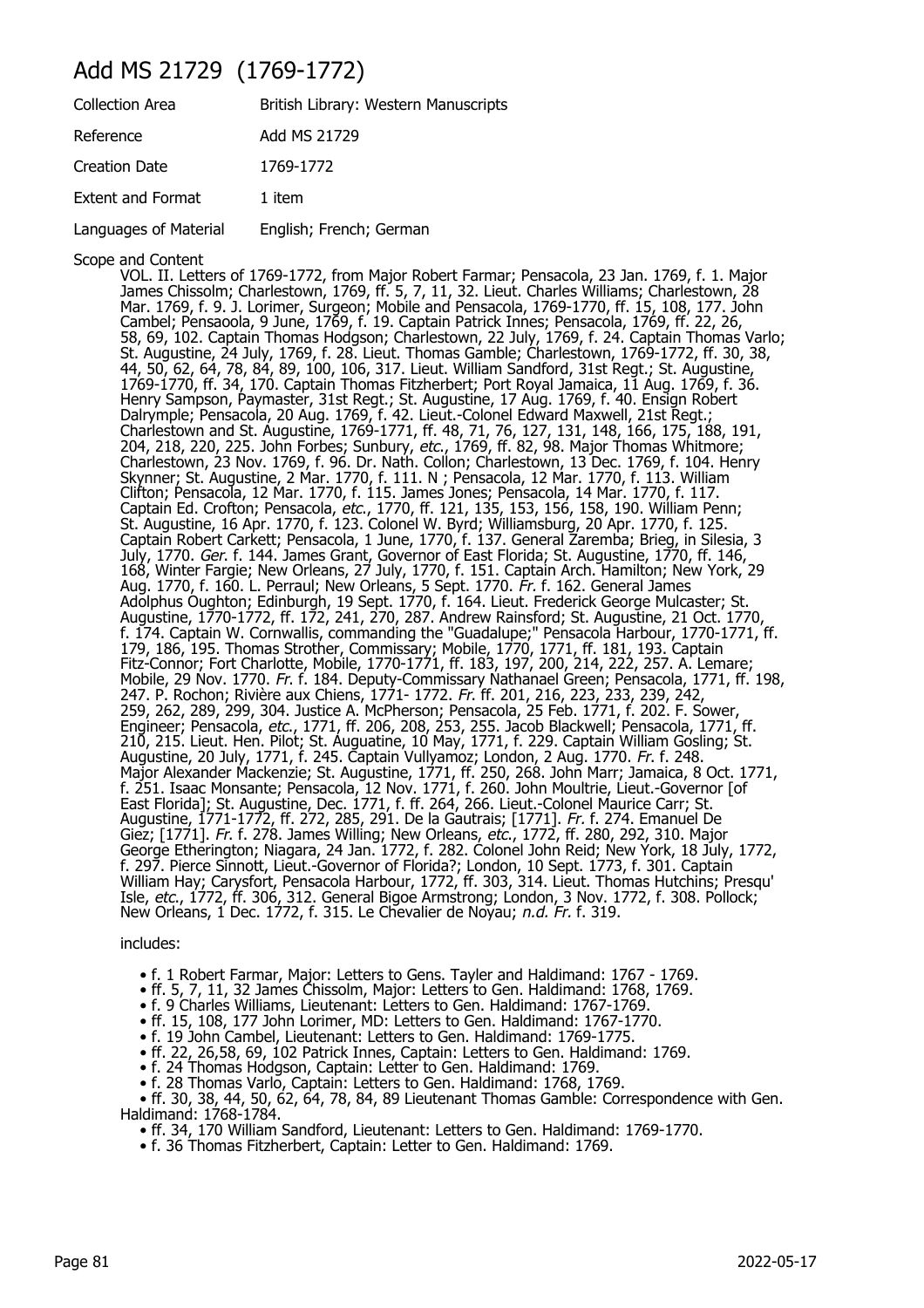• f. 40 Henry Sampson, Army Paymaster: Letter to Gen. Haldimand: 1769.

• f. 42 Robert Dalrymple, Ensign: Letter to Gen. Haldimand: 1769.

• ff. 48, 71, 76, 127, 131, 148, 166 Edward Maxwell, Lieutenant -Colonel: Letters to Gen.

Haldimand: 1769-1781.

• ff. 82, 98 John Forbes, of Charles Town: Letters to Gen. Haldimand: 1769.

• f. 96 Thomas Whitmore, Major: Letters to Gen. Haldimand: 1768.

• ff. 100, 106, 317 Lieutenant Thomas Gamble: Correspondence with Gen. Haldimand: 1768-1784.

• f. 104 Nathaniel Collon, Dr: Letter to Gen. Haldimand: 1769.

• f. 111 Henry Skynner: Letter to Gen. Haldimand: 1770.

 • f.115 William Clifton: Letter to Gen. Haldimand: 1770. • f. 117 James Jones: Letter to Gen. Haldimand: 1770.

 • ff. 121, 135, 153, 156, 158, 190 Edward Crofton, Captain: Letters to Gen. Haldimand: 1769, 1770.

• f. 123 William Penn: Letter to Gen. Haldimand: 1770.

• f. 125 William Byrd, Colonel: Letters to Gen. Haldimand: 1768, 1770.

• ff. 134, 155, 157 Captain Daniel Rea: Letters to Gen. Haldimand: 1767.

• f. 137 Robert Carkett, Captain: Letter to Gen. Haldimand: 1770.

 • f. 144 Michel Constantin von Zaremba, Lieutenant -General: Lettersto Gen. Haldimand: 1766-1784.: Germ.

 • ff. 146, 168 James Grant, Colonel, Governor of E Florida: Letters to Gen. Haldimand: 1767-1770.

• f. 151 Winter Fargie: Letter to Gen. Haldimand: 1770.

• f. 160 Archibald Hamilton, Captain: Letters to Gen. Haldimand: 1768, 1770.

• f. 162 L- Perrault: Letters to Gen. Haldimand: 1768, 1770.: Fr.

 • f. 164 James Adolphus Dickenson Oughton, lieutenant-general; KB 1773: Letters to Gen Haldimand: 1768, 1770, 1779.

 • ff. 172, 241, 270, 287 Frederic George Mulcaster, Lieutenant: Correspondence with Gen. Haldimand: 1770-1772.

• f. 174 Andrew Rainsford: Letter to Gen. Haldimand: 1770.

 • ff. 175, 188, 191, 204, 218, 220 Edward Maxwell, Lieutenant -Colonel: Letters to Gen. Haldimand: 1769-1781.

 • ff. 179, 186, 195 Hon William Cornwallis, Captain, afterwards Admiral: Letters to Gen. Haldimand: 1770, 1771, 1773.

• ff. 181, 193 Thomas Strother, Commissary: Letters to Gen. Haldimand: 1770-177 1.

• ff. 183, 197, 200, 214, 222, 257 Fitz-Connor, Captain: Letters to Gen. Haldimand: 1770, 1771.

• f. 184 A- Lemare: Letter to Gen. Haldimand: 1770.: Fr.

• ff. 198, 247 Nathaniel Green, Deputy Commissary at Pensacola: Letters to Gen. Haldimand: 1771.

 • ff. 201, 216, 223, 233, 239, 242, 259, 262, 289, 299, 304 P- Rochon: Letters to Gen. Haldimand: 1771-1773.: Fr.

• f. 202 A- Mcpherson, Justice: Letter to Gen. Haldimand: 1771.

 • ff. 206, 208, 253, 255 T- Sowers, Captain: Letters to Gen. Haldimand and Capt. Brown: 1769-1773.

• ff. 210, 215 Jacob Blackwell: Letters to Gen. Haldimand: 1771.

• f. 225 Edward Maxwell, Lieutenant -Colonel: Letters to Gen. Haldimand: 1769-1781.

• f. 229 Henry Pilot, Lieutenant: Letter to Gen. Haldimand: 1771.

• f. 245 William Gosling, Captain: Letter to Gen. Haldimand: 1771.

• f. 248 Vulliamoz, Colonel: Letters to Gen. Haldimand: 1771-1788.: Fr.

• ff. 250, 268 Alexander. McKenzie, Major: Letters to Gen. Haldimand: 1771.

• f. 251 John Marr: Letter to Gen. Haldimand: 1771.

• f. 260 Isaac Monsante: Letter to Gen. Haldimand: 1771.

 • ff. 264, 266 John Moultrie, Lieutenant -Governor of E Florida: Letters to Gen. Haldimand: 1771, 1773, 1774.

• ff. 272, 285, 291 Maurice Carr, Lieutenant -Colonel: Letters to Gen. Haldimand: 1771-1771.

• f. 274 Harpain de La Gautrais: Letters to Gen. Haldimand: 1767-1771.: Fr.

• f. 278 Emanuel de Giez: Letters to Gen. Haldimand: 1768-1771.: Fr.

• ff. 280, 292, 310 James Willing: Letters to Gen. Haldimand: 1772, 1773.

• f. 282 George Etherington, Major: Letters to Gen. Haldimand: 1772-1774.

• f. 297 John Reid, Lieutenant -Colonel: Correspondence with Gen. Haldimand: 1767, 1772.

• f. 301 Pierce Sinnott, Lieutenant -Gov. of Florida: Letter to Gen. Haldimand: 1773.

• ff. 303, 314 William Hay, Captain RN: Letters to Gen. Haldimand: 1772.

• ff. 306, 312 Thomas Hutchins, Captain: Letters to Gen. Haldimand: 1766, 1772-1774, 1779, 1785.

 • f. 308 Colonel Bigoe Armstrong, 83rd Foot; General 1783: Letters to Gen. Haldimand: 1772, 1779, 1780.

 • f. 315 Oliver Pollock, Secretary to the Governor of New Orleans: Letter to Gen. Haldimand: 1772.

• f. 319 de Noyau, Chevalier: Letter to Gen. Haldimand: 1768, 1772.: Fr.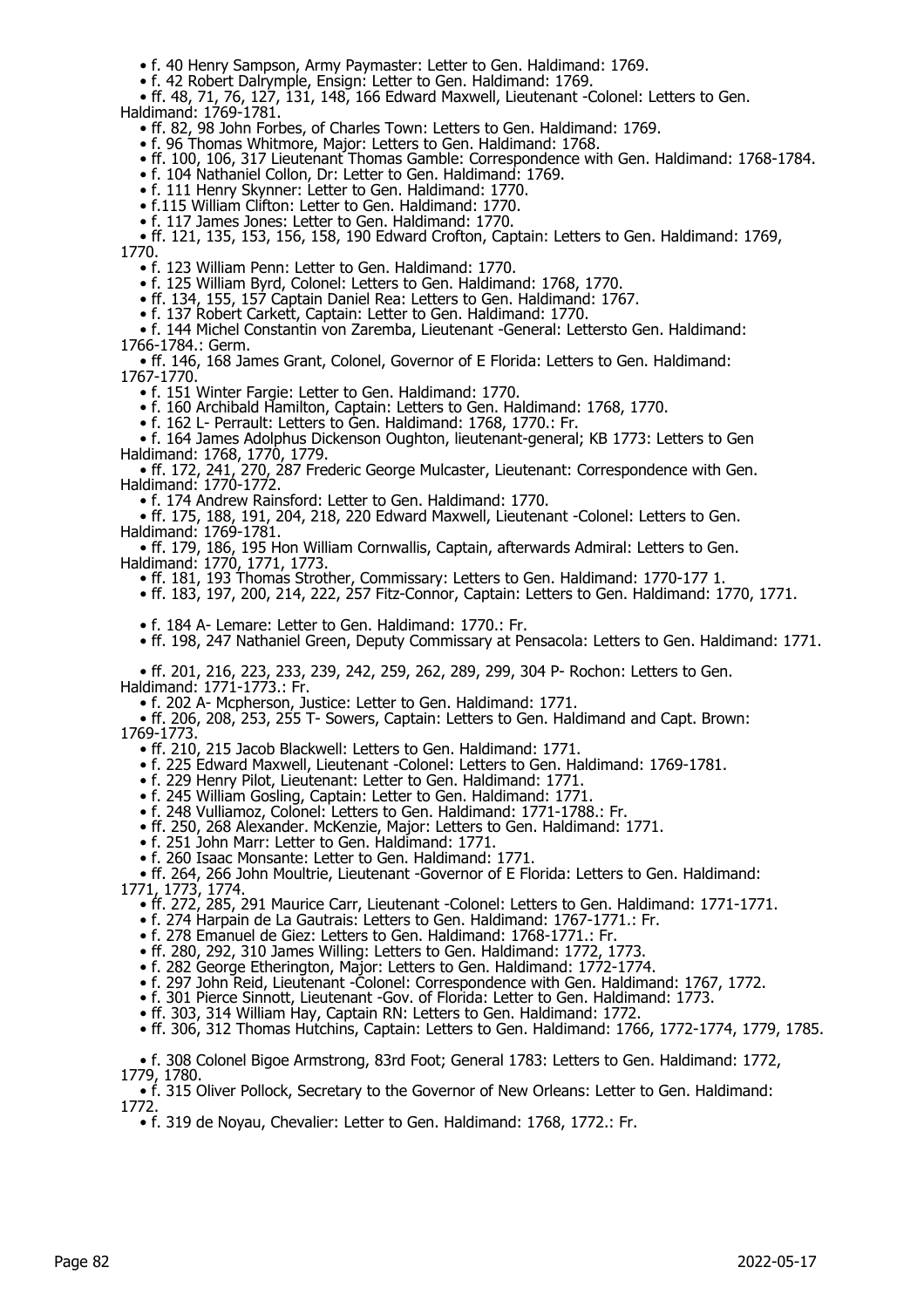#### Add MS 21730 (1773)

| <b>Collection Area</b>   | British Library: Western Manuscripts |
|--------------------------|--------------------------------------|
| Reference                | Add MS 21730                         |
| <b>Creation Date</b>     | 1773                                 |
| <b>Extent and Format</b> | 1 item                               |
| Languages of Material    | English; French                      |

Scope and Content

VOL. III. Letters of 1773, with some others to officers at Head-quarters, from Captain W. Cornwallis, commanding the "Guadalupe;" Pensacola Harbour, 21 Jan., 5 Mar., ff. 1, 14. Colonel Dudley Templer; Montreal, Jan.-Dec., ff. 3, 18, 48, 65, 150, 160, 211, 235, 340, 360, 398, 414. Lieut. John Cambel; Pensacola, Jan.- Apr., ff. 5, 33. Captain J. M. Prevost; Hermitage, 12 Feb. Fr. f. 7. Colonel John Maunsell; New York, 17 Feb., f. 8. Major William Shirreff; New York, 20 Feb., f. 9. Daniel Dulany; Annapolis, Feb.-Nov., ff. 11, 166, 219, 288, 305, 378. Captain James Grandidier; Kingstown, St. Vincent; Antigua, 1 Mar., 15 Aug., ff. 12, 213. P. Rochon; 10 Mar. Fr. f. 16. Captain Samuel Holland; Portsmouth, New Hampshire, Mar.-Nov., ff. 20, 47, 123, 125, 386. Major Geo. Etherington; St. Vincent, Mar.-Oct., ff. 22, 67, 195, 298. Lieut. Thomas Hutchins; Pensacola, *etc.,* Apr.-Dec., ff. 25, 56, 197, 237, 309, 311, 324, 402, 404. Captain Hugh Lord; Fort Gage, Apr.- July, ff. 27, 29, 36, 131. James Willing; New Orleans, 10 Apr., f. 31. Major Alexander Dickson; Kingston, Jamaica, and Pensacola, Apr.-Dec., ff. 35, 58, 152, 199, 264, 322, 427. Lieut.-Colonel Maurice Carr; St. Augustine, etc., Apr.-Oct., ff. 38, 40, 82, 84, 180, 281, 334. Captain W. Anstruther, 26th Regt.; Crown Point, Apr. and May, ff. 42, 60. Major Henry Basset, 10th Regt.; Detroit, Apr.-Nov., ff. 44, 63, 86, 156, 239, 290, 338, 382. Lieut.-Colonel F. Smith; Niagara, May- Dec., ff. 50, 107, 425. John Vattas; Michilimakinac, May- Sept., ff. 52, 88, 121, 252. J. Stephenson; Pensacola, May-Aug., ff. 54, 149, 201, 231, 241. Major Nicholas Sutherland; Quebec, 3 June, f. 71. Colonel Valentine Jones; Quebec, June- Dec., ff. 74, 76, 80, 117, 135, 141, 145, 158, 204, 221, 229, 244, 256, 272, 292, 336, 350, 372, 380, 408, 418, 420. Lieut.-Colonel Alexander Leslie, 64th Regt.; Castle William, June-Dec., ff. 78, 176, 191, 250, 364, 384, 406, 416. Major J. Marsh; Dublin, Clare Castle, 18 June, 25 Sept., ff. 93, 278. Admiral J[ohn] Montagu; Boston, 21 June, f. 95. Major Isaac Hamilton, 18th Regt.; Philadelphia, June, ff. 97, 99. Thomas Willing; Philadelphia, June- July, ff. 102, 113, 178. George Croghan; Pittsburg, June-Oct., ff. 105, 164, 307. Robert Leake, Commissary; New York, 30 June, f. 109. Le Chevalier de Maubec; 1 July. Fr. f. 115. Thomas Apthorp; Boston, July-Oct., ff. 119, 353. Thomas Robison; H.M.S. "Earl of Dunmore," Detroit, 3 July, f. 129. Alexander McKee; Pittsburg, 3 July, f. 133. Colin Drummond, Deputy-Paymaster; Quebec, ff. 137, 182, 267, 388. Captain John Mackay; Halifax, July- Dec., ff. 139, 227, 423. Adam Cunningham, Deputy-Commissary-General; Quebec, July-Sept., ff. 143, 184, 260. General [John Murray], Earl of Dunmore, Governor of Virginia; Williamsburg, 9 July, f. 147. Captain J. Stewart, 64th Regt.; Castle William, 12 July, f. 154. Colonel T. Bruce; Halifax, July-Aug., ff. 162, 209. Major Jonathan Furlong; St. Augustine, July-Oct., ff. 168, 274, 348. Captain Francis Hutcheson; Annapolis, 24 July, f. 170. Captain G. Maturin; Montreal, July- Dec., ff. 174, 342, 346, 394, 429. Lieut. A. Fowler, 18th Regt.; Philadelphia, 30 July, f. 186. John Moultrie, Lieut.-Governor of East Florida?; St. Augustine, 30 July, f. 189. Lieut. J. Parrey; "Pallas" Transport, 5 Aug., f. 202. Lieut.-Colonel Samuel Chavelan; New York, 9 Aug., f. 206. Captain John Crawford, 26th Regt.; Montreal, 13 Aug., f. 208. Colonel G. Christie; London, New York, 23 Aug., 26 Nov., ff. 225, 396. George Turner, Deputy Paymaster; Halifax, Aug. and Nov., ff. 233, 370. Captain William de la Place, Commandant at Crown Point and Ticonderoga; Sept.-Dec., ff. 243, 253, 271, 294, 297, 356, 362, 376, 400. Major Harry Gordon; Philadelphia, 3 Sept., f. 246. Alex. Grant; Detroit, 3 Sept., f. 248. Major John Carden; Montreal, 11 Sept., f. 258. John Phillips; Boston, Sept.-Oct., ff. 269, 332. Lieut.-Colonel Otho Hamilton, 59th Regt.; Halifax, Sept. and Nov., ff. 276, 368. Ensign Edward Pearce Willington, 26th Regt.; Crown Point, 23 Sept., f. 280. W. C. Burnaby; "Zephyr," Pensacola, 28 Sept., f. 285. Major Thomas Musgrave, 64th Regt.; Castle William, 27 Sept., f. 286. Captain William Blackett; New Providence, 1 Oct., f. 295. J. Maurer; Montreal, 3 Oct., f. 304. George Turnbull; New York, 6 Oct., f. 319. Dan. McAlpin; New York, 7 Oct., f. 326. Francis Legge, Govemor of Nova Scotia; Halifax, 23 Oct., f. 352. Caleb Stilson; Quebec, 28 Oct., f. 355. Captain Benjamin Chapman; Philadelphia, 28 Oct., f. 358. Ar. Goold; Halifax, 2 Nov., f. 366. Thaddeus Burr, Sheriff of Fairfield County, in Connecticut; 4 Nov., f. 374. Captain C. Fordyce; St. Augustine, 17 Dec., f. 410. Lieut. James Hughes; Montreal, 17 Dec., f.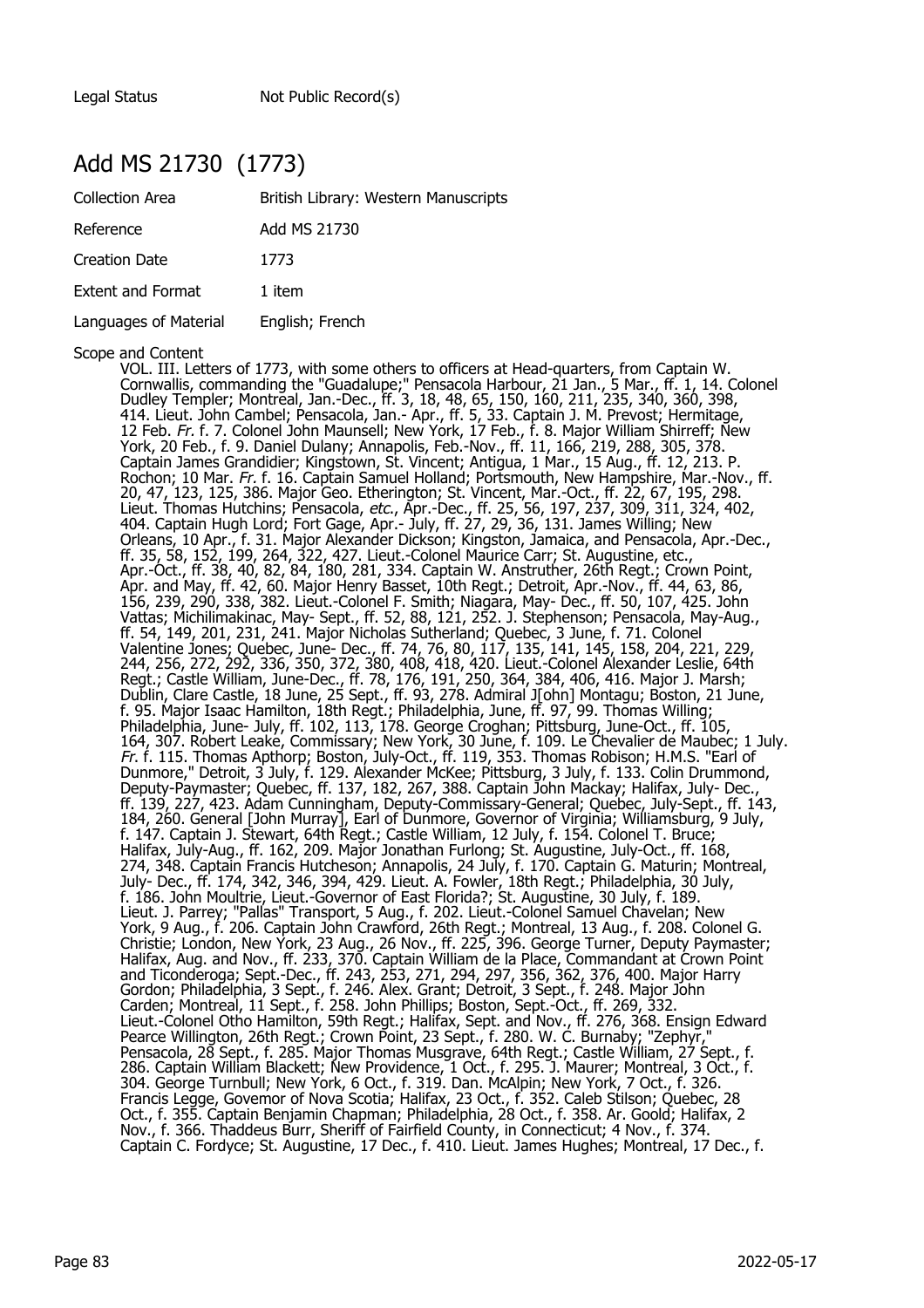412. Lieut. Fredk. Bower; Castle William, 24 Dec., f. 422. Alexander MacCulloch, Deputy-Commissary-General; Quebec, 30 Dec., f. 432. Captain James Stevenson; n.d., f. 435.

includes:

 • ff. 1, 14 Hon William Cornwallis, Captain, afterwards Admiral: Letters to Gen. Haldimand: 1770, 1771, 1773.

 • ff. 3, 18, 48, 65, 150, 160, 211, 235, 340, 360, 398, 414 Dudley Templer, Colonel: Letters to Gen. Haldimand: 1773, 1774.

• ff. 5, 33 John Cambel, Lieutenant: Letters to Gen. Haldimand: 1769-1775.

 • f. 7 J- M- Prevost, Captain, afterwards Lieutenant -Colonel: Letters to Gen. Haldimand: 1773-1780.: Fr.

• f. 8 John Maunsell, Colonel: Letters to Gen. Haldimand: 1773, 1789.

• f. 9 William Shirreff, Major: Letter to Gen. Haldimand: 1767, 1773.

 • ff. 11, 166, 219, 288, 305, 378 Daniel Dulany, American loyalist; d.1824: Letters to Gen. Haldimand: 1773-1787.

• ff. 12, 213 James Grandidier, Captain: Letters to Gen. Haldimand: 1773-1774.

• f. 16 P- Rochon: Letters to Gen. Haldimand: 1771-1773.: Fr.

• ff. 20, 47, 123, 125, 386 Samuel Holland, Major: Letters to Gen. Haldimand: 1768-1789.

• ff. 22, 67, 195, 298 George Etherington, Major: Letters to Gen. Haldimand: 1772-1774.

 • ff. 25, 56, 197, 237, 309, 311, 324 Thomas Hutchins, Captain: Letters to Gen. Haldimand: 1766, 1772-1774, 1779, 1785.

• ff. 27, 29, 36, 131 Hugh Lord, Captain: Letters to Gen. Haldimand: 1772-1774.

• f. 31 James Willing: Letters to Gen. Haldimand: 1772, 1773.

 • ff. 35, 58, 152, 199, 264, 322, 427 Major-General Sir Alexander Dickson, GCB: Letters to Gen. Haldimand: 1773, 1774.

• ff. 38, 40, 82, 84, 180, 281, 334 Maurice Carr, Lieutenant -Colonel: Letters to Gen.

Haldimand: 1771-1771.

• ff. 42, 60 W- Anstruther, Captain: Letters to Gen. Haldimand: 1773-1774.

• ff. 44, 63, 86, 156, 239, 290, 338 Henry Basset, Major: Letters to Gen. Haldimand: 1773-1774.

 • ff. 50, 107, 425 Francis Smith, Lieutenant -Colonel: Correspondence with Gen. Haldimand and others: 1773-1774.

• ff. 52, 88, 121, 252 John Vattas: Letters to Gen. Haldimand: 1773.

• ff. 54, 149, 201, 231, 241 J- Stephenson: Letters to Gen. Haldimand: 1772-1774.

• f. 71 Nicholas Sutherland, Major: Letter to Gen. Haldimand: 1773.

• ff. 74, 76, 80, 117, 135, 141, 145, 158, 204, 221, 229, 244, 256, 272, 292, 336, 350, 372,

380, 408, 418, 420 Valentine Jones, Major: General. Letters to Gen. Haldimand: 1773-1779. • ff. 78, 176, 191, 250, 364, 384, 406, 416 Alexander Leslie, Lieutenant -Colonel: Letters to

Gen. Haldimand: 1773, 1774.

• ff. 93, 278 James Marsh, Lieutenant -Colonel: Letters to Gen. Haldimand: 1767-1782.

• f. 95 John Montagu, Admiral: Letters to Gen. Haldimand: 1773, 1774.

• ff. 97, 99 Isaac Hamilton, Major: Letters to Gen. Haldimand: 1773, 1774.

• ff. 102,113,178 Thomas Willing: Letters to Gen. Haldimand: 1767, 1773, 1774.

 • ff. 105, 164, 307 Captain George Croghan, Deputy Agent for Indian Affairs in Canada: Letters to Gen. Haldimand: 1773.

 • f. 109 Captain Robert Leake, Commissary-General in Canada: Letters to Gen. Haldimand: 1760, 1773-1784.

• f. 115 de Maubec, Chev: Letter to Gen. Haldimand: 1773.

• ff. 119, 353 Thomas Apthorp: Letters to Gen. Haldimand: 1773.

• f. 129 Thomas Robison: Letter to Gen. Haldimand: 1773.

• ff. 137, 182, 267, 388 Colin Drummond, Deputy Paymaster: Letters to Gen. Haldimand: 1773-1774.

• ff. 139, 227, 423 John Mackay, Captain: Letters to Gen. Haldimand: 1773, 1774.

 • ff. 143, 184, 260 Adam Cunningham, Dep. Commissary General in Canada: Letters to Gen. Haldimand: 1773.

• f. 147 John Murray, 4th Earl of Dunmore: Letter to Gen. Haldimand: 1773.

• f. 154 J- Stewart, Captain: Letter to Gen. Haldimand: 1773.

• ff. 162, 209 T- Bruce, Colonel: Letters to Gen. Haldimand: 1773.

• ff. 168, 274, 348 Jonathan Furlong, Major: Letters to Gen. Haldimand: 1773.

• f. 170 Francis Hutcheson, Major, Paymaster in N America: Letters to Gen. Haldimand: 1773-1780.

• ff. 174, 342, 346, 394, 429 Gabriel Maturin, Captain: Letters to Gen. Haldimand: 1773.

• f. 186 A- Fowler, Lieutenant: Letter to Gen. Haldimand: 1773.

 • f. 189 John Moultrie, Lieutenant -Governor of E Florida: Letters to Gen. Haldimand: 1771, 1773, 1774.

• f. 202 J- Parrey, Lieutenant: Letter to Gen. Haldimand: 1773.

 • ff. 204, 221, 229, 244, 256, 272, 292 Valentine Jones, Major: General. Letters to Gen. Haldimand: 1773-1779.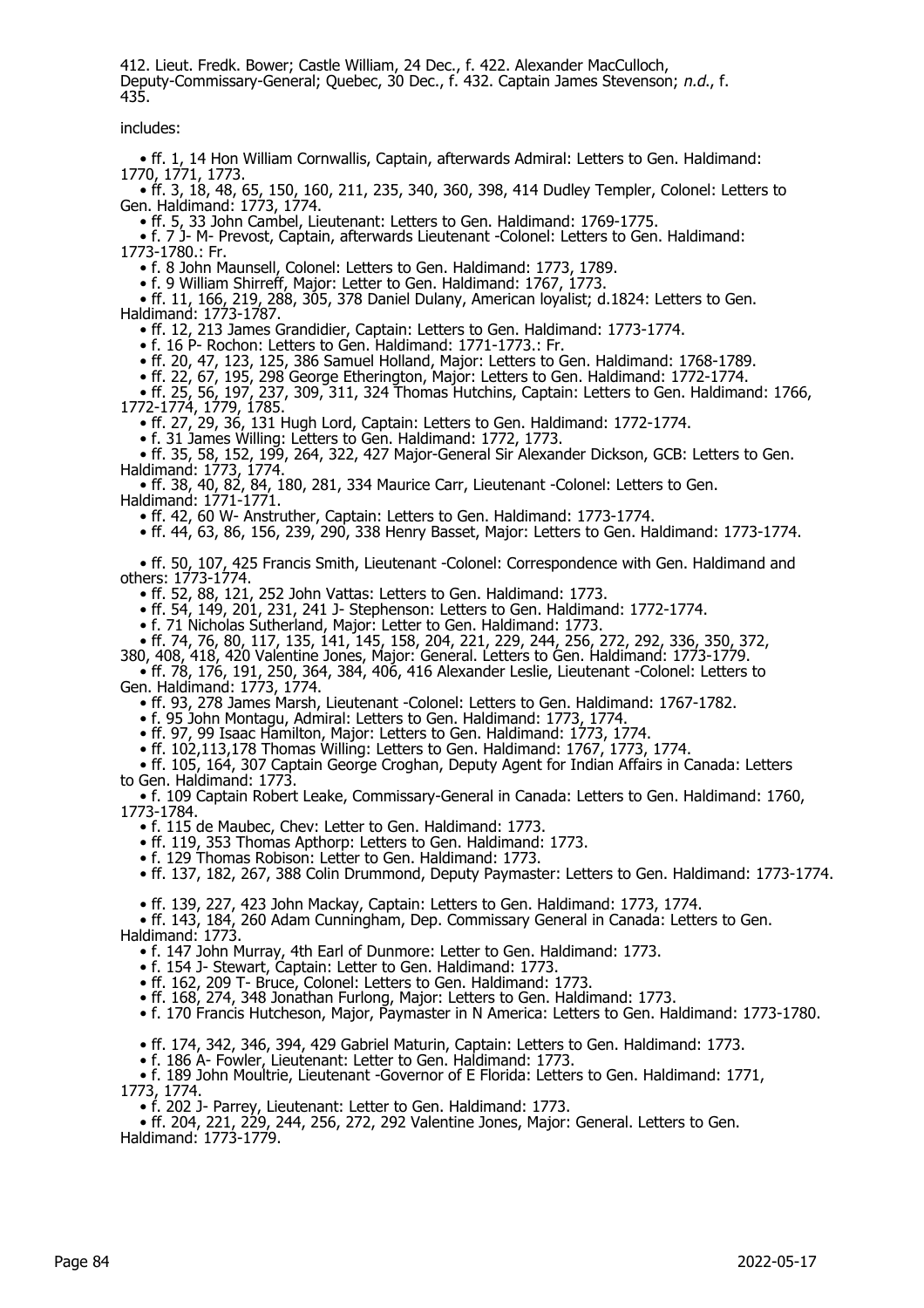- f. 206 Samuel Chavelan, Lieutenant -Colonel: Letter to Gen. Haldimand: 1773.
- f. 208 Captain John Crawford: Letter to Gen. Haldimand: 1773.
- ff. 225, 396 Gabriel Christie, Brigadier-General: Letters to Gen. Haldimand: 1773-1789.
- ff. 233, 370 George Turner, Dep- Paymaster- General: Letters to Gen. Haldimand: 1773, 1774.

 • ff. 243, 253, 271, 294, 297, 356 William De la Place, Captain: Letters to Gen. Haldimand: 1773, 1774.

- f. 246 Harry Gordon, Major: Letter to Gen. Haldimand: 1773.
- f. 248 Alexander Grant, Captain RN: Letters to Gen. Haldimand: 1773-1781.
	- f. 258 John Carden, Major: Letters to Gen. Haldimand: 1773, 1774.
- ff. 269, 332 John Phillips: Letters to G. Maturin and another: 1773.
- ff. 276, 368 Otho Hamilton, Lieutenant -Colonel: Letters to Gen. Haldimand: 1773, 1774.
- f. 285 W- C- Burnaby: Letter to Gen. Haldimand: 1773.
	- f. 286 Thomas Musgrave, Colonel: Letter to Gen Haldimand: 1773.
	- f. 295 William Blackett, Captain: Letters to Gen. Haldimand: 1773, 1774.

 • f. 304 James Maurer, Captain, Assist.-QMG: Correspondence with Gen. Haldimand: 1773, 1778 -1784.

- f. 319 George Turnbull, Lieutenant and Captain: Letter to Col. Hutchinson: 1773.
- f. 326 Daniel McAlpin, Major: Letters to Gen. Haldimand: 1773-1780.

 • ff. 336, 350, 372, 380, 408, 418, 420 Valentine Jones, Major: General. Letters to Gen. Haldimand: 1773-1779.

- f. 352 Francis Legge, Governor of Nova Scotia: Letters to Gen. Haldimand: 1773.
- f. 355 Caleb Stilson: Letter to Gen. Haldimand: 1773.
	- f. 358 Benjamin Chapman, Captain: Letter to Gen. Haldimand: 1773.
	- ff. 362, 376, 400 William De la Place, Captain: Letters to Gen. Haldimand: 1773, 1774.
- f. 366 Ar- Goold: Letter to Gen. Haldimand: 1773.

 • f. 374 Thaddeus Burr, Sheriff of Fairfield County in Connecticut: Letter to Gen. Haldimand: 1773.

- f. 382 Henry Basset, Major: Letters to Gen. Haldimand: 1773-1774.
- ff. 402, 404 Thomas Hutchins, Captain: Letters to Gen. Haldimand: 1766, 1772-1774, 1779, 1785.
- f. 410 C- Fordyce, Captain: Letters to Gen. Haldimand: 1773, 1774.
- f. 412 James Hughes, Major: Letters to Gen. Haldimand: 1773, 1784.
- f. 422 Frederic Bower, Lieutenant: Letter to Gen. Haldimand: 1773.
- f. 432 Alexander MacCulloch, Dep.-Commiss.-General: Letters to Gen. Haldimand: 1773.
- f. 435 James Stevenson, Captain: Letter to Capt. Hutcheson: 1773.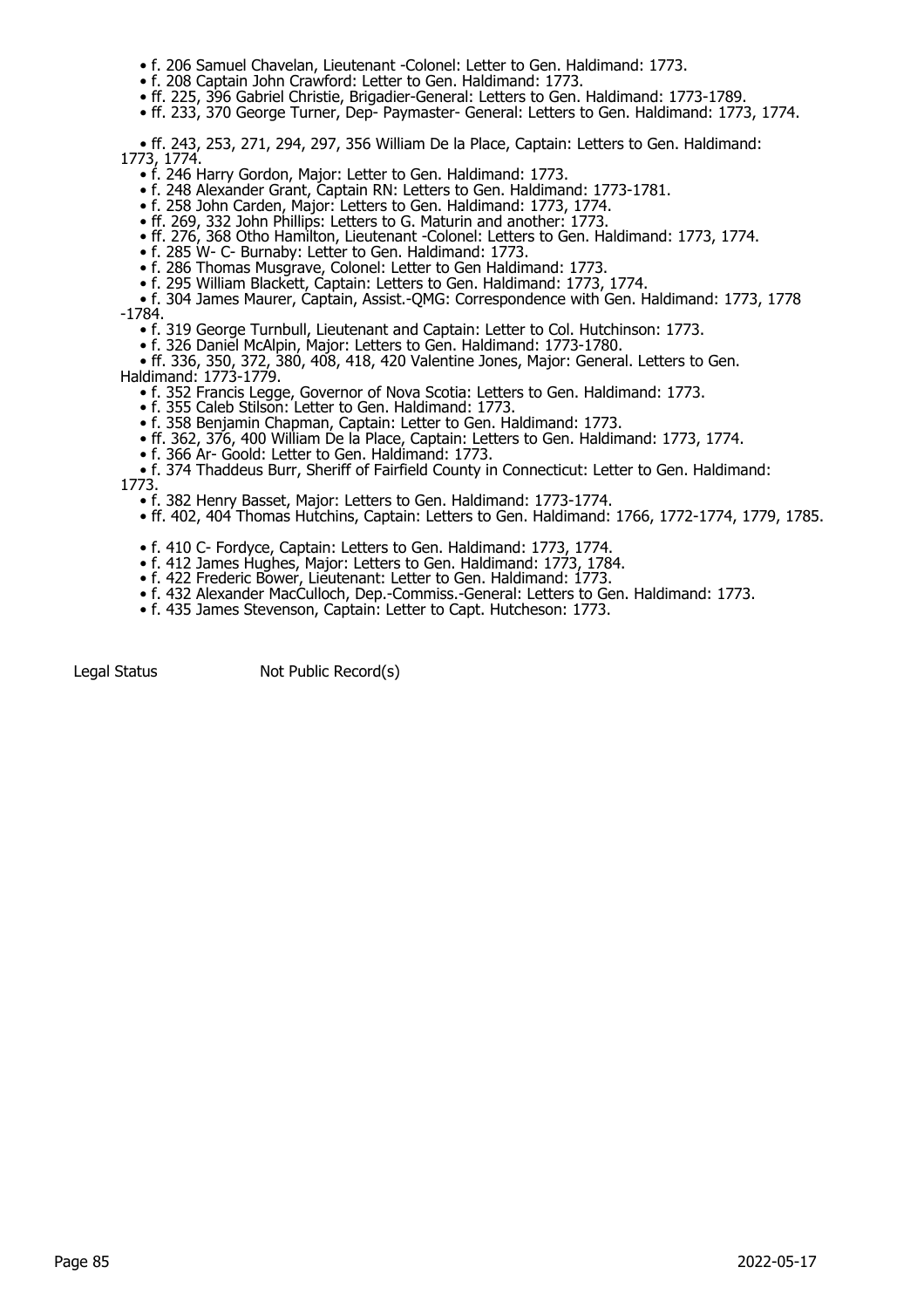## Add MS 21731 (1774-1777)

| <b>Collection Area</b>   | British Library: Western Manuscripts |
|--------------------------|--------------------------------------|
| Reference                | Add MS 21731                         |
| Creation Date            | 1774-1777                            |
| <b>Extent and Format</b> | 1 item                               |
| Languages of Material    | English; French                      |

Scope and Content

VOL. IV. Letters of 1774-1777, from J. Stephenson; Pensacola, 1774, ff. 1, 47, 63, 129, 189. Captain William Blackett; New Providence, 1 Jan. 1774, f. 3. Lieut. Thomas Hutchins; Pensacola, 1774, ff. 5, 57, 135, 199. George Turner; Halifax, 4 Jan. 1774, f. 7. Captain Hugh Lord; Fort Gage, 3 Sept. 1773, f. 9. Colin Drummond; Quebec, 1774, ff. 13, 92, 159. Major H. Basset; Detroit, 10 Jan, 1774, f. 15. Captain C. Fordyce; S. Augustine, 1774, ff. 17, 39, 41, 59, 76. Captain William Compton, 65th Regt.; Halifax, 1774, ff. 19, 88. Colonel Valentine Jones; Quebec, 1774, ff. 23, 35, 37, 61, 65, 69, 95, 125, 151, 161. Captain William de la Place, commanding at Ticonderoga and Crown Point; 1774, ff. 29, 71, 106, 155. Lieut.-Colonel Otho Hamilton, 59th Regt.; Halifax, 1774, ff. 33, 107. Captain G. Maturin; Montreal, 1774. ff. 43, 86. George Erving; Boston, 7 Feb. 1774, f. 45. Colonel Alexander Leslie; Castle William, 1774, ff. 51, 72, 102, 104, 123, 145, 163, 184. Major Alexander Dickson; Pensacola, 1774, ff. 53, 139. Ant. Chamier; War Office, London, 28 Feb. 1774. Fr. f. 67. Admiral J[ohn] Montagu; Boston, 14 Mar. 1774, f. 78. Colonel G. Christic; Montreal, Antigua, etc., 1774-1775, ff. 82, 172, 204-217, 230. Captain John Mackay; Halifax, 18 Mar. 1774, f. 84. Colonel R. Prescott; Quebec, 23 Mar. 1774, f. 90. Alexander MacCulloch; Quebec, 24 Mar. 1774, f. 94. Peter Chester, Governor of West Florida; Pensacola, 1774, ff. 100, 121, 147. Major George Etherington; St. Vincent, 1774, ff. 115, 168, 197. Captain Robert McLeroth; Castle William 14 Apr. 1774, f. 117. Lieut.-Colonel Dudley Templer; Montreal, 1774, ff. 127, 133, 165, 170. Charles Austin; Oswegatchie, 6 May, 1774, f. 131. William Williams, Acting Commissary; Pensacola, 7 May, 1774, f. 137. Captain Colin Graham; Pensacola, 10 May, 1774, f. 141. Captain John Carden; Quebec, 12 May, 1774, f. 149. Thomas Hutchinson, Governor of Massachusetts; Castle William, 15 May, 1774, f. 153. John Fraser; Montreal, 4 June, 1774, f. 174. Captain Samuel Holland. Portsmouth, New Hampshire, New York, 13 June, 1774, 4 July, 1775, ff. 176, 220. Captain J. Grandidier, 60th Regt.; St. John, Antigua, 16 June, 1774. Fr. f. 178. Rev. Robert Newburgh, Chaplain, Royal Irish Regt.; Philadelphia, 25 June, 1774, f. 180. George Grand; Amsterdam, 19 July, 1774, f. 182. Lieut. J. J. Ellis; London, 6 Aug. 1774, Lieut.-General Edward Harvey; Deal, f. 187. etc., 1776, ff. 263, 276, 282. Henry Ellis; London, 25 Aug. 1774, Ensign Imbert de Traytorrens; 28 Nov. f. 191. 1776. Fr. f. 274. Thomas Willing, Philadelphia, 1774, C. de Salgas; Bursins, *etc.*, 1776-1777. ff. 193, 195. Fr. ff. 275, 278, 309, 358. Captain Jaques Barbut; Pensacola, 12 Lieut. J. Rochat; Portsmouth, 30 Dec. Dec. 1774. Fr. f. 201. 1776. Fr. f. 284. Dr. George Brown; Boston, 25 June, Captain D[iederick] Brehm; London, 1775, f. 218. 1776-1777, ff. 285, 287. Daniel Dulany; Annapolis, July, 1775, J. A. De Luc; London, 16 Jan. 1777. ff. 224, 226. Fr. f. 291. Prevost de Bessinge; Breda, 31 July, Theodore Prevost; Hermitage, 2 Feb. 1775. Fr. f. 228. 1777, f. 293. Lieut. John Cambel; 17 Aug. 1775, f. Aug. Prevost; Kingston, Jamaica, 20 232. Mar. 1777. Fr. f. 297. Captain F. Downman; London, 18 Aug. Captain John Polson, 60th Regt.; King- 1775, f. 234. ston, Jamaica, 27 Mar. 1777, f. 305. Captain Thomas Home; London, 1775, General J. de Budé; St. James's, etc., ff. 236, 240. 1777. Fr. ff. 310, 337, 343. Lieut. John Schank; on board the "Pres- Lieut.-General John Dalling, Governor ton," Boston Harbour, 8 Oct. 1775, of Jamaica; 7 Mar. 1777, f. 312. f. 242. John North, Navy Officer on board the [Hugh] Earl Percy [afterwards 2nd "General Couway;" 4 May, 1777, f. 314. Duke of Northumberland]; Boston, Budé de Boissy; Geneva, 14 May, 1777, 14 Dec. 1775, f. 244. Fr. f. 318. J. Rousillion; Yverdon, 12 Dec. 1775. Dr. Herrenschwand de Greug; 23 May, *Fr*. f. 246. 1777. *Fr.* f. 320. Major J. M. Prevost; St. Augustine, *etc*., Colonel A. Prevost; St. Augustine, 21 1775-1777. Fr. ff. 248, 307, 326, 347. July, 1777. Fr. f. 335. J. Bonjour; Avenches, 6 June, 1776. May de Romainmôtier; Kirchberg, 11 Fr. f. 255. Aug. 1777. Fr. f. 345. De Severy; Lausanne, 8 June, 1776. Sir Thomas Mills [Receiver-General of Fr. f. 257. Quebec]; Adelphi Terrace, 1777, ff. Lady Frances Howe [wife of General 351, 369. Sir William Howe, afterwards 5th A. Drummond; London, 26 Sept. 1777, Viscount Howe]; Heckfield, 9 Sept., f. 355. f. 259. Le Commandeur de Münster; Schiffen-Pierre Haldimand [nephew of the Gene- berg, 9 Nov. 1777. Fr. f. 360. ral]; Quebec, 1776-1777, ff. 261, 267, Mons. La Valtrie; La Valtrie, 27 Nov.

339, 357, 362. 1777. Fr. f. 363.

2. Miscellaneous letters : a. James Morden, Ordnance Office, Halifax, to Colonel [Otho] Hamilton, commanding in Nova Scotia; 6 Jan. 1774, f. 11. b. Captain John Crawford, 26th Regt.;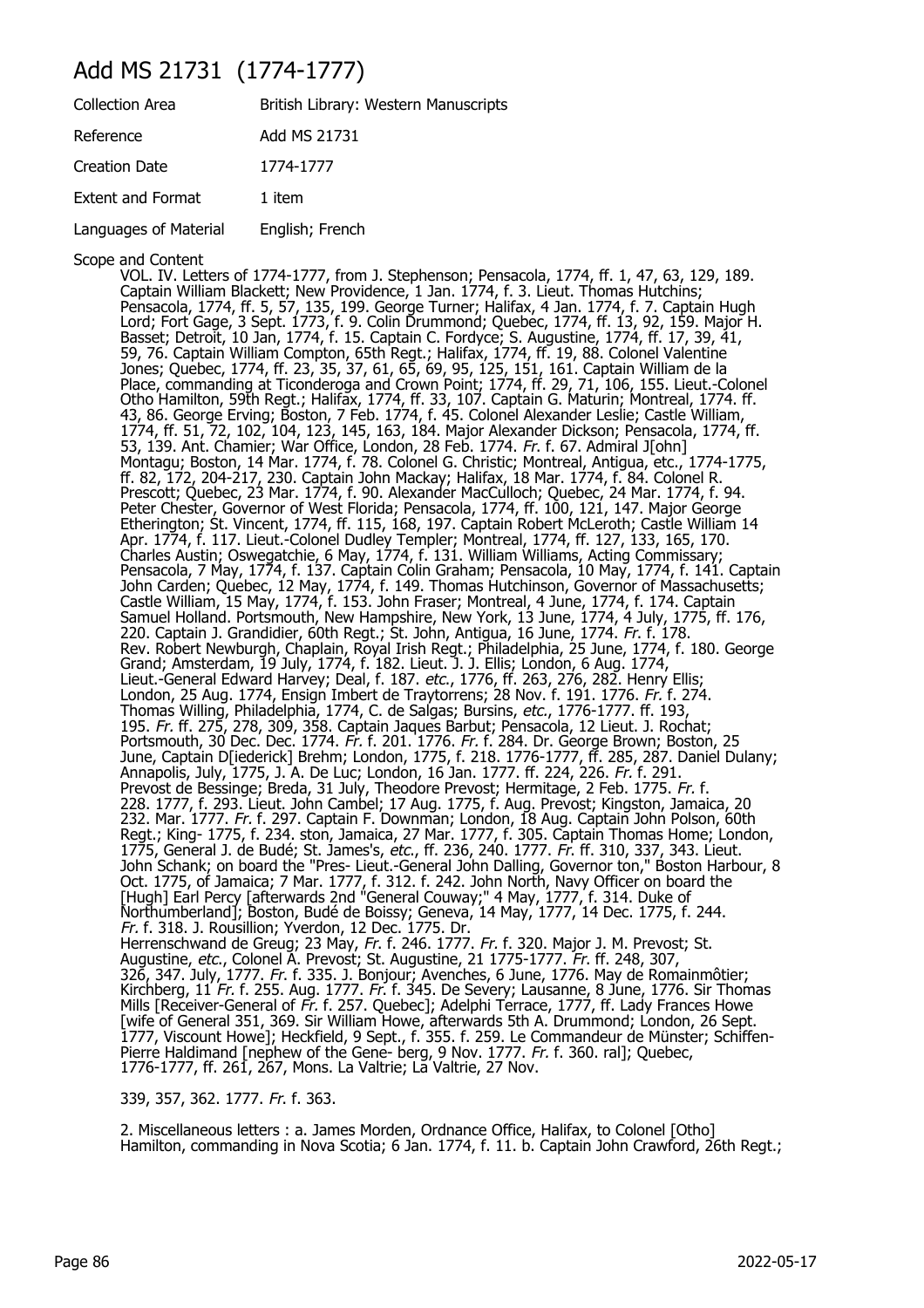Montreal, 15 Jan. 1774; Captain Benj. Chapman; Philadelphia, 18 Jan. 1774; Lieut.- Colonel Otho Hamilton; Halifax, 2 Apr. 1774; and Daniel Dulany; Annapolis, 11 May, 1774; addressed to Major Francis Hutcheson, Military Secretary at New York, ff. 21, 25, 111, 143. c. Alexr. Ma'cullagh; Pensacola, 26 Mar. 1774, to Lieut. Thomas Hutchins [with answer], f. 98. d. Major Isaac Hamilton to Major Moncrieff; Philadelphia, 2 Apr. 1774, f. 109. e. Herbert Munster; Chiselhurst, 20 July, 1775; and Pierre Haldimand; Quebec, 1777; to Anthony Francis Haldimand, ff. 222, 322, 329, 331. f. Captain Maxn. Jacobs; "Amazon," Quebec, 2 Oct. 1776; Major A. Gordon; Staten lsland, 27 Mar. 1777; Watson and Rushleigh; London, 27 Mar. 1777; Captain F. Skinner; Staten Island, 27 Mar. 1777; and Henry Callender; Montreal, 7 June, 1777; to Sir Guy Carleton, K.B., Governor of Quebec, ff. 265, 299, 301, 303, 324. g. Captain De Morsier to Mrs. Fairchild; Perroy, 25 Dec. 1776. Fr. f. 279. h. James Porteous, Commissary, to Captain Foy, Secretary at Quebec; Montreal, 1776-1777, ff. 280, 289, 295. i. Captain Samuel Mackay to Captain Le Meter, Deputy-Adjutant- General at Quebec; Montreal, 1 Dec. 1777, f. 365. k. Lieut.-Colonel J. ffrench, 31st Regt., to Brigadier-General Powell, commanding at Montreal; S. John's, 14 Dec. 1777, f. 372.

3. List of officers killed and wounded at the battle of Bunker's Hill; 17 June, 1775, f. 238.

#### includes:

• ff. 1, 47, 63, 129, 189 J- Stephenson: Letters to Gen. Haldimand: 1772-1774.

• f. 3 William Blackett, Captain: Letters to Gen. Haldimand: 1773, 1774.

 • ff. 5, 57, 135, 199 Thomas Hutchins, Captain: Letters to Gen. Haldimand: 1766, 1772-1774, 1779, 1785.

- f. 7 George Turner, Dep- Paymaster- General: Letters to Gen. Haldimand: 1773, 1774.
	- f. 9 Hugh Lord, Captain: Letters to Gen. Haldimand: 1772-1774.
	- f. 11 James Morden, of the Ordnance Office, Halifax: Letter to Col. Hamilton: 1774.
	- ff. 13, 92, 159 Colin Drummond, Deputy Paymaster: Letters to Gen. Haldimand: 1773-1774.
- f. 15 Henry Basset, Major: Letters to Gen. Haldimand: 1773-1774.
- ff. 17, 39, 41, 59, 76 C- Fordyce, Captain: Letters to Gen. Haldimand: 1773, 1774.
- ff. 19, 88 William Compton, Captain: Letters to Gen. Haldimand: 1774.
- f. 21 Captain John Crawford: Letter to Maj. Hutcheson: 1774.
	- f. 25 Benjamin Chapman, Captain: Letter to Major Hutcheson: 1774.
	- ff. 29, 71, 106, 155 William De la Place, Captain: Letters to Gen. Haldimand: 1773, 1774.
- ff. 33, 107 Otho Hamilton, Lieutenant -Colonel: Letters to Gen. Haldimand: 1773, 1774.
- ff. 43, 86 Gabriel Maturin, Captain: Letters to Gen. Haldimand: 1773.
	- f. 45 George Erving: Letter to Gen. Haldimand: 1774.

 • ff. 51, 72, 102, 104, 123, 145, 163, 184 Alexander Leslie, Lieutenant -Colonel: Letters to Gen. Haldimand: 1773, 1774.

• ff. 53, 139 Major-General Sir Alexander Dickson, GCB: Letters to Gen. Haldimand: 1773, 1774.

- f. 67 Antony Chamier, Under-Secretary at War: Letter to Gen. Haldimand: 1774.: Fr.
- f. 78 John Montagu, Admiral: Letters to Gen. Haldimand: 1773, 1774.

 • ff. 82, 172, 204-217, 230 Gabriel Christie, Brigadier-General: Letters to Gen. Haldimand: 1773-1789.

- f. 84 John Mackay, Captain: Letters to Gen. Haldimand: 1773, 1774.
- f. 90 R- Prescott, Colonel: Letter to Gen. Haldimand: 1774.
- f. 94 Alexander MacCulloch, Dep.-Commiss.-General: Letters to Gen. Haldimand: 1773.
- f. 98 Alexander Macullagh: Correspondence with Lieut. Hutchins: 1774.
- ff. 98, 99 Thomas Hutchins, Captain: Correspondence with A. Macullagh: 1774.
- ff. 100, 121, 147 Peter Chester, Governor of W Florida: Letters to Gen. Haldimand: 1771-1774.
- f. 109 Isaac Hamilton, Major: Letter to Maj. Moncrieff: 1774.
- f. 111 Otho Hamilton, Lieutenant -Colonel: Letter to Maj. Hutcheson: 1774.
- ff. 115, 168, 197 George Etherington, Major: Letters to Gen. Haldimand: 1772-1774.
	- f. 117 Robert McLeroth, Captain: Letter to Gen. Haldimand: 1774.
	- ff. 127, 133, 165, 170 Dudley Templer, Colonel: Letters to Gen. Haldimand: 1773, 1774.
- f. 131 Charles Austin, Army Surgeon: Letter to Gen. Haldimand: 1774.
- f. 137 William Williams, Acting Commissary [at Pensacola ?]: Letter to Capt. Hutchison: 1774.
	- f. 141 Colin Graham, Captain: Letter to Gen. Haldimand: 1774.
- f. 143 Daniel Dulany, American loyalist; d.1824: Letter to Maj. Hutcheson: 1774.
- f. 149 John Carden, Major: Letters to Gen. Haldimand: 1773, 1774.
	- f. 153 Thomas Hutchinson, Governor of Massachusetts: Letters to Gen. Haldimand: 1773, 1774.

 • f. 174 John Fraser, Justice of the Common Pleas in Canada: Letters to Gen. Haldimand: 1774 - 1785.

- ff. 176, 220 Samuel Holland, Major: Letters to Gen. Haldimand: 1768-1789.
- f. 178 James Grandidier, Captain: Letters to Gen. Haldimand: 1773-1774.
- f. 180 Robert Newburgh, Army Chaplain: Letter to Gen. Haldimand: 1774.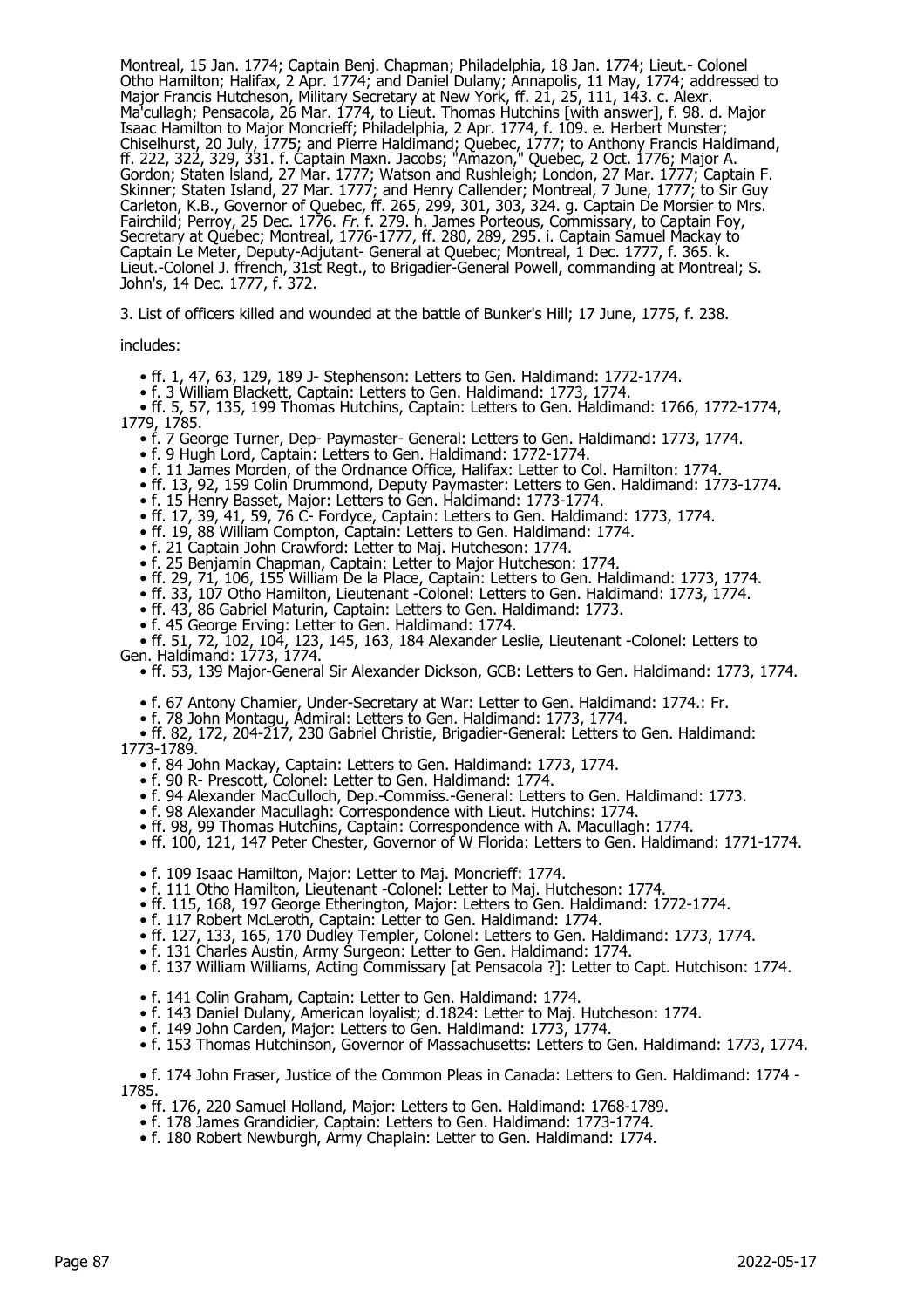- f. 182 George Grand: Letter to Gen. Haldimand: 1774.
- f. 187 J- J- Ellis, Lieutenant: Letter to Gen. Haldimand: 1774.
- f. 191 Henry Ellis: Letter to Gen. Haldimand: 1774.
- ff. 193, 195 Thomas Willing: Letters to Gen. Haldimand: 1767, 1773, 1774.
	- f. 201 Jaques Barbut, Captain: Letters to Gen. Haldimiand: 1774, 1781.: Fr. and Eng.
	- f. 218 Dr George Brown: Letter to Gen. Haldimand: 1775.

 • f. 222 Herbert de Münster, Lieutenant -Colonel: Letters to Gen. Haldimand and A. V. Haldimand: 1759, 1775.: Fr.

- ff. 224, 226 Daniel Dulany, American loyalist; d.1824: Letters to Gen. Haldimand: 1773-1787.
	- f. 228 Prevost de Bessinge: Letter to Gen. Haldimand: 1775.: Fr.
- f. 232 John Cambel, Lieutenant: Letters to Gen. Haldimand: 1769-1775.
- f. 234 F- Downman, Captain: Letter to Gen. Haldimand: 1775.
	- ff. 236, 240 Thomas Home, Captain: Letters to Gen. Haldimand: 1767, 1775.
	- f. 238 Bunker's Hill, Boston, U.S: List of killed and wounded officers at the battle: 1775.
	- f. 242 John Schank, Captain: Letters to Gen. Haldimand and others: 1775 1784.
- f. 244 Hugh Percy, 2nd Duke of Northumberland; formerly Smithson: Letters to Gen. Haldimand: 1775, 1782.
	- f. 246 J- Rousillion: Letter to Gen. Haldimand: 1775.: Fr.
- ff. 248, 307, 326, 347 J- M- Prevost, Captain, afterwards Lieutenant -Colonel: Letters to Gen. Haldimand: 1773-1780.: Fr.
	- f. 255 J- Bonjour: Letter to Gen. Haldimand: 1776.: Fr.
	- f. 257 de Severy: Letters to Gen. Haldimand: 1776, 1788.: Fr.
	- f. 259 Frances Howe, wife of William, 5th Viscount Howe: Letter to Gen. Haldimand: 1776.
- ff. 261, 267, 339, 357, 362 Pierre Haldimand: Letters to his uncle, Gen. Haldimand:
- 1776-1777.: Fr.
- ff. 263, 276, 282 Edward Harvey, Lieutenant -General: Letters to Gen. Haldimand: 1776, 1777.
	- f. 265 Maximilian Jacobs, Captain RN: Letter to Sir G. Carleton: 1776.
- f. 274 Trayforreno family: Letters from members to Gen. Haldimand: 1776-1789.: Fr.
- ff. 275, 278, 309, 358 C- de Salgas: Letters to Gen. Haldimand: 1776-1789.: Fr.
- f. 279 de Morsier, Captain: Letter to Mrs. Fairchild: 1776.: Fr.
- ff. 280, 289, 295 James Porteous, Commissary: Letters to Capt. Foy: 1776-1777.
- f. 284 J- Rochat, Lieutenant: Letter to Gen. Haldimand: 1776.

 • ff. 285, 287 Major Diederick Brehm, Barrack Master General of Quebec: Correspondence with Gen. Haldimand: 1776-1783.

- f. 291 Jean André de Luc: Letter to Gen. Haldimand: 1777.: Fr.
- f. 293 Theodore Prevost: Letter to Gen. Haldimand: 1777.
- f. 297 Aug. Prevost, Major: Letters to Gen. Haldimand: 1777-1791.: Fr. and Engl.
- f. 299 Colonel Alexander Gordon: Letter to Sir G. Carleton: 1777.
	- f. 303 Francis Kinneer, Captain: Letter to Sir G. Carleton: 1777.
- f. 305 John Polson, Captain: Letter to Gen. Haldimand: 1777.
- ff. 310, 337, 343 J- de Budé, General: Letters to Gen. Haldimand: 1777-1788.: Fr.
- f. 312 John Dalling, Lieutenant -General, Governor of Jamaica: Letters to Gen. Haldimand: 1777, 1780.
	- f. 314 John North, RN: Letter to Gen. Haldimand: 1777.
	- f. 318 Budé de Boisy: Letter to Gen. Haldimand: 1777.: Fr.
- f. 320 Herrenschwand, of Greug: Letters to Gen. Haldimand: 1777, 1778.: Fr.
- ff. 322, 329, 331 Pierre Haldimand: Letters to A. F. Haldimand: 1777.: Fr.
- f. 324 Henry Callender: Letters to Sir G. Carleton and others: 1777-1779.
	- f. 335 Major-General Augustine Prevost: Letters to Gen. Haldimand: 1777, 1781.: Fr.
- f 345 May de Romainmôtier: Letter to Gen. Haldimand: 1777.: Fr.

 • ff. 351, 369 Sir Thomas Mills, Receiver-General of Quebec: Letters to Gen. Haldimand: 1762-1767, 1777-1789.

- f. 355 A- Drummond: Letter to Gen. Haldimand: 1777.
- f. 363 La Valtrie: Letter to Gen. Haldimand: 1777.: Fr.
- f. 365 Samuel Mackay, Captain: Letter to Capt. Le Mcter: 1777.
- f. 372 Jeremiah Ffrench, Lieutenant -Colonel: Letter to Gen. Powell: 1777.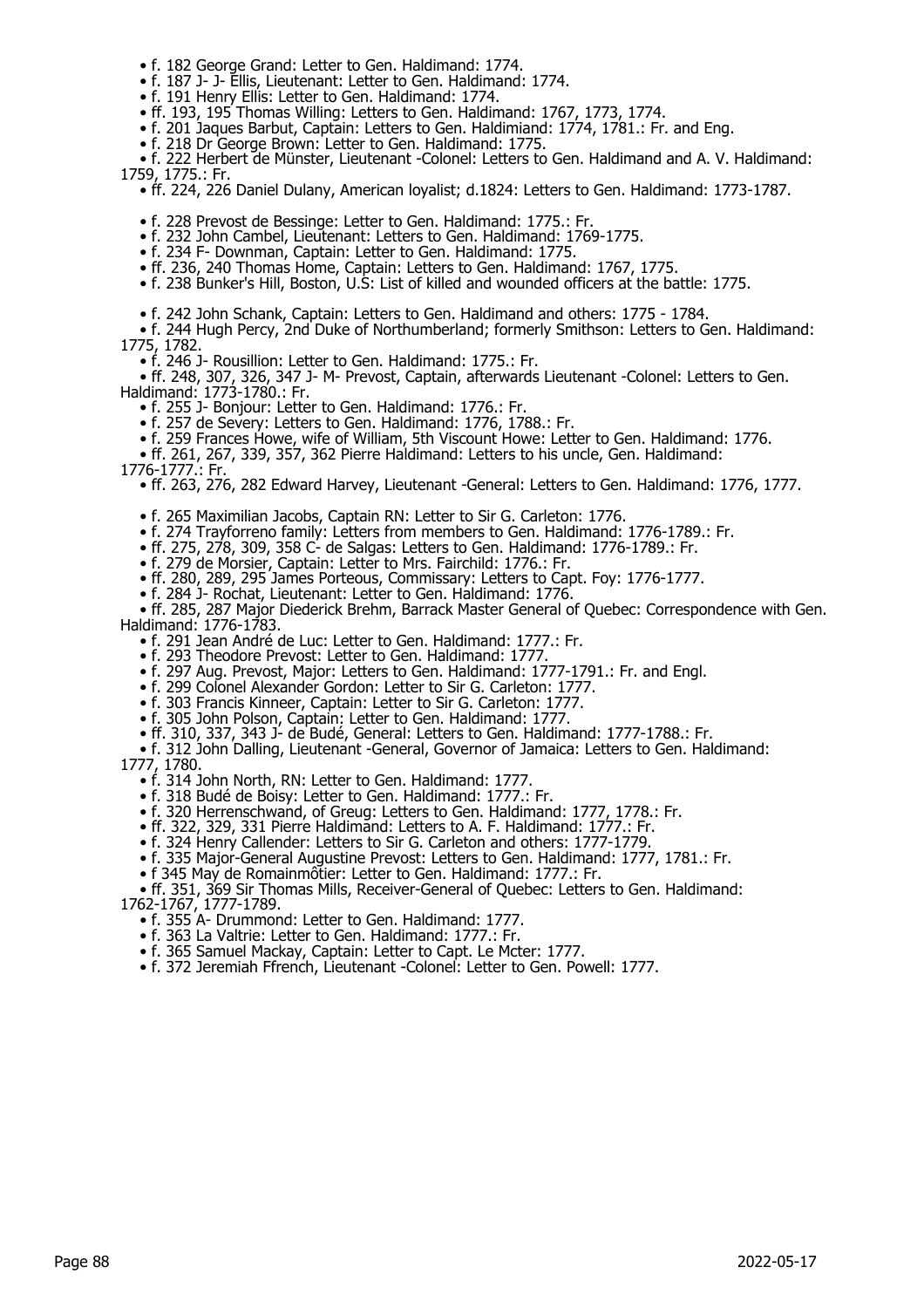#### Add MS 21732-21737 LETTERS from various persons to General Haldimand, after his appointment as Governor of Quebec; 1778-1791. Six

| <b>Collection Area</b> | British Library: Western Manuscripts                                                                                                                 |
|------------------------|------------------------------------------------------------------------------------------------------------------------------------------------------|
| Reference              | Add MS 21732-21737                                                                                                                                   |
| <b>Creation Date</b>   | 1778-1791                                                                                                                                            |
| Extent and Format      | 6 items                                                                                                                                              |
| Languages of Material  | English; French; German                                                                                                                              |
| Title                  | LETTERS from various persons to General Haldimand, after his appointment as<br>Governor of Quebec; 1778-1791. Six volumes. Paper. Folio. (1778-1791) |
| Legal Status           | Not Public Record(s)                                                                                                                                 |

## Add MS 21732 (1778-1789)

| <b>Collection Area</b>   | British Library: Western Manuscripts |
|--------------------------|--------------------------------------|
| Reference                | Add MS 21732                         |
| <b>Creation Date</b>     | 1778-1789                            |
| <b>Extent and Format</b> | 1 item                               |
| Languages of Material    | English; French                      |
|                          |                                      |

#### Scope and Content

VOL. I. 1. Letters of 1778-1789, from C. de Salgas; Bursins, 1778. Fr. ff. 1, 2, 12, 15, 19, 21, 25, 35. Sir Thomas Mills, Knt, Receiver-General of Quebec; Adelphi Terrace, etc., 1778-1789, ff. 4, 57, 285, 383. Colonel E. Smith; [America, 1778], f. 6. Major Samuel Holland; New York, Halifax, 31 Jan., 19 Oct. 1778, ff. 10, 137. Testard de Montigny; Montreal, 11 Feb. 1778. Fr. f. 13. G. Tonnancon; Three Rivers, 24 Feb. 1778. Fr. f. 17. Captain C. Bapt. Cournoyer; Sorel, 13 Mar. 1778. Fr. f. 27. Dr. Herrenschwand de Greug; 14 Mar. 1778. Fr. f. 29. Major Francis Hutcheson; Philadelphia, *etc.*, 1778-1779, ff. 31, 55, 265. Polier, Doyen de Bottens; Lausanne, 27 Mar. 1778. Fr. f. 37. Professor de Traytorrens; Lausanne, 28 Mar. 1778. Fr. f. 39. Longueuil, Inspector of Militia; Montreal, 1778-1779, ff. 40, 125, 224. Major-General Baron de Riedesel; Cambridge, 6 Apr. 1778. *Fr.* f. 42. Boddington; Tower, [10 Apr. 1778], f. 44. William Pollock, Secretary; Whitehall, 1778-1779, ff. 46, 53, 297. Judge John Fraser; London, Montreal, 21 Apr. 1778, 11 Oct. 1779, ff. 51, 396. Sir Clifton Wintringham, Bart., M. D.; Dover Street, 24 Apr. 1778, f. 59. Gascoyne; Abingdon Street, 29 Apr. 1778, f. 60. General Comte de Budé; 1778. Fr. ff. 66, 69, 183. Colonel G. Christie; London, 1778-1779, ff. 67, 241. Peter Fraser; Percé, near Gaspe, 14 June, 1778, f. 71. Major William Dunbar; Montreal, 1778- 1779, ff. 73, 333. Brigadier-General Allan Maclean; Quebec, July, 1778, ff. 75, 88. Judge Edward Southouse; Montreal, 1778-1779, ff. 77, 133, 149, 153, 377, 379, 392, 446. Dr. Robert Knox, Inspector of Hospitals; Montreal, 2 July, 1778, f. 79. Judge W. Owen; Montreal and Quebec, 1778, ff. 81, 139. St. Germain, prêtre; La Valtrie, 9 July, 1778. *Fr.* f. 83. Lieut. Samuel Mackay; Quebec, 11 July, 1778, f. 84. Comte de St. Aulaire; Quebec, 12 July, 1778. Fr. f. 86. Captain Sam. Willoe, 8th Regt.; Quebec, etc. 1778-1779, ff. 92, 394. Peter Etter; Halifax, 15 Aug. 1778, f. 94. John Peters; 21 Aug. 1778, f. 98. Robert Walter, Transport Agent; "Sally" Transport, Isle of Bic, 27 Aug. 1778, f. 100. Colonel William Roy; London, 21 Aug. 1778, f. 102. Theodosia Prevost; New York, 29 Aug. 1778, f. 104. Major-General James Robertson; New York, 1 Sept. 1778, f. 106. John Nordberg; New York, 5 Sept. 1778, f. 108. D. Chamier, Auditor-General of Accounts to the British Army; New York, 5 Sept. 1778, f. 110. Hon. Thomas de Grey [afterwards Lord Walsingham], Secretary to Lord G. Germain; Whitehall, 7 Sept. 1778, f. 112. J. Mallet; New York, 10 Sept. 1778. f. 115. St. George Dupré; [1778]. Fr. f. 117. Angelique Linctot; 21 Sept. 1778. Fr. f. 119. Lieut. John Downing, R.A.; St. John's, 25 Sept. 1778, f. 121. Jacob Jordan.; Montreal, 27 Sept. 1778, f. 123.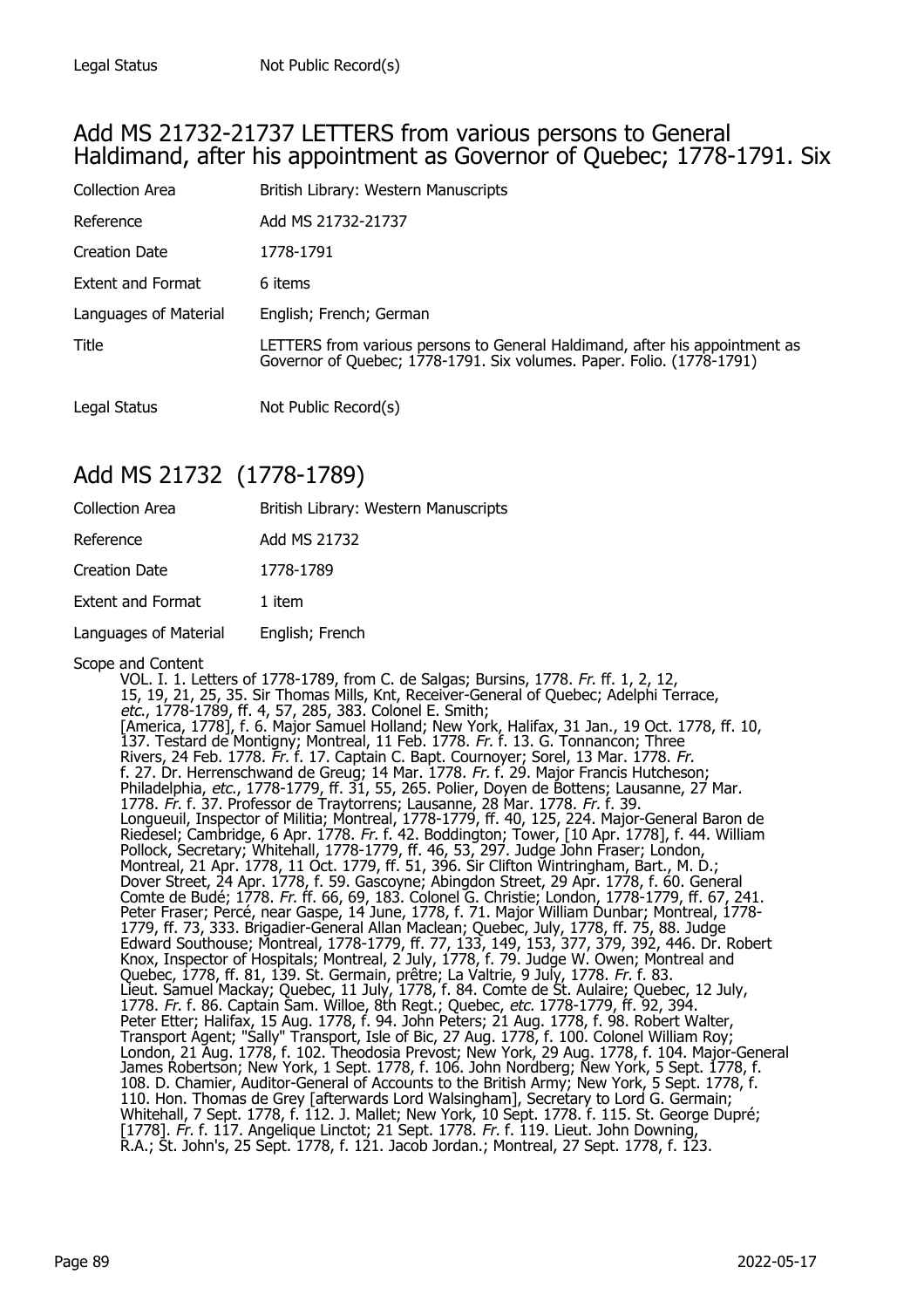Captain D[iederick] Brehm; Delorm's House, 6 Oct. 1778, f. 127. Edward Harrison; Quebec, 8 Oct. 1778, f. 129. Captain Andrew Parke, Paymaster 8th Regt.; Montreal, 1778-1779, ff. 131, 412. Hestel de Rouville, Judge of Common Pleas; Montreal, 1778-1779. *Eng.* and Fr. ff. 133, 169, 321, 335. Captain Pierre Poulin; Milice à S. Joseph à la Beauce, 18 Oct. 1778. Fr. f. 135. Ensign Duncan Macdougall; Halifax, 22 Oct. 1778, f. 141. Longueuil veuve Lavaudrière; Quebec, 22 Oct. 1778, f. 142. Captain Danl. McAlpin, 60th Regt.; St. Mary's, 24 Oct. 1778, f. 144. Edward Watts; St. John's, 28 Oct. 1778, f. 151. Charles Blake, Surgeon 54th Regt.; Sorelle, 1778-1779, ff. 155, 159, 161, 245. Veuve Dufy Desaunier; Montreal, 1778- 1779. Fr. ff. 157, 171, 188, 448. Joncaire Cooper; Fort Chambly, 18 Dec. 1778. Fr. f. 163. P. La Croix, Chimney Inspector; Montreal, 26 Dec. 1778. Fr. f. 165. Soeur G. Dailleboust; Hotel Dieu St. Joseph, Montreal, 27 Dec. 1778. Fr. f. 167. F. Desvigne; Repentigni, 29 Dec. 1778. Fr. f. 173. Louise and Marieanne Dagneaux Douville; Montreal, 1778-1779. Fr. ff. 175, 202. Miss Duplessy Faber; 31 Dec. 1778. *Fr.* f. 177. de Bonne; *n.d. Fr.* f. 179. Dr. Herrenschvand; *n.d*. *Fr.* f. 181. de Montgolfier; Montreal, 2 Jan. 1779. *Fr.* f. 186. Chartir de Lotbinière, fils; Vaudreuil, *etc.*, 1779. *Fr.* ff. 190, 198, 212. A. Hughes, Lieut.-Governor of Nova Scotia; Government House, Halifax, 10 Feb. 1779, f. 194. Major Thomas Faunce; Quebec, 10 Feb., 28 Apr. 1779, ff. 196, 305. John Collins; Quebec, 19 Feb. 1779, f. 200. Chevalier Lorimer; Montreal, 1 Mar. 1779. Fr. f. 204. [Jeffery] Lord Amherst, Lieut.-General of the Ordnance, and Commander-in- Chief; Whitehall, 1779, ff. 208, 216, 239. Colonel Neveu Sevestre; Montreal, 1779. Fr. ff. 210, 214. 363. Lieut.-General Bigoe Armstrong; Berners Street, 15 Mar. 1779, f. 218. Joseph Brisebois; Montreal, 15 Mar. 1779. Fr. f. 220. Lemoine; Montreal, 18 Mar. 1779. Fr. f. 222. Charles F. Bailly, prêtre; Bath, 19 Mar. 1779. Fr. f. 226. Vincent Mathias; Whitehall, 1779, ff. 228, 277. General James Adolphus Oughton; Edinburgh, 22 Mar. 1779, f. 231. Major-General Valentine Jones; London, 23 Mar. 1779, f. 233. Captain Thomas Hutchins; London, 26 Mar. 1779, f. 235. Lord Algernon Percy [afterwards Earl of Beverley]; Audley Square, 30 Mar. 1779, f. 237. Richard Cumberland; Plantation Chambers, 1 Apr. 1779, f. 243. Robert Hunter; London, 1779, ff. 247, 351, 373, 432. [Frederick] Lord North [afterwards Earl of Guilford]; London, 2 Apr. 1779, f. 249. General Thomas Gage; Portland Place, 4 Apr. 1779, f. 251. [William John Kerr] Marquess of Lothian; Charles Street, 4 Apr. 1779, f. 253. Captain Thomas Blomefield, Aide-de- Camp to Viscount Townshend [Master- General of the Ordnance]; London, 5 Apr. 1779, f. 255. Lieut.-General Sir John Burgoyne, Bart.; Hertford Street, 5 Apr. 1779, f. 257. Charles Jenkinson [afterwards Earl of Liverpool], Secretary-at-War; London, 6 Apr. 1779, f. 259. Lieut. Charles Gray, 31st Regt.; St. John's, 7 Apr. 1779, f. 261. George Ross; Conduit Street, 9 Apr. 1779, f. 263. Brigadier-General William Tayler; London, Apr. 1779, ff. 279, 281. Veuve Mackay; Montreal, 1779. Fr. ff. 283, 303. William Knox, Secretary; Whitehall, 1779, ff. 291 b, 371. Lieut.-General William Amherst, Adjt.- General; Whitehall, 20 Apr. 1779. f.295. Edward William Gray, Sheriff of Montreal; 1779, ff. 299, 353, 359, 369. Captain J. W. F. Des Barres; Denmark Street, 23 Apr. 1779. Fr. f. 301. Commissioners of the Peace at Montreal; 1779. Fr. ff. 307, 327. The inhabitants of Quebec; 6 May, 1779, f. 309. Porlier, Curé de St. Ours; 1779. Fr. ff. 311, 386. Lacorne St. Luc; Montreal, 10 May, 1779. Fr. f. 317. Montigny; n.d. Fr. f. 319. Rev. Thomas Charles Heslop Scott, Chaplain 34th Regt.; Sorel, 1779. ff. 323, 428. E. Campion; [1779]. *Fr.* f. 329. [George Brudenell] Duke of Montagu, K.G.; Whitehall, 2 June, 1779, f. 331. Captain Andrew Ross, 31st Regt.; Sorel, etc., 1779, ff. 337, 347. Captain Francis Le Maistre; Montreal, 14 June, 1779. Fr. f. 310. Alexander McDonell; Sorel, 19 June, 1779, f. 342. Lieut.-Colonel Jeremiah ffrench; St. John's, 21 June, 1779, f. 344. P. Livius, Chief Justice of Quebec; Lonon, 6 July, 1779, f. 349. Made Grandemesnil Déchambaut; Montreal, 22 July, 1779. Fr. f. 355. Major-General William Tryon; New York, 28 July, 1779, f. 361. Le Comte Dupré; London, 31 July, 1779. Fr. f. 365. Ste Marie de Montigny; July, 1779. Fr. f. 367. Lieut.-Colonel Henry Caldwell; au Moulin de Lauzon, 17 Aug. 1779. Fr. f. 375. Sœur Thérèse Lemoine Despins, Supérieure à l'hôpital général de Montréal; 6 Sept. 1779. Fr. f. 381. Robert Boyle Nicholas; 14 Sept. 1779, f. 385. R. Huntley, Surgeon to the garrison or Montreal; 4 Oct. 1779, f. 388. Captain Thomas Scott, 53rd Regt.; St. John's, Oct. 1779, ff. 390, 398. John Daly and others; Montreal, Oct. 1779, ff. 100, 406. Lieut. Alexandre Sommiré; St. Joseph Nouvelle Beauce, 18 Oct. 1779. Fr. f. 402. Colonel J. Burgoyne; Camp near Cork, 21 Oct. 1779, f. 404. Major W. Hughes, 53rd Regt.; Fort St. John's, 5 Nov. 1779, f. 416. St. Ours; Trois Rivières, 9 Nov. 1779. Fr. f. 418. Major John Adolphus Harris, 84th Regt.; Montreal, 19 Nov. 1779, f. 424. Déchambault, fils; 6 Dec. 1779. Fr. f. 426. 2. Miscellaneous letters and papers: a. Le Comte Dupré; Quebec, 9 Mar. 1778; and Macomb;

n.d.; to Sir Guy Carleton. Fr. and Eng. ff. 23, 96. b. Isaac Todd and Alexander Ellice to Captain Brehm; London, 15 Apr. 1778, f. 49. c. Brigadier-General Allan Maclean to Captain Le Maistre; Quebec, 21 July, 1778, f. 90. d. Thomas Dunn to Sir Thomas Mills; Quebec, 24 Oct. 1778, f. 145. e. Drummond; 24 Oct. 1778; and Major James Hughes; London, 17 Apr. 1779; to Captain Foy, ff. 147, 293. f. The subaltern officers of Halifax to Lieut.-Colonel Otho Hamilton, commanding in Nova Scotia; n.d., f. 184. g. Major John Nairne; Montreal, 13 June, 1779; and Major William Dunbar; Montreal, 4 Nov. 1779; to Captain Mathews, secretary to General Haldimand, ff. 338, 414. h. Edward William Gray, Sheriff, to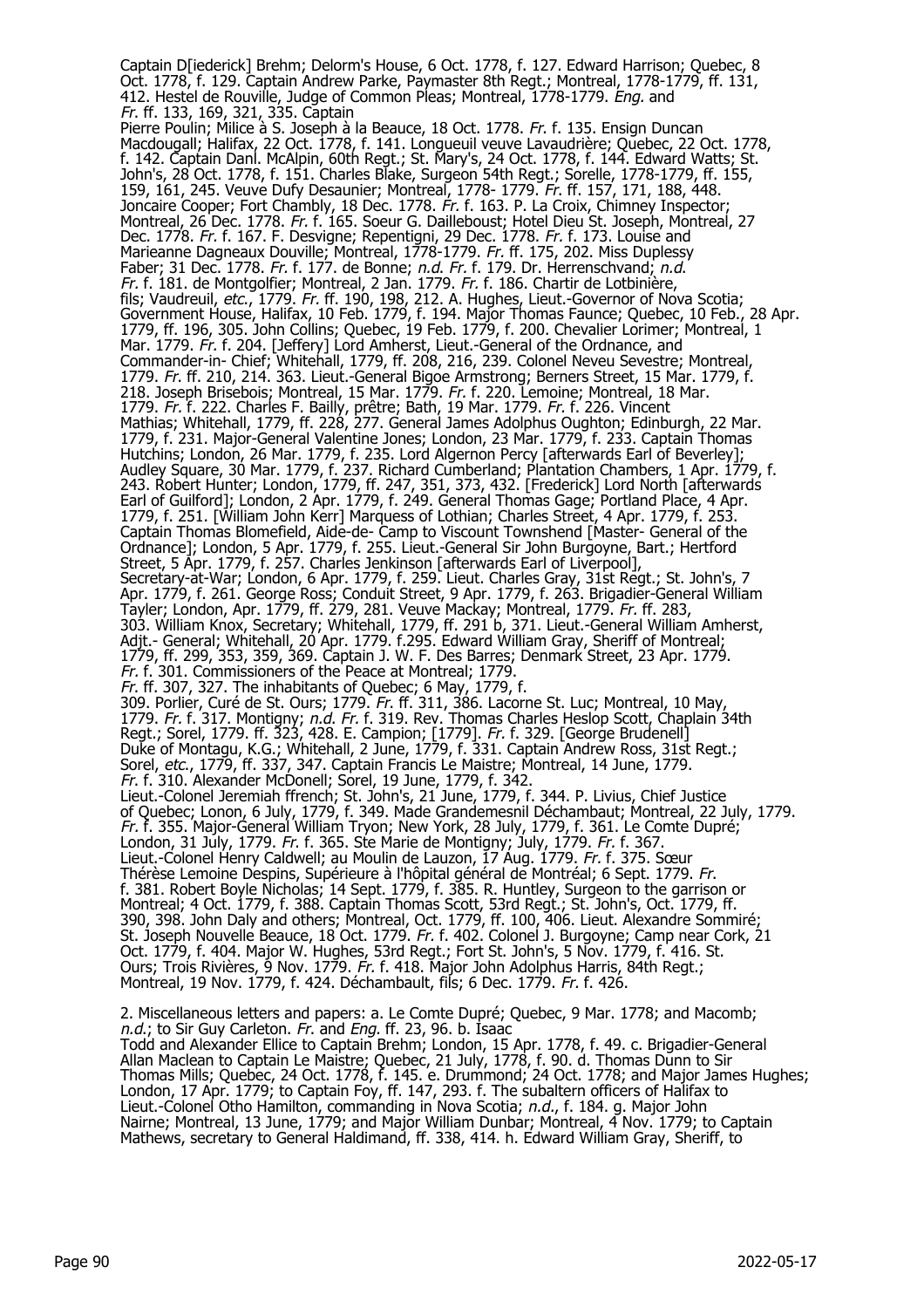Lieut.-Governor Cramahé, of Quebec; Montreal, 1779, ff. 353, 359, 369. i. Hugh Wallace to Major Batt; New York, 26 Oct. 1779, f. 409. k. F. S. Debievre, Surgeon; Montreal, 1 Nov. 1779; and Ensign Duncan Macdougall; Sault de Recolet, 18 Nov. 1779; to Brigadier- General Maclean.  $Fr.$  and  $\tilde{E}$ ng. ff. 411, 420.

1. Pass signed by William Heath, Major-General in the Army of the United States; 15 Apr. 1778, f. 48. m. Answer to the memorial of Captain John Macdonnell, by Brigadier- General Allan Maclean; Montreal, 21 Dec. 1779, f. 434.

includes:

• ff. 1, 2, 12, 15, 19, 21, 25, 35 C- de Salgas: Letters to Gen. Haldimand: 1776-1789.: Fr.

 • ff. 4, 57, 285, 383 Sir Thomas Mills, Receiver-General of Quebec: Letters to Gen. Haldimand: 1762-1767, 1777-1789.

• f. 6 Edward? Smith, Colonel: Letter to Gen. Haldimand: 1778.

• ff. 10, 137 Samuel Holland, Major: Letters to Gen. Haldimand: 1768-1789.

• ff. 13, 319 Testard de Montigny: Letter to Gen. Haldimand: 1778.: Fr.

• f. 17 Tonnancour family: Correspondence with Gen. Haldimand: 1781-1784.

• f. 23 Dupré, Comte: Letter to Sir G. Carleton: 1778.

• f. 27 C- Baptiste Cournoyer, Captain: Letter to Gen. Haldimand: 1778.: Fr.

• f. 29 Herrenschwand, of Greug: Letters to Gen. Haldimand: 1777, 1778.: Fr.

 • ff. 31, 55, 265 Francis Hutcheson, Major, Paymaster in N America: Letters to Gen. Haldimand: 1773-1780.

• f. 37 Polier, Doyen de Bottens: Letter to Gen. Haldimand: 1778.: Fr.

• f. 39 Trayforreno family: Letters from members to Gen. Haldimand: 1776-1789.: Fr.

• ff. 40, 125, 224 Longueuil, Inspector of Militia: Letters to Gen. Haldimand: 1778-1779.

 • f.42 Lieutenant-General Baron Friedrich Adolph Riedesel: Correspondence with Gen. Haldimand: 1778-1787.: Fr.

• f. 44 Boddington: Letter to Gen. Haldimand: 1778.

 • ff. 46, 53, 297 William Pollock, Clerk of the Crown for Quebec Province: Letters to Gen. Haldimand: 1778-1786.

 • f. 48 William Heath, Major -General in the United States Army: Leave of absence to Capt. Willoe, on parole: 1778.

• f. 49 Alexander Ellice: Letter to Capt. Brehm: 1779.

• f. 49 Isaac Todd: Letter to Capt. Brehm: 1779.

 • ff. 51, 396 John Fraser, Justice of the Common Pleas in Canada: Letters to Gen. Haldimand: 1774 - 1785.

• f. 59 Sir Clifton Wintringham, Baronet MD: Letter to Gen. Haldimand: 1778.

• f. 60 Gascoyne: Letter to Gen. Haldimand: 1778.

• ff. 66, 69, 183 J- de Budé, General: Letters to Gen. Haldimand: 1777-1788.: Fr.

• ff. 67, 241 Gabriel Christie, Brigadier-General: Letters to Gen. Haldimand: 1773-1789.

• f. 71 Peter Fraser: Letters to Gen. Haldimand: 1778, 1781.

• ff. 73, 333 William Dunbar, Major: Letters to Gen. Haldimand: 1778-1781.

• ff. 75, 88 Allan Maclean, General: Letters to Gen. Haldimand: 1778-1784.

 • ff. 77, 133, 149, 153, 377, 379, 392, 446 Edward Southouse, Judge: Letters to Gen. Haldimand: 1778-1784.

• f. 79 Robert Knox, Inspector of Hospitals: Letter to Gen.Haldimand: 1778.

• ff. 81, 139 W- Owen, Judge at Montreal: Letters to Gen. Haldimand: 1778.

• f. 83 St. Germain, Curé of La Valtrie, Canada: Letter to Gen. Haldimand: 1778.: Fr.

• f. 84 Samuel Mackay, Lieutenant: Letter to Gen. Haldimand: 1778.

 • f. 86 Cosmé Joseph de Beaupoil, Comte de St Aulaire: Letter to Gen. Haldimand: 1778.: Fr. • ff. 90, 434 Allan Maclean, General: Letters to Capt. Le Maistre and Capt. Macdonnell: 1778,

1779.

• ff. 92, 394 Samuel Willoe, Captain: Letters to Gen. Haldimand: 1778, 1779.

• f. 94 Peter Etter: Letter to Gen. Haldimand: 1778.

• f. 96 Alexander Macomb: Letter to Sir G. Carleton: 1778.

• f. 98 John Peters: Letters to Gen. Haldimand and Maj. Mathewes: 1778, 1781.

• f. 100 Robert Walter, Captain: Correspondence with Gen. Haldimand: 1778, 1781.

• f. 102 William Roy, Colonel: Letters to Gen, Haldimand: 1778-1781.

• f. 104 Theodosia Prevost: Letter to Gen. Haldimand: 1778.

 • f. 106 James Robertson, Lieutenant -Colonel, afterwards General, and Governor of New York: Letters to Gen. Haldimand: 1757-1786.

• f. 108 John Nordberg: Letter to Gen. Haldimand: 1778.

 • f. 110 Daniel Chamier, Auditor-General of Accounts to the British Army in America: Letter to Gen. Haldimand: 1778.

 • f. 112 Thomas de Grey, Under Secretary of State for the American département, 2nd Baron Walsingham (1781): Letters to Gen. Haldimand: 1778-1788.

• f. 115 J-- Mallet, MD: Letter to Gen. Haldimand: 1778.

• f. 117 St. George Dupré: Letters to Gen. Haldimand: 1778 - 1784.: Fr.

• f. 119 Angélique Linetot: Letter to Gen. Haldimand: 1778.: Fr.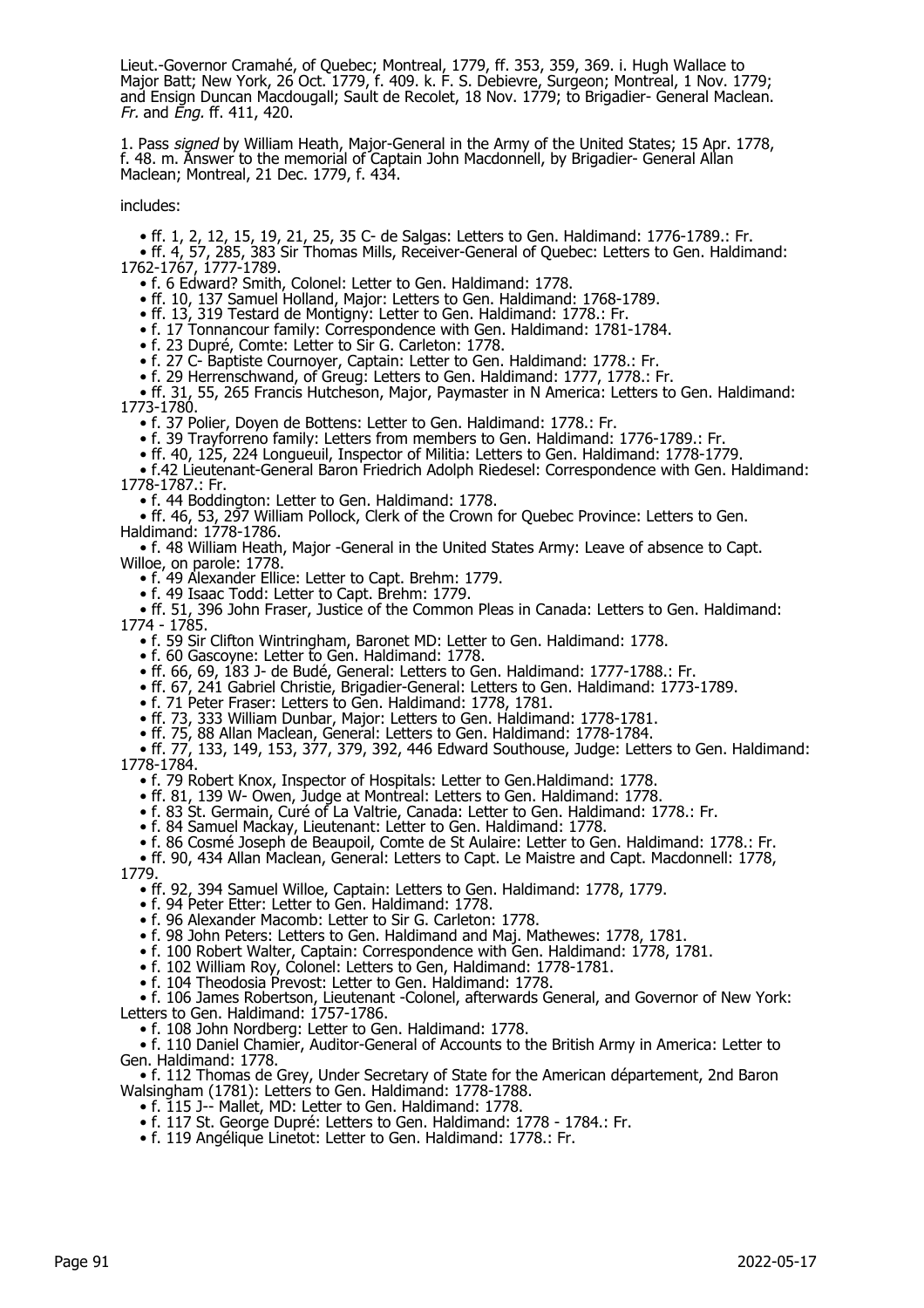• f. 121 John Downing, Lieutenant, RA: Letter to Gen. Haldimand: 1778.

• f. 123 Jacob Jordan: Letters to Gen. Haldimand: 1778-1784.

 • f. 127 Major Diederick Brehm, Barrack Master General of Quebec: Correspondence with Gen. Haldimand: 1776-1783.

• f. 129 Edward Harrison: Letter to Gen. Haldimand: 1778.

• ff. 131, 412 Andrew Parke, Captain: Letters to Gen. Haldimand: 1778-1779.

 • ff. 133, 169, 321, 335 Hestel de Rouville, Judge of Common Pleas at Montreal: Letters to Gen. Haldimand: 1778-1782.: Engl. and Fr.

- f. 135 Pierre Poulin, Captain: Letter to Gen. Haldimand: 1778.: Fr.
	- f. 141 Duncan Macdougall, Ensign: Letters to Gen. Haldimand: 1778-1784.
- f. 142 Lavaudiére, Veuve, née Longueuil: Letters to Gen. Haldimand: 1778, 1784.
- f. 144 Daniel McAlpin, Major: Letters to Gen. Haldimand: 1773-1780.

 • f. 145 Thomas Dunn, Paymaster-General of the Marine Department in Canada, and Judge of the Common Pleas at Quebec: Letters to Gen. Haldimand and others: 1764-1783.

- f. 147 Drummond: Letter to Capt. Foy: 1778.
- f. 151 Edward Watts: Letter to Gen. Haldimand: 1778.
- ff. 155, 159, 161, 245 Charles Blake, Army Surgeon: Letters to Gen. Haldimand: 1778-1783.
- ff. 157, 171, 188, 448 Dufy Desaunier, Widow: Letters to Gen. Haldimand: 1778-1784.: Fr.
- f. 163 Joncaire Cooper: Letter to Gen. Haldimand: 1778.: Fr.
- f. 165 P- La Croix, Chimney Inspector: Letter to Gen. Haldimand: 1778.: Fr.
- f. 167 G- Dailleboust, Sour: Letter to Gen. Haldimand: 1778.: Fr.
- f. 173 F- Desvigne: Letter to Gen. Haldimand: 1778.: Fr.
- ff. 175, 202 Louise Dagneaux Douville: Letters to Gen. Haldimand: 1778 1779.: Fr.
- ff. 175, 202 Marie Anne Dagneaux Douville: Letters to Gen. Haldimand: 1778-1779.: Fr.
	- f. 177 Duplessy Faber, Miss: Letter to Gen. Haldimand: 1778.: Fr.
- f. 179 de Bonne: Letter to Gen. Haldimand: n.d.: Fr.
- f. 181 Herrenschvand, MD: Medical opinion: 18th cent.: Fr.
	- f. 184 Halifax, Nova Scotia: Letter from the subaltern officers of, to Col. Hamilton: n.d.
- f. 186 Montgolfier, of Montreal: Letters to Gen. Haldimand: 1783, 1784.: Fr.
- ff. 190, 198, 212 Chartier de Lotbinière, junior: Letters to Gen. Haldimand: 1779-1785.: Fr.
- f. 194 A- Hughes, Lieutenant Gov. of Nova Scotia: Letter to Gen. Haldimand: 1779.
- ff. 196, 305 Thomas Faunce, Major: Letters to Gen. Haldimand: 1779-1783.
	- f. 200 John Collins, Surveyor: Correspondence with Gen. Haldimand: 1779, 1783-1786.
	- f. 204 Lorimer, Chev: Letter to Gen. Haldimand: 1779.: Fr.

 • ff. 208, 216, 239 Jeffrey Amherst, 1st Baron Amherst: Correspondence with Gen. Haldimand: 1758 1790.

 • ff. 210, 214, 363 Neveu-Sevestre, Colonel, Of Montreal: Letters to Gen. Haldimand: 1779-1784.: Fr.

 • f. 218 Colonel Bigoe Armstrong, 83rd Foot; General 1783: Letters to Gen. Haldimand: 1772, 1779, 1780.

• f. 220 Joseph Brisebois: Letter to Gen. Haldimand: 1779.: Fr.

• f. 222 Joachim Le Moine, of Montreal: Letter to Gen. Haldimand: 1779, 1783.: Fr.

• f. 226 Charles J- Bailly, Prêtre: Letter to Gen. Haldimand: 1779.: Fr.

• ff. 228, 277 Vincent Mathias: Letters to Gen. Haldimand: 1779.

 • f. 231 James Adolphus Dickenson Oughton, lieutenant-general; KB 1773: Letters to Gen Haldimand: 1768, 1770, 1779.

- f. 233 Valentine Jones, Major: General. Letters to Gen. Haldimand: 1773-1779.
- f. 235 Thomas Hutchins, Captain: Letters to Gen. Haldimand: 1766, 1772-1774, 1779, 1785.
- f. 237 Lord Algemon Percy, 1st Earl of Beverley 1790: Letter to Gen. Haldimand: 1779.

• f. 243 Richard Cumberland, dramatist: Letter to Gen. Haldimand: 1779.

• ff. 247, 351, 373, 432 Robert Hunter: Letters to Gen. Haldimand: 1779-1785.

 • f. 249 Frederick North, 2nd Earl of Guilford; Lord North; Prime Minister: Letters to Gen. Haldimand: 1779-1783.

 • f. 251 Hon Thomas Gage, Major - General, Governor of Montreal and Massachusetts, Commander-in-Chief in America: Letters to Gen. Haldimand: 1767-1781.

- 
- f. 253 William John Kerr, 5th Marquess of Lothian: Letter to Gen. Haldimand: 1779.
- f. 255 Captain Thomas Blomefield, ADC to Lord Townshend: Letter to Gen. Haldimand: 1779.
- f. 257 Lt.-Gen. John Burgoyne, MP; dramatist: Letters to Gen. Haldimand: 1778-1782.
- f. 259 Charles Jenkinson, 1st Earl of Liverpool: Letters to Gen. Haldimand: 1778-1786.
	- f. 261 Charles Gray, Lieutenant: Letters to Gen. Haldimand: 1779-1783.

 • f. 263 George Ross, Chairman of the United Companies of Illinois and Wabash: Correspondence with Gen. Haldimand: 1765-1784.

 • ff. 279, 281 William Tayler, Brigadier-General, commanding at Pensacola: Letters to Gen. Haldimand and others: 1766-1779.

• ff. 283, 303 H- B- Mackay, Veuve: Letters to Gen. Haldimand: 1779, 1780.: Fr.

• ff. 291 b, 371 William Knox, Assistant-Secretary of State: Letters to Gen. Haldimand:

1777-1784.

• f. 293 James Hughes, Major: Letter to Capt. Foy: 1779.

• f. 295 William Amherst, General: Letters to Gen. Haldimand: 1759, 1779-1781.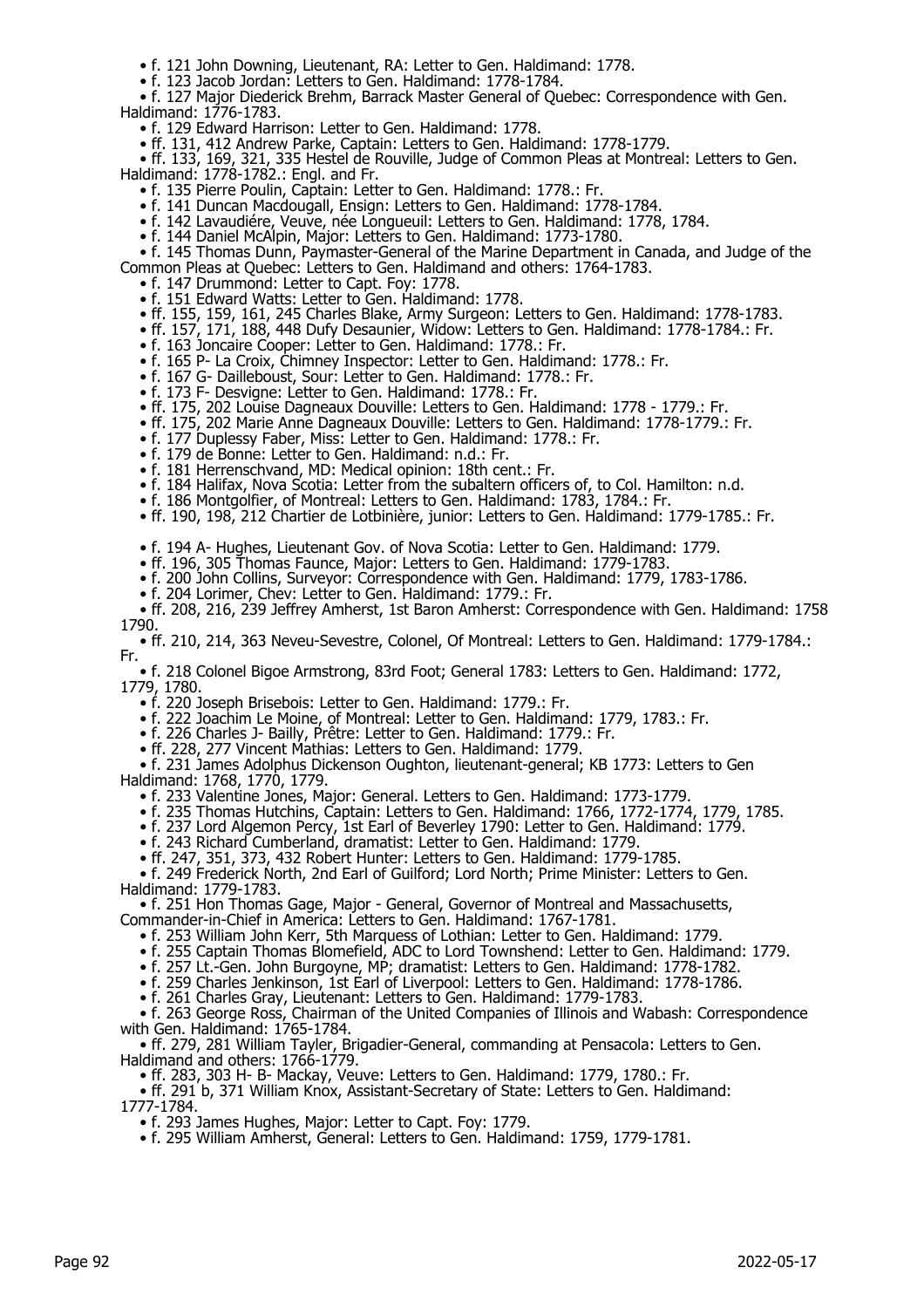• ff. 299, 353, 359, 369 Edward William Gray, Sheriff of Montreal: Letters to Gen. Haldimand: 1779.

 • f. 301 J- F- W- Des Barres, Lieutenant: Letters to Col. Bouquet and Gen. Haldimand: 1764, 1766-1779.: Fr.

 • ff. 307, 327 Montreal: Letters from the Commissioners of Peace at, to Gen. Haldimand: 1779, 1783.: Fr.

• f. 309 City of Quebec: Letter from the inhabitants to Gen. Haldimand: 1779.

• ff. 311, 386 Porlier, Curé de St Ours: Letters to Gen. Haldimand: 1776, 1779-1784.: Fr.

• f. 317 Lacorne de St. Luc, of Montreal: Letters to Gen. Haldimand: 1779, 1783.: Fr.

• ff. 323, 428 Reverend Thomas Charles Heslop Scott: Letters to Gen. Haldimand: 1779-1784.

• f. 329 E- Campion: Letter to Gen. Haldimand: 1779.

• f. 331 George Brudenell, 4th Earl of Cardigan: Letters to Gen. Haldimand: 1779-1783.

• ff.337, 347 Andrew Ross, Captain: Letters to Gen. Haldimand: 1779-1784.

• f. 338 John Nairne, Major: Letter to Capt. Mathews: 1779.

 • f. 340 Francis Le Maistre, Captain, Deputy Adjutant General at Montreal: Letters to Gen. Haldimand: 1779 -1783.

• f. 342 Alexander McDonell: Letter to Gen. Haldirnand: 1779.

• f. 344 Jeremiah Ffrench, Lieutenant -Colonel: Letters to Gen. Haldimand: 1779, 1782.

• f. 349 Peter Livius, Chief Justice of Quebec: Letter to Gen. Haldimand: 1779.

• f. 355 Grandmesnil Déchambaut, Madame: Letter to Gen. Haldimand: 1779.: Fr.

 • f. 361 Major-General William Tryon, Governor of New York: Letters to Gen. Haldimand: 1773-1784.

• f. 365 Dupré, Comte: Letters to Gen. Haldimand: 1779-1789.: Fr.

• f. 367 St. Marie de Montigny: Letter to Gen.Haldimand: 1779.: Fr.

 • f. 375 Henry Caldwell, Lieutenant -Colonel: Letters to Gen. Haldimand and others: 1779-1785.: Fr.

 • f. 381 Sour Thérèse Lemoine Despuis, Supérieure at I'Hôpital Général de Montréal: Letters to Gen. Haldimand: 1779, 1782.: Fr.

• f. 385 Robert Boyle Nicholas: Letter to Gen. Haldimand: 1779.

• f. 388 R- Huntley, Army Surgeon: Letter to Gen. Haldimand: 1779.

 • ff. 390, 398 Major Thomas Scott, of Malleny, afterwards General: Letter to Gen. Haldimand: 1779-1785.

• ff. 400, 406 John Daly: Letters to Gen. Haldimand: 1779.

• f. 402 Alexandre Sommiré, Lieutenant: Letter to Gen. Haldimand: 1779.: Fr.

• f. 404 Sir John Burgoyne, Baronet; Colonel: Letters to Gen. Haldimand: 1779-1782.

• f. 409 Hugh Wallace, Army Agent: Letter to Maj. Batt: 1779.

• f. 411 F- S- Debievre, Surgeon: Letter to Gen. Maclean: 1779.

• f. 414 William Dunbar, Major: Letter to Capt. Mathews: 1779.

• f. 416 W- Hughes, Major: Letter to Gen. Haldimand: 1779.

• f. 418 de St. Ours, of Trois Rivières, Canada: Letters to Gen. Haldimand: 1779, 1784.: Fr.

- f. 420 Duncan Macdougall, Ensign: Letter to Gen. Maclean: 1779.
- f. 424 John Adolphus Harris, Major: Letters to Gen. Haldimand: 1779-1783, 1789.
	- f. 426 Déchambault, junior: Letters to Gen. Haldimand: 1779-1785.: Fr.
	- f. 434 John Macdonell, Captain: Answer to his memorial, by Gen. Maclean: 1779.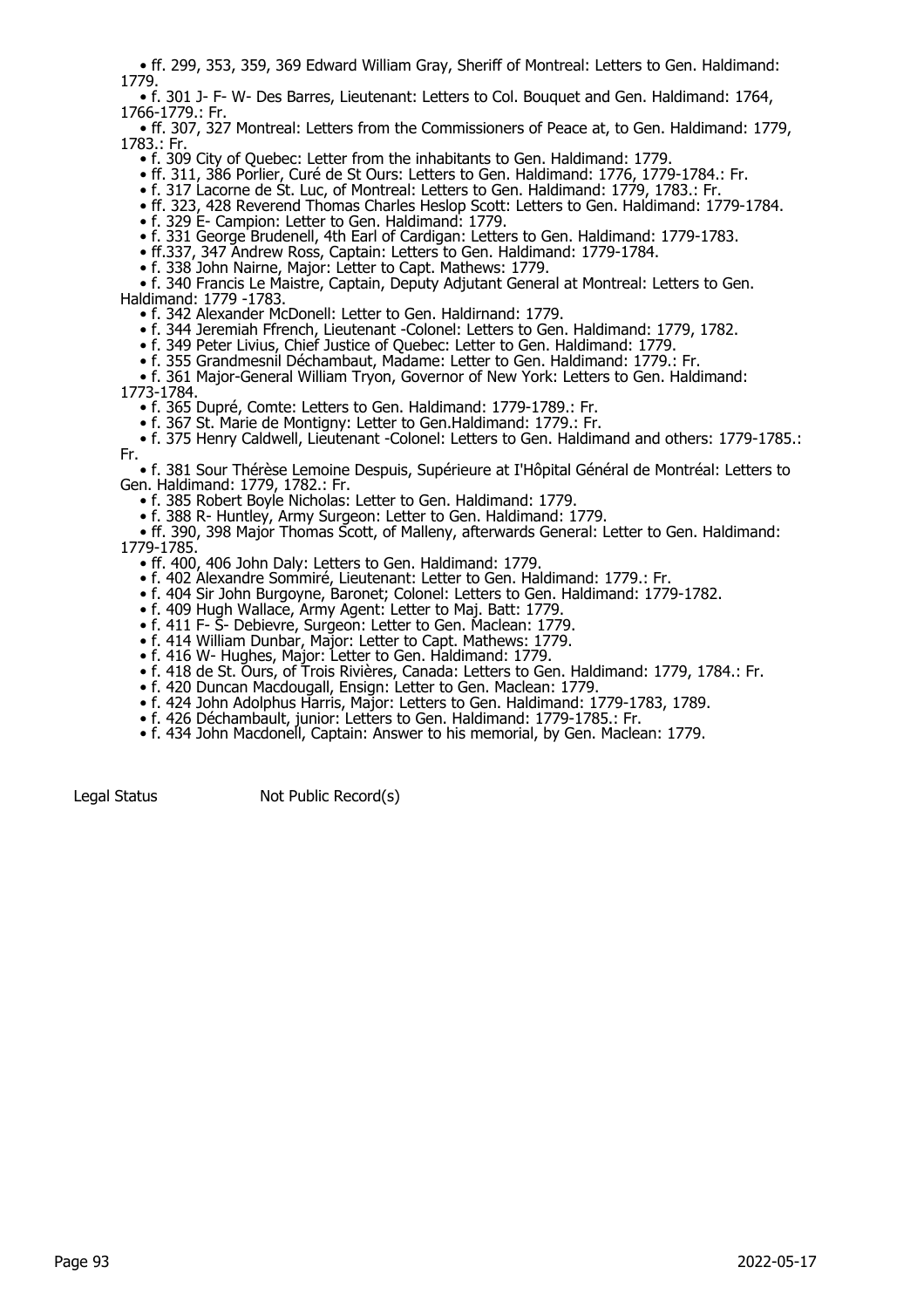## Add MS 21733 (1780)

| <b>Collection Area</b>   | British Library: Western Manuscripts |
|--------------------------|--------------------------------------|
| Reference                | Add MS 21733                         |
| Creation Date            | 1780                                 |
| <b>Extent and Format</b> | 1 item                               |
| Languages of Material    | English; French                      |

Scope and Content

VOL. II.1. Letters to General Haldimand, his secretary, Captain Robert Mathews, and others, in 1780, from Captain L. Boutellier; Longueil, 2 Jan. Fr. f. 1. Anonymous; 10, 24 Jan. Eng. and Fr. ff. 5, 8. Colonel Neveu Sevestre; Montreal, Jan.- Dec. Fr. ff. 7, 120, 169, 256, 274. Madame Catiche Cabana; Montreal, 2 Feb. Fr. f. 10. Colonel J. Burgoyne; Bandon and Cork, Feb.-Aug., ff. 12, 26, 214. Veuve H. B. Mackay; Montreal, Feb.- Oct. Fr. ff. 14, 157, 249. Ensign Duncan Macdougall, 84th Regt.; Montreal, etc., Feb.-May, ff. 20, 104, 152. Captain John Macdonell; Quebec, 11 Feb., f. 22. Major-General Edward Maxwell; Dublin, 13 Feb., f. 24. Judge Hestel de Rouville; Trois Rivières, 20 Feb. Fr. f. 29. James Finlay and P. Foretier; Montreal, 23 Feb. Fr. f. 31. John Macomb; Montreal, Feb.-Oct., ff. 33, 179, 230. William Pollock, secretary; Whitehall, Mar., Apr., ff. 35, 98. W. Knox, secretary; Whitehall, Mar.- Aug., ff. 37, 102, 195. James Ronaldson, Surgeon. 34th Regt.; Montreal, 2 Mar., f. 39. Alexander Davison; London, 6 Mar., f. 41. Lieut. Archibald McLaine, 84th Regt.; St. Laurens, 7 Mar. [enclosing a letter from Brigadier-General Allan Maclean] and 18 Aug., ff. 45, 47, 199. Lieut. James McDonell; Montreal, 13 Mar., f. 49. Captain Charles Terrot; London, 15 Mar., f. 51. Major Donald Macdonald; London, Mar., Apr., ff. 53, 86. Jaques Hutton; London, 20 Mar. and 12 Aug. Fr. and Eng. ff. 55, 193. Major F. Spiesmacher; London, 20 Mar., f. 57. Captain John McDonell; Château Gey, 20 Mar., f. 60. Robert Hunter; London, 23 Mar., f. 62. General William Evelyn; St. James's Palace, 24 Mar., f. 64. Captain Charles Green, 31st Regt.; Bath, 26 Mar., f. 66. Major Thomas Faunce; Quebec, 26 Mar., f. 68. Leonard Smelt; London, 28 Mar., f. 70. Lieut.-General Bigoe Armstrong; London, 30 Mar., f. 72. Alexander Ellice and Co.; Montreal, May, Dec., ff. 74, 92, 136, 264. Hugh Wallace; New York, Mar.-Sept., ff. 76, 130, 218. Joseph Quesnel; Montreal, 2 Apr. Fr. f. 78. Rt. Hon. Richard Rigby, Paymaster- General; 3 Apr., 14 Aug., ff. 80, 197. Lieut.-Colonel J. M. Prevost; Spanishtown, Jamaica, 4 Apr. Fr. f. 82. Captain Francis Mackay, of the Jamaica Regt.; London, 6 Apr., f. 88. General Hon. Thomas Gage; Portland Place, 6 Apr., ff. 90, 94. Colonel Will. Roy; London, 7 Apr., f. 96. Colonel Charles O'Hara; London, 8 Apr., f. 100. Le Comte de Bruhl; London, 12 Apr. Fr. f. 106. Lieut. Lauchlan MacLean, 84th Regt.; St. Lawrent, 13 Apr., f. 108. Colonel George Ogilvie; London, 18 Apr., f. 110. Major Thomas Batt; Halifax, Apr., May, ff. 112, 128. Lieut.-General John Dalling, Governor of Jamaica; 20 Apr., f. l14. Thomas Cooper; Montreal, 27 Apr., f. 116. Déchambault; Montreal, 1 May. Fr. f. 118. W. Roberts; Plantation Chambers, Whitehall, 2 May, f. 122. Ensign Samuel Walter Prenties, 84th Regt.; May-Dec., ff. 124, 173, 282. Major John Small; New York, 15 May, f. 126. Major Francis Hutcheson; New York, May and Aug., ff. 132, 205. William Ross; St. Anne, 18 May, f. 138. J. Portier; Montreal, 18 May. Fr. f. 140. Liveright Puzey, Surgeon; Quebec, 20 May, f. 144. Dourana Langlade; Montreal, 22 May. Fr. f. 146. George Pownall; Montreal, 23 May, f. 148. Captain Louis Olivier; Berthier, May, June. Fr. ff. 150, 158. Major John Nairne; Mal Bay, 3 June, f. 154. John Montrésor; London, 9 June, f. 156. Rev. Dr. Lewis Guerry; Stoke Prior, 20 June, f. 160. J. Tanswell; Quebec, 20 June, f. 161. Captain Samuel Steel; Chambly, 25 June, f. 163. Alexander Macomb; Montreal, 29 June, f. 165. Gordien Dailleboust Cuisy; Montreal, 1 July. Fr. f. 167. Lieut.-General William Amherst; Whitehall, 11 July, f. 171. Lieut. Niel Robertson; Montreal, 24 July, f. 175. Major William Dunbar; Montreal, 24 July, f. 177. P. Dejean, late J.P. at Detroit; St. Vincennes, 28 July. *Fr.* f. 181. [Jeffery] Lord Amherst, Lieut.-General of the Ordnance; Whitehall, 5 Aug, f. 185. Lieut.-General Sir John Burgoyne, Bart.; Hertford Street, 6 Aug., f. 187. Dorothea Marteilhe; Montreal, 10 Aug., f. 189. Le Comte Dupré; Halifax, 12 Aug. Fr. f. 191. Brook Watson; London, 19 Aug., f. 203. F. Borel, Curé de Charlesbourg; 23 Aug. Fr. f. 207. Judge J. Fraser; Montreal, Aug. and Dec., ff. 209, 270. Judge Edward Southouse; Montreal, 24 Aug., f. 212. Major A. Philip Skene; Quebec, 4 Sept., f. 216. General James Robertson, Governor of New York; 10 Sept., f. 220. Veuve De Muy Delisle; Boucherville, 11 Sept. Fr. f. 222. Brigadier-General G. Christie; Antigua, 18 Sept., f. 224. Richard Dobie; Montreal, Sept., Oct., ff. 226, 254. Lieut. Charles Gray, 31st Regt.; Quebec, 2 Oct., f. 228. Lieut. H. Buchan, 31st Regt; Quebec, 9 Oct., f. 232. James Davidson, Surgeon 84th Regt.; 9 Oct., f. 234. Veuve Dufy Desaunier; Montreal, Oct. and Dec. Fr. ff. 236, 278. Rev. Thomas Charles Heslop Scott; Sorel, 12 Oct., f. 237. Lieut. John Delgarno, King's Regiment; Quebec, 13 Oct., f. 241. Brigadier-General Henry Watson Powell; Montreal, 14 Oct., f. 243. Noyelle Fleurimont; Boucherville, 15 Oct. *Fr.* f. 245. A. St. André; Mal Bay, 16 Oct., f. 247. Ann Gordon; Quebec, 25 Oct., f. 251. Porlier, Curé of St. Ours; 26 Oct.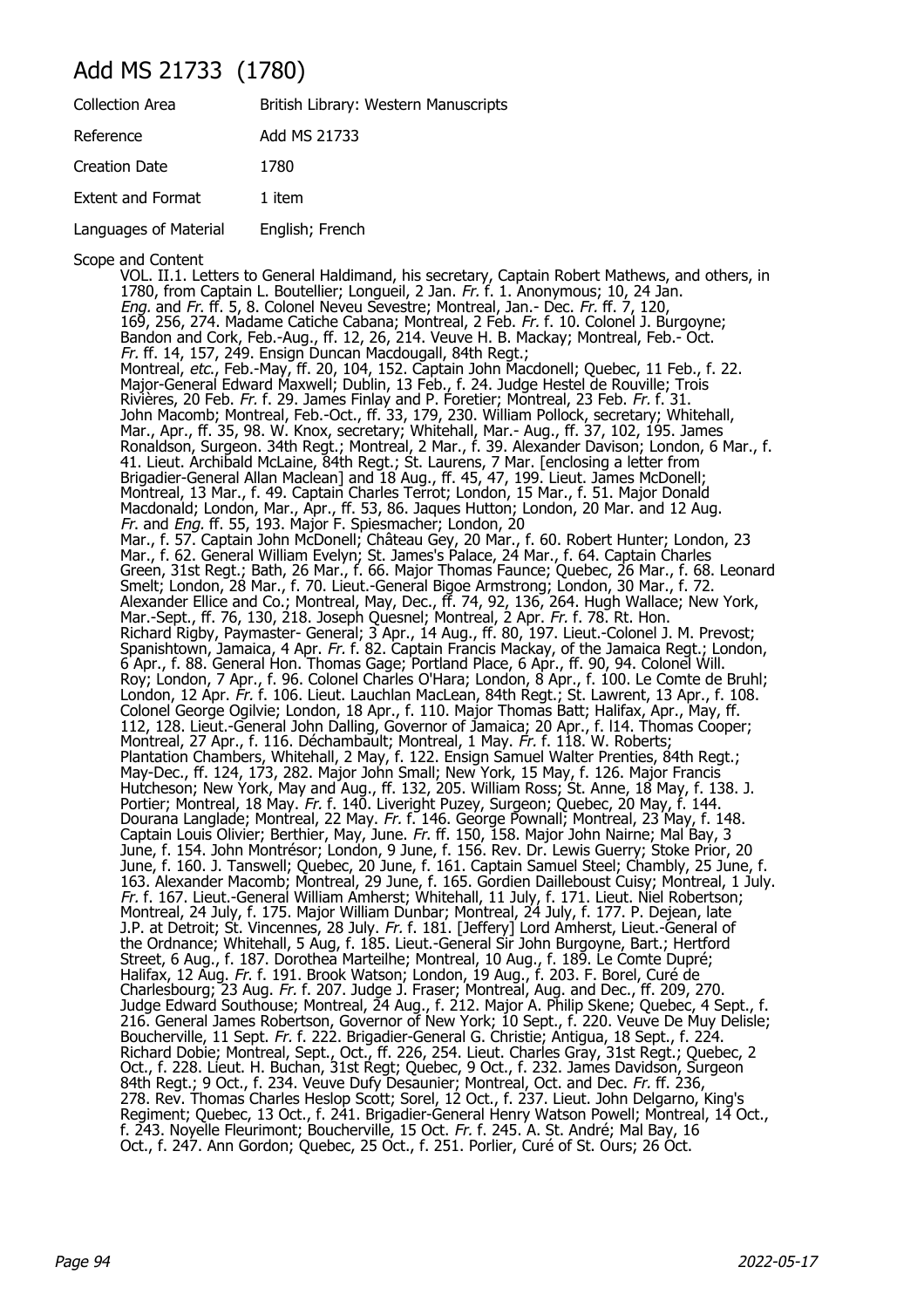Fr. f. 252. Captain Thomas Scott; Montreal, Nov. and Dec., ff. 260, 276. Loperiere; Boucherville, 15 Nov. Fr. f. 262. Rocheblave; New York, 12 Dec. Fr. f. 266. Captain Lamothe; New York, 12 Dec. Fr. f. 268. Lieut. Wills Crofts, 34th Regt.; Montreal, 29 Dec., f. 280. Captain George MacDougall, 84th Regt. (memorials); ff. 283, 285. Belcour Delafontaine; Boucherville; s. a. Fr. f. 287. Père Felis de Bereye; n.d. Fr. ff. 289, 293. Chevalier De Fleury De Chambeaut, Ensign 24th Regt.; n.d. Fr. f. 294.

2. Miscellaneous letters: a. St. George Dupré to Brigadier-General Maclean; Montreal, 3 Jan. Fr. f. 3. b. Robert Rogers to Ross; Lake over the G. Portage, 20 Mar., f. 59. c. P. Dejean, formerly J. P. at Detroit, to Major de Peyster; St. Vincennes, 28 July. Fr. f. 183.

Robert Mathews, Major, Secretary to General Haldimand: Letters to, from officers and others: 1776-1787.

includes:

• f. 1 L- Bouteiller, Captain: Letter to Gen. Haldimand: 1780.: Fr.

• f. 3 St. George Dupré: Letters to Gen. Maclean: 1780.: Fr.

 • ff. 7,120, 169, 256, 274 Neveu-Sevestre, Colonel, Of Montreal: Letters to Gen. Haldimand: 1779-1784.: Fr.

• f. 10 Mad. Catiche Cabana: Letter to Gen. Haldimand: 1780.: Fr.

- ff. 12, 26, 214 Sir John Burgoyne, Baronet; Colonel: Letters to Gen. Haldimand: 1779-1782.
- ff. 14, 157, 249 H- B- Mackay, Veuve: Letters to Gen. Haldimand: 1779, 1780.: Fr.
	- ff. 20,104, 152 Duncan Macdougall, Ensign: Letters to Gen. Haldimand: 1778-1784.

• ff. 22, 60 John Macdonell, Captain: Letter to Gen. Haldimand: 1780.

• f. 24 Edward Maxwell, Lieutenant -Colonel: Letters to Gen. Haldimand: 1769-1781.

 • f. 29 Hestel de Rouville, Judge of Common Pleas at Montreal: Letters to Gen. Haldimand: 1778-1782.: Engl. and Fr.

• f. 31 James Finlay: Letter to Gen. Haldimand: 1780.: Fr.

• f. 31 P- Foretier: Letter to Gen. Haldimand: 1780.: Fr.

• ff. 33, 179, 230 John Macomb: Letters to Gen. Haldimand: 1780-1786.

 • ff. 35, 98 William Pollock, Clerk of the Crown for Quebec Province: Letters to Gen. Haldimand: 1778-1786.

 • ff. 37, 102, 195 William Knox, Assistant-Secretary of State: Letters to Gen. Haldimand: 1777-1784.

• f. 39 James Ronaldson, Army Surgeon: Letter to Gen. Haldimand: 1780.

 • f. 41 Alexander Davison, Legislative Councillor of Quebec: Letters to Gen. Haldimand: 1780-1790.

• ff. 45,47,199 Archibald McLaine, Lieutenant: Letters to Gen. Haldimand: 1780-1783.

• f. 49 James McDonell, Captain: Letters to Gen. Haldimand: 1780-1782.

• f. 51 Charles Terrot, Captain: Letter to Gen. Haldimand: 1780.

• ff. 53, 86 Donald Macdonald, Major: Lettters to Gen. Haldimand: 1780.

• ff. 55, 193 Jaques Hutton: Letters to Gen. Haldimand: 1780.: Fr. and Engl.

• f. 57 Frederick Spiesmacher, Major: Letter to Gen. Haldimand: 1780.

• f. 59 Lieutenant-Colonel Robert Rogers: Letter to Ross: 1780.

• f. 62 Robert Hunter: Letters to Gen. Haldimand: 1779-1785.

• f. 64 William Evelyn, General: Letter to Gen. Haldimand: 1780.

• f. 66 Charles Green, Captain: Letter to Gen. Haldimand: 1780.

• f. 68 Thomas Faunce, Major: Letters to Gen. Haldimand: 1779-1783.

• f. 70 Leonard Smelt: Letter to Gen. Haldimand: 1780, 1781.

 • f. 72 Colonel Bigoe Armstrong, 83rd Foot; General 1783: Letters to Gen. Haldimand: 1772, 1779, 1780.

• ff. 74, 92, 136, 264 Alexander Ellice: Letters to Gen. Haldimand: 1780.

• ff. 76, 130, 218 Hugh Wallace, Army Agent: Correspondence with Gen. Haldimand: 1765-1783.

• f. 78 Joseph Quesnel: Letter to Gen. Haldimand: 1780.: Fr.

• ff. 80, 197 Richard Rigby, MP: Letters to Gen. Haldimand: 1780.

 • f. 82 J- M- Prevost, Captain, afterwards Lieutenant -Colonel: Letters to Gen. Haldimand: 1773-1780.: Fr.

• f. 88 Francis Mackay, Captain: Letters to Gen. Haldimand: 1780, 1782.

• ff. 90, 94 Hon Thomas Gage, Major - General, Governor of Montreal and Massachusetts,

Commander-in-Chief in America: Letters to Gen. Haldimand: 1767-1781.

• f. 96 William Roy, Colonel: Letters to Gen, Haldimand: 1778-1781.

• f. 100 General Charles O'Hara, Governor of Gibraltar: Letter to Gen. Haldimand: 1780.

 • f. 106 Count Hans Moritz i-on Brühl,; Saxon Minister in London: Letter to Gen. Haldimand: 1780.: Fr.

• f. 108 Lauchlan MacLean, Lieutenant: Letter to Gen. Hildimand: 1780.

• f. 110 George Ogilvie, Colonel: Letter to Gen. Haldimand: 1780.

• ff. 112, 128 Thomas Batt, Major: Letters to Gen. Haldimand: 1780.

• f. 114 John Dalling, Lieutenant -General, Governor of Jamaica: Letters to Gen. Haldimand: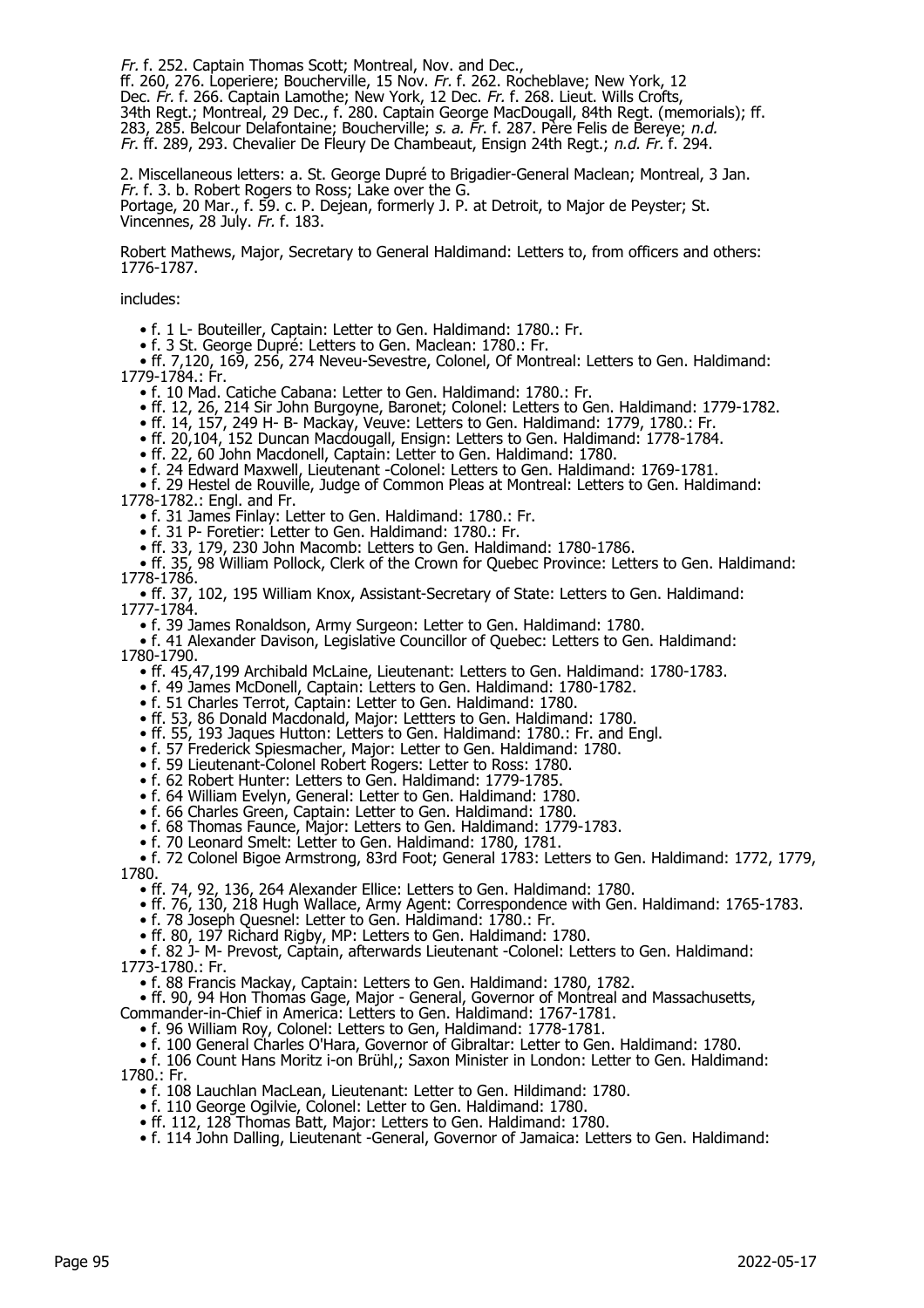1777, 1780.

• f. 116 Thomas Cooper: Letter to Gen. Haldimand: 1780.

• f. 118 Déchambault, junior: Letters to Gen. Haldimand: 1779-1785.: Fr.

• f. 122 W- Roberts: Letter to Gen. Haldimand: 1780.

 • ff. 124, 173, 282 Samuel Walter Prenties, Lieutenant 84th Regt: Letters to Gen. Haldimand: 1780-1783.

• f. 126 John Small, Lieutenant -Colonel: Letters to Gen. Haldimand: 1780-1784.

 • ff. 132, 205 Francis Hutcheson, Major, Paymaster in N America: Letters to Gen. Haldimand: 1773-1780.

• f. 138 William Ross: Letter to Gen. Haldimand: 1780.

- f. 140 J- Porlier: Letter to Gen. Haldimand: 1780.: Fr.
- f. 144 Liveright Puzey: Letter to Gen. Haldimand: 1780.
- f. 146 Dourana Langlade: Letter to Gen. Haldimand: 1780.: Fr.
- f. 148 George Pownall: Letter to Gen. Haldimand: 1780.
- ff. 150, 158 Louis Olivier, Cpt: Letters to Gen. Haldimand: 1780.
- f. 154 John Nairne, Major: Correspondence with Gen. Haldimand: 1779-1783.
- f. 156 John Montresor: Letters to Gen. Haldimand: 1780, 1786.
- f. 160 Louis Guerry, DD: Letters to Gen. Haldimand: 1780, 1784, 1786.
- f. 161 J- Tanswell: Letter to Gen. Haldimand: 1780.
	- f. 163 Samuel Steel, Captain: Letters to Gen. Haldimand: 1780, 1782.
- f. 165 Alexander Macomb: Letter to Gen. Haldimand: 1780.
- f. 167 Gordien Dailleboust Cuisy: Letter to Gen. Haldimand: 1780.: Fr.
- f. 171 William Amherst, General: Letters to Gen. Haldimand: 1759, 1779-1781.
	- f. 175 Niel Robertson, Lieutenant: Letters to Gen. Haldimand: 1780-1781.
	- f. 177 William Dunbar, Major: Letters to Gen. Haldimand: 1778-1781.

• ff. 181, 183 P- Dejean, JP at Detroit: Letters to Gen. Haldimand and Maj. de Peyster: 1780.:

Fr.

- f. 185 Jeffrey Amherst, 1st Baron Amherst: Correspondence with Gen. Haldimand: 1758 1790.
- f. 187 Lt.-Gen. John Burgoyne, MP; dramatist: Letters to Gen. Haldimand: 1778-1782.
- f. 189 Dorothea Marteilhe: Letters to Gen. Haldimand: 1780, 1782.
- f. 191 Dupré, Comte: Letters to Gen. Haldimand: 1779-1789.: Fr.
- f. 203 Brook Watson: Letter to Gen. Haldimand: 1780.
- f. 207 F- Borel, Curé de Charlesbourg: Letter to Gen. Haldimand: 1780.: Fr.

 • ff. 209,270 John Fraser, Justice of the Common Pleas in Canada: Letters to Gen. Haldimand: 1774 - 1785.

• f. 212 Edward Southouse, Judge: Letters to Gen. Haldimand: 1778-1784.

• f. 216 A. Philip Skene, Major: Letters to Gen. Haldimand and Capt. Mathews: 1780, 1783.

 • f. 220 James Robertson, Lieutenant -Colonel, afterwards General, and Governor of New York: Letters to Gen. Haldimand: 1757-1786.

• f. 222 de Muy Delisle, Veuve: Letters to Gen. Haldimand: 1780, 1781.: Fr.

- f. 224 Gabriel Christie, Brigadier-General: Letters to Gen. Haldimand: 1773-1789.
	- ff. 226, 254 Richard Dobie: Letters to Gen. Haldimand: 1780-1784.
- f. 228 Charles Gray, Lieutenant: Letters to Gen. Haldimand: 1779-1783.
- f. 232 H- Buchan, Lieutenant: Letter to Gen. Haldimand: 1780.
- f. 234 James Davidson, Army Surgeon: Letter to Gen. Haldimand: 1780.
- ff. 236, 278 Dufy Desaunier, Widow: Letters to Gen. Haldimand: 1778-1784.: Fr.
- f. 237 Reverend Thomas Charles Heslop Scott: Letters to Gen. Haldimand: 1779-1784.
	- f. 241 John Delgarno, Lieutenant: Letter to Gen. Haldimand: 1780.
- f. 243 Henry Watson Powell, General: Letters to Gen. Haldimand: 1778-1782.
- f. 245 Noyelle Fleurimont: Letter to Gen. Haldimand: 1780.: Fr.
	- f. 247 A- St. André: Letter to Capt. Mathews: 1780.
	- f. 251 Ann Gordon: Letters to Gen. Haldimand: 1780, 1781.
	- f. 252 Porlier, Curé de St Ours: Letters to Gen. Haldimand: 1776, 1779-1784.: Fr.

 • ff. 260, 276 Major Thomas Scott, of Malleny, afterwards General: Letter to Gen. Haldimand: 1779-1785.

• f.262 Loperiem: Letter to Gen. Haldimand: 1780.: Fr.

 • f. 266 Philipe Rocheblave, Commandant at Illinois: Correspondence with Gen. Haldimand: 1778-1784.

- f. 268 Lamothe, Captain: Letters to Gen. Haldimand: 1780-1784.
- f. 280 Lieutenant Wills Crofts, Indian Resident at St François: Letter to Maj. Mathews: 1780.
	- ff. 283, 285 George McDowgall, Captain: Letters to Gen. Haldimand: 1779, 1780.
	- f. 287 Belcour Delafontaine: Letter to Gen. Haldimand: 1780.: Fr.

• ff. 289, 293 Felis de Bereye, Père: Letters to Gen. Haldimand: 1780.: Fr.

• f. 294 Chevalier de Fleury de Chambeaut, Captain: Letters to Gen. Haldimand: 1780, 1788, 1789.: Fr.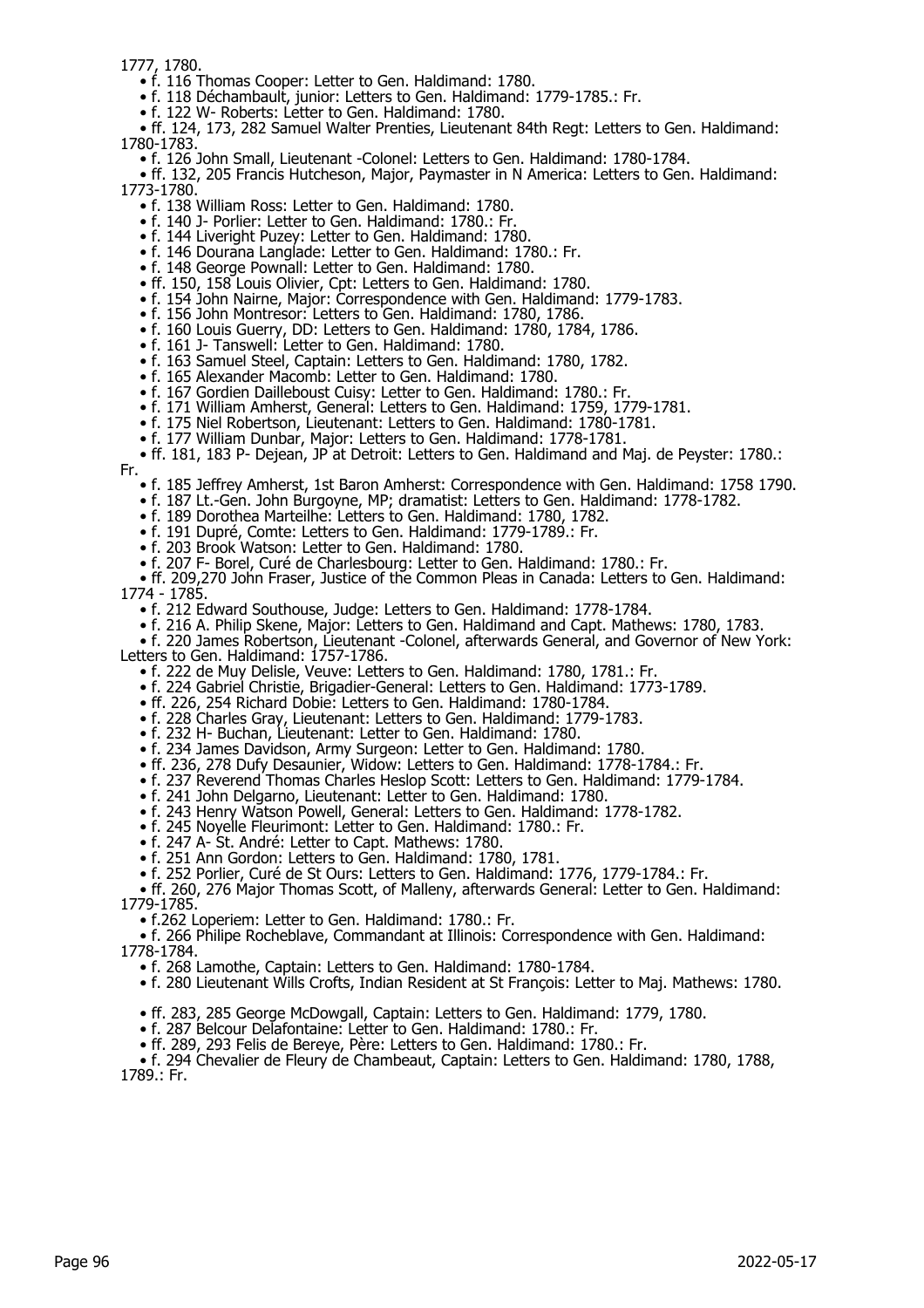## Add MS 21734 (1781-1782)

| <b>Collection Area</b>   | British Library: Western Manuscripts |
|--------------------------|--------------------------------------|
| Reference                | Add MS 21734                         |
| <b>Creation Date</b>     | 1781-1782                            |
| <b>Extent and Format</b> | 1 item                               |
| Languages of Material    | English; French                      |

Scope and Content

VOL. III. 1. Letters to General Haldimand, Captain Robert Mathews, his secretary, and others; 1781, 1782, from Major John Adolphus Harris; Sorel, etc., Jan. 1781-June, 1782, ff. 1, 5, 194, 196, 483. Lieut. Archibald McLaine; Sorel, 7 Jan. 1781, f. 3. Captain David Forbes, 34th Regt.; Chambly, 14 Jan. 1781, f. 7. Colonel Neveu Sevestre; Montreal, Jan.- Apr. 1781. Fr. ff. 9, 101. La Baudier; St. Anne, 23 Jan. 1781. Fr. f. 13. Captain David Alexander Grant; Sorel, 25 Jan. 1781, f. 15. Judge Hestel de Rouville; Montreal, Feb. 1781-Jan. 1782. Fr. ff. 19, 131, 200, 312, 330. [William Wildman Barrington] Viscount Barrington; Cavendish Square, 3 Feb. 1781, 2 Dec. 1782, ff. 21, 587. Major Thomas Faunce; Quebec, Feb. 1781-May, 1782, ff. 23, 103, 447, 461, 469. Ana Gordon; St. Sulpice, 12 Feb. 1781, f. 25. De Niverville; Chambly, 14 Feb. 1781. Fr. f. 27. Charles Gould [afterwards Sir Charles Gould Morgan, Bart.], Judge-Advocate-General; Home Guards, 17 Feb. 1781, and 23 Jan. 1782, ff. 29, 336. Judge J. Fraser; Montreal, Feb. 1781- Jan. 1782, ff. 31, 48, 190, 200, 206, 301, 310, 320, 334. Ensign Duncan Macdougall, 84th Regt; Montreal, 26 Feb. 1781, f. 33. Richard Peters; 28 Apr. 1758, f. 39. [Lieut.-Colonel Henry Caldwell; Belmont, Mar. 1781-July, 1782, ff. 40, 344, 485, 487. Captain W. Phillips; New York, Mar. 1781, ff. 42, 44. [Lieut.-General Hon. Robert Monckton?]; London, 13 Mar. 1781, f. 46. R. Hallifax; Albemarle Street, 16 Mar. 1781, f. 52. Watson and Rashleigh; London, Mar. 1781-Mar. 1782, ff. 56, 99, 369. General Hon. Thomas Gage; Portland Place, 20 Mar. 1781, f. 58. W. Knox, secretary; Whitehall, Mar.- July, 1781, ff. 60, 178, 182. Cox, Mair, and Cox; Craig's Court, 21 Mar. 1781, f. 62. William Pollock; Whitehall, Mar. 1781- Aug. 1782, ff. 64, 91, 107, 180, 308, 520. George Allsopp; Montreal, 22 Mar. 1781, f. 66. Leonard Smelt; London, 24 Mar. 1781, f. 68. F. Louis, Rector of St. Pierre; 26 Mar. 1781. Fr. f. 70. The Justices or Montreal; 29 Mar. 1781, f. 72. Colonel J. Burgoyne; London, 31 Mar. 1781, 20 Jan. 1782, ff. 74, 332. Jean and Samuel McKay; Montreal, Mar. 1781. Fr. f. 76. Veuve De Muy Delisle; Boucherville, 1 Apr. 1781. Fr. f. 78. Elizabeth Hughes; London, 2 Apr. 1781, f. 80. Lieut.-General William Amherst; Adjutant-General's Office, 4 Apr., Hertford Street, 11 Apr. 1781, ff. 83, 95. Major John Small; 5 Apr. 1781, f. 85. Captain James Barbut; London, 5 Apr. 1781, f. 87. Major-General Edward Maxwell; Dublin, 6 Apr. 1781, f. 89. Robert Hunter; London, 9 Apr. 1781, 19 Mar. 1782, ff. 93, 375. De Coignemard; [1781]. *Fr.* f. 97. [William Legge, Earl of] Dartmouth; London, 17 Apr. 1781. *Fr.* f. 105. Judge Edward Southouse; Hackney, 20 Apr., Westminster, 30 June, 1781, ff. 109, 152. Captain Thomas Scott; Montreal, 23 Apr. 1781, Isle aux Noix, 26 Oct. 1782, ff. 111, 562. [Jeffery] Lord Amherst, Lieut.-General of the Ordnance; Whitehall, 23 Apr. 1781, 20 Apr. 1782, ff. 113, 419. Lord Adam Gordon [son of Alexander, 2nd Duke of Gordon]; Golden Square, Apr. 1781, ff. 115, 121. Major-General A[ugustine] Prevost; East Barnet, 24 Apr. 1781, f. 117. Captain Sir Thomas Wallace Dunlop, Bart.; London, 24 Apr. 1781, f. 119. General [John Campbell] Earl of Loudoun; London, 7 May, 1781, f. 125. David Higgins; St. Andrews Town, 7 May, 1781, f. 127. Robert Melvill; London, 11 May, 1781, f. 129. Lieut.-Colonel Henry Hope, 44th Regt.; Portsmouth, 22 May, 1781, f. 133. George Ross; Conduit Street, June, 1781-July, 1782, ff. 135, 401, 507. Colonel [afterwards General] G[abriel] Christie; Antigua, 3 June, 1781, Barbadoes, 30 Apr. 1782, ff. 137, 441. Captain John McKinnon; 5 June, 1781, f. 141. Colonel Robert Pringle, Commandant at St. John's, Newfoundland; 11 June, 1781, f. 145. General Sir William [afterwards Viscount] Howe; Seymour Place, 23 June, 1781, f. 149. Pierre Nicole; New York, 2 July, 1781, 3 Nov. 1782. *Fr.* ff. 154, 543. Elizabeth Andrews; La Sumption, 10 July, 1781, f. 158. John Chalmers, Paymaster 33rd Regt.; Sorel, 16 July, 1781, f. 162. Lieut.-Colonel J[ames] Marsh; New York, July, 1781-Oct. 1782, ff. 164, 538, 566. General James Robertson; New York, July, 1781 Oct. 1782, ff. 166, 170, 536, 568. Hugh Wallace; New York, July, 1781, ff. 168, 172. Lieut. William Fraser; Yamaska, 25 July, 1781, f. 176. Lieut. Gerard Irvine, 47th Regt.; Fort Lernoult, *etc.*, Aug.-Oct. 1781, ff. 184, 188, 262. Ensign Richard Wilmer, 53rd Regt.; Quebec, 1 Aug. [1781], f. 186. Edward William Gray, Sheriff; Montreal, 13 Aug. 1781, f. 192. P[eter] Fraser; 20 Aug. 1781, f. 198. M. Johnson, Lieut.-Governor of Illinois; Pall Mall, 21 Aug. 1781, f. 202. John Adair; [1781], f. 204. [George Brudenell, Duke of] Montagu; 10 Sept. 1781, f. 208. Déchambault; Longueuil, 17 Sept. 1781. Fr. f. 211.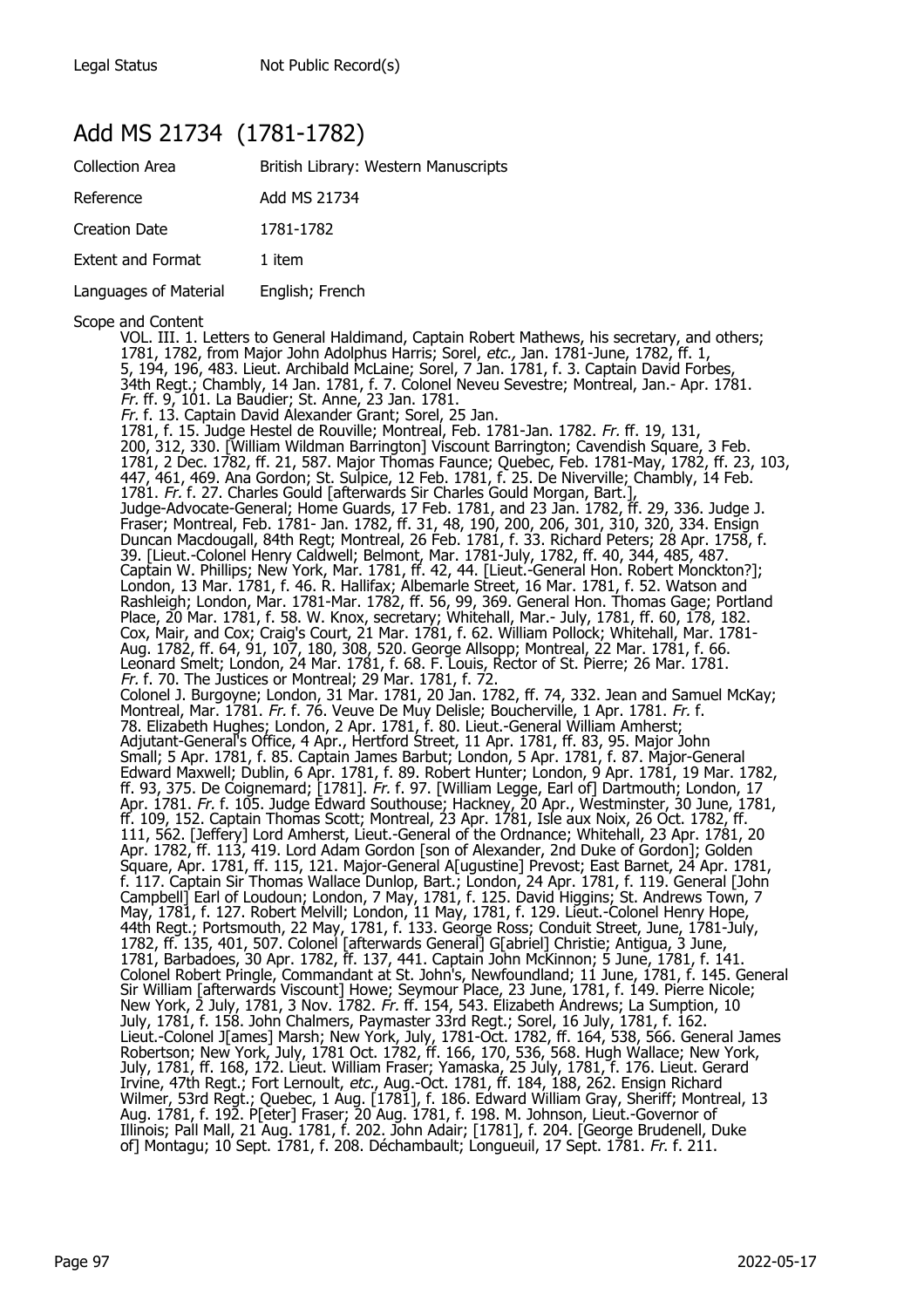Captain John Evatt, 70th Regt.; Spanish River, 17 Sept. 1781, f. 213. Captain Antoine Lanouette and Ensign Joseph Moreau, of the Militia of Batisean; 17 Sept. 1781. Fr. f. 215. Major-General Thomas Clarke; Quebec, Sept. 1781-May, 1782, ff. 217, 250, 389, 405, 409, 429, 449, 455, 459, 463. Dr. Mabane; Quebec, 21 Sept. 1781. *Copy.* f. 219. Ensign O'Sullivan, 44th Regt.; Sept. 1781. *Fr.* ff. 222, 226. Lieut. Augustus Graefe; Three Rivers, 25 Sept. 1781, f. 224. Lieut. L. MacLean, 84th Regt.; Oswegatchie, 28 Sept. 1781, f. 228. Captain D. St. Clair, 29th Regt.; St. Denis, 30 Sept. 1781, f. 230. William Handfield; Halifax, 3 Oct. 1781, 10 Sept. 1782, ff. 232, 544. Captain William Monsell, 29th Regt.; Montreal, 4 Oct. 1781, f. 234. Rev. Thomas Charles Heslop Scott; Sorel, Oct. 1781-June, 1782, ff. 236, 240, 252, 316, 338, 471. Ferdinand Brauard, Prêtre; Nicolet, 12 Oct. 1781. Fr. f. 238. Captain D. Brehm; St. John's, Oct.- Dec. 1781, ff. 248, 269, 271, 277, 290. Veuve Dufy Desaunier; Montreal, Oct. 1781-Nov. 1782. Fr. ff. 253, 395, 581. Major William Dunbar; 20 Oct. 1781, f. 254. Robert Ellice; Montreal, etc., Oct. 1781- Nov. 1782, ff. 256, 387, 473, 479, 524, 569, 571, 579. Major John Nairne; Montreal, 27 Oct. 1781, f. 258. Captain William Johnston, 31st Regt.; Chateau Richée, 30 Oct. 1781, f. 260. Lieut. Wills Crofts, 34th Regt.; Quebec, 18 Nov. 1781, f. 264. Rev, John Stuart; Montreal, 28 Nov. 1781, f. 266. Surgeon R. McCausland; 8 Dec. 1781, f. 273. Baron de Binder, Austrian Minister in Saxony; Hambourg, 19 Dec. 1781. Fr. f. 279. Lieut. H. Arden, 34th Regt.; Montreal, 20 Dec. 1781, St. John's, 1 Jan. 1782, ff. 280, 307. Richard Dobie; Montreal, 20 Dec. 1781- 4 Nov. 1782, ff. 282, 322, 350, 526, 575. Emanuel Mathias; Hamburgh, 21 Dec. 1781, f. 284. Hubert, Prêtre; Montréal, 21 Dec. 1781. Fr. f. 286. Major Chr. Carlton; Lachenaye, Dec. 1781-[Apr. 1782], ff. 288, 314, 348, 399. Cherrier, Curé de S. Denis; [1781]. *Fr.* f. 292. Veuve LaVéréndry; *n.d. Fr.* f. 304. P. Martel, Prêtre; Sorel, 18 Mar. 1781. Fr. f. 306. Chartier de Lotbiniere, fils; Vaudreuil, Jan.-Oct. 1782. Fr. ff. 342, 423, 503, 556, 558. James Bell; Chambly, 10 Feb. 1782, f. 346. Veuve Lafontaine Belcour; Boucherville, 25 Feb. 1782. Fr. f. 352. Thomas Dunn; Quebec, 26 Jan. 1782, f. 354. Joseph Atkinson and John Hall; Dublin, 27 Feb. 1782, f. 356. General [J.] Budé; Stable Yard, Feb. and Mar. 1782. Fr. ff. 358, 379. Eliza Pilot; Bideford, 3 Mar. 1782, Plymouth, 10 July, 1780, ff. 361, 495. Major A. Campbell, 29th Regt.; Mon. treal, 12 Mar. 1782, f. 371. Lieut.-General Henry Hamilton; London, 15 Mar. 1782, f. 373. [Hugh] Earl Percy [afterwards 2nd Duke of Northumberland]; Grosvenor Square, 20 Mar. 1782, f. 377. Jacob Jordan; Montreal, 22 Mar., 8 July, 1782, ff. 381, 489. Lieut. G. Fearon, 31st Regt.; Quebec, 25 Mar. 1782, f. 383. Lieut.-Colonel J. ffrench, 31st Regt.; Château Riché, 25 Mar. 1782, f. 385. General Sir Guy Carleton; Portsmouth, 6 Apr. 1782, f. 403. Dr. Jean Philippe Du Roy; Brunswick, 9 Apr. 1782. *Fr.* f. 407. Judge P[eter] Panet; Quebec, 12 Apr. 1782. Fr. f. 411. Lieut.-Colonel A. Dundas, 8th Regt.; Quebec, 15 Apr. 1782, f. 413. Admiral Sir Richard Hughes; Southampton, 19 Apr. 1782, f. 415. [Rt. Hon.] T[homas] Townshend [afterwards Viscount Sydney], Secretary-at- War; Albemarle Street, 21 Apr. 1782, f. 421. John Watts; London, 23 Apr. 1782, f. 425. Captain William Cullen; Quebec, 24 Apr., 27 May, 1782, ff. 427, 467. Major Charles Lumm, 44th Regt.; London, 25 Apr. 1782, f. 431. L. Marchand; Quebec, 29 Apr., 25 July, 1782. *Fr.* ff. 433, 509. Arthur Davidson; Montreal, Apr.-Nov. 1782, ff. 435, 564, 573. Captain Gillet de Grandmont; Beaune, 30 Apr. 1781. Fr. f. 436. Brigadier H[enry] Watson Powell; Niagara, 3 May, Quebec, 5 Dec. 1782, ff. 443, 589. Lewis Chaperon; Quebec, May, 1782, ff. 445, 453. General Sir John Burgoyne, Bart.; Hertford Street, 7 May, 1782, f. 451. Captain Francis Mackay, 99th Regt.; Spanish Town, Jamaica, 22 May, 1782, f. 457. James Symington; Montreal, 10 June, 1782, f. 475. George Graham, surgeon's mate, 44th Regt.; Fort Charles, 13 June, 1782, f. 477. Captain P. Minchin, 29th Regt.; Terre Bonne and Montreal, July, 1782, ff. 493, 505. Benjamin Frobisher; Montreal, 14 July, 1782, f. 497. Lieut. Robert Battersby, 34th Regt.; Chambly, July, Aug. 1782, ff. 501, 528. Lieut. Ferd. A. F. Beckwith; Sorel, 25 July, 1782, f. 511. Captain William Wood, 34th Regt.; St. John's, July and Dec. 1782, ff. 513, 591. St. George Dupré; Montreal, 30 July, 1782. Fr. f. 514. Major James Hughes; Montreal, 1 Aug. 1782, f. 516. Ensign Vassal; Montreal, 1 Aug. 1782. *Fr.* f. 518. Madame Grandmesnil Déchambault; Montreal, 5 Aug. 1782. *Fr.* f. 522. Sœur Thr. Lemoine Despins, Supérieure de l'hôpital général; Montreal, 18 Aug. 1782. Fr. f. 530. Dorothea Marteilhe; Montreal, 19 Aug. 1782, f. 532. Hugh and Alexander Wallace; New York, 25 Aug. 1782, f. 535. William Dummer Powell; Montreal, 29 Aug. 1782, f. 540. David Grant; Quebec, 12 Sept. 1782, f. 546. Albert Daniel Cramer; Varennes, 16 Sept. 1782. Fr. f. 548. Todd and McGill; Montreal, 19 Sept. 1782, f. 550. Captain Samuel Steel; Chambly, 22 Sept. 1782, f. 552. Captain George Mure, 53rd Regt.; Sorel, 20 Oct. 1782, f. 560. Simon McTavish; Quebec, Nov. 1782, ff. 577, 585. Captain Q. I. Freeman, Aide-de-Camp; Sorel, 21 Nov. 1782, f. 583. Captain Edward Abbott; Fort St. John, 30 Dec. 1782, f. 593.

2. Miscellaneous letters: a. Porlier, Curé of St. Ours, to Colonel St. Leger, 34th Regt.; 18 Jan. 1781. *Fr.* f. 11. b. F. Corbin to Captain Twiss; Sorel, 15 Mar. 1781. *Fr*. f. 54. c. Captain Walter Butler to Major Lernoult, Adjutant-General; Quebec, 6 May, 1781, f. 123. d. Alexander Schaw to Richard Dobie; Quebec, 4 June, 1781, f. 139. e. Ensign Archd. McDonell, 84th Regt., to Captain M. Fraser; Sorel, 20 June, 1781, f. 147. f. Dr. James Fisher to Dr. A. Mabane; Quebec, 1 July, 1781, f. 160. g. General James Robertson to James Meyrick, his agent; New York, 25 July, 1781, f. 174. h. Rev. T. C. H. Scott to Lieut.-Colonel Barry St. Leger; Sorel, 13 Oct. 1781, f. 242. i. Lieut. J. Hill, 29th Regt.; Montreal, 4 Dec. 1782; and Azariah Pritchard; St. John's, 29 Feb. 1782; to Major Carleton, ff. 268, 360. k. Lieut. Richard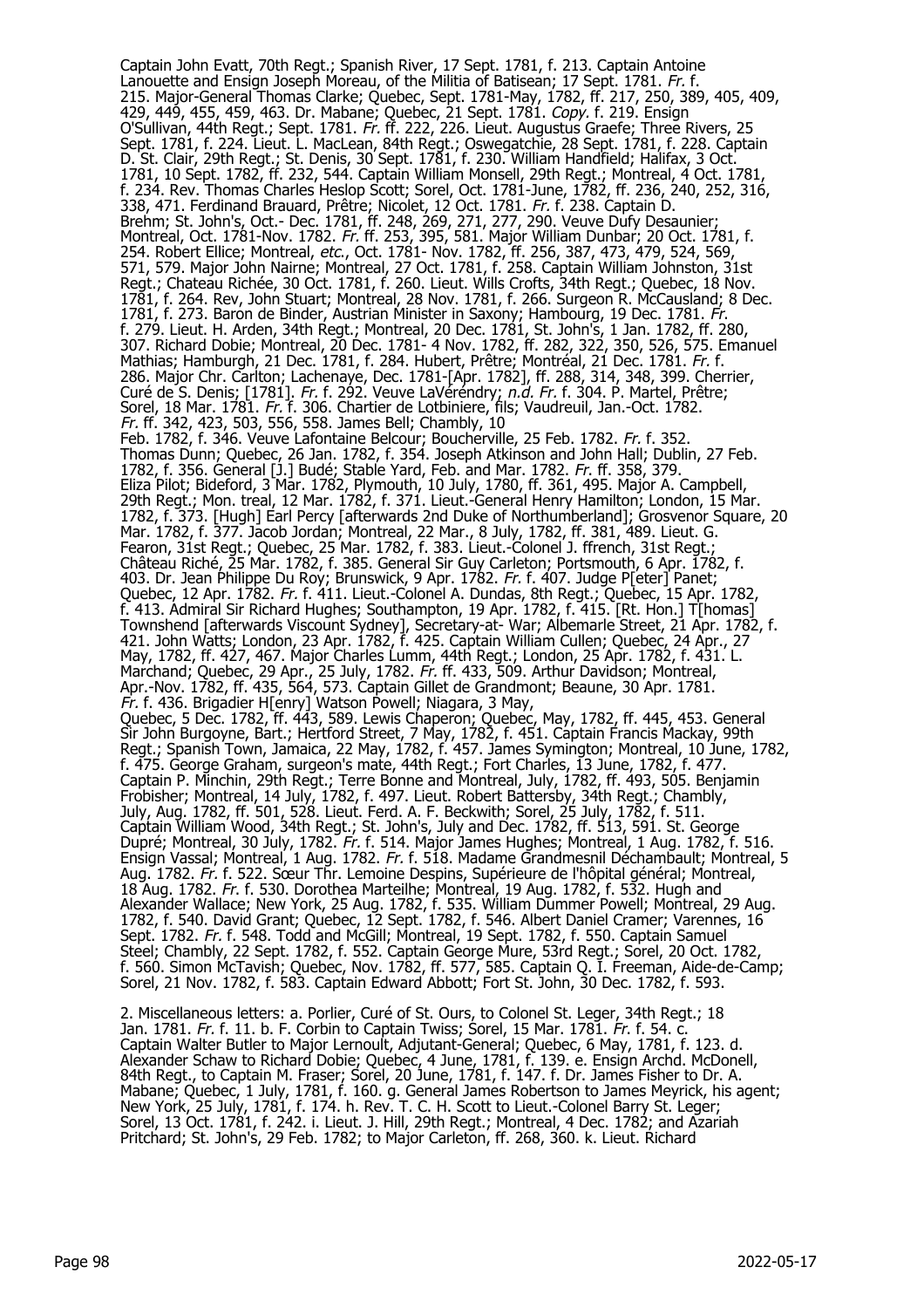Houghton to Major-General Reidhesel; Cachnawaga, 1 Apr. 1782, f. 397.

1. Madame J. T. La Cleur to Major Holland; 17 June, 1782. Fr. f. 481. m. Simon McTavish to Commissary-General Nathanael Day; Quebec, 25 Sept. 1782, f. 554.

Robert Ellice: Letters to Gen. Haldimand: 1781-1784.

Robert Mathews, Major, Secretary to General Haldimand: Letters to, from officers and others: 1776-1787.

includes:

- ff. 1, 5, 194 John Adolphus Harris, Major: Letters to Capt. Mathews: 1781, 1784.
- f. 3 Archibald McLaine, Lieutenant: Letters to Gen. Haldimand: 1780-1783.
- f. 7 David Forbes, Captain: Letter to Gen. Haldimand: 1781.
- ff. 9, 101 Neveu-Sevestre, Colonel, Of Montreal: Letters to Gen. Haldimand: 1779-1784.: Fr.

• f. 11 Porlier, Curé de St Ours: Letter to Col. St. Leger: 1781.: Fr.

• f. 13 La Baudier: Letter to Gen. Haldimand: 1781.: Fr.

• f. 15 David Alexander Grant, Captain: Letters to Gen. Haldimand: 1781, 1783.

 • ff. 19, 131, 200, 312, 330 Hestel de Rouville, Judge of Common Pleas at Montreal: Letters to Gen. Haldimand: 1778-1782.: Engl. and Fr.

 • ff. 21, 587 William Wildman Barrington-Shute, 2nd Viscount Barrington: Correspondence with Gen. Haldimand: 1764-1786.

• ff. 23, 103, 447, 461, 469 Thomas Faunce, Major: Letters to Gen. Haldimand: 1779-1783.

• f. 25 Ann Gordon: Letters to Gen. Haldimand: 1780, 1781.

• f. 27 de Nivesville: Letter to Gen. Haldimand: 1781.: Fr.

 • ff. 29, 336 Sir Charles Gould Morgan, Baronet; Judge Advocate General: Letters to Gen. Haldimand: 1781-1783.

• f. 30 b P- Martel, Prêtre: Letter to Gen. Haldimand: 1781.: Fr.

 • ff. 31, 48, 190, 200, 206, 301, 310 John Fraser, Justice of the Common Pleas in Canada: Letters to Gen. Haldimand: 1774 - 1785.

• f. 33 Duncan Macdougall, Ensign: Letters to Gen. Haldimand: 1778-1784.

• f. 39 Richard Peters: Letter to Gen. Haldimand: 1758.

 • ff. 40, 344, 485, 487 Henry Caldwell, Lieutenant -Colonel: Letters to Gen. Haldimand and others: 1779-1785.: Fr.

• ff. 42, 44 William Phillips, Major -General: Correspondence with Gen. Haldimand: 1778-1781.

• f. 46 Hon Robert Monckton, General: Letter to Gen. Haldimand: 1781.

• f. 52 Dr R- Hallifax: Letter to Gen. Haldimand: 1781.

• f. 54 Francis Corbin: Letter to Capt.Twiss: 1781.: Fr.

• f. 58 Hon Thomas Gage, Major - General, Governor of Montreal and Massachusetts,

Commander-in-Chief in America: Letters to Gen. Haldimand: 1767-1781.

 • ff. 60, 178, 182 William Knox, Assistant-Secretary of State: Letters to Gen. Haldimand: 1777-1784.

 • ff. 64, 91, 107, 180, 308, 520 William Pollock, Clerk of the Crown for Quebec Province: Letters to Gen. Haldimand: 1778-1786.

- f. 66 George Allsopp: Letters to Gen. Haldimand: 1781, 1783.
- f. 68 Leonard Smelt: Letter to Gen. Haldimand: 1780, 1781.
- f. 70 Louis Pemers, Friar Recollect of St Pierre: Letter to Gen. Haldimand: 1781.: Fr.
	- f. 72 Montreal: Letter from the justices to Gen. Haldimand: 1781.
- ff. 74, 332 Sir John Burgoyne, Baronet; Colonel: Letters to Gen. Haldimand: 1779-1782.
- f. 76 Samuel McKay, Ensign: Letters to Gen. Haldimund: 1781, 1783.: Fr.
- f. 76 Jean McKay: Letter to Gen. Haldimand: 1781.: Fr.

• f.78 de Muy Delisle, Veuve: Letters to Gen. Haldimand: 1780, 1781.: Fr.

• f. 80 Elizabeth Hughes: Letter to Gen. Haldimand: 1781.

• ff. 83, 95 William Amherst, General: Letters to Gen. Haldimand: 1759, 1779-1781.

• f. 85 John Small, Lieutenant -Colonel: Letters to Gen. Haldimand: 1780-1784.

• f. 87 Jaques Barbut, Captain: Letters to Gen. Haldimiand: 1774, 1781.: Fr. and Eng.

• f. 89 Edward Maxwell, Lieutenant -Colonel: Letters to Gen. Haldimand: 1769-1781.

• ff. 93, 375 Robert Hunter: Letters to Gen. Haldimand: 1779-1785.

 • f. 97 Louis de Coigne, Inspector of Loyalists in Canada: Correspondence with Gen. Haldimand: 1781-1784.: Eng. and Fr.

 • f. 105 William Legge, 2nd Earl of Dartmouth: Correspondence with Gen. Haldimand: 1773-1775, 1781.

• ff. 109, 152 Edward Southouse, Judge: Letters to Gen. Haldimand: 1778-1784.

 • ff. 111, 562 Major Thomas Scott, of Malleny, afterwards General: Letter to Gen. Haldimand: 1779-1785.

 • ff. 113, 419 Jeffrey Amherst, 1st Baron Amherst: Correspondence with Gen. Haldimand: 1758 1790.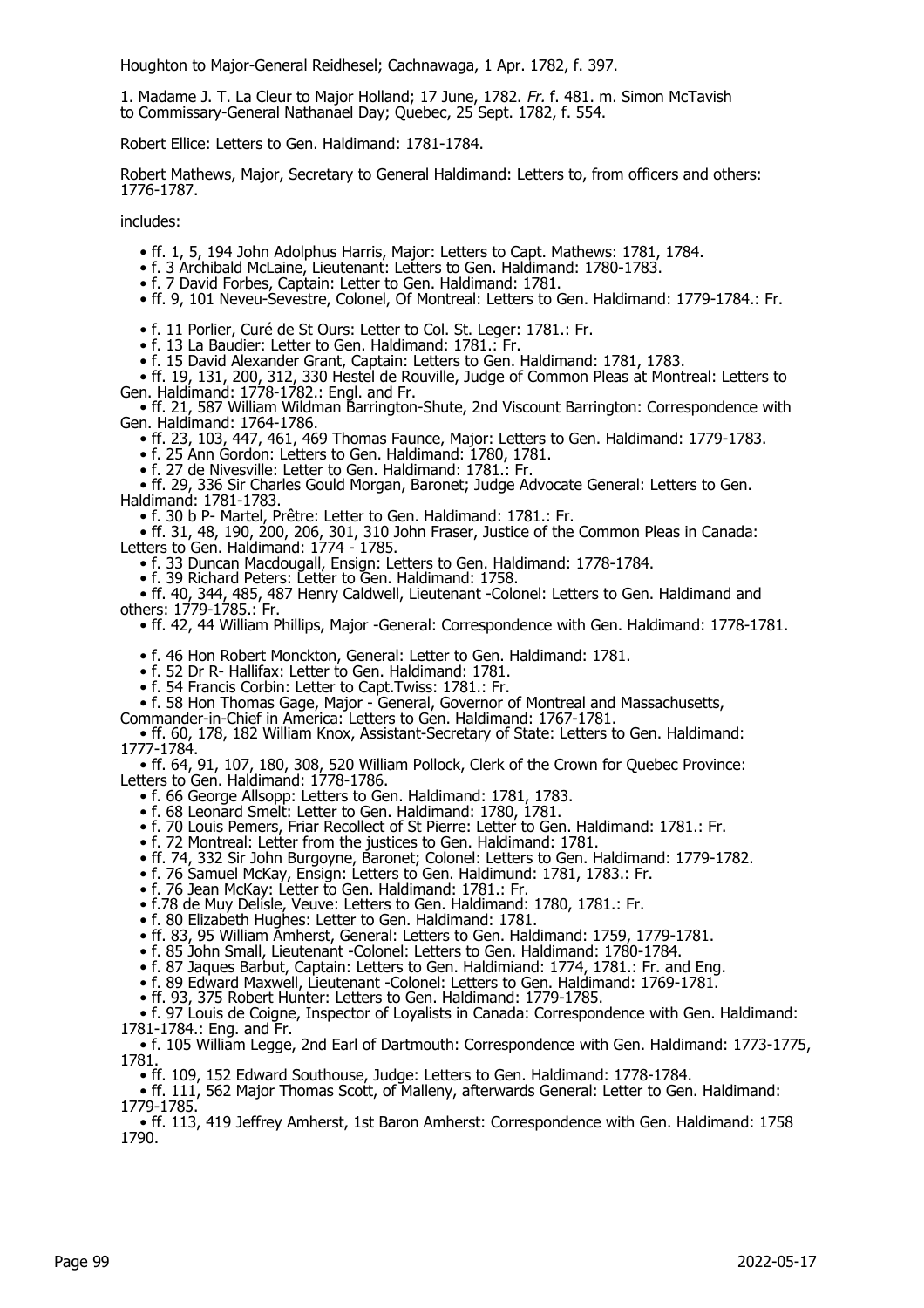• ff. 115, 121 General Lord Adam Gordon, son of Alexander, 2nd Duke of Gordon: Letters to Gen. Haldimand: 1781-1783.

• f. 117 Major-General Augustine Prevost: Letters to Gen. Haldimand: 1777, 1781.: Fr.

• f.119 Sir Thomas Wallace Dunlop, 5th Baronet: Letter to Gen. Haldimand: 1781.

• f. 123 Walter Butler, Captain: Letter to Maj. Lernoult: 1781.

 • f. 125 John Campbell, 4th Earl Loudoun; Commander-in-Chief in N America: Letter to Gen. Haldimand: 1781.

• f. 127 David Higgins: Letter to Gen. Haldimand: 1781.

• f. 129 Robert Melvill, General: Letters to Gen. Haldimand: 1781, 1784.

 • f. 133 Henry Hope, Lieutenant -Colonel, Lieutenant -Governor of Canada: Letters to Gen. Haldimand: 1781-1787.: Engl. and Fr.

 • ff. 135, 401, 507 George Ross, Chairman of the United Companies of Illinois and Wabash: Correspondence with Gen. Haldimand: 1765-1784.

• ff. 137, 441 Gabriel Christie, Brigadier-General: Letters to Gen. Haldimand: 1773-1789.

- f. 139 Alexander Schaw: Letter to R. Dobie: 1781.
- f. 141 John McKinnon, Captain: Letter to Gen. Haldimand: 1781.
- f. 145 Robert Pringle, Colonel: Letter to Gen. Haldimand: 1781.
- f. 147 Archibald McDonell, Lieutenant: Letter to Capt. Fraser: 1781.

• f. 149 William Howe, 5th Viscount Howe: Correspondence with Gen. Haldimand: 1778-1779, 1781.

• ff.154, 543 Pierre Nicole: Letters to Gen. Haldimand: 1781, 1782.: Fr.

• f. 158 Elizabeth Andrews: Letter to Gen. Haldimand: 1781.

• f. 160 James Fisher, Surgeon: Letter to Dr. Mabane: 1781.

• f. 162 John Chalmers, Paymaster: Letter to Gen. Haldimand: 1781.

• ff. 164, 538, 566 James Marsh, Lieutenant -Colonel: Letters to Gen. Haldimand: 1767-1782.

 • ff. 166, 170, 536, 568 James Robertson, Lieutenant -Colonel, afterwards General, and Governor of New York: Letters to Gen. Haldimand: 1757-1786.

• ff. 168, 172, 535 Hugh Wallace, Army Agent: Correspondence with Gen. Haldimand: 1765-1783.

 • f. 174 James Robertson, Lieutenant -Colonel, afterwards General, and Governor of New York: Letter to his agent, J. Meyrick: 1781.

• f. 176 William Fraser, Captain: Letters to Maj. Mathews: 1781, 1784.

• ff. 184, 188, 262 Gerard Irvine, Lieutenant: Letters to Gen. Haldimand: 1781.

• f. 186 Richard Wilmers, Ensign: Letter to Gen. Haldimand: 1781.

• f. 192 Edward William Gray, Sheriff of Montreal: Letters to Gen. Haldimand: 1779.

• ff. 196, 483 John Adolphus Harris, Major: Letters to Gen. Haldimand: 1779-1783, 1789.

• f. 198 Peter Fraser: Letters to Gen. Haldimand: 1778, 1781.

• f. 202 M- Johnson, Lieutenant -Gov of Ilinois: Letter to Gen. Haldimand: 1781.

• f. 204 John Adair: Letter to Gen. Haldimand: 1781.

• f. 208 George Brudenell, 4th Earl of Cardigan: Letters to Gen. Haldimand: 1779-1783.

 • f. 211 Déchambault, senior, Inspector of Canadian Militia: Letters to Gen. Haldimand and others: 1778 - 1783.

• f. 213 John Evatt, Captain: Letter to Gen. Haldimand: 1781.

• f. 215 Antoine Lanouette, Captain: Letter to Gen. Hamilton: 1781.: Fr.

• f. 215 Joseph Moreau, Ensign: Letter to Gen. Haldimand: 1781.: Fr.

 • ff. 217, 250, 389, 405, 409, 429 Thomas Clarke, Major -General: Letters to Gen. Haldimand: 1781-1788.

 • f. 219 Dr Adam Mabane, Judge of Common Pleas of Quebec: Correspondence with Gen. Hadimand: 1778-1791.

• ff. 222, 226 Lieutenant F- O'Sullivan: Letters to Gen. Haldimand: 1781.: Fr.

• f. 224 Augustus Graefe, Lieutenant: Letters to Gen. Haldimand: 1781-1786.

• f. 228 Lauchlan MacLean, Lieutenant: Letter to Gen. Maclean: 1781.

• f. 230 David St. Clair, Captain: Letter to Gen. Haldimand: 1781.

• ff. 232, 544 William Handfield, Lieutenant -Colonel: Letters to Gen. Haldimand: 1782, 1783.

• f. 234 William Monsell, Major: Letters to Gen. Hadimand and others: 1780-1783.

• ff. 236, 240, 252, 316, 338, 471 Reverend Thomas Charles Heslop Scott: Letters to Gen.

Haldimand: 1779-1784.

• f. 238 Ferdinand Brauard, Prêtre: Letter to Gen. Haldimand: 1781.: Fr.

 • ff. 248, 269, 271, 277, 290 Major Diederick Brehm, Barrack Master General of Quebec: Correspondence with Gen. Haldimand: 1776-1783.

• ff. 253, 395, 581 Dufy Desaunier, Widow: Letters to Gen. Haldimand: 1778-1784.: Fr.

• f. 254 William Dunbar, Major: Letters to Gen. Haldimand: 1778-1781.

• f. 258 John Nairne, Major: Correspondence with Gen. Haldimand: 1779-1783.

• f. 260 William Johnston, Captain: Letter to Gen. Haldimand: 1781.

 • f. 264 Lieutenant Wills Crofts, Indian Resident at St François: Correspondence with Gen. Haldimand: 1777-1783.

 • f. 266 Reverend John Stuart, Army Chaplain in N America: Letters to Gen. Haldimand and others: 1780-1784.

• f. 268 J- Hill, Lieutenant: Letter to Maj. Carleton: 1782.

• f. 273 R- McCausland, Surgeon: Letter to Gen. Haldimand: 1781.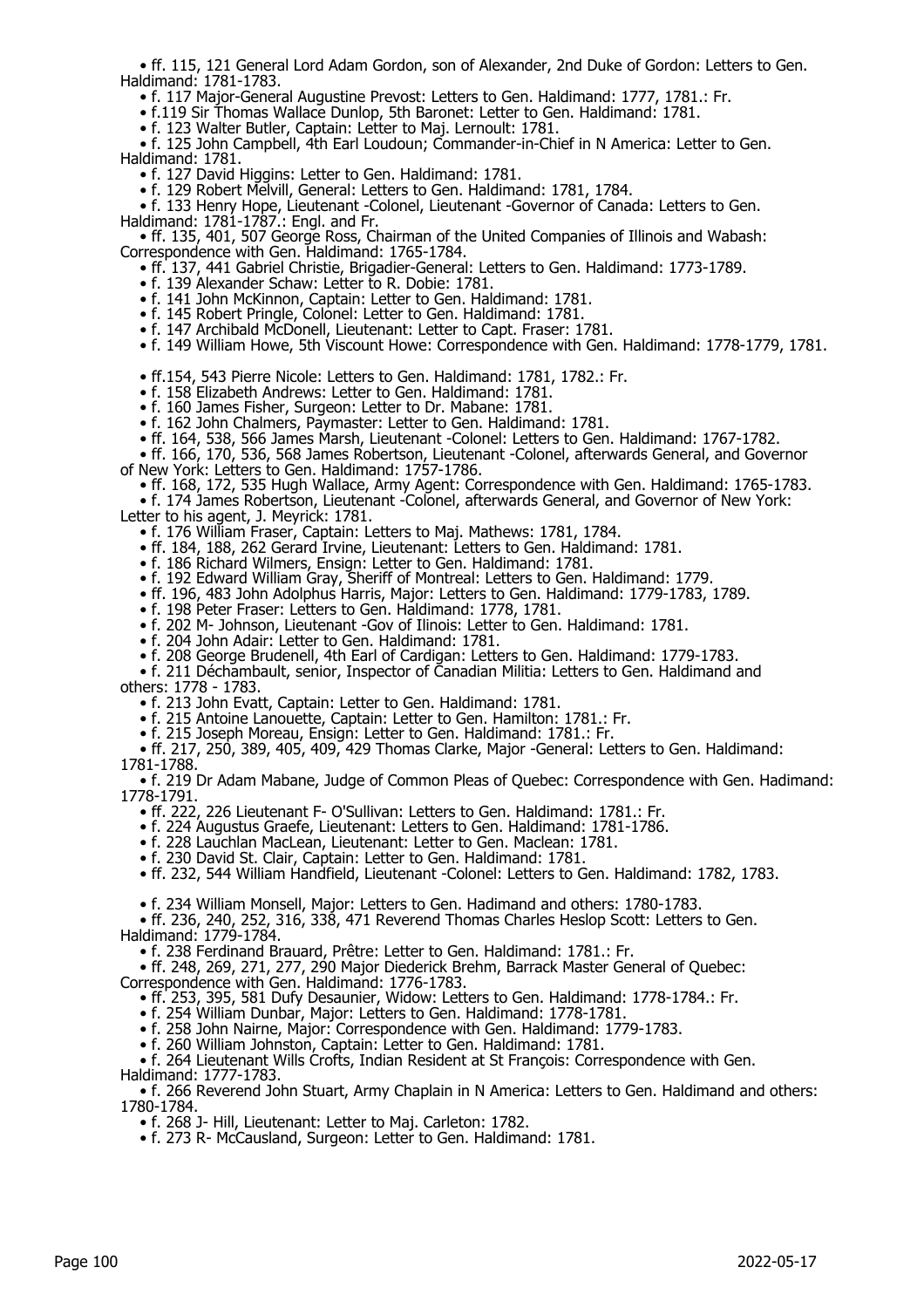• f. 279 Anton de Binder, Baron; Austrian Minister in Saxony: Letter to Gen. Haldimand: 1781.: Fr.

• ff. 280, 307 Humphrey Arden, Ensign: Letters to Gen. Haldimand: 1780-1782.

• ff. 282, 322, 350, 526-575 Richard Dobie: Letters to Gen. Haldimand: 1780-1784.

• f. 284 Emanuel Mathias, Agent in the Hanse Towns: Letter to Gen. Haldimand: 1781.

• f. 286 Hubert, Prêtre: Letter to Gen. Haldimand: 1781.: Fr.

 • ff. 288, 314, 348, 399 Christopher Carleton, Major: Correspondence with Gen. Haldimand: 1778-1782.

• f. 292 Cherrier, Curé de S Denis: Letter to Gen. Haldimand: 1781.: Fr.

• f. 304 La Verendry, Veuve: Letter to Gen. Haldimand: 1781.

 • ff. 320, 334 John Fraser, Justice of the Common Pleas in Canada: Letters to Gen. Haldimand: 1774 - 1785.

 • ff. 342, 423, 503, 556, 558 Chartier de Lotbinière, junior: Letters to Gen. Haldimand: 1779-1785.: Fr.

• f. 346 James Bell: Letter to Gen. Haldimand: 1782.

• f. 352 Lafontaine Belcour, Veuve: Letter to Gen. Haldimand: 1782.

 • f. 354 Thomas Dunn, Paymaster-General of the Marine Department in Canada, and Judge of the Common Pleas at Quebec: Letters to Gen. Haldimand and others: 1764-1783.

• f. 356 Joseph Atkinson, Treasurer of the Ordnance in Dublin: Letter to Gen. Haldimand: 1782.

• f. 356 John Hall: Letters to Gen. Haldimand: 1778, 1782.

• ff. 358, 379 J- de Budé, General: Letters to Gen. Haldimand: 1777-1788.: Fr.

• f. 360 Azariah Pritchard, Captain: Letters to Maj. Carleton: 1780-1782.

• ff. 361, 495 Eliza Pilot: Letters to Gen. Haldimand: 1780-1783.

 • f. 371 Archibald Campbell, Major Commanding at Fort St John's: Letters to Gen. Haldimand: 1784.

 • f. 373 Henry Hamilton, Lieutenant -General, Lieutenant Governor of Quebec, etc: Correspondence with Gen. Haldimand: 1778-1784.

 • f. 377 Hugh Percy, 2nd Duke of Northumberland; formerly Smithson: Letters to Gen. Haldimand: 1775, 1782.

• ff. 381, 489 Jacob Jordan: Letters to Gen. Haldimand: 1778-1784.

• f. 383 G- Fearon, Lieutenant: Letter to Gen. Haldimand: 1782.

• f. 385 Jeremiah Ffrench, Lieutenant -Colonel: Letters to Gen. Haldimand: 1779, 1782.

• f. 397 Richard Houghton, Lieutenant: Letter to Gen. Riedesel: 1782.

• f. 403 Guy Carleton, 1st Baron Dorchester: Correspondence with Gen. Haldimand: 1777-1783.

• f. 407 Jean Philippe du Roy, Dr: Letter to Gen. Haldimand: 1782.: Fr.

• f. 411 Peter Panct, Judge at Quebec: Letter to Gen. Haldimand: 1782.: Fr.

 • f. 413 Lieutenant-Colonel Alexander Dundas, Commandant at Niagara: Correspondence with Gen. Haldimand: 1781-1782.

 • f. 415 Sir Richard Hughes, 2nd Baronet; Admiral, Lieutenant -Governor of Nova Scotia: Correspondence with Gen. Haldimand: 1778-1782.

• f. 421 Thomas Townshend, 1st Viscount Sydney: Letters to Gen. Haldimand: 1778-1785.

• f. 425 John Watts: Letters to Gen. Haldimand: 1782, 1783.

• ff. 427, 467 William Cullen, Captain: Letters to Gen. Haldimand: 1782.

• f. 431 Major Charles Lumm: Letter to Gen. Haldimand: 1782.

• ff. 433, 509 Louis Marchand, Captain: Letters to Gen. Haldimand: 1779, 1782.

• ff. 435, 564, 573 Arthur Davidson: Letters to Gen. Haldimand: 1782.

• f. 436 Gillet de Grandmont, Captain: Letter to Gen. Haldimand: 1782.: Fr.

• ff. 443, 589 Henry Watson Powell, General: Letters to Gen. Haldimand: 1778-1782.

• ff. 445, 453 Louis Chaperon: Letters to Gen. Haldimand: 1782.

• ff. 449, 455, 459, 463 Thomas Clarke, Major -General: Letters to Gen. Haldimand: 1781-1788.

• f. 451 Lt.-Gen. John Burgoyne, MP; dramatist: Letters to Gen. Haldimand: 1778-1782.

• f. 457 Francis Mackay, Captain: Letters to Gen. Haldimand: 1780, 1782.

• f. 475 James Symington: Letters to Gen. Haldimand: 1782, 1783.

• f. 477 George Graham, Surgeon's Mate: Letter to Gen. Haldimand: 1782.

• f. 481 Mademoiselle J- T- La Cleur: Letter to Maj. Holland: 1782.: Fr.

• ff. 493, 505 Paul Minchin, Captain: Letters to Gen. Haldimand: 1782.

• f. 497 Benjamin Frobisher, JP: Letters to Gen. Haldimand: 1782-1784.

• ff. 501, 528 Robert Battersby, Lieutenant: Letters to Gen. Haldimand: 1782.

• f. 511 Ferdinand A- F- Beckwith: Letter to Gen. Haldimand: 1782.

• ff. 513, 591 William Wood, Captain: Letters to Gen. Haldimand: 1782, 1783.

• f. 514 St. George Dupré: Letters to Gen. Haldimand: 1778 - 1784.: Fr.

• f. 516 James Hughes, Major: Letter to Capt. Mathews: 1782-1784.

• f. 518 Vassal, Ensign: Letter to Gen. Haldimand: 1782.: Fr.

• f. 522 Grandmesnil Déchambault, Madame: Letter to Gen. Haldimand: 1782.: Fr.

 • f. 530 Sour Thérèse Lemoine Despuis, Supérieure at I'Hôpital Général de Montréal: Letters to Gen. Haldimand: 1779, 1782.: Fr.

• f. 532 Dorothea Marteilhe: Letters to Gen. Haldimand: 1780, 1782.

• f. 535 Alexander Wallace, Army Agent: Correspondence with Gen. Haldimand: 1765-1778, 1782.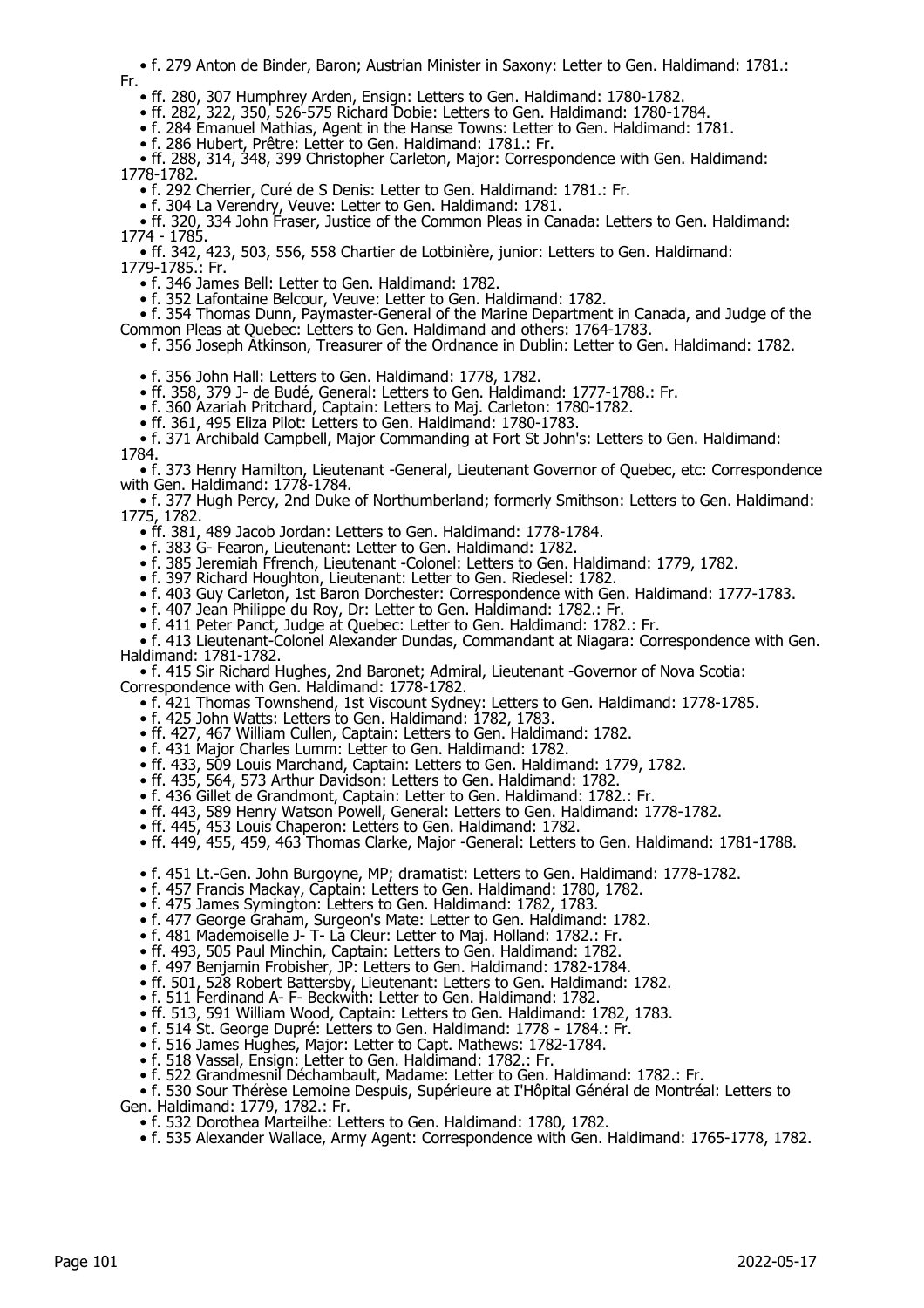- f. 540 William Dummer Powell, Attorney: Letter to Gen. Haldimand: 1782.
- f. 546 David Grant: Letter to Gen. Haldimand: 1782.
- f. 548 Albert Daniel Cramer: Letter to Gen. Haldimand: 1782.: Fr.
- f. 552 Samuel Steel, Captain: Letters to Gen. Haldimand: 1780, 1782.
- f. 554 Simon McTavish: Letters to Com.-Gen. Day: 1781-1782.
- f. 560 George Mure, Captain: Letter to Gen. Haldimand: 1782.
- ff. 577, 585 Simon McTavish: Letters to Gen. Haldimand: 1782.
- f. 583 Quin John Freeman, Captain: Letters to Gen. Haldimand: 1782 1790.

 • f. 593 Edward Abbott, Lieutenant Gov. of S Vincennes: Correspondence with Gen. Haldimand: 1778-1783.

Legal Status Not Public Record(s)

#### Add MS 21735 (1781-1784)

| <b>Collection Area</b>   | British Library: Western Manuscripts |
|--------------------------|--------------------------------------|
| Reference                | Add MS 21735                         |
| Creation Date            | 1781-1784                            |
| <b>Extent and Format</b> | 1 item                               |
| Languages of Material    | English; French; German              |

Scope and Content

VOL. IV.1. Letters to General Haldimand, his secretary, Major Mathews, and to others; 1783, 1784, from Chartier de Lotbiniere, fils; Vaudreuil, 2 Jan. 1783. Fr. f. 1. Captain Lamothe; Detroit, 8 Jan. 1783, 3 Sept. 1784. *Fr.* ff. 3, 544. Ensign John Pringle, 84th Regt.; Carleton Island, 17 Jan. 1783, f. 5. Captain Malcolm ffraser, 84th Regt.; Carleton Island, Jan. 1783-Jan. 1784, ff. 7, 225, 338. V. Jautard; Quebec, 8 Feb. 1783. Fr. f. 9. Benjn. Frobisher, J.P.; Montreal, 1783- 1784, ff. 11, 295, 307, 397, 421, 446, 453, 475, 591. [Jeffery Lord] Amherst; Whitehall, 1783-1784, ff. 13, 15, 379, 442. [General] J. Budé; Feb.-Aug. 1783. Fr. ff. 17, 38, 199. Jon. A. Gray; Montreal, 3 Mar. 1783, f. 19. Philipe Rocheblave; Quebec, 1783 1784. Fr. ff. 21, 62, 64, 92, 597, 615. Judge Edward Southouse; Montreal, 1783-1784, ff. 25, 98, 122, 343, 542, 553. Captain Colin Campbell; Montreal, etc., Mar.-Oct. 1783, ff. 27, 227, 255. Cox, Mair, and Cox; Craig's Court, 20 Mar. 1783, f. 29. Joseph Greenwood, Sergeant 47th Regt.; Montreal, 20 Mar. 1783, f. 31. Major-General G[abriel] Christie; Barbadoes, London, etc., 1783-1784, ff. 33, 128, 181, 377, 407, 411, 520, 546. Charles Giasson; Montreal, Mar.-Oct. 1783. Fr. ff. 35, 70, 167, 229, 253. Eliza Pilot; Bideford, 24 Mar, 1783, f. 36. George Ross; Conduit Street, 1783-1784, ff. 40, 83, 334. Colonel Neveu Sevestre; Montreal, 1783- 1784. Fr. ff. 42, 106, 119, 305, 307, 463, 481. Robert Hunter; London, 27 Mar. 1783, 4 Apr. 1784, ff. 44, 409. General Lord Adam Gordon; London, 27 Mar. 1783, f. 46. Joachim le Moine; Montreal, 28 Mar. 1783. Fr. f. 49. John Watts; London, Mar., Apr. 1783, ff. 52, 72. Charles Gould [afterwards Sir Charles Gould Morgan, Bart.], Judge-Advocate-General; Horse Guards, 31 Mar. 1783, f. 56. [George Brudenell] Duke of Montagu; London, 2 Apr. 1783, f. 58. Charles Blake, Garrison Surgeon; Mon. treal, 3 Apr. 1783, f. 60. Robert Ellice; Montreal, etc., 1783- 1784, ff. 66, 109, 144, 145, 163, 203, 205, 219, 235, 237, 257, 259, 263, 279, 289, 297, 322, 348, 360, 532. General James Robertson; New York, 11 Apr. 1783, f. 68. Robert Rashleigh and Co.; London, 16 Apr. 1783, f. 73. Joseph Judge; 16 Apr. 1783, f. 77. [Frederick] Lord North [afterwards Earl of Guildford], Secretary of State; Whitehall, 19 Apr. 1783, f. 79. General Edw. Mathew; Barbadoes, 20 Apr. 1783, f. 81. Major John Small; Halifax, 23 Apr., 9 Sept. 1783, ff. 85, 231. Thomas Ainslie; Quebec, 24 Apr. 1783, 14 Oct. 1784, ff. 89, 589. General Jo. Houstoun; Edinburgh, 24 Apr. 1783, 28 Apr. 1784, ff. 91, 434. Moncour Veuve Duverge; Montreal, 30 Apr. 1783, 18 Mar. 1784. Fr. ff. 94, 383. Lieut.-Colonel William Handfield, Deputy-Quartermaster-General; Halifax, 15 May, 1783, f. 103. Charles Dixon; Halifax, 18 May, 1783, f. 105. Alexandre Dumas; St. Maurice, 24 May, 1783. Fr. f. 108. Major D[iederick] Brehm; 28 May, 1783, Quebec, 15 Oct. 1784, ff. 111, 595. Captain P. Minchin; St. John's, 30 May, 1784, f. 113. Lieut. Thomas Hollier, 29th Regt.; St. John's, 31 May, 1783. f. 115. Rné. Boileau; Chambly, 1 June, 1783. *Fr.* f. 117. Lieut.-General Thomas Clarke; Quebec, *etc.*, 1783,1784, ff. 124, 169, 293, 301, 497, 499. Lieut. Charles Gray, 31st Regt.; Quebec, 12 June, 1783, f. 130. General Hon. H[enry] S[eymour] Conway; London, 15 June, 1783, f. 132. Corbin Margillier; Trois Rivières, 16 June, 1783. Fr. f. 134. A Dupré; La Prairie, 18 June, 1783. Fr. f. 136. John Burke; Montreal, 1783, 1784, ff. 137, 165, 217, 405, 473, 485. Captain Francis Le Maistre; Niagara, 2 July, 1783, f. 139. James Grant;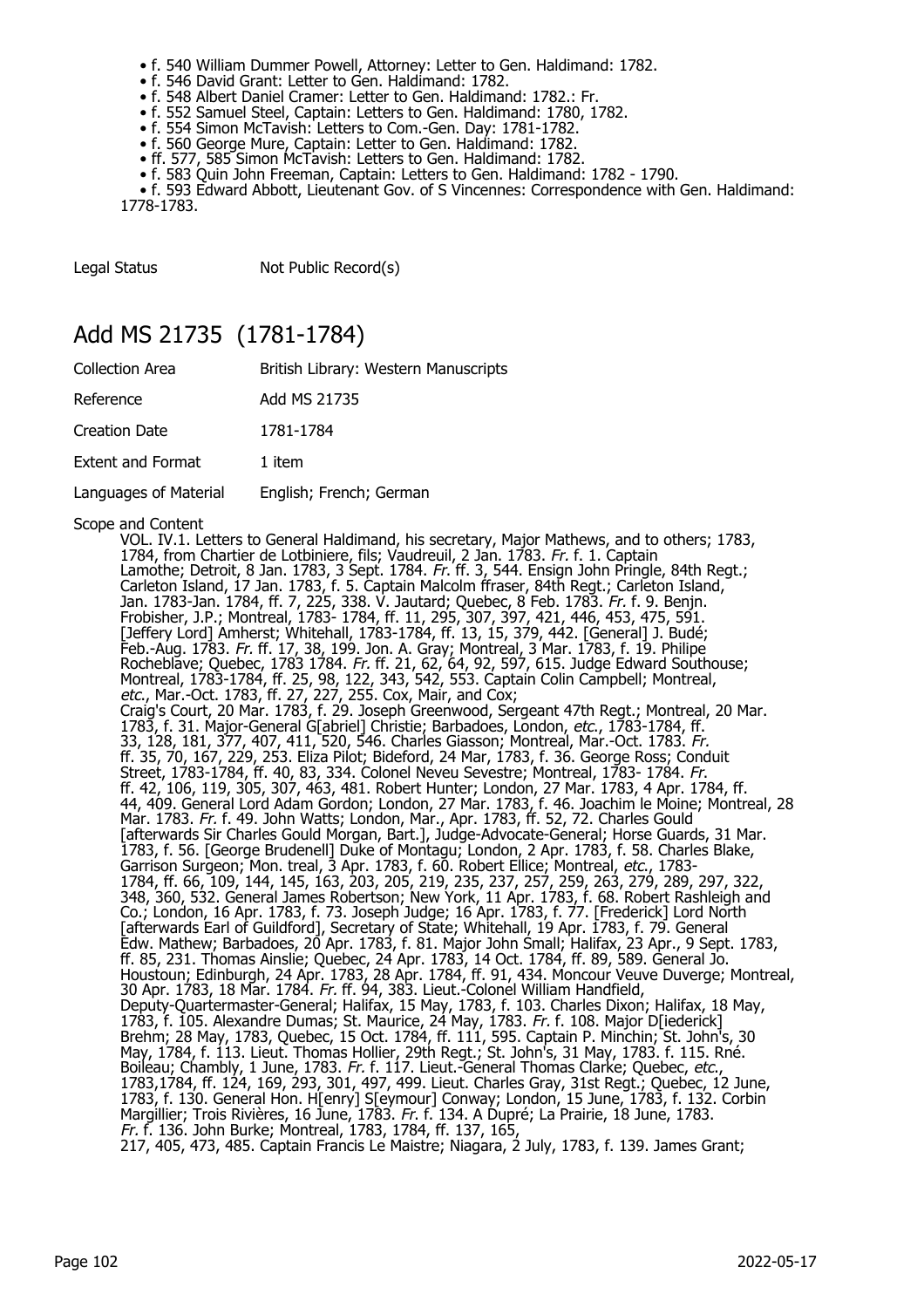Quebec, 3 July, 1783, f. 141. Lacorne St. Luc; Montreal, 7 July 1783. Fr. f. 147. Rev. Thomas Charles Heslop Scott; Sorel, 1783, 1784, ff. 149, 249, 516, 557, 569, 599, 617. Major A. P. Skene; St. John's, etc., July- Sept. 1783, ff. 151, 173, 241. St. George Dupré; Montreal, 14 July, 1783, 26 July, 1784. Fr. ff. 153, 508. Captain Luc Schmid; St. François, 15 July, 1783. Fr. f. 155. Jacob Jordan; Montreal, 1783, 1784, ff. 159, 247, 275, 585. Archibald McLaine; Quebec, 18 July, 1783, f. 161. Chatellier; Montreal, 28 July, 1783. Fr. f. 171. [Thomas Townshend] Baron [afterwards Viscount] Sydney; Frognall, 3 Aug. 1783, f. 177. Hugh Wallace; Aug.-Oct. 1783, ff. 179, 187, 213, 265. William Pollock, secretary; Whitehall, 1783-1784, ff. 185, 287, 315, 399, 401, 419, 457, 479, 503, 518, 526. William Bayard; New York, 8 Aug. 1873, f. 189. Hon. George Augustus North [afterwards 3rd Earl of Guilford]; Whitehall, 8 Aug. 1783, f. 191. David Colden; New York, 10 Aug. 1783, f. 193. J. G. Chauseégros de Lévy; Quebec, 11 Aug. 1783. Fr. f. 195. Brassier; Montreal, 13 Aug. 1783. Fr. f. 197. George A11sopp; Quebec, 17 Aug. 1783, f. 201. Ranna Cossit; Claremont, 18 Aug. 1783, f. 207. Samuel Hake; New York, 23 Aug. 1783, f. 209. Ensign Samuel McKay; St. Michel, 27 Aug. 1783. Fr. f. 211. Captain Boucherville; [Aug. 1783]. Fr. f. 215. Captain W. Chambers, R. N.; Deptford, 3 Sept. 1783, Welsbourn, co. Warwick, 19 May, 1784, ff. 221, 461. Commissioners for examining the claims of Loyalists; Lincoln's Inn Fields, 4 Sept. 1783, f. 223. Hon. C[harles] F[rancis] Greville [son of the Earl of Warwick]; Warwick Castle, 9 Sept. 1783, f. 233. George Christian Henkel; Sorel, 13 Sept. 1783. Ger. f. 239. Lieut. Walter Sutherland; Montreal, 18 Sept. 1783, f. 243. Déchambault; Montreal, 21 Sept.

3 Nov. 1783. Fr. ff. 245, 285. James Symington; Montreal, 2 Oct. 1783, f. 251. Riehard Dobie; Quebec, *etc.,* Oct. 1783- Aug. 1784, ff. 259, 489, 528, 538, 540. Edward Abbott, Lieut.-Governor of St. Vincennes; [18 Oct. 1783], f. 261. Thomas Dunn, Judge; Quebec, 23 Oct. 1783, f. 273. Veuve Dufy Desaunier; Montreal, 1783- 1784. Fr. ff. 277, 477, 571. Major James Hughes; Montreal, 1783- 1784, ff. 281, 417, 495, 549. A. Turnbull; Charleston, 2 Nov. 1783, f. 283. Owen Bowen, Indian Department; Montreal, 1783, 1784, ff. 303, 562, 605. Commissioners of the Peace; Montreal, 24 Nov. 1783, f. 307. James Sutherland; St. John's, 28 Nov. 1783, f. 310. Major Thomas Faunce; Quebec, 2 Dec. 1783, f. 311. Captain William Twiss; London, etc., 1783-1784, ff. 313, 352, 389, 403, 429, 514, 627. Soeur Thérèse de Jésus, Supérieure de l'hôpital général; Quebec, 6 Dec. 1783. Fr. f. 317. Captain Robert Leake; Montreal, 8 Dec. 1783, f. 320. Montgolfier; Montreal, 28 Dec. 1783, 15 Sept. 1784. Fr. ff. 324, 551. G. Tonnançon; Trois Rivières, 29 Dec. 1783. Fr. f. 326. Maillet; Trois Rivières, 31 Dec. 1783, 9 May, 1784. Fr. ff. 328, 444. Anonymous; 31 Dec. 1783. Fr. f. 329. Lieut. W. Johnson; [1783], f. 331. Lady Harriot Acland; n. d., f. 333. John Ibey; Montreal, 26 Jan. 1784, f. 340. Ann Ulrica Sparham; Oswegatchie, 27 Jan. 1784, f. 345. J. Irving, R.N.; Plymouth, 28 Jan. 1874, f. 347. Thérèse Guebert; Montreal, 2 Feb. 1784. Fr. f. 350. Lieut. Duncan Macdougall; Montreal, 9 Feb. 1784, f. 354. [John Frederick Sackville] Duke of Dorset, Ambassador to France; Paris, 13 Feb. 1784, f. 356. St. Ours; Trois Rivières, 13 Feb. 1784. Fr. f. 358. Porlier, Curé of St. Ours; 19 Feb. 1784. Fr. f. 362. George Davison; Rivière du Loup, Mar. 1784, ff. 363, 367. Thomas Forsyth; Quebec, etc., 10 Mar., 19 Aug. 1784, ff. 369, 528. Johannes Decker; Mon- 10 Mar. 1784, f. 371. William Gill; Quebec, Mar.-Oct. 1784, ff. 373, 440, 567. Asa Porter; Cohass, 15 Mar. 1784, f. 375. Rev. Philip Toosey; London, 20 Mar., Stonham, Suffolk, 27 May, 1784, ff. 385, 467. General William Tryon; London, Mar.- July, 1784, ff. 393, 395, 459, 510. P. Guy, J. P.; Montreal, 24 Nov. 1783, 1 Apr. 1784, ff. 307, 397. Miles Prenties, Provost-Marshal; Quebec, 10 Apr. 1784, f. 413. Lieut. A. McAllan; St. John's, Apr. 1784, ff. 415, 436. General Charles Rainsford; London, 21 Apr. 1784, f. 425. Rev. Lewis Guerry; Stoke Prior, 24 Apr. 1784. Fr. f. 427. James Fisher, Garrison Surgeon; Quebec, 27 Apr. 1784, f. 431. Captain Thomas Barrow, 60th Regt.; Quebec, 5 May, 1784, f. 438. General William Fawcett, Adjutant-General; Great George Street, 10 May, 1784, f. 448. James Walker; Sorel, 10 May, 1784, f. 450. General Robert Melvill; London, 13 May, 1784, f. 455. Cressé; Trois Rivières, 21 May, 1784. Fr. f. 465. Judge J[ohn] Fraser; Montreal, May- Oct. 1784. *Eng.* and Fr. ff. 469, 471, 577, 581, 583. Samuel Street; Montreal, 21

June, 1784, f. 491. Lieut. G. Clowes; Quebec, 21 June, 1784, f. 493. William Grant; Quebec, 12 July, 21 Aug. 1784, ff. 505, 530. Robert Kerr, surgeon; Cataraqui, 30 July, 1784, f. 512. Rev. John Doty; Sorel, 9 Aug. 1784, f. 522. Lieut.-Colonel Henry Caldwell; Caldwell Manor, 13 Aug. 1784, f. 524. Captain Andrew Ross, 39th Regt.; Major Samuel Holland; Quebec, 26 Oct. Quebec, 24 Aug. 1784, f. 534. 1784, f. 607. Lieut. Dan. Robertson, 53rd Regt., K. Chandler; Quebec, 27 Oct. 1784, f. Commandant at Three Rivers, etc.; 609.

30 Aug., 2 Oct. 1784, ff. 536, 564. Marie Dufresne de Rocheblave [1784]. Dr. A[dam] Mabane; Montreal, 9 Sept., Fr. f. 613. Quebec, 16 Nov. 1784, ff. 548, P. de Belestre; Montreal, 4 Nov. 1784.

631. Fr. f. 619. Captain Alexander Grant; Montreal, Peter Frazer; Quebec, 6 Nov. 1784, f. 621.

23 Sept. 1784, f. 555. Lord Augustus Fitz-Roy; Pointe aux Maisonville; Detroit, 26 Sept. 1784. Trembles, 11 Nov. 1784, f. 623. Fr. f. 560. Brigadier - General Allan Maclean; Rev. John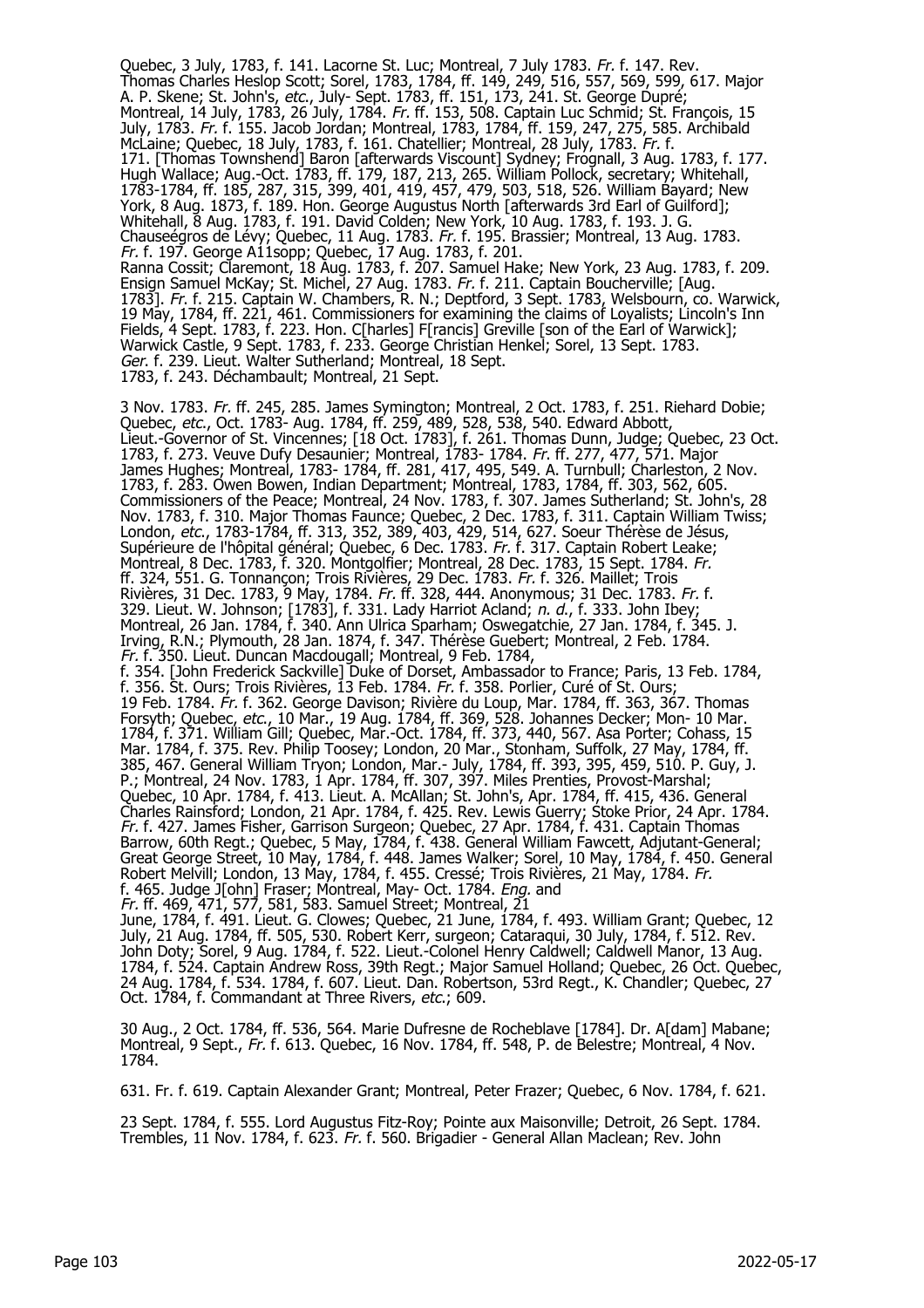Stuart; Montreal, 6 Oct. Great Pulteney Street, 14 Nov. 1784, 1784, f. 573. f. 625. Jehu Hay, Lieut.-Governor of Detroit Comte Dupré; Quebec, 15 Nov. 1784.

9 Oct. 1781, f. 575. Fr. f. 629. Hestel de Rouville, fils; Montreal, 12 Bedard, Prêtre Supérieur; Gravé, Di- Oct. 1784. Fr. f. 587. recteur Vicaire-Général; Latraille, Lieut. Edmond de Koenig; Quebec, 14 Prêtre Directeur of the Seminary; Oct. 1784. Fr. f. 593. Quebec, 16 Nov. 1784. Fr. f. 635. Major A. Campbell, 29th Regt.; Mon- Captain Louis Genevay; Quebec, 29 treal, 18 Oct. 1784, f. 601. Nov. 1784. Fr. f. 638. Père Girault; Quebec, 21 Oct. 1784. Colonel Henry Hope; Quebec, 2 Dec. Fr. f. 603. 1784. Fr. f. 640.

2 Letters to various persons, from Bedard; 2 May, 1783. Fr. f. 96. George McBeath; 14 July, 1783, f. 290. Captain François Payet; 11 May, 1783. Major R. Mathews; 7 Dec. 1783, f. 319. Fr. f. 100. George Rose, Secretary to the Treasury Major Edward Jessup; 5 June, 1783, 16 Jan. 1784, f. 336. f. 121. Captain R. Browne and Lieut. Robert Charles Stewart; 2 Aug. 1783, f. 175. Johnstoue; 7 July, 1784, f. 501.

Robert Mathews, Major, Secretary to General Haldimand: Letters to, from officers and others: 1776-1787.

Robert Ellice: Letters to Gen. Haldimand: 1781-1784.

includes:

- f. 1 Chartier de Lotbinière, junior: Letters to Gen. Haldimand: 1779-1785.: Fr.
- ff. 3, 544 Lamothe, Captain: Letters to Gen. Haldimand: 1780-1784.

• f. 5 John Pringle, Ensign: Letter to Gen. Haldimand: 1783.

- ff. 7, 225, 338 Malcolm Fraser, Captain: Letters to Gen. Haldimand: 1783, 1784.
- f. 9 Valentin Jautard: Letters to Gen. Haldimand: 1782, 1783.
	- ff. 11, 295, 307, 397, 421, 446 Benjamin Frobisher, JP: Letters to Gen. Haldimand: 1782-1784.

 • ff. 13, 15, 379, 442 Jeffrey Amherst, 1st Baron Amherst: Correspondence with Gen. Haldimand: 1758 1790.

• ff. 17, 38, 199 J- de Budé, General: Letters to Gen. Haldimand: 1777-1788.: Fr.

• f. 19 Jon- A- Gray: Letter to Gen Haldimand: 1783.

 • ff. 21, 62, 64, 92, 597, 615 Philipe Rocheblave, Commandant at Illinois: Correspondence with Gen. Haldimand: 1778-1784.

• ff. 25, 98, 122, 343, 542, 553 Edward Southouse, Judge: Letters to Gen. Haldimand: 1778-1784.

• ff. 27, 86, 227, 255 Colin Campbell, Captain: Letters to Gen. Haldimand: 1783.

• f. 31 Joseph Greenwood, Sergeant: Letter to Gen. Haldimand: 1783.

 • ff. 33, 128, 181, 377, 407, 411 Gabriel Christie, Brigadier-General: Letters to Gen. Haldimand: 1773-1789.

 • ff. 35, 70, 167, 229, 253 Charles Giasson: Correspondence with Gen. Haldimand: 1781, 1783.: Fr.

• f. 36 Eliza Pilot: Letters to Gen. Haldimand: 1780-1783.

 • ff. 40, 83, 334 George Ross, Chairman of the United Companies of Illinois and Wabash: Correspondence with Gen. Haldimand: 1765-1784.

 • ff. 42, 106, 119, 305, 463, 481 Neveu-Sevestre, Colonel, Of Montreal: Letters to Gen. Haldimand: 1779-1784.: Fr.

• ff. 44, 409 Robert Hunter: Letters to Gen. Haldimand: 1779-1785.

 • f. 46 General Lord Adam Gordon, son of Alexander, 2nd Duke of Gordon: Letters to Gen. Haldimand: 1781-1783.

• f. 49 Joachim Le Moine, of Montreal: Letter to Gen. Haldimand: 1779, 1783.: Fr.

• ff. 52, 72 John Watts: Letters to Gen. Haldimand: 1782, 1783.

 • f. 56 Sir Charles Gould Morgan, Baronet; Judge Advocate General: Letters to Gen. Haldimand: 1781-1783.

• f. 58 George Brudenell, 4th Earl of Cardigan: Letters to Gen. Haldimand: 1779-1783.

• f. 60 Charles Blake, Army Surgeon: Letters to Gen. Haldimand: 1778-1783.

 • f. 68 James Robertson, Lieutenant -Colonel, afterwards General, and Governor of New York: Letters to Gen. Haldimand: 1757-1786.

• f. 77 Joseph Judge: Letter to Gen. Haldimand: 1783.

 • f. 79 Frederick North, 2nd Earl of Guilford; Lord North; Prime Minister: Letters to Gen. Haldimand: 1779-1783.

• f. 81 Edward Mathew, General: Letter to Gen. Haldimand: 1783.

• ff. 85, 231 John Small, Lieutenant -Colonel: Letters to Gen. Haldimand: 1780-1784.

 • ff. 89, 589 Thomas Ainslie, Collector of Customs: Correspondence with Gen. Haldimand: 1777-1786.

• ff. 91, 434 Jo- Houstoun, General: Letters to Gen. Haldimand: 1783, 1784.

• ff. 94, 383 Moncour Duverge, Veuxe: Letters to Gen. Haldimand: 1783, 1784.: Fr.

• ff. 96, 635 Bedard, Curé of St François, Rivière du Sud: Letters to M. Badelart and Gen.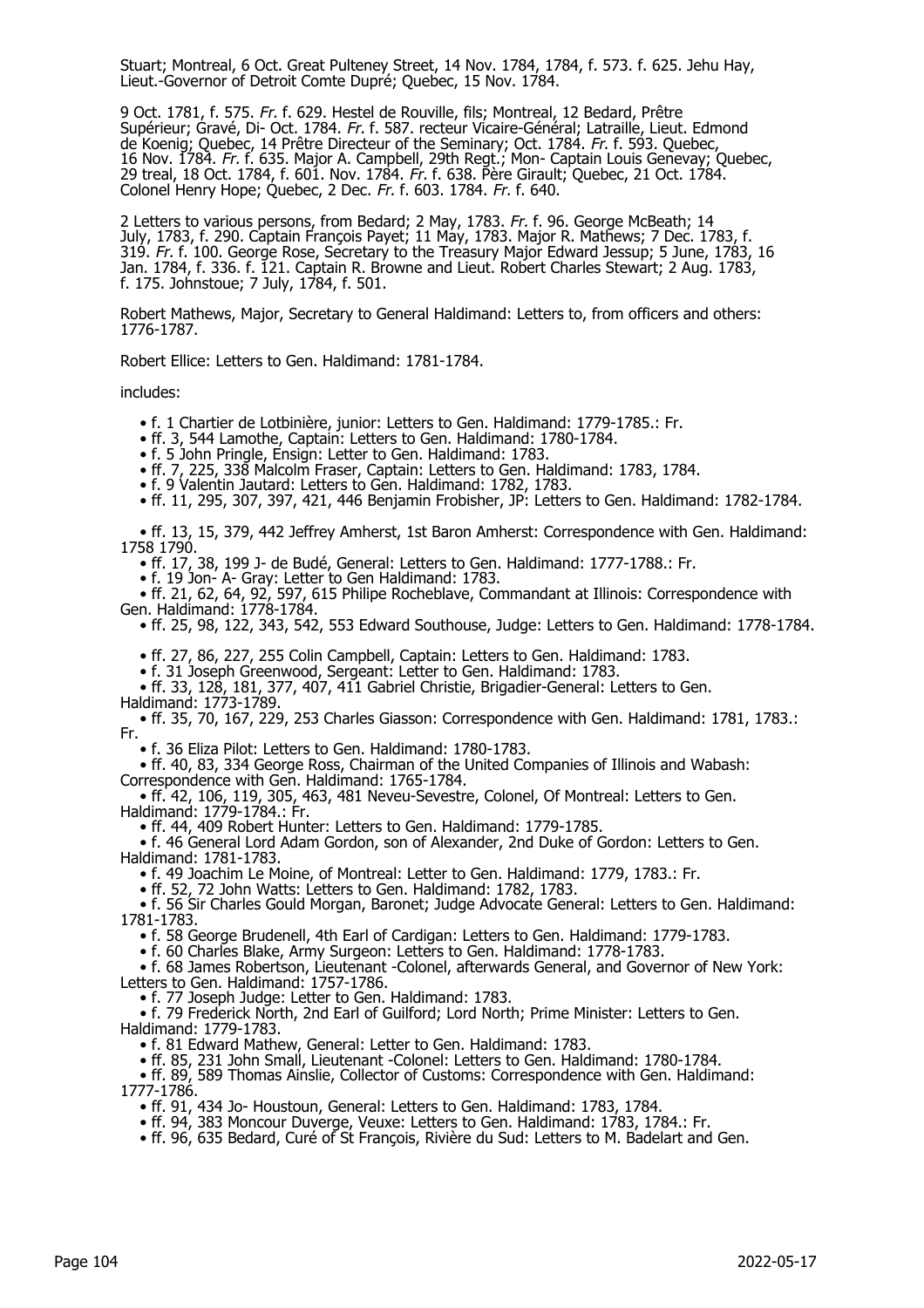Haldimand: 1783, 1784.: Fr.

- f. 100 François Payet, Captain: Letter to Governor Hamilton: 1783.: Fr.
- f. 103 William Handfield, Lieutenant -Colonel: Letters to Gen. Haldimand: 1782, 1783.
	- f. 105 Charles Dixon, Captain RN: Correspondence with Gen. Haldimand: 1782, 1783.
	- f. 108 Alexandre Dumas: Letters to Gen. Haldimand: 1779, 1783.: Fr.

 • ff. 111, 595 Major Diederick Brehm, Barrack Master General of Quebec: Correspondence with Gen. Haldimand: 1776-1783.

• f. 113 Paul Minchin, Captain: Letters to Gen. Haldimand: 1782.

• f. 115 Thomas Hollier, Lieutenant: Letter to Gen. Haldimand: 1783.

• f. 117 Rné Boileau: Letters to Gen. Haldimand: 1781, 1783.: Fr.

 • ff. 124, 169, 293, 301, 497, 499 Thomas Clarke, Major -General: Letters to Gen. Haldimand: 1781-1788.

• f. 130 Charles Gray, Lieutenant: Letters to Gen. Haldimand: 1779-1783.

• f. 132 Henry Seymour-Conway, General, Secretary of State: Letter to Gen. Haldimand: 1783.

• f. 134 Corbin Margillier: Letter to Gen. Haldimand: 1783.: Fr.

• f. 136 A- Dupré: Letter to Gen. Haldimand: 1783.: Fr.

• ff. 137, 165, 217, 405, 473, 485 John Burke: Letters to Gen. Haldimand: 1783, 1784.

• f. 139 Francis Le Maistre, Captain, Deputy Adjutant General at Montreal: Letters to Gen.

Haldimand: 1779 -1783.

• f. 141 James Grant, of Quebec: Letters to Gen. Haldimand: 1781-1783.

• f. 147 Lacorne de St. Luc, of Montreal: Letters to Gen. Haldimand: 1779, 1783.: Fr.

 • ff. 149, 249, 516, 557, 569, 599, 617 Reverend Thomas Charles Heslop Scott: Letters to Gen. Haldimand: 1779-1784.

 • ff. 151, 173, 241 A. Philip Skene, Major: Letters to Gen. Haldimand and Capt. Mathews: 1780, 1783.

• ff. 153, 508 St. George Dupré: Letters to Gen. Haldimand: 1778 - 1784.: Fr.

• f. 155 Luc Schmid, Captain: Correspondence with Gen. Haldimand: 1777-1783.: Fr.

• ff. 159, 247, 275, 585 Jacob Jordan: Letters to Gen. Haldimand: 1778-1784.

• f. 161 Archibald McLaine, Lieutenant: Letters to Gen. Haldimand: 1780-1783.

• f. 171 Chatellier, Notaire: Letter to Genevers: 1783.: Fr.

• f. 175 Charles Stewart, of Quebec: Letters to Capt. lnglis: 1783.

• f. 177 Thomas Townshend, 1st Viscount Sydney: Letters to Gen. Haldimand: 1778-1785.

 • ff. 179, 187, 213, 265 Hugh Wallace, Army Agent: Correspondence with Gen. Haldimand: 1765-1783.

 • ff. 185, 287, 315, 399, 401, 419 William Pollock, Clerk of the Crown for Quebec Province: Letters to Gen. Haldimand: 1778-1786.

• f. 189 William Bayard: Letter to Gen. Haldimand: 1783.

- f. 191 George Augustus North, 3rd Earl of Guilford: Letter to Gen. Haldimand: 1783.
- f. 193 David Colden: Letter to Gen. Haldimand: 1783.
- f. 195 J- G- Chausségros de Lévy: Letter to Gen. Haldimand: 1783.: Fr.

• f. 197 Brassier: Letter to Gen. Haldimand: 1783.: Fr.

- f. 201 George Allsopp: Letters to Gen. Haldimand: 1781, 1783.
- f. 207 Ranna Cossit: Letter to Gen. Haldimand: 1783.
- f. 209 Samuel Hake: Letter to Gen. Haldimand: 1783.

• f. 211 Samuel McKay, Ensign: Letters to Gen. Haldimund: 1781, 1783.: Fr.

• f. 215 Boucherville, Captain: Letter to Gen. Haldimand: 1783.

 • ff. 221, 461 Captain William Chambers, Naval Commander at St John's: Letters to Gen. Haldimand: 1778-1785.

 • f. 233 Hon Charles Francis Greville, Lord of the Admiralty: Letters to Gen. Haldimand: 1778-1785.

• f. 239 George Christian Henkel: Letter to Gen. Haldimand: 1783.: Germ.

• f. 243 Walter Sutherland, Lieutenant: Letters to Gen. Haldimand and others: 1779-1784.

 • ff. 245, 285 Déchambault, senior, Inspector of Canadian Militia: Letters to Gen. Haldimand and others: 1778 - 1783.

• f. 251 James Symington: Letters to Gen. Haldimand: 1782, 1783.

• ff. 259, 489, 528, 538, 540 Richard Dobie: Letters to Gen. Haldimand: 1780-1784.

 • f. 261 Edward Abbott, Lieutenant Gov. of S Vincennes: Correspondence with Gen. Haldimand: 1778-1783.

 • f. 273 Thomas Dunn, Paymaster-General of the Marine Department in Canada, and Judge of the Common Pleas at Quebec: Letters to Gen. Haldimand and others: 1764-1783.

• ff. 277, 477, 571 Dufy Desaunier, Widow: Letters to Gen. Haldimand: 1778-1784.: Fr.

• ff. 281, 549 James Hughes, Major: Letter to Capt. Mathews: 1782-1784.

• f. 283 A- Turnbull: Letter to Gen. Haldimand: 1783.

• f. 290 George McBeath: Letter to R. Ellin: 1783.

 • f. 302 Captain Robert Leake, Commissary-General in Canada: Letters to Gen. Haldimand: 1760, 1773-1784.

• ff. 303, 562, 605 Owen Bowen: Letters to Gen. Haldimand: 1783, 1784.

 • f. 307 Montreal: Letters from the Commissioners of Peace at, to Gen. Haldimand: 1779, 1783.: Fr.

• ff. 307, 397 P- Guy, JP: Letters to Gen. Haldimand: 1783, 1784.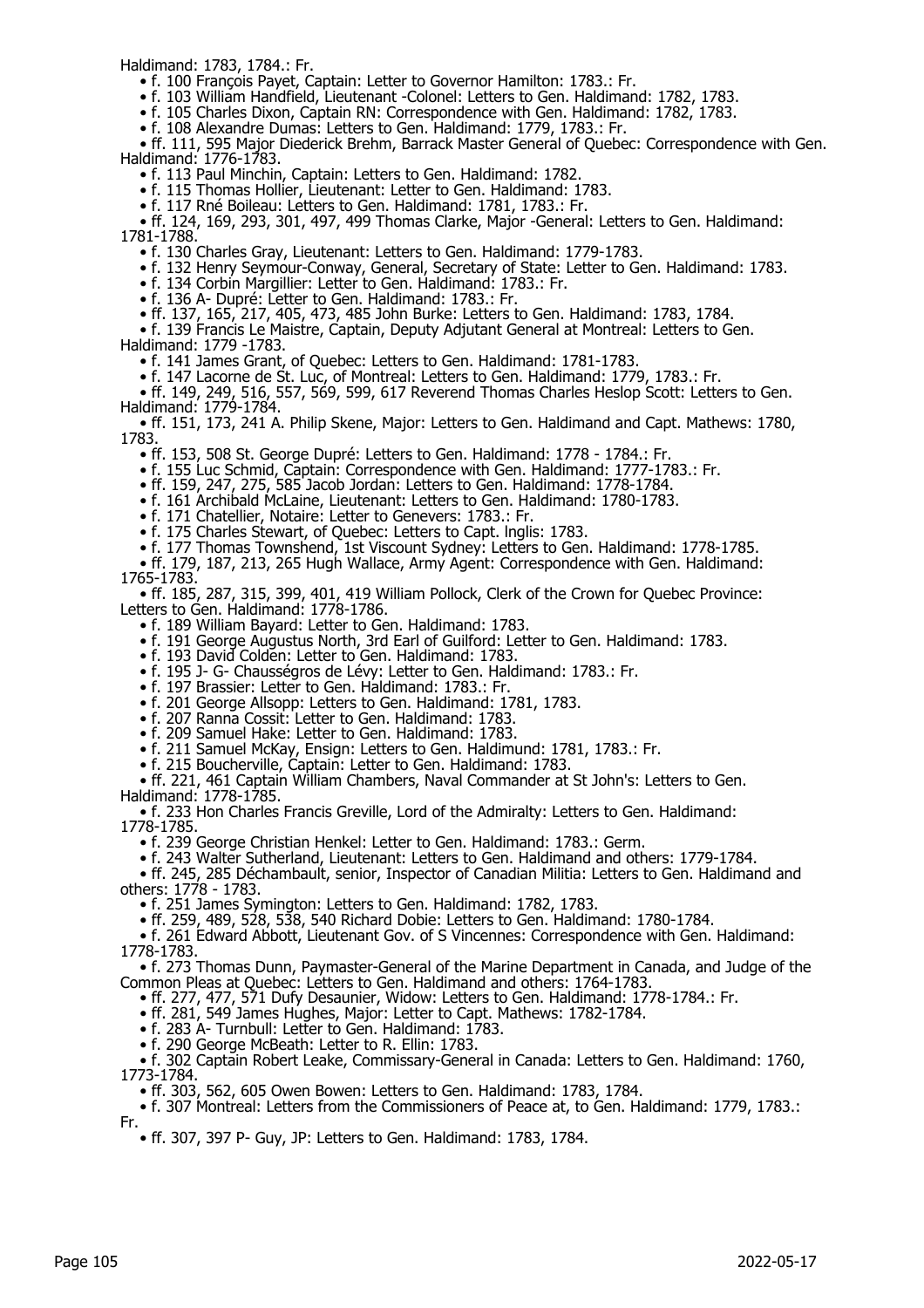- f. 310 James Sutherland: Letter to Gen. Haldimand: 1783.
- f. 311 Thomas Faunce, Major: Letters to Gen. Haldimand: 1779-1783.

 • ff. 313, 352, 389, 403, 429, 514, 627 William Twiss, Captain: Correspondence with Gen. Haldimand, etc.: 1778-1784.

 • f. 317 Thérèse de Jésus, Supérieure de Hospital Général a Quebec: Letter to Gen. Haldimand: 1783.: Fr.

- ff. 324, 551 Montgolfier, of Montreal: Letters to Gen. Haldimand: 1783, 1784.: Fr.
- f. 326 Tonnancour family: Correspondence with Gen. Haldimand: 1781-1784.
- ff. 328, 444 Maillet: Letters to Gen. Haldimand: 1783, 1784.
- f. 331 W- Johnson, Lieutenant: Letter to Capt. Mathews: 1783.
- f. 333 Lady Harriot Acland: Letter to Gen. Haldimand: 1783.
- f. 336 George Rose, PC; MP: Letter to Capt. Twiss: 1784.
- f. 340 John Ibey: Letter to Gen. Haldimand: 1784.
- f. 345 Ann Ulrica Sparham: Letter to Gen. Haldimand: 1784.
- f. 347 J- Irving, RN: Letter to Gen. Haldimand: 1784.
- f. 350 Thérèse Guebert: Letter to Gen. Haldimand: 1784.: Fr.
- f. 354 Duncan Macdougall, Ensign: Letters to Gen. Haldimand: 1778-1784.
- f. 356 John Frederick Sackville, 3rd Duke of Dorset: Letter to Gen. Haldimand: 1784.
- f. 358 de St. Ours, of Trois Rivières, Canada: Letters to Gen. Haldimand: 1779, 1784.: Fr.
	- f. 362 Porlier, Curé de St Ours: Letters to Gen. Haldimand: 1776, 1779-1784.: Fr.
- ff. 367 George Davison: Letters to Gen. Haldimand: 1784.
- ff. 369, 528 Thomas Forsyth: Letters to Gen. Haldimand: 1784.
- f. 371 John Decker: Letter to Gen. Haldimand: 1784.
- ff. 373, 440, 567 William Gill: Letters to Gen. Haldimand: 1783, 1784.
- f. 375 Asa Porter: Letter to Gen. Haldimand: 1784.
- ff. 385, 467 Reverend Philip Toosey: Letters to Gen. Haldimand: 1784.

 • ff. 393, 395, 459, 510 Major-General William Tryon, Governor of New York: Letters to Gen. Haldimand: 1773-1784.

- f. 413 Miles Prenties, Provost Marshal: Letter to Gen. Haldimand: 1784.
- ff. 415, 436 Adam McAllan, Lieutenant: Letters to Major Mathews: 1783, 1784.
- ff. 417, 495, 549 James Hughes, Major: Letters to Gen. Haldimand: 1773, 1784.
- f. 425 General Charles Rainsford, Private Secretary to Lord Tyrawley: Letter to Gen. Haldimand: 1784.
	- f. 427 Louis Guerry, DD: Letters to Gen. Haldimand: 1780, 1784, 1786.
- f. 431 James Fisher, Surgeon: Letter to Gen. Haldimand: 1784.
- f. 438 Thomas Barrow, Captain: Letter to Gen. Haldimand: 1784.
- f. 448 Sir William Fawcett, Major -General: Letter to Gen. Haldimand: 1784.
	- f. 450 James Walker: Letter to Gen. Haldimand: 1784.
	- ff. 453, 475, 591 Benjamin Frobisher, JP: Letters to Gen. Haldimand: 1782-1784.
- f. 455 Robert Melvill, General: Letters to Gen. Haldimand: 1781, 1784.

 • ff. 457, 479, 503, 518, 526 William Pollock, Clerk of the Crown for Quebec Province: Letters to Gen. Haldimand: 1778-1786.

• f. 465 Cressé: Letter to Gen. Haldimand: 1784.: Fr.

 • ff. 469, 471, 577, 581, 583 John Fraser, Justice of the Common Pleas in Canada: Letters to Gen. Haldimand: 1774 - 1785.

• f. 491 Samuel Street: Letter to Gen. Haldimand: 1784.

• f. 493 George Clowes, Lieutenant: Letter to Gen. Haldimand: 1784.

- f. 501 R- Browne, Captain: Letter to Col. French: 1784.
- f. 501 Robert Johnstone Lieut: Letter to Col. French: 1784.

 • ff. 505, 530 William Grant, Deputy Receiver General at Quebec: Letters to Gen. Haldimand: 1784.

- f. 512 Robert Kerr, Surgeon: Letter to Gen. Haldimand: 1784.
- ff. 520, 546 Gabriel Christie, Brigadier-General: Letters to Gen. Haldimand: 1773-1789.

• f. 522 John Doty, Army Chaplain: Letters to Gen. Haldimand: 1784.

 • f. 524 Henry Caldwell, Lieutenant -Colonel: Letters to Gen. Haldimand and others: 1779-1785.: Fr.

• f. 534 Andrew Ross, Captain: Letters to Gen. Haldimand: 1779-1784.

• ff. 536, 564 Daniel Robertson, Lieutenant: Letters to Gen. Haldimand: 1784.

 • ff. 548, 631 Dr Adam Mabane, Judge of Common Pleas of Quebec: Correspondence with Gen. Hadimand: 1778-1791.

• f. 555 Alexander Grant, Captain RN: Letters to Major Mathews: 1784.

• f. 560 Maisonville: Letter to Gen. Haldimand: 1784.: Fr.

 • f. 573 Reverend John Stuart, Army Chaplain in N America: Letters to Gen. Haldimand and others: 1780-1784.

 • f. 575 Jehu Hay, Lieutenant -Colonel, Lieutenant -Governor of Detroit: Correspondence with Gen. Haldimand: 1783-1784.

• f. 593 Lieutenant Edmond Victor de Koenig, Baron: Letters to General Haldimand: 1784.

 • f. 601 Archibald Campbell, Major Commanding at Fort St John's: Letters to Gen. Haldimand: 1784.

• f. 603 Girault, Père: Correspondence with Gen. Haldimand: 1777-1784.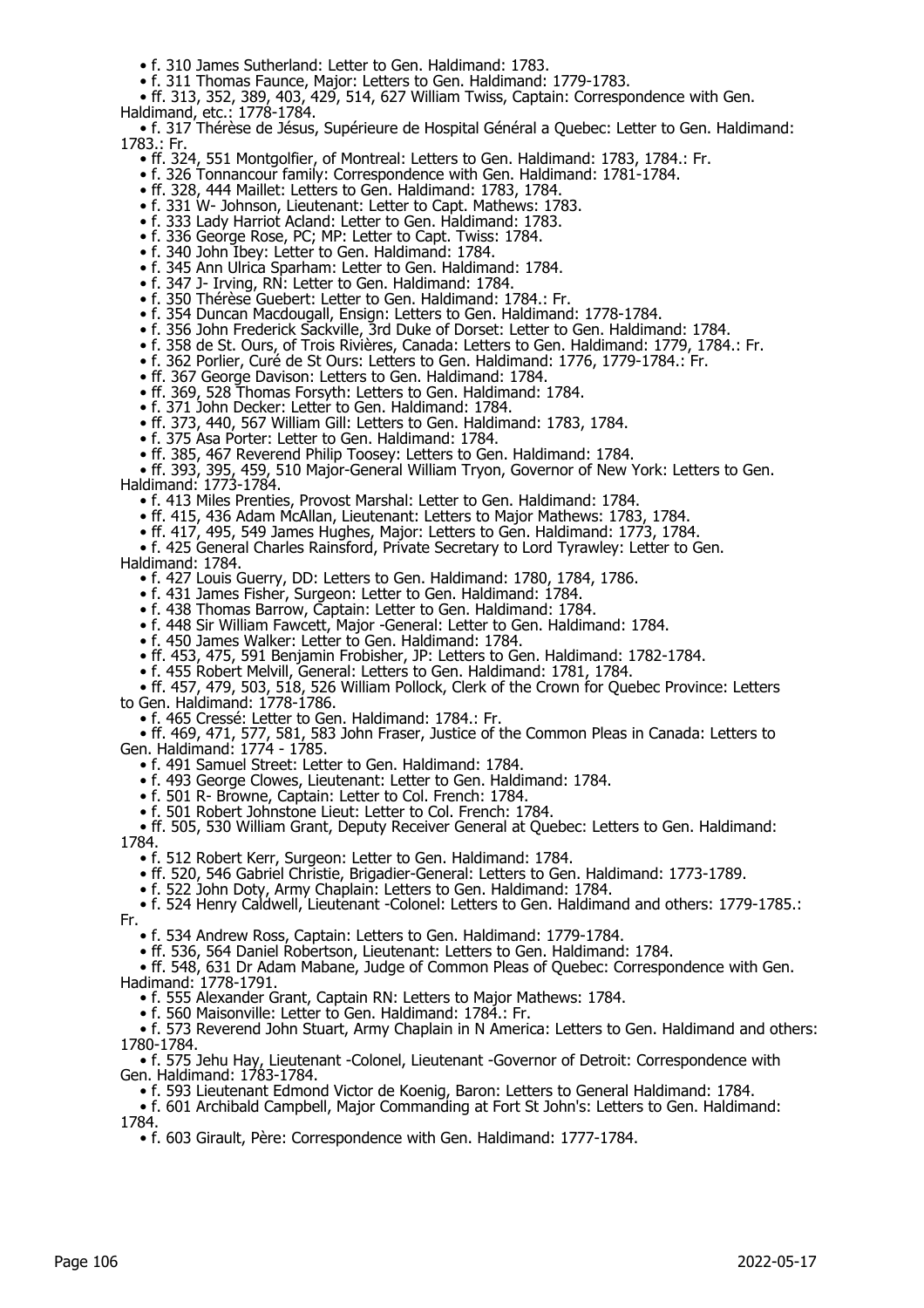• f. 607 Samuel Holland, Major: Letters to Gen. Haldimand: 1768-1789.

 • f. 609 Kenelm Chandler, Barrack Master at St John's and Isle aux Noix: Letters to Gen. Haldimand: 1784-1789.

- f. 613 Marie Dufresne de Rocheblave: Letter to Gen. Haldimand: 1784.: Fr.
- f. 619 P- Belestre: Letter to Gen. Haldimand: 1784.: Fr.
- f. 621 Peter Fraser: Letter to Gen. Haldimand: 1784.
- f. 623 Augustus Fitz-Roy: Letter to Gen. Haldimand: 1784.
- f. 625 Allan Maclean, General: Letters to Gen. Haldimand: 1778-1784.
- f. 629 Dupré, Comte: Letters to Gen. Haldimand: 1779-1789.: Fr.
- f. 635 Gravé, Directeur Vicaire Général: Letter to Gen. Haldimand: 1784.: Fr.
- f. 635 Latraille, Director of the Seminary at Quebec: Letter to Gen. Haldimand: 1784.: Fr.
- f. 638 Captain Louis Genevay: Letters to Gen. Haldimand: 1784-1790.: Fr.

 • f. 640 Henry Hope, Lieutenant -Colonel, Lieutenant -Governor of Canada: Letters to Gen. Haldimand: 1781-1787.: Engl. and Fr.

Legal Status Not Public Record(s)

#### Add MS 21736 (1785-1787)

| <b>Collection Area</b>   | British Library: Western Manuscripts |
|--------------------------|--------------------------------------|
| Reference                | Add MS 21736                         |
| <b>Creation Date</b>     | 1785-1787                            |
| <b>Extent and Format</b> | 1 item                               |
| Languages of Material    | English; French                      |

Scope and Content<br>Vol. V. 1. Letters to General Haldimand, after his return to England, and to his secretary, Vol. V. 1. Letters to General Haldimand, after his return to England, and to his secretary, Major Mathews; 1785-1787, from Jean Jaques Jorand; Quebec, 9 Jan. 1785. Fr. f. 3. [Thomas Townshend] Lord Sydney, Secretary of State for Foreign Affairs; 1785, ff. 5, 28, 108, 125, 163. John Strettell and Dyer, Allan and Co.; London, 12 Jan. 1785, f. 6. Lieut.-Colonel William Johnstone; 13 Jan. 1785, f. 8. William Smith, Chief Justice of New York; Westminster, 14 Jan. 1785, f. 10. Madame Benoist Ryve; Golden Square, 15 Jan. 1785. Fr. f. 12. F[rançois] Baby; Quebec, 1785, 1786. Fr. ff. 14, 174. Major Samuel Holland; Quebec, 1785, 1786, ff. 16, 224. Brigadier-General Henry Hope; Quebec, 1785-1787. Fr. ff. 18, 143, 191, 258, 276, 311, 358. Captain W. Chambers, R.N.; Welsbourn, co. Warwick, 23 Jan. 1785, f. 22. Major Thomas Scott; London, 27 Jan. 1785, f. 23. Haldimand [brother of the General]; Yverdon, 28 Jan. 1785. Fr. f. 25. Colonel [Guy] Johnson; London, 1 Feb. 1785, f. 27. [Hon. John Thomas] Townshend [afterwards 2nd Viscount Sydney]; Albemarle Street. 6 Feb. 1785, f. 30. Captain James Worth; Plymouth, 20 Feb. 1785, f. 32. Captain George Loup, 60th Regt.; Yverdon, 25 Feb. 1785, Montreal, 6 Oct. 1787, ff. 34, 335. Lieut. Auguste Graefe; Brunswick, 1785-1786. Fr. ff. 36, 73, 197. Major-General [James] Pattison; Hill Street, 4 Mar. [1785], f. 38. W. Fawkener, secretary; Council Office, Whitehall, 5 Mar. 1785, f. 39. Henry Callender; London, 10 Mar. 1785, f. 41. Major Aug. Prevost; New York, 12 Mar. 1785, Philadelphia, 12 Aug. 1787. *Eng*. and *Fr*. ff. 43, 324. Captain Thomas Hutchins; New York, 12 Mar. 1785, f. 43. Captain Erskine Hope, 34th Regt.; Edinburgh, 14 Mar. 1785, ff. 45, 47. Chartier de Lotbinière; Paris, 1785. Fr. ff. 49, 67. Jaques Terroux; Troinex, 4 Apr. 1785. Fr. ff. 51, 52, 53. Robert Hunter; King's Arms Yard, Apr. 1785, ff. 55, 61. Captain Louis Genevay; Quebec, 1785- 1787. Fr. ff. 57, 140, 149, 226, 244, 246, 315, 347, 364. [George] Rose, Secretary to the Treasury; Great George Street, 10 Apr. 1785, f. 59. Adhemar; London, 1785. *Fr.* ff. 63, 130. Captain Fred. De Montrond; Fontainebleau, 2 May, 1785. *Fr.* f. 65. [William Hamilton, selfstyled Lord] Belhaven; Letham, 14 May, 1785, f. 69. Charlotte Cuenod; Westminster, 17 May, 1785. Fr. f. 71. Carl Baron de Bulow; London, 30 May, 1785, f. 75. Colonel Henry Caldwell; Belmont, 5 June, 1785, f. 77. Déchambault; Montreal, 13 June, 1785. Fr. f. 79. Stephen Cottrell, secretary; Board of Trade and Plantations, Whitehall, June, July, 1785, ff. 81, 113. Judge John Fraser; Montreal, June, Oct. 1785. Fr. ff. 83, 138. Major John Ross, 34th Regt.; London, 14 June, 1785, Falmouth, 7 Dec. 1787, ff. 87, 374. Colonel Joh. Rod. Muller d'Amsol lingue; London, *etc.*, 1785. Fr. ff. 94, 96, 102, 104, 119. Maurice Spillard; London, 17 June, 1785, f. 98. George Dukesell; 19 June, 1785, f. 100. Montgolfier; Montreal, 3 July, 1785. Fr. f. 109. General James Robertson; Tunbridge Wells, 1785, 1786, ff. 111, 240. Shoolbred and Fiott; London, 25 July, 1785, f. 117. F. Elwin, Agent 29th Regt.; Grays Inn, 18 July, 1785, f. 121. Captain Thomas Gumersall; London, 23 July, 1785, f. 123. Colonel R. Donkin; Exeter, 24 Aug.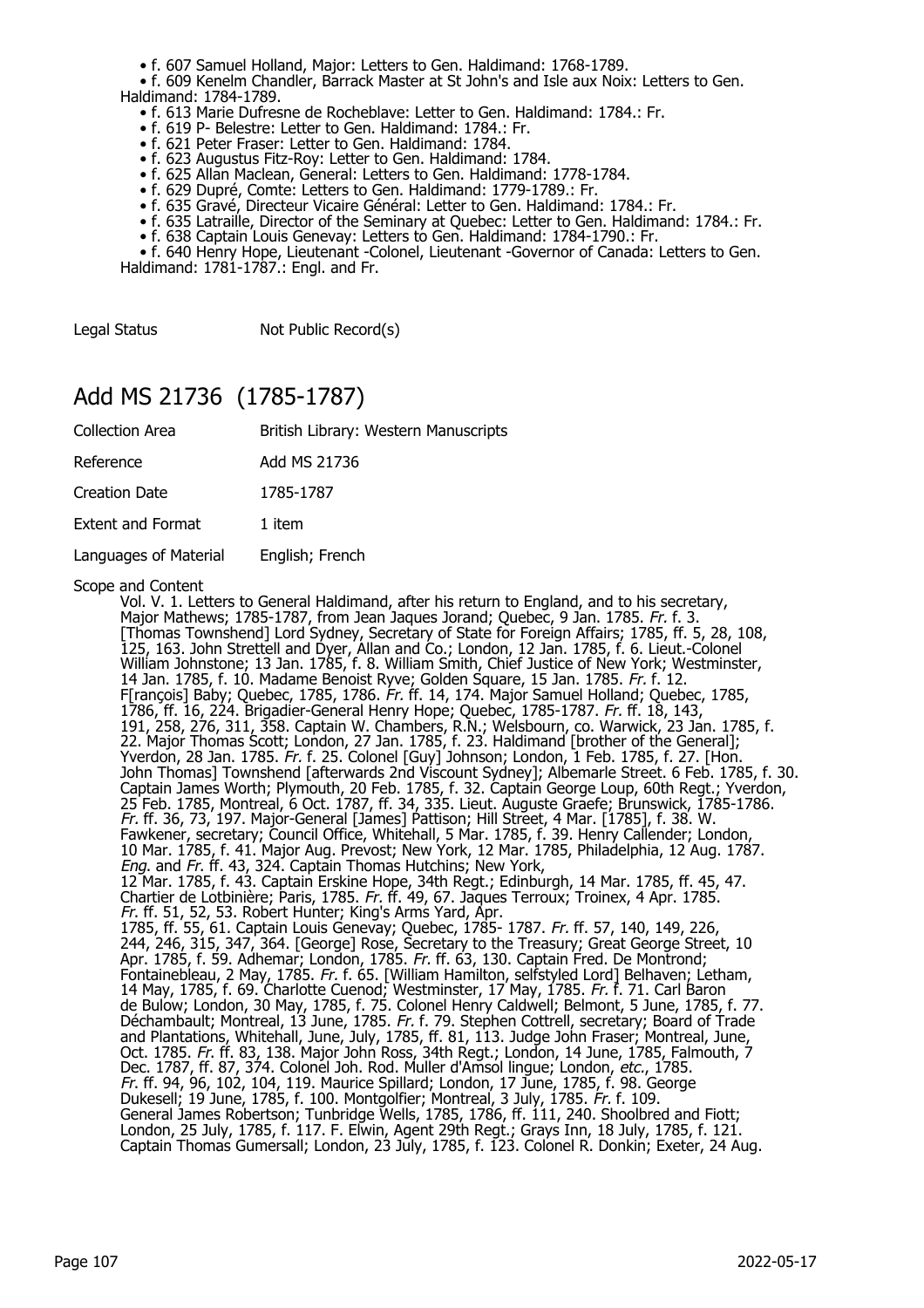1785, f. 127. Mrs. S. Hope; Exeter, 1 Sept. [1785], f. 128. Dr. A[dam] Mabane, Judge; Quebec, 1785-1787, ff. 132, 153, 172, 187, 214, 264, 285, 330, 332, 376. F. Harrison; Norton Place, 25 Oct. 1785, f. 131. Madeleine Boston, endorsed, Mrs. Fairchild; Quebec, 27 Oct, 1785. Fr. f. 136. Jaques Curchod; Quebec, 3 Nov. 1785. Fr. f. 142. Jenkin Williams; Falmouth and Quebec, 1785-1787, ff. 147, 157, 162, 177, 368. Hestel de Rouville, fils; Montreal, 7 Nov. 1785. *Fr.* f. 151. Chevalier de Traytorrens; aux Bains, 13 Dec. 1785. Fr. f. 155. General J. Budé; Windsor, 27 Dec. [1785]. Fr. f. 159. Mrs. Munster; n.d., f. 160. Evan Nepean [secretary to Lord Sydney, and afterwards Under-Secretary for War]; 1785, ff. 165-171. Ensign A. Monin, 8th Regt.; Salisbury, *etc*., 1786, ff. 176, 242. Major Elias Durnford; Clifford's Fort, 20 Jan. 1786, f. 179. Captain Gottlieb de Gleissenberg; Blankenburg, 6 Feb. 1786. *Fr.* f. 185. Thomas Ainslie; Quebec, 16 Apr. 1786, f. 189. [Jeffery] Lord Amherst, Commander-in- Chief; Whitehall and Montreal, 1786- 1787, ff. 193, 268, 370. General G[abriel] Christie; Leicester Square, 4 May, 1786, f. 195. Lieut.-Colonel Wllyamoz; Lausanne, 12 May, 1786. *Fr.* f. 199. Aug. Rogers, secretary; Ordnance Office, 13 May, 1786, f. 201. Major Robert Mathews secretary to General Haldimand; Quebec, etc., 1786, 1787, ff. 203, 215, 226, 232, 252, 254, 262, 272, 282, 284, 301, 320. Anne Prevost; Greenhill Grove, 5 June, 1786, Paris, 1 Mar. 1787. Fr. ff. 205, 291. Lieut.-General J. B. De Polier; St. James Stable Yard, 8 June, 1786. *Fr.* f. 207. Veuve Nicole née Golay; Nion, 19 June, 1786. Fr. f. 209. John Montrésor; Berne, 25 June, 1786, f. 210. John Macomb; Mark Lane, 18 July, 1786, f. 212. Rev. Lewis Guerry; Upton Warren, 11 Aug. 1786. Fr. f. 220. H. Foxton; Lord Trasurer's Remembrancer's Office, 14 Aug. 1786, f. 222. William Pollock secretary; Whitehall, 26 Aug. [1786], f. 228. K. Chandler; Quebec, 1786, 1787, ff. 230, 334. Amé de Beaugillet; Reims, 22 Sept. 1786. Fr. f. 238. Captain Q. J. Freeman; Banbury, 12 Dec. 1786, Dublin, 17 Dec 1787, ff. 266, 380. Ante Henry Haldimand [nephew of the General]; Turin, 27 Dec. 1786. Fr. f. 270. Daniel Dulany; Bolton Row, 26 Jan. 1787, f. 274. Captain A. Armstrong, 8th Regt.; Percy Street, Feb. 1787, ff. 287, 289. Colonel A. S. De Peyster; Plymouth, 4 Mar. 1787, f. 293. George Hardinge; Lincoln's Inn, 27 Mar. [1787], f. 295. General Riedesel; Brunswick, 1 Apr. 1787. Fr. f. 297. Lieut. William de Porbeck; Marbourg, etc., 1787, ff. 299, 309. Major P. Hunter, 60th Regt.; Halifax, 20 May, 1787, f. 307. Thomas Steele, Secretary to the Trea- Bury; 14 July, 1787, f. 317. Sir George Yonge, Bart., Secretary-at- War; 20 Sept. 1787, f. 326. Row and Ogilvie; Argyll Street, 1787, ff. 328, 341, 372. [Thomas de Grey] Lord Walsingham; Windsor, 1787. ff. 337, 350. Lieut. A. Prevost; Aberdeen, 9 Oct. 1787, f. 339. Captain Thomas Foley; Covent Garden, 16 Oct. [1787], f. 343. Ferdinand de Mierre; Marseilles, 29 Oct. 1787, f. 352. Mandrot; Yverdon, 29 Oct. 1787. Fr. f. 354. Forneret; Lausanne, 3 Nov. 1787. Fr. f. 356. Colonel Sir John Johnson, Bart.; Montreal, 8 Nov. 1787, f. 362.

2. Comte Lusi to Colonel Muller; Great Pulteney Street, 22 June, 1785. Fr. f. 106.

3. Bill of exchange signed by [Guy Carleton] Lord Dorchester; Quebec, 4 Jan. 1787, f. 283.

Robert Mathews, Major, Secretary to General Haldimand: Letters to, from officers and others: 1776-1787.

includes:

• f. 3 Jean Jaques Jorand: Letter to Gen. Haldimand: 1785.

 • ff. 5, 28, 108, 125, 163 Thomas Townshend, 1st Viscount Sydney: Letters to Gen. Haldimand: 1778-1785.

• f. 6 John Strettell: Letter to Gen. Haldimand: 1785.

• f. 8 William Johnstone, Lieutenant -Colonel: Letter to Gen. Haldimand: 1785.

• f. 10 William Smith, Chief Justice of New York: Letter to Gen. Haldimand: 1785.

• f. 12 Benoist Ryve, Madame: Letter to Gen. Haldimand: 1785.: Fr.

• ff. 14, 174 François Baby: Letters to Gen. Haldimand and others: 1785-1789.: Fr.

• ff. 16, 224 Samuel Holland, Major: Letters to Gen. Haldimand: 1768-1789.

 • ff. 18, 143, 191, 258, 276, 311, 358 Henry Hope, Lieutenant -Colonel, Lieutenant -Governor of Canada: Letters to Gen. Haldimand: 1781-1787.: Engl. and Fr.

 • f. 22 Captain William Chambers, Naval Commander at St John's: Letters to Gen. Haldimand: 1778-1785.

• f. 23 Major Thomas Scott, of Malleny, afterwards General: Letter to Gen. Haldimand: 1779-1785.

• f. 25 Haldimand: Letter to his brother, Gen. Haldimand: 1785.: Fr.

• f. 27 Colonel Guy Johnson, Superintendent of Indian Affairs in British N America:

Correspondence with Gen. Haldimand: 1759-1785.

- f. 30 John Thomas Townshend, 2nd Viscount Sydney: Letters to Gen. Haldimand: 1785.
- f. 32 James Worth, Captain RN: Correspondence with Gen. Haldimand: 1782, 1785.
- ff. 34, 335 George Loup, Captain: Letters to Gen. Haldimand: 1785, 1787.: Fr.
- ff. 36, 73, 197 Augustus Graefe, Lieutenant: Letters to Gen. Haldimand: 1781-1786.

 • f. 38 Major-General James Pattison, Commandant of New York: Correspondence with Gen. Haldimand: 1779.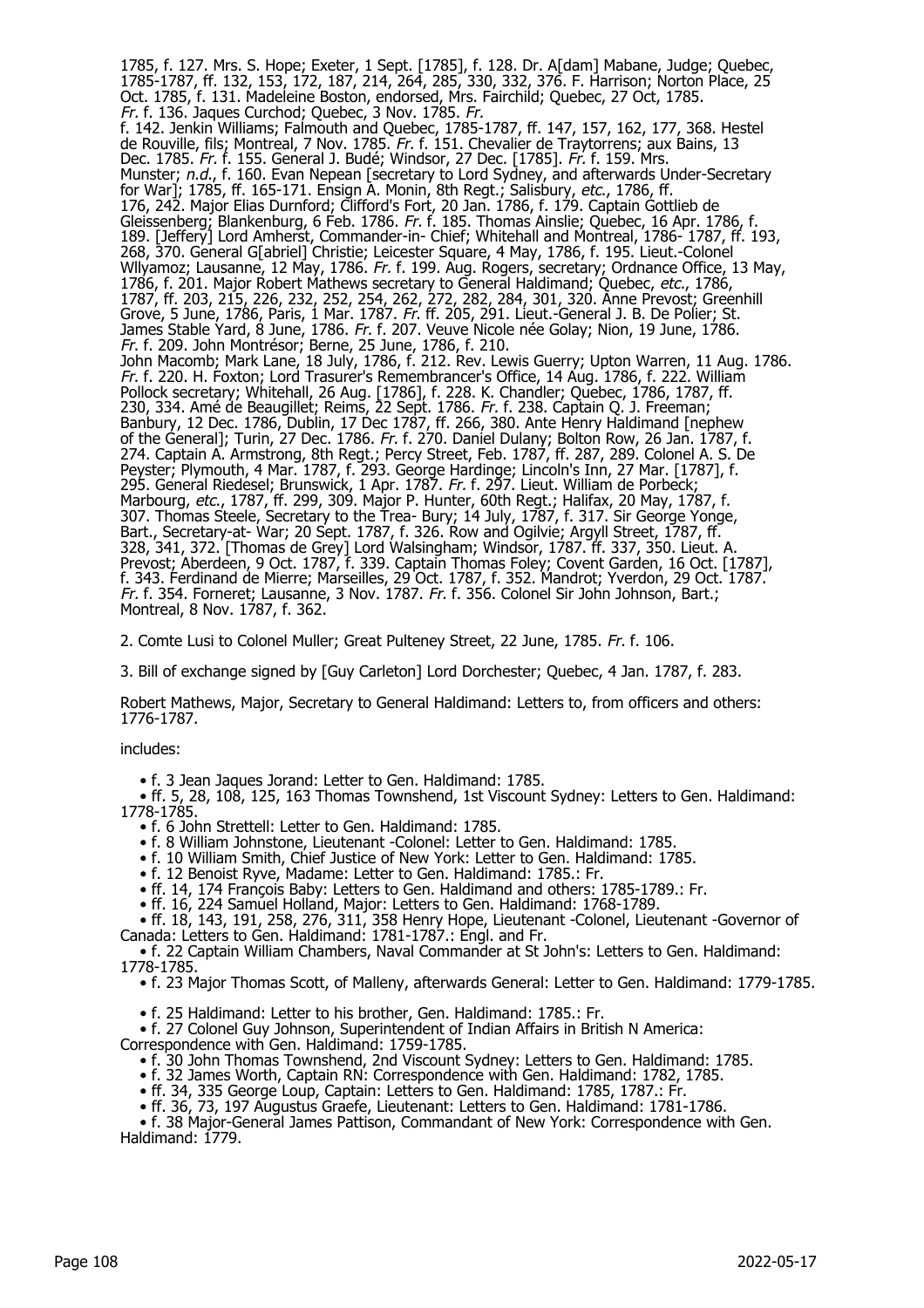• f. 39 William Fawkener, diplomatist: Letter to Gen. Haldimand: 1785.

• f. 41 Henry Callender: Letters to Sir G. Carleton and others: 1777-1779

• f. 43 Thomas Hutchins, Captain: Letters to Gen. Haldimand: 1766, 1772-1774, 1779, 1785.

• ff. 43, 324 Aug. Prevost, Major: Letters to Gen. Haldimand: 1777-1791.: Fr. and Engl.

• ff. 45, 47 Erskine Hope, Captain: Letters to Gen, Haldimand: 1785.

• ff. 49, 67 Chartier de Lotbinière, junior: Letters to Gen. Haldimand: 1779-1785.: Fr.

• ff. 51-53 Jaques Terroux: Letters to Gen. Haldimand: 1788-1790.

• ff. 55, 61 Robert Hunter: Letters to Gen. Haldimand: 1779-1785.

 • ff. 57, 140, 149, 226, 244, 246 Captain Louis Genevay: Letters to Gen. Haldimand: 1784-1790.: Fr.

• f. 59 George Rose, PC; MP: Letters to Gen. Haldimand: 1782-1786.

 • ff. 63, 130 Adhemar, Envoy from the French Canadians to England: Letters to Gen.Haldimand: 1785.: Fr.

• f. 65 Frederic de Montrond, Captain: Letter to Gen. Haldimand: 1785.: Fr.

• f. 69 William Hamilton, self-styled Baron Belhaven: Letter to Gen. Haldimand: 1785.

• f. 71 Charlotte Cuenod: Letter to Gen. Haldimand: 1785.

• f. 75 Carl de Bülow, Baron: Letter to Gen. Haldimand: 1785.

 • f. 77 Henry Caldwell, Lieutenant -Colonel: Letters to Gen. Haldimand and others: 1779-1785.: Fr.

• f. 79 Déchambault, junior: Letters to Gen. Haldimand: 1779-1785.: Fr.

• ff. 81, 113 Stephen Cottrell: Letters to Gen. Haldimand: 1785.

 • ff. 83, 138 John Fraser, Justice of the Common Pleas in Canada: Letters to Gen. Haldimand: 1774 - 1785.

• ff. 87,374 John Rose, Major: Correspondence with Gen. Haldimand: 1767 - 1786.

 • ff. 94, 96, 102, 104, 119 Johann Rod- Müller von Amsoldingen, Colonel: Letters to Gen. Haldimand and Maj. Mathews: 1785.: Fr.

• f. 98 Maurice Spillard: Letter to Gen. Haldimand: 1785.

• f. 100 George Dukesell: Letter to Gen. Haldimand: 1785.

 • f. 106 Spiridione, Lusi, Count; Prussian Minister at St Petersburg: Letter to Col. Müller: 1785.: Fr.

• f. 109 Montgolfier, of Montreal: Letters to Gen. Haldimand: 1783, 1784.: Fr.

 • ff. 111, 240 James Robertson, Lieutenant -Colonel, afterwards General, and Governor of New York: Letters to Gen. Haldimand: 1757-1786.

• f. 121 J- Elwin, Army Agent: Letter to Gen. Haldimand: 1785.

• f. 123 Thomas Gumersall, Captain: Letters to Gen. Haldimand: 1784, 1785.

• f. 127 Colonel Robert Donkin, father of R S Donkin: Letter to Gen. Haldimand: 1785.

• f. 128 S- Hope, Mrs: Letter to Gen. Haldimand: 1785.

 • ff. 132, 153, 172, 187, 214, 264 Dr Adam Mabane, Judge of Common Pleas of Quebec: Correspondence with Gen. Hadimand: 1778-1791.

• f. 134 F- Harrison: Letter to Gen. Haldimand: 1785.

• f. 136 Madeleine Fairchild: Letter to Gen. Haldimand: 1785.: Fr.

• f. 142 Jacques Curchod: Letter to Gen. Haldimand: 1785.: Fr.

 • ff. 147, 157, 162, 177, 368 Jenkin Williams, Solicitor-General of Quebec: Correspondence with Gen. Haldimand: 1778-1790.

• f. 155 Trayforreno family: Letters from members to Gen. Haldimand: 1776-1789.: Fr.

• f. 159 J- de Budé, General: Letters to Gen. Haldimand: 1777-1788.: Fr.

• f. 160 Mrs Münster: Letter to Gen. Haldimand: 1785.

• f. 165 Sir Evan Nepean, 1st Baronet: Letters to Gen. Haldimand: 1782-1785.

• ff. 176, 242 Anthony Monin, Ensign: Letters to Gen. Haldimand: 1786.

 • f. 179 Elias Durnford, Lieutenant-Governor of West Florida: Letters to Gen. Haldimand: 1768-1785.

• f. 185 Gottlieb von Gleissenberg, Captain: Letters to Gen. Haldimand: 1783-1786.: Fr.

• f. 189 Thomas Ainslie, Collector of Customs: Correspondence with Gen. Haldimand: 1777-1786.

 • ff. 193, 268, 370 Jeffrey Amherst, 1st Baron Amherst: Correspondence with Gen. Haldimand: 1758 1790.

• f. 195 Gabriel Christie, Brigadier-General: Letters to Gen. Haldimand: 1773-1789.

• f. 199 Vulliamoz, Colonel: Letters to Gen. Haldimand: 1771-1788.: Fr.

• f. 201 Augustus Rogers, Secretary to the Board of Ordnance: Letter to Gen. Haldimand: 1786.

 • ff. 203-320 passim Robert Mathews, Major, Secretary to General Haldimand: Letters to Gen. Haldimand: 1779-1791.

• ff. 205, 291 Anne Prevost: Letters to Gen. Haldimand: 1786-1790.: Fr.

 • f. 207 Jean Benjamin de Polier, Lieutenant -General in the Hanoverian Army: Letter to Gen. Haldimand: 1786.: Fr.

• f. 209 Nicole, Veuve, née Golay: Letter to Gen. Haldimand: 1786.: Fr.

• f. 210 John Montresor: Letters to Gen. Haldimand: 1780, 1786.

- f. 212 John Macomb: Letters to Gen. Haldimand: 1780-1786.
- f. 220 Louis Guerry, DD: Letters to Gen. Haldimand: 1780, 1784, 1786.

• f. 222 H- Foxton: Letter to Gen. Haldimand: 1786.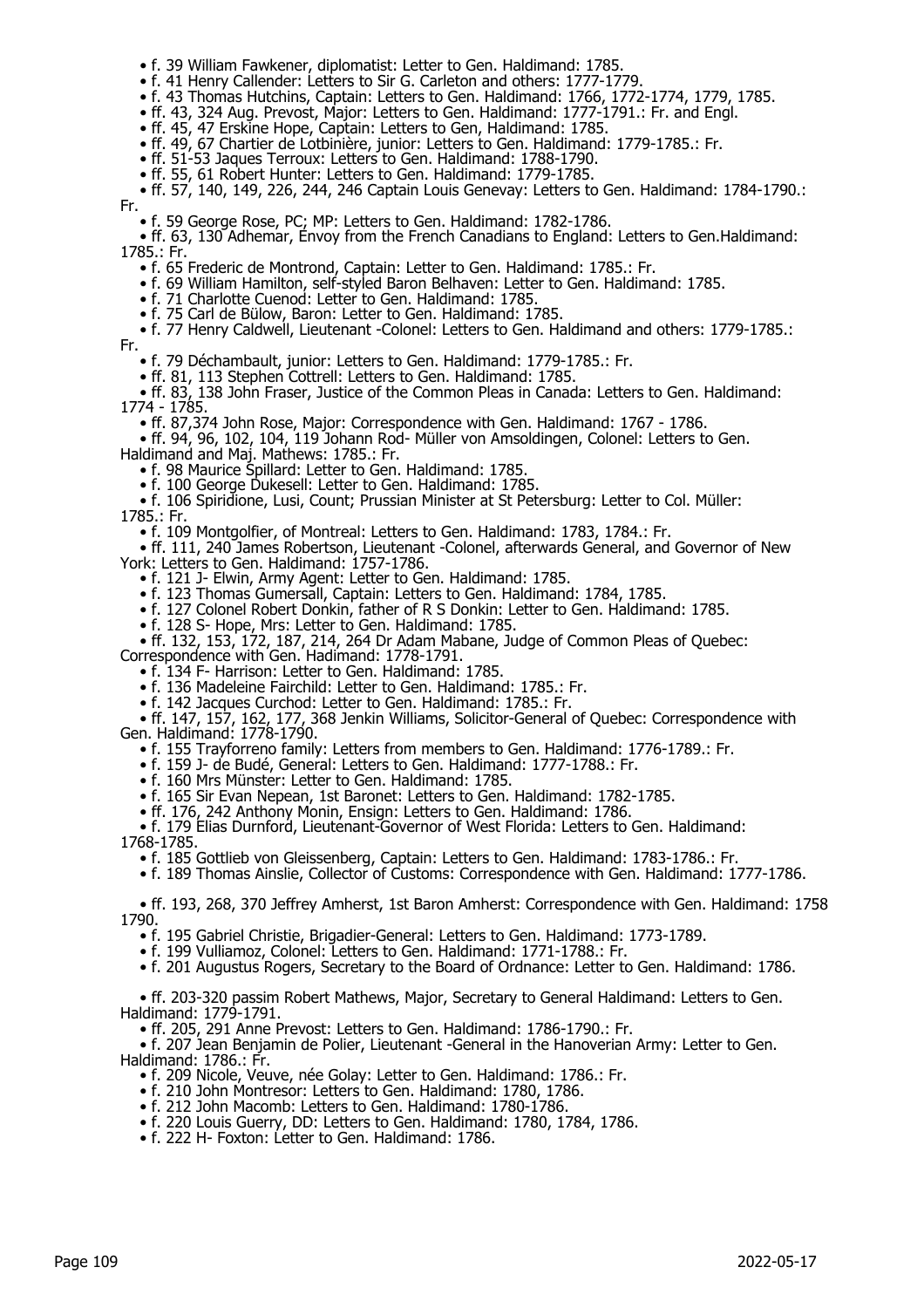• f. 228 William Pollock, Clerk of the Crown for Quebec Province: Letters to Gen. Haldimand: 1778-1786.

 • ff. 230, 334 Kenelm Chandler, Barrack Master at St John's and Isle aux Noix: Letters to Gen. Haldimand: 1784-1789.

• f. 238 Amé de Beaugillet: Letter to Gen. Haldimand: 1786.: Fr.

• ff. 266, 380 Quin John Freeman, Captain: Letters to Gen. Haldimand: 1782 - 1790.

• f. 270 Antoine Henry Haldimand: Letter to his uncle, Gen. Haldimand: 1786.: Fr.

• f. 274 Daniel Dulany, American loyalist; d.1824: Letters to Gen. Haldimand: 1773-1787.

 • ff. 285, 330, 332 Dr Adam Mabane, Judge of Common Pleas of Quebec: Correspondence with Gen. Hadimand: 1778-1791.

• ff. 287, 289 A- Armstrong, Captain: Letters to Gen. Haldimand: 1787.

 • f. 293 Arent Schayler de Peyster, Lieutenant -Colonel Commanding at Niagara: Correspondence with Gen. Haldimand: 1778-1784.

• f. 295 George Hardinge, Attorney-General to the Queen: Letter to Gen. Haldimand: 1787.

 • f. 297 Lieutenant-General Baron Friedrich Adolph Riedesel: Correspondence with Gen. Haldimand: 1778-1787.: Fr.

• ff. 299, 309 William de Porbeck, Lieutenant: Letters to Gen. Haldimand: 1787, 1790.

- f. 307 P- Hunter, Major: Letter to Gen. Haldimand: 1787.
- ff. 315, 347, 364 Captain Louis Genevay: Letters to Gen. Haldimand: 1784-1790.: Fr.

 • f. 317 Thomas Steele, Secretary of the Treasury (1783-1791): Letters to Gen. Haldimand: 1777 -1790.

• f. 326 Sir George Yonge, 5th Baronet: Letters to Gen. Haldimand: 1778-1787.

 • ff. 337, 350 Thomas de Grey, Under Secretary of State for the American département, 2nd Baron Walsingham (1781): Letters to Gen. Haldimand: 1778-1788.

• f. 339 Aug. Prevost, Lieutenant: Letters to Gen. Haldimand: 1787, 1788.

- f. 343 Thomas Foley, Captain: Letter to Gen. Haldimand: 1787.
- f. 352 Ferdinand de Mierre, of Marseilles: Letter to Gen. Haldimand: 1787.
- f. 354 L- Mandrol: Letters to Gen. Haldimand: 1787.: Fr.
	- f. 356 Forneret: Letter to Gen. Haldimand: 1787.

• f. 362 Sir John Johnson, 2nd Baronet; of Johnson Hall, Superintendent - General of Indian

Affairs in British N America: Correspondence with Gen. Haldimand: 1776 - 1787.

Legal Status Not Public Record(s)

#### Add MS 21737 (1788-1791)

| <b>Collection Area</b>   | British Library: Western Manuscripts |
|--------------------------|--------------------------------------|
| Reference                | Add MS 21737                         |
| <b>Creation Date</b>     | 1788-1791                            |
| <b>Extent and Format</b> | 1 item                               |
| Languages of Material    | English; French                      |
|                          |                                      |

Scope and Content

VOL. VI. Letters of 1788-1791, from Dr. A[dam] Mabane, Judge of Quebec; Woodfield, 1788-1791, ff. 1, 21, 70, 81, 83, 112, 132, 138, 144, 161, 165, 204, 215, 229, 251, 284, 290, 297, 325, 327, 328, 335, 344, 383. Lieut. Aug. Prevost; Aberdeen, Jan. 1788, ff. 3, 9. Major Robert Mathews; Quebec, 1788- 1791, ff. 5, 18, 24, 42, 44, 74, 77, 87, 93, 111, 255, 367. [Jeffery] Lord Amherst, Commander-in- Chief; Grafton Street, Montreal [in Kent], *etc.*, 1788-1790, ff. 7, 13, 194, 195, 268, 341. Colonel Barthelémy Gugy; Marseilles, 27 Jan. 1788. *Fr.* f. 11. James Bone; Feb. 1788, ff. 15, 20, 32. Jenkin Williams, Solicitor-General at Quebec; 1788-1790, ff. 16, 40, 79, 85, 174, 223, 288. Comte Pictet, Gentilh. de la chambre de S. M. à Hanovre; Geneva, 18 Mar. 1788. *Fr*. f. 26. General G[abriel] Christie; Montreal, 1788-1789, ff. 28, 168, 213, 239. de Traytorrens; Lausanne, 5 Apr. 1788. Fr. f. 30. Lieut.-General Thomas Clarke; Poland Street, 1 June, 1788, f. 33. Major Aug. Prevost; Pennsylvania, etc., 1788-1791. Eng. and Fr. ff. 46, 97, 371, 385. Captain Fleury De Chambault; Montreal, 1788-1791. Fr. ff. 50, 65, 157, 180, 206, 274, 329, 359. Captain Louis Genevay; Montreal, 1788 and 1790. Fr. ff. 52, 72, 331. L. de Roeder de Dierspurg; Kirchheim, Aug. 1788. Fr. f. 54. Severy; Mese, 2 Sept. 1788. Fr. f. 56. Jaques Terroux; Moudon, 1788-1790. *Fr.* ff. 58, 105, 259. Lieut.-Colonel Wllyamoz; Lausanne, 5 Sept. 1788. Fr. f. 60. J. Herrenschvand, Recteur des Eglises; Morat, 8 Sept. 1788. Fr. f. 61. General J. B[ude]; St. James's, 12 Sept. [1788]. Fr. f. 63. Ensign G. Forneret, 60th Regt.; La Prairie, 9 Oct. 1788, St. Jean, 24 May, 1791. Fr. ff. 67, 377. [Thomas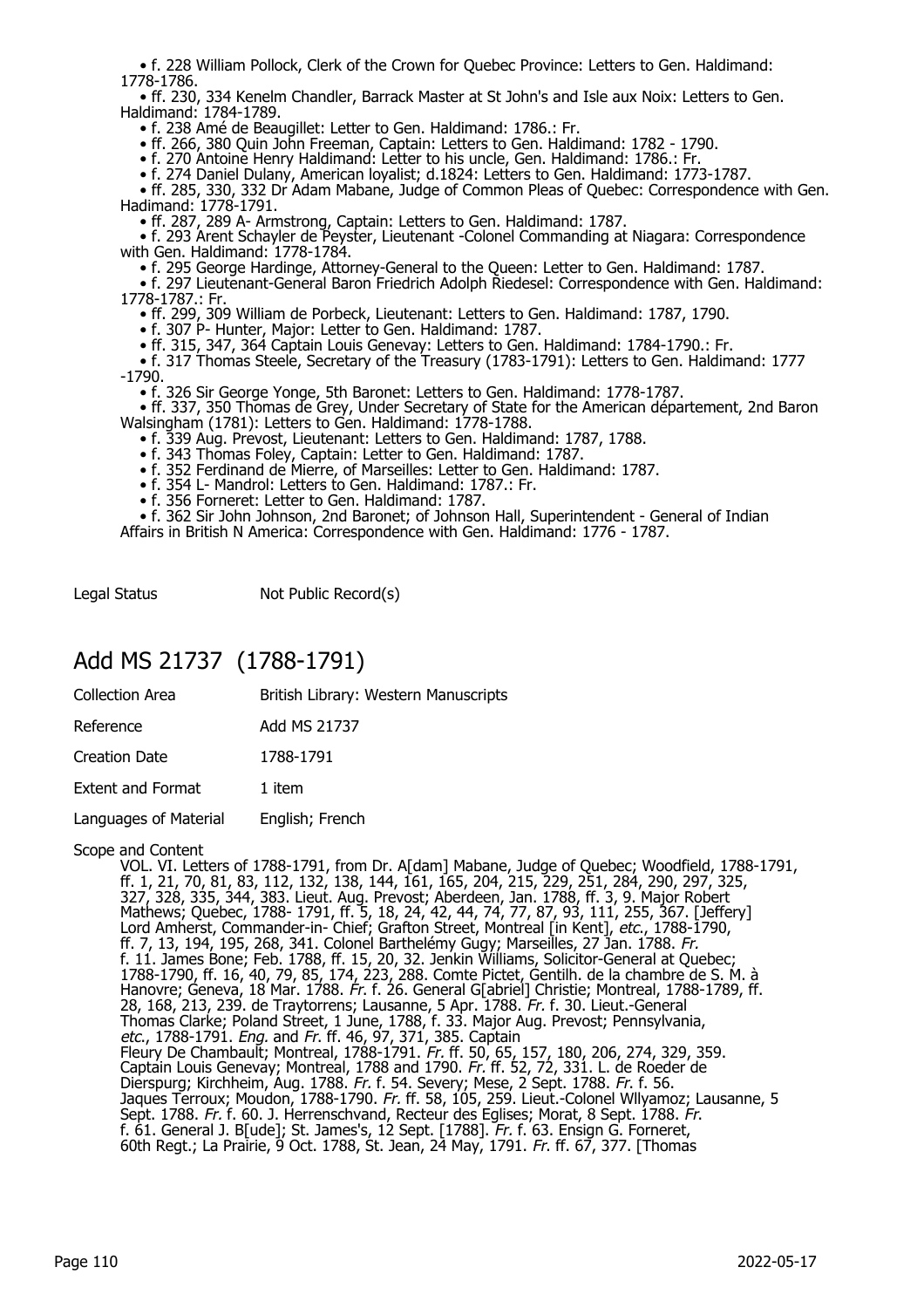de Grey] Lord Walsingham; Windsor, 18 Oct. 1788, f. 69. C. de Salgas; Geneva, 1788, 1789. Fr. . ff. 89, 91, 109, 113, 115, 119 Colonel John Maunsell; New York, 5 Jan. 1789, f. 95. Lieut. Fredk. De Vos, 60th Regt. [nephew of General Haldimand]; Quebec, St. John's, *etc.*, 1789-1791. *Fr.* ff. 99, 128, 130, 152, 209, 225, 246, 333. Captain Q. J. Freeman; London, Quebec, etc., 1789, 1790, ff. 101, 103, 170, 176, 219, 253, 276, 301, 315, 321, 337, 346. A. Wildermett, Mayor of Bienne; 1789 and 1791. Fr. ff. 107, 355. Bertrand [nephew of General Haldimand]; Bâle, etc., 1789-1791. Fr. ff. 117, 136, 148, 280, 362. Lemoine; Nancy, 10 May, 1789. Fr. f. 121. Roebert Devillers; Nancy, 14 May, 1789. Fr. f. 123. Captain J. R. de Traytorrens; aux Bains, 29 May, 1789. Fr. f. 125. Ensign James Peachey; Niagara, 11 June, 1789, f. 140. Rev. F. Mieville; Canterbury, 1789. Fr. ff. 142, 197. Bourgeois; St. Cierge, 1 July, 1789. Fr. f. 150. Le Tessier; London, 21 July, 1789. Fr. f. 159. Alexander Gray; Quebec, July, 1789, ff. 163, 172. F[rançois] Baby; Quebec, 1 Aug. 1789. Fr. f. 178. Joseph Brant; Niagara, 14 Aug. 1789, f. 182. K. Chandler; Quebec, 24 Aug. 1789, f. 185. Captain Benj. Wickham, 60th Regt.; Niagara, 1 Sept. 1789, f. 186. Cadet Pillichody; Marseilles, 3 Sept. 1789. Fr. f. 188. L. Mandrot; Yverdon, 1789. Fr. ff. 190, 231. Thomas Steele, Secretary to the Treasury; 1789, 1790, ff. 192, 264. Lieut.-Colonel John Adolphus Harris, 60th Regt.; Niagara, 1789, ff. 200, 202, 237. Ferd. Christin; Hampton, 12 Oct. 1789. *Fr.* f. 211. Major Patrick Murray, 60th Regt.; Detroit, 26 Oct. 1789, f. 227. Le Comte Dupré; Quebec, 10 Nov. 1789 Fr. f. 233. Major Samuel Holland; Quebec, 10 Nov. 1789, f. 235. Lieut. John Kearsley, 60th Regt.; Durham, 20 Dec. 1789, f. 241. P. Pütter; Yverdon, *etc.*, 1790, 1791. *Fr.* ff. 248, 262, 365. Richard Peter Tonge; 1 Feb. 1790, f. 250. Ross and Ogilvie; Argyll Street, 1790, ff. 257, 304. Lieut. W. Hans; Montreal, 5 Apr. 1790, f. 258. de Bercher; Lausanne, 1790. Fr. ff. 270, 295. Captain Alexander Fraser; Spithead.

30 June, 1790, f. 292. John Fredk. Holland; Leytonstone, 28 July, 1790, f. 299. Mrs. A[nne] Prevost; Weybridge, 9 Aug. 1790. *Fr.* f. 313. William de Porbeck; East Smithfield, Sept. 1790, ff. 317, 319. Ann Caldwell; Belmont, 18 Oct. 1790, f. 323. Alured Clarke, Lieut.-Governor of Quebec; 20 Nov. 1790, f. 342. Alexander Davison; London, 28 Dec. 1790, f. 349. [Banderet] Christin; Yverdon, 1791. Fr. ff. 353, 357. Captain Rusillion; Yverdon, 18 Feb. 1791. Fr. f. 360. Henry Holland; Stirling, 24 Apr. 1791, f. 369. Trembley; Geneva, May, 1791. Fr. ff. 373, 375, 379. Comte P. J. Andreani; Quebec, 10 June, 1791. Fr. f. 381.

Dr Adam Mabane, Judge of Common Pleas of Quebec: Correspondence with Gen. Hadimand: 1778-1791.

Robert Mathews, Major, Secretary to General Haldimand: Letters to Gen. Haldimand: 1779-1791.

includes:

• ff. 3, 9 Aug. Prevost, Lieutenant: Letters to Gen. Haldimand: 1787, 1788.

 • ff. 7, 13, 194, 195, 268, 341 Jeffrey Amherst, 1st Baron Amherst: Correspondence with Gen. Haldimand: 1758 1790.

• f. 11 Barthélemy Gugy, Colonel: Letter to Gen. Haldimand: 1788.: Fr.

• ff. 15, 20, 32 James Bone: Letters to Gen. Haldimand: 1788.

 • ff. 16, 40, 79, 85, 174, 223, 288 Jenkin Williams, Solicitor-General of Quebec: Correspondence with Gen. Haldimand: 1778-1790.

 • f. 26 Isaac Pictet, Comte; Gentilhomme de la Chambre de sa Majesté [Britannique] à Hanovre: Letter to Gen. Haldimand: 1788.: Fr.

 • ff. 28, 168, 213, 239 Gabriel Christie, Brigadier-General: Letters to Gen. Haldimand: 1773-1789.

• ff. 30, 126 b Trayforreno family: Letters from members to Gen. Haldimand: 1776-1789.: Fr.

• f. 33 Thomas Clarke, Major -General: Letters to Gen. Haldimand: 1781-1788.

 • ff. 46, 97 - 371, 385 Aug. Prevost, Major: Letters to Gen. Haldimand: 1777-1791.: Fr. and Engl.

 • ff. 50, 65, 157, 180, 206, 274, 329, 359 Chevalier de Fleury de Chambeaut, Captain: Letters to Gen. Haldimand: 1780, 1788, 1789.: Fr.

• ff. 52, 72, 331 Captain Louis Genevay: Letters to Gen. Haldimand: 1784-1790.: Fr.

• f. .5 4 L- de Roeder de Dierepurg: Letter to Gen. Haldimand: 1788.: Fr.

• f. 56 de Severy: Letters to Gen. Haldimand: 1776, 1788.: Fr.

• ff. 58, 105, 259 Jaques Terroux: Letters to Gen. Haldimand: 1788-1790.

• f. 60 Vulliamoz, Colonel: Letters to Gen. Haldimand: 1771-1788.: Fr.

• f. 61 J- Herrenschvand, Recteur des Eglises [à Morat]: Letter to Gen. Haldimand: 1788.: Fr.

• f. 63 J- de Budé, General: Letters to Gen. Haldimand: 1777-1788.: Fr.

• ff. 67, 377 G- Forneret, Ensign: Letters to Gen. Haldimand: 1788, 1791.

 • f. 69 Thomas de Grey, Under Secretary of State for the American département, 2nd Baron Walsingham (1781): Letters to Gen. Haldimand: 1778-1788.

• ff. 89, 91, 109, 113, 115, 119 C- de Salgas: Letters to Gen. Haldimand: 1776-1789.: Fr.

• f. 95 John Maunsell, Colonel: Letters to Gen. Haldimand: 1773, 1789.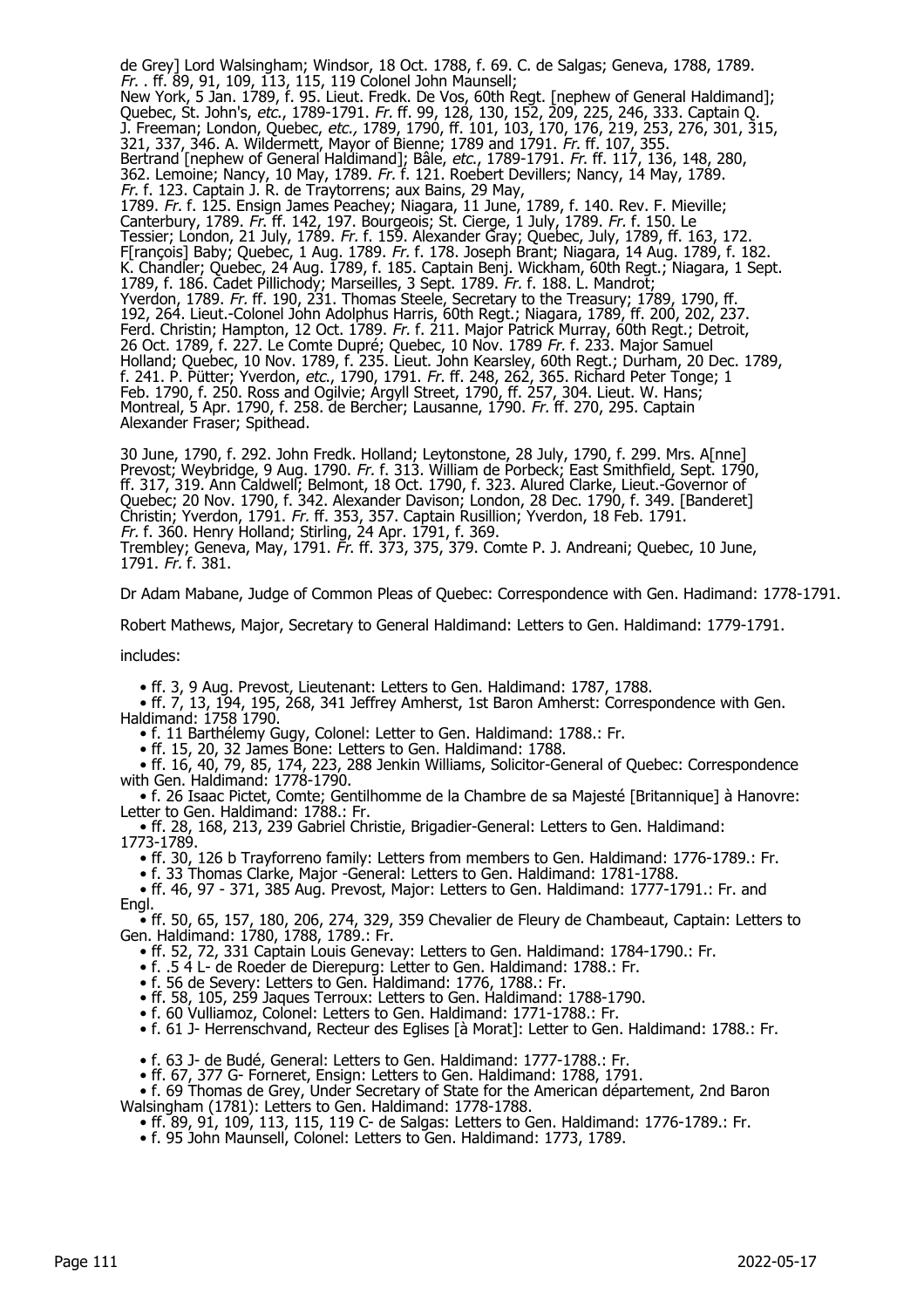• ff. 99, 128, 130, 152, 209, 225, 246, 333 Frederic de Vos, Lieutenant: Letters to his uncle, Gen. Haldimand: 1789-1791.: Fr.

 • ff. 101, 103, 170, 176, 219, 253 Quin John Freeman, Captain: Letters to Gen. Haldimand: 1782 - 1790.

- ff. 107, 355 A- Wildermett, Mayor of Bienne: Letters to Gen. Haldimand: 1789, 1791.: Fr.
- ff. 117, 136, 148, 280, 362 Bertrand: Letters to his uncle, Gen. Haldimand: 1789-1791.: Fr.

• f. 121 Lemoine: Letter to Gen. Haldimand: 1789.: Fr.

• f. 123 Roebert Devillers: Letter to Gen. Haldimand: 1789.: Fr.

• f. 140 James Peachey, Ensign: Letter to Gen. Haldimand: 1789.

• ff. 142, 197 F- Mieville, Minister of the French Church at Canterbury: Letters to Gen.

Haldimand: 1789.: Fr.

• f. 150 Bourgeois: Letter to Gen. Haldimand: 1789.: Fr.

• f. 159 Le Tessier: Letter to Gen. Haldimand: 1789.: Fr.

• ff. 163, 172 Alexander Gray: Letters to Gen. Haldimand: 1789.

• f. 178 François Baby: Letters to Gen. Haldimand and others: 1785-1789.: Fr.

• f. 182 Joseph Brant, Captain: Letters to Gen. Haldimand: 1777, 1789.

• f. 185 Kenelm Chandler, Barrack Master at St John's and Isle aux Noix: Letters to Gen.

Haldimand: 1784-1789.

• f. 186 Benjamin Wickham, Captain: Letter to Gen. Haldimand: 1789.

• f. 188 Pillichody, Cadet: Letter to Gen. Haldimand: 1789.: Fr.

• ff. 190, 231 L- Mandrol: Letters to Gen. Haldimand: 1787.: Fr.

 • ff. 192, 264 Thomas Steele, Secretary of the Treasury (1783-1791): Letters to Gen. Haldimand: 1777 -1790.

• ff. 200, 202, 237 John Adolphus Harris, Major: Letters to Gen. Haldimand: 1779-1783, 1789.

• f. 211 Ferdinand Christin: Letter to Gen. Haldimand: 1789.: Fr.

• f. 227 Patrick Murray, Major: Letter to Gen. Haldimand: 1789.

• f. 233 Dupré, Comte: Letters to Gen. Haldimand: 1779-1789.: Fr.

• f. 235 Samuel Holland, Major: Letters to Gen. Haldimand: 1768-1789.

• f. 241 John Kearsley, Lieutenant: Letter to Gen. Haldimand: 1789.

• ff. 248, 262, 365 P- Pütter: Letters to Gen. Haldimand: 1790-1791.

• f. 250 Richard Peter Tonge, Captain: Letters to Gen. Haldimand: 1780, 1781, 1790.

• f. 258 W- Hans, Lieutenant: Letter to Gen. Haldimand: 1790.

• ff. 270, 295 de Bercher: Letters to Gen. Haldimand: 1790.: Fr.

• ff. 276, 301, 315, 321, 337, 346 Quin John Freeman, Captain: Letters to Gen. Haldimand: 1782 -

1790.

• f. 292 Alexander Fraser, Captain: Correspondence with Gen. Haldimand: 1778-1790.

• f. 299 John Frederick Holland: Letter to Gen. Haldimand: 1790.

• f. 313 Anne Prevost: Letters to Gen. Haldimand: 1786-1790.: Fr.

• ff. 317, 319 William de Porbeck, Lieutenant: Letters to Gen. Haldimand: 1787, 1790.

• f. 323 Ann Caldwell: Letter to Gen. Haldimand: 1790.

• f. 342 Sir Alured Clarke: Letters to Gen. Haldimand: 1782, 1790.

 • f. 349 Alexander Davison, Legislative Councillor of Quebec: Letters to Gen. Haldimand: 1780-1790.

• ff. 353, 357 Banderet Christin: Letters to Gen. Haldimand: 1791.: Fr.

• f. 360 Rusillion, Captain: Letter to Gen. Haldimand: 1791.: Fr.

• f. 369 Henry Holland: Letter to Gen. Haldimand: 1791.

• ff. 373, 375, 379 Trembley: Letters to Gen. Haldimand: 1791.: Fr.

• f. 381 P- J- Andreani, Comte: Letter to Gen. Haldimand: 1797.: Fr.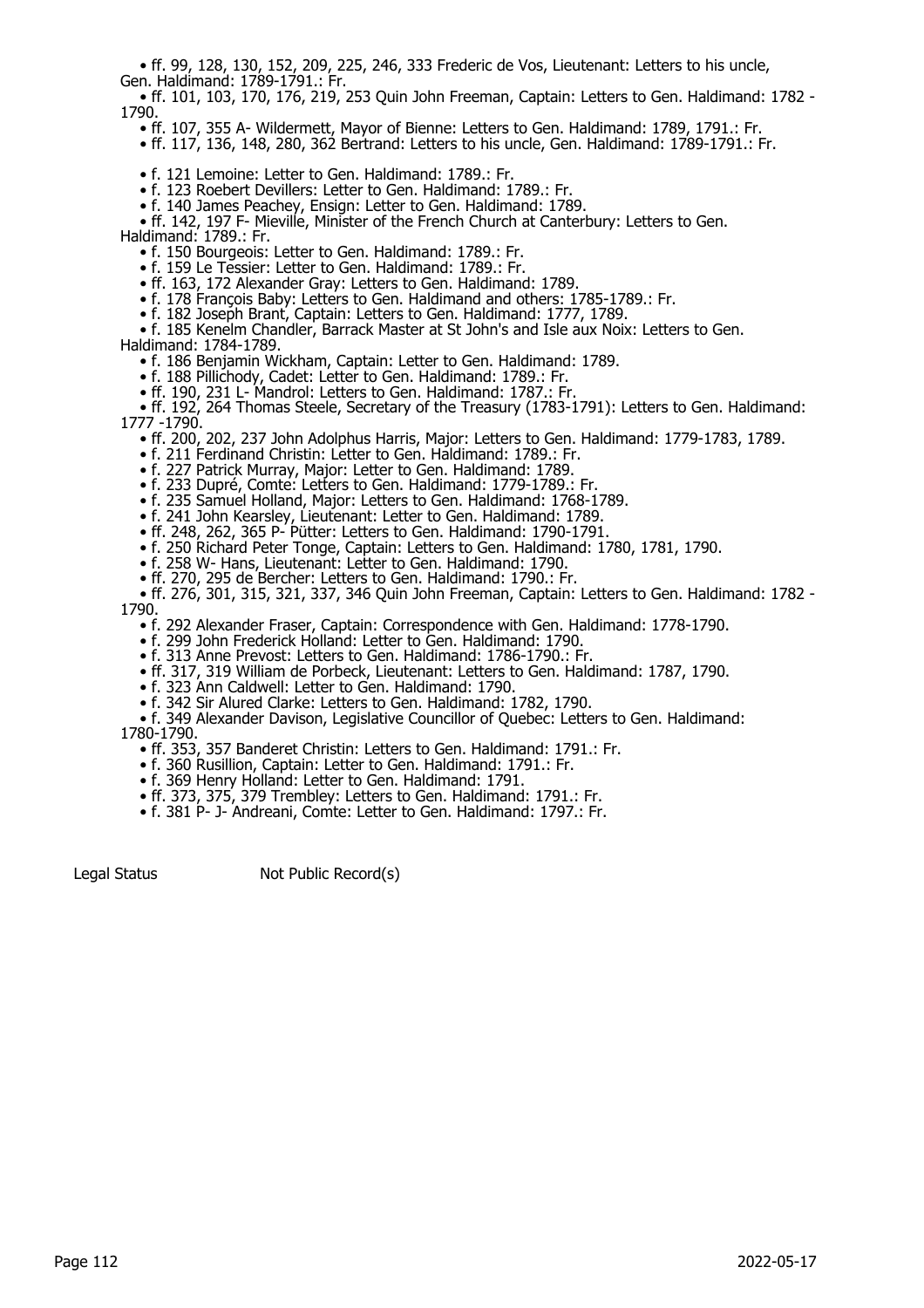## Add MS 21738 (30 Jun 1778-21 Jul 1784)

| <b>Collection Area</b>   | British Library: Western Manuscripts                                         |
|--------------------------|------------------------------------------------------------------------------|
| Reference                | Add MS 21738                                                                 |
| Creation Date            | 30 Jun 1778-21 Jul 1784                                                      |
| <b>Extent and Format</b> | 1 item                                                                       |
| Scope and Content        | MINUTES of the Council at Quebec; 30 June, 1778-21 July, 1784. Paper. Folio. |

Canada: Minutes of the Council at Quebec: 1778-1784.

Legal Status Not Public Record(s)

## Add MS 21739 (11 Jan 1779-29 Apr 1784)

| Collection Area                                                                                 | British Library: Western Manuscripts |  |
|-------------------------------------------------------------------------------------------------|--------------------------------------|--|
| Reference                                                                                       | Add MS 21739                         |  |
| Creation Date                                                                                   | 11 Jan 1779-29 Apr 1784              |  |
| Extent and Format                                                                               | 1 item                               |  |
| Scope and Content<br>MINUTES of the Council at Quebec; 11 Jan. 1779-29 Apr. 1784. Paper. Folio. |                                      |  |
| Canada: Minutes of the Council at Quebec: 1778-1784.                                            |                                      |  |
|                                                                                                 |                                      |  |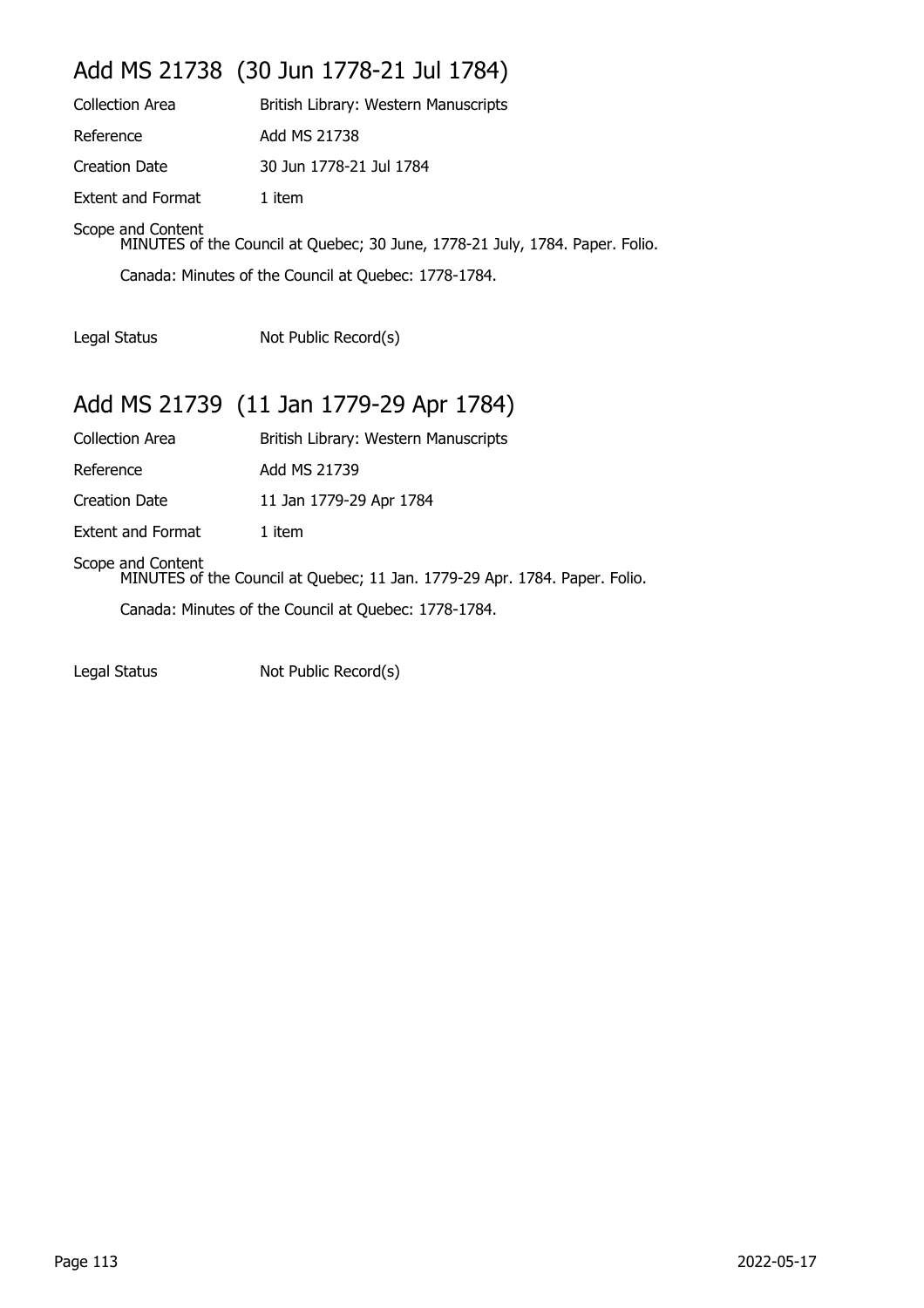#### Add MS 21740-21742 REGISTER of letters from the Adjutant-General's Office at Quebec; 1778-1783. Three volumes. Paper. Folio.

| <b>Collection Area</b>   | British Library: Western Manuscripts                                                                                     |
|--------------------------|--------------------------------------------------------------------------------------------------------------------------|
| Reference                | Add MS 21740-21742                                                                                                       |
| <b>Creation Date</b>     | 1778-1783                                                                                                                |
| <b>Extent and Format</b> | 3 items                                                                                                                  |
| Title                    | REGISTER of letters from the Adjutant-General's Office at Quebec; 1778-1783.<br>Three volumes. Paper. Folio. (1778-1783) |

Scope and Content Canada: Register of letters from the Adjutant-General's office at Quebec: 1778-1783.

Legal Status Not Public Record(s)

## Add MS 21740 (1778-1783)

| <b>Collection Area</b>       | British Library: Western Manuscripts |
|------------------------------|--------------------------------------|
| Reference                    | Add MS 21740                         |
| Creation Date                | 1778-1783                            |
| <b>Extent and Format</b>     | 1 item                               |
| Scope and Content<br>Vol. I. |                                      |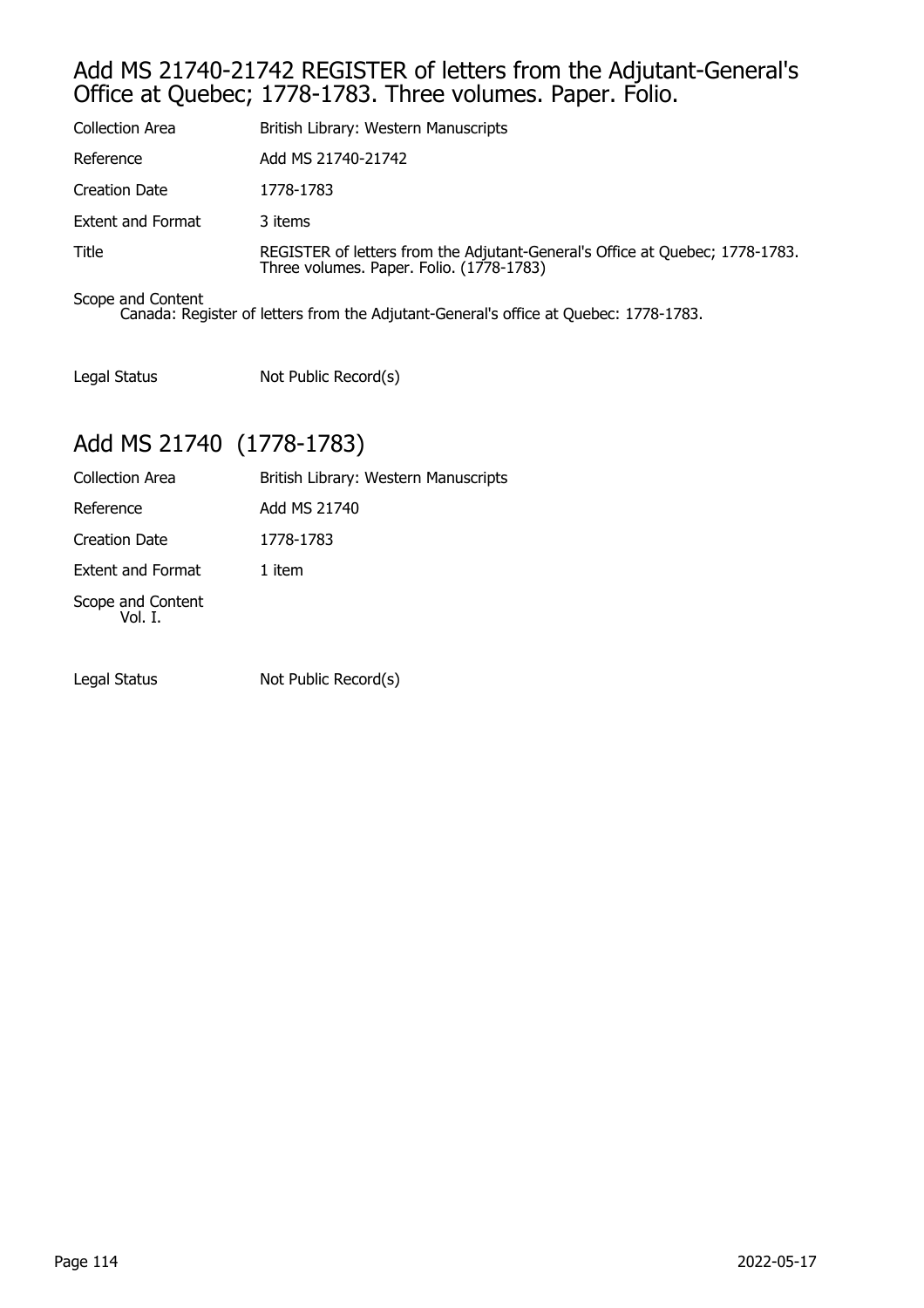## Add MS 21741 (1778-1783)

| <b>Collection Area</b>        | British Library: Western Manuscripts |
|-------------------------------|--------------------------------------|
| Reference                     | Add MS 21741                         |
| <b>Creation Date</b>          | 1778-1783                            |
| <b>Extent and Format</b>      | 1 item                               |
| Scope and Content<br>Vol. II. |                                      |

Legal Status Not Public Record(s)

#### Add MS 21742 (1778-1783)

| <b>Collection Area</b>         | British Library: Western Manuscripts |
|--------------------------------|--------------------------------------|
| Reference                      | Add MS 21742                         |
| <b>Creation Date</b>           | 1778-1783                            |
| <b>Extent and Format</b>       | 1 item                               |
| Scope and Content<br>Vol. III. |                                      |

Legal Status Not Public Record(s)

## Add MS 21743 (May 1776-Jul 1783)

Collection Area **British Library: Western Manuscripts** 

Reference Add MS 21743

Creation Date May 1776-Jul 1783

Extent and Format 1 item

Scope and Content GENERAL ORDERS issued by Generals Carleton and Haldimand, Governors of Quebec; May, 1776-July, 1783. Paper. Quarto.

Guy Carleton, 1st Baron Dorchester: General Orders: 1776 - 1783.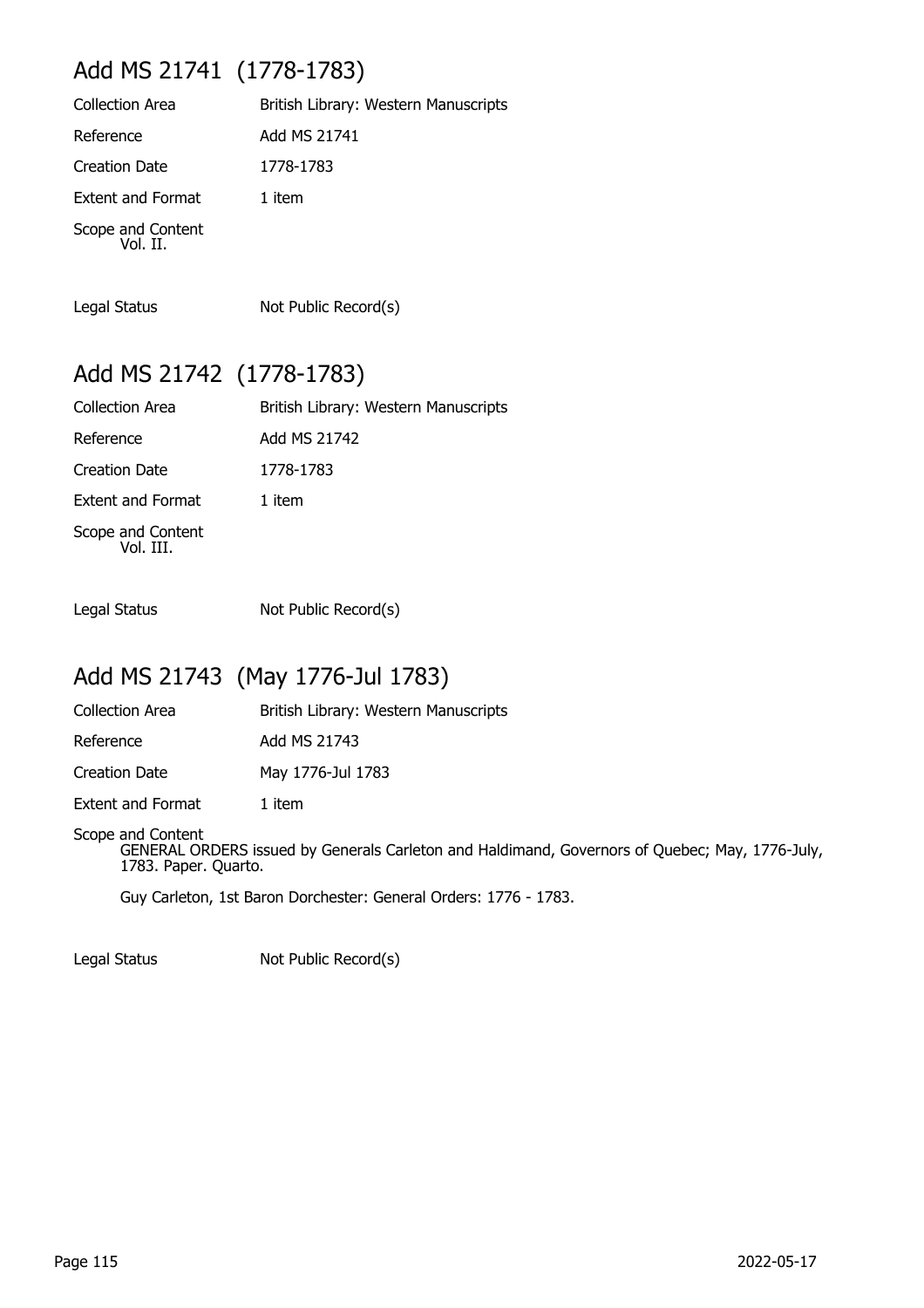## Add MS 21744 (Jul 1783-Nov 1784)

| <b>Collection Area</b>   | British Library: Western Manuscripts                                                        |
|--------------------------|---------------------------------------------------------------------------------------------|
| Reference                | Add MS 21744                                                                                |
| <b>Creation Date</b>     | Jul 1783-Nov 1784                                                                           |
| <b>Extent and Format</b> | 1 item                                                                                      |
| Scope and Content        | GENERAL ORDERS issued by General Haldimand, at Quebec; July, 1783-Nov. 1784. Paper. Quarto. |

Legal Status Not Public Record(s)

### Add MS 21745 (1778-1784)

| British Library: Western Manuscripts |
|--------------------------------------|
| Add MS 21745                         |
| 1778-1784                            |
| 1 item                               |
| French                               |
|                                      |

Scope and Content

REGISTER of Naval and Military Commissions granted by General Haldimand at Quebec; 1778-1784. Paper. Folio.

includes:

 • ff. 354, 356, 358, 368, 402, 412 Montgolfier, of Montreal: Letters to Gen. Haldimand: 1783, 1784.: Fr. • ff. 416, 424 Montgolfier, of Montreal: Letters to Gen. Haldimand: 1783, 1784.: Fr.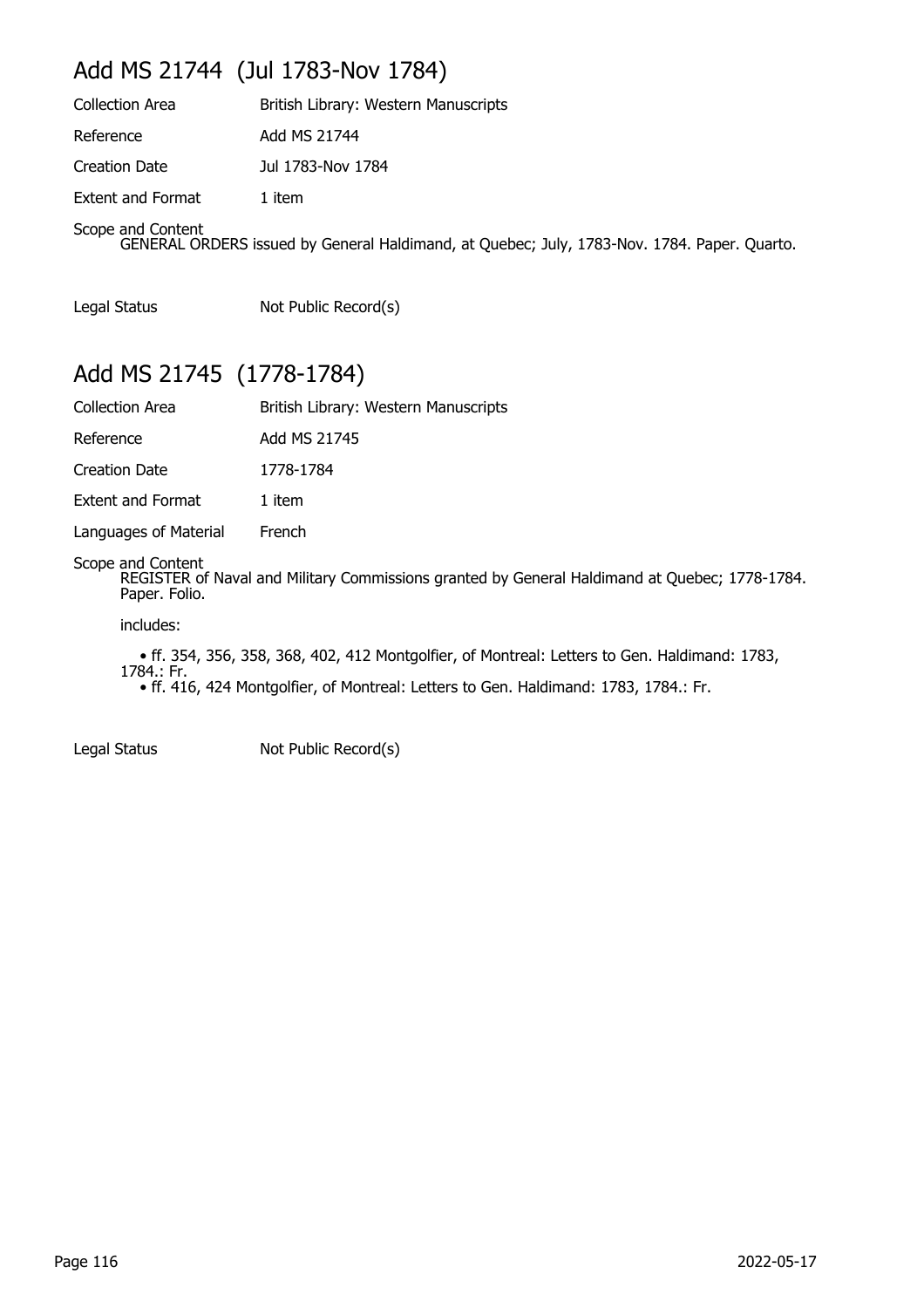#### Add MS 21746-21747 REGISTER of warrants issued for the ordinary service of the army in Canada; 1778-1784. Two volumes. Paper.

| <b>Collection Area</b>   | British Library: Western Manuscripts                                                                                             |
|--------------------------|----------------------------------------------------------------------------------------------------------------------------------|
| Reference                | Add MS 21746-21747                                                                                                               |
| Creation Date            | 1778-1784                                                                                                                        |
| <b>Extent and Format</b> | 2 items                                                                                                                          |
| Title                    | REGISTER of warrants issued for the ordinary service of the army in Canada;<br>1778-1784. Two volumes. Paper. Folio. (1778-1784) |
| Scope and Content        |                                                                                                                                  |

Canada: Registers and abstracts of army warrants in: 1778 - 1784.

Legal Status Not Public Record(s)

## Add MS 21746 (1778-1784)

| <b>Collection Area</b>       | British Library: Western Manuscripts |
|------------------------------|--------------------------------------|
| Reference                    | Add MS 21746                         |
| <b>Creation Date</b>         | 1778-1784                            |
| <b>Extent and Format</b>     | 1 item                               |
| Scope and Content<br>Vol. I. |                                      |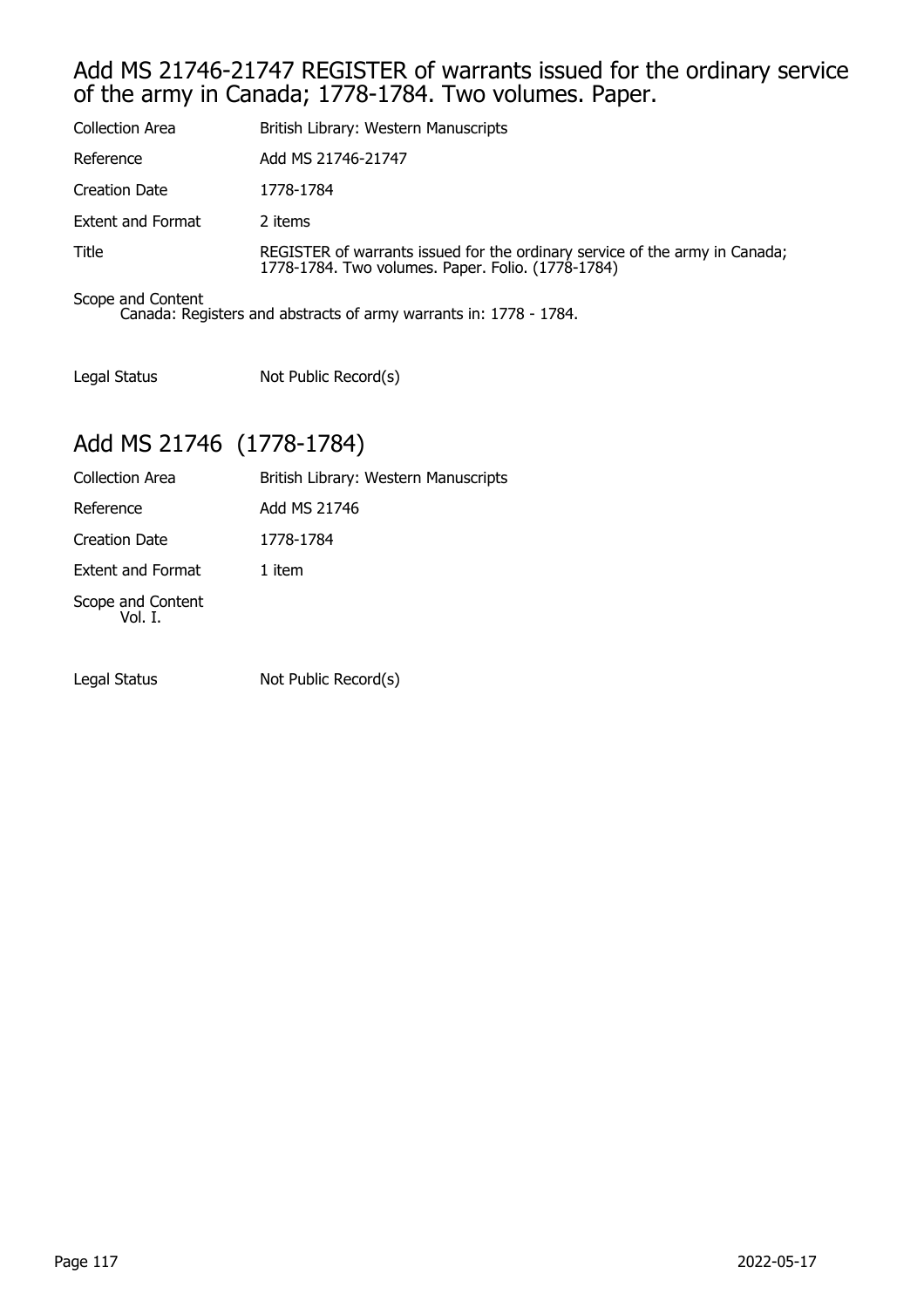# Add MS 21747 (1778-1784)

| <b>Collection Area</b>        | British Library: Western Manuscripts |
|-------------------------------|--------------------------------------|
| Reference                     | Add MS 21747                         |
| <b>Creation Date</b>          | 1778-1784                            |
| <b>Extent and Format</b>      | 1 item                               |
| Scope and Content<br>Vol. II. |                                      |

Legal Status Not Public Record(s)

### Add MS 21748 (1778-1784)

| <b>Collection Area</b> | British Library: Western Manuscripts |
|------------------------|--------------------------------------|
| Reference              | Add MS 21748                         |
| Creation Date          | 1778-1784                            |
|                        |                                      |

Extent and Format 1 item

#### Scope and Content

ABSTRACT of warrants issued for the ordinary service of the army in Canada; 1778-1784. Paper. Folio.

Canada: Registers and abstracts of army warrants in: 1778 - 1784.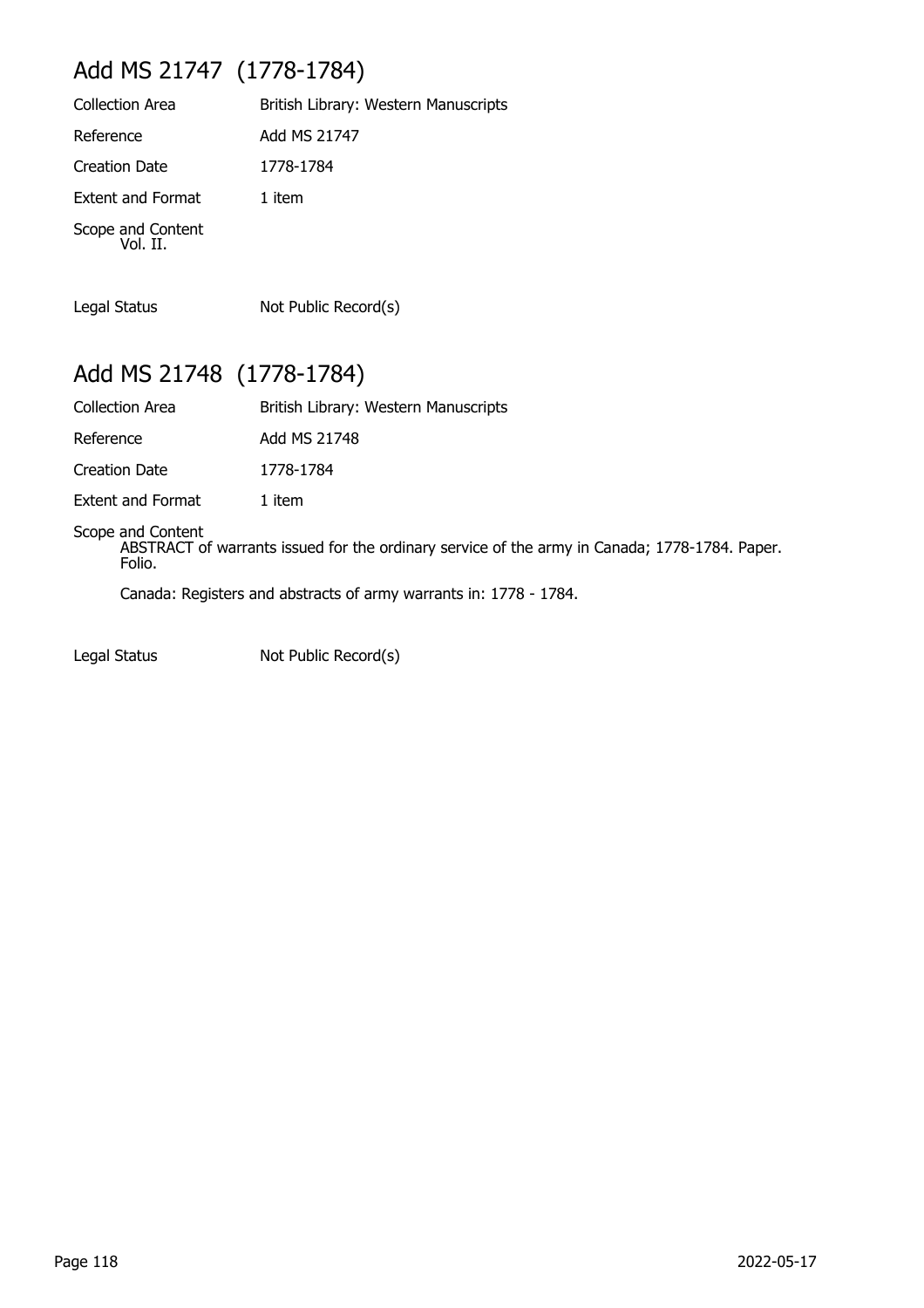#### Add MS 21749-21753 REGISTER of warrants issued for the extraordinary service of the army in Canada; 1778-1784. Five volumes.

| <b>Collection Area</b>   | British Library: Western Manuscripts                                                                                                   |
|--------------------------|----------------------------------------------------------------------------------------------------------------------------------------|
| Reference                | Add MS 21749-21753                                                                                                                     |
| Creation Date            | 1778-1784                                                                                                                              |
| <b>Extent and Format</b> | 5 items                                                                                                                                |
| Title                    | REGISTER of warrants issued for the extraordinary service of the army in<br>Canada; 1778-1784. Five volumes. Paper. Folio. (1778-1784) |
| Scope and Content        |                                                                                                                                        |

Canada: Registers and abstracts of army warrants in: 1778 - 1784.

Legal Status Not Public Record(s)

## Add MS 21749 (1778-1784)

| <b>Collection Area</b>       | British Library: Western Manuscripts |
|------------------------------|--------------------------------------|
| Reference                    | Add MS 21749                         |
| <b>Creation Date</b>         | 1778-1784                            |
| <b>Extent and Format</b>     | 1 item                               |
| Scope and Content<br>Vol. I. |                                      |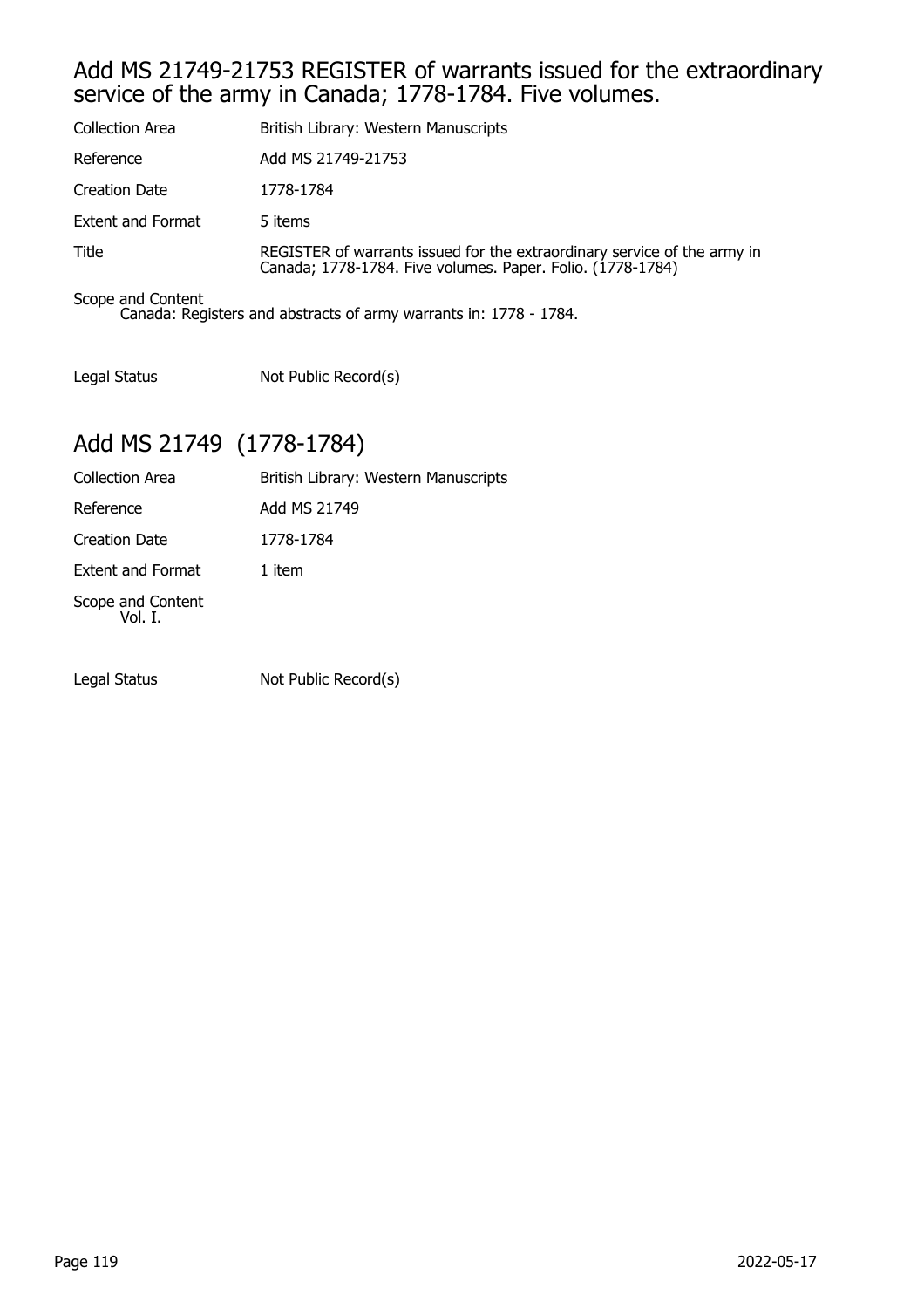## Add MS 21750 (1778-1784)

| <b>Collection Area</b>        | British Library: Western Manuscripts |
|-------------------------------|--------------------------------------|
| Reference                     | Add MS 21750                         |
| Creation Date                 | 1778-1784                            |
| <b>Extent and Format</b>      | 1 item                               |
| Scope and Content<br>Vol. II. |                                      |

Legal Status Not Public Record(s)

# Add MS 21751 (1778-1784)

| <b>Collection Area</b>         | British Library: Western Manuscripts |
|--------------------------------|--------------------------------------|
| Reference                      | Add MS 21751                         |
| <b>Creation Date</b>           | 1778-1784                            |
| <b>Extent and Format</b>       | 1 item                               |
| Scope and Content<br>Vol. III. |                                      |

Legal Status Not Public Record(s)

# Add MS 21752 (1778-1784)

| <b>Collection Area</b>        | British Library: Western Manuscripts |
|-------------------------------|--------------------------------------|
| Reference                     | Add MS 21752                         |
| <b>Creation Date</b>          | 1778-1784                            |
| <b>Extent and Format</b>      | 1 item                               |
| Scope and Content<br>Vol. IV. |                                      |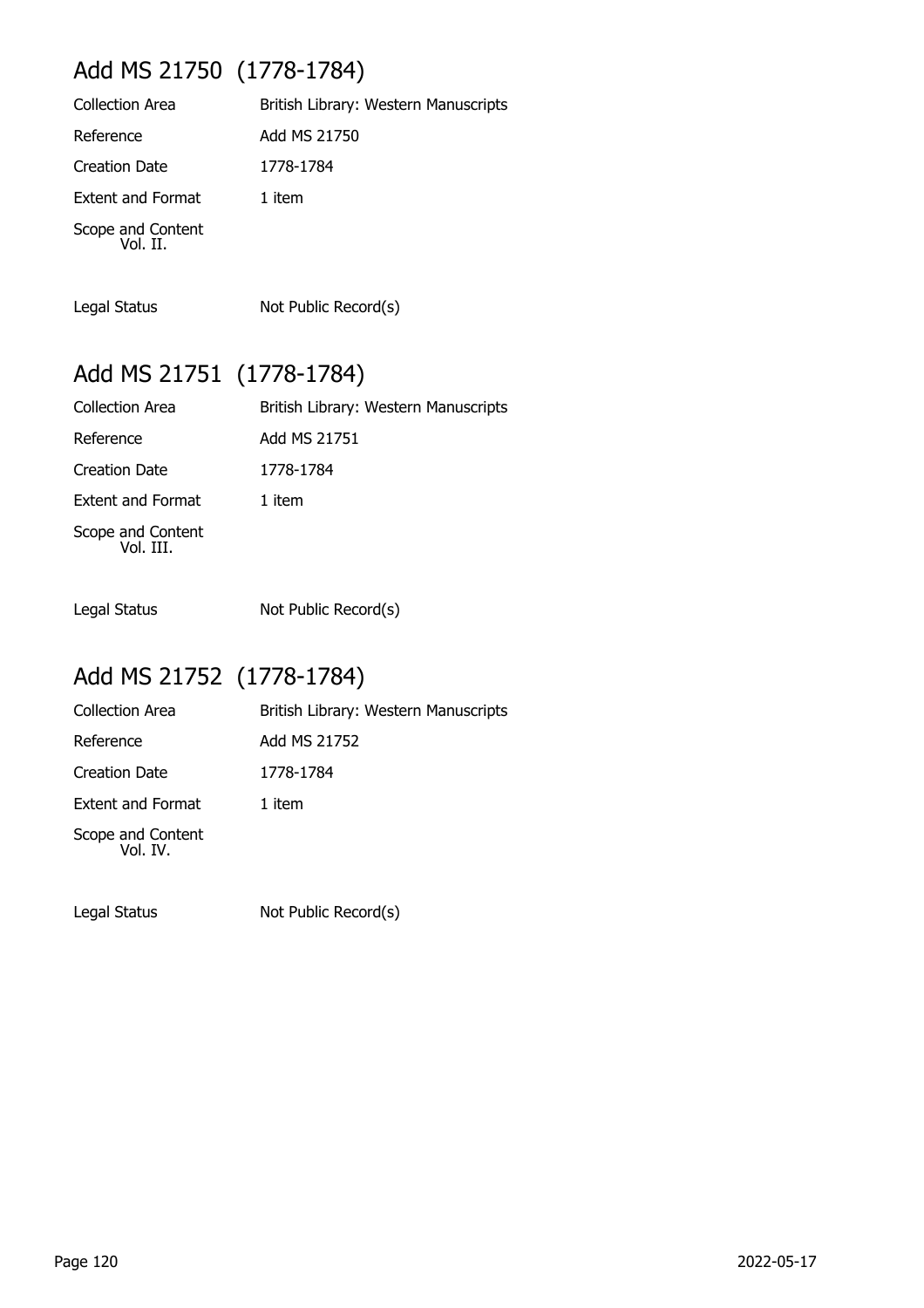## Add MS 21753 (1778-1784)

| <b>Collection Area</b>       | British Library: Western Manuscripts |
|------------------------------|--------------------------------------|
| Reference                    | Add MS 21753                         |
| <b>Creation Date</b>         | 1778-1784                            |
| <b>Extent and Format</b>     | 1 item                               |
| Scope and Content<br>Vol. V. |                                      |

Legal Status Not Public Record(s)

Add MS 21754 (1778-1784)

| <b>Collection Area</b>   | British Library: Western Manuscripts |
|--------------------------|--------------------------------------|
| Reference                | Add MS 21754                         |
| Creation Date            | 1778-1784                            |
| <b>Extent and Format</b> | 1 item                               |

Scope and Content

ABSTRACT of warrants issued for the extraordinary service of the army in Canada; 1778-1784. Paper. Folio.

Canada: Registers and abstracts of army warrants in: 1778 - 1784.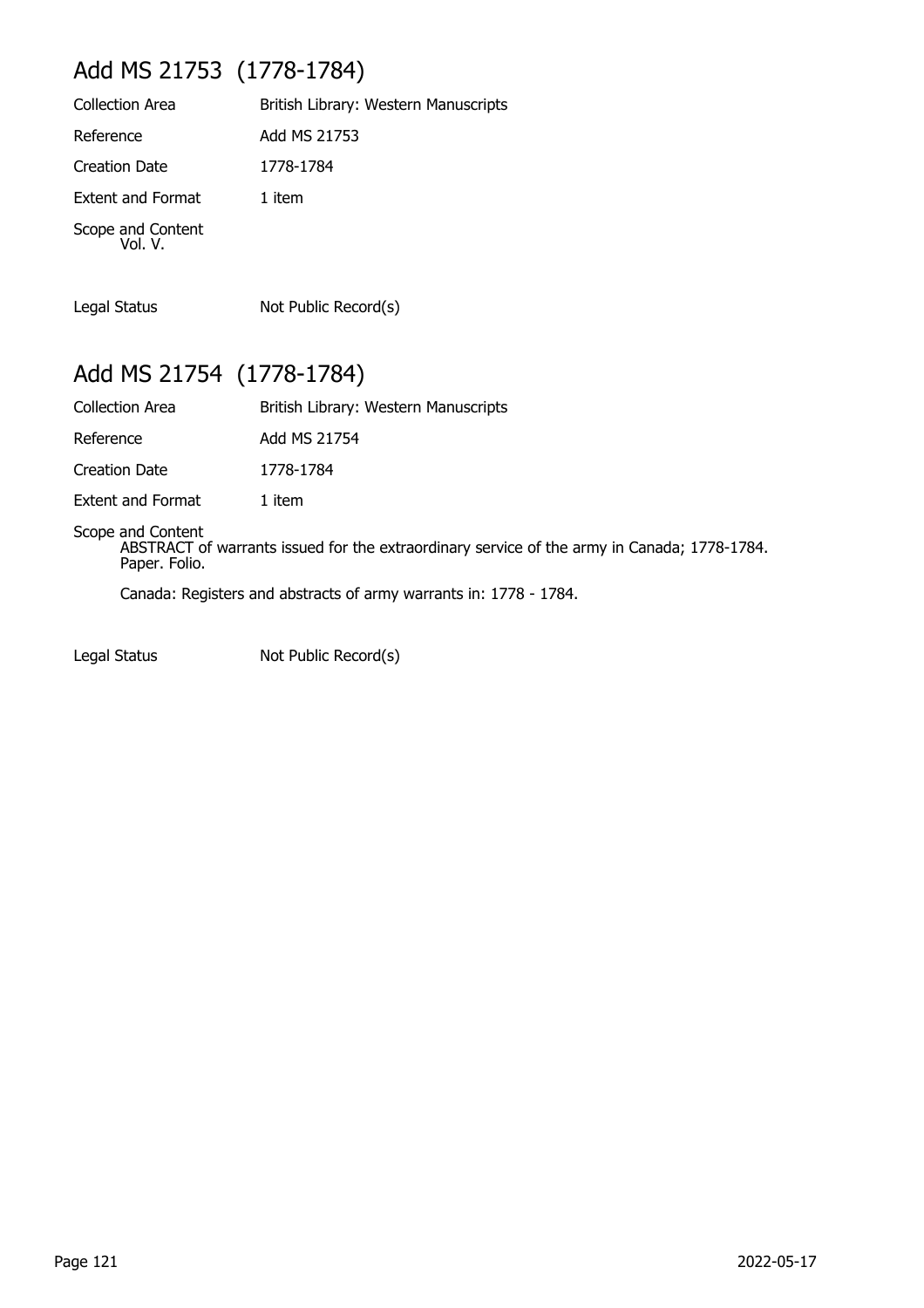#### Add MS 21755 (1778-1784)

| <b>Collection Area</b>   | British Library: Western Manuscripts |
|--------------------------|--------------------------------------|
| Reference                | Add MS 21755                         |
| <b>Creation Date</b>     | 1778-1784                            |
| <b>Extent and Format</b> | 1 item                               |
| Languages of Material    | English; French                      |

Scope and Content

CORRESPONDENCE of General Haldimand with H[ector] T. Cramahé and Henry Hamilton, Lieut.-Governors of Quebec; 1778- 1784. With a few enclosures. Paper. Folio.

Henry Hamilton, Lieutenant -General, Lieutenant Governor of Quebec, etc: Correspondence with Gen. Haldimand: 1778-1784.

Hector Theophilus Cramahé, Lieutenant Gov of Quebec: Correspondence with Gen. Haldimand: 1778-1784.: Fr.

Legal Status Not Public Record(s)

#### Add MS 21756 (1777-1785)

| <b>Collection Area</b>   | British Library: Western Manuscripts |
|--------------------------|--------------------------------------|
| Reference                | Add MS 21756                         |
| Creation Date            | 1777-1785                            |
| <b>Extent and Format</b> | 1 item                               |

Scope and Content

REGISTER of correspondence with the officers commanding at Michilimackinac, 1778, 1779; and at Niagara, 1777-1783. Paper. Folio.

Niagara, Canada: Correspondence of commanding officers at, with Gen. Haldimand: 1777-1784.

Michilimakinac, Canada: Correspondence of the officers commanding at, with Gen. Haldimand: 1778-1785.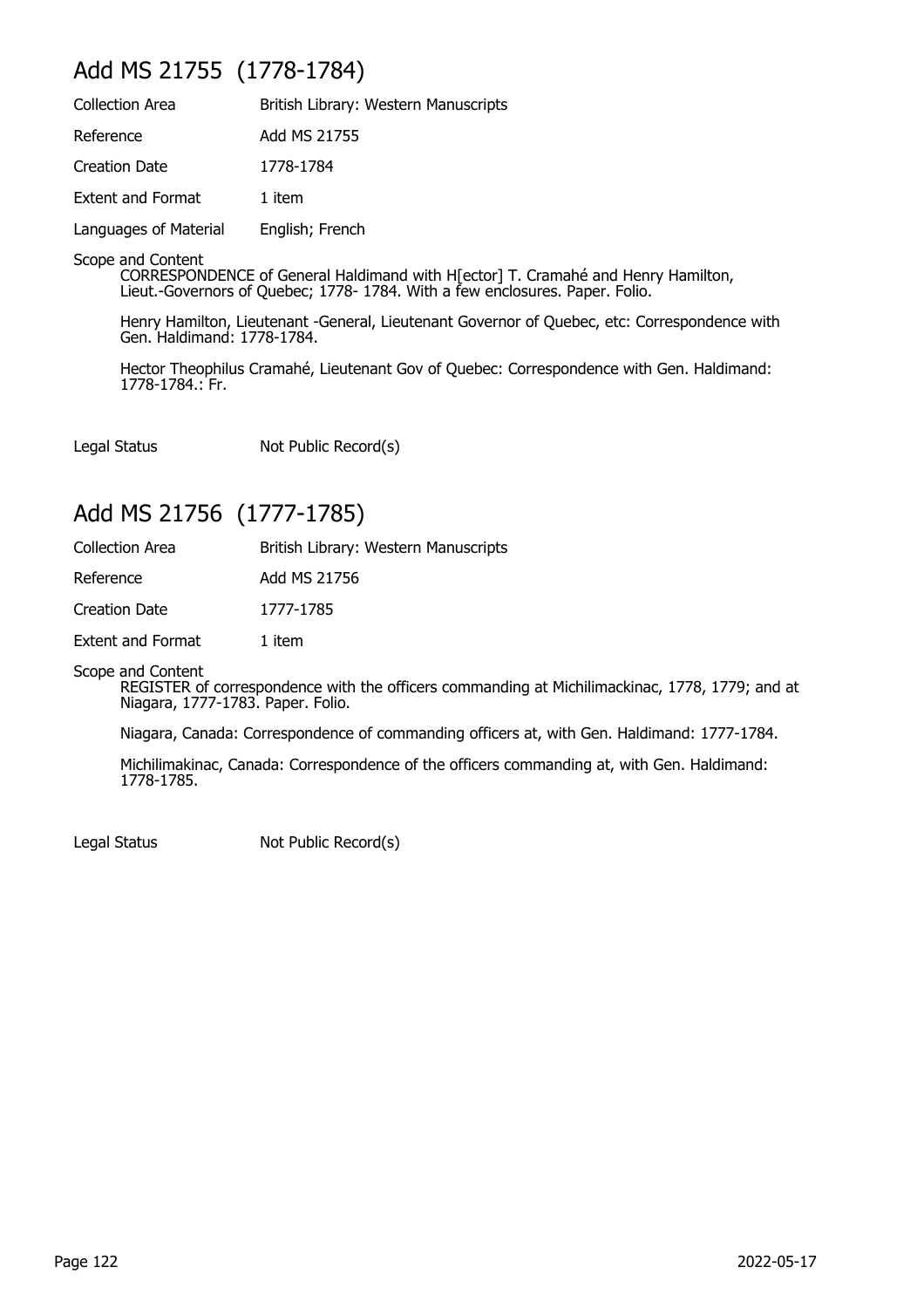#### Add MS 21757-21758 CORRESPONDENCE of General Haldimand with officers commanding at Michilimackinac; 1778-1785, viz.: Major

| Collection Area                 | British Library: Western Manuscripts                                                                                                                                                                                                                                                                                                                                                                                                                                                                                                                                                                                                                                                             |
|---------------------------------|--------------------------------------------------------------------------------------------------------------------------------------------------------------------------------------------------------------------------------------------------------------------------------------------------------------------------------------------------------------------------------------------------------------------------------------------------------------------------------------------------------------------------------------------------------------------------------------------------------------------------------------------------------------------------------------------------|
| Reference                       | Add MS 21757-21758                                                                                                                                                                                                                                                                                                                                                                                                                                                                                                                                                                                                                                                                               |
| <b>Creation Date</b>            | 1778-1785                                                                                                                                                                                                                                                                                                                                                                                                                                                                                                                                                                                                                                                                                        |
| Extent and Format               | 2 items                                                                                                                                                                                                                                                                                                                                                                                                                                                                                                                                                                                                                                                                                          |
| Languages of Material           | English; French                                                                                                                                                                                                                                                                                                                                                                                                                                                                                                                                                                                                                                                                                  |
| Title                           | CORRESPONDENCE of General Haldimand with officers commanding at<br>Michilimackinac; 1778-1785, viz.: Major A[rent] S[chuyler] de Peyster [8th<br>Regt.], Commandant; May, 1778-Oct. 1779; Captain [afterwards Major] Patrick<br>Sinclair, 84th Regt., Lieut.-Governor; 1779-1785; and Captain Daniel<br>Robertson, 84th Regt., Commandant; 1782-1784. Among the enclosures are<br>letters from Captain John Mompesson, and Lieuts. D[aniel] Mercer and<br>G[eorge] Clowes, 8th Regt.; Captain Alexander Grant, R.N.; Brigadier-General<br>Hienry] Watson Powell, Niagara; Lieut.-Colonel Henry Hope, 44th Regt.,<br>Assistant-Quartermaster-General, etc. Two volumes. Paper. Folio. (1778-1785) |
| Scope and Content<br>1778-1785. | Michilimakinac, Canada: Correspondence of the officers commanding at, with Gen. Haldimand:                                                                                                                                                                                                                                                                                                                                                                                                                                                                                                                                                                                                       |

Legal Status Not Public Record(s)

#### Add MS 21757 (1778-1785)

| Collection Area      | British Library: Western Manuscripts |
|----------------------|--------------------------------------|
| Reference            | Add MS 21757                         |
| <b>Creation Date</b> | 1778-1785                            |
| Extent and Format    | 1 item                               |
|                      |                                      |

Scope and Content Vol. I.

Patrick Sinclair, Major: Correspondence with Gen. Haldimand: 1779-1785.

Arent Schayler de Peyster, Lieutenant -Colonel Commanding at Niagara: Correspondence with Gen. Haldimand: 1778-1784.

includes:

 • ff. 373, 482, 489, 491, 495, 503, 505 George Clowes, Lieutenant: Letters to Col. Bolton and others: 1780.

• ff. 468, 470, 514 John Mompesson, Captain: Letters to Capt. Mathews and Gen. Haldimand: 1780.

• f. 497 John Mompesson, Captain: Letters to Gen. Sinclair: 1780, 1781.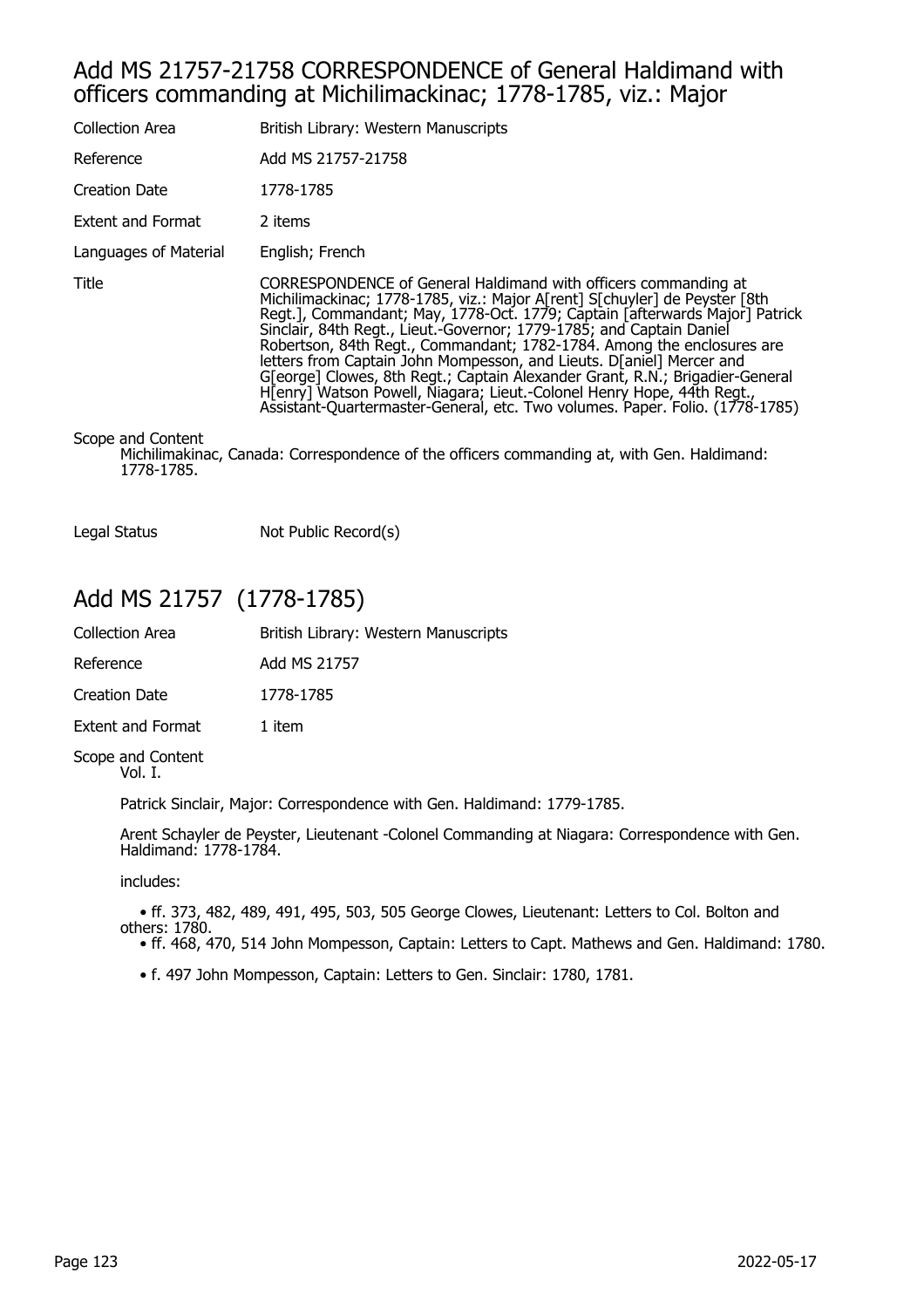## Add MS 21758 (1778-1785)

| Collection Area               | British Library: Western Manuscripts |
|-------------------------------|--------------------------------------|
| Reference                     | Add MS 21758                         |
| Creation Date                 | 1778-1785                            |
| <b>Extent and Format</b>      | 1 item                               |
| Languages of Material         | English; French                      |
| Scope and Content<br>Vol. II. |                                      |

Patrick Sinclair, Major: Correspondence with Gen. Haldimand: 1779-1785.

Arent Schayler de Peyster, Lieutenant -Colonel Commanding at Niagara: Correspondence with Gen. Haldimand: 1778-1784.

includes:

• f. 25 John Mompesson, Captain: Letters to Gen. Sinclair: 1780, 1781.

• f. 49 Henry Watson Powell, General: Letters to Gen. Haldimand: 1778-1782.

 • ff. 164, 178 Henry Hope, Lieutenant -Colonel, Lieutenant -Governor of Canada: Letters to Gen. Haldimand: 1781-1787.: Engl. and Fr.

 • ff. 188-323, passim Daniel Robertson, Captain: Correspondence with Capt. Mathews and others: 1782-1784.

Legal Status Not Public Record(s)

#### Add MS 21759 (1778-1782)

Collection Area **British Library: Western Manuscripts** 

Reference Add MS 21759

Creation Date 1778-1782

Extent and Format 1 item

Scope and Content

LETTERS and papers relating to the Upper Posts of Canada, viz.: Carleton Island, Oswego, Oswegatchie, Detroit, Niagara, etc.; 1778-1782; consisting of correspondence of General Haldimand with Captain D[iederick] Brehm [60th Regt.], his Commissioner to inquire into the state of the Upper Posts. Paper. Folio.

Canada: Letters and papers relating to the Upper Posts of: 1778-1782.

Major Diederick Brehm, Barrack Master General of Quebec: Correspondence with Gen. Haldimand: 1776-1783.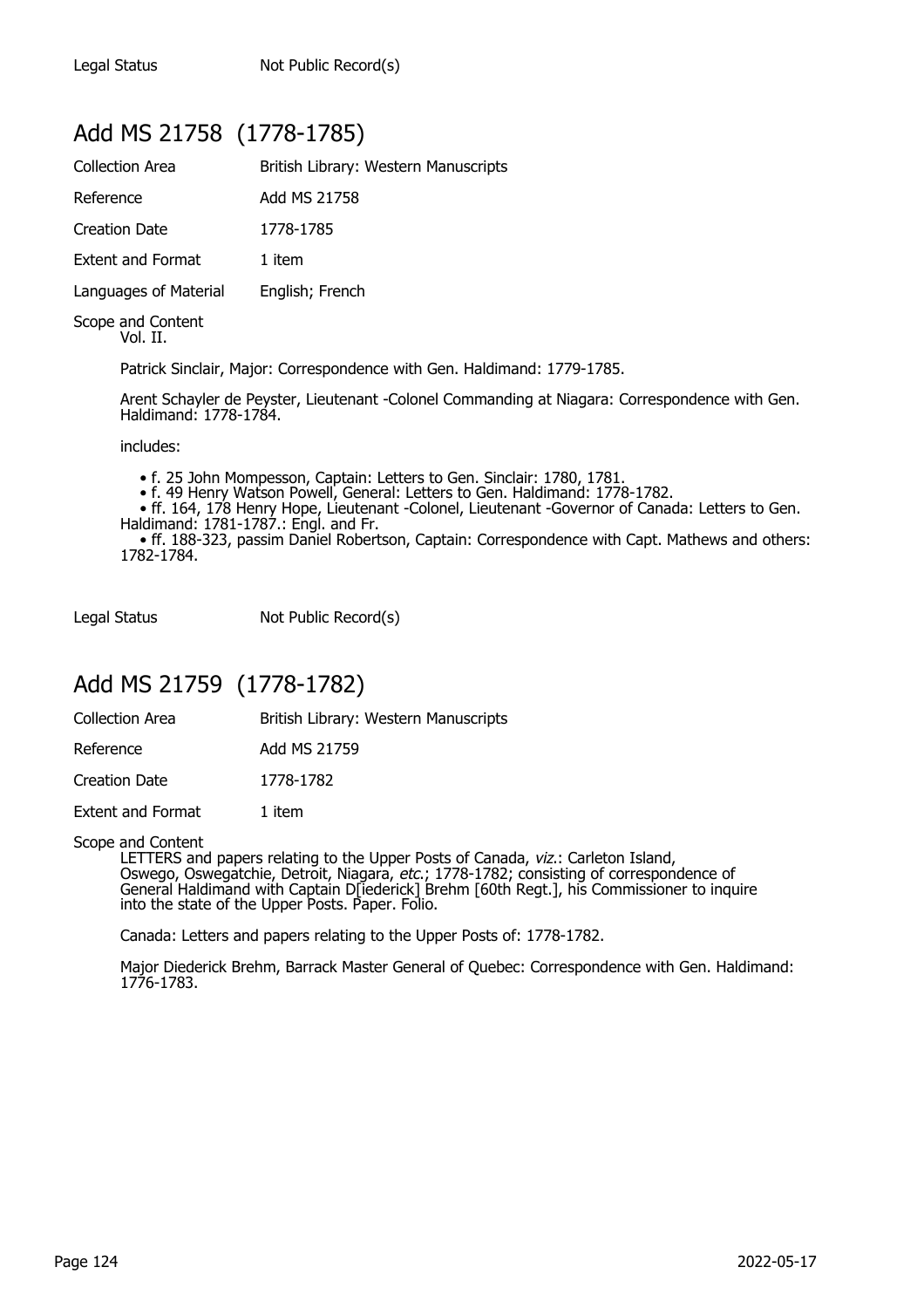#### Add MS 21760-21763 LETTERS written in 1777-1784 by the officers commanding at Niagara, viz.: Lieut.-Colonel Mason Bolton [8th

| <b>Collection Area</b> | British Library: Western Manuscripts                                                                                                                                                                                                                                                                                                                                                                                                                                                                                                                                                                                                                                                                                                                                                                                                                                                                   |
|------------------------|--------------------------------------------------------------------------------------------------------------------------------------------------------------------------------------------------------------------------------------------------------------------------------------------------------------------------------------------------------------------------------------------------------------------------------------------------------------------------------------------------------------------------------------------------------------------------------------------------------------------------------------------------------------------------------------------------------------------------------------------------------------------------------------------------------------------------------------------------------------------------------------------------------|
| Reference              | Add MS 21760-21763                                                                                                                                                                                                                                                                                                                                                                                                                                                                                                                                                                                                                                                                                                                                                                                                                                                                                     |
| Creation Date          | 1777-1784                                                                                                                                                                                                                                                                                                                                                                                                                                                                                                                                                                                                                                                                                                                                                                                                                                                                                              |
| Extent and Format      | 4 items                                                                                                                                                                                                                                                                                                                                                                                                                                                                                                                                                                                                                                                                                                                                                                                                                                                                                                |
| Title                  | LETTERS written in 1777-1784 by the officers commanding at Niagara, viz.:<br>Lieut.-Colonel Mason Bolton [8th Regt.]; Nov. 1777-Sept. 1780;<br>Brigadier-General Henry Watson Powell; Sept. 1780-Sept. 1782; Lieut.-Colonel<br>A. Dundas [8th Regt.]; Sept.-Nov. 1782; Brigadier-General Allan Maclean;<br>Nov. 1782- Oct. 1783; Lieut.-Colonel Robert Hoyes [34th Regt.]; Oct. 1783-<br>Jan. 1784; and Lieut.-Colonel A[rent] S[ehuyler] de Peyster [8th Regt.];<br>Jan.-Oct. 1784. In four volumes, containing the letters dated as follows:<br>Vol. I. 1777-1780; Vol. II. 1781; Vol. III. 1782; Vol. IV. 1783, 1784. In<br>the last volume occur two original letters from General George Washington;<br>Headquarters, Newburgh, 14 Apr. 1783, f. 42; and General B. Lincoln,<br>Secretary-of-War to the Congress; Philadelphia, 3 May, 1783, f. 79. With<br>enclosures. Paper. Folio. (1777-1784) |
| Scope and Content      |                                                                                                                                                                                                                                                                                                                                                                                                                                                                                                                                                                                                                                                                                                                                                                                                                                                                                                        |

Niagara, Canada: Correspondence of commanding officers at, with Gen. Haldimand: 1777-1784.

Legal Status Not Public Record(s)

## Add MS 21760 (1777-1780)

| <b>Collection Area</b>   | British Library: Western Manuscripts |
|--------------------------|--------------------------------------|
| Reference                | Add MS 21760                         |
| Creation Date            | 1777-1780                            |
| <b>Extent and Format</b> | 1 item                               |
| Scope and Content        |                                      |

Vol. I. 1777-1780

Mason Bolton, Lieutenant -Colonel, Commandant at Niagara: Letters to Gen. Haldimand and others: 1777-1780.

includes:

 • ff. 380, 387, 391-398, 410 Henry Watson Powell, General: Letters to Gen. Haldimand: 1778-1782.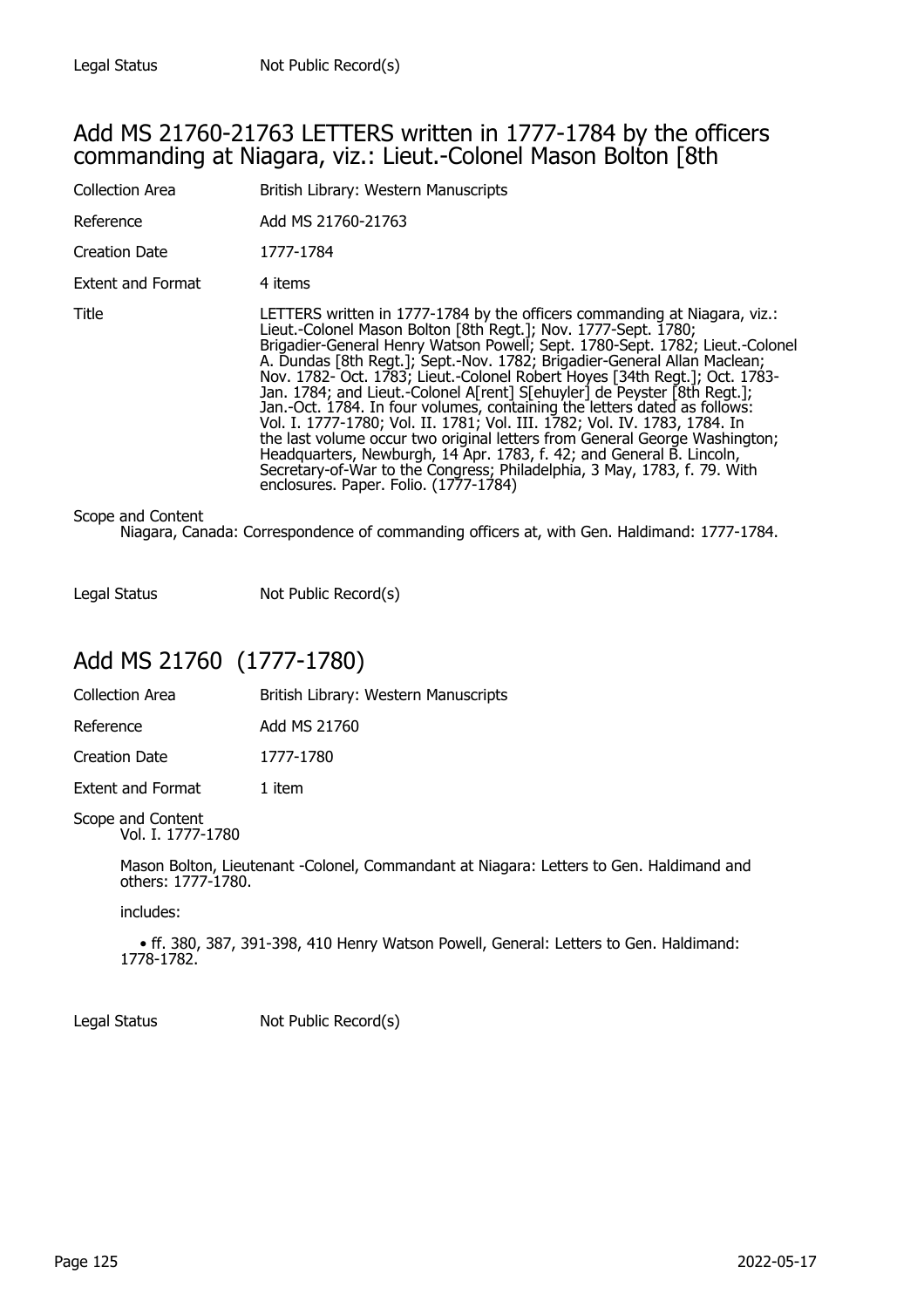# Add MS 21761 (1781)

| <b>Collection Area</b>             | British Library: Western Manuscripts |
|------------------------------------|--------------------------------------|
| Reference                          | Add MS 21761                         |
| <b>Creation Date</b>               | 1781                                 |
| Extent and Format                  | 1 item                               |
| Scope and Content<br>Vol. II. 1781 |                                      |

Henry Watson Powell, General: Letters to Gen. Haldimand: 1778-1782.

Legal Status Not Public Record(s)

## Add MS 21762 (1782)

| Collection Area          | British Library: Western Manuscripts |
|--------------------------|--------------------------------------|
| Reference                | Add MS 21762                         |
| Creation Date            | 1782                                 |
| <b>Extent and Format</b> | 1 item                               |
|                          |                                      |

Scope and Content Vol. III. 1782

Allan Maclean, General: Letters to Gen. Haldimand: 1778-1784.

Lieutenant-Colonel Alexander Dundas, Commandant at Niagara: Correspondence with Gen. Haldimand: 1781-1782.

includes:

• ff. 1-158, passim Henry Watson Powell, General: Letters to Gen. Haldimand: 1778-1782.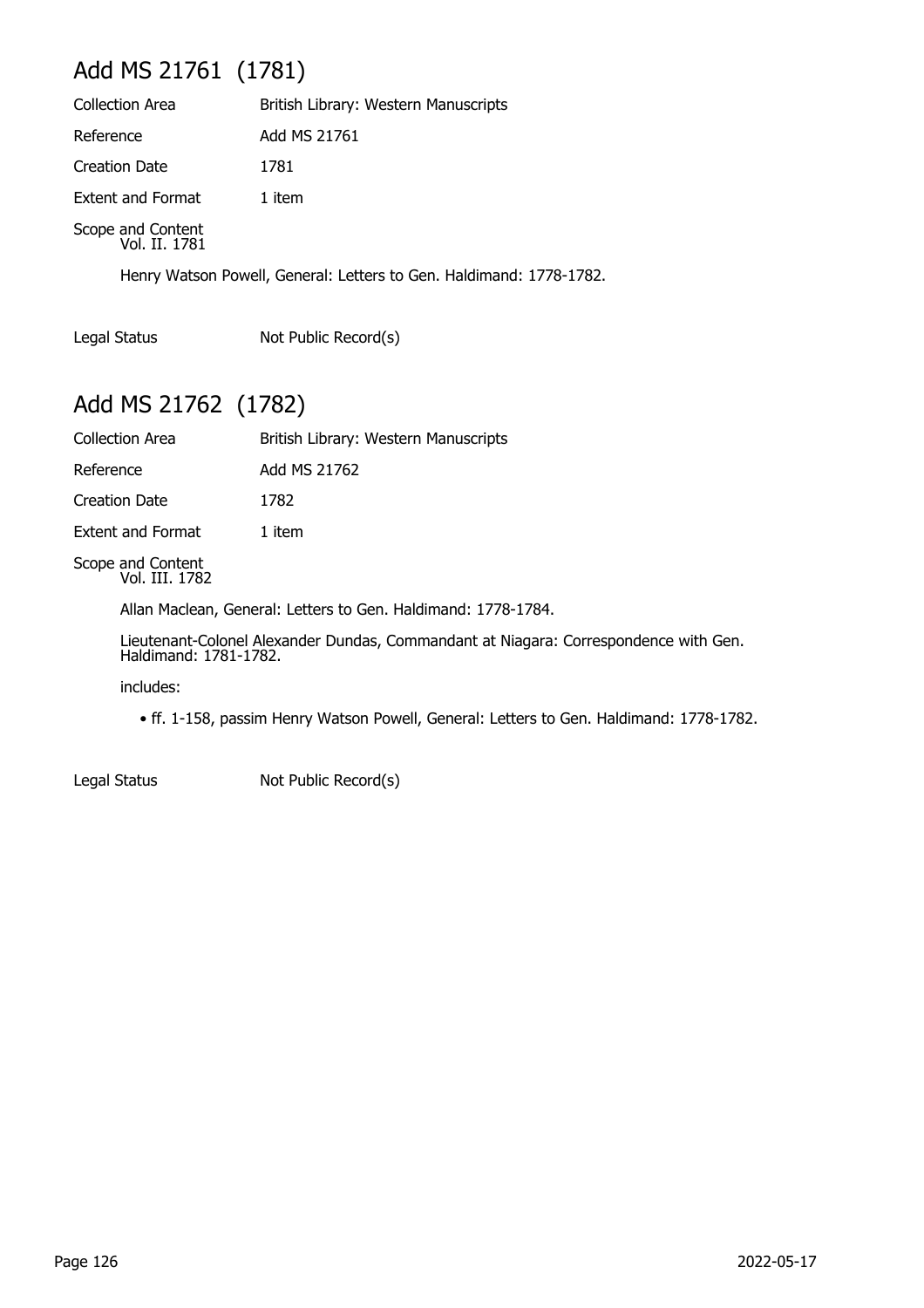## Add MS 21763 (1783-1784)

| <b>Collection Area</b>   | British Library: Western Manuscripts |
|--------------------------|--------------------------------------|
| Reference                | Add MS 21763                         |
| Creation Date            | 1783-1784                            |
| <b>Extent and Format</b> | 1 item                               |

Scope and Content

Vol. IV. 1783, 1784

Arent Schayler de Peyster, Lieutenant -Colonel Commanding at Niagara: Correspondence with Gen. Haldimand: 1778-1784.

Allan Maclean, General: Letters to Gen. Haldimand: 1778-1784.

includes:

• f. 42 George Washington, US President: Letter to Brig.-Gen. McLean: 1783.

 • f. 79 General Benjamin Lincoln, American Secretary of War: Letter to the Commanding Officer at Oswego: 1783.

 • ff. 281, 285, 291-295, 304-310, 332 Lieutenant-Colonel Robert Hoyes, Commandant at Niagara: Letters to Gen. Haldimand and Major Mathews: 1783, 1784.

Legal Status Not Public Record(s)

### Add MS 21764 (1779-1783)

| <b>Collection Area</b>   | British Library: Western Manuscripts |
|--------------------------|--------------------------------------|
| Reference                | Add MS 21764                         |
| Creation Date            | 1779-1783                            |
| <b>Extent and Format</b> | 1 item                               |

Scope and Content

LETTERS from General Haldimand to officers commanding at Niagara; 1779-1783. Paper. Folio.

Niagara, Canada: Correspondence of commanding officers at, with Gen. Haldimand: 1777-1784.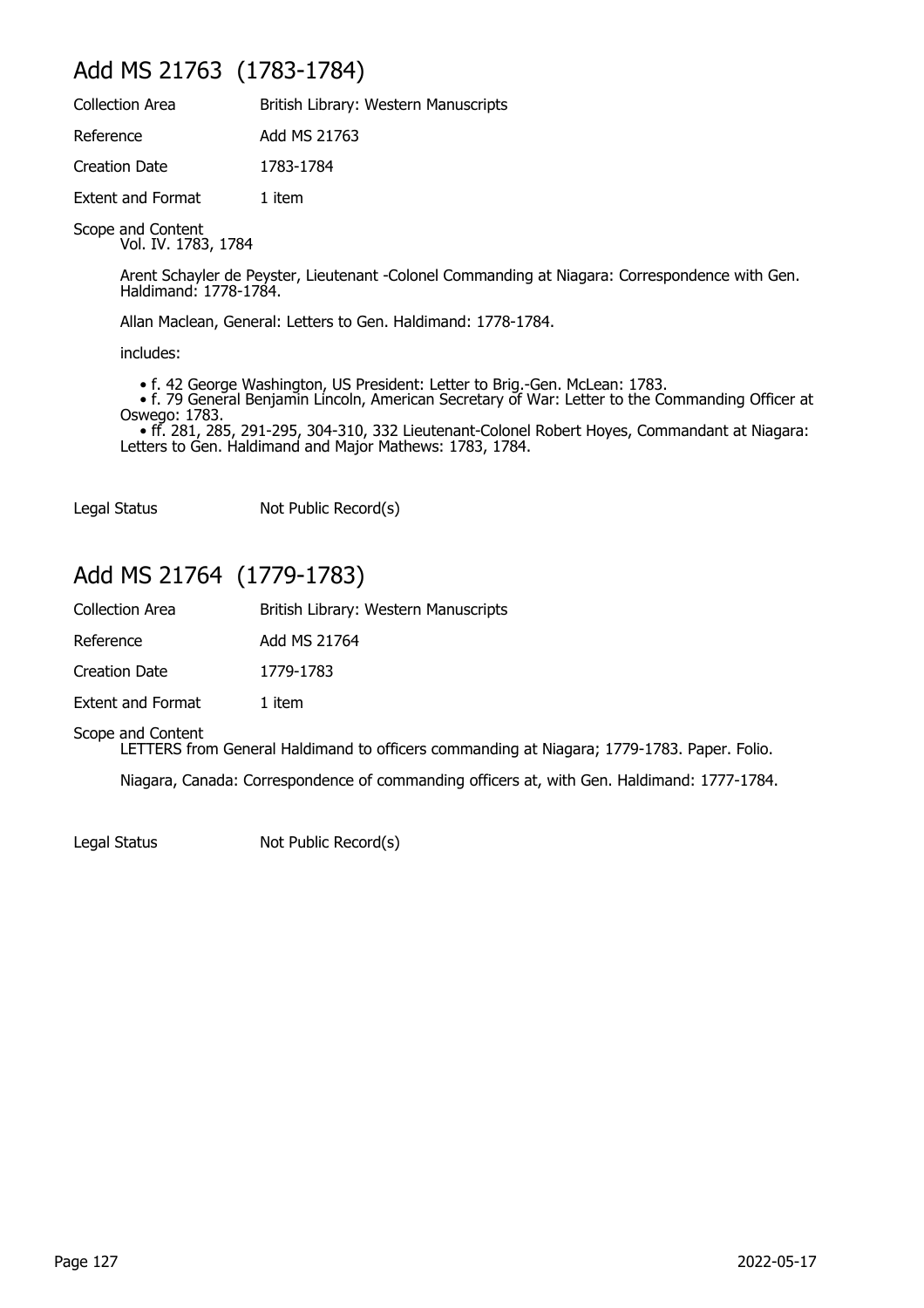#### Add MS 21765 (1777-1784)

| <b>Collection Area</b> | British Library: Western Manuscripts |
|------------------------|--------------------------------------|
| Reference              | Add MS 21765                         |
| Creation Date          | 1777-1784                            |
| Extent and Format      | 1 item                               |

Scope and Content

CORRESPONDENCE of General Haldimand, and his secretary, Major Robert Mathews, with Major [afterwards Lieut.-Colonel] John Butler, commanding the corps of Rangers; and with other officers, principally at Niagara; 1777-1784. Letters from the following persons occur: Captains Walter Butler, William Caldwell, and J. McDonell, of the Rangers; Captain John Johnston, f. 255; Captain Gilbert Tice, f. 300; Major William Potts, f. 308; Captain Francis Le Maistre [8th Regt.], Deputy-Adjutant-General, ff. 338, 340; Captain Joseph Brant, f. 395; Lieut. George Armstrong [8th Regt.], ff. 401-406; and others. With enclosures. Paper. Folio.

Robert Mathews, Major, Secretary to General Haldimand: Correspondence with Maj. J. Butler and officers at Niagara: 1777-1784.

John Butler, Lieutenant -Colonel: Correspondence with Gen. Haldimand, and Maj. Mathews: 1777-1784.

Niagara, Canada: Correspondence of commanding officers at, with Gen. Haldimand: 1777-1784.

includes:

- ff. 42, 142, 419 William Caldwell, Captain: Letters to Maj. Butler: 1777-1784.
- ff. 105-233 Walter Butler, Captain: Letters to Capt. Mathews: 1777-1781.
- f. 255 John Johnston, Captain: Letter to Gen. Haldimand: 1781.
- f. 300 Gilbert Tice, Captain: Letter to Capt. Mathews: 1782.
- f. 308 William Potts, Major: Letter to Gen. Haldimand: 1782.

 • ff. 338, 340 Francis Le Maistre, Captain, Deputy Adjutant General at Montreal: Letters to Gen. Haldimand: 1779 -1783.

- f. 395 Joseph Brant, Captain: Letters to Maj. Mathews: 1784.
- ff. 401-406 George Armstrong, Lieutenant: Letters to Major Mathews: 1784.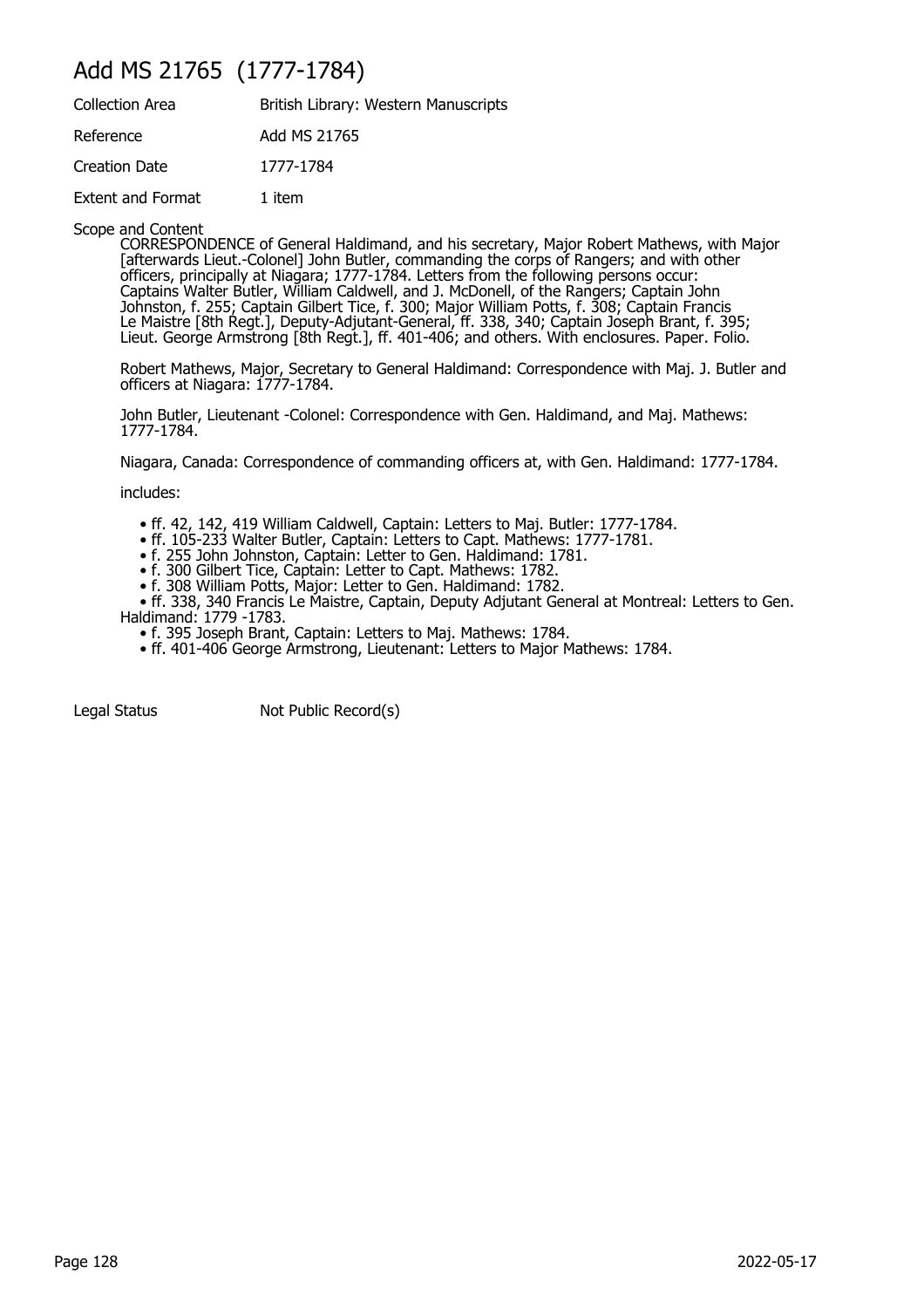## Add MS 21766 (1779-1783)

| <b>Collection Area</b>   | British Library: Western Manuscripts |
|--------------------------|--------------------------------------|
| Reference                | Add MS 21766                         |
| Creation Date            | 1779-1783                            |
| <b>Extent and Format</b> | 1 item                               |

Scope and Content

REGISTER of the correspondence of General Haldimand with Colonel Guy Johnson, Superintendent of Indian Affairs; 1779- 1783. Paper. Folio.

Colonel Guy Johnson, Superintendent of Indian Affairs in British N America: Register of correspondence with Gen. Haldimand: 1779 - 1783.

Legal Status Not Public Record(s)

#### Add MS 21767-21768 CORRESPONDENCE of the same; 1778-1783. With enclosures. Two volumes. Paper. Folio. (1778-1783)

| <b>Collection Area</b> | British Library: Western Manuscripts                                                              |
|------------------------|---------------------------------------------------------------------------------------------------|
| Reference              | Add MS 21767-21768                                                                                |
| Creation Date          | 1778-1783                                                                                         |
| Extent and Format      | 2 items                                                                                           |
| Title                  | CORRESPONDENCE of the same; 1778-1783. With enclosures. Two volumes. Paper.<br>Folio. (1778-1783) |
| Legal Status           | Not Public Record(s)                                                                              |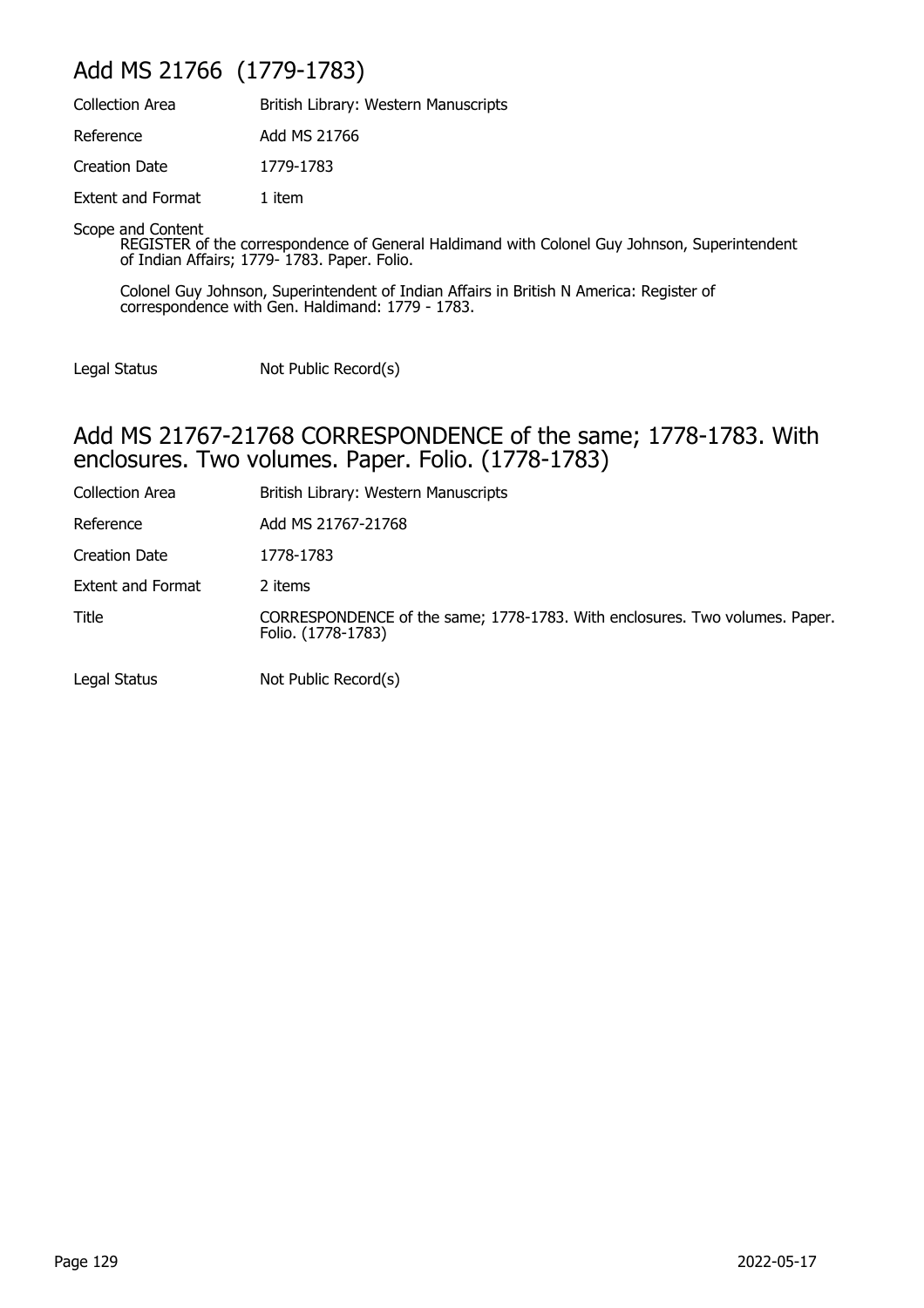## Add MS 21767 (1778-1783)

| <b>Collection Area</b>       | British Library: Western Manuscripts |
|------------------------------|--------------------------------------|
| Reference                    | Add MS 21767                         |
| <b>Creation Date</b>         | 1778-1783                            |
| <b>Extent and Format</b>     | 1 item                               |
| Scope and Content<br>Vol. I. |                                      |

Colonel Guy Johnson, Superintendent of Indian Affairs in British N America: Correspondence with Gen. Haldimand: 1759-1785.

Legal Status Not Public Record(s)

## Add MS 21768 (1778-1783)

| Collection Area | British Library: Western Manuscripts |
|-----------------|--------------------------------------|
| Reference       | Add MS 21768                         |
| Creation Date   | 1778-1783                            |

Extent and Format 1 item

Scope and Content Vol. II.

> Colonel Guy Johnson, Superintendent of Indian Affairs in British N America: Correspondence with Gen. Haldimand: 1759-1785.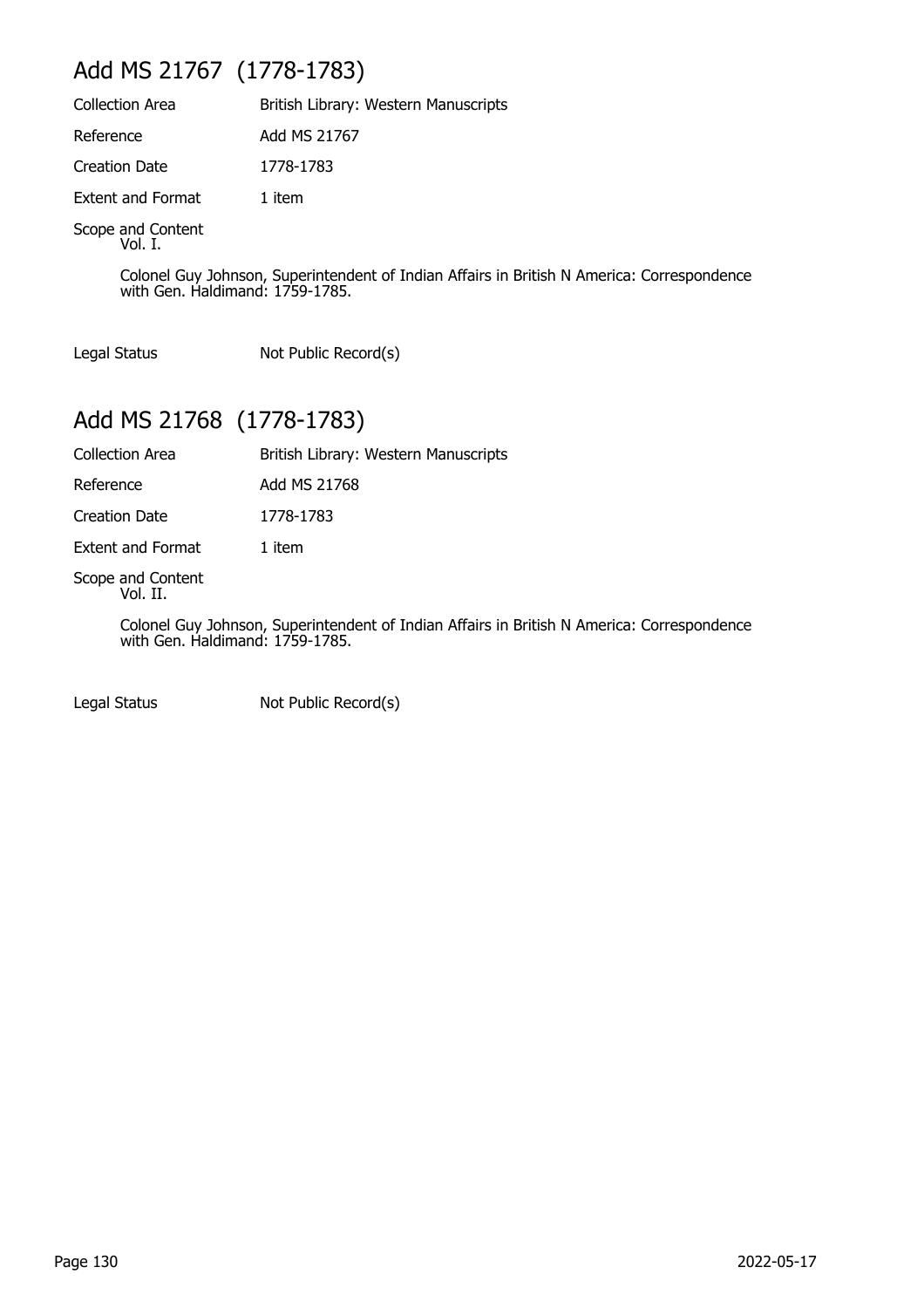#### Add MS 21769-21770 PAPERS relating to Indian affairs; 1777-1783; consisting of accounts, returns, merchants' letters, etc. Among

| <b>Collection Area</b>   | British Library: Western Manuscripts                                                                                                                                                                                                                                                                                                                                                          |
|--------------------------|-----------------------------------------------------------------------------------------------------------------------------------------------------------------------------------------------------------------------------------------------------------------------------------------------------------------------------------------------------------------------------------------------|
| Reference                | Add MS 21769-21770                                                                                                                                                                                                                                                                                                                                                                            |
| <b>Creation Date</b>     | 1777-1783                                                                                                                                                                                                                                                                                                                                                                                     |
| <b>Extent and Format</b> | 2 items                                                                                                                                                                                                                                                                                                                                                                                       |
| Title                    | PAPERS relating to Indian affairs; 1777-1783; consisting of accounts,<br>returns, merchants' letters, etc. Among the signatures are those of Colonels<br>Guy Johnson and Sir John Johnson, Bart.; Captains Gilbert Tice, Joseph<br>Brant, and W. Johnston; Brigadier-General Henry Watson Powell; and Jenkin<br>Williams, Solicitor-General of Quebec. Two volumes. Paper. Folio. (1777-1783) |
| Legal Status             | Not Public Record(s)                                                                                                                                                                                                                                                                                                                                                                          |

#### Add MS 21769 (1777-1783)

| Collection Area          | British Library: Western Manuscripts |
|--------------------------|--------------------------------------|
| Reference                | Add MS 21769                         |
| <b>Creation Date</b>     | 1777-1783                            |
| <b>Extent and Format</b> | 1 item                               |
| Scope and Content        |                                      |

Vol. I.

William Johnston, Captain: Papers relating to Indian affairs: 1777-1783.

Sir John Johnson, 2nd Baronet; of Johnson Hall, Superintendent - General of Indian Affairs in British N America: Papers relating to Indian affairs: 1777-1783.

Colonel Guy Johnson, Superintendent of Indian Affairs in British N America: Papers relating to Indian affairs: 1777-1783.

Jenkin Williams, Solicitor-General of Quebec: Papers relating to Indian affairs: 1777-1783.

Gilbert Tice, Captain: Papers relating to Indian affairs in N.America.: 1777-1783.

Henry Watson Powell, General: Papers relating to Indian affairs: 1777-1783.

American Indians: Papers relating to Indian affairs in: 1758-1783.

includes:

• f. 16 Joseph Brant, Captain: Letters to Gen. Haldimand: 1777, 1789.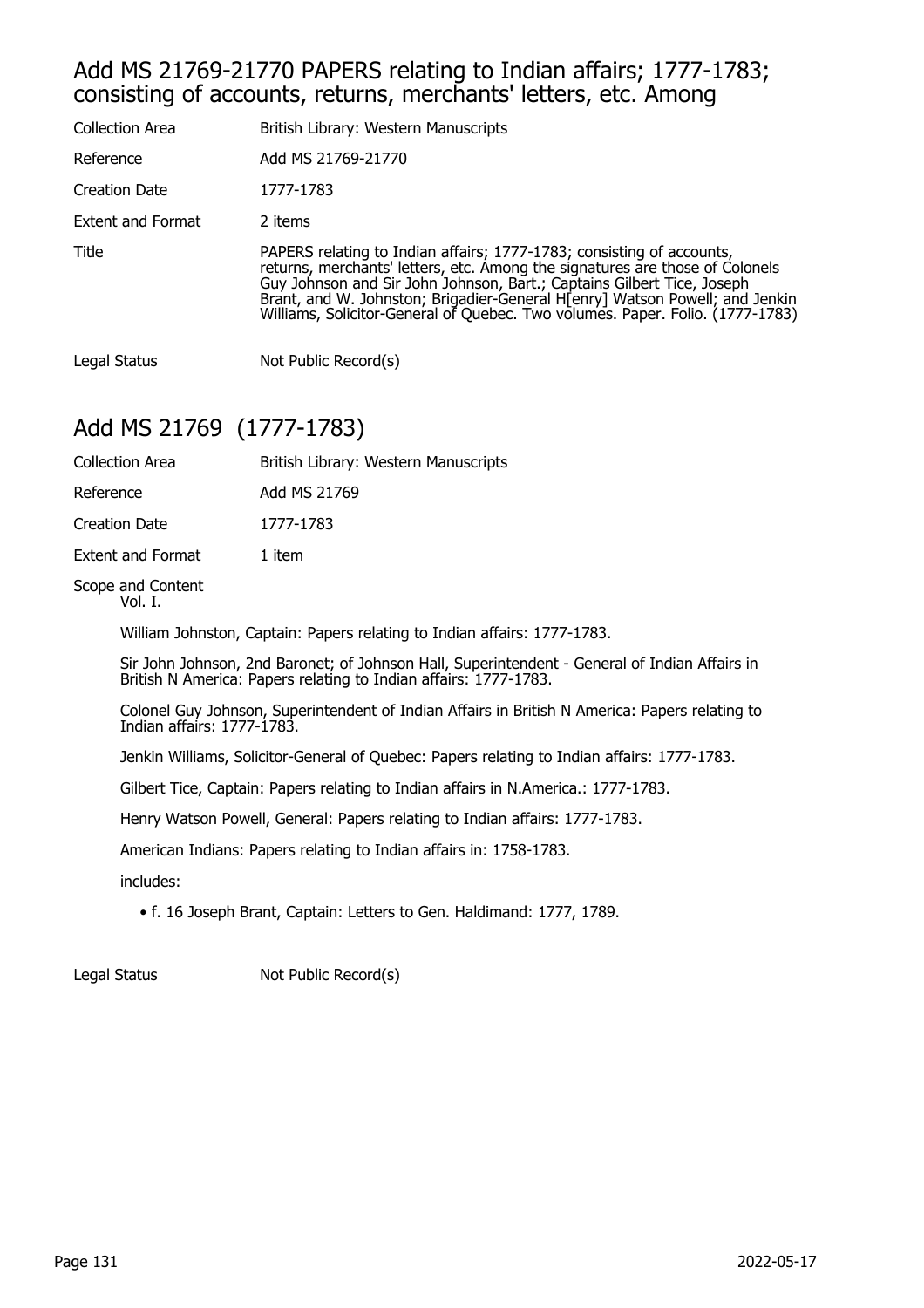#### Add MS 21770 (1777-1783)

| <b>Collection Area</b>             | British Library: Western Manuscripts |
|------------------------------------|--------------------------------------|
| Reference                          | Add MS 21770                         |
| <b>Creation Date</b>               | 1777-1783                            |
| <b>Extent and Format</b>           | 1 item                               |
| $\sim$ $\sim$ $\sim$ $\sim$ $\sim$ |                                      |

Scope and Content Vol. II.

William Johnston, Captain: Papers relating to Indian affairs: 1777-1783.

Sir John Johnson, 2nd Baronet; of Johnson Hall, Superintendent - General of Indian Affairs in British N America: Papers relating to Indian affairs: 1777-1783.

Colonel Guy Johnson, Superintendent of Indian Affairs in British N America: Papers relating to Indian affairs: 1777-1783.

Jenkin Williams, Solicitor-General of Quebec: Papers relating to Indian affairs: 1777-1783.

Gilbert Tice, Captain: Papers relating to Indian affairs in N.America.: 1777-1783.

Henry Watson Powell, General: Papers relating to Indian affairs: 1777-1783.

American Indians: Papers relating to Indian affairs in: 1758-1783.

includes:

• f. 104 Joseph Brant, Captain: Return of his volunteers at Niagara: 1782.

Legal Status Not Public Record(s)

#### Add MS 21771-21772 LETTERS from Lieut.-Colonel John Campbell, Superintendent of Indian Affairs, and from other officers of the

| <b>Collection Area</b>   | British Library: Western Manuscripts                                                                                                                                                                                                                                                                               |
|--------------------------|--------------------------------------------------------------------------------------------------------------------------------------------------------------------------------------------------------------------------------------------------------------------------------------------------------------------|
| Reference                | Add MS 21771-21772                                                                                                                                                                                                                                                                                                 |
| Creation Date            | 1778-1784                                                                                                                                                                                                                                                                                                          |
| <b>Extent and Format</b> | 2 items                                                                                                                                                                                                                                                                                                            |
| Title                    | LETTERS from Lieut.-Colonel John Campbell, Superintendent of Indian Affairs,<br>and from other officers of the same department; 1778-1784. There are several<br>letters from Captain Alexander Fraser, Captain Joseph Brant, and James<br>Stanley Goddard. With enclosures. Two volumes. Paper. Folio. (1778-1784) |

Scope and Content

John Campbell, Lieutenant -Colonel Superintendent of Indian Affairs at Montreal: Correspondence with Gen. Haldimand and his Secretary: 1778-1784.

American Indians: Correspondence of the officers of the Indian Department with Gen. Haldimand: 1778-1784.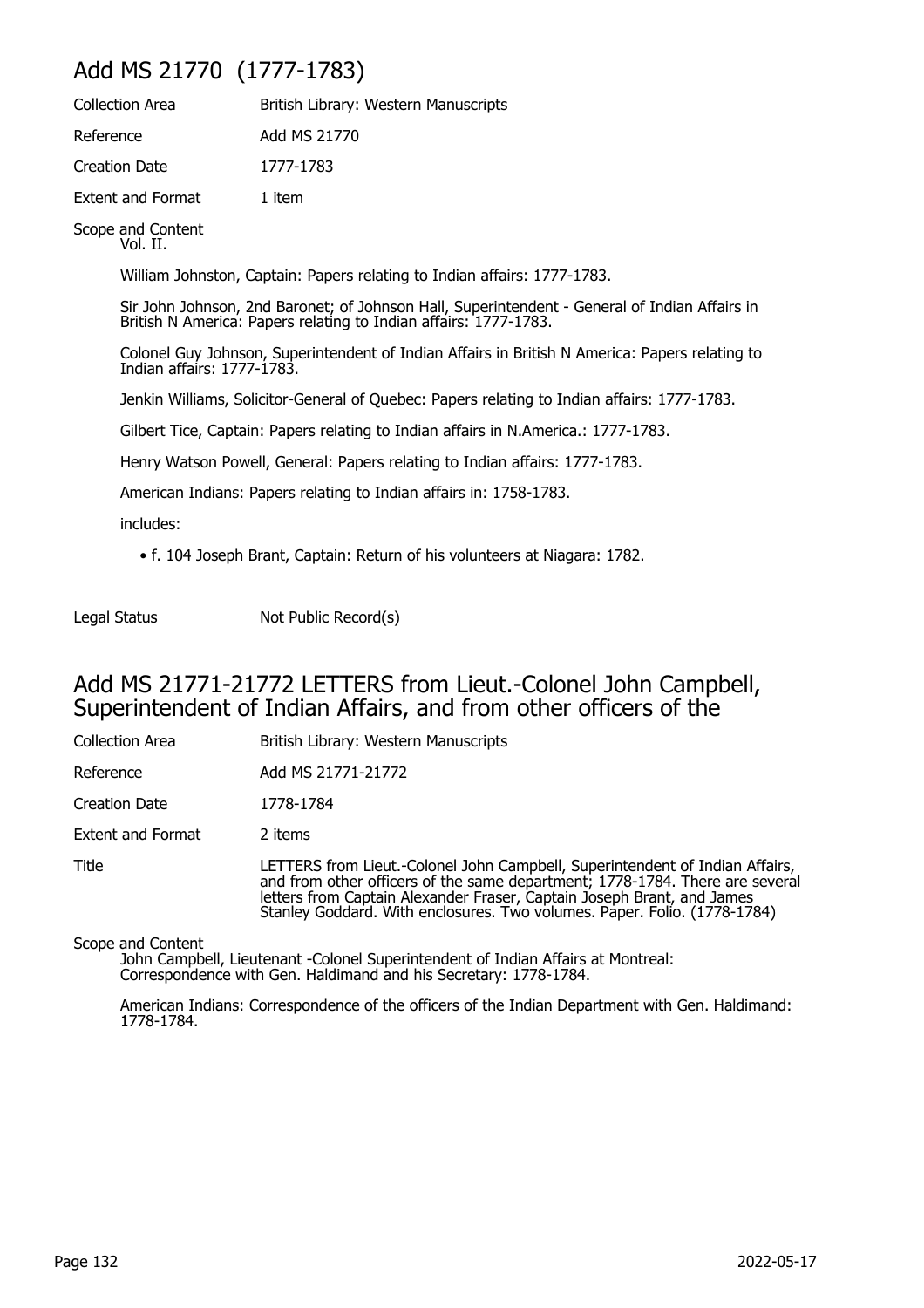## Add MS 21771 (1778-1784)

| Collection Area              | British Library: Western Manuscripts |
|------------------------------|--------------------------------------|
| Reference                    | Add MS 21771                         |
| Creation Date                | 1778-1784                            |
| <b>Extent and Format</b>     | 1 item                               |
| Scope and Content<br>Vol. I. |                                      |

Alexander Fraser, Captain: Correspondence with Gen. Haldimand: 1778-1790.

includes:

• ff. 192, 245 James Stanley Goddard: Letters to Maj. Mathews and Gen. Haldimand: 1780-1784.

Legal Status Not Public Record(s)

#### Add MS 21772 (1778-1784)

| <b>Collection Area</b>   | British Library: Western Manuscripts |
|--------------------------|--------------------------------------|
| Reference                | Add MS 21772                         |
| <b>Creation Date</b>     | 1778-1784                            |
| <b>Extent and Format</b> | 1 item                               |
| Cassa sud Captant        |                                      |

Scope and Content Vol. II.

Alexander Fraser, Captain: Correspondence with Gen. Haldimand: 1778-1790.

includes:

- ff. 88, 207, 221 James Stanley Goddard: Letters to Maj. Mathews and Gen. Haldimand: 1780-1784.
- ff. 223, 232, 257 Joseph Brant, Captain: Letters to Maj. Mathews: 1784.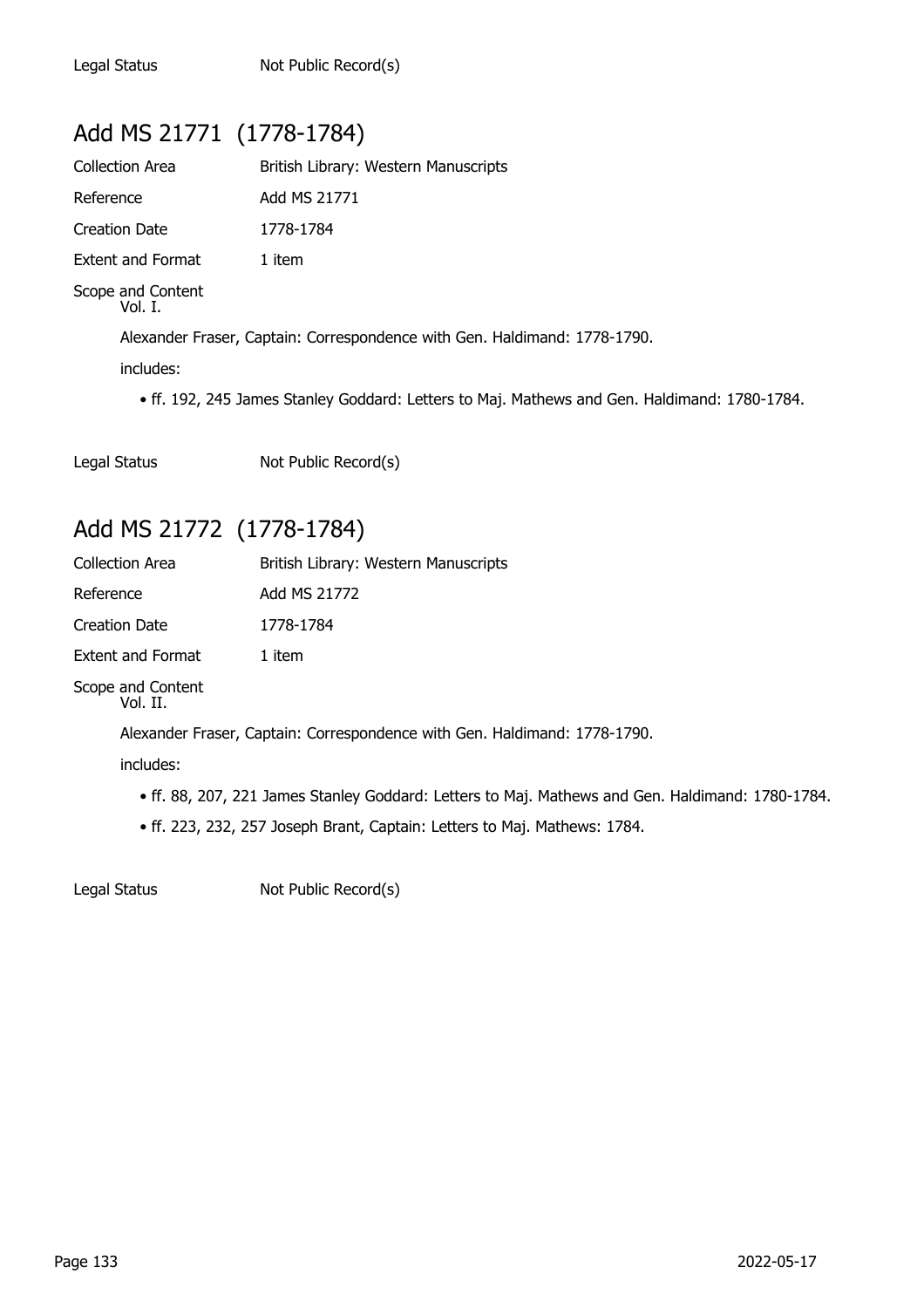#### Add MS 21773 (1779-1783)

| <b>Collection Area</b>   | British Library: Western Manuscripts |
|--------------------------|--------------------------------------|
| Reference                | Add MS 21773                         |
| Creation Date            | 1779-1783                            |
| <b>Extent and Format</b> | 1 item                               |

Scope and Content

LETTERS from General Haldimand to Lieut.-Colonel John Campbell, and other officers of the Indian Department; 1779-1783. Paper. Folio.

John Campbell, Lieutenant -Colonel Superintendent of Indian Affairs at Montreal: Correspondence with Gen. Haldimand and his Secretary: 1778-1784.

American Indians: Correspondence of the officers of the Indian Department with Gen. Haldimand: 1778-1784.

Legal Status Not Public Record(s)

#### Add MS 21774 (1778-1784)

Collection Area **British Library: Western Manuscripts** 

Reference Add MS 21774

Creation Date 1778-1784

Extent and Format 1 item

Scope and Content

CORRRESPONDENCE of General Haldimand with Lieut.-Colonel Daniel Claus, of the Indian Department; 1778-1784. Paper. Folio.

Daniel Claus, Lieutenant -Colonel: Correspondence with Gen. Haldimand: 1778-1784.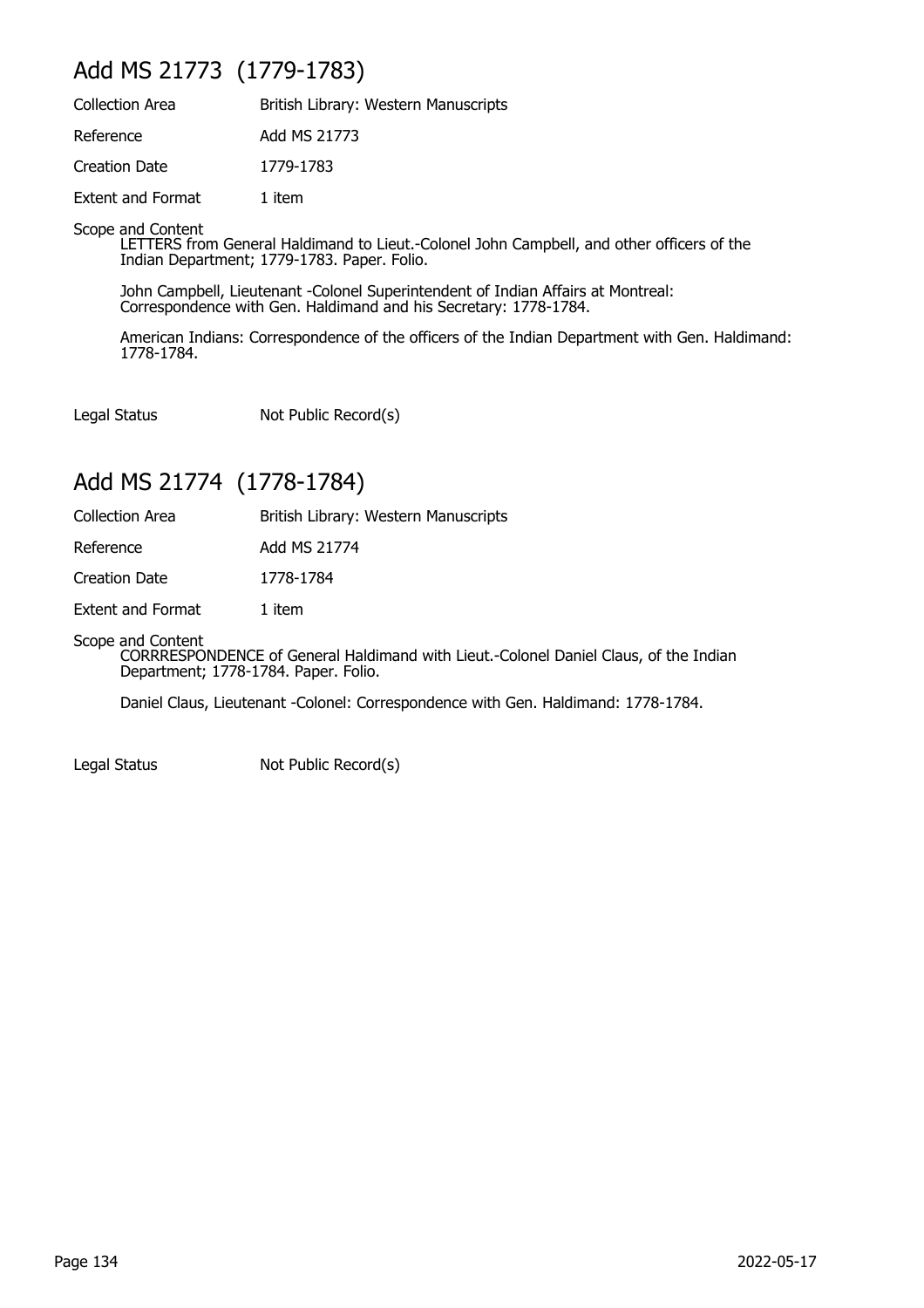#### Add MS 21775 (1782-1784)

| <b>Collection Area</b>   | British Library: Western Manuscripts |
|--------------------------|--------------------------------------|
| Reference                | Add MS 21775                         |
| Creation Date            | 1782-1784                            |
| <b>Extent and Format</b> | 1 item                               |

Scope and Content

CORRESPONDENCE of General Haldimand with Brigadier-General Sir John Johnson, Bart., of the Indian Department; 1782-1784. Among the enclosures are original letters from George Rose, Secretary to the Treasury, f. 55; Captain Colin Campbell, f. 86; Colonel Guy Johnson, ff. 90, 128; and Captain Joseph Brant, f. 283. Paper. Folio.

Sir John Johnson, 2nd Baronet; of Johnson Hall, Superintendent - General of Indian Affairs in British N America: Correspondence with Gen. Haldimand: 1776 - 1787.

includes:

- f. 55 George Rose, PC; MP: Letters to Gen. Haldimand: 1782-1786.
- f. 86 Colin Campbell, Captain: Letter to Capt. Mathews: 1783.

• ff. 90, 128 Colonel Guy Johnson, Superintendent of Indian Affairs in British N America:

- Letters to Capt. Mathews and Sir J. Johnson: 1783.
	- f. 283 Joseph Brant, Captain: Letter to Sir J. Johnson: 1784.

Legal Status Not Public Record(s)

#### Add MS 21776 (1782-1783)

| Collection Area | British Library: Western Manuscripts |
|-----------------|--------------------------------------|
| Reference       | Add MS 21776                         |

Creation Date 1782-1783

Extent and Format 1 item

Scope and Content

COPIES of the King's commission and instructions to Brigadier- General Sir John Johnson, Bart., Superintendent and Inspector- General of Indian Affairs; 1782, 1783. Paper. Small Quarto.

Sir John Johnson, 2nd Baronet; of Johnson Hall, Superintendent - General of Indian Affairs in British N America: Royal commission and instructions to: 1782-1783.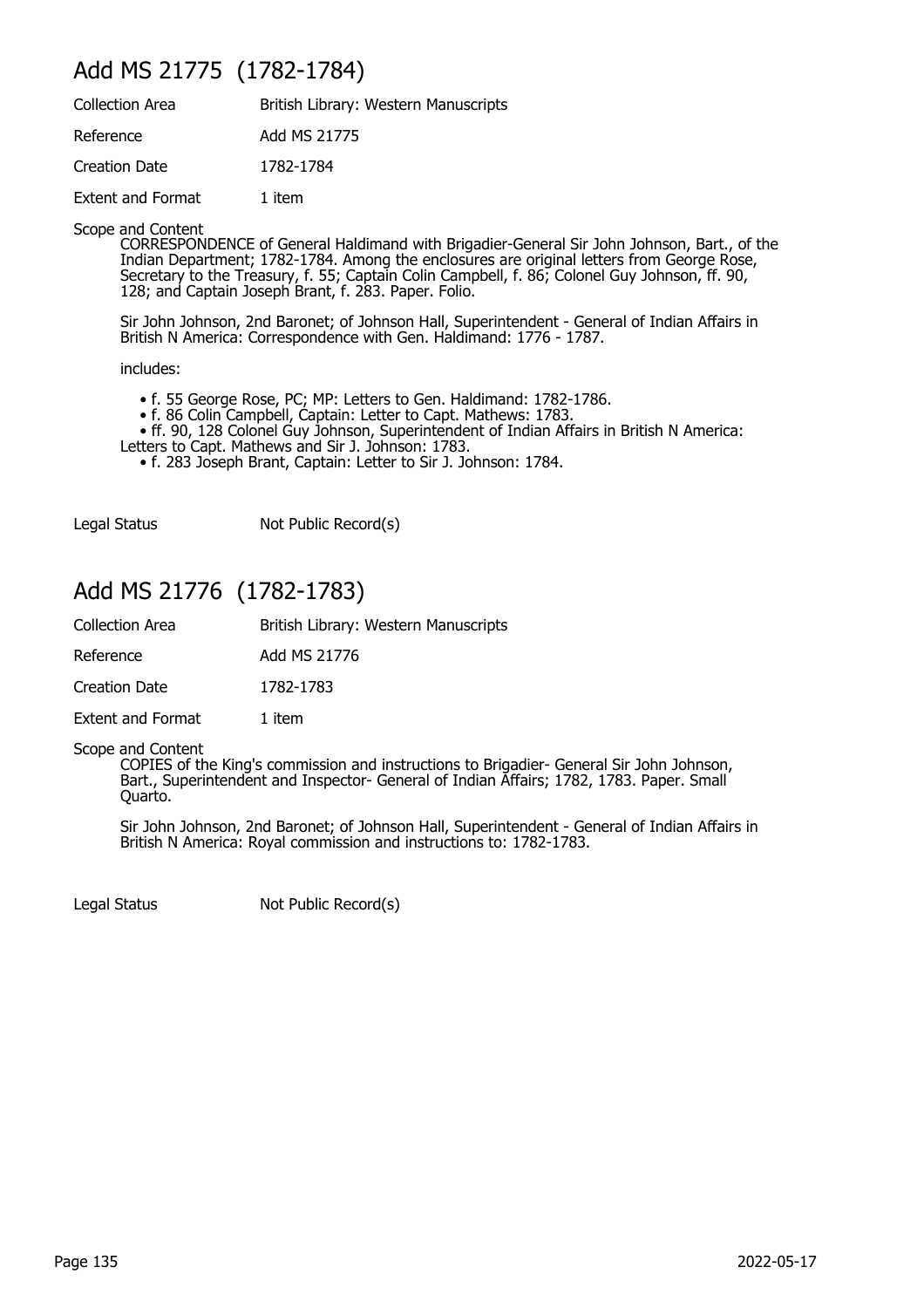## Add MS 21777 (1777-1783)

| <b>Collection Area</b>   | British Library: Western Manuscripts |
|--------------------------|--------------------------------------|
| Reference                | Add MS 21777                         |
| <b>Creation Date</b>     | 1777-1783                            |
| <b>Extent and Format</b> | 1 item                               |
| Languages of Material    | English; French                      |

Scope and Content

CORRESPONDENCE of General Haldimand with the Indian Residents, Captain Luc Schmid, at Yamaska and St. François; Captain Hestel de Rouville, at St. François; Père Girault, at La Jeune Lorette; and Lieut. Wills Crofts, 34th Regt., at St. François; 1777- 1783. With enclosures. Paper. Folio.

Luc Schmid, Captain: Correspondence with Gen. Haldimand: 1777-1783.: Fr.

Girault, Père: Correspondence with Gen. Haldimand: 1777-1784.

Lieutenant Wills Crofts, Indian Resident at St François: Correspondence with Gen. Haldimand: 1777-1783.

American Indians: Correspondence of Gen. Haldimand with the Indian Residents: 1777-1783.

Legal Status Not Public Record(s)

#### Add MS 21778 (18th century)

| British Library: Western Manuscripts |
|--------------------------------------|
| Add MS 21778                         |
| 18th century                         |
| 1 item                               |
|                                      |

Scope and Content

COPIES of directions to Mr. Pellycrow how to conduct his inquiries into the manners and customs of the Indian nations, particularly the Chactaws; and (reversing the volume) of a letter giving a sketch of the natural and civil history of the State of Pennsylvania. Paper; XVIIIth cent. Small Quarto.

Pennsylvania: Sketch of its natural and civil history: 18th cent.

Pellycrow: Directions to, for enquiring into the manners and customs of the American Indians: 18th cent.

American Indians: Directions for inquiring into the manners and customs of the Indian nations: 18th cent.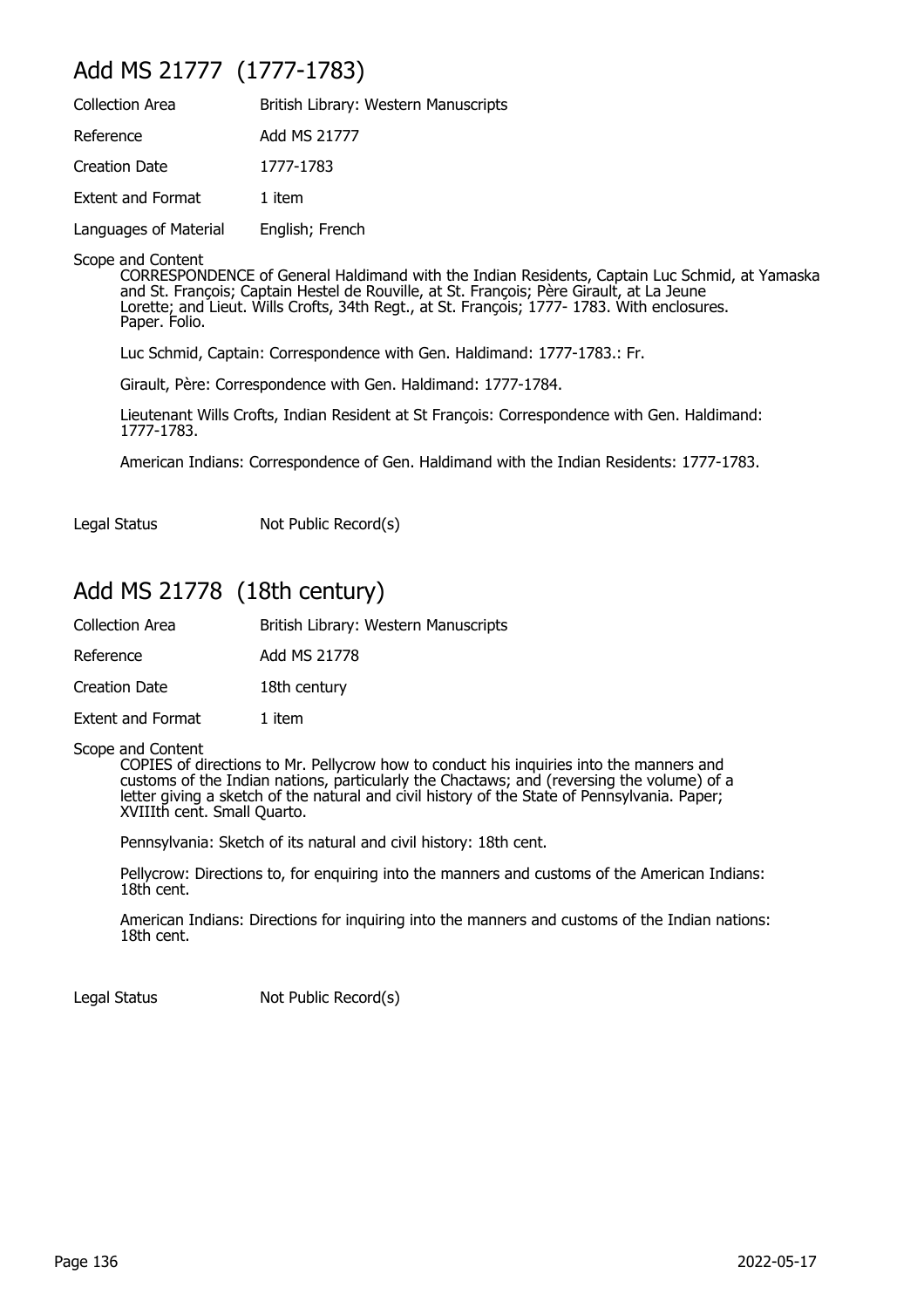#### Add MS 21779 (1778-1784)

| <b>Collection Area</b>   | British Library: Western Manuscripts |
|--------------------------|--------------------------------------|
| Reference                | Add MS 21779                         |
| Creation Date            | 1778-1784                            |
| <b>Extent and Format</b> | 1 item                               |

Scope and Content

REPORTS of meetings, treaties, speeches, *etc.*, relating to the Indian tribes of Canada; 1778-1784. Paper. Folio.

Canada: Papers relating to the Indian tribes: 1778-1784.

Legal Status Not Public Record(s)

#### Add MS 21780 (1778-1784)

| British Library: Western Manuscripts |
|--------------------------------------|

Reference Add MS 21780

Creation Date 1778-1784

Extent and Format 1 item

Scope and Content

CORRESPONDENCE of General Haldimand with officers commanding at Oswegatchie, viz.: Ensign James Davis, of the 31st Regt.; Sept. 1778-May, 1779; Captain Alexander Fraser; May-Sept. 1779; and Captain Daniel Robertson, 84th Regt.; Sept. 1779-July, 1782. At the end of the volume is a letter from Lieut. Walter Sutherland; and also a few returns, dated 1784. Paper. Folio.

Daniel Robertson, Captain: Correspondence with Gen. Haldimand: 1779-1782.

Alexander Fraser, Captain: Correspondence with Gen. Haldimand: 1778-1790.

James Davis, Ensign: Correspondence with Gen. Haldimand: 1778 -1779.

includes:

• f. 168 Walter Sutherland, Lieutenant: Letters to Gen. Haldimand and others: 1779-1784.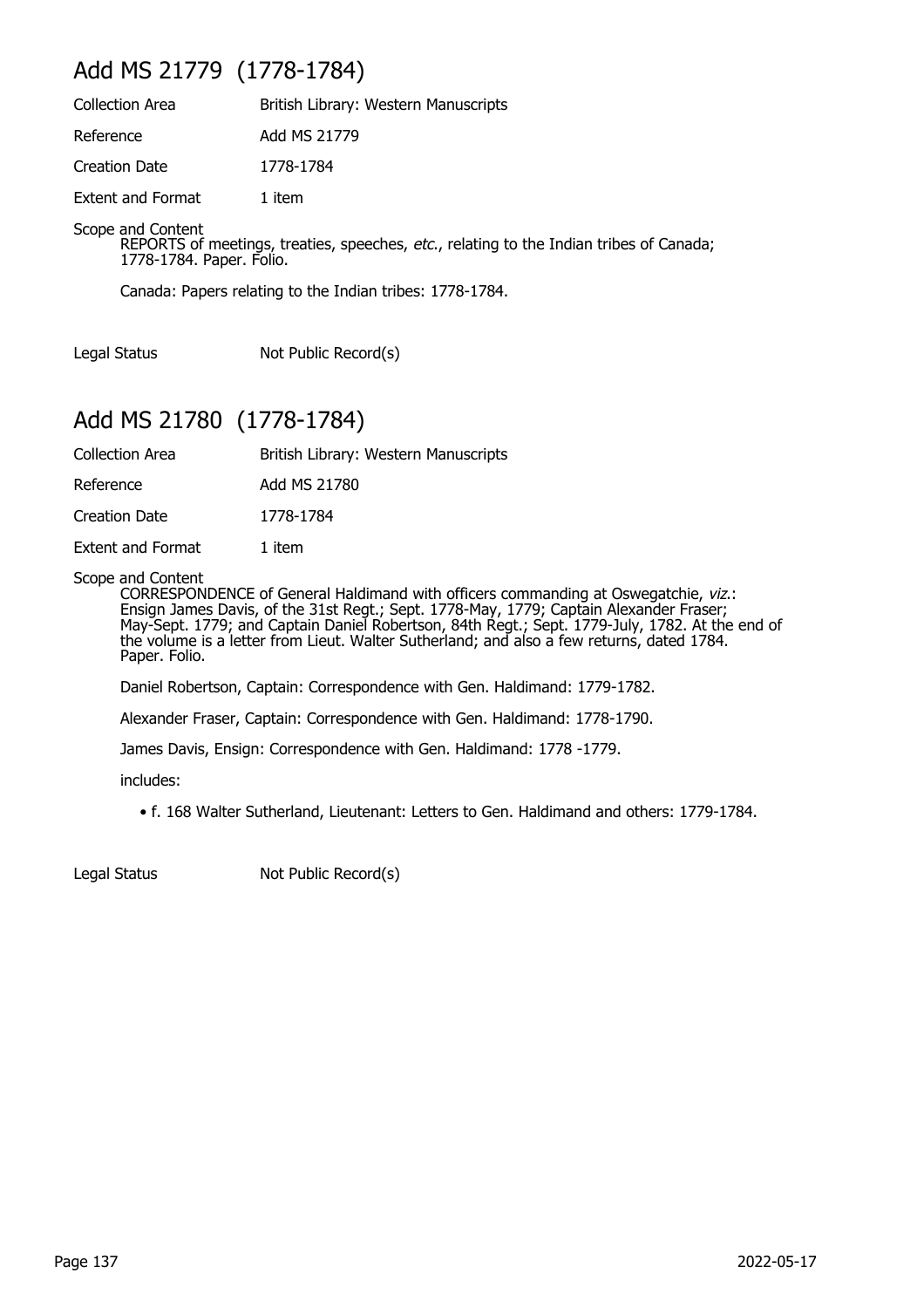#### Add MS 21781 (1776-1783)

| <b>Collection Area</b>   | British Library: Western Manuscripts |
|--------------------------|--------------------------------------|
| Reference                | Add MS 21781                         |
| <b>Creation Date</b>     | 1776-1783                            |
| <b>Extent and Format</b> | 1 item                               |

Scope and Content

REGISTER of the correspondence between Generals Sir Guy Carleton and Haldimand and the officers commanding at Detroit; 1776-1783. Paper. Folio.

Guy Carleton, 1st Baron Dorchester: Register of correspondence with officers commanding at Detroit: 1776-1783.

Fort Detroit, Canada: Correspondence of officers commanding at, with Gens. Sir G. Carleton and F. Haldimand: 1776-1784.

Legal Status Not Public Record(s)

#### Add MS 21782-21783 CORRESPONDENCE of General Haldimand with officers commanding in Detroit and its dependencies, viz.: Henry

| Collection Area       | British Library: Western Manuscripts                                                                                                                                                                                                                                                                                                                                                                                                                                                                                                                                                                                                                                                                                                                                                                                                                                                                                                                                                                                                                                                                                                                                                                                                                                          |
|-----------------------|-------------------------------------------------------------------------------------------------------------------------------------------------------------------------------------------------------------------------------------------------------------------------------------------------------------------------------------------------------------------------------------------------------------------------------------------------------------------------------------------------------------------------------------------------------------------------------------------------------------------------------------------------------------------------------------------------------------------------------------------------------------------------------------------------------------------------------------------------------------------------------------------------------------------------------------------------------------------------------------------------------------------------------------------------------------------------------------------------------------------------------------------------------------------------------------------------------------------------------------------------------------------------------|
| Reference             | Add MS 21782-21783                                                                                                                                                                                                                                                                                                                                                                                                                                                                                                                                                                                                                                                                                                                                                                                                                                                                                                                                                                                                                                                                                                                                                                                                                                                            |
| <b>Creation Date</b>  | 1772-1784                                                                                                                                                                                                                                                                                                                                                                                                                                                                                                                                                                                                                                                                                                                                                                                                                                                                                                                                                                                                                                                                                                                                                                                                                                                                     |
| Extent and Format     | 2 items                                                                                                                                                                                                                                                                                                                                                                                                                                                                                                                                                                                                                                                                                                                                                                                                                                                                                                                                                                                                                                                                                                                                                                                                                                                                       |
| Languages of Material | English; French                                                                                                                                                                                                                                                                                                                                                                                                                                                                                                                                                                                                                                                                                                                                                                                                                                                                                                                                                                                                                                                                                                                                                                                                                                                               |
| Title                 | CORRESPONDENCE of General Haldimand with officers commanding in Detroit and<br>its dependencies, viz.: Henry Hamilton, Lieut.-Governor; 1778-1784. Captain<br>R[ichard] B[erenger] Lernoult, 8th Regt., Commandant; 1779. Major<br>afterwards Lieut.-Col.] A[rent] S[chuyler] de Peyster, 8th Regt.,<br>Commandant; 1779-1783. Jehu Hay, Lieut.-Governor; 1783-1784. Philipe<br>Rocheblave, commanding at the Illinois; 1778-1784. Edward Abbott,<br>Lieut.-Governor of St. Vincennes, 1778. There are also miscellaneous letters<br>from Louis Chevallier, of St. Joseph; 1780. Captain A. McKee, Indian Depôt,<br>passim. Captain Thomas Aubrey, and other officers of the 47th Regt.; 1779,<br>1780. Colonel John Campbell; Shawnese Town, 23 Oct. 1779. Surgeon George<br>Anthon; Detroit, 5 Jan. 1780. Norman McLeod [Town Major]; Detroit 6 Jan.<br>1780. Lieut.-Colonel John Montgomery, Commandant of Fort Clark; Illinois, 6<br>July, 1780. Captain La Mothe; Quebec, 25 Sept. 1781. Fr. Lieut. Poole<br>England; Detroit, 26 Jan. 1782. Captain Henry Bird, 8th Regt.; Detroit, 13<br>Aug. 1782. Captain Alexander Grant, R. N.; Niagara, 1784; and others. With<br>enclosures and papers relating to Detroit; 1772-1784. Two volumes. Paper.<br>Folio. (1772-1784) |

Scope and Content

Fort Detroit, Canada: Correspondence of officers commanding at, with Gens. Sir G. Carleton and F. Haldimand: 1776-1784.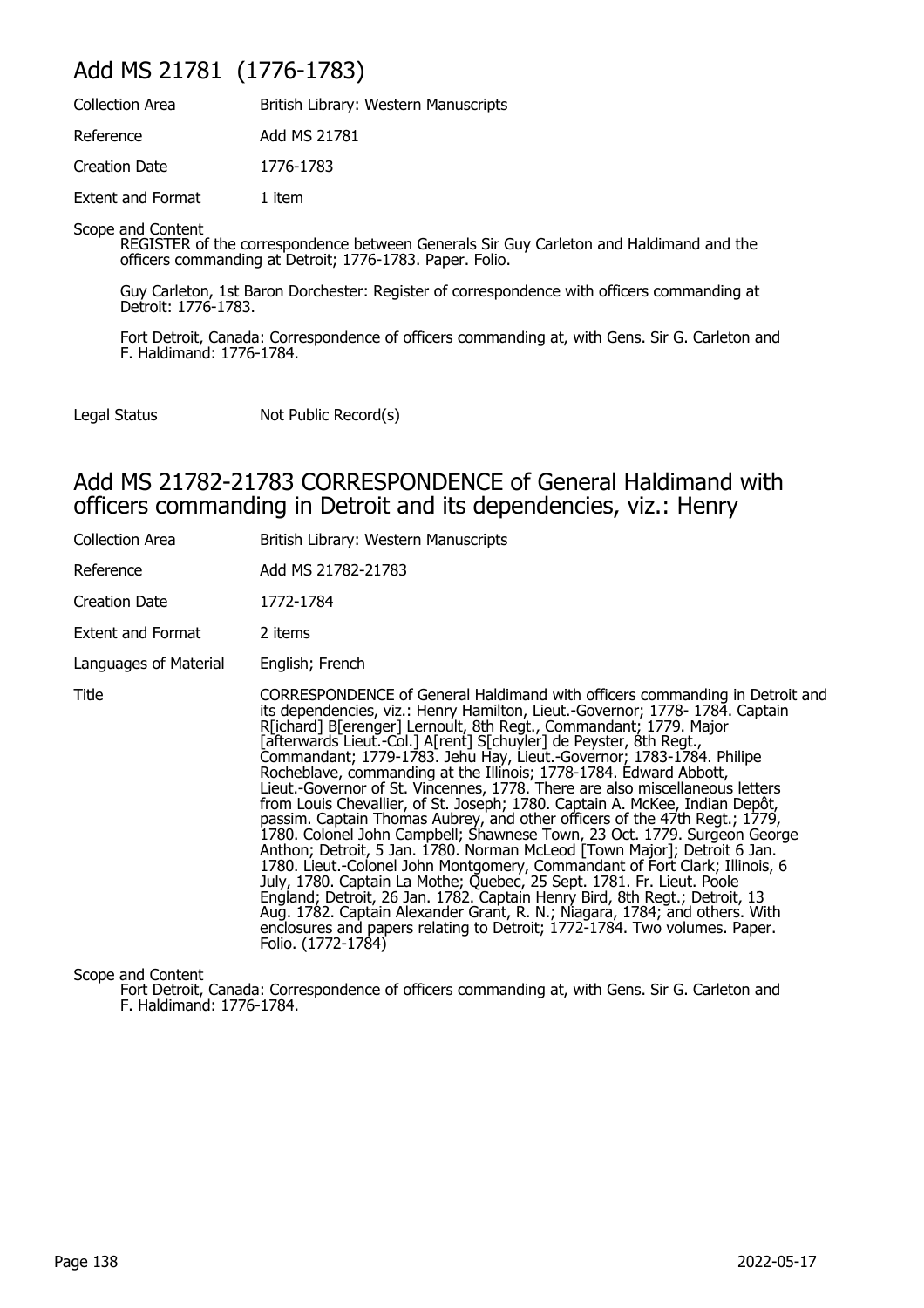#### Add MS 21782 (1772-1784)

| <b>Collection Area</b>   | British Library: Western Manuscripts |
|--------------------------|--------------------------------------|
| Reference                | Add MS 21782                         |
| <b>Creation Date</b>     | 1772-1784                            |
| <b>Extent and Format</b> | 1 item                               |
| Languages of Material    | English; French                      |
| Conno and Contant        |                                      |

Scope and Content Vol. I.

> Captain Richard Berenger Lernoult, Adjutant-General in Canada, Commandant of Detroit: Correspondence with Gen. Haldimand: 1779.

Philipe Rocheblave, Commandant at Illinois: Correspondence with Gen. Haldimand: 1778-1784.

Arent Schayler de Peyster, Lieutenant -Colonel Commanding at Niagara: Correspondence with Gen. Haldimand: 1778-1784.

Alexander McKee, Captain: Letters to Gen. Haldimund and others: 1778-1784.

Henry Hamilton, Lieutenant -General, Lieutenant Governor of Quebec, etc: Correspondence with Gen. Haldimand: 1778-1784.

Edward Abbott, Lieutenant Gov. of S Vincennes: Correspondence with Gen. Haldimand: 1778-1783.

includes:

• ff. 281, 323 Thomas Aubrey, Captain: Letters to Gen. Haldimand: 1778-1780.

• f. 289 John Campbell, Colonel in the American Army: Letter to Capt. Lernoult: 1779.

• f. 311 George Anthon, Surgeon: Letter to Capt. Brehm: 1780.

• f. 313 Norman McLeod, Major: Letters to Gen. Haldimand: 1780.

• ff. 329, 355, 359 Louis Chevallier, of St Joseph: Letters to Maj. de Peyster: 1780.: Fr.

 • f. 363 John Montgomery, Lieutenant -Colonel, Commandant of Fort Clark: Letter to Maj. de Peyster: 1780.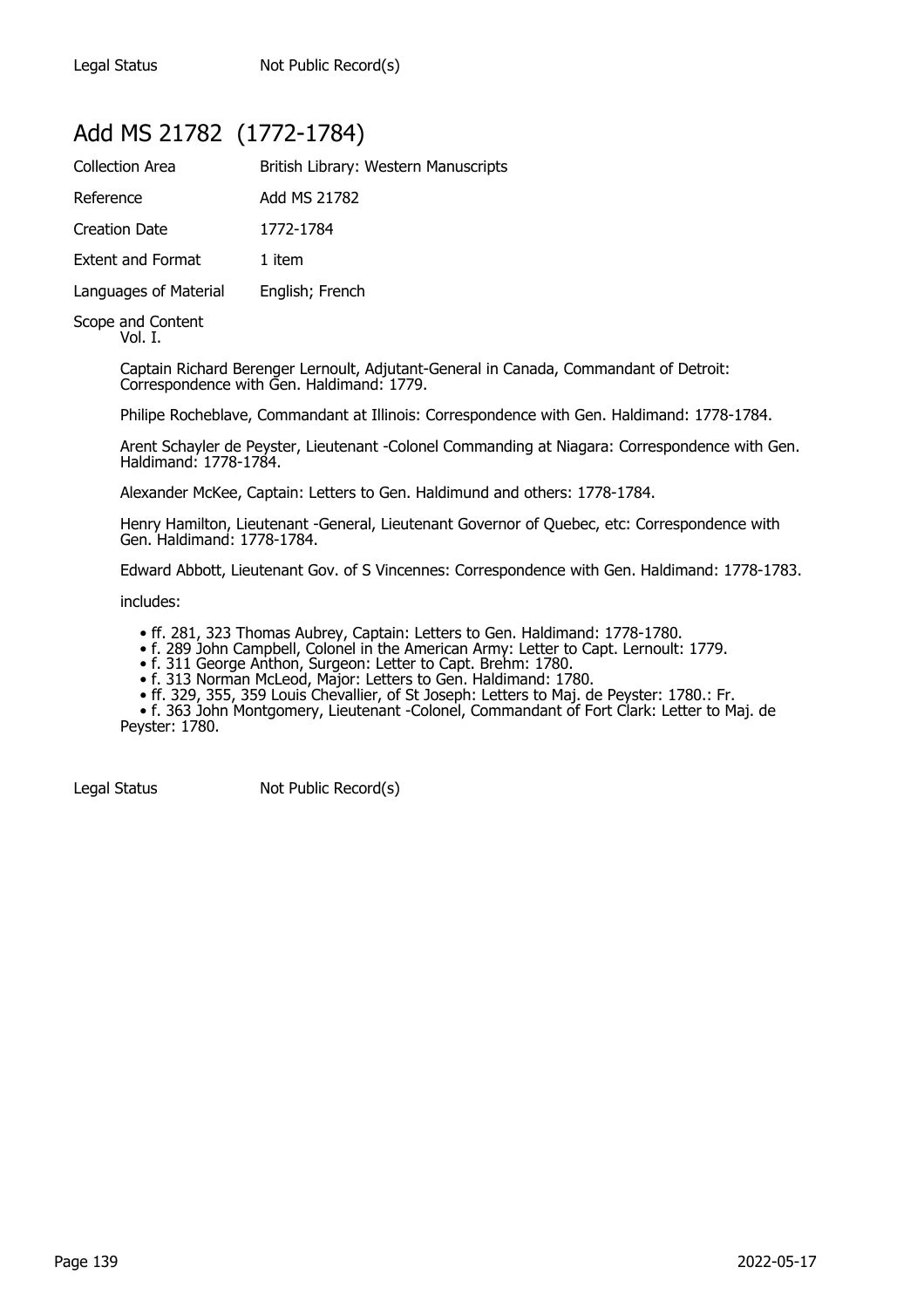#### Add MS 21783 (1772-1784)

| <b>Collection Area</b>   | British Library: Western Manuscripts |
|--------------------------|--------------------------------------|
| Reference                | Add MS 21783                         |
| Creation Date            | 1772-1784                            |
| <b>Extent and Format</b> | 1 item                               |

Scope and Content Vol. II.

Philipe Rocheblave, Commandant at Illinois: Correspondence with Gen. Haldimand: 1778-1784.

Arent Schayler de Peyster, Lieutenant -Colonel Commanding at Niagara: Correspondence with Gen. Haldimand: 1778-1784.

Alexander McKee, Captain: Letters to Gen. Haldimund and others: 1778-1784.

Henry Hamilton, Lieutenant -General, Lieutenant Governor of Quebec, etc: Correspondence with Gen. Haldimand: 1778-1784.

Edward Abbott, Lieutenant Gov. of S Vincennes: Correspondence with Gen. Haldimand: 1778-1783.

includes:

- f. 86 Lamothe, Captain: Letters to Gen. Haldimand: 1780-1784.
- f. 129 Poole Hickman England, Lieutenant: Letter to Capt. Mathews: 1782.
- f. 221 Henry Bird, Captain: Letter to Gen. Haldimand: 1782.
- ff. 308-415, passim Jehu Hay, Lieutenant -Colonel, Lieutenant -Governor of Detroit:
- Correspondence with Gen. Haldimand: 1783-1784.
	- f. 406 Alexander Grant, Captain RN: Letters to Major Mathews: 1784.

Legal Status Not Public Record(s)

#### Add MS 21784 (1781-1783)

Collection Area **British Library: Western Manuscripts** 

| Reference | Add MS 21784 |
|-----------|--------------|
|           |              |

Creation Date 1781-1783

Extent and Format 1 item

Scope and Content

REGISTER of Correspondence of General Haldimand with the officers commanding at Carleton Island, Oswego, and Cataraqui; 1781-1783. Paper. Folio.

Canada: Register of correspondence of Gen. Haldimand with officers commanding at Carleton lsland, Oswego and Cataraqui: 1781-1783.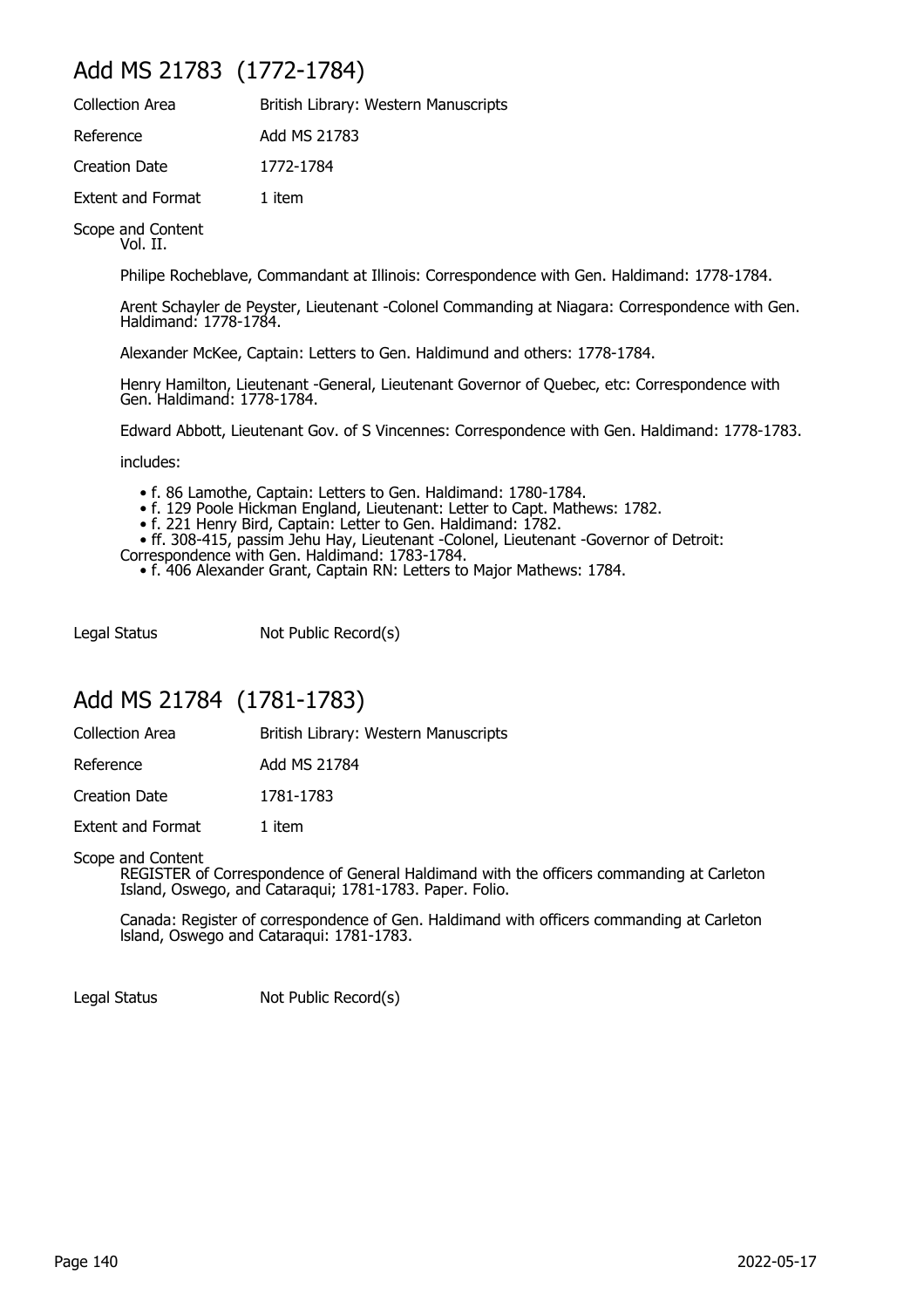#### Add MS 21785 (1782-1783)

| <b>Collection Area</b>   | British Library: Western Manuscripts |
|--------------------------|--------------------------------------|
| Reference                | Add MS 21785                         |
| <b>Creation Date</b>     | 1782-1783                            |
| <b>Extent and Format</b> | 1 item                               |

Scope and Content

CORRESPONDENCE of General Haldimand with Major John Ross, 34th Regt., commanding at Oswego, etc.; 1782, 1783. With enclosures. Paper. Folio.

John Rose, Major: Correspondence with Gen. Haldimand: 1767 - 1786.

Legal Status Not Public Record(s)

#### Add MS 21786 (1783-1786)

Collection Area British Library: Western Manuscripts

Reference Add MS 21786

Creation Date 1783-1786

Extent and Format 1 item

Scope and Content

CORRESPONDENCE of General Haldimand with Major Samuel Ross, Surveyor-General, John Collins, surveyor, and Major John Ross [34th Regt.], commanding the post of Cataraqui; in 1783, 1784, and 1786. With enclosures and papers relating to the settlement of the post. Paper. Folio.

Major Samuel Ross, Surveyor-General in Canada: Correspondence with Gen. Haldimand: 1783-1786.

John Rose, Major: Correspondence with Gen. Haldimand: 1767 - 1786.

John Collins, Surveyor: Correspondence with Gen. Haldimand: 1779, 1783-1786.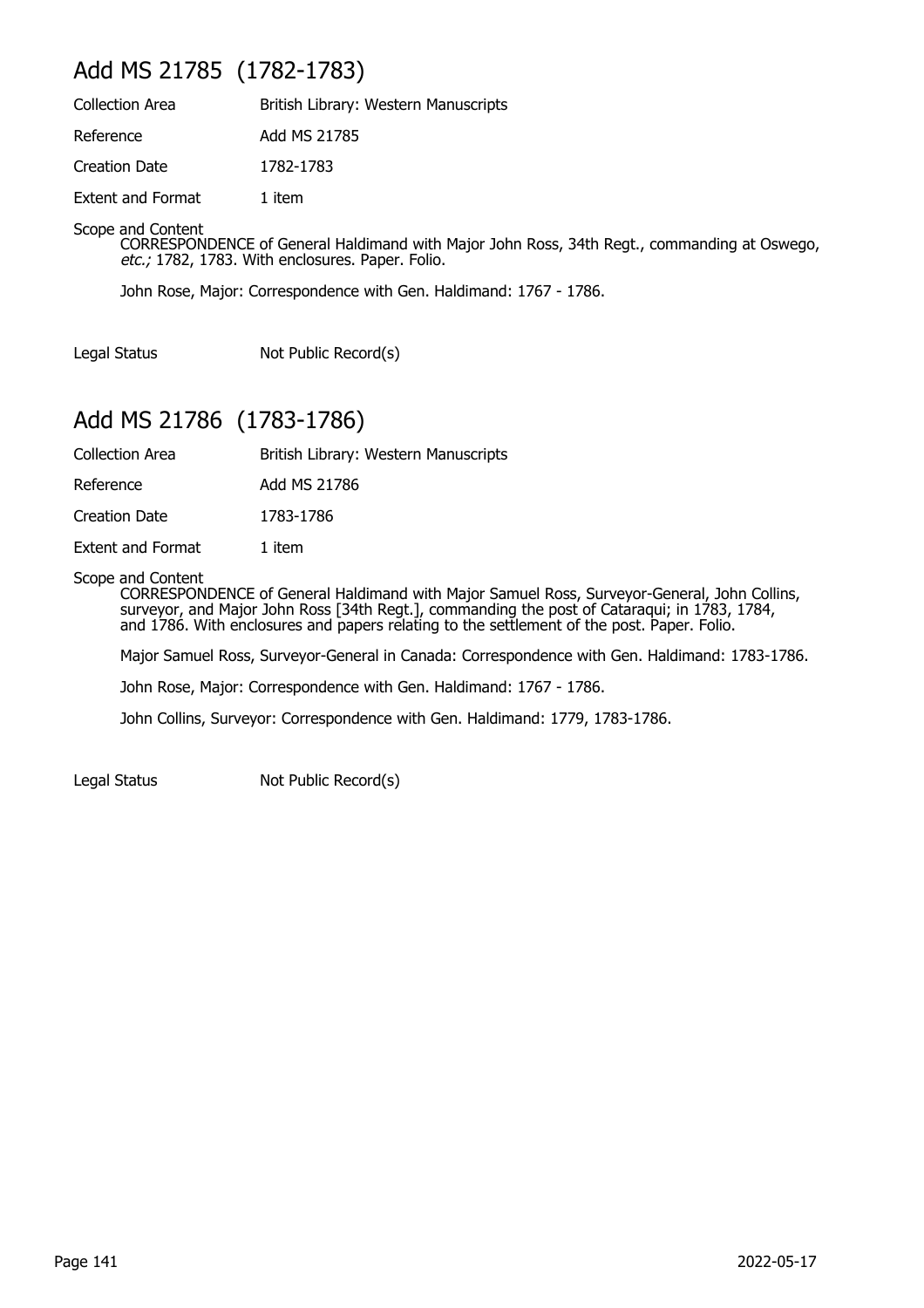#### Add MS 21787 (1778-1784)

| <b>Collection Area</b>   | British Library: Western Manuscripts |
|--------------------------|--------------------------------------|
| Reference                | Add MS 21787                         |
| <b>Creation Date</b>     | 1778-1784                            |
| <b>Extent and Format</b> | 1 item                               |

Scope and Content

1. LETTERS to General Haldimand from officers commanding at Carleton Island; 1778-1784, viz.: Captain Thomas Aubrey, 47th Regt.; Aug. 1778-May, 1779. Captain George McDougall, 84th Regt.; May-July, 1779. Major John Nairne, 84th Regt.; July- Nov. 1779. Captain Alexander Fraser, 84th Regt. Nov. 1779-Dec. 1780. Major John Ross, 34th Regt.; Jan. 1781-Mar. 1782. Captain William Ancrum, 34th Regt.; Apr.-Sept. 1782. Captain James McDonnell, Royal Regiment of New York; Oct. 1782. Major John Adolphus Harris, 84th Regt.; Nov. 1782-May, 1784. Captain Malcolm Fraser, 84th Regt., in the absence of Major Harris, in 1783.

2. Letters from Lieut. James Glenie, R.E., ff. 9, 52. Lieut. Thomas Bunbury, 47th Regt., ff. 17, 27. Lieut. William Baker, commanding the "Caldwell," ff. 37, 343. Captain Walter Butler, of the Rangers, f. 39. J. D. Courcy Gill, surgeon, ff. 207, 239, 249, 257, 337. Lieut. F[rancis] Dambourges, 84th Regt., f. 269. Lieut. H[umphrey] Arden, Royal Regiment of New York, f. 283. Charles Gould [afterwards Sir C. Gould Morgan, Bart.], Judge-Advocate- General; Horse Guards, f. 309. Captain H[ugh] Dickson, 29th Regt., f. 313. Captain John Barnes, R.A., f. 317. Major William Monsell, 29th Regt., f. 319. Captain Richard Davies, 53rd Regt., f. 321. Captain George Churchill, 34th Regt., f. 323. Major Robert Hoyes, 34th Regt., f. 327. Captain David Alexander Grant, 84th Regt., f. 329. B. Sumner; Claremont, f. 333. J. Sherwood; St. John's, f. 335. Lieut, Samuel Walter Prenties, 84th Regt., f. 359. Captain David Betton, R.N., f. 369. Commissary Neil McLean, f. 373. James Clark, naval storekeeper, f. 375. With enclosures. Paper. Folio.

Alexander Fraser, Captain: Correspondence with Gen. Haldimand: 1778-1790.

John Rose, Major: Correspondence with Gen. Haldimand: 1767 - 1786.

Carleton Island, Canada: Correspondence of Gen. Haldimand with officers at: 1778-1784.

includes:

 • ff. 1-7, 15, 19-25, 29, 33, 35, 44 Thomas Aubrey, Captain: Letters to Gen. Haldimand: 1778-1780.

• ff. 9, 52 James Glenie, Lieutenant RE: Correspondence with Gen. Haldimand: 1779-1784.

• ff. 17, 27 Thomas Bunbury, Lieutenant: Letters to Gen. Haldimand: circ. 1784.

• ff. 37, 343 William Baker, Lieutenant: Letters to Capt. Aubrey: n.d.

• f. 39 Walter Butler, Captain: Letter to Gen. Haldimand: 1779.

 • ff. 41, 46, 48, 50, 54, 58, 60, 64 George McDowgall, Captain: Letters to Gen. Haldimand: 1779, 1780.

• ff. 68, 86 George McDowgall, Captain: Letters to Gen. Haldimand: 1779, 1780.

 • f. 70-84, 88, 92, 94, 98, 102 John Nairne, Major: Correspondence with Gen. Haldimand: 1779-1783.

• f. 132 Richard Davies, Captain: Letter to Gen. Haldimand: 1778-1784.

 • ff. 207, 239, 249, 257, 337 J- D- Courcy Gill, Surgeon: Letters to Capt. Mathews and others: 1781, 1783.

• f. 269 Francis Dambourges, Lieutenant: Letter to Capt. Mathews: 1781.

• f. 283 Humphrey Arden, Ensign: Letters to Gen. Haldimand: 1780-1782.

 • ff. 297, 299, 301, 304, 306 William Ancrum, Captain: Letters to Capt. Mathews and Gen. Haldimand: 1782.

• f. 307 James McDonell, Captain: Letters to Gen. Haldimand: 1780-1782.

 • f. 309 Sir Charles Gould Morgan, Baronet; Judge Advocate General: Letters to Gen. Haldimand: 1781-1783.

• f. 313 Hugh Dickson, Captain: Letter to Maj. Lernoult: 1782.

 • f. 317 John Barnes, Assistant-Quartermaster-General in N America: Letters to Gen. Haldimand and others: 1782-1784.

• f. 319 William Monsell, Major: Letters to Gen. Hadimand and others: 1780-1783.

• f. 323 George Churchill, Captain: Letter to Maj. Lernoult: 1783.

• ff. 325-346, 354, 365 Malcolm Fraser, Captain: Letters to Maj. Lernoult, and others: 1783.

• f. 327 Lieutenant-Colonel Robert Hoyes, Commandant at Niagara: Letter to Major Lernoult: 1783.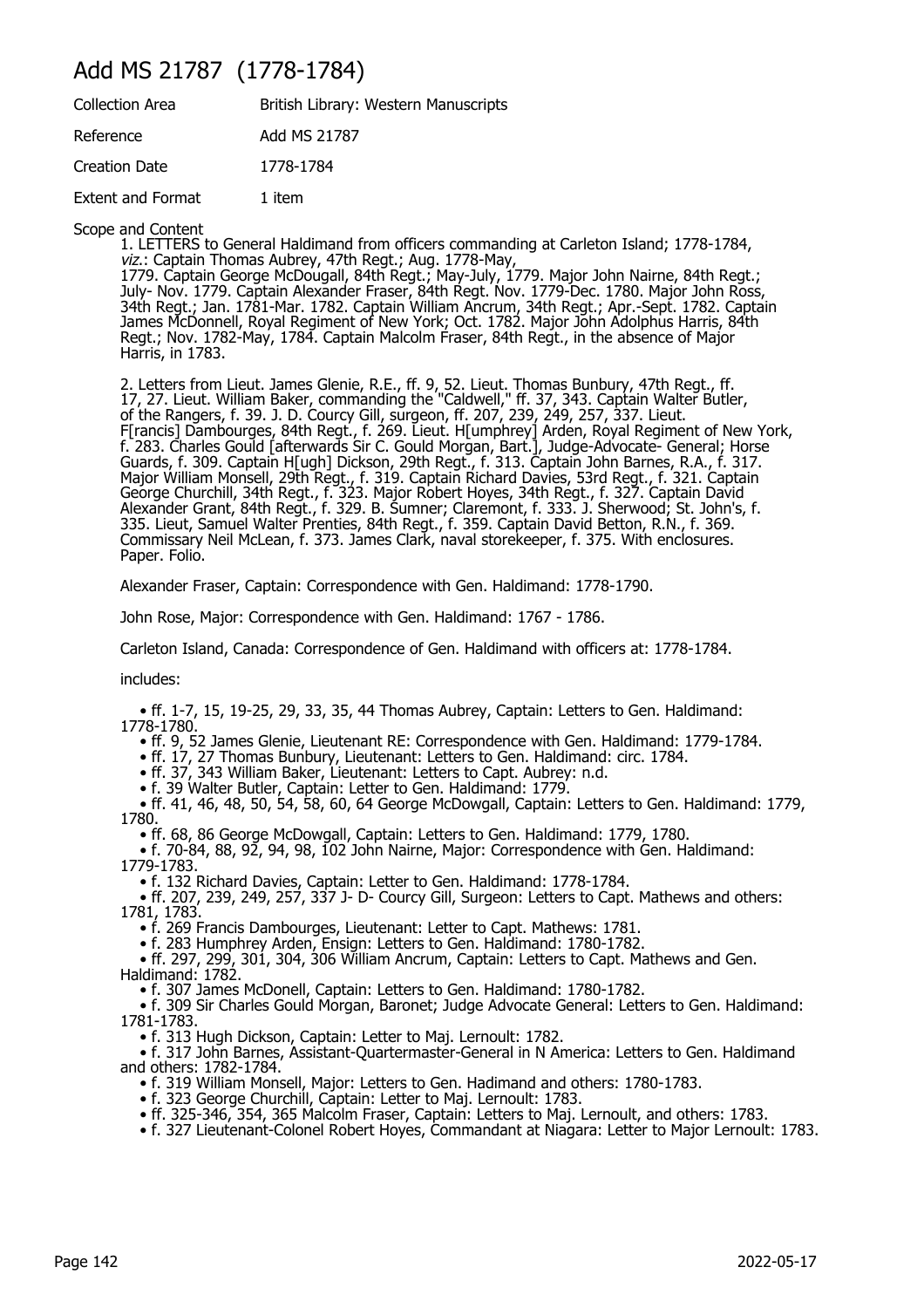- f. 329 David Alexander Grant, Captain: Letters to Gen. Haldimand: 1781, 1783.
- f. 335 Justus Sherwood, Captain: Letters to Gen. Powell, Gen. Haldimand, and others: 1778-1784.
	- ff. 339, 348 John Adolphus Harris, Major: Letters to Gen. Haldimand: 1779-1783, 1789.
- f. 357 John Adolphus Harris, Major: Letter to Major Lernoult: 1783.
- f. 359 Samuel Walter Prenties, Lieutenant 84th Regt: Letters to Gen. Haldimand: 1780-1783.
- f. 369 David Betton, Captain RN: Letter to Maj. Matthews: circ. 1780.
- f. 371 John Adolphus Harris, Major: Letters to Capt. Mathews: 1781, 1784.
- f. 373 Neil McLean, Commissary: Letters to Maj. Mathews: 1780, 1784.
- f. 375 James Clark, Naval Storekeeper: Letter to Maj. Mathews: 1784.

Legal Status Not Public Record(s)

### Add MS 21788 (1779-1783)

| Collection Area | British Library: Western Manuscripts |
|-----------------|--------------------------------------|
| Reference       | Add MS 21788                         |

Creation Date 1779-1783

Extent and Format 1 item

Scope and Content

COPIES of letters from General Haldimand to officers commanding at Carleton Island; 1779-1783. Paper. Folio.

Carleton Island, Canada: Correspondence of Gen. Haldimand with officers at: 1778-1784.

Legal Status Not Public Record(s)

#### Add MS 21789-21790 LETTERS to General Haldimand from officers commanding at Montreal; 1778-1784, viz.: Brigadier-General H[enry]

| Collection Area       | British Library: Western Manuscripts                                                                                                                                                                                                                                                                                                                                                                                                                                                                                                                                                                                                                                                                                                                                                                                                                                                                                                                                                                                                                                                                                                                                                                                                                                                    |
|-----------------------|-----------------------------------------------------------------------------------------------------------------------------------------------------------------------------------------------------------------------------------------------------------------------------------------------------------------------------------------------------------------------------------------------------------------------------------------------------------------------------------------------------------------------------------------------------------------------------------------------------------------------------------------------------------------------------------------------------------------------------------------------------------------------------------------------------------------------------------------------------------------------------------------------------------------------------------------------------------------------------------------------------------------------------------------------------------------------------------------------------------------------------------------------------------------------------------------------------------------------------------------------------------------------------------------|
| Reference             | Add MS 21789-21790                                                                                                                                                                                                                                                                                                                                                                                                                                                                                                                                                                                                                                                                                                                                                                                                                                                                                                                                                                                                                                                                                                                                                                                                                                                                      |
| Creation Date         | 1778-1784                                                                                                                                                                                                                                                                                                                                                                                                                                                                                                                                                                                                                                                                                                                                                                                                                                                                                                                                                                                                                                                                                                                                                                                                                                                                               |
| Extent and Format     | 2 items                                                                                                                                                                                                                                                                                                                                                                                                                                                                                                                                                                                                                                                                                                                                                                                                                                                                                                                                                                                                                                                                                                                                                                                                                                                                                 |
| Languages of Material | English; French                                                                                                                                                                                                                                                                                                                                                                                                                                                                                                                                                                                                                                                                                                                                                                                                                                                                                                                                                                                                                                                                                                                                                                                                                                                                         |
| Title                 | LETTERS to General Haldimand from officers commanding at Montreal;<br>1778-1784, viz.: Brigadier-General H[enry] Watson Powell; Mar.-Sept. 1778;<br>Brigadier-General Allan Maclean; Jan. 1779-Oct. 1781; Brigadier-General [J.<br>W.] De Speth; Aug. 1781-Nov. 1782; and Brigadier-General Barry St, Leger;<br>Oct. 1782-Dec. 1784. There are also among the enclosures miscellaneous<br>letters and documents from Captain Justus Sherwood; St. John's, 1778.<br>Captain Richard Beacroft, 24th Regt.; 7 Sept. 1778. Lieut.-Colonel Mason<br>Bolton, 8th Regt. Niagara, 31 May, 1779. Lieut.-Colonel T. W. de Barner; 12<br>Nov. 1779. Major John Adolphus Harris, 84th Regt.; 12 Oct. 1780. St. George<br>Dupré; Montreal, 22 Dec. 1780. Captain Malcolm Fraser, 84th Regt.; Sept.<br>1781. Major James Gray, Royal Regiment of New York; 20 Oct. 1781. Captain J.<br>Anderson; Coteau du Lac, 30 Oct. 1781. Captain George Lawe [84th Regt.]; 14<br>Dec. 1781. James Hughes, Town Major; Montreal, Aug. and Sept. 1782.<br>Lieut.-Colonel Henry Hope [44th Regt.]; Aug. 1782. William Jones,<br>Provost-Marshal; Montreal, 11 Nov. 1782. Quartermaster William Butters, 34th<br>Regt.; 21 Jan. 1784. John Macomb Montreal, 26 Sept. 1784. Two volumes.<br>Paper. Folio. (1778-1784) |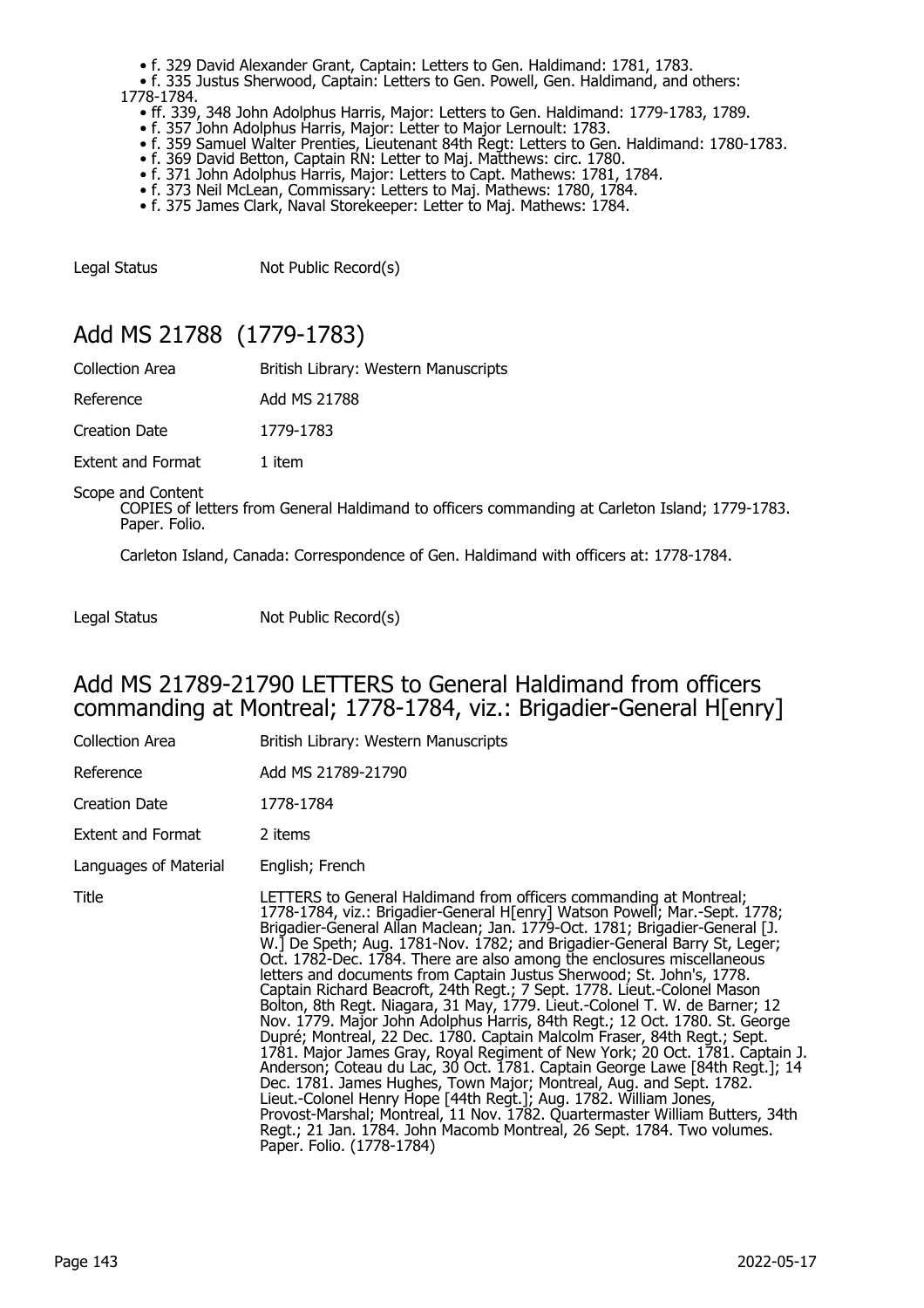Scope and Content

J- W- de Speth, Brigadier-General: Letters to Gen. Haldimand: 1778-1783.: Fr.

Montreal: Correspondence of officers commanding at, with Gen. Haldimand: 1778-1784.

Legal Status Not Public Record(s)

### Add MS 21789 (1778-1784)

| <b>Collection Area</b>   | British Library: Western Manuscripts |
|--------------------------|--------------------------------------|
| Reference                | Add MS 21789                         |
| Creation Date            | 1778-1784                            |
| <b>Extent and Format</b> | 1 item                               |
| Languages of Material    | English; French                      |
| Scope and Content        |                                      |

Vol. I.

Allan Maclean, General: Letters to Capt. Mathews: 1779-1781.

Allan Maclean, General: Letters to Gen. Haldimand: 1778-1784.

includes:

- ff. 1-8 Henry Watson Powell, General: Letter to Sir G. Carleton: 1778.
- ff. 9, 13, 17, 22-23 Henry Watson Powell, General: Letters to Gen. Haldimand: 1778-1782.
- ff. 11, 20 Justus Sherwood, Captain: Letters to Gen. Powell, Gen. Haldimand, and others: 1778-1784.
- f. 19 Richard Beacroft, Captain: Letter to Brigadier Powell: 1778.
- f. 42 Allan Maclean, General: Letter to Col. de Barner: 1779, 1781.

 • f. 50 T- W- Barner, Lieutenant Colonel: Correspondence with Gen. Maclean and others: 1778-1783.: Fr.

- f. 175 John Adolphus Harris, Major: Letters to Gen. McLean: 1780.
- f. 203 St. George Dupré: Letters to Gen. Maclean: 1780.: Fr.
- ff. 258, 264 Malcolm Fraser, Captain: Letters to Gen. Maclean: 1781.
- f. 275 James Gray, Major: Letter to Brig.-Gen. De Speth: 1781.
- f. 279 J- Anderson, Captain: Letter to Major Gray: 1781.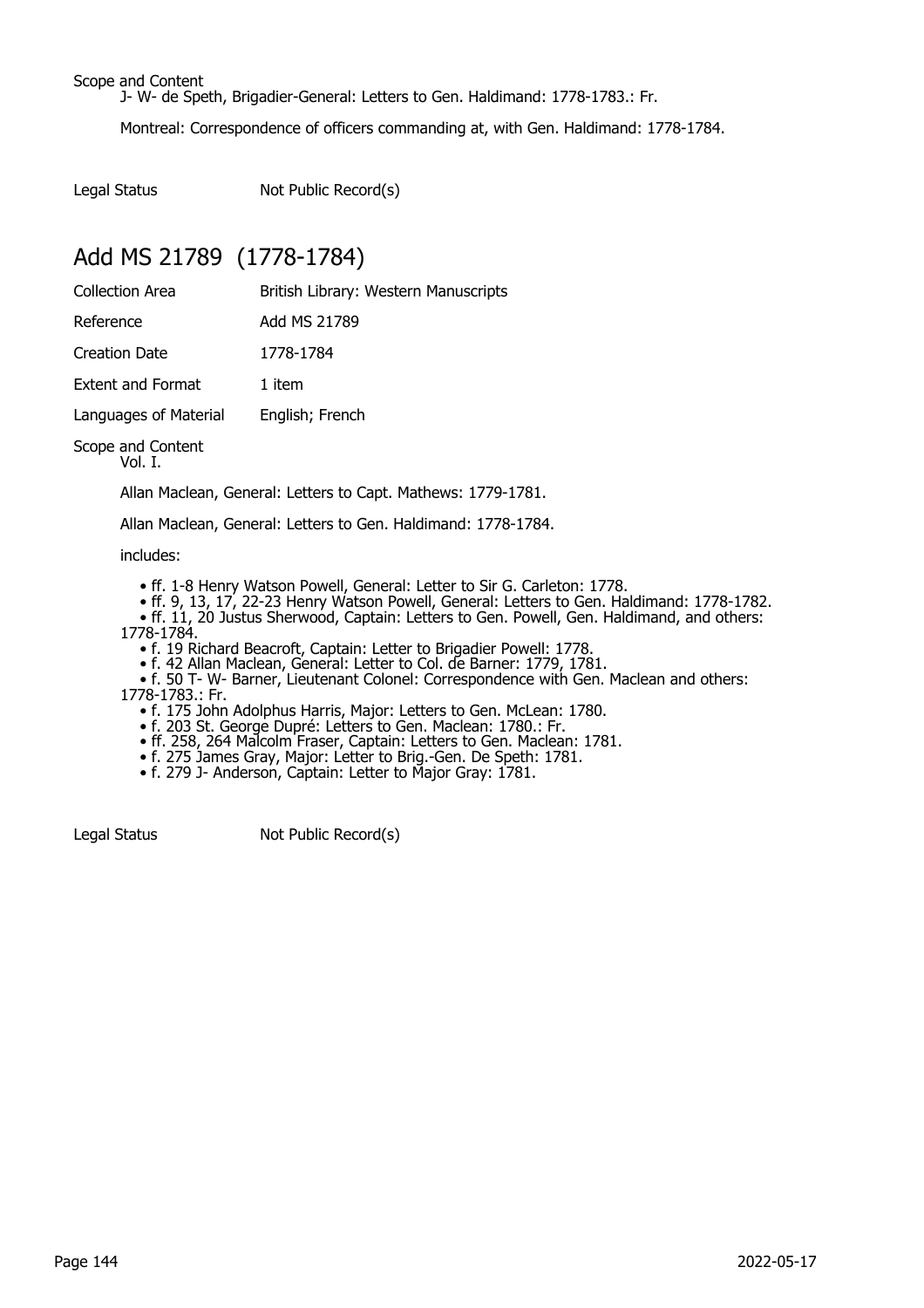## Add MS 21790 (1778-1784)

| <b>Collection Area</b>                                        | British Library: Western Manuscripts                                                                                                                                                                                                                                                                                                                                                                                                                              |
|---------------------------------------------------------------|-------------------------------------------------------------------------------------------------------------------------------------------------------------------------------------------------------------------------------------------------------------------------------------------------------------------------------------------------------------------------------------------------------------------------------------------------------------------|
| Reference                                                     | Add MS 21790                                                                                                                                                                                                                                                                                                                                                                                                                                                      |
| Creation Date                                                 | 1778-1784                                                                                                                                                                                                                                                                                                                                                                                                                                                         |
| Extent and Format                                             | 1 item                                                                                                                                                                                                                                                                                                                                                                                                                                                            |
| Languages of Material                                         | English; French                                                                                                                                                                                                                                                                                                                                                                                                                                                   |
| Scope and Content<br>Vol. II.                                 |                                                                                                                                                                                                                                                                                                                                                                                                                                                                   |
| includes:                                                     |                                                                                                                                                                                                                                                                                                                                                                                                                                                                   |
| Haldimand: 1781-1787.: Engl. and Fr.<br>Haldimand: 1780-1784. | • f. 41 James Hughes, Major: Report: 1782.<br>• ff. 44, 46 Henry Hope, Lieutenant -Colonel, Lieutenant -Governor of Canada: Letters to Gen.<br>• ff. 98-187 Barry St. Leger, Lieutenant -Colonel, afterwards Brig.-General: Letters to Gen.<br>• f. 104 William Jones, Provcst Marshal: Letter to Brig.-Gen. St. Leger: 1782.<br>. f. 157 William Butters, Quarter-Master: Letter to Gen. Haldimand: 1784.<br>• f. 179 John Macomb: Letter to Maj. Mathews: 1784. |

# Add MS 21791 (1778-1784)

Legal Status Not Public Record(s)

| <b>Collection Area</b>   | British Library: Western Manuscripts |
|--------------------------|--------------------------------------|
| Reference                | Add MS 21791                         |
| Creation Date            | 1778-1784                            |
| <b>Extent and Format</b> | 1 item                               |

Scope and Content

COPIES of letters of General Haldimand to officers commanding at Montreal; 1778-1784. Paper. Folio.

Montreal: Correspondence of officers commanding at, with Gen. Haldimand: 1778-1784.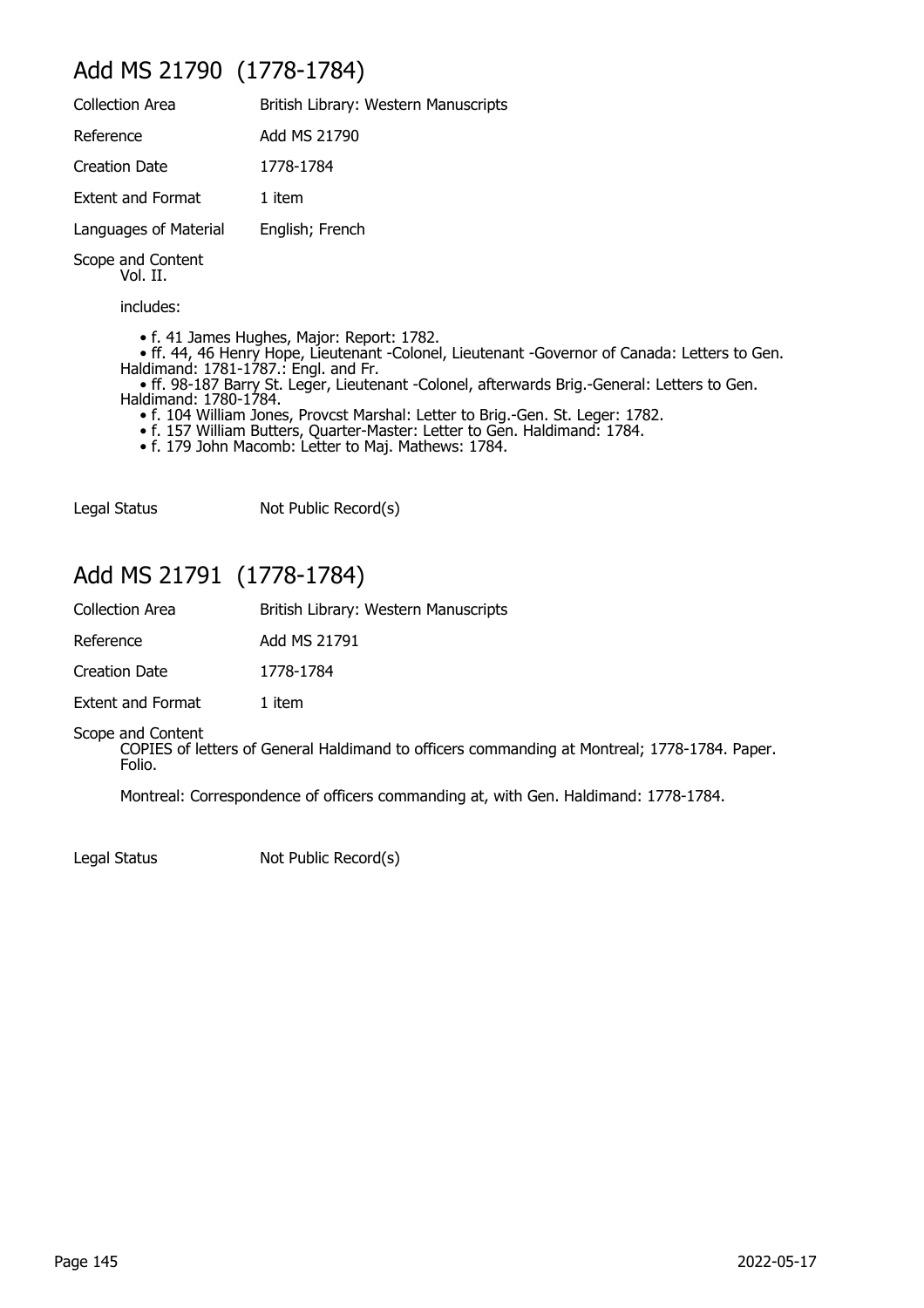### Add MS 21792 (1778-1783)

| <b>Collection Area</b>   | British Library: Western Manuscripts |
|--------------------------|--------------------------------------|
| Reference                | Add MS 21792                         |
| Creation Date            | 1778-1783                            |
| <b>Extent and Format</b> | 1 item                               |

Scope and Content

CORRESPONDENCE of General Haldimand with officers commanding at Isle aux Noix; 1778-1783, viz.: Major Christopher Carleton, 29th Regt.; 1778-1780; Major A[Iexander] Dundas, 34th Regt.; 1781, 1782; and Major John Nairne, 53rd Regt.; Dec. 1782-Oct. 1783. With enclosures. Paper. Folio.

Isle aux Noix, Canada: Correspondence of officers comanding in, with Gen. Haldimand: 1778-1783.

Lieutenant-Colonel Alexander Dundas, Commandant at Niagara: Correspondence with Gen. Haldimand: 1781-1782.

Christopher Carleton, Major: Correspondence with Gen. Haldimand: 1778-1782.

includes:

 • f. 189, 193, 197, 199, 203, 207, 211-217 John Nairne, Major: Correspondence with Gen. Haldimand: 1779-1783.

Legal Status Not Public Record(s)

### Add MS 21793-21794 LETTERS to General Haldimand from officers commanding at Fort St. John's; 1778-1784, viz.: Brigadier-General

| Collection Area          | British Library: Western Manuscripts                                                                                                                                                                                                                                                                                                                                                                                                                                                                                                                                                                                                                                                                                                                                                                                                                                                                                                                                                                                                                                                                                                                                                                                                                                                                                                                                                                                                 |
|--------------------------|--------------------------------------------------------------------------------------------------------------------------------------------------------------------------------------------------------------------------------------------------------------------------------------------------------------------------------------------------------------------------------------------------------------------------------------------------------------------------------------------------------------------------------------------------------------------------------------------------------------------------------------------------------------------------------------------------------------------------------------------------------------------------------------------------------------------------------------------------------------------------------------------------------------------------------------------------------------------------------------------------------------------------------------------------------------------------------------------------------------------------------------------------------------------------------------------------------------------------------------------------------------------------------------------------------------------------------------------------------------------------------------------------------------------------------------|
| Reference                | Add MS 21793-21794                                                                                                                                                                                                                                                                                                                                                                                                                                                                                                                                                                                                                                                                                                                                                                                                                                                                                                                                                                                                                                                                                                                                                                                                                                                                                                                                                                                                                   |
| Creation Date            | 1778-1784                                                                                                                                                                                                                                                                                                                                                                                                                                                                                                                                                                                                                                                                                                                                                                                                                                                                                                                                                                                                                                                                                                                                                                                                                                                                                                                                                                                                                            |
| <b>Extent and Format</b> | 2 items                                                                                                                                                                                                                                                                                                                                                                                                                                                                                                                                                                                                                                                                                                                                                                                                                                                                                                                                                                                                                                                                                                                                                                                                                                                                                                                                                                                                                              |
| Title                    | LETTERS to General Haldimand from officers commanding at Fort St. John's;<br>1778-1784, viz.: Brigadier-General H[enry] Watson Powell; Sept. 1778-Oct.<br>1780; Major Christopher Carleton [29th Regt.]; Jan.-Nov. 1780; Captain<br>William Monsell, 29th Regt.; Aug.-Oct. 1780; Lieut.-Colonel Barry St. Leger<br>[34th Regt.]; Nov. 1780-Dec. 1782; and Major Archibald Campbell, 29th Regt.;<br>Dec. 1782-Oct. 1784. Among the enclosures are original letters from Captain<br>Fane Edge [53rd Regt.]; 1778. Captain Thomas Aubrey [47th Regt.]; Carleton<br>Is1and, 17 Nov. 1778. J. B. Gatien, prêtre; Lotbinière, 20 Mar. 1780. Walter<br>Sutherland; Montreal, 26 Mar. 1780. Lieut.-Colonel C. J. Praetorius,<br>commanding the Regiment Prince Frederick of Brunswick Troops; St. Charles, 8<br>May, 1780. Major -General Philippe Schuyler [of the American army]. Senator,<br>to General Washington; dat. Albany, 15 July, 1781. John Campbell; Chambly,<br>17 July, 1781. Captain A. Pritchard; 23 July, 1781. George Smyth; St.<br>John's, 25 Jan. 1783. George Hesse; Commissary - General's Office, 7 Apr.<br>1784. Colonel Nicholas Fish [American army]; Isle aux Noix, 22 Apr. 1784.<br>William Ross; St. John's, 14 June, 1784. William Hull [afterwards General<br>(?) in the American army]; Isle aux Noix, 29 June, 1784. Alexander Campbell;<br>Montreal, 11 Oct. 1784. Two volumes. Paper. Folio. (1778-1784) |

Scope and Content

Barry St. Leger, Lieutenant -Colonel, afterwards Brig.-General: Letters to Gen. Haldimand: 1780-1784.

Christopher Carleton, Major: Correspondence with Gen. Haldimand: 1778-1782.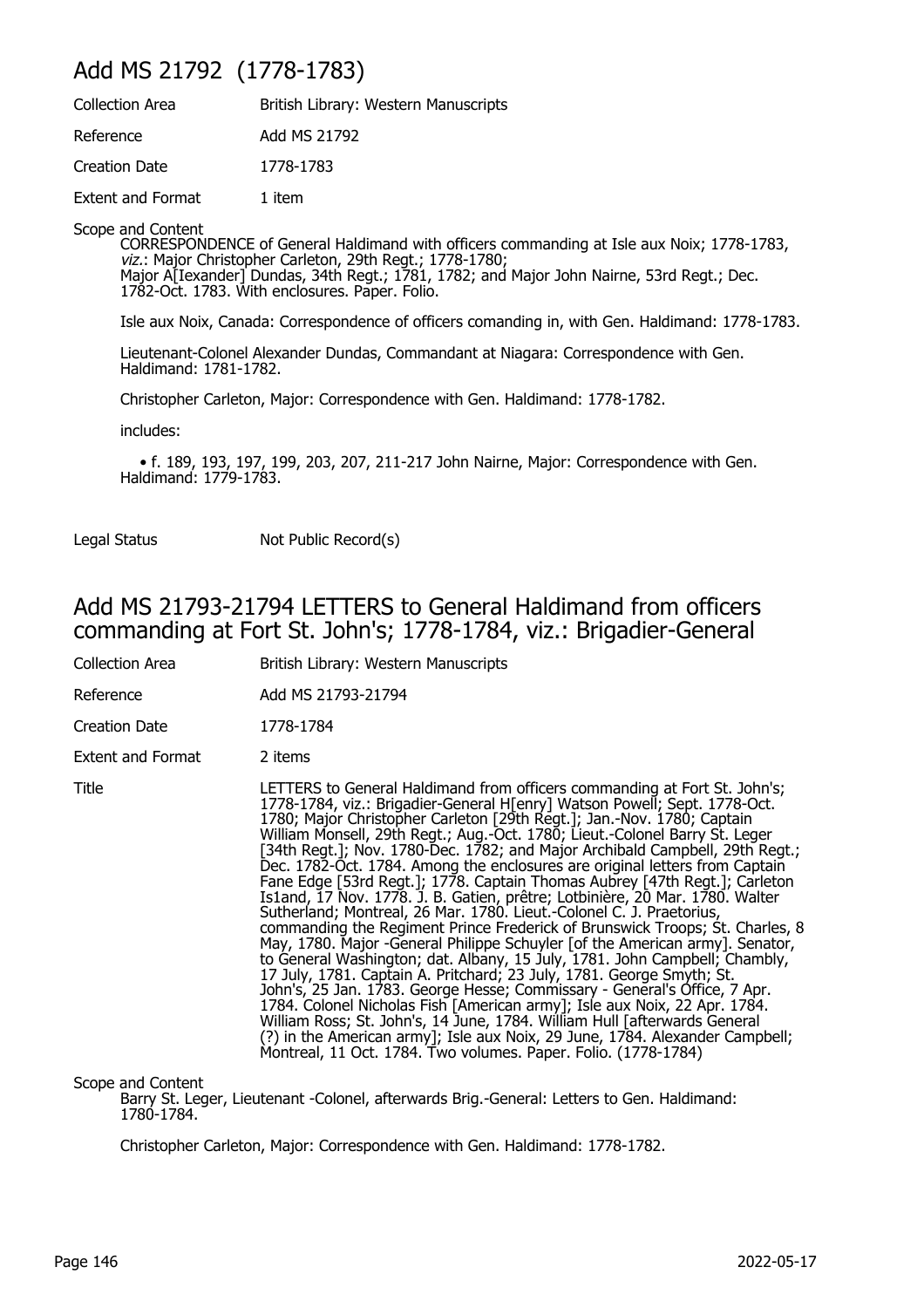Canada: Correspondence of officers commanding at Fort St. John's with Gen. Haldimand: 1778-1784.

Legal Status Not Public Record(s)

# Add MS 21793 (1778-1784)

| Collection Area   | British Library: Western Manuscripts |
|-------------------|--------------------------------------|
| Reference         | Add MS 21793                         |
| Creation Date     | 1778-1784                            |
| Extent and Format | 1 item                               |
|                   |                                      |

Scope and Content Vol. I.

includes:

• ff. 1 - 323, passim Henry Watson Powell, General: Letters to Gen. Haldimand: 1778-1782.

• f. 43 Fane Edge, Captain: Letter to Gen. Powell: 1778.

• f. 54 Thomas Aubrey, Captain: Letter to Gen. Powell: 1778.

• f. 226 J- B- Gatien, Prêtre: Letter to Maj. Carleton: 1780.

• f. 228 Walter Sutherland, Lieutenant: Letters to Gen. Haldimand and others: 1779-1784.

 • f. 240 Christian Julius Prætorius, Lieutenant -Colonel: Letter to the commanding officer at Fort Chambly: 1780.

 • ff. 276-295, 327, 336, 338, 340 William Monsell, Major: Letters to Gen. Hadimand and others: 1780-1783.

• f. 352 William Monsell, Major: Letters to Gen. Hadimand and others: 1780-1783.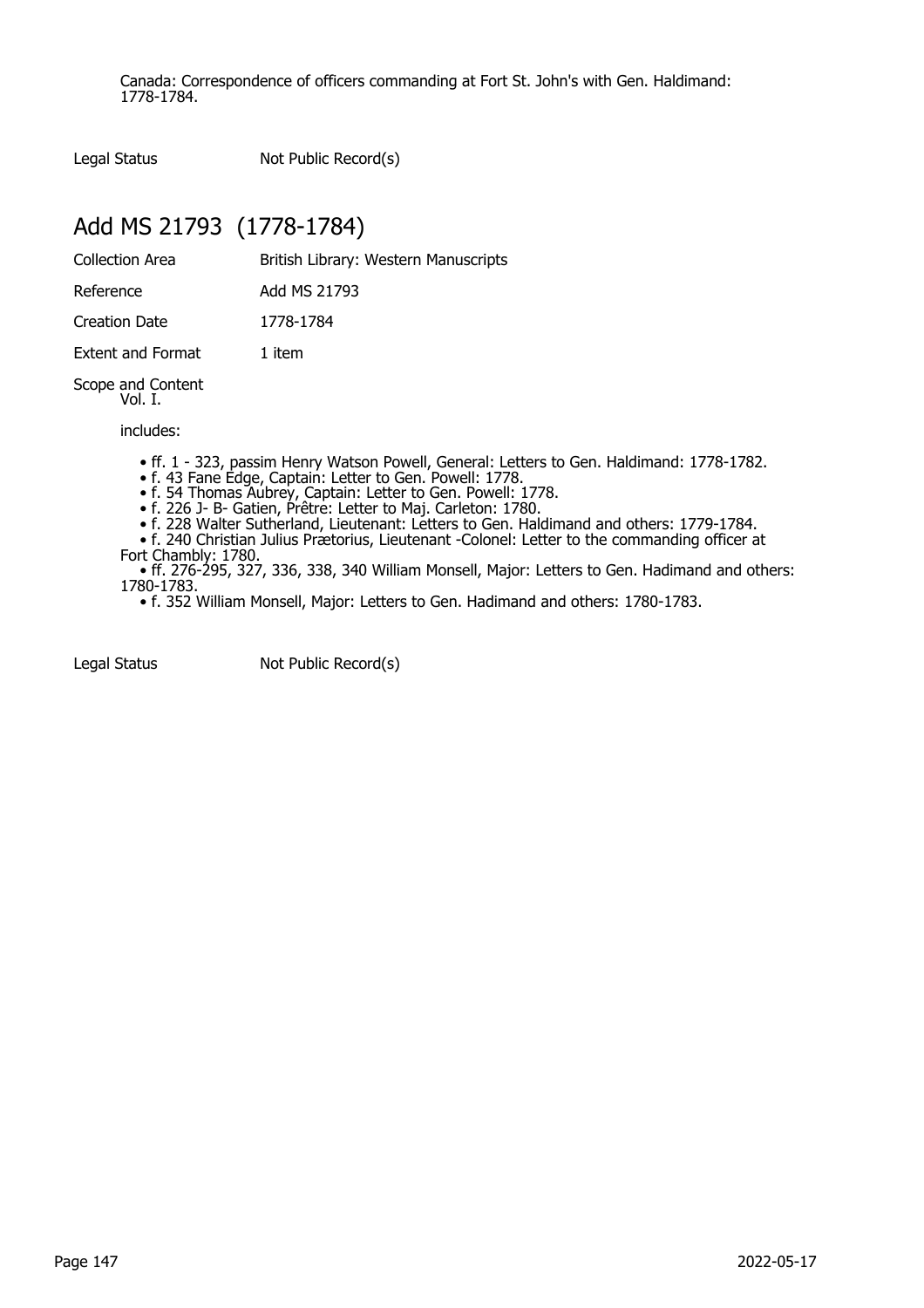### Add MS 21794 (1778-1784)

| <b>Collection Area</b>        | British Library: Western Manuscripts |
|-------------------------------|--------------------------------------|
| Reference                     | Add MS 21794                         |
| <b>Creation Date</b>          | 1778-1784                            |
| <b>Extent and Format</b>      | 1 item                               |
| Scope and Content<br>Vol. II. |                                      |

includes:

• f. 85 Philip Schuyler, American Major -General: Letter to Gen. Washington: 1781.

- f. 87 John Campbell, Colonel in the American Army: Letter to Col. Gordon: 1781.
	- f. 96 Azariah Pritchard, Captain: Letter to -: 1781.

 • f. 238 Dr George Smyth, Commissioner for the Exchange of Prisoners in America: Correspondence with Gen. Haldimand and others: 1777-1784.

 • ff. 260, 263-281, 289, 293 Archibald Campbell, Major Commanding at Fort St John's: Letters to Maj. Mathews: 1783, 1784.

 • ff. 285, 329-333 Archibald Campbell, Major Commanding at Fort St John's: Letters to Gen. Haldimand: 1784.

• f. 291 George Hesse: Letter to A. Campbell: 1784.

• f. 295 Nicholas Fish, Colonel: Letter to Maj. Campbell: 1784.

 • ff. 297-309, 312, 314, 319 Archibald Campbell, Major Commanding at Fort St John's: Letters to Maj. Mathews: 1783, 1784.

• f. 316 William Ross: Letter to Maj. Campbell: 1784.

• f. 321 William Hull, Lieutenant -Colonel: Letter to Major Campbell: 1784.

 • ff. 323-327, 335-142, 345-354, 357 Archibald Campbell, Major Commanding at Fort St John's: Letters to Maj. Mathews: 1783, 1784.

• f. 359 Alexander Campbell: Letters to Major Matthews: 1784.

Legal Status Not Public Record(s)

### Add MS 21795 (1778-1784)

Collection Area **British Library: Western Manuscripts** 

Reference Add MS 21795

Creation Date 1778-1784

Extent and Format 1 item

Scope and Content

COPIES of letters from General Haldimand to officers commanding at Fort St. John's; 1778-1784. Paper. Folio.

Canada: Correspondence of officers commanding at Fort St. John's with Gen. Haldimand: 1778-1784.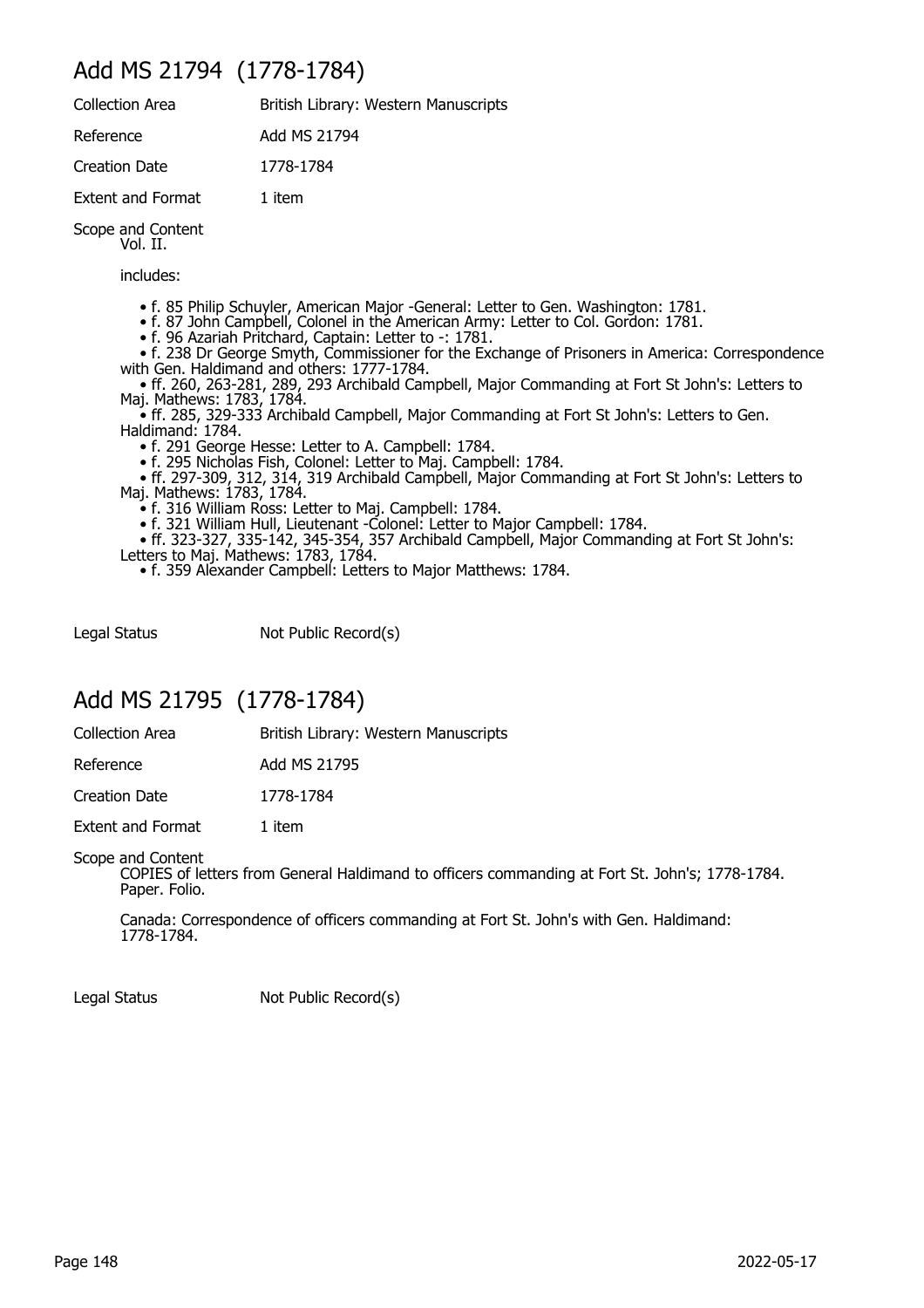#### Add MS 21796-21798 1. LETTERS to General Haldimand from officers commanding at Sorel; 1778-1784, viz.: Lieut.-Colonel Barry St.

| Collection Area       | British Library: Western Manuscripts                                                                                                                                                                                                                                                                                                                                                                                                                                                                                                                                                                                                                                                                                                                                                                                                                                                                                                                                                                                                                                                                                                                                                                                                                                                                                                                                                                                                                                                                                                                                                                                                                                                                                                                                                                                                                                                                                                                                                                                      |
|-----------------------|---------------------------------------------------------------------------------------------------------------------------------------------------------------------------------------------------------------------------------------------------------------------------------------------------------------------------------------------------------------------------------------------------------------------------------------------------------------------------------------------------------------------------------------------------------------------------------------------------------------------------------------------------------------------------------------------------------------------------------------------------------------------------------------------------------------------------------------------------------------------------------------------------------------------------------------------------------------------------------------------------------------------------------------------------------------------------------------------------------------------------------------------------------------------------------------------------------------------------------------------------------------------------------------------------------------------------------------------------------------------------------------------------------------------------------------------------------------------------------------------------------------------------------------------------------------------------------------------------------------------------------------------------------------------------------------------------------------------------------------------------------------------------------------------------------------------------------------------------------------------------------------------------------------------------------------------------------------------------------------------------------------------------|
| Reference             | Add MS 21796-21798                                                                                                                                                                                                                                                                                                                                                                                                                                                                                                                                                                                                                                                                                                                                                                                                                                                                                                                                                                                                                                                                                                                                                                                                                                                                                                                                                                                                                                                                                                                                                                                                                                                                                                                                                                                                                                                                                                                                                                                                        |
| Creation Date         | 1778-1784                                                                                                                                                                                                                                                                                                                                                                                                                                                                                                                                                                                                                                                                                                                                                                                                                                                                                                                                                                                                                                                                                                                                                                                                                                                                                                                                                                                                                                                                                                                                                                                                                                                                                                                                                                                                                                                                                                                                                                                                                 |
| Extent and Format     | 3 items                                                                                                                                                                                                                                                                                                                                                                                                                                                                                                                                                                                                                                                                                                                                                                                                                                                                                                                                                                                                                                                                                                                                                                                                                                                                                                                                                                                                                                                                                                                                                                                                                                                                                                                                                                                                                                                                                                                                                                                                                   |
| Languages of Material | English; French                                                                                                                                                                                                                                                                                                                                                                                                                                                                                                                                                                                                                                                                                                                                                                                                                                                                                                                                                                                                                                                                                                                                                                                                                                                                                                                                                                                                                                                                                                                                                                                                                                                                                                                                                                                                                                                                                                                                                                                                           |
| Title                 | 1. LETTERS to General Haldimand from officers commanding at Sorel;<br>1778-1784, viz.: Lieut.-Colonel Barry St. Leger [34th Regt.]; Oct. 1778-Oct.<br>1780; Lieut.-Colonel Forbes Macbean, R. A.; 1780-1784, passim; and<br>Major-General Baron [Frederick Adolph] de Riedesel [commanding the Brunswick<br>Troops]; Sept. 1781-Aug. 1783. 2. Letters from Colonel Eben. Jessup; 9 Nov.<br>1778. Captain Robert Leake; 8 Nov. 1778. Captain William Stead, commanding<br>the "Polly;" 21 July, 1779. Captain Malcolm Fraser, 84th Regt.; 1781. Ensign<br>Ralph Gore [34th Regt.]; Niagara, 25 Aug. 1780. Brigadier - General Henry<br>Watson Powell; 20 Sept. 1780. H[utchenson] Dunlop, 53rd Regt.; passim.<br>Captain David McFall; Dutchman's Point, 30 Oct. 1781. Captain D[avid] Forbes<br>[34th Regt.]; St. John's, 7 Nov. 1781. Thomas Freeman; Montreal, 26 Nov.<br>1781. Captain Luc Schmidt; St. François, 1781, 1782. Captain William Fraser,<br>Loyalist Regiment; passim. Roger Stevens; St. John's, 3 Jan. 1782. Captain<br>William Borthwick, R. A.; 26 Mar. 1782. Captain William Norton [44th Regt.];<br>29 Mar. 1782. Lieut. Richard Houghton; Cachnawaga, 20 Apr. 1782. Captain<br>John Barnes, Assistant-Quartermaster-General; 1782-1784. Major Edward<br>Jessup; 1782. Captain J. Sherwood; Loyal Blockhouse, 1782, 1783. Major<br>A[rchibald] Campbell [29th Regt.]; Fort St. John, 1782, 1783. Major John<br>Nairne, 53rd Regt.; Isle aux Noix, 1782, 1783. Major James Rogers; St.<br>John's, 1782, 1783. Azariah Pritchard; Quebec, 13 Jan. 1783. Captain Q[uin]<br>J[ohn] Freeman [24th Regt.], A. D. C.; Sorel, 1783. Major William Monsell<br>[29th Regt.]; St. John's, 5 Feb. 1783. Dr. George Smyth; St. John's, 1783.<br>Captain William Twiss; Isle aux Noix, 7 Mar. 1783. Captain Thomas Fraser,<br>Loyalist Regiment; 3 Apr. 1783. Ensign John Dusenber, Loyalist Regiment; 1<br>June, 1783. Captain Fr. Cleve; Quebec, 22 July, 1783. Fr. Three volumes.<br>Paper. Folio. (1778-1784) |

#### Scope and Content

Lieutenant-General Baron Friedrich Adolph Riedesel: Correspondence with Gen. Haldimand: 1778-1787.: Fr.

Forbes Macbean, Lieutenant -Colonel: R.A. Correspondence with Gen. Haldimand: 1778-1784.

William Fraser, Captain: Letters to Gen. de Riedesel and others: 1781 - 1784.

Hutchenson Dunlop: Letters to Gen. Haldimand: 1778-1784.

John Barnes, Assistant-Quartermaster-General in N America: Letters to Gen. Haldimand and others: 1782-1784.

Sorel, N. America: Correspondence of officers commanding at, with Gen. Haldimand: 1778-1784.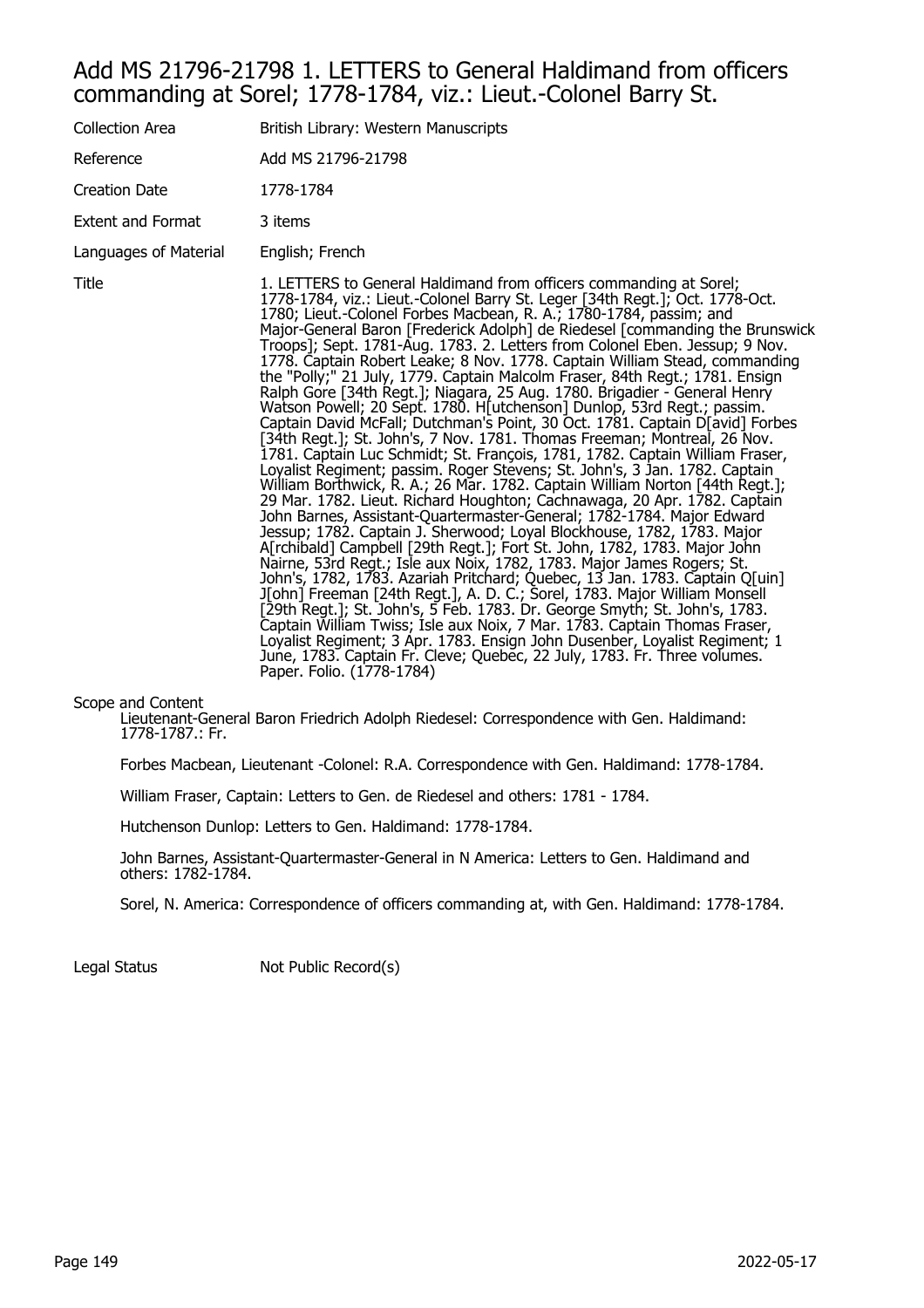### Add MS 21796 (1778-1784)

| <b>Collection Area</b>   | British Library: Western Manuscripts |
|--------------------------|--------------------------------------|
| Reference                | Add MS 21796                         |
| <b>Creation Date</b>     | 1778-1784                            |
| <b>Extent and Format</b> | 1 item                               |
| Languages of Material    | English; French                      |
|                          |                                      |

Scope and Content

Vol. I.

includes:

 • ff. 1-89 Barry St. Leger, Lieutenant -Colonel, afterwards Brig.-General: Letters to Gen. Haldimand: 1780-1784.

- f. 3 Ebenezer Jessup, Colonel: Letter to Col. St. Leger: 1778.
- f. 6 Captain Robert Leake, Commissary-General in Canada: Letter to Col. St. Leger: 1778.
- f. 29 William Stead, Captain: Letter to Col. St. Leger: 1779.
- ff. 54, 68, 152 Malcolm Fraser, Captain: Letters to Capt. Mathews: 1781.
	- f. 74 Ralph Gore, Ensign: Letter to Col. St. Leger: 1780.
	- f. 76 Henry Watson Powell, General: Letters to Gen. Haldimand: 1778-1782.
- f. 166 David McFall, Captain: Letter to Genl. Haldimand: 1781.
- f. 174 David Forbes, Captain: Letter to Lieut. Freeman: 1781.
	- f. 217 Thomas Freeman: Letter to Gen. de Riedesel: 1781.
	- f. 241 Luc Schmid, Captain: Letters to Gen. de Riedesel: 1781, 1782.: Fr.

Legal Status Not Public Record(s)

### Add MS 21797 (1778-1784)

| <b>Collection Area</b>   | British Library: Western Manuscripts |
|--------------------------|--------------------------------------|
| Reference                | Add MS 21797                         |
| Creation Date            | 1778-1784                            |
| <b>Extent and Format</b> | 1 item                               |
| Languages of Material    | English; French                      |
| Conno and Contant        |                                      |

Scope and Content Vol. II.

Edward Jessup, Major: Letters to Gen. Haldimand: 1781-1784.

includes:

- f. 3 Roger Stevens: Letters to Gen. Riedesel and others: 1782-1784.
- f. 47 William Monsell, Major: Letters to Gen. Hadimand and others: 1780-1783.
- ff. 47, 122 Luc Schmid, Captain: Letters to Gen. de Riedesel: 1781, 1782.: Fr.
- f. 56 William Norton, Captain: Letter to Gen. de Riedesel: 1781.
	- f. 86 Richard Houghton, Lieutenant: Letter to Gen. Riedesel: 1782.
	- f. 316 Archibald Campbell, Major Commanding at Fort St John's: Instructions to: 1782, 1783.

 • ff. 340, 364 Justus Sherwood, Captain: Letters to Gen. Powell, Gen. Haldimand, and others: 1778-1784.

 • ff. 378, 402, 407, 411 Archibald Campbell, Major Commanding at Fort St John's: Letters to Gen. de Riedesel: 1782, 1783.

• f. 382 John Nairne, Major: Letters to General Riedesel: 1782, 1783.

• ff. 396,409 James Rogers, Major: Letters to Gen. de Riedesel and others: 1782, 1783.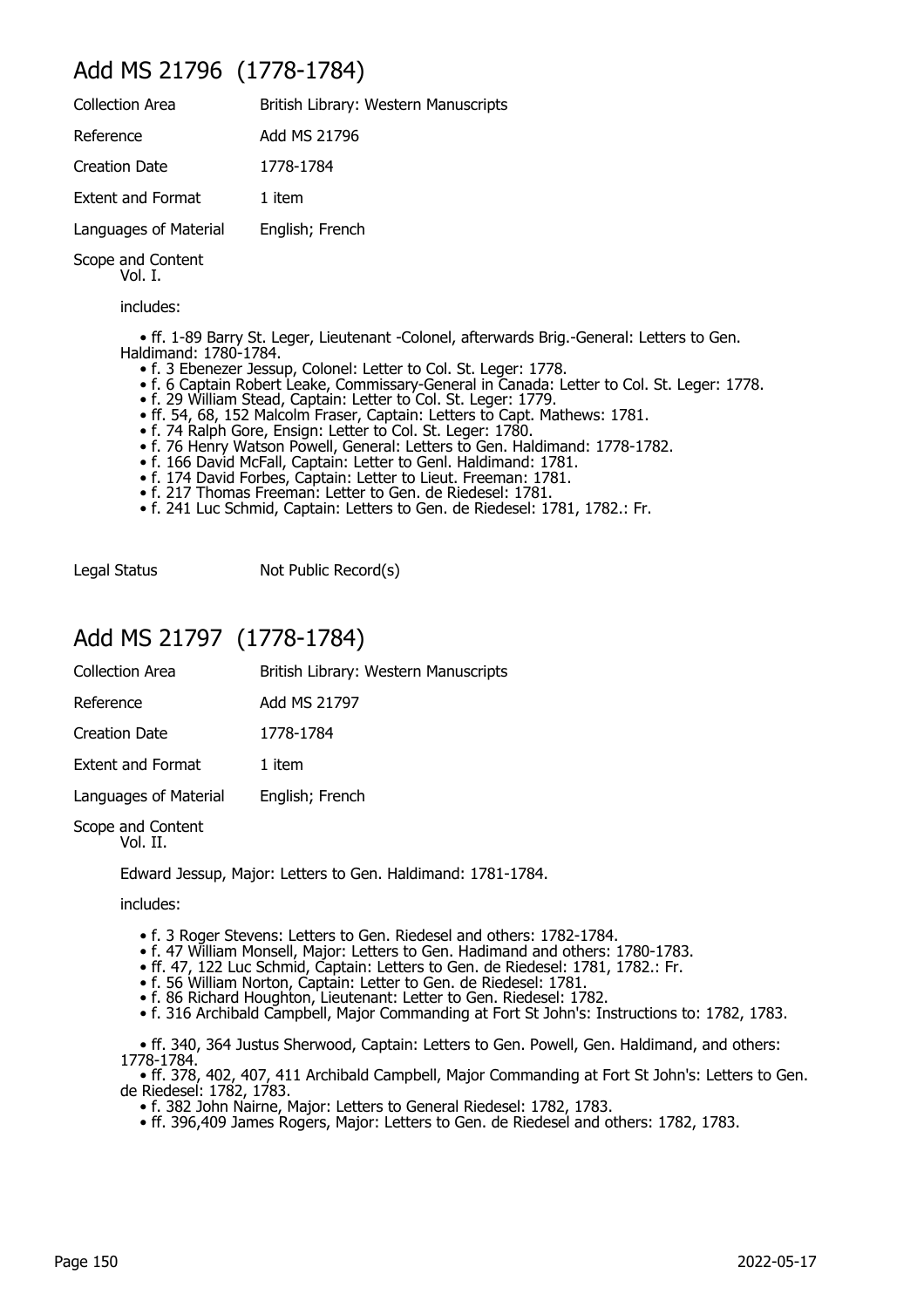### Add MS 21798 (1778-1784)

| <b>Collection Area</b>   | British Library: Western Manuscripts |
|--------------------------|--------------------------------------|
| Reference                | Add MS 21798                         |
| <b>Creation Date</b>     | 1778-1784                            |
| <b>Extent and Format</b> | 1 item                               |
| Languages of Material    | English; French                      |
|                          |                                      |

Scope and Content Vol. III.

includes:

• f. 10 Azariah Pritchard, Captain: Letter to Major de Riedesel: 1783.

 • ff. 24, 106, 303 Archibald Campbell, Major Commanding at Fort St John's: Letters to Gen. de Riedesel: 1782, 1783.

• ff. 37, 111, 257 Quin John Freeman, Captain: Letters to Capt. Mathews: 1783.

 • ff. 53, 84, 89, 107, 125,131, 133, 146, 163 Justus Sherwood, Captain: Letters to Gen. Powell, Gen. Haldimand, and others: 1778-1784.

 • ff. 66, 152, 175, 214 Dr George Smyth, Commissioner for the Exchange of Prisoners in America: Correspondence with Gen. Haldimand and others: 1777-1784.

• ff. 74, 76 Archibald Campbell, Major Commanding at Fort St John's: Instructions to: 1782,

1783.

• ff. 88, 100, 139, 153, 246, 285 John Nairne, Major: Letters to General Riedesel: 1782, 1783.

• f. 141 William Twiss, Captain: Correspondence with Gen. Haldimand, etc.: 1778-1784.

• ff. 144, 177 James Rogers, Major: Letters to Gen. de Riedesel and others: 1782, 1783.

• f. 200 Thomas Fraser, Captain: Letter to Gen. de Riedesel: 1783.

• f. 259 John Dusenberg, Ensign: Letter to Gen. de Riedesel: 1783.

• f. 337 Fr- Cleve, Captain: Letter to Gen. Riedesel: 1783.: Fr.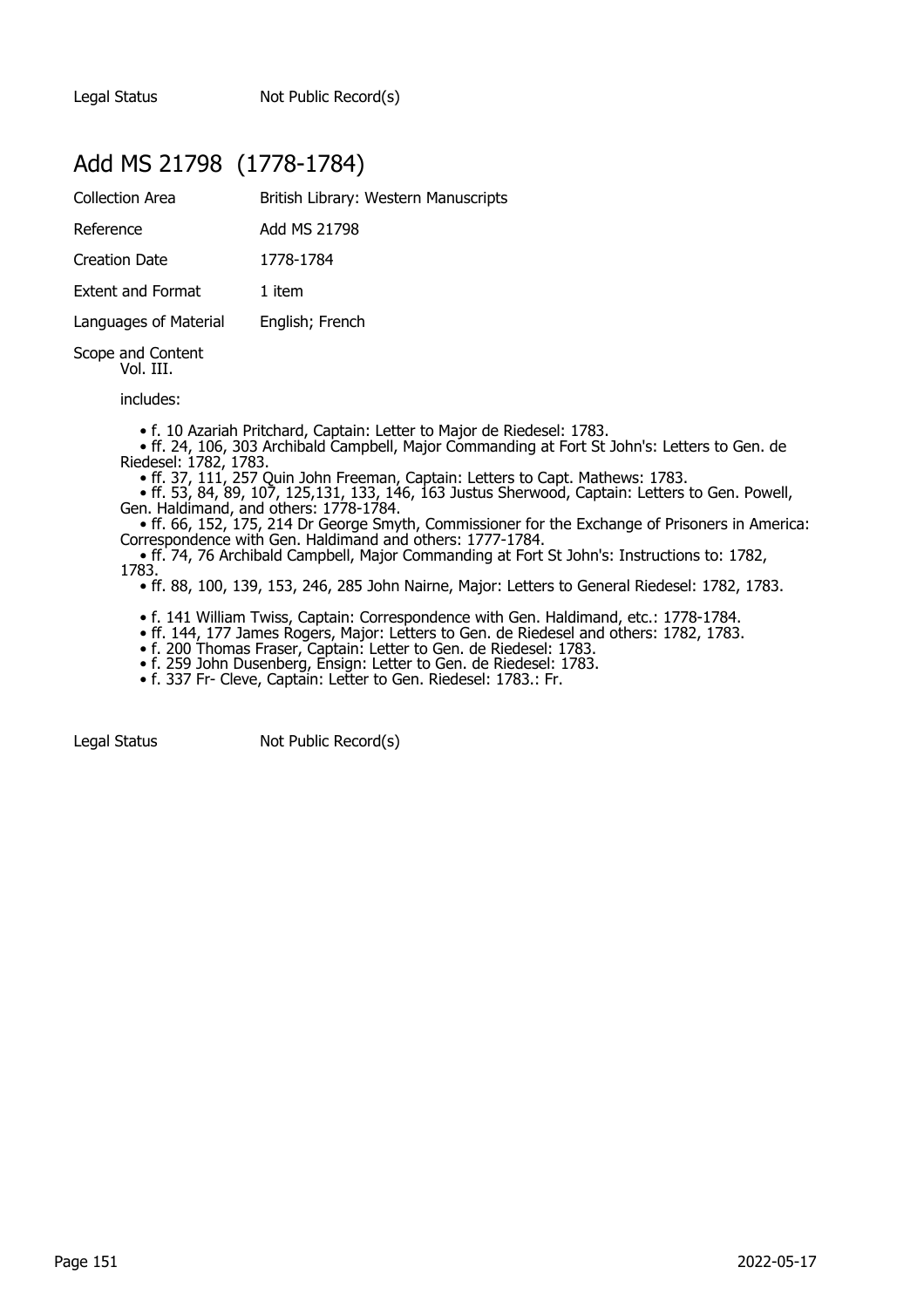### Add MS 21799 (1778-1783)

| <b>Collection Area</b>   | British Library: Western Manuscripts |
|--------------------------|--------------------------------------|
| Reference                | Add MS 21799                         |
| Creation Date            | 1778-1783                            |
| <b>Extent and Format</b> | 1 item                               |

#### Scope and Content

COPIES of letters from General Haldimand to officers commanding at Sorel; 1778-1783. Paper. Folio.

Sorel, N. America: Correspondence of officers commanding at, with Gen. Haldimand: 1778-1784.

Legal Status Not Public Record(s)

### Add MS 21800 (1778-1783)

| Collection Area | British Library: Western Manuscripts |
|-----------------|--------------------------------------|
| Reference       | Add MS 21800                         |
| Creation Date   | 1778-1783                            |

Extent and Format 1 item

Scope and Content

CORRESPONDENCE of General Haldimand with officers in the Royal Navy; 1778-1783, viz.: Captain Richard Pearson, of the "Garland ;" 1778. Captain Augustus Hervey, of the "Viper ;" 1778, 1779. Captain Skeffin Lutwidge, of the "Triton;" Sept. 1778. Lieut. H. Chad; 10 Apr. 1779. Captain Maxn. Jacobs, of the "Defiance;" 1779. Captain Hugh Robinson, of the "Guadaloupe;" Sept. 1779. Captain Henry Harvey, of the "Convert;" 1779. Captain William Young, of the "Hinde;" 1780, 1781. Admiral Richard Edwards, Governor of Newfoundland; 1780. Captain Samuel Graves, of the "Danae;" 1780. Captain Thomas Pringle, of the "Dædalus;" 1781. Captain David Phips; Spanish River, 26 July, 1781. Captain F. J. Hartwell, of the "Brune;" 1781. Captain Robert Walter; Quebec, 6 Oct. 1781. Captain John Inglis, of the "Pandora;" 1781-1783. Admiral Hon. Robert Digby; on board the "Rotterdam," 2 Feb. 1782. Captain James Worth, of the "Assistance;" 1782. Captain W. Russell, of the "Hussar;" 19 Sept. 1782. Captain Horatio Nelson [afterwards Admiral Viscount Nelson], of the "Albemarle;" 12 Oct. 1782. Captain Charles Dixon, of the "Drake;" 10 Nov. 1782. Lieut. John Shapcote, of the "Mary transport; 15 Sept. 1783. Captain Jonathan Faulknor, of the "Proselyte;" 17 Oct. 1783. With enclosures. Paper, Folio.

John Inglis, Captain RN: Correspondence with Gen. Haldimand: 1781-1783.

Hon Robert Digby, Admiral: Correspondence with Gen. Haldimand: 1782.

Charles Dixon, Captain RN: Correspondence with Gen. Haldimand: 1782, 1783.

Richard Edwards, Admiral, Governor of Newfoundland: Correspondence with Gen. Haldimand: 1780.

Jonathan Faulknor, Captain, RN: Correspondence with Gen. Haldimand: 1783.

Henry Harvey, Captain, afterwards Admiral: Correspondence with Gen. Haldimand: 1779.

Samuel Graves, Captain RN: Correspondence with Gen. Haldimand: 1780.

David Phips, Captain RN: Correspondence with Gen. Haldimand: 1781.

Maximilian Jacobs, Captain RN: Correspondence with Gen. Haldimand: 1779.

includes:

 <sup>•</sup> ff. 2, 14-18 Richard Pearson, Captain RV: Letters to Gen. Haldimand: 1778.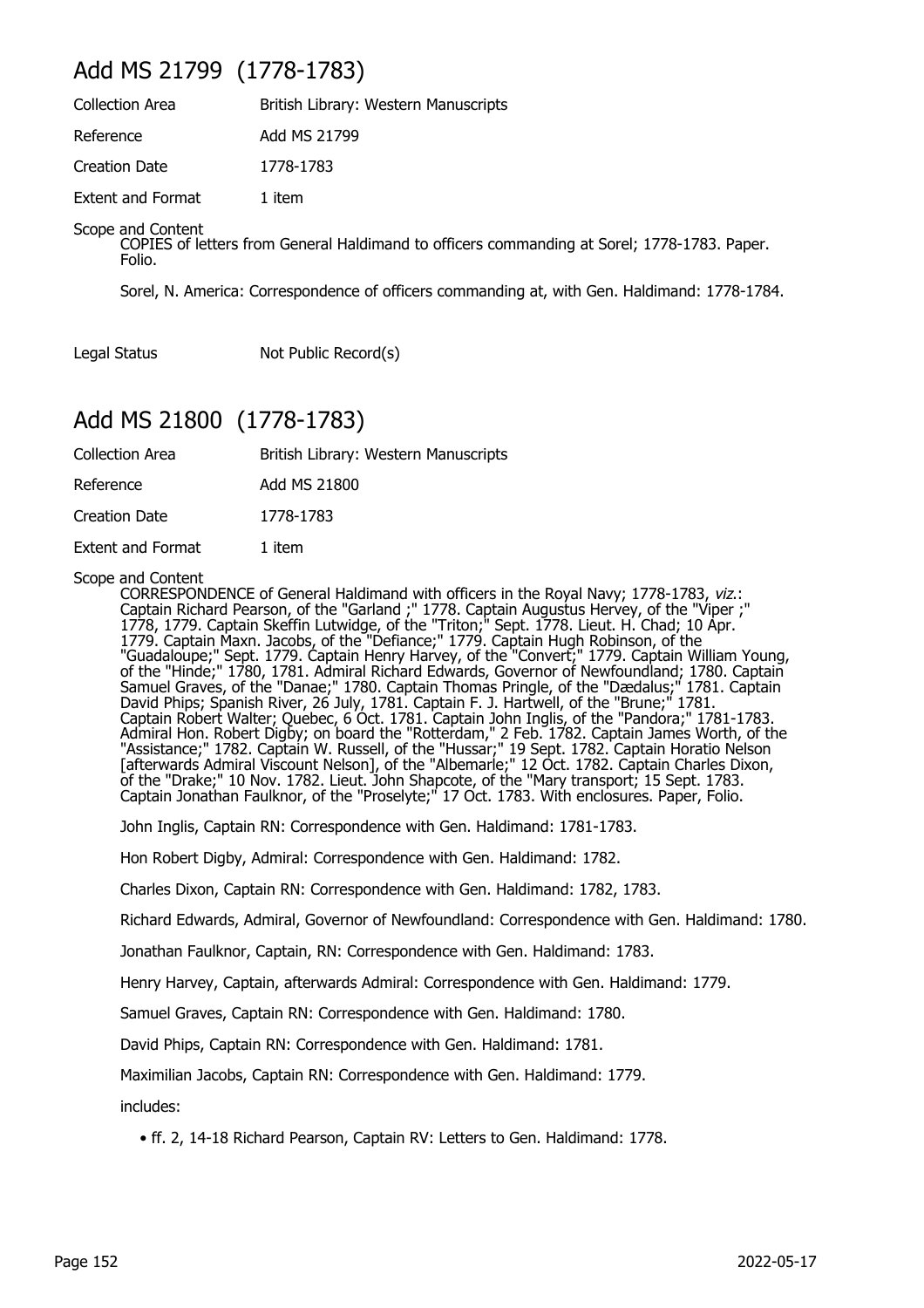• ff. 6, 8, 21, 28, 35, 36, 39, 41-61, 68, 72 Augustus Hervey, Captain: Correspondence with Gen. Haldimand: 1778-1779.

• ff. 10, 12 Skeffin Lutwidge, Captain: Letters to Gen. Haldimand: 1778.

 • f. 38 Henry Chads, Lieutenant, afterwards Captain, RN: Order to W. Bell, Master of the "Sally,": 1779.

 • ff. 79, 81, 90-95, 98-104, 109, 119, 123 Augustus Hervey, Captain: Correspondence with Gen. Haldimand: 1778-1779.

• ff. 83, 87, 88, 96, 106 Hugh Robinson, Captain RN: Correspondence with Gen. Haldimand: 1779.

• ff. 124, 133, 137 Augustus Hervey, Captain: Correspondence with Gen. Haldimand: 1778-1779.

 • ff. 141-146 b. 159, 165, 173, 175, 179, 204, 210, 214, 246 William Young, Captain: R.N. Letters to Gen. Haldimand: 1780-1781.

 • ff. 222-227, 239, 243, 248 Thomas Pringle, Captain, afterwards Admiral: Correspondence with Gen. Haldimand: 1781.

 • ff. 230, 232, 235, 237, 241, 244 F- J- Hartwell, Captain RN: Correspondence with Gen. Haldimand: 1781.

 • ff. 256-266, 278-285, 287, 295, 303 Thomas Pringle, Captain, afterwards Admiral: Correspondence with Gen. Haldimand: 1781.

• ff. 268, 270 Robert Walter, Captain: Correspondence with Gen. Haldimand: 1778, 1781.

 • ff.314, 333, 340, 346, 355, 357, 363 James Worth, Captain RN: Correspondence with Gen. Haldimand: 1782, 1785.

• f. 331 W. Russell, Captain RN: R.N. Correspondence with Gen. Haldimand: 1782.

• f. 342 Vice-Admiral Horatio Nelson, Viscount Nelson: Letter to Gen. Haldimand: 1782.

• f. 389 John Shapcote, Lieutenant: R.N. Letter to Capt. Mathews: 1783.

Legal Status Not Public Record(s)

#### Add MS 21801-21802 LETTERS from officers of the Provincial Navy of Canada; 1778-1784. The greater number are written by Captain

| Collection Area | British Library: Western Manuscripts |
|-----------------|--------------------------------------|
|-----------------|--------------------------------------|

Reference **Add MS 21801-21802** 

Creation Date 1778-1784

Extent and Format 2 items

Languages of Material English; French

Title LETTERS from officers of the Provincial Navy of Canada; 1778-1784. The greater number are written by Captain William Chambers, commanding the naval forces on Lake Champlain; 1778- June, 1783; continued by Captain J. Burnett, his successor, to Sept. 1783; and by Captain John Schank, Commissioner of the Lakes; 1778-1784. There are also letters from James Grant; Quebec, 5 Aug. 1778 and 1783. Parker J. Harrison, R. N.; St. John's, 4 Sept. 1778. James Andrews, commander of the "Haldimand;" Carleton Island, 3 Oct. 1778. Lieut. Patrick Carnegy; Quebec, 22 Oct. 1778. Captain Augustus Hervey, R.N.; Quebec, 12 Nov. [1778]. Captain James Alison; Piercy Island, 4 Dec. 1778. Officers of the "Seneca;" Carleton Island, 25 Feb. 1779. Fr. Lieut. Chiquet, of the "Seneca;" Mar. and June, 1779. Fr. Robert Melvill, surgeon; St. John's, 12 Mar. 1779. G. Tonnancour, Colonel of Militia; Trois Rivières, 16 Mar. 1779. Fr. Lieut. Ralph Alder; St. John's, 19 Apr. 1779. Alexander Shields; Sorel, 20 May, 1779. Captain H. Laforce; Carleton Island, 1779-1781. Fr. William Richau; Aug.-Sept. 1779. Captain Richard Peter Tonge, of the "Polly;" 1779-1781. Robert Blackett; Crown Point, 1779 and 1781. S. Wickham, R.N.; Quebec, 21 Sept. 1779. Captain Alexander Grant, commanding the king's vessels on Lake Eric, etc.; 1780-1781. Captain Ebenezer Allen, Commandant of Fort Vengeance, State of Vermont; 3 Sept. 1780. Adam McAllan, of the "Maria"; 1780- 1783. David Allgeo; Bic Island, 26 Sept. 1780. Captain John Moir; Quebec, 21 Apr. 1781. Charles Grant and others; Quebec, 12 June, 1781. Adam Lymburner; Quebec, 13 June, 1781. Lieut.-Colonel Samuel Fletcher, commanding Fort Warren, U.S.; 2 July, 1781. Captain James Frost; St. John's, 27 Feb. 1782. Francis Brown; Detroit, 12 Apr. 1782. Fr. Lieut.-Colonel Isaac Clark, commanding at Skeensborough (?), U.S.; 9 June, 1782. Roger Stevens;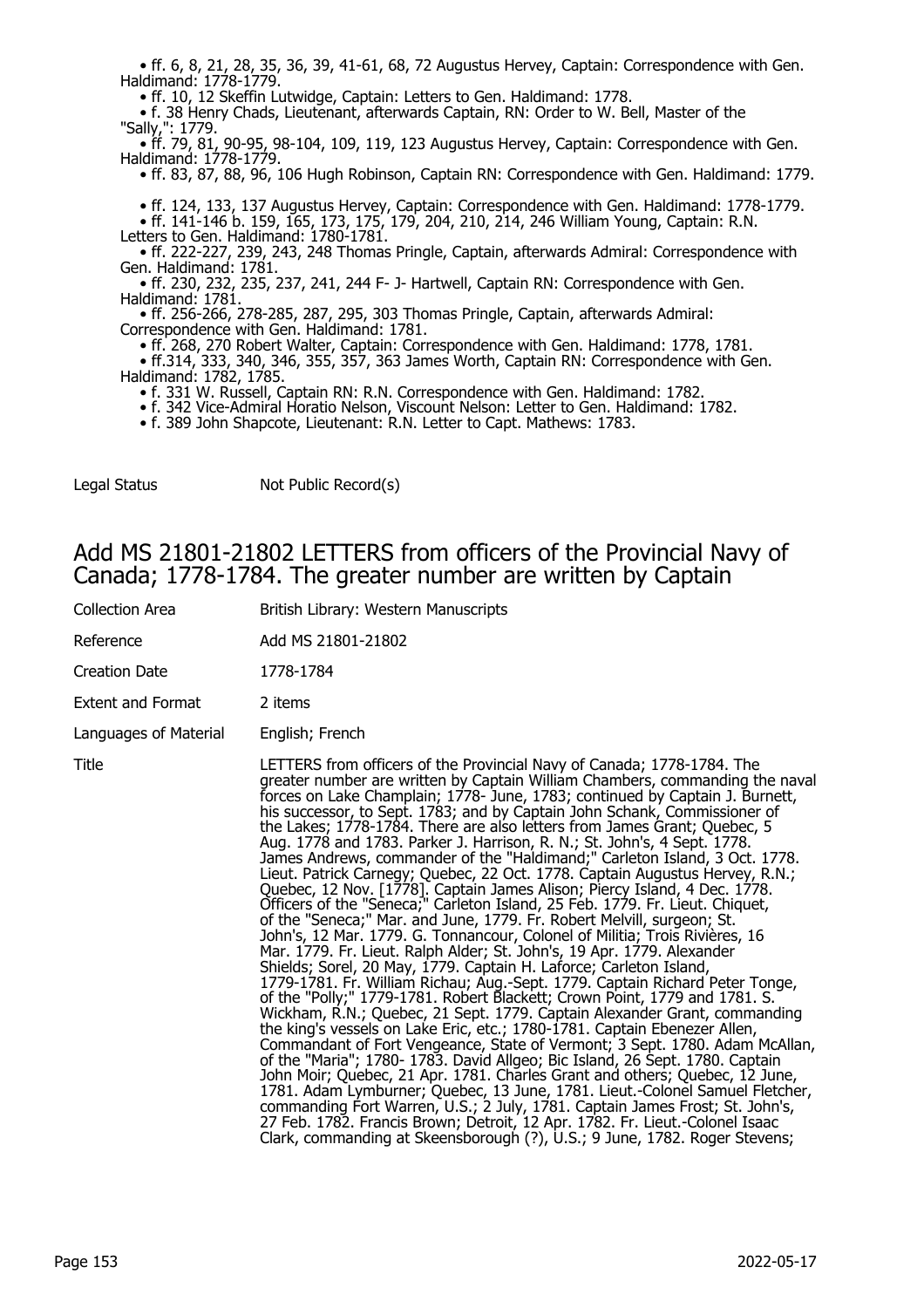Crown Point, 22 Aug. 1782. Major-General Baron de Riedesel; Sorel, etc., Sept. 1782. Thomas Faunce, Town Major; Quebec, 9 Sept. 1783. With enclosures. Two volumes. Paper. Folio. (1778-1784)

#### Scope and Content

Canada: Correspondence of the officers of the Provincial Navy with Gen. Haldimand: 1778-1784.

Legal Status Not Public Record(s)

### Add MS 21801 (1778-1784)

| <b>Collection Area</b>   | British Library: Western Manuscripts |
|--------------------------|--------------------------------------|
| Reference                | Add MS 21801                         |
| <b>Creation Date</b>     | 1778-1784                            |
| <b>Extent and Format</b> | 1 item                               |
| Languages of Material    | English; French                      |
| Coope and Contant        |                                      |

Scope and Content Vol. I.

Captain William Chambers, Naval Commander at St John's: Letters to Gen. Haldimand: 1778-1785.

John Schank, Captain: Letters to Gen. Haldimand and others: 1775 - 1784.

#### includes:

 • ff. 1, 19, 20-25, 43, 45, 56, 58, 76 Captain William Chambers, Naval Commander at St John's: Letters to Capt. Foy and others: 1778, 1781.

- f. 9 James Grant, of Quebec: Letter to Capt. Brehm: 1778.
- f. 15 Parker J- Harrison, RN: Letter to Gen. Haldimand: 1778.
- f. 30 James Andrews, Captain: Letters to Gen. Haldimand: 1773.
- f. 36 Patrick Carnegie, Lieutenant: Letter to Gen. Haldimand: 1778.
	- f. 38 Augustus Hervey, Captain: Letter to Lieut. Chambers: 1778.
- f. 47 James Alison, Captain: Letter to Gen. Haldimand: 1778.

 • ff. 73, 82, 113 Chiquet, Lieutenant, Provincial Navy of Canada: Letters to Capts. Bouchette and Schanks: 1779.: Fr.

- f. 85 Robert Melvill, Nary Surgeon: Letter to Capt. Chambers: 1779.
- f. 90 Tonnancour family: Correspondence with Gen. Haldimand: 1781-1784.
	- f. 100 Ralph Alder, Lieutenant: Letter to Gen. Haldimand: 1779.
	- f. 107 Alexander Shields: Letter to Gen. Haldimand: 1779.
- ff. 138, 155, 238 H- Laforce, Captain: Letters to -: 1779-1781.: Fr.
- ff. 156, 166 William Richan: Letters to Gen. Haldimand and Capt. Chambers: 1779.
- f. 168 Richard Peter Tonge, Captain: Letter to Capt. Chambers: 1779.
- f. 169 Robert Blackett, Lieutenant: Letters to Gen. Haldimand: 1779-1781.
- f. 177 S- Wickham, RN: Letter to Gen. Haldimand: 1779.
- ff. 192, 273 Alexander Grant, Captain RN: Letters to Gen. Haldimand: 1773-1781.
- f. 231 Richard Peter Tonge, Captain: Letters to Gen. Haldimand: 1780, 1781, 1790.

 • f. 233 Captain Ebenezer Allen, Commandant of Fort Vengeance: Letter to the Commander on Lake Champlain: 1780.

• f. 236 Adam McAllan, Lieutenant: Letters to Capt. Chambers: 1780, 1782.

• f. 240 David Allgeo, Captain: Letter to General Haldimand: 1780.

 • ff. 243, 244 Captain William Chambers, Naval Commander at St John's: Letters to Capt. Foy and others: 1778, 1781.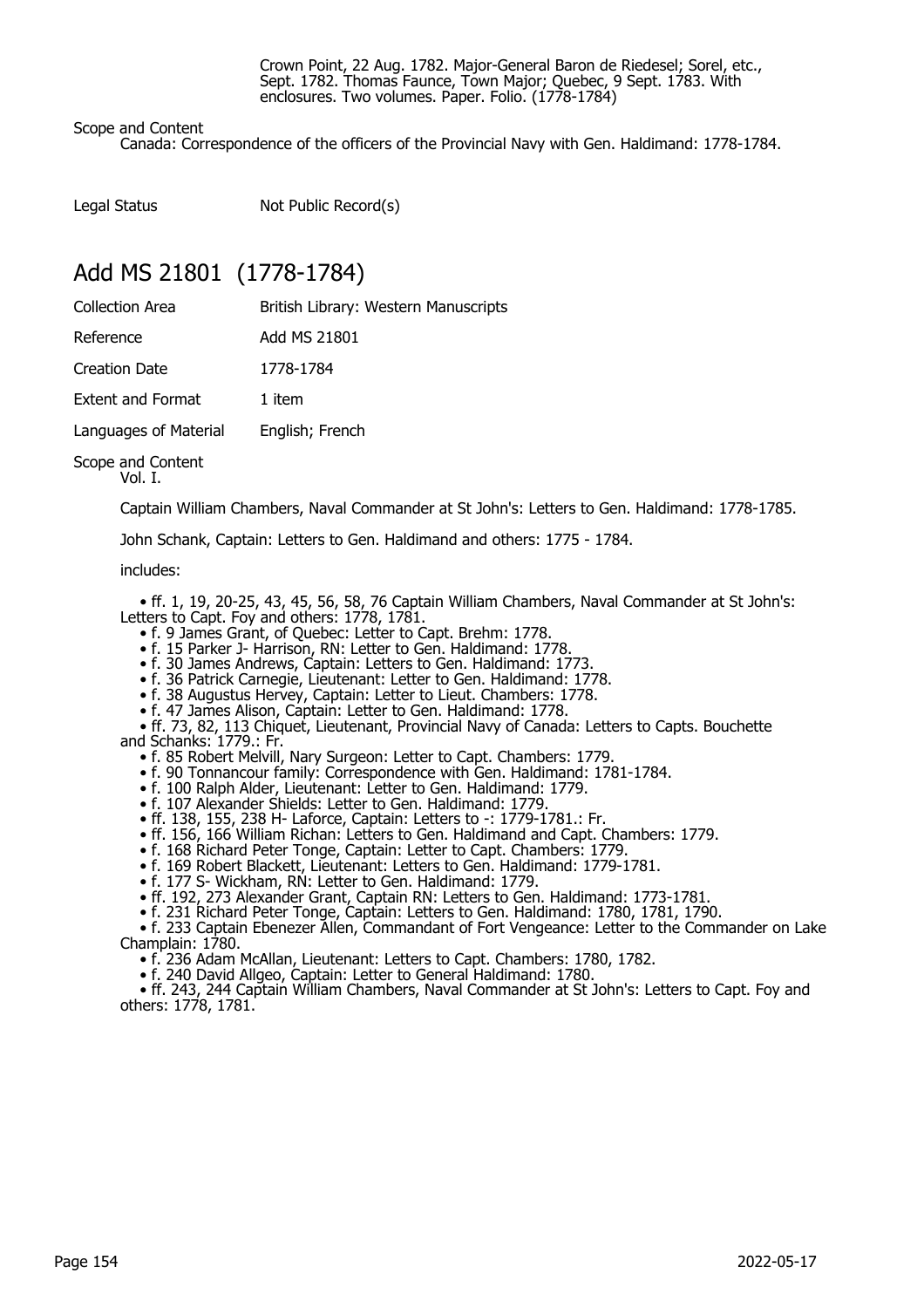### Add MS 21802 (1778-1784)

| Collection Area               | British Library: Western Manuscripts |
|-------------------------------|--------------------------------------|
| Reference                     | Add MS 21802                         |
| Creation Date                 | 1778-1784                            |
| <b>Extent and Format</b>      | 1 item                               |
| Languages of Material         | English; French                      |
| Scope and Content<br>Vol. II. |                                      |

John Schank, Captain: Letters to Gen. Haldimand and others: 1775 - 1784.

Captain William Chambers, Naval Commander at St John's: Letters to Gen. Haldimand: 1778-1785.

Captain William Chambers, Naval Commander at St John's: Letters to Capt. Mathews: 1781, 1782.

includes:

- f.. 19 John Moir, Captain: Letter to Gen. Haldimand: 1781.
- f. 50 Adam Lymburner: Letter to Capt. Matthews: 1781.
- f. 54 Richard Peter Tonge, Captain: Letters to Gen. Haldimand: 1780, 1781, 1790.
- f. 65 Samuel Fletcher, Lieutenant -Colonel: Letter to the Commanding Officers of the British Fleet on Lake Champlain: 1781.
	- f. 66 Robert Blackett, Lieutenant: Letters to Gen. Haldimand: 1779-1781.
	- f. 71 H- Laforce, Captain: Letters to -: 1779-1781.: Fr.
	- f. 84 Alexander Grant, Captain RN: Letters to Gen. Haldimand: 1773-1781.
- f. 154 James Frost, Captain: Letter to Gen. Haldimand: 1782.
- f. 163 Francis Brown: Letter to Capt. Grant: 1782.: Fr.
- f. 227 Isaac Clark, Lieutenant -Colonel: Letters to Capt. Sherwood: 1782.
- f. 255 Roger Stevens: Letters to Gen. Riedesel and others: 1782-1784.
	- ff. 263, 271 Lieutenant-General Baron Friedrich Adolph Riedesel: Letters to J. Grant: 1782.
- ff. 332, 334, 340, 348, 349 James Grant, of Quebec: Letters to Maj. Mathews: 1783.
- ff. 346, 351-362 J- Burnett, Captain: Letters to Gen. Haldimand: 1783.
	- ff. 358, 376 Adam McAllan, Lieutenant: Letters to Major Mathews: 1783, 1784.
- f. 365 Thomas Faunce, Major: Letters to Gen. Haldimand: 1779-1783.
- f. 374 James Grant, of Quebec: Letters to Gen. Haldimand: 1781-1783.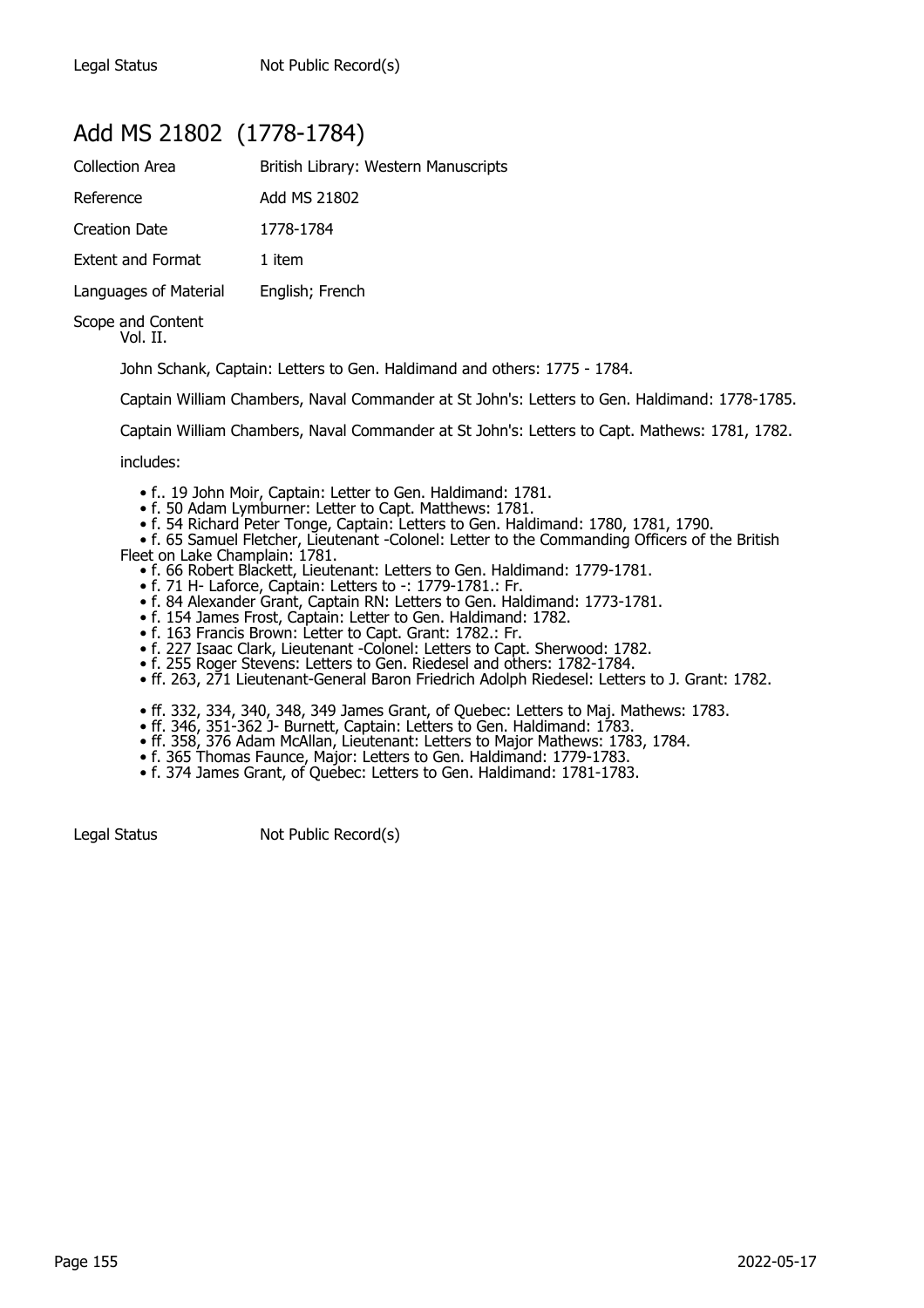## Add MS 21803 (1778-1784)

| Collection Area          | British Library: Western Manuscripts |
|--------------------------|--------------------------------------|
| Reference                | Add MS 21803                         |
| Creation Date            | 1778-1784                            |
| <b>Extent and Format</b> | 1 item                               |

Scope and Content

COPIES of letters from General Haldimand to officers of the Provincial Navy of Canada; 1778-1784. Paper. Folio.

Canada: Correspondence of the officers of the Provincial Navy with Gen. Haldimand: 1778-1784.

Legal Status Not Public Record(s)

#### Add MS 21804-21805 MISCELLANEOUS papers, reports, accounts, returns, etc., relating to the Provincial Navy of Canada; 1775-1784.

| <b>Collection Area</b>   | British Library: Western Manuscripts                                                                                                                    |
|--------------------------|---------------------------------------------------------------------------------------------------------------------------------------------------------|
| Reference                | Add MS 21804-21805                                                                                                                                      |
| <b>Creation Date</b>     | 1775-1784                                                                                                                                               |
| <b>Extent and Format</b> | 2 items                                                                                                                                                 |
| Title                    | MISCELLANEOUS papers, reports, accounts, returns, etc., relating to the<br>Provincial Navy of Canada; 1775-1784. Two volumes. Paper. Folio. (1775-1784) |
| Legal Status             | Not Public Record(s)                                                                                                                                    |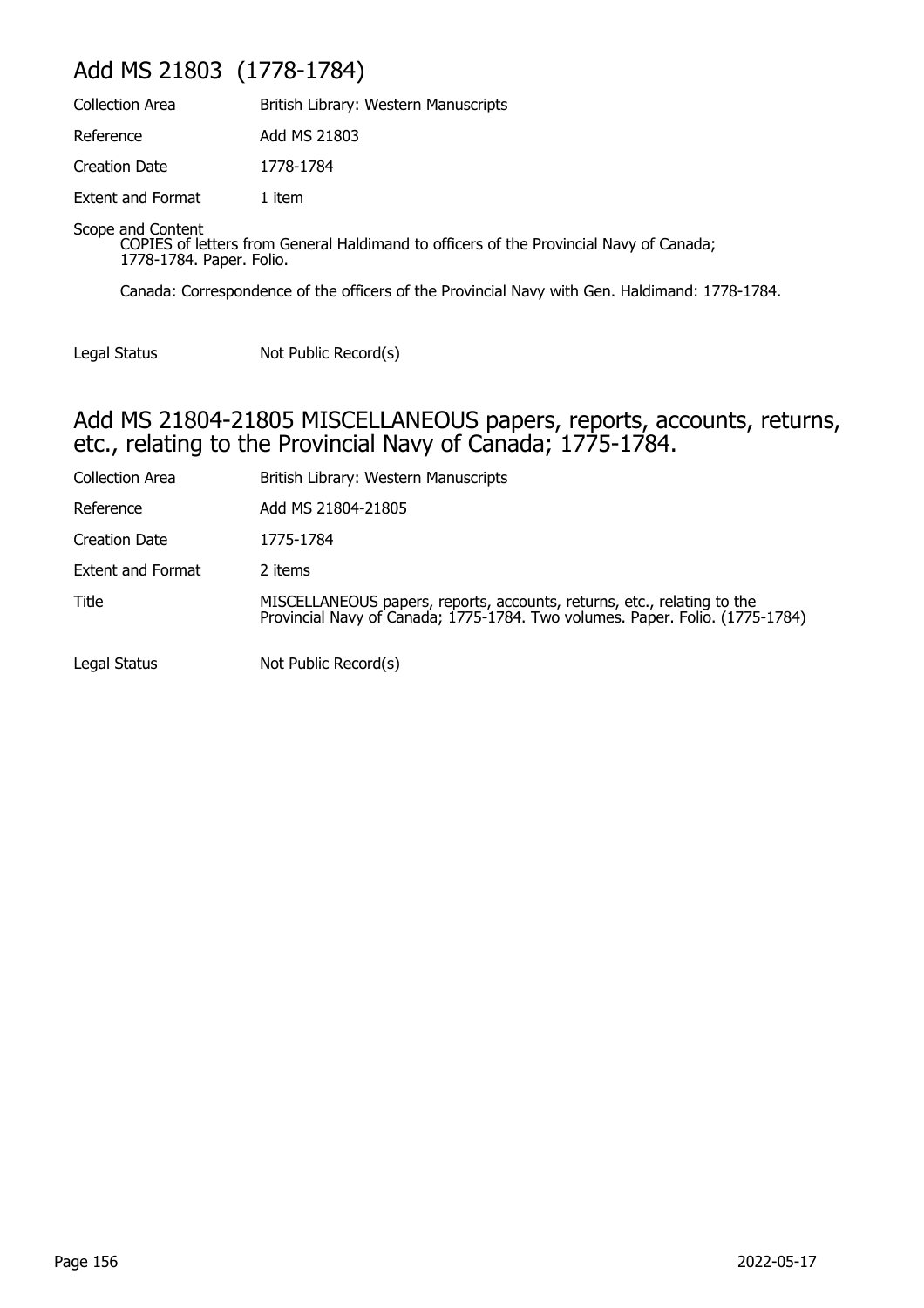## Add MS 21804 (1775-1784)

| <b>Collection Area</b>       | British Library: Western Manuscripts |
|------------------------------|--------------------------------------|
| Reference                    | Add MS 21804                         |
| <b>Creation Date</b>         | 1775-1784                            |
| <b>Extent and Format</b>     | 1 item                               |
| Scope and Content<br>Vol. I. |                                      |

Canada: Papers relating to the Provincial Navy: 1775-1784.

Legal Status Not Public Record(s)

# Add MS 21805 (1775-1784)

| <b>Collection Area</b>        | British Library: Western Manuscripts                       |
|-------------------------------|------------------------------------------------------------|
| Reference                     | Add MS 21805                                               |
| Creation Date                 | 1775-1784                                                  |
| <b>Extent and Format</b>      | 1 item                                                     |
| Scope and Content<br>Vol. II. |                                                            |
|                               | Canada: Papers relating to the Provincial Navy: 1775-1784. |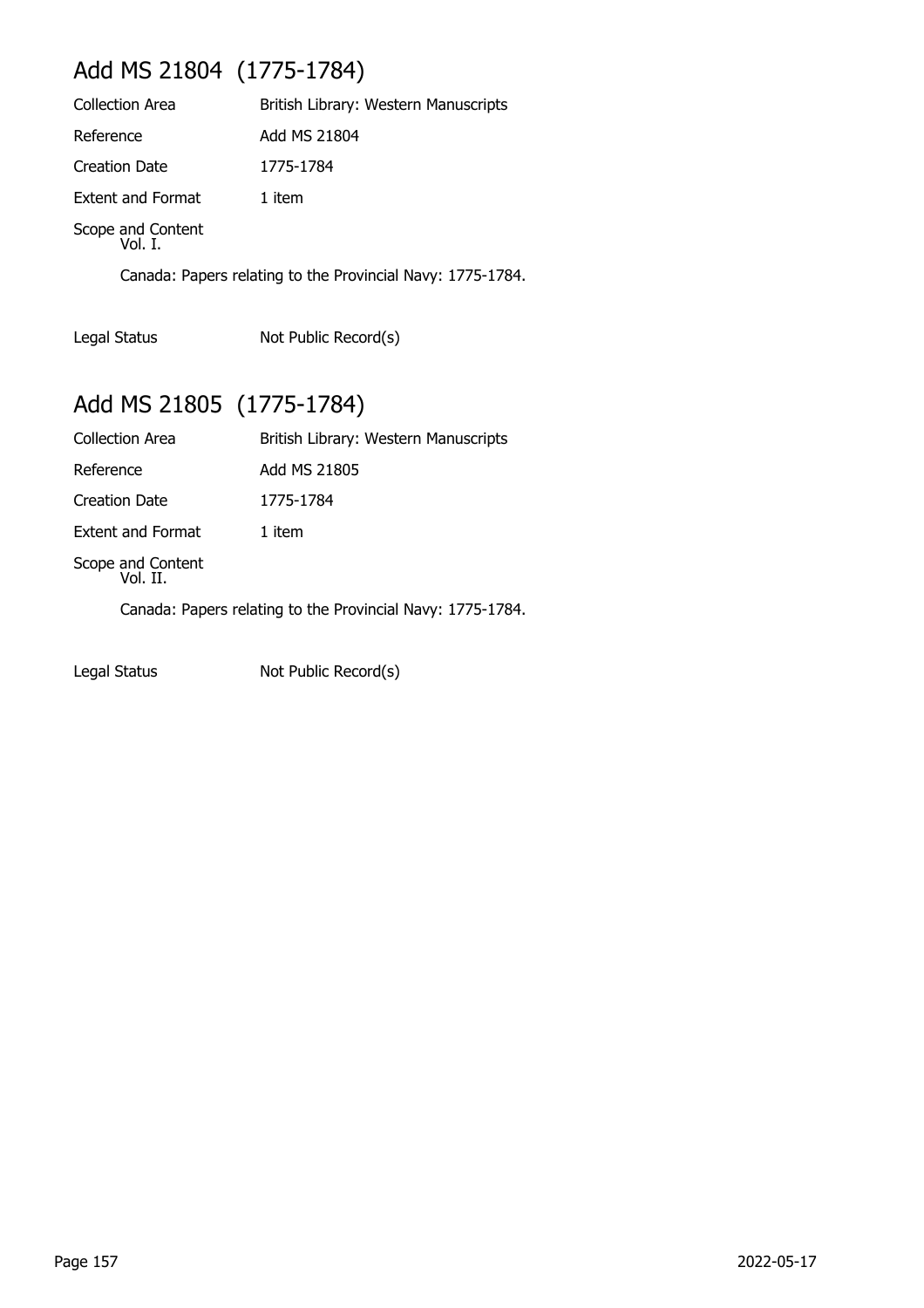## Add MS 21806 (1782-1783)

| <b>Collection Area</b>   | British Library: Western Manuscripts |
|--------------------------|--------------------------------------|
| Reference                | Add MS 21806                         |
| Creation Date            | 1782-1783                            |
| <b>Extent and Format</b> | 1 item                               |

Scope and Content

COPIES of the correspondence between Generals Haldimand and Sir Guy Carleton, Commander-in-Chief of the Army in America; 1782, 1783. Paper. Small Quarto.

Guy Carleton, 1st Baron Dorchester: Correspondence with Gen. Haldimand: 1777-1783.

Legal Status Not Public Record(s)

#### Add MS 21807-21808 CORRESPONDENCE of General Haldimand with Lieut.- General Sir Henry Clinton, K. B., and Lieut.-General Sir Guy

| Collection Area       | British Library: Western Manuscripts                                                                                                                                                                                                                                                                                                                                                                                                                                                                                                                                                                                                                                                                                                                                                                                                                                                                                                                  |
|-----------------------|-------------------------------------------------------------------------------------------------------------------------------------------------------------------------------------------------------------------------------------------------------------------------------------------------------------------------------------------------------------------------------------------------------------------------------------------------------------------------------------------------------------------------------------------------------------------------------------------------------------------------------------------------------------------------------------------------------------------------------------------------------------------------------------------------------------------------------------------------------------------------------------------------------------------------------------------------------|
| Reference             | Add MS 21807-21808                                                                                                                                                                                                                                                                                                                                                                                                                                                                                                                                                                                                                                                                                                                                                                                                                                                                                                                                    |
| Creation Date         | 1777-1783                                                                                                                                                                                                                                                                                                                                                                                                                                                                                                                                                                                                                                                                                                                                                                                                                                                                                                                                             |
| Extent and Format     | 2 items                                                                                                                                                                                                                                                                                                                                                                                                                                                                                                                                                                                                                                                                                                                                                                                                                                                                                                                                               |
| Languages of Material | English; French                                                                                                                                                                                                                                                                                                                                                                                                                                                                                                                                                                                                                                                                                                                                                                                                                                                                                                                                       |
| Title                 | CORRESPONDENCE of General Haldimand with Lieut.- General Sir Henry Clinton,<br>K. B., and Lieut.-General Sir Guy Carleton, K. B. [afterwards Lord]<br>Dorchester], Commanders-in-Chief in America; 1777-1783; and also with other<br>officers serving in America, viz.: Lieut.-General Hon. Sir William Howe,<br>K.B. (afterwards Viscount Howe), late Commander-in-Chief; 1778, 1779.<br>Major-General James Pattison, Commandant of New York; 1779. Major-General<br>Wm. Tyron; Sept. 1779. General Knyphausen; 1779, 1780. Major-General Baron<br>de Riedesel; 1780, 1781. Brigadier-General John Leland; 15 May, 1780.<br>Major-General James Robertson; 1780, 1781. Major-General W[illiam] Phillips;<br>1780, 1781. Admiral M[arriott] Arbuthnot; 1780. M. Morganu, Secretary to Sir<br>Guy Carleton; 1782, 1783. Lieut.-General de Lossberg; 1782.<br>Brigadier-General Alured Clarke; 26 Aug. 1782. Two volumes. Paper. Folio.<br>(1777-1783) |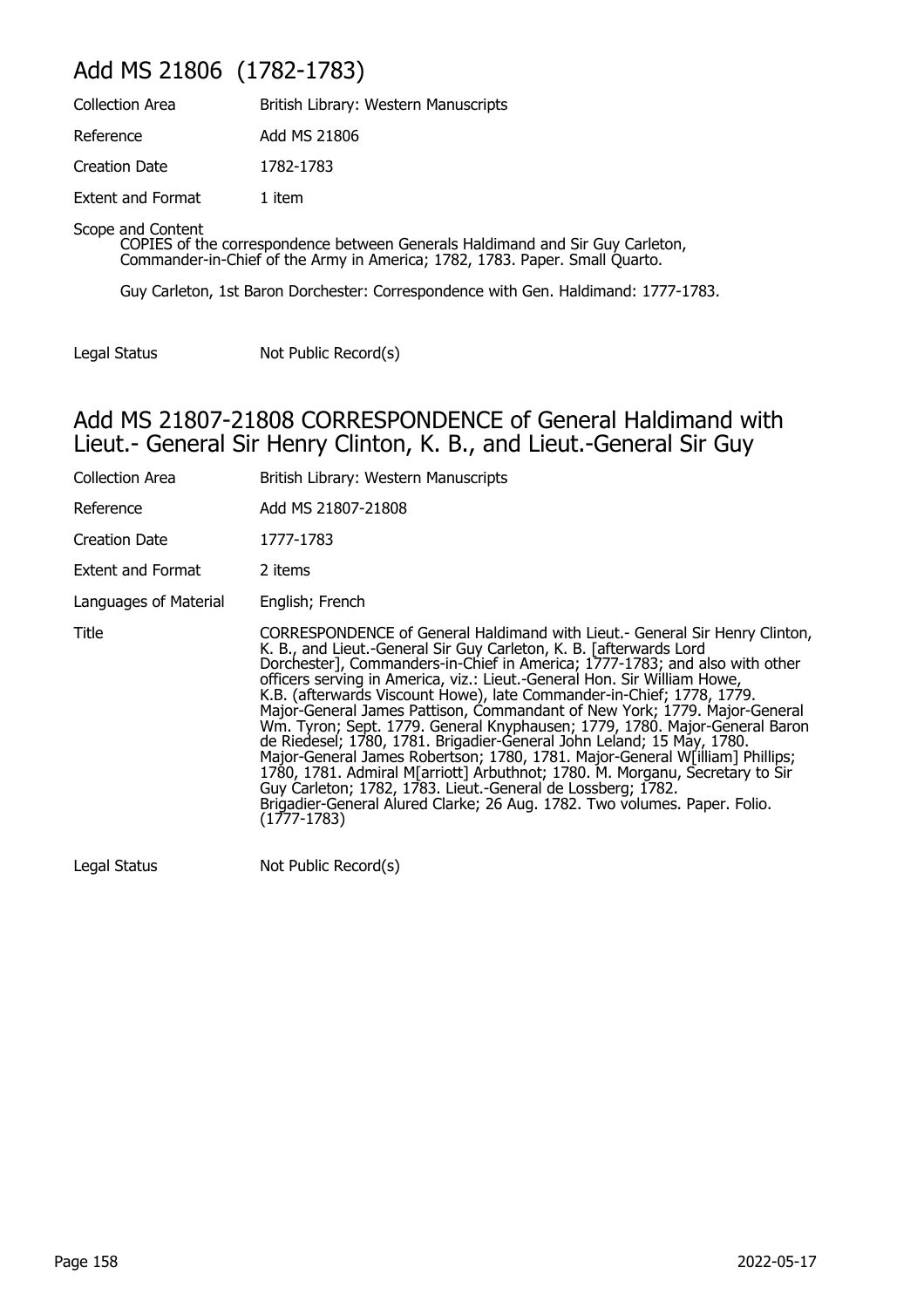### Add MS 21807 (1777-1783)

| <b>Collection Area</b>   | British Library: Western Manuscripts |
|--------------------------|--------------------------------------|
| Reference                | Add MS 21807                         |
| <b>Creation Date</b>     | 1777-1783                            |
| <b>Extent and Format</b> | 1 item                               |
| Languages of Material    | English; French                      |
|                          |                                      |

Scope and Content

Vol. I.

John Leland: Gen. Correspondence with Gen. Haldimand,: 1780.

William Howe, 5th Viscount Howe: Correspondence with Gen. Haldimand: 1778-1779, 1781.

Hon Sir Henry Clinton, Lieutenant -General, Commander-in-Chief in America: Correspondence with Gen. Haldimand: 1777-1783.

Guy Carleton, 1st Baron Dorchester: Correspondence with Gen. Haldimand: 1777-1783.

includes:

 • ff. 50, 70, 84 Major-General James Pattison, Commandant of New York: Correspondence with Gen. Haldimand: 1779.

• f. 61 Major-General William Tryon, Governor of New York: Letters to Gen. Haldimand: 1773-1784.

 • ff. 65, 115, 144, 146 M- Morgann, Secretary to Sir G Carleton: Correspondence with Gen. Haldimand and Maj. Mathews: 1782-1783.

 • ff. 125, 127, 135, 137, 168 Lieutenant-General Baron Friedrich Adolph Riedesel: Correspondence with Gen. Haldimand: 1778-1787.: Fr.

 • ff. 129, 131, 132, 141, 151, 155, 162, 164 Knyphausen, General: Correspondence with Gen. Haldimand: 1780-1781.

 • ff. 145, 178, 182, 184, 242 William Phillips, Major -General: Correspondence with Gen. Haldimand: 1778-1781.

 • ff. 157, 218 Admiral Marriott Arbuthnot, Lieutenant Gov of Nova Scotia: Letters to Gen. Haldimand: 1778, 1780.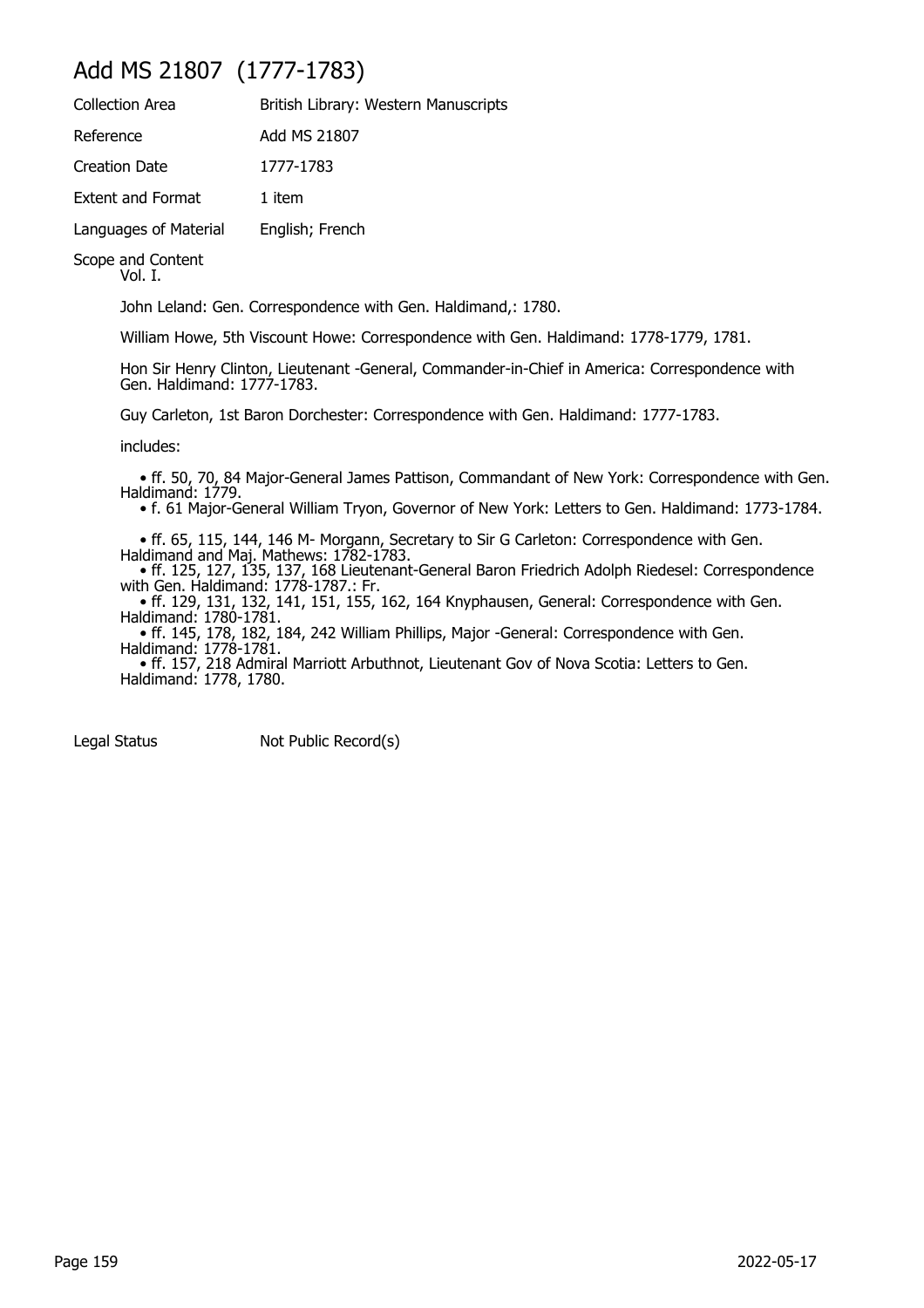### Add MS 21808 (1777-1783)

Reference Add MS 21808

Creation Date 1777-1783

Extent and Format 1 item

Scope and Content Vol. II.

John Leland: Gen. Correspondence with Gen. Haldimand,: 1780.

William Howe, 5th Viscount Howe: Correspondence with Gen. Haldimand: 1778-1779, 1781.

Hon Sir Henry Clinton, Lieutenant -General, Commander-in-Chief in America: Correspondence with Gen. Haldimand: 1777-1783.

Guy Carleton, 1st Baron Dorchester: Correspondence with Gen. Haldimand: 1777-1783.

includes:

- ff. 73, 106 de Lossberg, Lieutenant -General: Correspondence with Gen. Haldimand: 1782.
- f. 79 Sir Alured Clarke: Letters to Gen. Haldimand: 1782, 1790.

Legal Status Not Public Record(s)

### Add MS 21809 (1777-1784)

| <b>Collection Area</b>   | British Library: Western Manuscripts |
|--------------------------|--------------------------------------|
| Reference                | Add MS 21809                         |
| Creation Date            | 1777-1784                            |
| <b>Extent and Format</b> | 1 item                               |
| Languages of Material    | English; French                      |

#### Scope and Content

LETTERS, chiefly to General Haldimand, from Governors of Nova Scotia, officers commanding at Halifax, and others; 1777-1784, viz.: Sir Clarles Douglas, Bart., Commodore on the North American Station; 1777 and 1783. Admiral M[arriott] Arbuthnot, Lieut.- Governor of Nova Scotia; 15 Aug. 1778. John Hall; Halifax, 15 Aug. 1778. Major-General Eyre Massey; Halifax, 1778. Admiral Sir Richard Hughes, Bart., Lieut.-Governor of Nova Scotia; 1778- 1781. J. Monk, Attorney-General [of Quebec ?]; Quebec, 29 Sept. 1778. Lieut.-Colonel Joseph Goreham; Fort Cumberland, 5 Oct. 1778. Brigadier-General Francis Maclean; Halifax, 1778-1780. Lieut.-Colonel James Bruce, 70th Regt. Halifax, 1779. Captain (afterwards Major) G. Studholme, R. F. A. Regt., commanding Fort Howe; 1779-1784. Phillip Callbeck, Commander-in-Chief of St. John's Island; 7 July, 1779. Michael Francklin, Superintendent of Indian Affairs in Nova Scotia; 1779, 1780. Lieut.-Colonel John Campbell, 74th Regt.; Fort George, 1780-1783. Lieut. Constant Connor, R.F.A. Regt.; Fort Hughes, etc., 1780-1783. Brigadier-General [J. W.] de Speth Berthier, 29 June 1780. Captain John Hatfield, King's Rangers; Halifax, 21 Aug. 1780. Captain Thomas Hartcup, R. E., Commandant of Fort George; Penobscot, 1 Sept. 1781. Ensign S[amuel] W[aller] Prenties, 84th Regt.; Halifax, 15 July, 1781. Captain Sir A[ndrew] S[nape] Hamond, Bart., R.N., Lieut.-Governor of Nova Scotia; 1781, 1782. Major J[ohn] Skinner, 70th Regt., Commandant of Fort George; Penobscot, 25 May, 1782. Major-General J[ames] Paterson; Halifax, 1782. J. Parr, Governor of Nova Scotia; 1783, 1784. Brigadier-General Hon. H[enry] E[dward] Fox; Augh Park, 28 Sept. 1783. John Foote, surgeon; Halifax, 13 Oct. 1783, 14 Jan. 1784. Major-General Archibald Campbell, Governor of Jamaica; 16 Oct. 1783. Lieut. Samuel Denny Street; Fort Howe, etc., 28 Oct. 1783, 2 Jan. 1784. Major-General John Campbell; Halifax, 1784. Lieut.-Colonel John Small [84th Regt.]; Halifax, 1784. John Dickinson, Governor of Pennsylvania [to Colonel Isaac Melchior]; 9 Feb. 1784. Paper. Folio.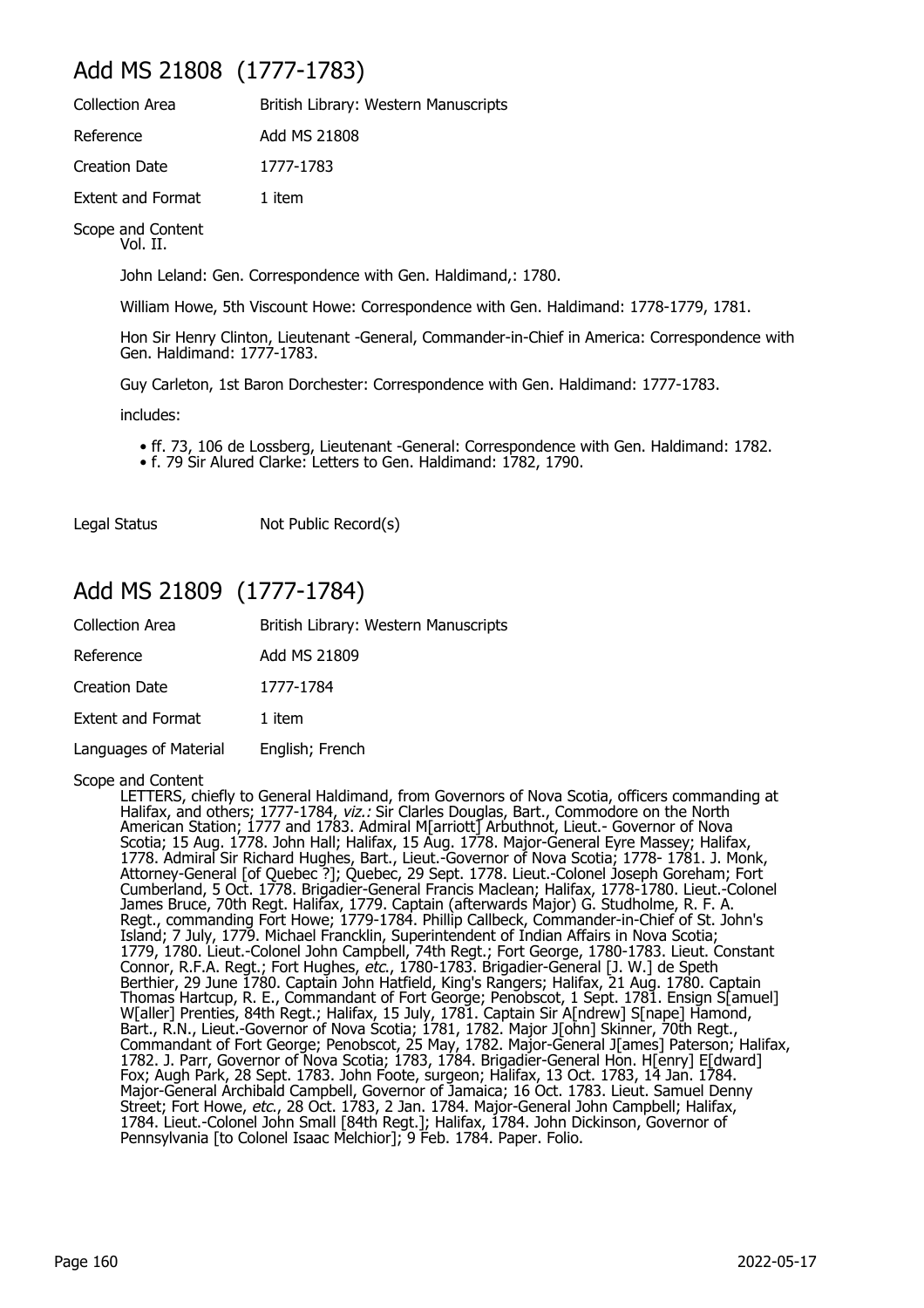Halifax, Nova Scotia: Correspondence of Gen. Haldimand with officers commanding at: 1777-1784.

Sir Charles Douglas, 1st Baronet; Commodore on the N American Station: Letters to Gen. Haldimand: 1777, 1783.

J- W- de Speth, Brigadier-General: Letters to Gen. Haldimand: 1778-1783.: Fr.

G- Studholme, Captain, Commandant at Fort Howe: Letters to Gen. Haldimand: 1779-1784.

Nova Scotia, North America: Correspondence of governors of, with Gen. Haldimand: 1777 - 1784.

includes:

 • f. 3 Admiral Marriott Arbuthnot, Lieutenant Gov of Nova Scotia: Letters to Gen. Haldimand: 1778, 1780.

• f. 5 John Hall: Letters to Gen. Haldimand: 1778, 1782.

• ff. 7, 13 Major-General Eyre Massey, 1st Baron Clarina 1800: Letters to Gen. Haldimand: 1778.

 • ff. 9, 11, 17, 34, 39, 47, 49, 62, 66, 68 Sir Richard Hughes, 2nd Baronet; Admiral, Lieutenant -Governor of Nova Scotia: Correspondence with Gen. Haldimand: 1778-1782.

• f. 15 James Monk, Attorney-General of Quebec: Correspondence with Gen. Haldimand: 1778-1784.

• f. 21 Joseph Gorham, Lieutenant -Gov of Newfoundland: Letters to Gen. Haldimand: 1773, 1778.

 • ff. 50, 64, 78-83, 90 James Bruce, Lieutenant -Colonel: Letters to Gen. Haldimand: 1779. • f. 56 Phillip Callbeck, Commander - in Chief of St John's Island: Letter to Gen. Haldimand: 1779.

 • ff. 72, 84, 92, 94, 106, 111, 113, 127 Sir Richard Hughes, 2nd Baronet; Admiral, Lieutenant -Governor of Nova Scotia: Correspondence with Gen. Haldimand: 1778-1782.

 • ff. 88, 117, 159, 161, 252, 260, 266 Michael Francklin, Superintendent of Indian affairs in Nova Scotia: Letters to Gen. Haldimand: 1766-1782.

 • ff. 108, 110, 195, 203, 237, 242 John Campbell, Lieutenant -Colonel Superintendent of Indian Affairs at Montreal: Letters to Gen. Haldimand: 1780-1783.

 • ff. 131, 235, 262, 274, 278, 285, 287, 293 Constant Connor, Lieutenant: Letters to Gen. Haldimand and Capt. Mathews: 1780-1783.

 • ff. 143, 157, 165, 167, 175-182, 185 Sir Richard Hughes, 2nd Baronet; Admiral, Lieutenant -Governor of Nova Scotia: Correspondence with Gen. Haldimand: 1778-1782.

• f. 147 John Hatfield, Captain: Letter to Capt. Mathews: 1780.

• f. 193 Samuel Walter Prenties, Lieutenant 84th Regt: Letters to Gen. Haldimand: 1780-1783.

 • ff. 214, 227, 239, 244, 254, 256, 264, 268 Sir Andrew Snape Hamond, 1st Baronet; Comptroller of the Navy: Letters to Gen. Haldimand: 1781-1782.

• f. 222 Thomas Hartcup, Captain RE: Letter to Gen. Haldimand: 1782.

• f. 241 John Skinner, Major: Letter to Gen. Haldimand: 1782.

 • ff. 250, 258, 270, 289 John Campbell, Lieutenant -Colonel Superintendent of Indian Affairs at Montreal: Letters to Gen. Haldimand: 1780-1783.

• ff. 272, 282 James Paterson, Major -General: Letters to Gen. Haldimand: 1782.

 • ff. 297, 301, 303, 324, 328, 334 John Parr, Governor and Commander-in-Chief of Nova Scotia: Letters to Gen. Haldimand: 1783-1784.

• f. 299 Hon Henry Edward Fox, General: Letter to Gen. Haldimand: 1783.

• ff. 305, 314 John Foote, Surgeon: Letters to Gen. Haldimand: 1783, 1784.

 • f. 307 Archibald Campbell, Lieutenant -Colonel, Chief Engineer at Chandernagore, aftewards Major-General, Governor of Jamaica: Letters to Gen. Haldimand: 1783.

• ff. 309, 311 Samuel Denny Street, Lieutenant: Letters to Capt. Mathews: 1783, 1784.

• ff. 318, 336 John Campbell, Major -General: Letters to Gen. Haldimand: 1784.

• ff. 320, 331 John Small, Lieutenant -Colonel: Letters to Gen. Haldimand: 1780-1784.

• f. 322 John Dickinson, Governor of Pennsylvania: Letter to Col. Melchior: 1784.

• f. 326 John Campbell: Letter to Gen. Haldimand: 1784.

 • ff. 338, 342, 344 John Parr, Governor and Commander-in-Chief of Nova Scotia: Letters to Gen. Haldimand: 1783-1784.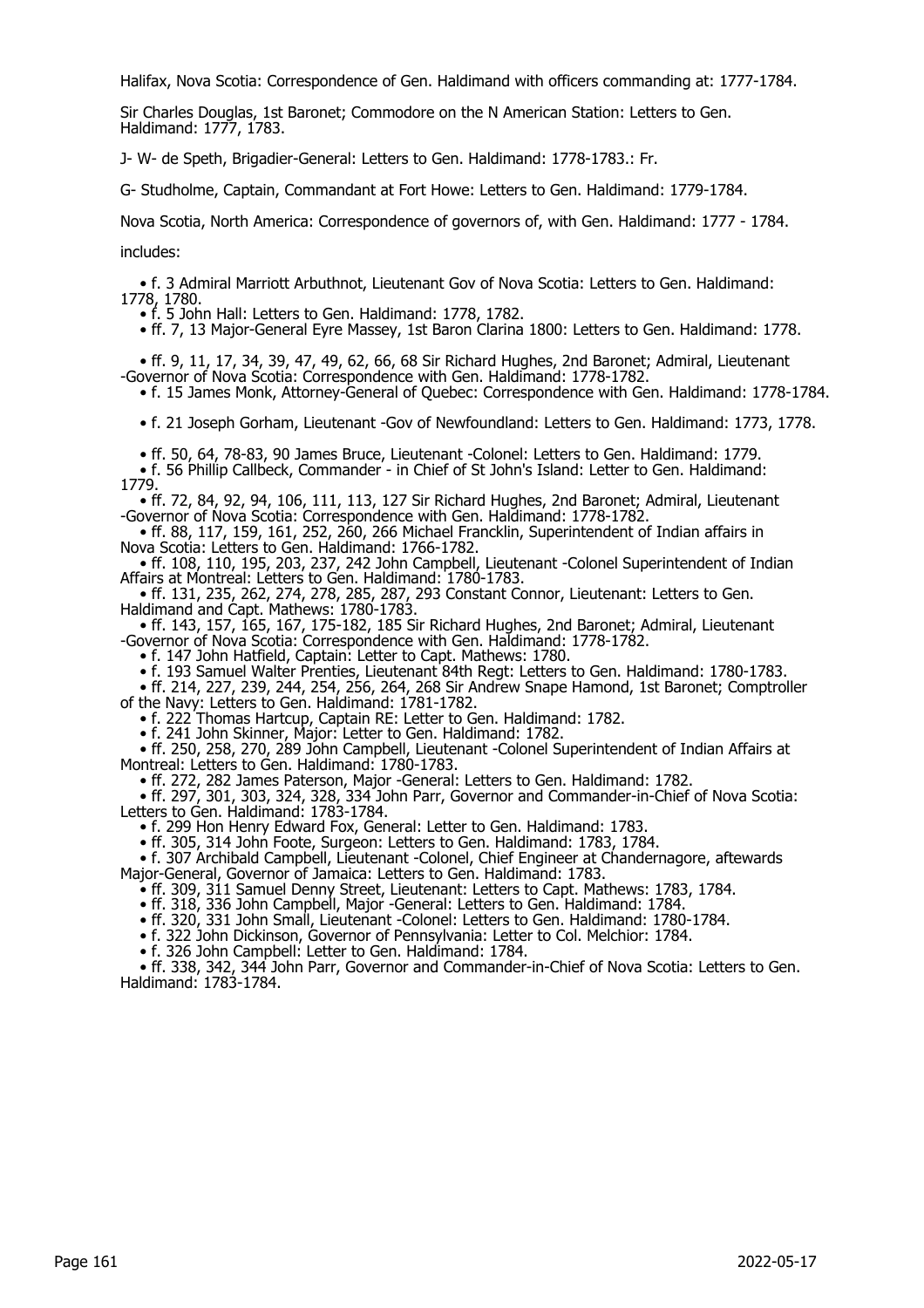### Add MS 21810 (1778-1784)

| <b>Collection Area</b>   | British Library: Western Manuscripts |
|--------------------------|--------------------------------------|
| Reference                | Add MS 21810                         |
| Creation Date            | 1778-1784                            |
| <b>Extent and Format</b> | 1 item                               |

Scope and Content

COPIES of letters from General Haldimand to Governors of Nova Scotia and officers commanding at Halifax; 1778-1784. Paper. Folio.

Nova Scotia, North America: Correspondence of governors of, with Gen. Haldimand: 1777 - 1784.

Halifax, Nova Scotia: Correspondence of Gen. Haldimand with officers commanding at: 1777-1784.

Legal Status Not Public Record(s)

### Add MS 21811-21812 LETTERS, principally in French, to General Haldimand, from officers of the German Legion in Canada; 1778-1784;

| Collection Area          | British Library: Western Manuscripts                                                                                                                                                                                                                                                                                                                                                                                                                                                                                                                                                                                                                                                                                                                                                                                                                                                                                                                                                                                                                                                                                                                                                                                                                                                                                                                                                                                                                                                                                                                                                                                                                                                                                                                                                                                                                                                                                                                                                                                                                                                                                                                                                                                                            |
|--------------------------|-------------------------------------------------------------------------------------------------------------------------------------------------------------------------------------------------------------------------------------------------------------------------------------------------------------------------------------------------------------------------------------------------------------------------------------------------------------------------------------------------------------------------------------------------------------------------------------------------------------------------------------------------------------------------------------------------------------------------------------------------------------------------------------------------------------------------------------------------------------------------------------------------------------------------------------------------------------------------------------------------------------------------------------------------------------------------------------------------------------------------------------------------------------------------------------------------------------------------------------------------------------------------------------------------------------------------------------------------------------------------------------------------------------------------------------------------------------------------------------------------------------------------------------------------------------------------------------------------------------------------------------------------------------------------------------------------------------------------------------------------------------------------------------------------------------------------------------------------------------------------------------------------------------------------------------------------------------------------------------------------------------------------------------------------------------------------------------------------------------------------------------------------------------------------------------------------------------------------------------------------|
| Reference                | Add MS 21811-21812                                                                                                                                                                                                                                                                                                                                                                                                                                                                                                                                                                                                                                                                                                                                                                                                                                                                                                                                                                                                                                                                                                                                                                                                                                                                                                                                                                                                                                                                                                                                                                                                                                                                                                                                                                                                                                                                                                                                                                                                                                                                                                                                                                                                                              |
| Creation Date            | 1778-1784                                                                                                                                                                                                                                                                                                                                                                                                                                                                                                                                                                                                                                                                                                                                                                                                                                                                                                                                                                                                                                                                                                                                                                                                                                                                                                                                                                                                                                                                                                                                                                                                                                                                                                                                                                                                                                                                                                                                                                                                                                                                                                                                                                                                                                       |
| <b>Extent and Format</b> | 2 items                                                                                                                                                                                                                                                                                                                                                                                                                                                                                                                                                                                                                                                                                                                                                                                                                                                                                                                                                                                                                                                                                                                                                                                                                                                                                                                                                                                                                                                                                                                                                                                                                                                                                                                                                                                                                                                                                                                                                                                                                                                                                                                                                                                                                                         |
| Languages of Material    | English; French; German                                                                                                                                                                                                                                                                                                                                                                                                                                                                                                                                                                                                                                                                                                                                                                                                                                                                                                                                                                                                                                                                                                                                                                                                                                                                                                                                                                                                                                                                                                                                                                                                                                                                                                                                                                                                                                                                                                                                                                                                                                                                                                                                                                                                                         |
| Title                    | LETTERS, principally in French, to General Haldimand, from officers of the<br>German Legion in Canada; 1778-1784; viz.: Brigadier-General Rauschenplat;<br>1778- 1781. Captain Charles Tunderfeldt; 1778, 1783, and 1784. Brigadier<br>Johann Gustav d'Ehrenkrook; Three Rivers, 1778, 1779. Major-General Baron de<br>Riedesel; 8 Oct. 1778, 5 Apr. 1782, 1783, 1784. Brigadier-General [J. W.] de<br>Speth; 1778-1780, and 31 July, 1783. Colonel C. de Creuzbourg; 1778, 1783.<br>Lieut.-Colonel Christian Julius Praetorius; 1778-1780. Lieut.-Colonel T. W.<br>de Barner; 1778- 1781, and 1 Aug. 1783. Captain Antoine Augé; 23 Mar. 1779.<br>Lieut.-Colonel Ferdinand de Barner; Mon- 2 Jan. 1780. Lieut. Baron Gottlob<br>Chrétien de Reitzenstein; 14 Aug. 1780, 1783, 1784. Lieut. Frederic de<br>Knesebeen and Ensign Frederic de Hill; St. Antoine, 29 Aug. 1780. Major<br>Johann George de Rauschenplat, 1780-1783. Colonel T. H. E. von Belt;<br>Halifax, 5 May, 1781. Ger. General Knyphausen; New York, 20 July, 1781.<br>Captain Castendyck; Quebec, 22 July, 1781. Captain J. Martin; Bremerlehe, 22<br>May, 1782. Brigadier-General de Loos; 1782, 1783. Lieut. A. Bach; Point<br>Levié, 19 July, 1782. Lieut. Br. de Schaffalizky; [Aug. 1782] and 2 July,<br>1783. Major George Pœusch; 8 Aug. 1782, June, 1783. Colonel de Mengen; La<br>Valtrie, 24 Dec. 1782, 12 Mar. 1783. Colonel Lentz; 1783. Captain Gottlieb<br>de Gleissenberg; May, 1783-Apr. 1784. Captain Hugget; 1783. Captain F. L. de<br>Schoell; 1783. Rev. G. C. Kaup, chaplain; 18 July, 1783. Captain Piquet; 11<br>Aug. 1783. Comte de Wittgenstein; 1783, 1784. Majenty Mount; La Prairie, 2<br>Sept. 1783. Carl von Mardefeldt, volunteer; Niagara, 11 Nov. 1783.<br>Lieut.-General M. C. Zaremba; Brieg, 3 Feb. 1784. Ger. Lieut. Baron Edmond<br>Victor de Koenig; Quebec, 7 July, 1784. There are also letters from Feronce<br>de Rotencreutz, Privy Coun- Charles G[uillaume] F[erdinand], Duke cillor to<br>the Duke of Brunswick; 31 of Brunswick-Luneburg; 1 Apr. Mar. 1778. 1784.<br>Brigadier-General Allan Maclean; Mon. Lieut.-Colonel A[rent] S[chuyler] De<br>treal, 28 Mar. 1781. Peyster; Niagara, 29 July, 1784. With enclosures. Two |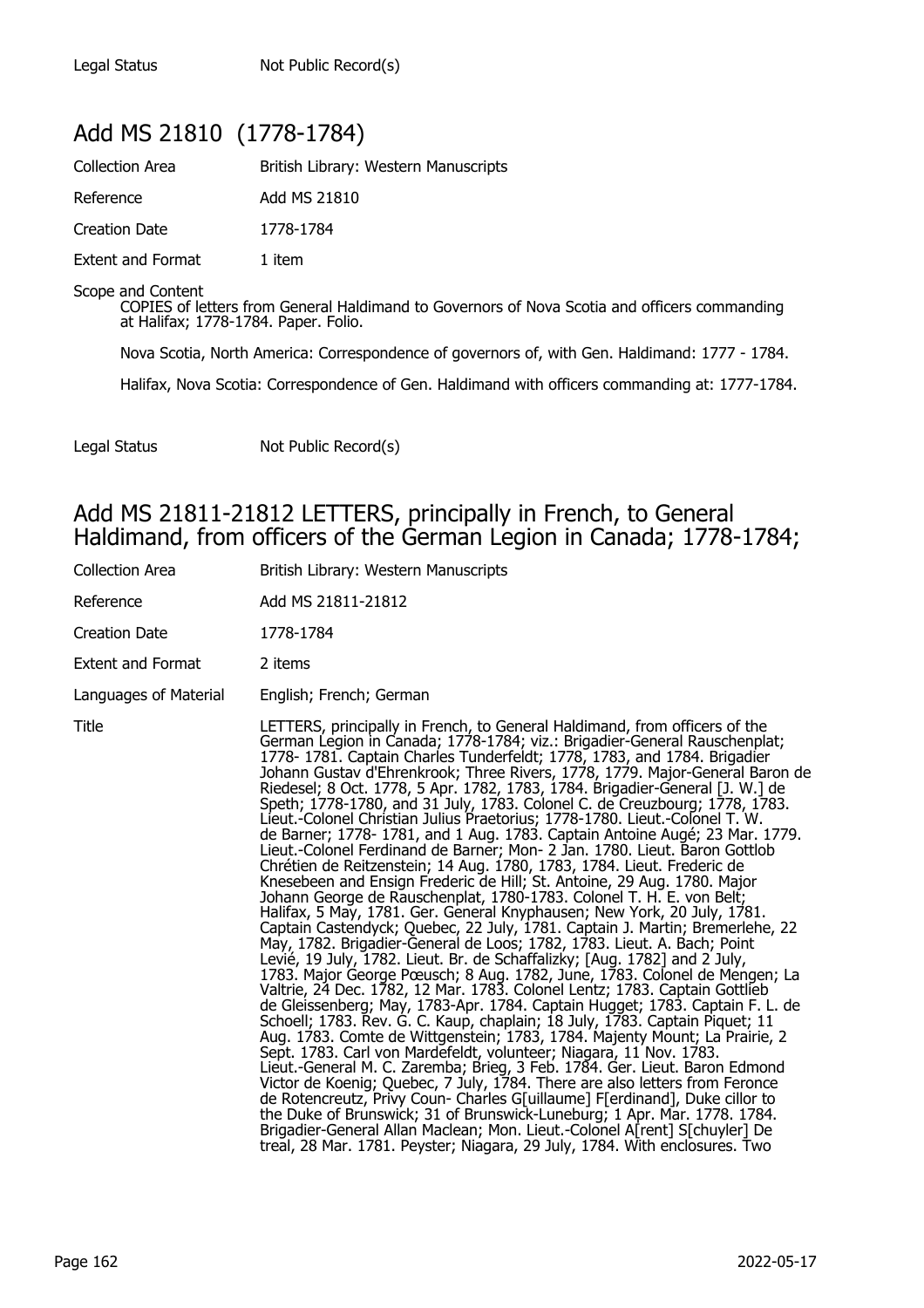Scope and Content

Canada: Correspondence of officers of the German Legion with Gen. Haldimand: 1776-1784.

Legal Status Not Public Record(s)

### Add MS 21811 (1778-1784)

| Collection Area          | British Library: Western Manuscripts |
|--------------------------|--------------------------------------|
| Reference                | Add MS 21811                         |
| Creation Date            | 1778-1784                            |
| <b>Extent and Format</b> | 1 item                               |
| Languages of Material    | English; French; German              |

Scope and Content

Vol. I.

Colonel Gustave Philippe de Creuzbourg, Comte: Letters to Gen. Haldimand: 1778-1783.: Fr. and Eng.

Johann Gustav Ehrenkrook, Brigadier-General: Letters to Gen. Haldimand: 1778-1779.: Fr.

G- C- Kaup, Army Chaplain: Letter to Gen. Haldimand: 1783.: Fr.

Charles Tunderfeldt, Captain: Letters to Gen. Haldimand: 1778-1784.: Fr.

J- W- de Speth, Brigadier-General: Letters to Gen. Haldimand: 1778-1783.: Fr.

includes:

 • f. 1 Feronce de Rotencreutz, Privy Councillor to the Duke of Brunswick: Letter to Gen. Haldimand: 1778.: Fr.

• ff. 13-276, passim Rauschenplat, General: Letters to Gen. Haldimand,: 1778-1781: Fr. and Germ.

 • ff. 27, 290 Lieutenant-General Baron Friedrich Adolph Riedesel: Correspondence with Gen. Haldimand: 1778-1787.: Fr.

 • ff. 50, 69, 176, 194, 204 Christian Julius Prætorius, Lieutenant -Colonel: Letters to Gen. Haldimand: 1778-1780.: Engl. and Fr.

 • ff. 55, 57, 73, 85, 87, 97, 136 T- W- Barner, Lieutenant Colonel: Correspondence with Gen. Maclean and others: 1778-1783.: Fr.

• f. 89 Antoine Augé, Captain: Letter to Gen. Haldimand: 1779.: Fr.

• f. 147 Ferdinand de Barner, Lieutenant Colonel: Letter to -: 1780.: Fr.

• f. 196 Gottlob Christian Reitzenstein, Baron; Lieutenant: Letters to Gen. Haldimand:

1780-1784.: Fr.

• f. 206 Frederic de Hille, Ensign: Letter to Gen. Haldimand: 1780.: Fr.

• f. 206 Frederic de Knesebeen, Lieutenant: Letter to Gen. Haldimand: 1780.: Fr.

 • f. 238 Johann Georg von Rauschenplat, Major: Letters to his brother, Gen. Rauschenplat, Major Loos, and Gen. Haldimand: 1781-1784.: Fr.

 • ff. 242-246, 254, 256 T- W- Barner, Lieutenant Colonel: Correspondence with Gen. Maclean and others: 1778-1783.: Fr.

• f. 244 Allan Maclean, General: Letter to Col. de Barner: 1779, 1781.

• f. 258 H- E- von Seitz, Colonel: Letter to Gen. Haldimand: 1781.: Germ.

• f. 267 Knyphausen, General: Correspondence with Gen. Haldimand: 1780-1781.

• f. 269 Castendijck, Captain: Letter to Gen. Haldimand: 1781.: Fr.

• f. 294 Johann Martin, Captain: Letter to Gen. Haldimand: 1782.: Fr.

 • ff. 298, 306, 308, 321, 332, 336, 344-351 General de Loos: Letters to Gen. Haldimand: 1782-1783.: Fr.

• f. 312 A- Bach, Lieutenant: Letter to Gen. Haldimand: 1782.: Fr.

- f. 317 Br- de Schaffalizky, Lieutenant: Letters to Gen. Haldimand.: 1782, 1783.: Fr.
- f. 319 George Pæusch, Major: Letters to Gen Haldimand: 1782, 1783.: Engl. and Fr.

• f. 356 de Mengen, Colonel: Letters to Gen. Haldimand: 1782, 1783.: Fr.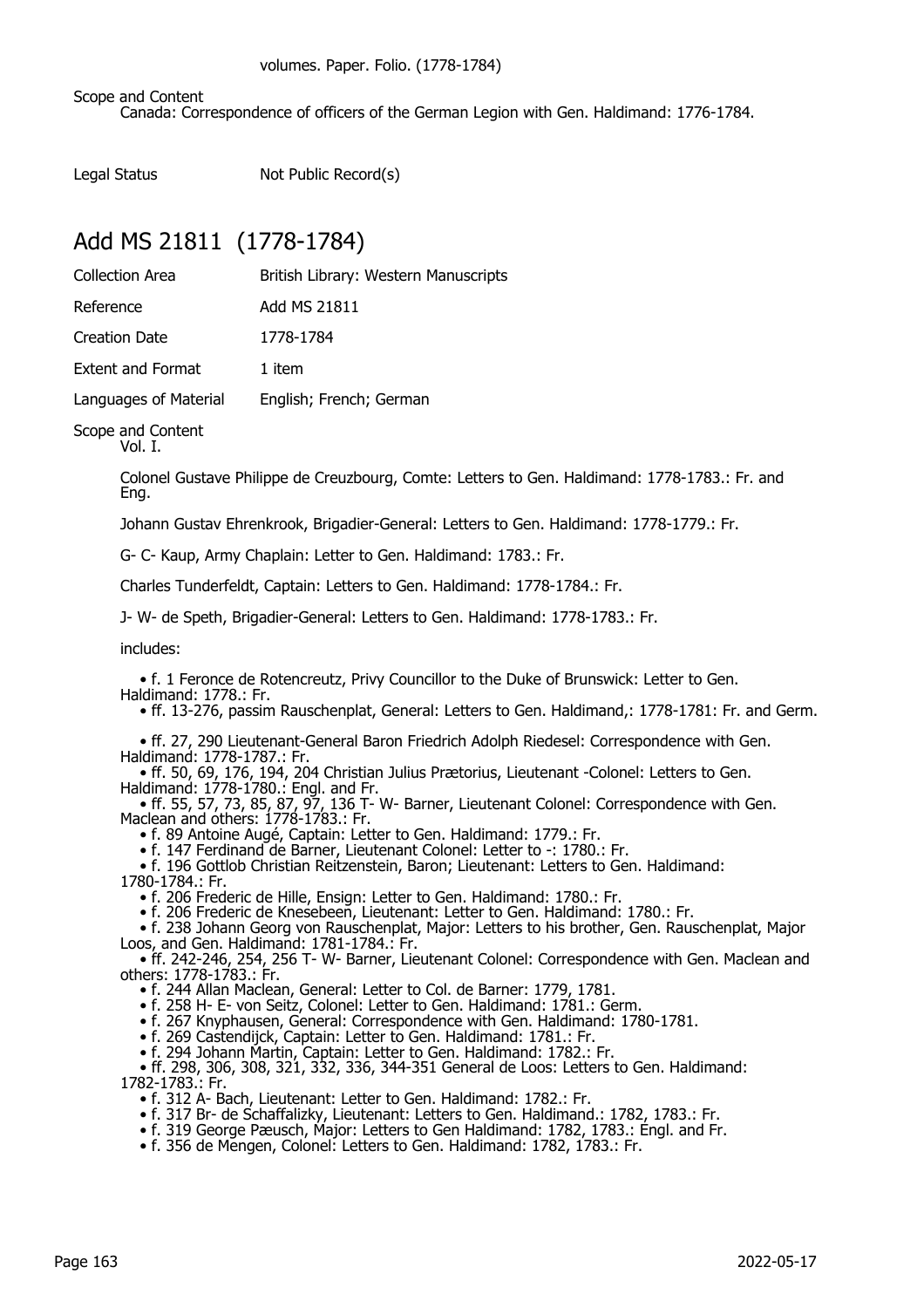Legal Status Not Public Record(s)

### Add MS 21812 (1778-1784)

| <b>Collection Area</b>   | British Library: Western Manuscripts |
|--------------------------|--------------------------------------|
| Reference                | Add MS 21812                         |
| <b>Creation Date</b>     | 1778-1784                            |
| <b>Extent and Format</b> | 1 item                               |
| Languages of Material    | English; French; German              |
|                          |                                      |

#### Scope and Content Vol. II.

Johann Gustav Ehrenkrook, Brigadier-General: Letters to Gen. Haldimand: 1778-1779.: Fr.

Charles Tunderfeldt, Captain: Letters to Gen. Haldimand: 1778-1784.: Fr.

includes:

• ff. 5, 7, 18, 22, 28,30,33, 43, 60, 102 General de Loos: Letters to Gen. Haldimand:

1782-1783.: Fr.

• ff. 9, 12, 77, 84, 98, 100, 106 J- C- Lentz, Colonel: Letters to Gen. Haldimond: 1783.: Fr.

 • ff. 16, 24, 35, 39, 45, 50, 62, 124 Colonel Gustave Philippe de Creuzbourg, Comte: Letters to Gen. Haldimand: 1778-1783.: Fr. and Eng.

• ff. 20, 32, 41, 82, 88, 128 Johann Georg von Rauschenplat, Major: Letters to his brother, Gen. Rauschenplat, Major Loos, and Gen. Haldimand: 1781-1784.: Fr.

• f. 26 de Mengen, Colonel: Letters to Gen. Haldimand: 1782, 1783.: Fr.

 • ff. 37, 154, 185 Gottlieb von Gleissenberg, Captain: Letters to Gen. Haldimand: 1783-1786.: Fr.

• ff. 47, 54 George Pæusch, Major: Letters to Gen Haldimand: 1782, 1783.: Engl. and Fr.

 • ff. 49, 64, 66, 70-76, 92, 136, 144, 152 Hugget, Captain: Letters to Gen. Haldimand and others: 1783.: Fr.

 • ff. 52, 58, 68, 80, 110 F- L- de Schoell, Captain: Letters to Capt. Mathews and Gen. Haldimand: 1783.: Fr.

• f. 56 Br- de Schaffalizky, Lieutenant: Letters to Gen. Haldimand.: 1782, 1783.: Fr.

• f. 79 G- C- Kaup, Army Chaplain: Letter to Gen. Haldimand: 1783.: Fr.

• f. 96 J- W- de Speth, Brigadier-General: Letters to Gen. Haldimand: 1778-1783.: Fr.

 • f. 108 T- W- Barner, Lieutenant Colonel: Correspondence with Gen. Maclean and others: 1778-1783.: Fr.

 • ff. 112, 128, 130, 134, 140, 151, 176, 196, 203, 213 Lieutenant-General Baron Friedrich Adolph Riedesel: Correspondence with Gen. Haldimand: 1778-1787.: Fr.

 • f. 114 Lieutenant-General Baron Friedrich Adolph Riedesel: Letter to the Duke of Brunswick: 1783.: Fr.

 • ff. 118,148, 157,174, 183, 188-194,198, 208 Gottlob Christian Reitzenstein, Baron; Lieutenant: Letters to Gen. Haldimand: 1780-1784.: Fr.

• f. 132 Piquet, Captain: Letter to Gen. Haldimand: 1783.: Fr.

 • ff. 142, 160, 164, 187 Christian Ludwig Kasimir Sayn-Wittgenstein, Count: Letters to Gen. Haldimand: 1783, 1784.: Fr.

• f. 146 Majenty Mount: Letter to Capt. Mathews: 1783.: Fr.

• f. 162 Carl von Mardefelt: Letter to Gen. Haldimand: 1783.: Fr.

 • f. 168 Michel Constantin von Zaremba, Lieutenant -General: Lettersto Gen. Haldimand: 1766-1784.: Germ.

• f. 200 Lieutenant Edmond Victor de Koenig, Baron: Letters to General Haldimand: 1784.

 • f. 206 Arent Schayler de Peyster, Lieutenant -Colonel Commanding at Niagara: Correspondence with Gen. Haldimand: 1778-1784.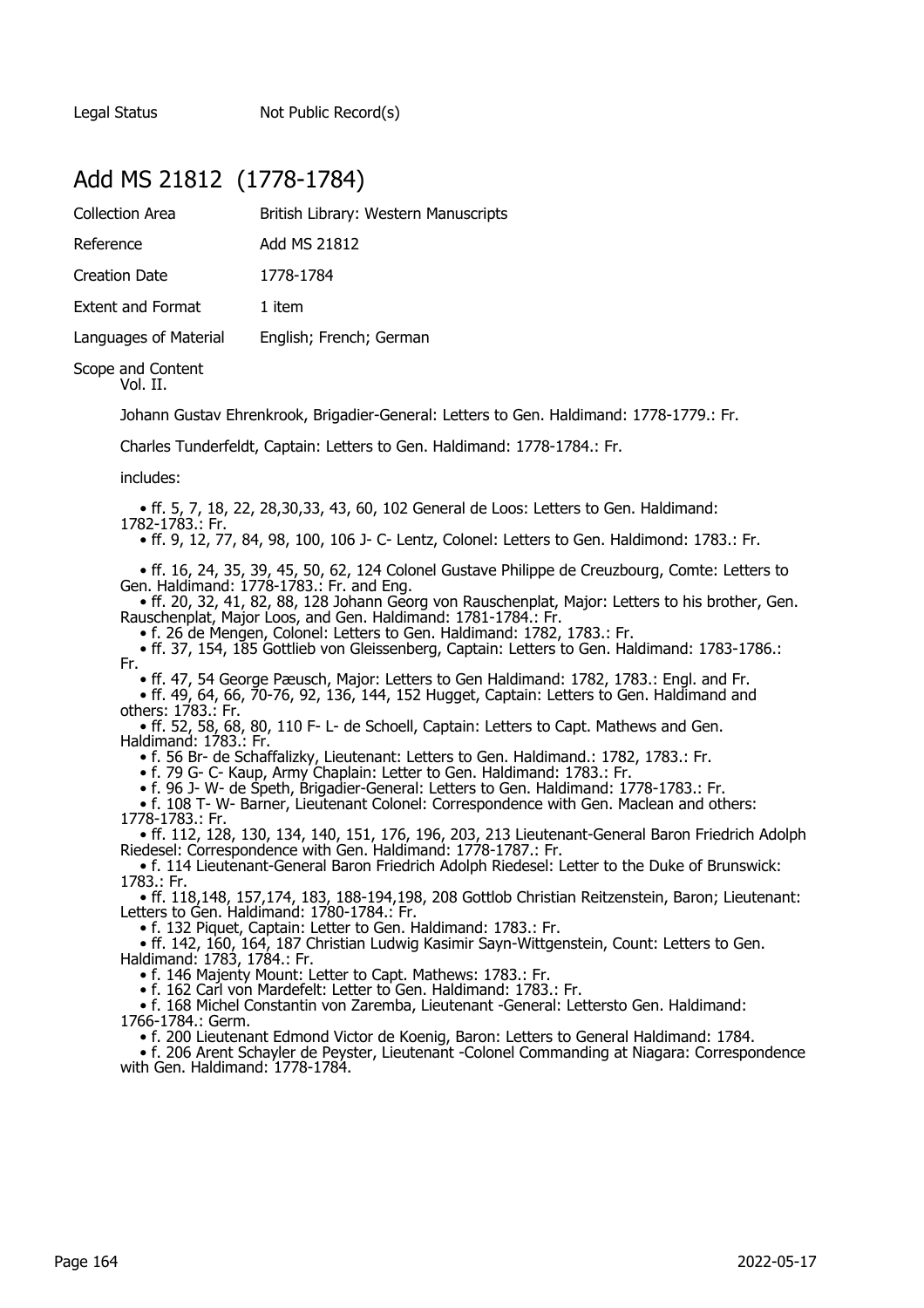### Add MS 21813 (1776-1783)

| <b>Collection Area</b>   | British Library: Western Manuscripts |
|--------------------------|--------------------------------------|
| Reference                | Add MS 21813                         |
| Creation Date            | 1776-1783                            |
| <b>Extent and Format</b> | 1 item                               |

Scope and Content

COPIES of letters from General Haldimand to the officers of the German Legion, with returns, etc.; 1776-1783. Paper. Folio.

Canada: Correspondence of officers of the German Legion with Gen. Haldimand: 1776-1784.

Legal Status Not Public Record(s)

### Add MS 21814 (1777-1783)

| British Library: Western Manuscripts |
|--------------------------------------|
| Add MS 21814                         |
| 1777-1783                            |
| 1 item                               |
|                                      |

Scope and Content

CORRESPONDENCE of General Haldimand with officers of Engineers in Canada; 1777-1783, viz.: Captain John Marr; 1777 1779; Captain William Twiss; 1778-1783; and Lieut. James Glenie, 1779, 1780. With enclosures. Paper. Folio.

William Twiss, Captain: Correspondence with Gen. Haldimand, etc.: 1778-1784.

John Marr, Captain: Correspondence with Gen. Haldimand: 1777-1779.

James Glenie, Lieutenant RE: Correspondence with Gen. Haldimand: 1779-1784.

Canada: Correspondence of officers of Engineers in, with Gen. Haldimand: 1777-1783.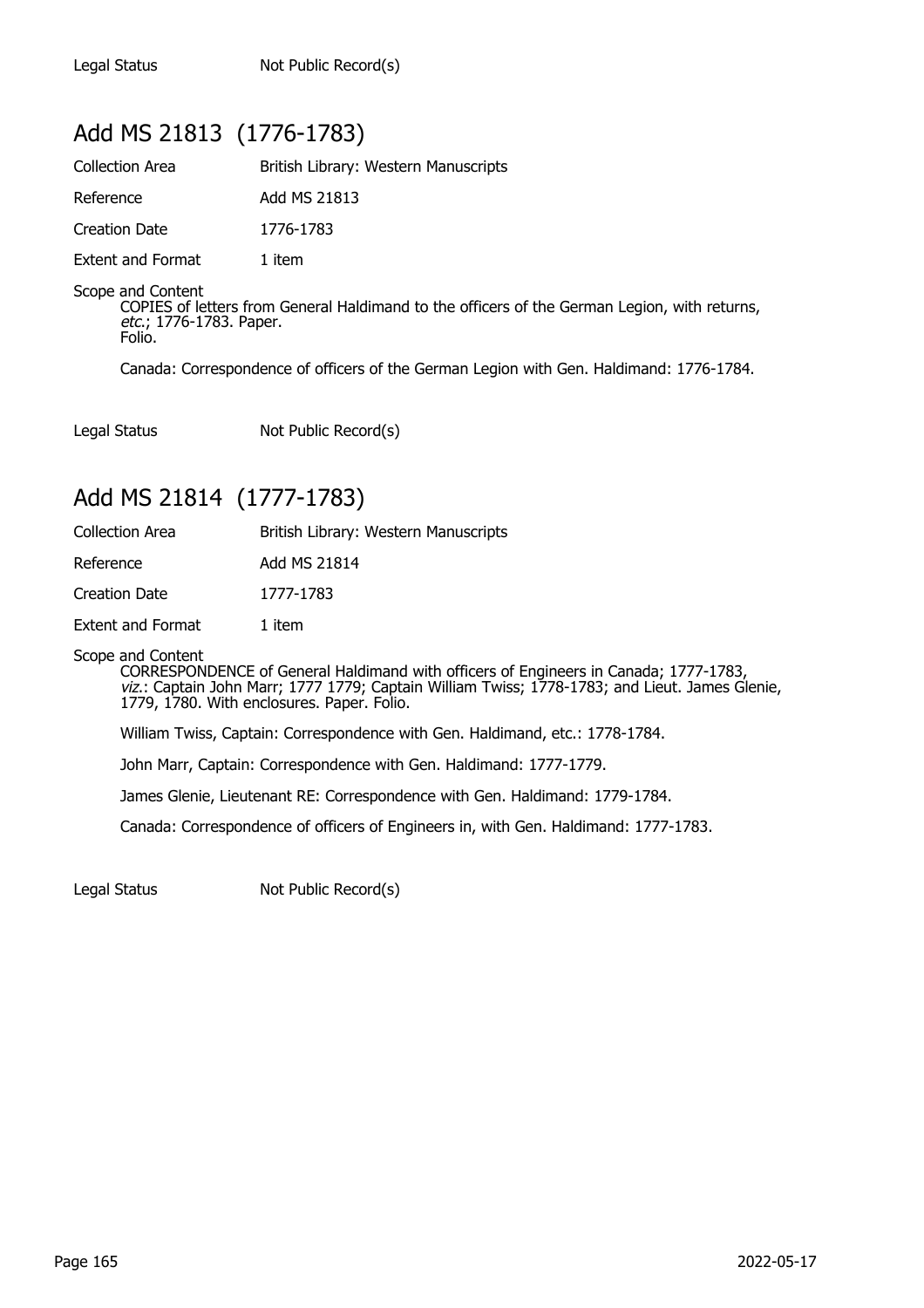## Add MS 21815 (1771-1784)

| <b>Collection Area</b>                                                                        | British Library: Western Manuscripts |  |
|-----------------------------------------------------------------------------------------------|--------------------------------------|--|
| Reference                                                                                     | Add MS 21815                         |  |
| <b>Creation Date</b>                                                                          | 1771-1784                            |  |
| <b>Extent and Format</b>                                                                      | 1 item                               |  |
| Scope and Content<br>RETURNS from the Office of Engineers at Quebec; 1771-1784. Paper. Folio. |                                      |  |

Province of Quebec: Papers relating to the Ordnance and other departments: 1771.

Legal Status Not Public Record(s)

## Add MS 21816 (1778-1784)

| <b>Collection Area</b> | British Library: Western Manuscripts |  |
|------------------------|--------------------------------------|--|
|                        |                                      |  |

Reference Add MS 21816

Creation Date 1778-1784

Extent and Format 1 item

#### Scope and Content

CORRESPONDENCE of General Haldimand with Lieut.-Colonel Forbes Macbean, R. A., and with clerks in the Ordnance Department of Canada; 1778-1784. With returns and enclosures. Paper. Folio.

Forbes Macbean, Lieutenant -Colonel: R.A. Correspondence with Gen. Haldimand: 1778-1784.

Canada: Correspondence of the Ordnance Office with Gen. Haldimand: 1778-1784.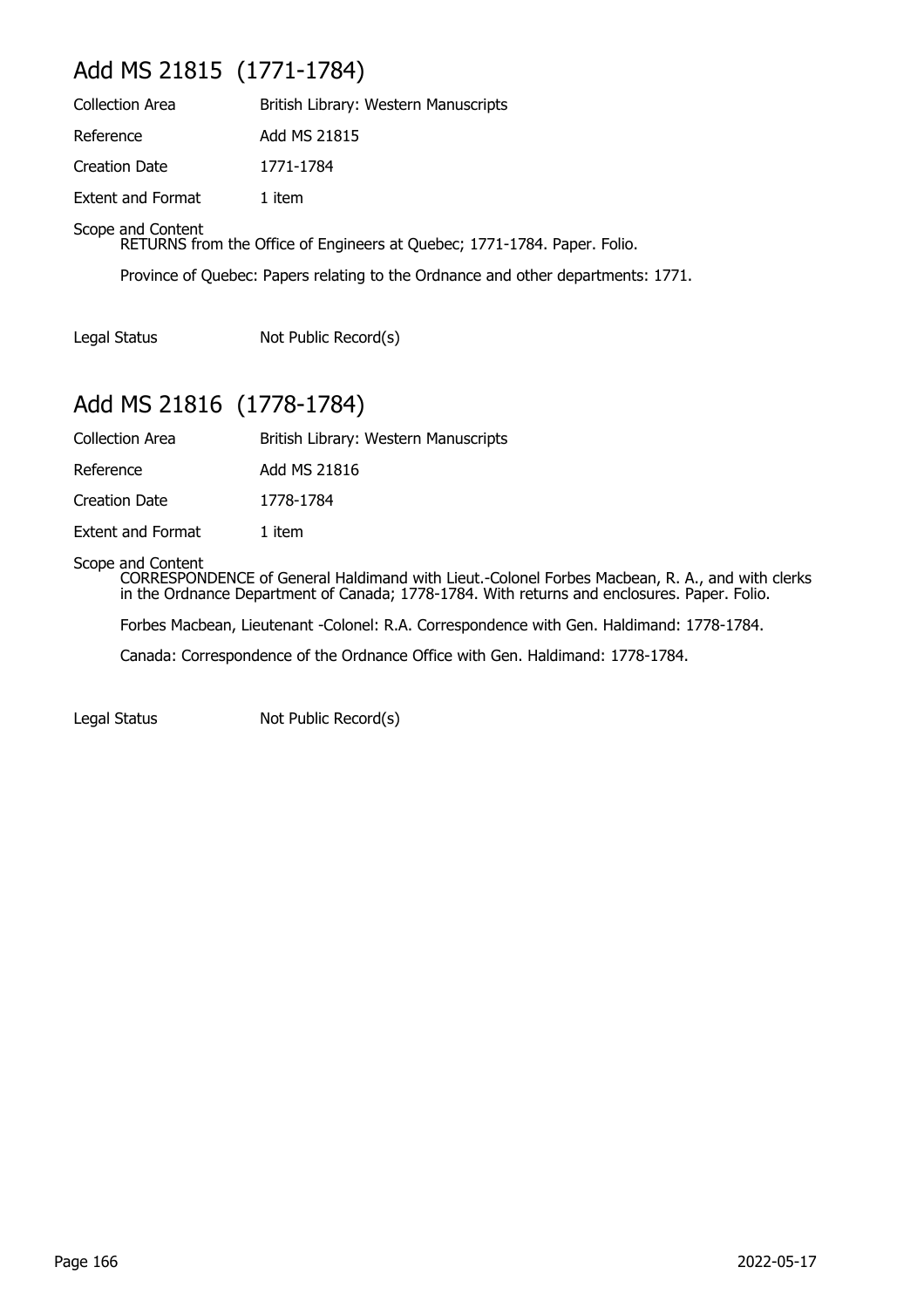### Add MS 21817 (1779-1784)

| <b>Collection Area</b>   | British Library: Western Manuscripts |
|--------------------------|--------------------------------------|
| Reference                | Add MS 21817                         |
| Creation Date            | 1779-1784                            |
| <b>Extent and Format</b> | 1 item                               |

Scope and Content

RETURNS and remain of ordnance and ordnance stores in Canada; 1779-1784. Paper. Folio.

Canada: Returns and remains of Ordnance and Ordnance stores: 1779 - 1784.

Legal Status Not Public Record(s)

### Add MS 21818 (1776-1783)

| <b>Collection Area</b>   | British Library: Western Manuscripts |
|--------------------------|--------------------------------------|
| Reference                | Add MS 21818                         |
| Creation Date            | 1776-1783                            |
| <b>Extent and Format</b> | 1 item                               |
| Languages of Material    | English; Italian; Latin              |

Scope and Content

LETTERS to General Haldimand and Major Mathews, his secretary, from officers of the King's Royal Regiment of New York; 1776-1783, viz.: Lieut.-Colonel Sir John Johnson, Bart., Major James Gray, and Captain Robert Leake; *passim*. Captain William Morison, f. 282. Captain P. Daly, ff. 292, 364, 385. Rev. John Stuart, Chaplain, ff. 296, 318, 326, 331. Captain J. Anderson, f. 313. Rev. John Doty, Chaplain, ff. 315, 320, 322, 333. Captain John Munro, ff. 336, 358. Captain W[illiam] R[edford] Crawford, f. 366. Captain Angus McDonell, f. 367. Lieut. Isaac Man, f. 371. Lieut. Allan Macdone1l, f. 375. Charles Austin, Surgeon, f. 394. Lieut. P[atrick] Langan, f. 406. Among the enclosures are letters from Lieut. Nath. Hillyer [of the Rangers], f. 12; and Captain John Ross, 34th Regt., ff. 167, 350. Paper. Folio.

Captain Robert Leake, Commissary-General in Canada: Letters to Gen. Haldimand: 1760, 1773-1784.

Sir John Johnson, 2nd Baronet; of Johnson Hall, Superintendent - General of Indian Affairs in British N America: Correspondence with Gen. Haldimand: 1776 - 1787.

James Gray, Major: Letters to Gen. Haldimand: 1776-1784.

Royal Regiment of New York: Correspondence of the officers with Gen. Haldimand: 1776-1783.

Robert Mathews, Major, Secretary to General Haldimand: Letters to, from officers and others: 1776-1787.

includes:

- ff. 9, 107, 111 China: Tract on the meaning of words in his will: circ. 1722.: Ital. and Lat.
- f. 12 Nathaniel Hillyer, Lieutenant: Letter to Major Gray: 1777.
- f. 167 John Rose, Major: Correspondence with Gen. Haldimand: 1767 1786.
- f. 282 William Morison, Captain: Letters to Maj. Gray and Maj. Mathews: 1781, 1784.
- ff. 292, 364, 385 P- Daly, Captain: Letters to Maj. Mathews: 1781-1783.

 • ff. 296, 318, 327, 331 Reverend John Stuart, Army Chaplain in N America: Letters to Gen. Haldimand and others: 1780-1784.

- f. 313 J- Anderson, Captain: Letter to Capt. Mathews: 1782.
- ff. 315, 320, 322, 333 John Doty, Army Chaplain: Letters to Gen. Haldimand: 1784.
	- ff. 336, 358 John Munro, Captain: Letters to Gen. Haldimand and others: 1780-1784.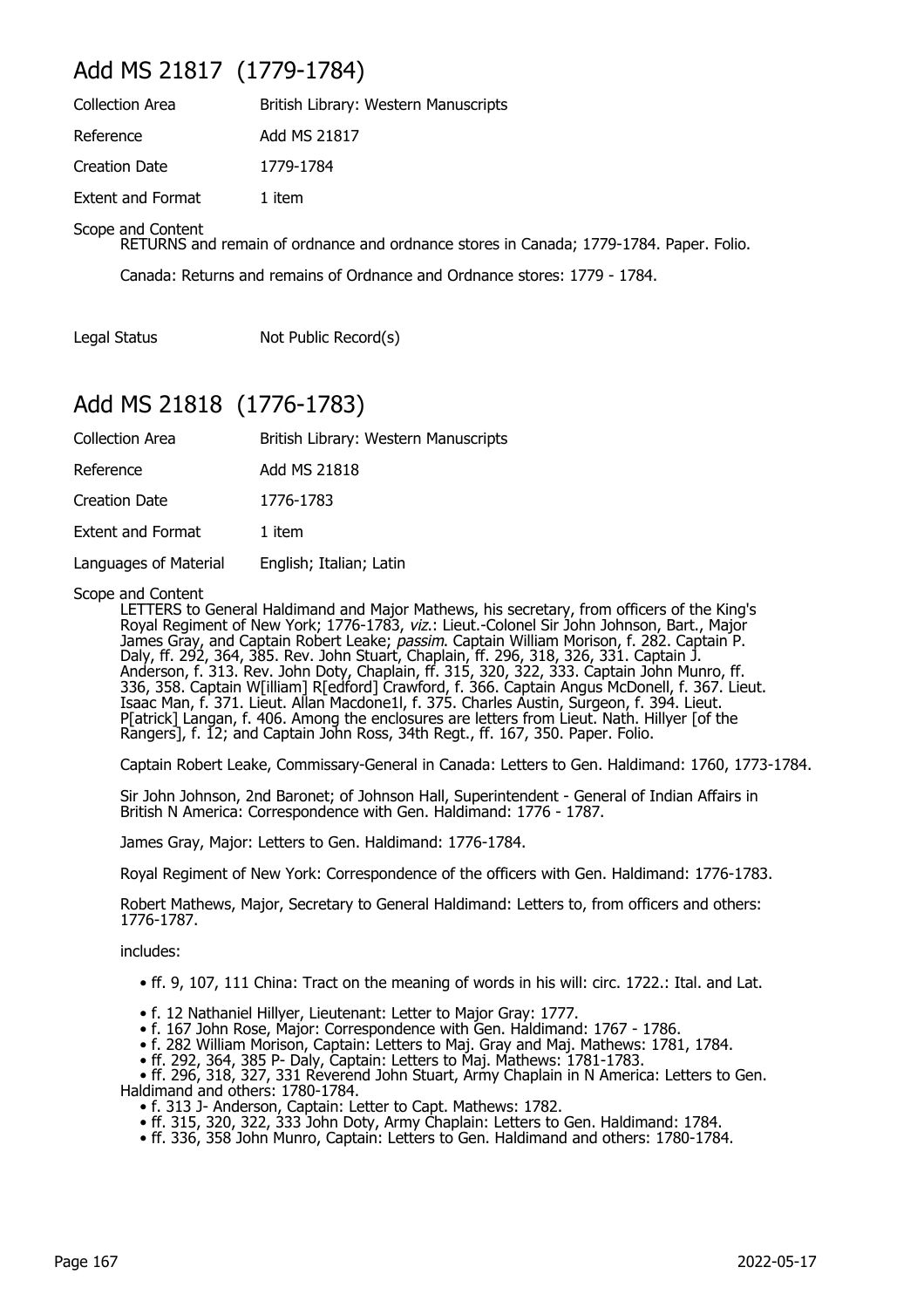- f 350 John Rose, Major: Letters to Lieut. Sutherland: 1783.
- f. 366 William Redford Crawford, Captain: Letter to Gen. Haldimand: 1783.
- f. 367 Angus McDonell, Captain: Letter to Gen. Haldimand: 1783.
- f. 371 Isaac Man, junior: Letters to Maj. Mathews: 1783, 1784.
- f. 375 Allan Macdonell, Captain: Letter to Maj. Mathews: 1783.
	- f. 394 Charles Austin, Army Surgeon: Letter to Major Mathews: 1783.
	- f. 406 Patrick Langan, Lieutenant: Letter to Maj. Mathews: 1783.

Legal Status Not Public Record(s)

### Add MS 21819 (1779-1783)

Collection Area **British Library: Western Manuscripts** 

Reference Add MS 21819

Creation Date 1779-1783

Extent and Format 1 item

Scope and Content

COPIES of letters from General Haldimand to officers of the King's Royal Regiment of New York; 1779-1783. Paper. Folio.

Royal Regiment of New York: Correspondence of the officers with Gen. Haldimand: 1776-1783.

Legal Status Not Public Record(s)

### Add MS 21820 (1779-1784)

| Collection Area | British Library: Western Manuscripts |  |
|-----------------|--------------------------------------|--|
|                 |                                      |  |

Reference Add MS 21820

Creation Date 1779-1784

Extent and Format 1 item

Scope and Content

CORRESPONDENCE of General Haldimand with Lieut.-Colonel Robert Rogers, and Major James Rogers, commanding the Royal Rangers in Canada; 1779-1784; with letters from the officers of the same corps and others, viz.: Captain Daniel Bessonett, f. 17. Captain John Longstreet, ff. 24, 42. Lieut. Michael Smith, f. 45. David Breakenridge, secretary to Major Rogers f. 92. Captain J. Breakenridge, ff. 143, 166. Captain John Stinson, f. 147. A[braham] Cuyler, Inspector of Loyalists, etc.; Montreal, 25 Nov. 1782, f. 152. Roger Stevens; St. John's, 29 Mar. 1783, f. 172. Solomon Johns, late Lieut. of Rangers, f. 216. Paper. Folio..

James Rogers, Major: Correspondence with Gen .Haldimand: 1779-1784.

Lieutenant-Colonel Robert Rogers: Correspondence with Gen. Haldimand: 1779-1784.

Canada: Correspondence of the officers of the Royal Rangers in, with Gen. Haldimand: 1779-1784.

includes:

- f. 17 Daniel Bessonett, Captain: Letter to Gen. Haldimand: 1779.
- ff. 24, 42 John Longstreet, Captain: Letters to Gen. Haldimand and Capt. Mathews: 1779, 1780.
- f. 45 Michael Smith, Lieutenant: Letter to Capt. Matthews: 1780.
- f. 92 David Breakenridge, Secretary to Major Rogers: Letter to Gen Haldimand: 1780.
- ff. 143, 166 Captain James Breakenridge: Letters to Gen. Haldimand: 1781-1782.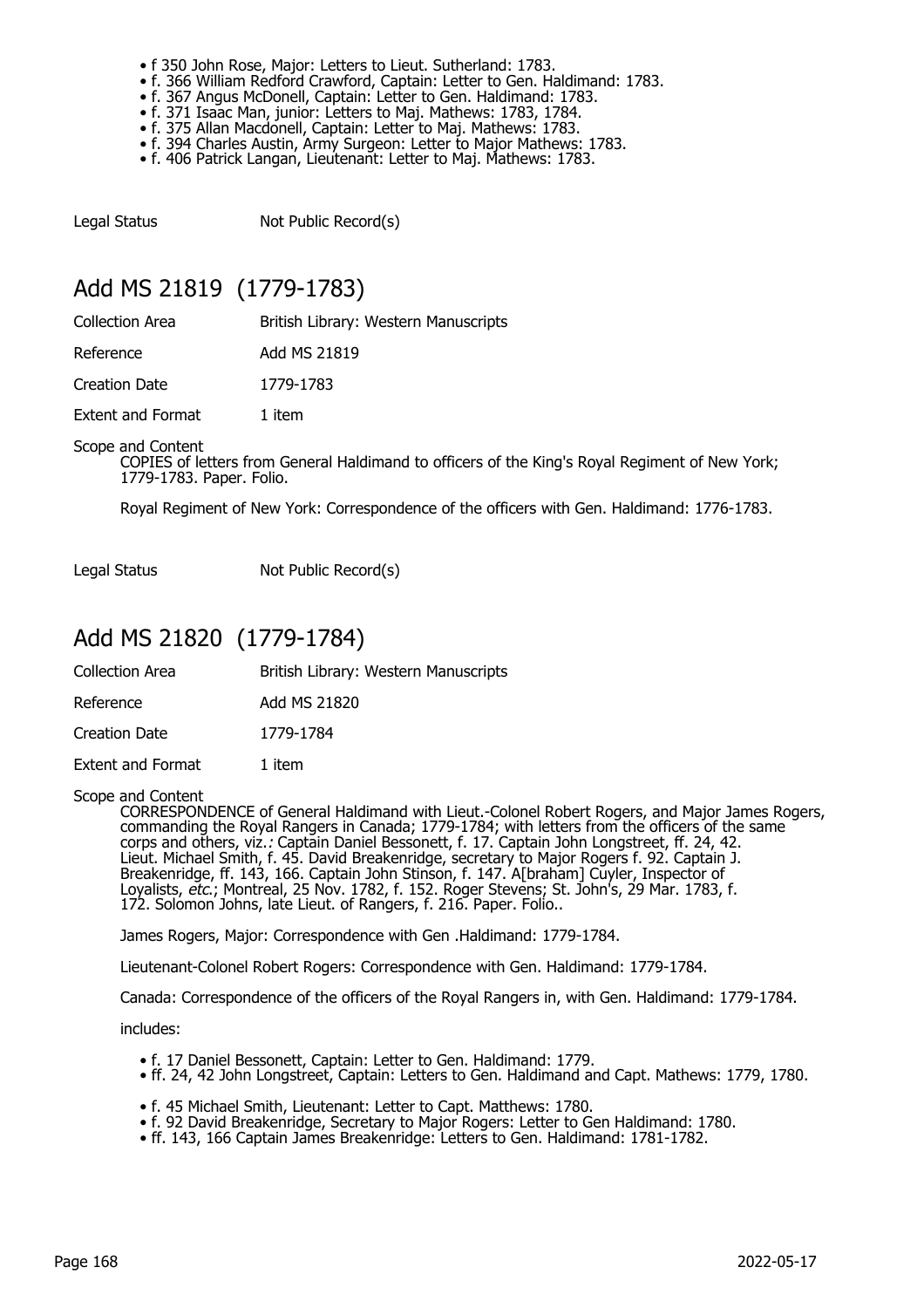- f. 152 Abraham Cuyler, Inspector of Loyalists: Letter to Maj. Mathews: 1782.
- f. 172 Roger Stevens: Letters to Gen. Riedesel and others: 1782-1784.

• f. 216 Solomon Johns, Lieutenant: Letter to Gen. Haldimand: 1784.

Legal Status Not Public Record(s)

### Add MS 21821-21822 LETTERS from officers of the Loyalists in Canada, and others, principally addressed to General Haldimand;

| <b>Collection Area</b>   | British Library: Western Manuscripts                                                                                                                                |
|--------------------------|---------------------------------------------------------------------------------------------------------------------------------------------------------------------|
| Reference                | Add MS 21821-21822                                                                                                                                                  |
| Creation Date            | 1778-1784                                                                                                                                                           |
| <b>Extent and Format</b> | 2 items                                                                                                                                                             |
| Languages of Material    | English; French                                                                                                                                                     |
| Title                    | LETTERS from officers of the Loyalists in Canada, and others, principally<br>addressed to General Haldimand; 1778-1784. Two volumes. Paper. Folio.<br>$(1778-1784)$ |
| Scone and Content        |                                                                                                                                                                     |

ope and Content: Canada: Correspondence of officers of the Loyalists and others, chiefly with Gen. Haldimand: 1778-1784.

Legal Status Not Public Record(s)

## Add MS 21821 (1778-1782)

| <b>Collection Area</b> | British Library: Western Manuscripts |
|------------------------|--------------------------------------|
| Reference              | Add MS 21821                         |
| Creation Date          | 1778-1782                            |
| Extent and Format      | 1 item                               |

Scope and Content

VOL. I. Letters of 1778-1782, from Captain Robert Leake, L.R.; 2 Dec. 1778, 6 June, 1780, ff. 5, 85. Captain [afterwards Major] Daniel McAlpin, 60th Regt., commanding a corps of the Loyalists; May, 1779- July, 1780, *passim*. Major John Nairne, 84th Regt., superintending the Loyalists; 1778-1782, *passim.* Captain John W. Meyers [of the Rangers]; July, 1779-June, 1782, ff. 21, 31, 186, 256, 280, 284, 285, 287, 294, 314, 349, 384. John Drummond; Quebec, 8 July, 1779. f. 25. Captain John Hatfield, of the Rangers; Quebec, 12 Nov. 1779, f. 33. Samuel Perry; Quebec, 8 Mar. 1780, f. 61. Ebenezer Jessup, of the Loyalists; Quebec, *etc*., Apr. 1780-Mar. 1782, passim. Samuel Adams, Loyalist Agent; St. John's, etc., 7 Apr. and 30 Aug. 1780, ff. 69, 107. Captain J[ustus] Sherwood, of the Loyalists; St. John's, *etc.*, 1780-1782, ff. 73, 105, 125, 134, 420, 422, 426, 429, 430. Lieut. Henry Ruiter (of the Loyalists); St. John's, 10 May, 1780, f. 76. Mary McAlpin [widow of Major McAlpin]; Montreal, 25 July, 1780, f. 97. Israel Ferguson; St. John's, 3 Aug. and 9 Nov. 1780, ff. 101, 164. Lieut. Niel Robertson. of the Loyalists (?); Montreal, 6 Aug. 1780-18 June, 1781, ff. 103, 136, 252. Captain T. Herckheymer; Montreal, etc., 30 Aug., 14 Sept. 1780, ff. 109, 126. Lieut. William Fraser, of the Loyalists; Yamaska Blockhouse, Sept. 1780- June, 1781, ff. 121, 193, 236, 249, 251. Lieut. (?) Thomas Man, of the Loyalists; St. John's, 27 Sept. 1780, f. 138. Captain Azariah Pritchard; Chambly, *etc.,* Oct. 1780-Oct. 1781, ff. 140, 299, 305. William Marsh; St. John's, *etc.*, Oct. 1780-Sept. 1782, ff. 142, 237, 357, 398, 405. Rev. John Bryan; St. John's, 11 Oct. 1780-8 Dec. 1781, ff. 144, 165, 182, 198, 321. John Platt; St. John's, 22 Oct. 1780- 29 June, 1782, ff. 152, 271, 394. Captain John Munro, Royal Regiment of New York; Crown Point, 25 Oct. 1780-30 July, 1781, ff. 154, 167, 169, 202, 232, 268. Simpson Jenne;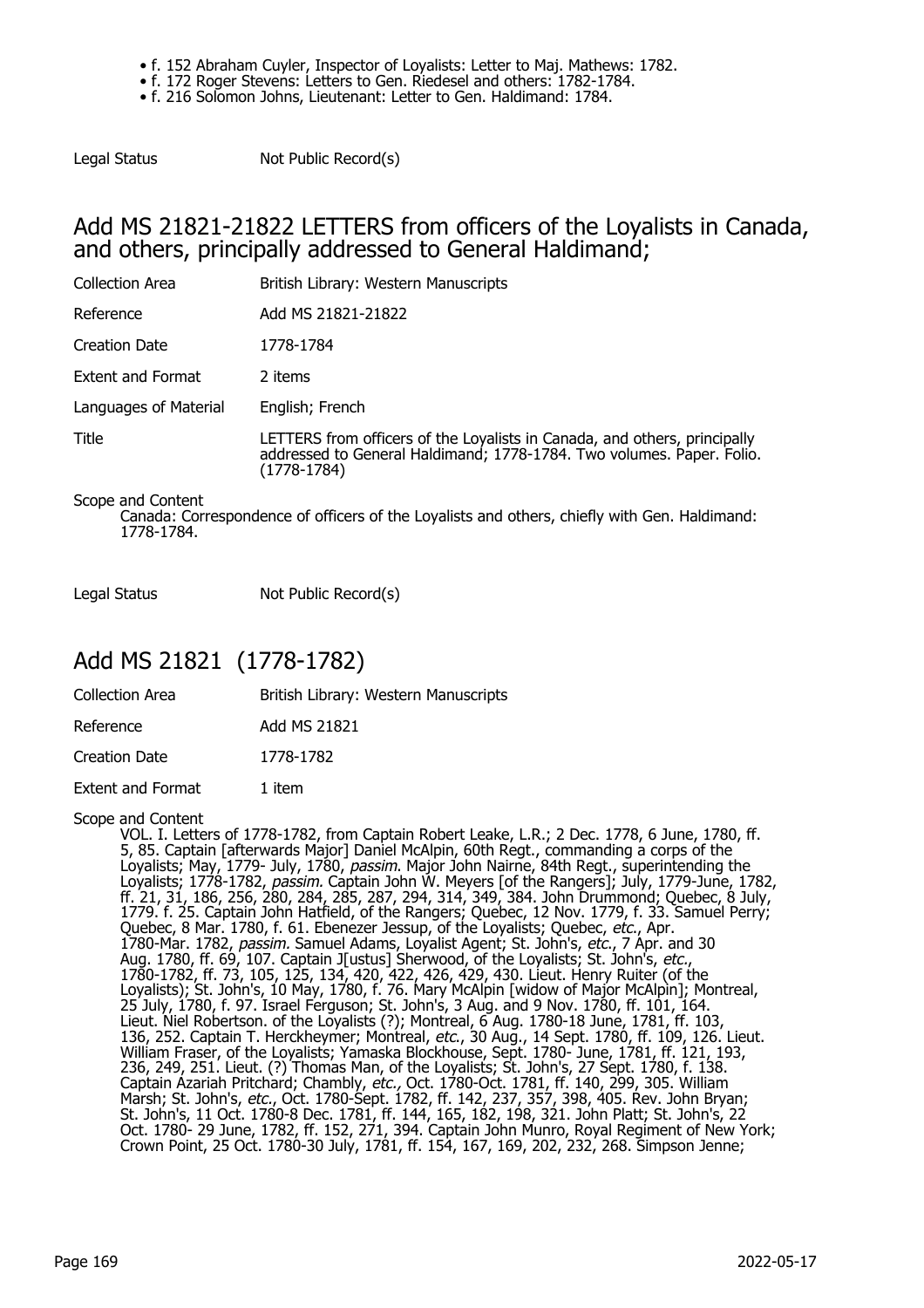Verchères, 2 Dec. 1780, f. 173. Lieuts. John Ruter and John Wilson, of the Loyalists; Verchères, 3 Dec. 1780, 20 Feb. 1781, ff. 175, 209. Captain Hugh Munro, of the Loyalists; Berthier, *etc.*, 7 Dec. 1780-7 Nov. 1782, ff. 177, 264, 390, 416. James Bradshaw; Berthier, 5 Jan. 1781, f. 192. Major Edward Jessup, commanding a corps of Loyalists; St. John's, *etc.,* 1781, 1782, *passim*. Gershom French; Sorel, 15 Jan. 1781, f. 197. Captain James Breakenridge [of the Rangers]; St. John's, 9 Feb., 1 Oct. 1781, ff. 206, 303. Captain Jon. Jones, of the Loyalists; St. John's, 28 Feb. 1781, f. 219. Lieut.-Colonel John Peters, of the Loyalists; St. John's, etc., 1781, ff. 221, 262. Captain Peter Drummond, of the Loyalists; St. John's, *etc.*, 28 Feb., 30 Aug. 1781, ff. 223, 288. Benjamin Holt; St. John's, 15 May, 1781, f. 241. Lieut.-Colonel John Campbell [74th Regt.]; Montreal, 3 June, 1781, f. 245. Stephen Tuttle; Sorel, *etc.,* 11 July, 13 Aug. 1781, ff. 258, 275. William Tyler; St. John's, 16 July, 1781, f. 260. John Green, of the Loyalists; St. John's, 31 July, 1781, f. 270. Lieut. David Jones, of the Loyalists Verchères, 19 Aug. 1781, f. 282. Abraham Wing; Isle aux Noix, 17 Sept. 1781, f. 298. Captain Andrew Bradt [of the Rangers]; Niagara, 29 Sept. 1781, f. 301. John McPherson; St. John's, 29 Dec. 1781, f. 323. Benjamin Patterson; St. John's, *etc.*, 7 Jan., 1 Feb. 1782, ff. 330, 345. Lieut. Isaac Man, junior, of the Loyalists; Verchères, 25 Jan. 1782, f. 336. Caleb Green; Montreal, 28 Jan., 22 Feb. 1782, ff. 344, 363. Roger Stevens; St. John's, 6 Feb., 15 Oct. 1782, ff. 350, 414. Captain W[illiam] Chambers [Provincial Navy]; St. John's, 18 Feb. 1782, f. 359. Rev. John Stuart; Montreal, 14 Mar. 1782, f. 367. Captain Francis Hogel, of the Loyalists; Verchères, 1 Apr. 1782, f. 373. Lieut. Christian Wehr, of the Loyalists; St. John's, 31 May, 1782, f. 382. Lieut. J. Ferguson, Paymaster., King's Rangers, f. 389. Levi Silvester; St. John's, 29 June, 1782, f. 392. S. Jones, of the Loyalists; 26 Aug. 1782, f. 400. Claudius Bretell; St. John's, 15 Sept, 1782, f. 404.

Robert Mathews, Major, Secretary to General Haldimand: Letters to, from officers and others: 1776-1787.

Daniel McAlpin, Major: Letters to Gen. Haldimand: 1773-1780.

Edward Jessup, Major: Letters to Gen. Haldimand: 1781-1784.

Ebenezer Jessup, Colonel: Letters to Gen. Haldimand: 1780-1782.

John Nairne, Major: Correspondence with Gen. Haldimand: 1779-1783.

includes:

 • ff. 5, 85 Captain Robert Leake, Commissary-General in Canada: Letters to Gen. Haldimand: 1760, 1773-1784.

 • ff. 21, 31, 186, 256, 280, 284, 285 John W- Meyers, Captain: Letters to Gen. Haldimand: 1779-1784.

• f. 25 John Drummond: Letter to Capt. McAlpin: 1779.

• f. 33 John Hatfield, Captain: Memorial to Gen. Haldimand: 1779.

• f. 61 Samuel Perry: Letter to Capt. Braam: 1779.

• ff. 69, 107 Samuel Adams, Loyalist Agent in Canada: Letters to Capt. Mathews: 1780, 1783.

 • ff. 73, 105, 125, 134, 420, 422, 426, 429, 430 Justus Sherwood, Captain: Letters to Gen. Powell, Gen. Haldimand, and others: 1778-1784.

• f. 76 Henry Ruiter, Captain: Letters to Maj. Mathews: 1780, 1784.

• f. 97 Mary MeAlpin, widow of Major D Mc Alpin: Letter to Gen. Haldimand: 1780.

• ff. 101, 164 Israel Ferguson: Letters to Capt. Mathew: 1780.

• ff. 103, 136, 252 Niel Robertson, Lieutenant: Letters to Gen. Haldimand: 1780-1781.

• ff. 109, 126 T- Herckheymer, Captain: Letters to Capt. Mathews: 1780.

 • ff. 121, 193, 236, 249, 251 William Fraser, Captain: Letters to Gen. Powell, and others: 1780, 1781.

• f. 138 Thomas Man: Letter to Maj. Mathews: 1780.

• ff. 140, 299, 305 Azariah Pritchard, Captain: Letters to Captain Mathews: 1780-1784.

 • ff. 142, 237, 357, 398, 405 William Marsh: Letters to Gen. Haldimand and Major Mathews: 1780-1784.

 • ff. 144, 165, 182, 198, 321 Reverend John Bryan: Letters to Gen. Haldimand and others: 1780 - 1781.

 • ff. 152, 271, 394 John Platt, American Loyalist: Letters to Gen. Haldimand and Capt. Mathews: 1780-1782.

 • ff. 154, 167, 169, 202, 232, 268 John Munro, Captain: Letters to Gen. Haldimand and others: 1780-1784.

• f. 173 Simpson Jenne: Letter to Capt. Mathews: 1780.

- f. 175 John Wilson, Lieutenant: Letter to Capt. Mathews: 1780.
- ff. 175, 209 John Ruter, Lieutenant: Letters to Gen. Haldimand: 1780, 1781.
- ff.177, 264, 390, 416 Hugh Munro, Captain: Letters to Maj. Mathews: 1780-1782.

• f. 192 James Bradshaw: Letter to Sir J. Johnson: 1781.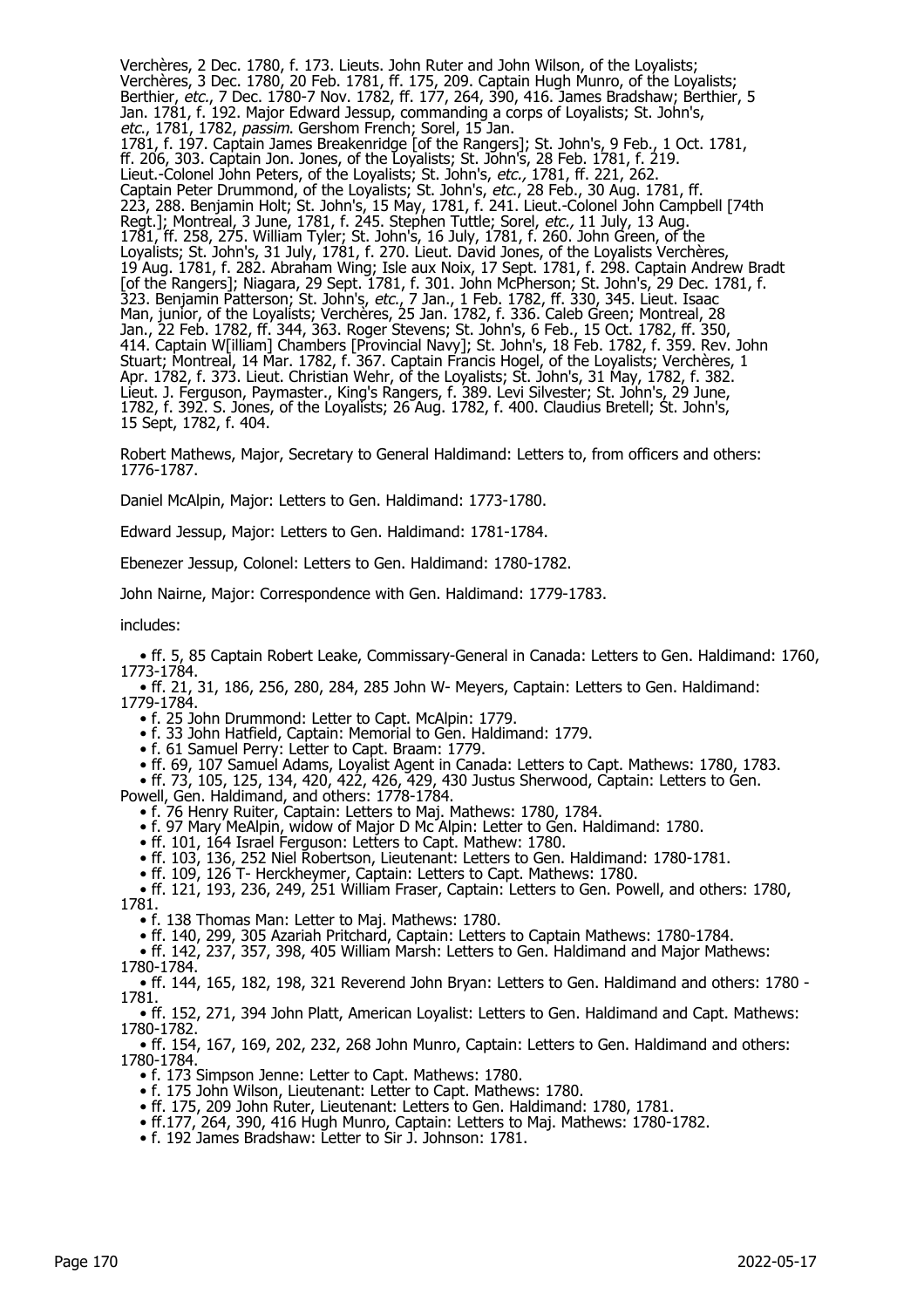- f. 197 Gershom French, Lieutenant: Letter to Capt. Twiss: 1781.
- ff. 206, 303 Captain James Breakenridge: Letters to Gen. Haldimand: 1781-1782.
- f. 219 Jonathan Jones, Captain: Letter to Capt. Mathews: 1781.
- ff.. 221, 263 John Peters: Letters to Gen. Haldimand and Maj. Mathewes: 1778, 1781.
	- ff. 223,288 Peter Drummond, Captain: Letters to Capt. Mathews: 1781.
	- f. 241 Benjamin Holt: Letter to Capt. Mathews: 1781.

• f. 245 John Campbell, Lieutenant - Colonel Superintendent of Indian Affairs at Montreal:

- Certificate in favour of A. Wing.: 1781.
- ff. 258, 275 Stephen Tuttle: Letters to Major Mathews: 1781-1784.
- f. 260 William Tyler: Letter to Gen. Haldimand: 1781.
	- f. 270 John Green: Letter to Gen. Haldimand: 1781.
- f. 282 David Jones, Lieutenant: Letter to Capt. Mathews: 1781.
- ff. 287, 294, 314, 349, 384 John W- Meyers, Captain: Letters to Gen. Haldimand: 1779-1784.
- f. 298 Abraham Wing: Letter to Capt. Mathews: 1781.
- f. 301 Andrew Bradt, Captain: Letter to Gen. Powell: 1781.
- f. 323 John McPherson: Letter to Capt. R. Mathew.,: 1781.
- ff. 330, 345 Benjamin Patterson: Letters to Capt. Mathews: 1782.
- f. 336 Isaac Man, Lieutenant: Letters to Maj. Mathews: 1782, 1784.
- ff. 344, 363 Caleb Green: Letters to Gen. Haldimand: 1782, 1783.
	- ff. 350, 414 Roger Stevens: Letters to Gen. Riedesel and others: 1782-1784.
- f. 359 Captain William Chambers, Naval Commander at St John's: Letters to Capt. Mathews: 1781, 1782.

 • f. 367 Reverend John Stuart, Army Chaplain in N America: Letters to Gen. Haldimand and others: 1780-1784.

- f. 373 Francis Hogel, Captain: Letters to Capt. Mathews: 1782, 1784.
- f. 382 Christian Wehr, Lieutenant: Letters to Gen. Haldimand and Capt. Mathews: 1782, 1784.
- f. 389 J- Ferguson, Paymaster: Account: 1782.
- f. 392 Levi Silvester: Letter to Capt. Mathews: 1782.
- f. 400 S- Jones: letter to Capt. Fraser: 1782.
- f. 404 Claudius Bretell: Memorial to Gen. Haldimand: 1782.

Legal Status Not Public Record(s)

### Add MS 21822 (1783-1784)

| <b>Collection Area</b>   | British Library: Western Manuscripts |
|--------------------------|--------------------------------------|
| Reference                | Add MS 21822                         |
| <b>Creation Date</b>     | 1783-1784                            |
| <b>Extent and Format</b> | 1 item                               |
| Languages of Material    | English; French                      |
|                          |                                      |

Scope and Content

VOL. II. Letters, dated 1783, 1784, from Major Edward Jessup, commanding a corps of Loyalists; Montreal, *etc.*, 1783, 1784, *passim.* Jacob Glen; Montreal, 1783, 1784, ff. 3, 146, 341, 345. William Marsh; St. John's, 1783, 1784, ff. 7, 72, 76, 103, 106, 108, 181, 307, 309. Major A[rchibald] Campbell [29th Regt.]; Two Mile Point, 18 Feb. 1783, f. 15. Captain J[uatus] Sherwood; Loyal Blockhouse, *etc.*, 1783, 1784, *passim*. Captain John W. Meyers [of the Rangers]; St. John's, Apr. 1783-Apr. 1784, ff. 27, 142, 237. Captain Robert Leake; Oswego, 19 Apr. 1783, Montreal, 8 Jan. 1784, ff. 37, 151. Samuel Wright; St. John's, 8 May, 1784, f. 39. John Stevenson; Montreal, 15 May, 23 June, 1783, ff. 40, 53. Benj. Patterson; Longueil, 17 May, 1783, f. 42. Rev. George Gillmore; St. John's, 20 May, 1783, f. 45. Major John Nairne, 53rd Regt.; Isle aux Noix, 25 May, 1783, f. 47. Ebenezer Jessup [of the Loyalists]; River du Chene, 22 June, 1783, f. 51. Ebenezer Allen; Shelborn, *etc.*, 27 June, 1783-15 Aug. 1784, ff. 56, 291, 332. Thomas Oakes; Montreal, 26 July, 1783, f. 63. Captain Azariah Pritchard; St. John's, 1783, 1784, ff. 65, 67, 257, 376. Nathaniel Holmes; St. John's, 27 July, 1783, f. 68. Isaac Man, junior; Montreal, 21 Aug. 1783, Sorel, 17 May, 1784, ff. 81, 277. John Fraser, Loyalist; Yamaska Blockhouse, 28 Aug. 1783, f. 87. Eb. Markham; Montreal, 1 Sept. 1783, f. 88. Captain Alexander White; Sorel, 3 Sept. 1783-21 Apr. 1784, ff. 89, 209, 245. Robert Smith; Montreal, 9 Sept., 5 Oct. 1783, ff. 92, 112. John Buttery; Niagara, 13 Sept. 1783, f. 100. Rudolphus Ritzeman; Montreal, 15 Sept. 1783, f. 101. Samuel Adams, Loyalist Agent; Machiche, 4 Oct. 1783, f. 110. Captain Hugh Munro, of the Loyalists; River du Chene, 30 Oct. 1783-10 May,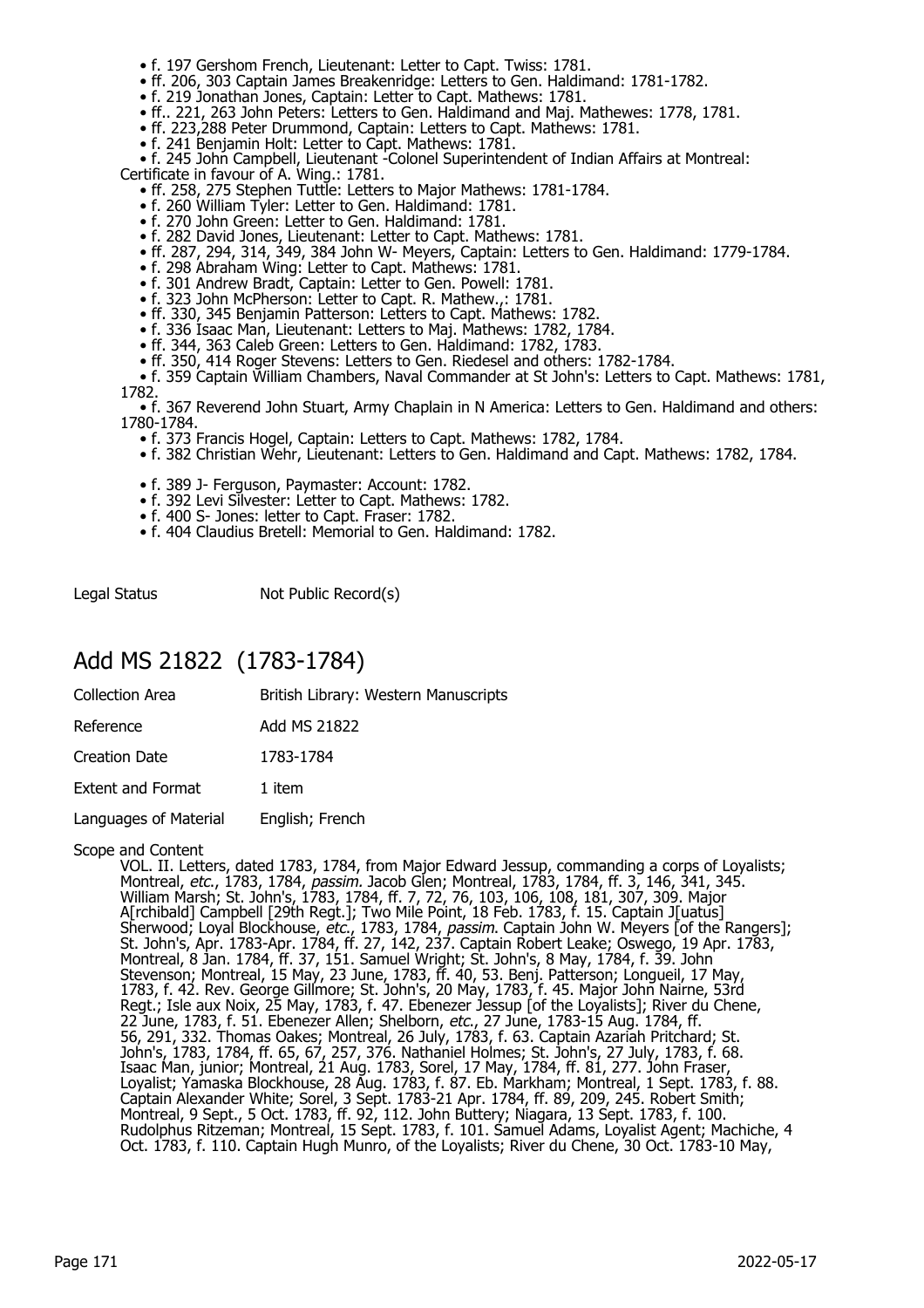1784, ff. 114, 127, 269. Lieut.-Colonel John Morris; River St. Charles, 1 Nov. 1783, f. 117. John Conyn; Montreal, 19 Nov. 1783, f. 119. Lieut. John Ferguson [of the Rangers]; St. John's, Dec. 1783, 8 July, 1784, ff. 121, 133, 319. Stephen Tuttle; Machiche, 11 Dec. 1783, 26 Apr. 1784, ff. 123, 251. Captain John McDonell; Montreal, 12 Dec. 1783, 12 Apr. 1784, ff. 129, 228. Sergeant Samuel Caswell, King's Rangers; St. John's, 5 Jan. 1784, f. 144. Major Jas. Gray, of the Loyalists; Montreal, 8 Jan.-5 Apr. 1784, ff. 149, 205, 217. Captain Angus McDonell; Montreal, 13 Jan. 1784, f. 153. Ensign John Dusenbery, of the Loyalists; St. John's, 22 Jan., 4 May, 1784, ff. 161, 261. Captain Francis Hogel, of the Loyalists; Boucherville, *etc.*, 2 Feb.-27 Sept. 1784, ff. 166, 334, 354. Rev. John Stuart; Montreal, 8 Feb.- 14 July, 1784, ff. 168, 170, 224, 321. John Myers; Quebec, 19 Feb. 1784, f. 172. Josiah Cass; Machiche, 23 Feb., 11 Mar. 1784, ff. 174, 187. Captain John Munro; Assumption, 26 Feb. 1784, f. 176. Jacob Lansingh; Allenton, State of Vermont, 28 Feb. 1784, f. 178. Lieut. Christian Wehr, of the Loyalists; St. John's, 2 Mar.-30 June, 1784, ff. 185, 253, 255, 311. Roger Stevens; St. John's, 15 Mar., 28 Sept. 1784, ff. 194, 356. George Smyth, Surgeon; St. John's, 19 Mar.-14 Sept. 1784, ff. 201, 303, 347. James Johnson, Private of the Loyalists; Machiche, 3 Apr. 1784, f. 211. Jephtha Hawley; Machiche, 4 Apr. 1784, f. 213. Lieut. James Robins, of the Loyalists; Isle aux Noix, Apr. 1784, ff. 215, 246, 247. Captain William Fraser, late of the Loyalists; St. Charles, *etc.*, 6 Apr., 22 May, 1784, ff. 219, 283. Peter van Alstine; Sorel, 10 Apr.- 7 June, 1784, ff. 222, 279, 299. Captain William Morison, of the Loyalists; Montreal, Apr. 1784, ff. 226, 249. John Jones, late Captain of Loyalists; River du Chene, 19 Apr. 1784, f. 239. Captain Henry Ruiter; St. John's, 20 Apr. 1784, f. 243. Richard Cartwright, Assumption, 10 May, 1784, ff. 271, 379. John Hoffnage; St. John's, 14 May, 1784, f. 275. Thomas Fraser, late Captain of Loyalists; La Chine, 22 May, 1784, f. 283. Terence Smyth; St. John's, 25 May, 1784, f. 287. Patrick Smyth; Sorel, *etc.,* June, 1784, ff. 296, 305. Rev. John Doty; Sorel, etc., 1 July, 15 Sept. 1784, ff. 315, 349. Allen McDonell, Loyalist; Montreal, 26 July, 1784, f. 328. Captain Thomas Gumersall, late Royal Regiment of

New York; Cataraqui, 6 Aug. 1784, f. 330. Alexander Campbell; Montreal, 16 Aug. 1784, f. 336. Lieut. Baron G[ottlob] C[hrétien] de Reitzenstein [of the German Legion]; Cataraqui, 18 Aug. 1784. Fr. f. 338. Captain John Barnes; Sorel, 30 Aug. 1784, f. 339. Archibald Macdonnell, Lieut. late 84th Regt.; Montreal, 20 Sept. 1784, f. 353. M. Stegmann; Montreal, 30 Sept. 1784, f. 358. Stephen De Lancey [Inspector of Loyalists]; La Chine, 16 Oct. 1784, f. 364. Major Samuel Holland; [1784], f. 368. Hugh Finlay [1784], f. 370. B. Sumner; n.d., f. 403.

Edward Jessup, Major: Letters to Gen. Haldimand: 1781-1784.

includes:

• ff. 3, 146, 341, 345 Jacob Glen: Letters to Maj. Mathews: 1783-1784.

 • ff. 7, 72, 76, 103, 106, 108, 181 William Marsh: Letters to Gen. Haldimand and Major Mathews: 1780-1784.

• f. 15 Archibald Campbell, Major Commanding at Fort St John's: Letter to -: 1783.

• ff. 16, 24, 183-366 passim Justus Sherwood, Captain: Letters to Gen. Powell, Gen. Haldimand, and others: 1778-1784.

• ff. 27, 142, 237 John W- Meyers, Captain: Letters to Gen. Haldimand: 1779-1784.

 • ff. 37, 151 Captain Robert Leake, Commissary-General in Canada: Letters to Gen. Haldimand: 1760, 1773-1784.

• f. 39 Samuel Wright: Letter to Capt. Mathews: 1783.

• ff. 40, 53 John Stevenson: Letters to Gen. Haldimand: 1783.

• f. 42 Benjamin Patterson: Letter to Gen. Haldimand: 1783.

• f. 45 Reverend George Gillmore: Letter to Gen. Haldimand: 1783.

• f. 47 John Nairne, Major: Correspondence with Gen. Haldimand: 1779-1783.

• f. 51 Ebenezer Jessup, Colonel: Letter to Capt. Mathews: 1783.

• ff. 56, 291, 332 Captain Ebenezer Allen, Commandant of Fort Vengeance: Letters to Capt.

Pritchard, Major Mathews and Gen. Haldimand: 1783, 1784.

• f. 63 Thomas Oakes: Letter to Capt. Mathews: 1783.

• ff. 65, 67, 257, 376 Azariah Pritchard, Captain: Letters to Captain Mathews: 1780-1784.

• f. 68 Nathaniel Holmes: Letters to Capt. Mathews: 1783.

• f. 81 Isaac Man, junior: Letter to A. C. Cuylei.: 1783.

• f. 87 John Fraser: Letter to Maj. Jessup: 1783.

• f. 88 Ebenezer Markham: Letter to Capt. Mathews: 1783.

 • ff. 89, 209, 245 Alexander White, Captain: Letters to Gen. Haldimand and Major Mathews: 1783 - 1784.

• ff. 92, 112 Robert Smith: Letters to Capt. R. Mathews: 1783.

• f. 100 John Buttery: Letter to Gen. Haldimand: 1783.

• f. 101 Rudolph Ritzeman: Letter to Gen. Haldimand: 1783.

• f. 110 Samuel Adams, Loyalist Agent in Canada: Letters to Capt. Mathews: 1780, 1783.

• ff. 114, 127,269 Hugh Munro, Captain: Letters to Maj. Mathews: 1780-1782.

• f. 117 John Morris, Lieutenant -Colonel: Letter to Maj. Mathews: 1783.

• f. 119 John Conyn: Letter to Capt. Mathews: 1783.

• ff. 121, 133, 319 John Ferguson, Lieutenant: Letters to Major Mathews: 1784.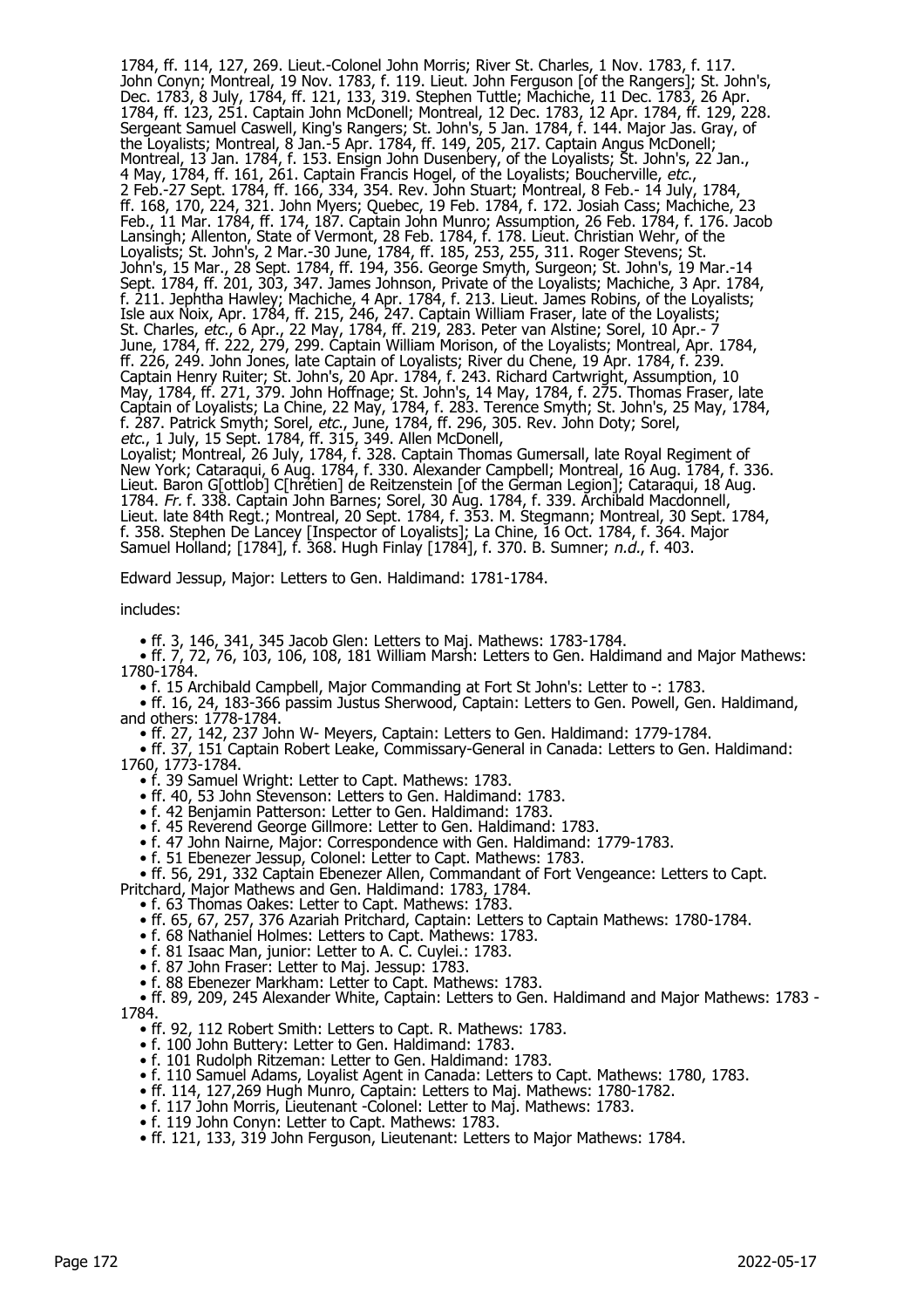- ff. 123, 251 Stephen Tuttle: Letters to Major Mathews: 1781-1784.
- ff. 129, 228 John Macdonell, Captain: Letters to Major Mathews: 1783, 1784.
- f. 144 Samuel Caswell, Serjeant: Letter to Maj. Mathews: 1784.
- ff. 149, 205, 217 James Gray, Major: Letters to Gen. Haldimand: 1776-1784.
	- f. 153 Angus McDonell, Captain: Letter to Maj. Mathews: 1784.
- ff. 161, 261 John Dusenberg, Ensign: Letters to Maj. Mathews: 1784.
- ff. 166, 334, 354 Francis Hogel, Captain: Letters to Capt. Mathews: 1782, 1784.

 • ff. 168, 170, 224, 321 Reverend John Stuart, Army Chaplain in N America: Letters to Gen. Haldimand and others: 1780-1784.

- f. 172 John Myers: Letter to Maj. Mathews: 1784.
- ff. 174, 187 Josiah Cass: Letters to Capt. Sherwood and Maj. Mathews: 1784.
- f. 176 John Munro, Captain: Letters to Gen. Haldimand and others: 1780-1784.
- f. 178 A- B- Jacob Lansingh: Letter to Maj. Mathews: 1784.
- ff. 194, 356 Roger Stevens: Letters to Gen. Riedesel and others: 1782-1784.

 • ff. 201, 303, 347 Dr George Smyth, Commissioner for the Exchange of Prisoners in America: Correspondence with Gen. Haldimand and others: 1777-1784.

- f. 211 James Johnson: Letter to Maj. Mathews: 1784.
- f. 213 Jephtha Hawley: Letter to Major Matthews: 1784.
- ff. 215, 246, 247 James Robins, Lieutenant: Letters to Gen. Haldimand: 1784.
- ff. 219, 283 William Fraser, Captain: Letters to Maj. Mathews: 1781, 1784.
- ff. 222, 279, 299 Peter van Alstine: Letters to Major Mathews: 1784.
- ff. 226, 249 William Morison, Captain: Letters to Maj. Gray and Maj. Mathews: 1781, 1784.
- f. 239 John Jones, Captain: Letter to Maj. Mathews: 1784.
- f. 243 Henry Ruiter, Captain: Letters to Maj. Mathews: 1780, 1784.
- ff. 271, 379 Richard Cartwright: Letters to Maj. Mathews: 1784.
- f. 275 John Hoffnage: Letter to Major Mathews: 1784.
- f. 277 Isaac Man, Lieutenant: Letters to Maj. Mathews: 1782, 1784.
- f. 283 Thomas Fraser, Captain: Letter to Maj. Mathews: 1784.
- f. 287 Terence Smyth, Dr: Letters to Maj. R. Mathews: 1782, 1784.
- ff. 296, 305 Patrick Smyth: Letters to Maj. R. Mathews: 1784.
- ff. 307, 309 William Marsh: Letters to Gen. Haldimand and Major Mathews: 1780-1784.
- ff. 315, 349 John Doty, Army Chaplain: Letters to Gen. Haldimand: 1784.
- f. 328 Allan McDonell, Loyalist: Letter to Maj. Mathews: 1784.
	- f. 330 Thomas Gumersall, Captain: Letters to Gen. Haldimand: 1784, 1785.
- f. 336 Alexander Campbell: Letters to Major Matthews: 1784.
- f. 338 Gottlob Christian Reitzenstein, Baron; Lieutenant: Letters to Gen. Haldimand:
- 1780-1784.: Fr.

 • f. 339 John Barnes, Assistant-Quartermaster-General in N America: Letters to Gen. Haldimand and others: 1782-1784.

• f. 353 Archibald McDonell, Lieutenant: Letter to Sir J. Johnson: 1784.

- f. 358 M- Stegmann: Letter to Gen. Haldimand: 1784.
	- f. 364 Stephen de Lancey, Inspector of Loyalists in Canada: Correspondence with Gen.

Haldimand: 1781 - 1784.: Engl. and Fr.

• f. 368 Samuel Holland, Major: Letter to Major Mathews: 1784.

 • f. 370 Hugh Finlay, Deputy Postmaster-General for Quebec Province: Correspondence with Gen. Haldimand: 1778-1784.

• f. 403 Benjamin Sumner: Letters to Capt. Sherwood and S. Holland: 1781.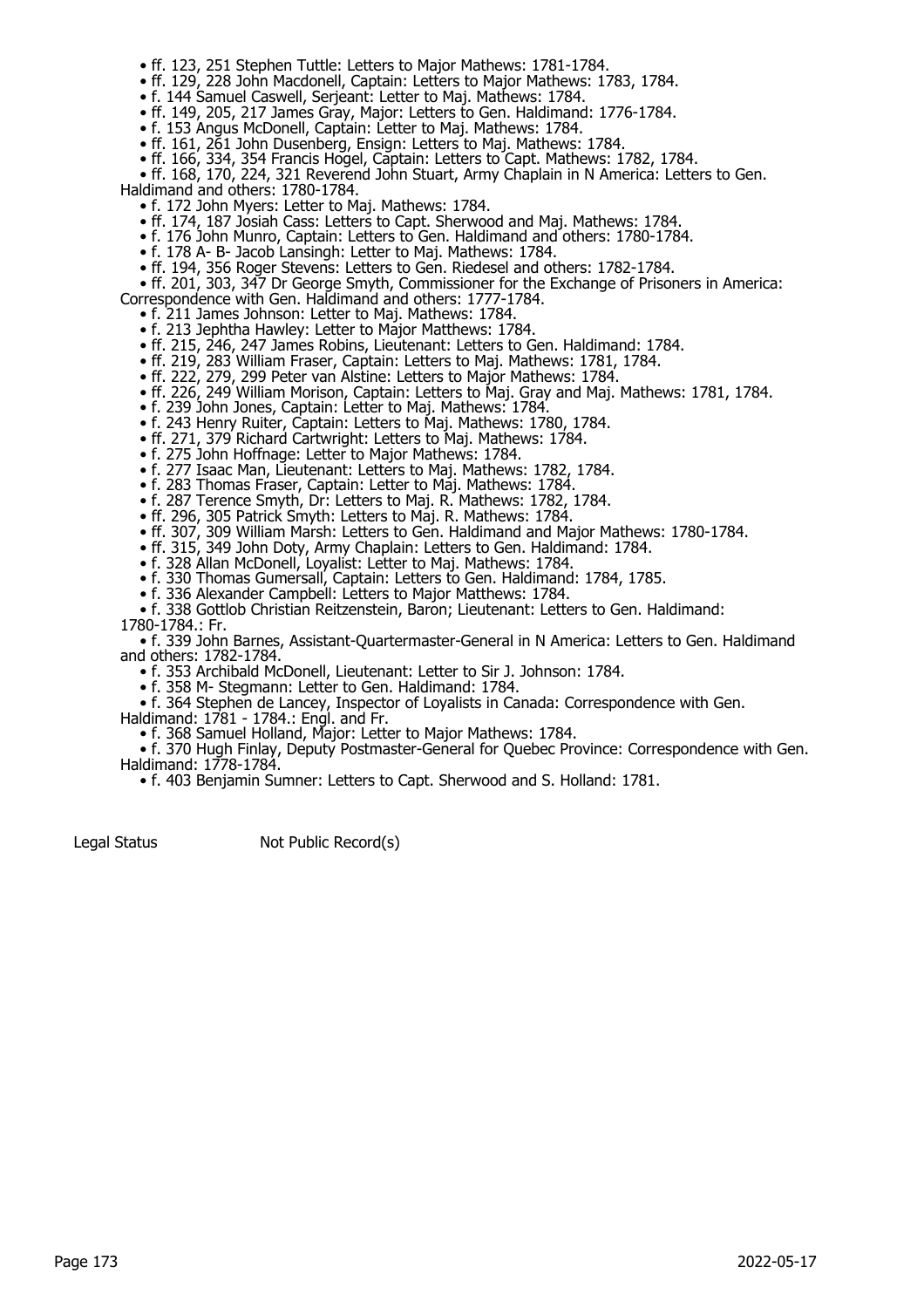## Add MS 21823 (1779-1783)

| <b>Collection Area</b>   | British Library: Western Manuscripts |
|--------------------------|--------------------------------------|
| Reference                | Add MS 21823                         |
| Creation Date            | 1779-1783                            |
| <b>Extent and Format</b> | 1 item                               |

#### Scope and Content

COPIES of letters from General Haldimand to officers of the Loyalists; 1779-1783. Paper. Folio.

Canada: Correspondence of officers of the Loyalists and others, chiefly with Gen. Haldimand: 1778-1784.

Legal Status Not Public Record(s)

### Add MS 21824 (1778-1784)

| Collection Area |  | British Library: Western Manuscripts |
|-----------------|--|--------------------------------------|
|-----------------|--|--------------------------------------|

Reference Add MS 21824

Creation Date 1778-1784

Extent and Format 1 item

Languages of Material French

Scope and Content

CORRESPONDENCE of General Haldimand with Conrad Gugy, Seigneur of Machiche, relating to the Loyalists there; 1778-1784. Principally in French. Paper. Folio.

Conrad Gugy, Seigneur de Machiche: Correspondence with Gen. Haldimand: 1778-1784.: Fr.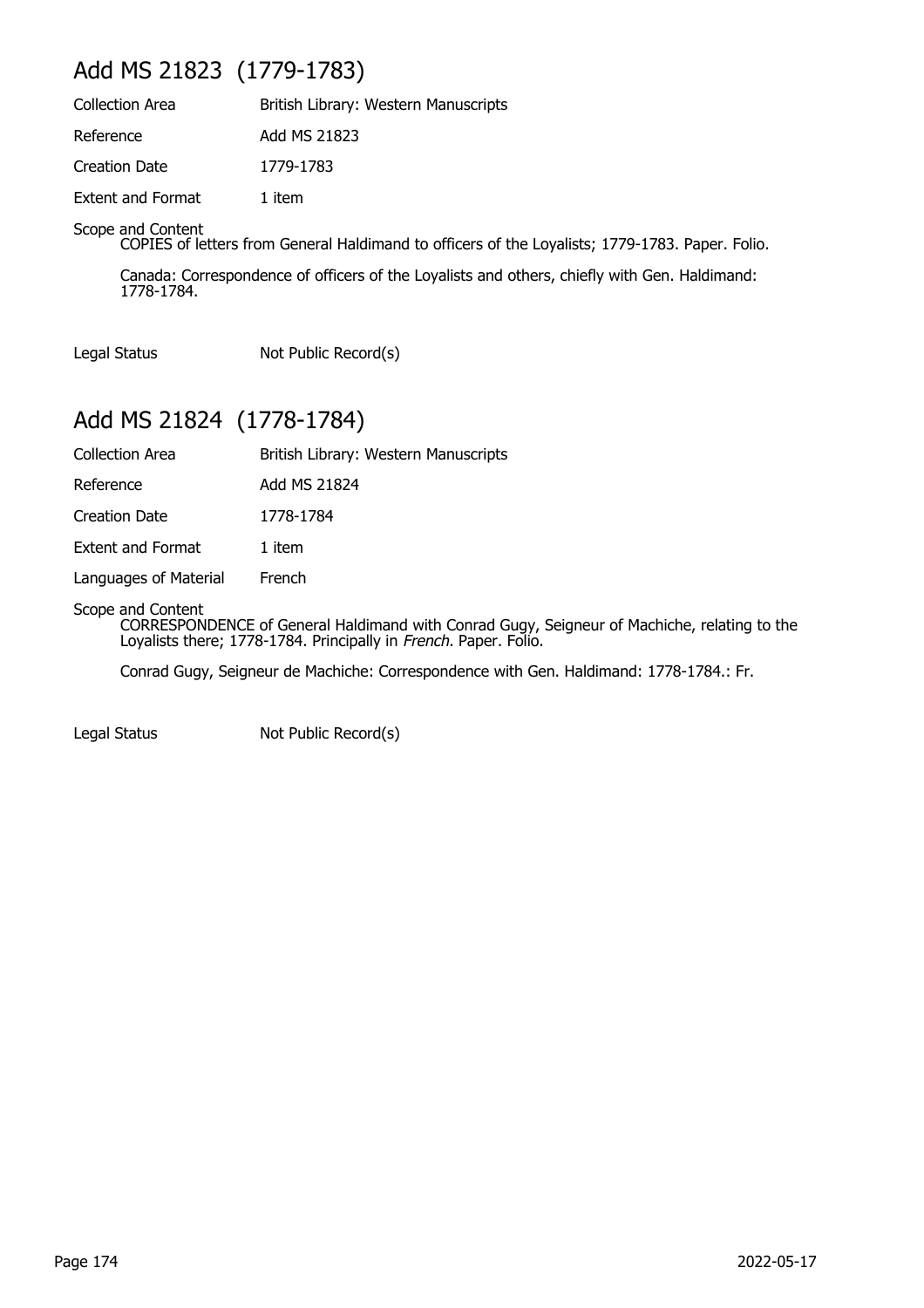### Add MS 21825 (1781-1784)

| <b>Collection Area</b> | British Library: Western Manuscripts |
|------------------------|--------------------------------------|
| Reference              | Add MS 21825                         |
| <b>Creation Date</b>   | 1781-1784                            |
| Extent and Format      | 1 item                               |
| Languages of Material  | English; French                      |
|                        |                                      |

Scope and Content

CORRESPONDENCE of General Haldimand with Colonel Abraham Cuyler, M. De Coigne, Lieut. G[ershom] French, and Stephen De Lancey, Inspectors of Loyalists in Canada; 1781-1784. *Eng.* and *Fr*. With a few enclosures and letters from Loyalists. Paper. Folio.

Stephen de Lancey, Inspector of Loyalists in Canada: Correspondence with Gen. Haldimand: 1781 - 1784.: Engl. and Fr.

Gershom French, Lieutenant: Correspondence with Gen. Haldimand: 1781-1784.: Engl and Fr.

Abraham Cuyler, Inspector of Loyalists: Correspondence with Gen. Haldimand: 1781-1784.: Eng. and Fr.

Louis de Coigne, Inspector of Loyalists in Canada: Correspondence with Gen. Haldimand: 1781-1784.: Eng. and Fr.

Canada: Correspondence of Inspectors of Loyalists in, with Gen. Haldimand: 1781-1784.: Eng. and Fr.

Legal Status Not Public Record(s)

### Add MS 21826 (1778-1785)

Collection Area **British Library: Western Manuscripts** 

| Reference | Add MS 21826 |
|-----------|--------------|
|           |              |

Creation Date 1778-1785

Extent and Format 1 item

#### Scope and Content

RETURNS, accounts, etc., relating to the Loyalists in Canada; 1778-1785. Paper. Large Folio.

Canada: Papers relating to the Loyalists in: 1776-1785.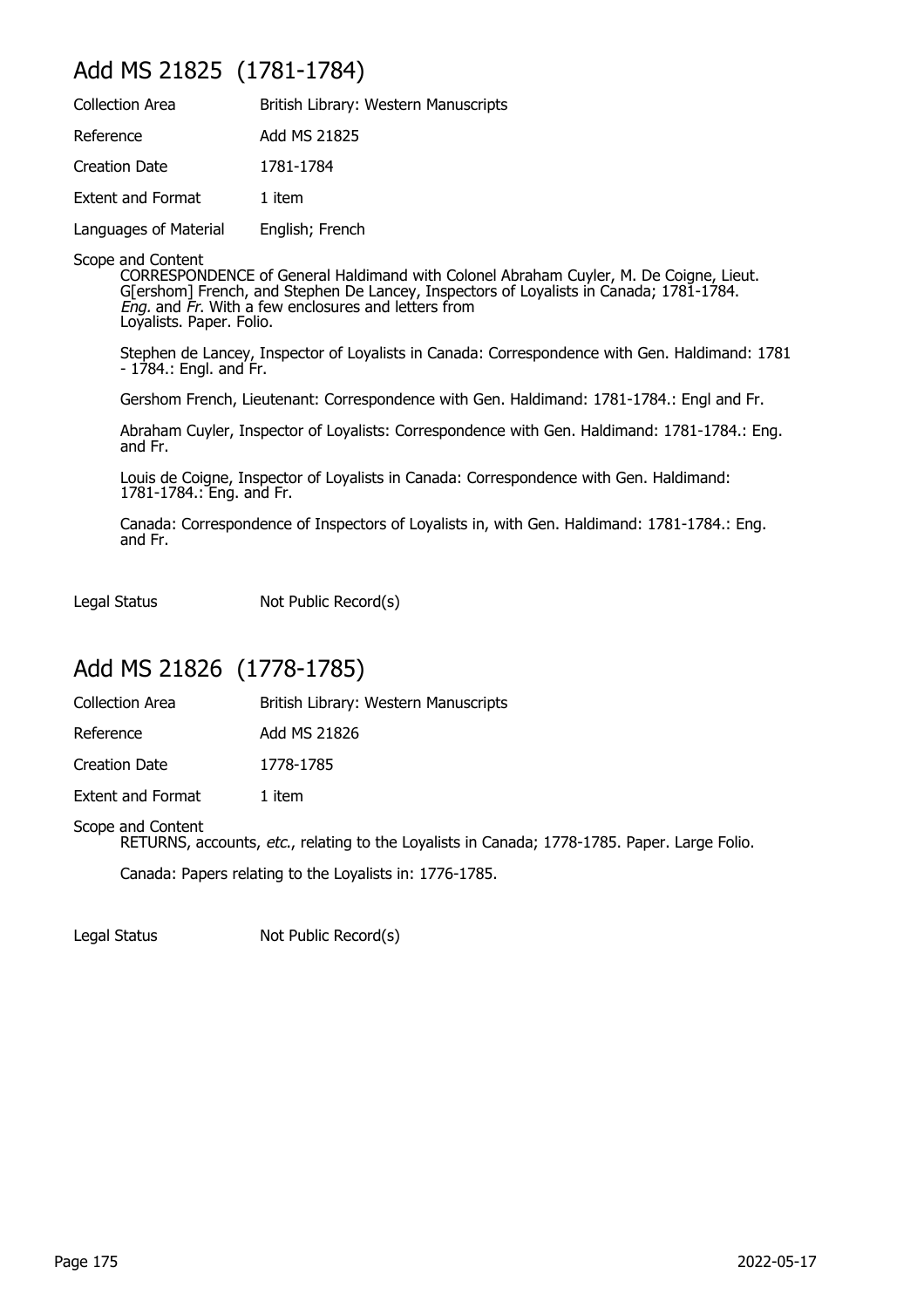## Add MS 21827 (1776-1784)

| <b>Collection Area</b>   | British Library: Western Manuscripts |
|--------------------------|--------------------------------------|
| Reference                | Add MS 21827                         |
| Creation Date            | 1776-1784                            |
| <b>Extent and Format</b> | 1 item                               |

Scope and Content

MUSTER-ROLLS, returns, accounts, etc., relating to the Loyalists and other provincial corps serving in America; 1776-1784. Paper. Folio.

Canada: Papers relating to the Loyalists in: 1776-1785.

Legal Status Not Public Record(s)

### Add MS 21828 (1784)

Collection Area British Library: Western Manuscripts

Reference Add MS 21828

Creation Date 1784

Extent and Format 1 item

#### Scope and Content

MUSTERS of townships and settlements of refugee Loyalists and disbanded soldiers in Canada; 1784. Paper. Folio.

Canada: Papers relating to the Loyalists in: 1776-1785.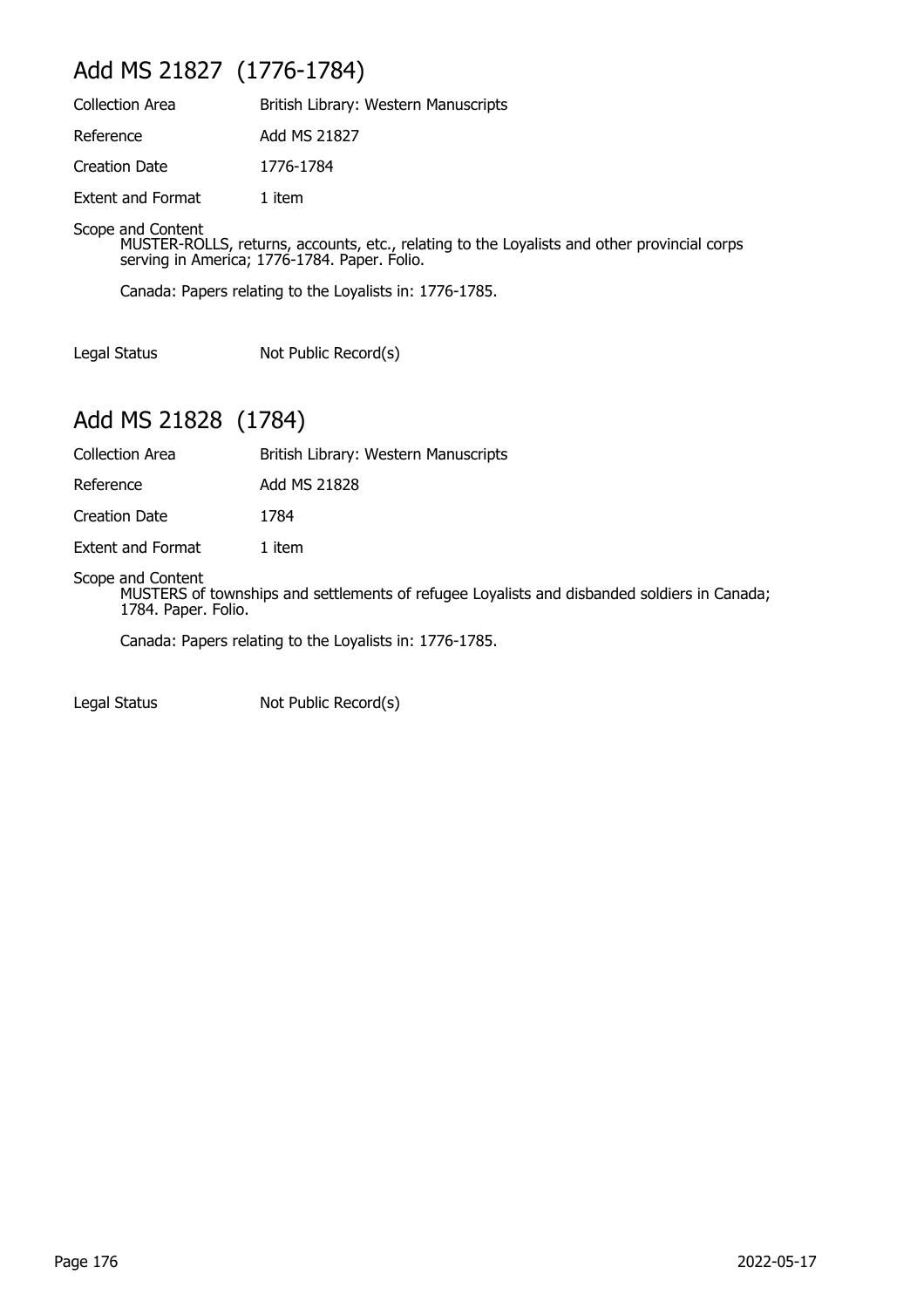### Add MS 21829 (1782-1784)

| Collection Area   | British Library: Western Manuscripts |
|-------------------|--------------------------------------|
| Reference         | Add MS 21829                         |
| Creation Date     | 1782-1784                            |
| Extent and Format | 1 item                               |

Scope and Content

SURVEYS, journals, plans, etc., relative to the settlements of Loyalists in Canada; 1782-1784. Paper. Folio.

Canada: Papers relating to the Loyalists in: 1776-1785.

Legal Status Not Public Record(s)

### Add MS 21830 (1778-1784)

| <b>Collection Area</b>   | British Library: Western Manuscripts |
|--------------------------|--------------------------------------|
| Reference                | Add MS 21830                         |
| <b>Creation Date</b>     | 1778-1784                            |
| <b>Extent and Format</b> | 1 item                               |
| Languages of Material    | English; French                      |
|                          |                                      |

Scope and Content

CORRESPONDENCE of General Haldimand with [Joseph Godefroy] de Tannancour, Colonel of Militia at Three Rivers, and others; 1778-1784; including letters from Rev. Dr. Veyssiere; Trois Rivières, 17 Nov. 1778, f. 10. St. Onge; 27 Feb. 1779, f. 21. Maillet, Notary; Three Rivers, 1779- 1782, ff. 28, 100, 103, 200, 283. Louis Marchand, late Captain of Militia; Batiscant, 12 May, 1779, f. 43. Simon Bellisle *dit* Cheurefils; Trois Rivières, 28 Aug. 1779, f. 78. J. Brown; Three Rivers, 17 Sept. 1779, f. 86. Lieut.-Colonel Cresset, of the Militia; Trois Rivières, 5 Nov. 1779. f. 96. Pierre Brunei, Maitre de Poste; River Champlain, 30 Nov. 1779, f. 105. A[lexandre] Dumas; Forge St. Maurice, 14 Dec. 1779, f. 109. Ensign H[umphrey] Arden; Three Rivers, 1780, ff. 134, 140. Antoine Lesieur, Captain of Militia; Machiche, 5 May, 1780, f. 142. Madame De Lavalier Maillet; Trois Rivières, 14 May, 1780, f. 146. Joseph Constantin; à l'Hormiere, 10 Dec. 1780, f. 221. Badeaux, Notary; Trois Rivières, 23 Feb. 1781, f. 241. Le Chevalier de Tonnancour; Trois Rivières, 13 May, 1781, f. 249. Lieut. Rielstein; Trois Rivières, 26 May, 1781, f. 253. J. M. Tonnancour; Trois Rivières, 15 June, 1781, 22 Oct. 1784, ff. 257, 321. G. Tonnancour, fils; Trois Rivières, 28 Sept. 1781, f. 275. Samuel Sills, Commissary; Three Rivers, 1783, ff. 298, 301, 306. Manette Tonnancour; Trois Rivières, 1783, ff. 308, 318. N. Lloyd; Three Rivers, 26 Sept. 1783, f. 316. Charlotte Vital, wife of Joseph Traverty, n.d. f. 325. Paper. Folio.

Tonnancour family: Correspondence with Gen. Haldimand: 1781-1784.

includes:

- f. 10 Reverend Dr Veyssiere: Letter to Gen. Haldimand: 1778.
- f. 21 de St Onge: Letter to Gen. Haldimand: 1779.: Fr.

 • ff. 28, 100, 103, 200, 283 Maillet, Notary at Three Rivers: Letters to Gen. Haldimand: 1779-1782.: Fr.

- f. 43 Louis Marchand, Captain: Letters to Gen. Haldimand: 1779, 1782.
- f. 78 Simon Bellisle, dit Cheurefils: Letter to Gen. Haldimand: 1779.
- f. 96 Cresset, Lieutenant -Colonel: Letter to Gen. Haldimand: 1779.: Fr.
- f. 105 Pierre Brunel, Maître de Poste: Letter to Gen. Haldimand: 1779.
	- f. 109 Alexandre Dumas: Letters to Gen. Haldimand: 1779, 1783.: Fr.
- ff. 134, 140 Humphrey Arden, Ensign: Letters to Gen. Haldimand: 1780-1782.
- f. 142 Antoine Lesieur, Captain: Letter to -,: 1780.
	- f. 146 de Lavalier Maillet, Madame: Letter to Gen. Haldimand: 1780.: Fr.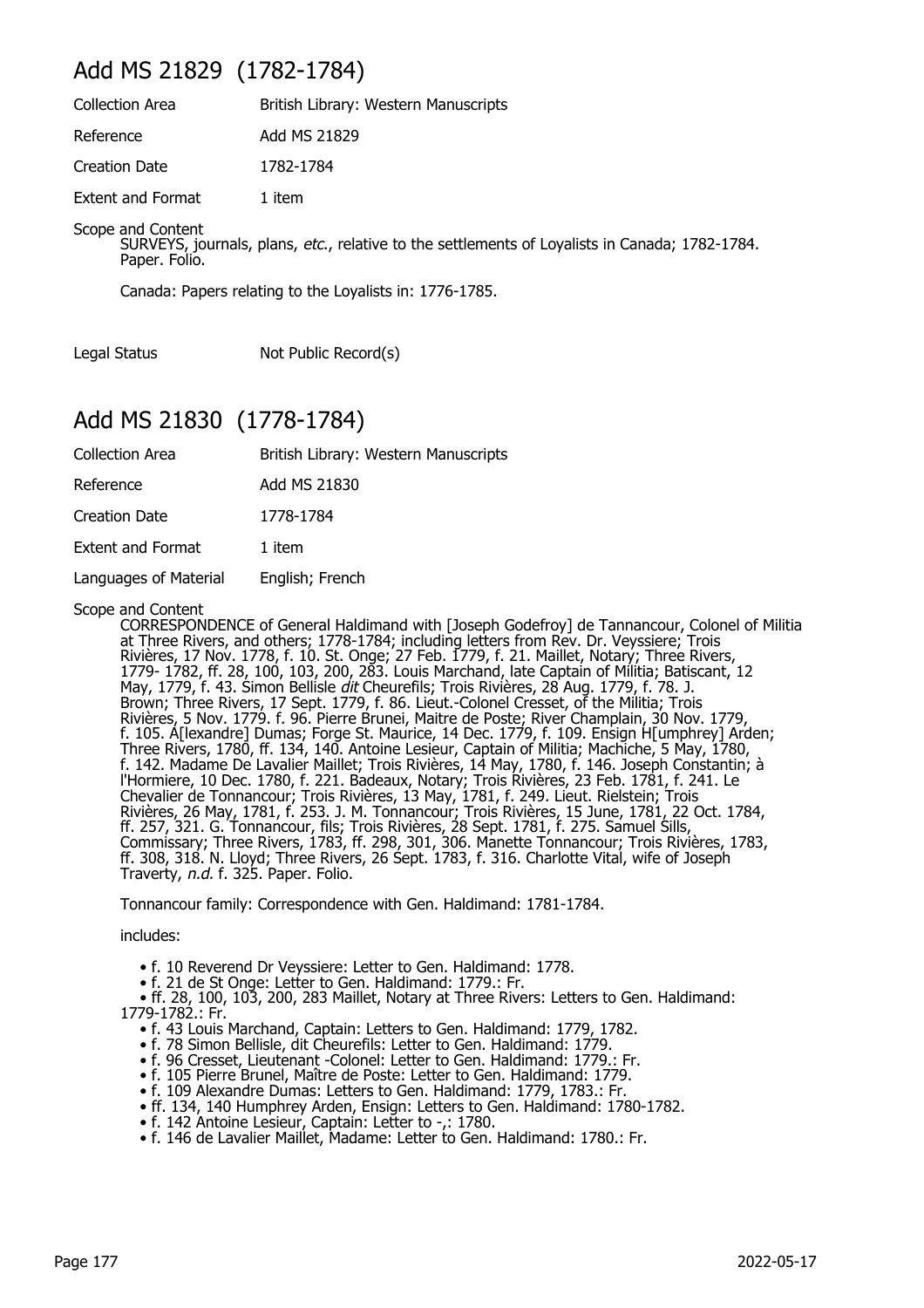- f. 221 Joseph Constantin: Letter to Tonnancour: 1780.: Fr.
- f. 241 Badeaux, Notary: Letter to Gen. Haldimand: 1781.: Fr.
- f. 253 Rielstein, Lieutenant: Letter to Gen. Haldimand: 1781.
	- ff. 298-307 Samuel Sills, Commissary: Correspondence with Capt. Mathews: 1783.
	- f. 316 N- Lloyd: Letter to Gen. Haldimand: 1783.
	- f. 325 Joseph Traverty: Letter of Charlotte Vital, his wife, to Gen. Haldimand: n.d.

Legal Status Not Public Record(s)

### Add MS 21831 (1775-1784)

| Collection Area          | British Library: Western Manuscripts |
|--------------------------|--------------------------------------|
| Reference                | Add MS 21831                         |
| <b>Creation Date</b>     | 1775-1784                            |
| <b>Extent and Format</b> | 1 item                               |
| Languages of Material    | English; French                      |

Scope and Content

MISCELLANEOUS papers relating to the Canadian Militia; 1775- 1784; including letters from Dechambault, Inspector of Militia; Longueuil, etc., 23 Aug., 2 Nov. 1778, ff. 10, 17. C. Delezenne Pelissier; 13 May, 1779, f. 21. Père De Lagarde; au Lac, 15 Aug. 1779, f. 22. Veuve De Muy Delisle; Boucherville, 24 May, 1781, f. 51. Colonel Neveu Sevestre; Montreal, 1782 and 1784, ff. 55, 74, 80. F. P. de St. Germain; London, 1 Apr. 1784, f. 61. Longueuil veuve Lavaudière; [1784], f. 70. Lieut.-Colonel Henry Caldwell, commanding the British Militia; Belmont., etc., 1780-1782, ff. 34, 44, 53. Dumas St. Martin; Montreal, 7 Dec. 1780, f. 36. [Olivier du Brand] Bishop of Quebec; 17 Jan. 1781, f. 40. Chartier de Lotbinier, fils; Vaudreuil, 27 Sept. 1784, f. 72. De Coigne veuve Evans; Repentigny, 31 Sept. 1784, f. 76. Desaunier Beaubien; Montreal, 4 Oct. 1784, f. 78. Le Guay; Montreal, 9 Oct. 1784, f. 85. Berthiaune, Prêtre; n.d., f. 94. Eng. and Fr. Paper. Folio.

Canada: Papers relating to the Mi1itia: 1775-1784.

includes:

 • ff. 10, 17 Déchambault, senior, Inspector of Canadian Militia: Letters to Gen. Haldimand and others: 1778 - 1783.

• f. 21 C- Delezenne Pélissier, Madame: Letter to Col. Tonnancour: 1779.

• f. 22 de Lagarde, Père: Letter to -: 1779.

 • ff. 34, 44, 53 Henry Caldwell, Lieutenant -Colonel: Letters to Gen. Haldimand and others: 1779-1785.: Fr.

• f. 36 Dumas de St Martin: Letter to Gen. Haldimand: 1780.: Fr.

• f. 40 Olivier Du Brand, Bishop of Quebec: Circular letter to the clergy of his diocese: 1781.

• f. 51 de Muy Delisle, Veuve: Letters to Gen. Haldimand: 1780, 1781.: Fr.

 • ff. 55, 74, 80 Neveu-Sevestre, Colonel, Of Montreal: Letters to Gen. Haldimand: 1779-1784.: Fr.

• f. 61 F- P- de St. Germain: Letter to Gen. Haldimand: 1784.: Fr.

- f. 70 Lavaudiére, Veuve, née Longueuil: Letters to Gen. Haldimand: 1778, 1784.
- f. 72 Chartier de Lotbinière, junior: Letters to Gen. Haldimand: 1779-1785.: Fr.
- f. 76 Evans, Veuve: Letter to -: 1784.
- f. 78 Desaunier Beaubien: Letter to Gen. Haldimand: 1784.
- f. 85 Le Guay: Letter to-: 1784.
- f. 94 Berthiaune, Prêtre: Letter to -: n.d.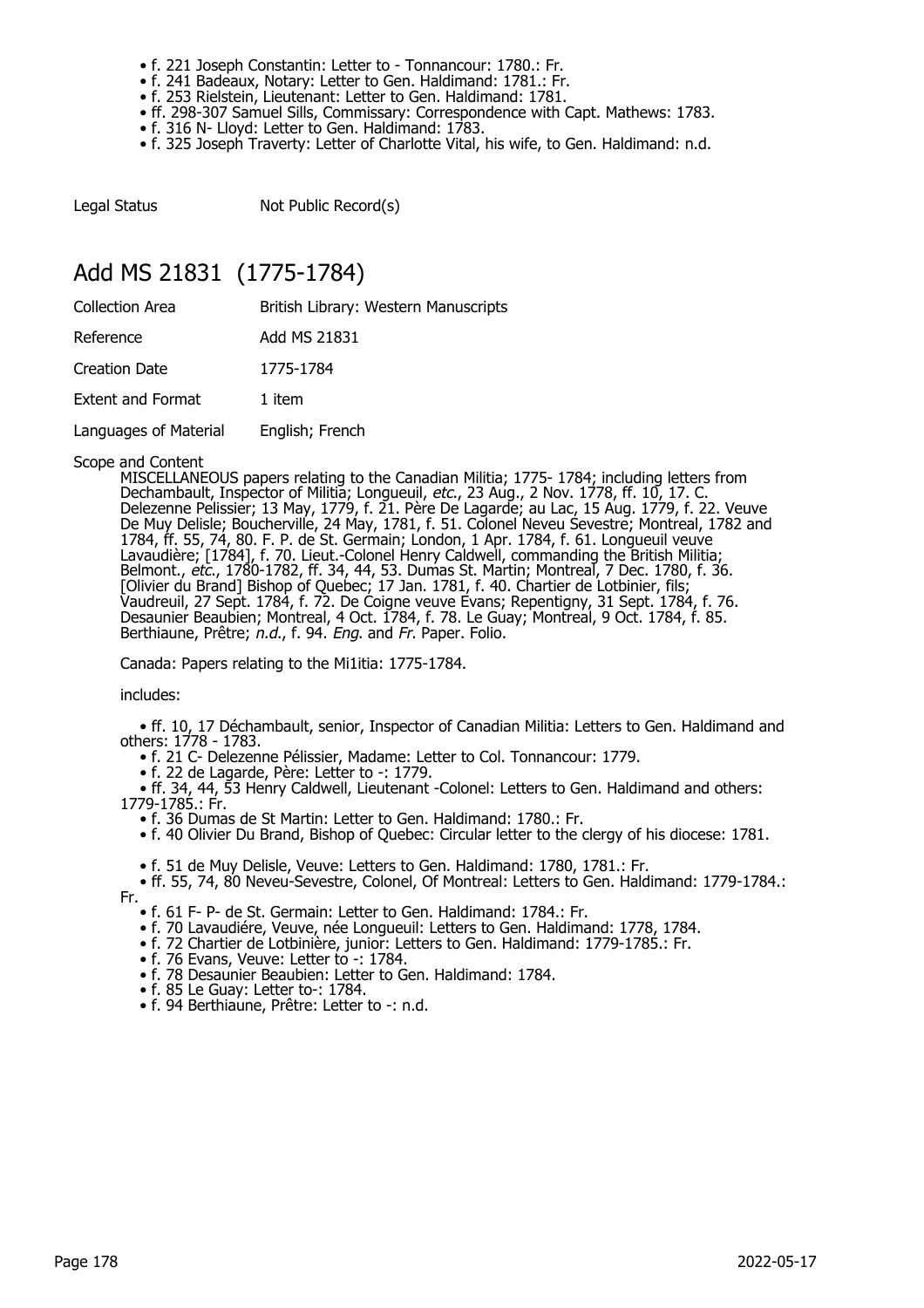## Add MS 21832 (1774-1784)

| <b>Collection Area</b>   | British Library: Western Manuscripts |
|--------------------------|--------------------------------------|
| Reference                | Add MS 21832                         |
| Creation Date            | 1774-1784                            |
| <b>Extent and Format</b> | 1 item                               |

Scope and Content ACCOUNTS of Thomas Dunn, Paymaster-General of the Marine Department in Canada; 1774-1784. Paper. Folio.

Thomas Dunn, Paymaster-General of the Marine Department in Canada, and Judge of the Common Pleas at Quebec: Accounts: 1774-1784.

Legal Status Not Public Record(s)

## Add MS 21833 (1775-1784)

| <b>Collection Area</b> | British Library: Western Manuscripts |
|------------------------|--------------------------------------|
| Reference              | Add MS 21833                         |
| Creation Date          | 1775-1784                            |
| Extent and Format      | 1 item                               |

Scope and Content

MILITARY returns and papers relating to the British and German troops serving in Canada; 1775-1784. Paper. Folio.

Canada: Papers relating to the British and German troops in: 1775-1784.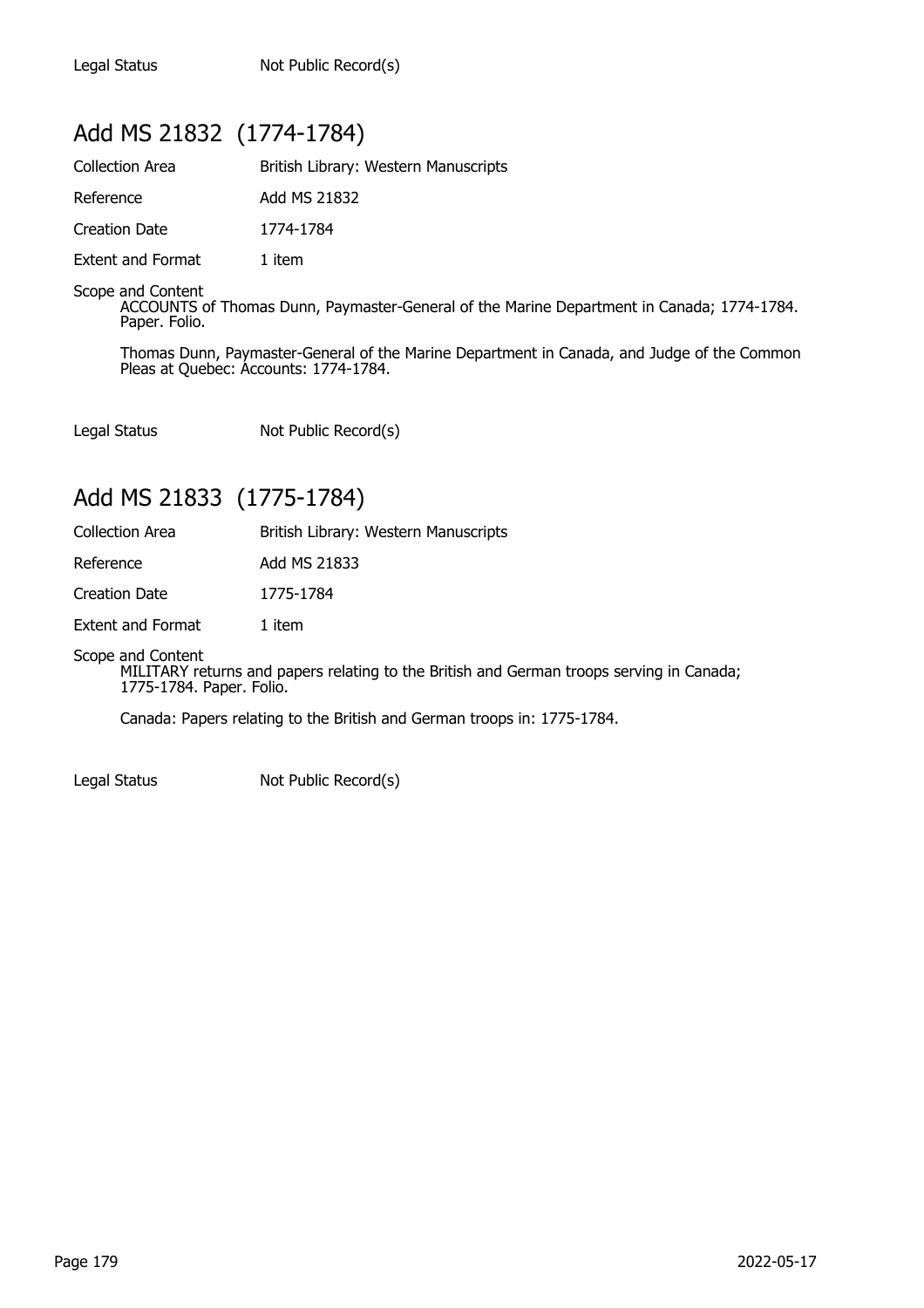## Add MS 21834 (1778)

| <b>Collection Area</b>   | British Library: Western Manuscripts |
|--------------------------|--------------------------------------|
| Reference                | Add MS 21834                         |
| Creation Date            | 1778                                 |
| <b>Extent and Format</b> | 1 item                               |

Scope and Content

LETTERS from officers of the British army, prisoners of war, viz.: Major-General Baron de Riedesel; Lieut.-General Sir John Burgoyne, Bart. ; Major-General William Phillips; Lieut. George Vallancey, Adjutant 62nd Regt.; Rev. Edward Brudenell; Major Henry Harnage, 62nd Regt.; dat. Cambridge near Boston, 1778. With returns. Paper. Folio.

William Phillips, Major -General: Correspondence with Gen. Haldimand: 1778-1781.

includes:

- ff. 1, 6 Lieutenant-General Baron Friedrich Adolph Riedesel: Letters to Sir G. Carleton: 1778.
- ff. 4, 5 Lt.-Gen. John Burgoyne, MP; dramatist: Letters to Gen. Haldimand: 1778-1782.
- f. 22 Reverend Edward Brudenell: Letter to Gen. Sir G. Carleton: 1778.
- f. 34 Poole Hickman England, Lieutenant: Letter from Lieut. George Vallancey: 1778.
- f. 34 George Vallancey, Lieutenant: Letter to Lieut. Poole Hickman England: 1778.
	- f. 36 Henry Harnage, Major: Letter to Capt. Harrington: 1778.

Legal Status Not Public Record(s)

## Add MS 21835 (1780-1784)

| <b>Collection Area</b>   | British Library: Western Manuscripts |
|--------------------------|--------------------------------------|
| Reference                | Add MS 21835                         |
| <b>Creation Date</b>     | 1780-1784                            |
| <b>Extent and Format</b> | 1 item                               |
| Languages of Material    | English; French                      |

Scope and Content

CORRESPONDENCE of General Haldimand with various officers and others, relative to the exchange of prisoners, and to the affairs of the State of Vermont; 1780-1784. The original letters are from Colonel G. V. Schaich, commanding at Albany; Feb.-Apr. 1780, ff. 3, 5, 16. Thomas Jefferson, Governor of Virginia [afterwards President of the United States]; Williamsburg, Mar. 1780, ff. 11, 13. Colonel Bev. Robinson, Loyal American Regiment; New York, 2 Feb. 1781, f. 15. General George Washington; Headquarters on Hudson's River, 30 Aug. 1780, 12 July, 1783, Rocky Hill, New Jersey, 8 Oct. 1783, ff. 23, 174, 200. Thomas Chittenden, Governor of the State of Vermont; 1780-1784, ff. 28, 40, 46, 54, 75, 141, 229, 240. Colonel Ethan Allen [American Service]; Castleton, *etc.*, 1780-1783, ff. 31, 38, 48, 162. Colonel Peter Gausivoort, 3rd New York Regiment; Saratoga, 2 Nov. 1780, f. 36. General Ph. Schuyler; Saratoga, etc., 1780-1784, ff. 42, 121, 151, 166, 176, 204, 233. General George Clinton, Govemor of New York, etc.; 27 Mar. 1781, 19 Mar. 1784, ff. 59, 221. Colonel Ira Allen, one of the Commissioners of Prisoners for the State of Vermont; 1781-1784, ff. 62, 72, 104, 158, 160, 178, 214, 247, 249, 254. Major Joseph Fay, one of the Commissioners of Prisoners for the State of Vermont; 1781-1783, ff. 78, 82, 86, 102, 104, 158, 160. Captain J[ustus] Sherwood, Commissioner for the Exchange of Prisoners; Quebec, 30 Sept. 1781, f. 109. Thomas Johnson; St. John's, 4 Oct. 1781, f. 111. [William Alexander, self-styled Earl of] Stirling; Saratoga, 1 Nov. 1781, f. 123. H. E. Lutterloh; Newburgh, Apr. 1783, ff. 146, 150. John Hancock, Governor of Massachusetts; Boston, 12 May, 1783, f. 156. Dr. George Smyth, Commissioner for the Exchange of Prisoners; Loyal Blockhouse, 21 June, 1783, f. 168. John Campbell; Pittsburg, 19 July, 1783, f. 180. Major-General Baron de Steuben [American Service]; Chambly, etc., 1783, ff. 182, 184, 190, 197. Colonel Forbes Macbean; Sorel, 3 Aug. 1783, f.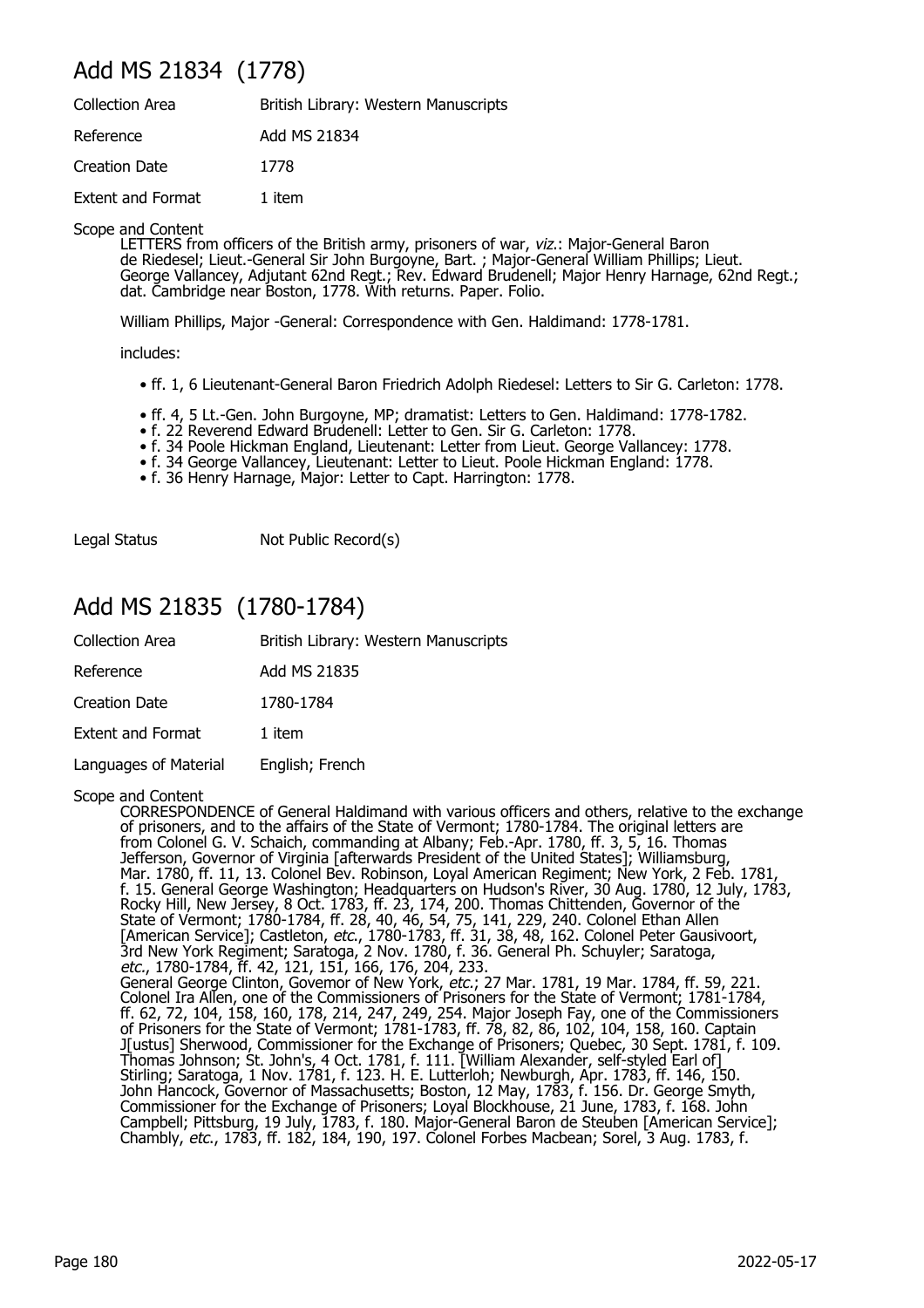186. Major-General Archibald Campbell, Govemor of Jamaica; 16 Oct. 1783, f. 202. Chevalier de la Luzerne; Philadelphia, Feb. 1784. ff. 213, 215. Benjamin Sumner; Claremont, 6 Mar 1784, f. 219. Major-General J. Knox; New York, 13 June, 1784, f. 236. Lieut.-Colonel William Hull [American Service]; Quebec, 12 July, 1784, f. 238. With enclosures. *Eng*, and Fr. Paper. Folio.

Vermont, U.S.A: Correspondence of Gen. Haldimand relative to: 1780-1784.

includes:

• ff. 3, 5, 16 G - V- Schaieh Col: Letters to Brigadier Powell and Col. Fistur: 1780.

• ff. 11, 13 Thomas Jefferson, US President: Letters to Col. Clarke: 1780.

• f. 15 Bev- Robinson Col: Letter to Gen. Haldimand: 1780.

• ff. 23, 174, 200 George Washington, US President: Letters to Gen. Haldimand: 1780, 1783.

 • ff. 28, 40, 54, 75, 141, 229, 240 Thomas Chittenden, Governor of Vermont State: Letters to Gen. Haldimand: 1780-1784.

• ff. 31, 38, 48 Ethan Allen, Colonel: Letters to Major Carleton: 1780.

• f. 36 Peter Gausivoort, Colonel: Letter to Brig.-Gen. Powell: 1780.

 • ff. 42, 121, 151, 166, 176, 204, 233 Philip Schuyler, American Major -General: Letters to Gen. Haldimand and others: 1780-1784.

• f. 46 Thomas Chittenden, Governor of Vermont State: Letter to Gov. Clinton: 1780.

 • ff. 59, 221 Hon George Clinton, Captain, afterwards Admiral; Governor of New York: Letters to Gen. Haldimand: 1781, 1784.

 • ff. 62, 72, 158, 178, 244, 247, 249 Colonel Ira Allen, Commissioner of Prisoners for Vermont State: Letters to Gen. Haldimand: 1781-1784.

 • ff. 78, 82, 86, 102, 104, 158, 160 Major Joseph Fay, Commissioner of Prisoners for Vermont State: Letters to Gen. Haldimand: 1780-1783.

 • f. 104 Colonel Ira Allen, Commissioner of Prisoners for Vermont State: Letters to Dr. Smyth: 1781, 1783.

 • ff. 104, 160 Colonel Ira Allen, Commissioner of Prisoners for Vermont State: Letters to J. Sherwood: 1781, 1783.

 • f. 109 Justus Sherwood, Captain: Letters to Gen. Powell, Gen. Haldimand, and others: 1778-1784.

• f. 111 Thomas Johnson, Colonel: Letters to Gen. Haldimand: 1781.

 • f. 123 William Alexander Stirling, self-styled Earl of Stirling: Letter to Gen. Haldimand: 1781.

• ff. 146, 150 H- E- Lutterloh: Letters to Major Fay: 1783.

 • f. 156 John Hancock, Governor of Massachusetts, President of the American Congress: Letter to Gen. Haldimand: 1783.

• f. 162 Ethan Allen, Colonel: Letters to Gen. Haldimand: 1782, 1783.

• f. 168 Dr George Smyth, Commissioner for the Exchange of Prisoners in America: Correspondence with Gen. Haldimand and others: 1777-1784.

• f. 180 John Campbell, Colonel in the American Army: Letter to the Delegates of Virginia: 1783.

 • ff. 182, 184, 190, 197 General Frederic William von Steuben, Baron: Letters to Gen. Haldimand: 1783.

 • f. 186 Forbes Macbean, Lieutenant -Colonel: R.A. Correspondence with Gen. Haldimand: 1778-1784.

 • f. 202 Archibald Campbell, Lieutenant -Colonel, Chief Engineer at Chandernagore, aftewards Major-General, Governor of Jamaica: Letters to Gen. Haldimand: 1783.

 • ff. 213, 215 Anne Cézar de La Luzerne, Chevalier, French Envoy to the United States: Letters to Gen. Haldimand: 1784.: Fr.

• f. 219 Benjamin Sumner: Letters to Capt. Sherwood and S. Holland: 1781.

• f. 236 J- Knox, Major -General: Letter to Gen. Haldimand: 1784.

• f. 238 William Hull, Lieutenant -Colonel: Letter to Gen. Haldimand: 1784.

 • 254 Colonel Ira Allen, Commissioner of Prisoners for Vermont State: Letters to Gen. Haldimand: 1781-1784.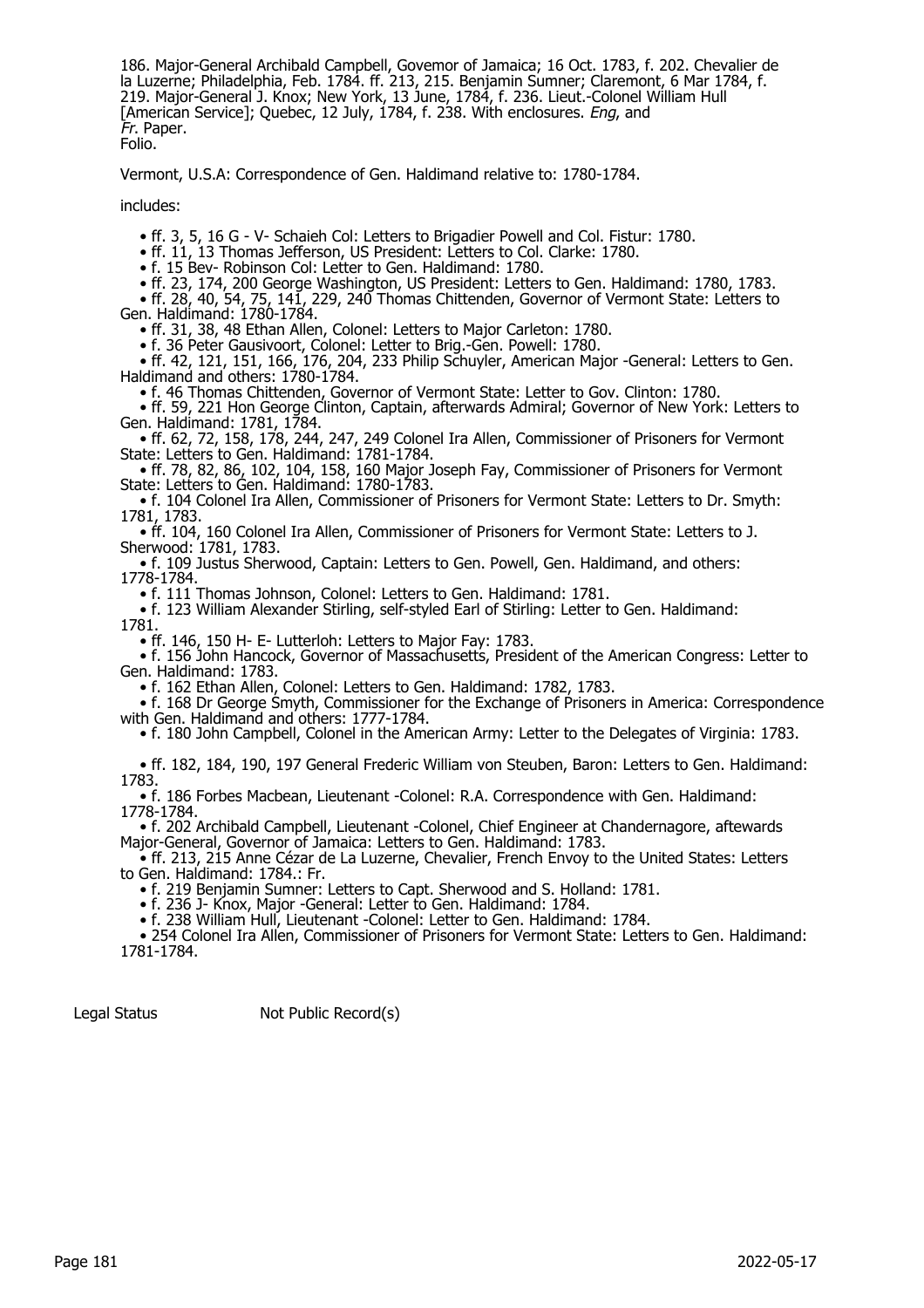### Add MS 21836-21838 LETTERS from Captain Justus Sherwood and Dr. George Smyth, Commissioners for the Exchange of Prisoners, to

| <b>Collection Area</b>   | British Library: Western Manuscripts                                                                                                                                         |
|--------------------------|------------------------------------------------------------------------------------------------------------------------------------------------------------------------------|
| Reference                | Add MS 21836-21838                                                                                                                                                           |
| Creation Date            | 1777-1784                                                                                                                                                                    |
| <b>Extent and Format</b> | 3 items                                                                                                                                                                      |
| Languages of Material    | English; French                                                                                                                                                              |
| Title                    | LETTERS from Captain Justus Sherwood and Dr. George Smyth, Commissioners for<br>the Exchange of Prisoners, to General Haldimand; 1777-1784. In three<br>volumes. (1777-1784) |

#### Scope and Content

Dr George Smyth, Commissioner for the Exchange of Prisoners in America: Correspondence with Gen. Haldimand and others: 1777-1784.

Justus Sherwood, Captain: Letters to Gen. Powell, Gen. Haldimand, and others: 1778-1784.

Legal Status Not Public Record(s)

### Add MS 21836 (1778-1781)

| <b>Collection Area</b>   | British Library: Western Manuscripts |
|--------------------------|--------------------------------------|
| Reference                | Add MS 21836                         |
| <b>Creation Date</b>     | 1778-1781                            |
| <b>Extent and Format</b> | 1 item                               |
| Languages of Material    | English; French                      |

Scope and Content

VOL. I.: Colonel Sam. Safford [American Army]; Fort Starks, 7 Sept. 1778, f. 2. Captain Clement Gosselin; 29 Oct. 1778. Fr. f. 6. John Chipman; Fort Edward, 29 Aug. 1780, f. 8. General George Clinton [American Army]; Poughkeepsie, 2 Oct. 1780, f. 9. Captain Azariah Pritchard; St. John's, 17 Jan. and 18 Aug. 1781, ff. 23, 187. Colonel Barry St. Leger [34th Regt.]; St. John's, 19 Jan. [1781] and 1 Mar. 1782, ff. 27, 40. Thomas Johnson; Isle aux Noix, etc., 9 Apr., 13 July, 1781, ff. 55, 120. Josephe Parent; Montreal, 28 Apr. 1781. Fr. f. 59. Isaac Clark; Mount Independence, 20 July, 1781. f. 126. Major Joseph Fay; on board the "Carlton," July, 1781, ff. 127, 130, 144. Lieut, R. Blackett; on board the "Carlton," 21 July, 1781, f. 129. Captain W[illiam] Chambers, of the Provincial Navy; July, 1781, ff. 140, 142. John Wood; Chambly, 25 July, 1781, f. 152. Colonel Sir John Johnson, Bart.; Montreal, 11 Aug. 1781, f. 172. Colonel E. Walbridge; Headquarters, Skeensborough, 14 Sept. 1781, f. 226. Major A[lexinder] Dundas [34th Regt.]; Isle aux Noix, 24 Sept. 1781, f. 232. John Stuart; near Crown Point, etc., Oct. 1781, ff. 243, 249.

includes:

- f. 2 Samuel Safford, Colonel: Letter to Col. S. Warren: 1778.
- f. 6 Clement Gosselin, Captain: Letters to his wife: 1778.: Fr.
- f. 8 John Chipman: Letter to Capt. Sher.wood: 1780.
- f. 9 George Clinton: Letter to Capt. Sherwood: 1780.
- ff. 23, 187 Azariah Pritchard, Captain: Letters to Maj. Carleton: 1780-1782.

 • ff. 27, 40 Barry St. Leger, Lieutenant -Colonel, afterwards Brig.-General: Letters to Capt. Sherwood, Gen. Riedesel, and others: 1781-1782.

- f. 55 Thomas Johnson, Colonel: Letters to Gen. Haldimand: 1781.
- f. 59 Josephe Parent: Letter to -: 1781.: Fr.
- f. 120 Thomas Johnson, Colonel: Letter to Capt. Sherwood: 1781.
- ff. 127,130, 144 Major Joseph Fay, Commissioner of Prisoners for Vermont State: Letters to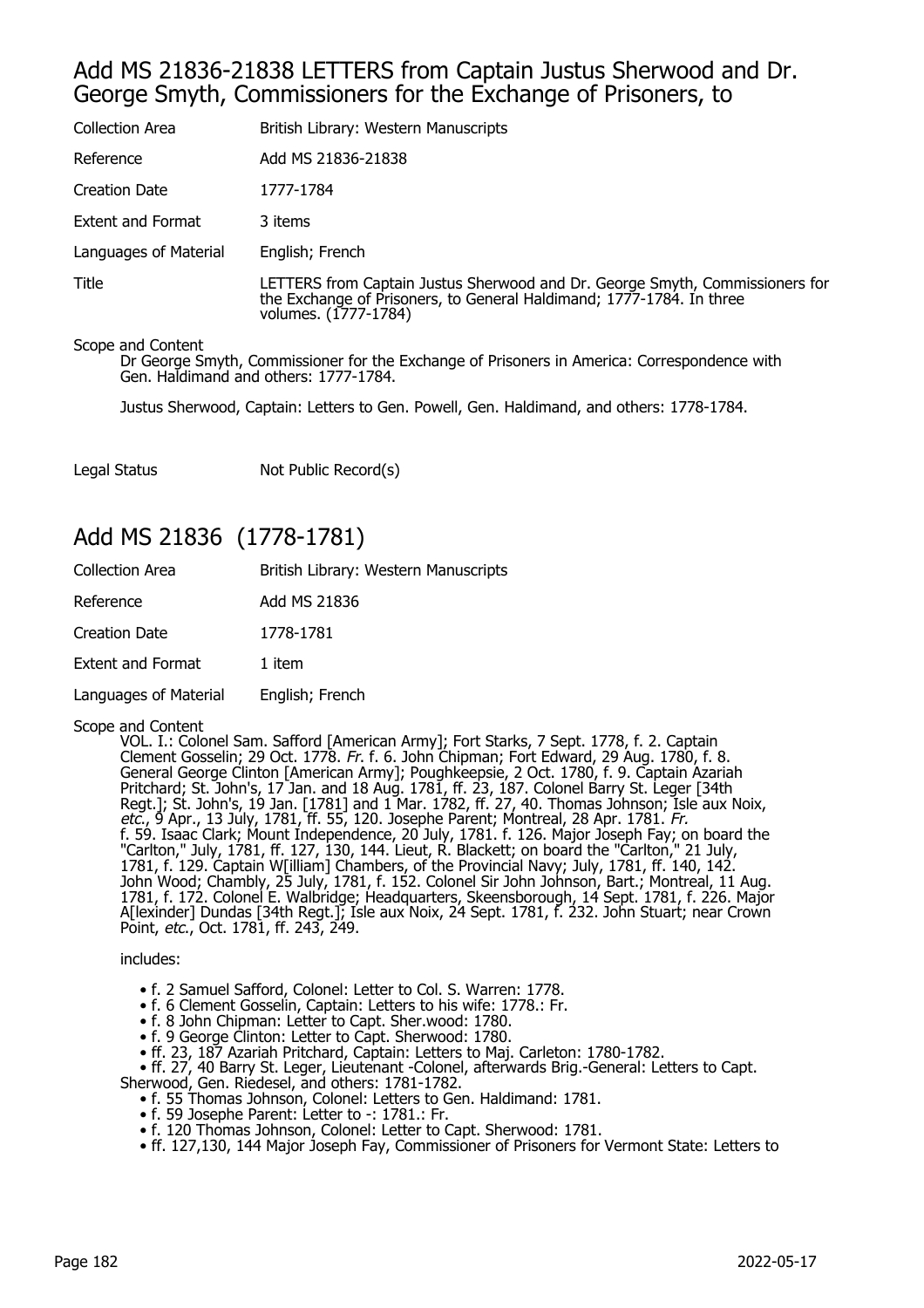Gen. Haldimand: 1780-1783.

• f. 129 Robert Blackett, Lieutenant: Letter to Capt. Chambers: 1781.

 • f. 140 Captain William Chambers, Naval Commander at St John's: Letters to Gen. Haldimand: 1778-1785.

 • f. 142 Captain William Chambers, Naval Commander at St John's: Letters to Capt. Foy and others: 1778, 1781.

• f. 152 John Wood: Letter to Capt. Mathews: 1781.

 • f. 172 Sir John Johnson, 2nd Baronet; of Johnson Hall, Superintendent - General of Indian Affairs in British N America: Letter to Capt. Dunbar: 1781.

• f. 226 E- Walbridge, Colonel: Letter to J. Sherwood and G. Smyth: 1781.

 • f. 232 Lieutenant-Colonel Alexander Dundas, Commandant at Niagara: Correspondence with Gen. Haldimand: 1781-1782.

 • ff. 243, 249 Reverend John Stuart, Army Chaplain in N America: Letters to Gen. Haldimand and others: 1780-1784.

Legal Status Not Public Record(s)

## Add MS 21837 (1782)

| <b>Collection Area</b>   | British Library: Western Manuscripts |
|--------------------------|--------------------------------------|
| Reference                | Add MS 21837                         |
| Creation Date            | 1782                                 |
| <b>Extent and Format</b> | 1 item                               |

#### Scope and Content

VOL. II.: Major John Nairne [53rd Regt.]; Verchères, *etc.*, 17 Feb., 28 Nov. 1782, ff. 37, 436. Colonel Dan. Claus; Montreal, 26 Feb. 1782, f. 60. Captain Azariah Pritchard; St. John's, Apr.-Sept. 1782, ff. 159, 259, 354. Solomon Wilson; May-Nov. 1782, ff. 174, 238, 382, 409. Major Joseph Fay; Bennington, 9 May, 1782, f.186. A. McAllan; on board the "Maria," 18 May, 1782, f. 205. Isaac Clark; Skeensborough, 9 June, 1782, f. 241. Ethan Allen; 16 June, 1782, f. 249. Benjn. Patterson; St. John's, 17 June, 1782, f. 253. Joseph White, jun.; St. John's, 7 July, 1782, f. 268. A. B. Jacob Lansingh: Quebec, July and Nov. 1782, ff. 270, 422, 423. James Breakenridge; Quebec, 2 Aug. 1782, f. 290. Mary Gordon; Ballston, 4 Aug. 1782 f. 291. Thomas Chittenden, Governor of the State of Vermont; Arlington , 5 Aug. and 17 Dec. 1782, ff. 298, 455. Major Edward Jessup; Crown Point, 16 Aug. 1782, f. 311. Luke Knoulton; Quebec, 24 Sept. 1782, f. 359. Dr. Terence Smyth: St. John's, 26 Oct. 1782, f. 389. Nathl. Wales; Loyal Blockhouse, 2 Nov. 1782, f. 404.

#### includes:

- ff. 37, 436 John Nairne, Major: Correspondence with Gen. Haldimand: 1779-1783.
- f. 60 Daniel Claus, Lieutenant -Colonel: Letter to Capt. Mathews: 1782.
- ff. 159, 259, 354 Azariah Pritchard, Captain: Letters to Captain Mathews: 1780-1784.
- ff. 174, 238, 382, 409 Solomon Wilson: Letters to Capt. Sherwood and Smith: 1782.

• f. 186 Major Joseph Fay, Commissioner of Prisoners for Vermont State: Letters to Gen.

Haldimand: 1780-1783.

- f. 205 Adam McAllan, Lieutenant: Letters to Capt. Chambers: 1780, 1782.
- f. 241 Isaac Clark, Lieutenant -Colonel: Letters to Capt. Sherwood: 1782.
	- f. 249 Ethan Allen, Colonel: Letters to Gen. Haldimand: 1782, 1783.
	- f. 253 Benjamin Patterson: Letters to Capt. Mathews: 1782.
- f. 268 Joseph White, junior: Letter to Capt. Mathews: 1782.
- ff. 270, 422, 423 A- B- Jacob Lansingh: Letters to Gen. Haldimand: 1782.
- f. 290 Captain James Breakenridge: Letters to Gen. Haldimand: 1781-1782.
	- f. 294 Mary Gordon: Letter to her husband, Col. James Gordon: 1782.
	- f. 298 Thomas Chittenden, Governor of Vermont State: Letters to Gen. Haldimand: 1780-1784.
- f. 311 Edward Jessup, Major: Letter to Dr. Smith: 1782.
- f. 359 Luke Knoulton: Letter to Gen. Haldimand: 1782.
	- f. 389 Terence Smyth, Dr: Letters to Maj. R. Mathews: 1782, 1784.
	- f. 404 Nathaniel Wales: Letter to-Smyth: 1782.

• f. 455 Thomas Chittenden, Governor of Vermont State: Letter to Messrs. Smith and Sherwood: 1782.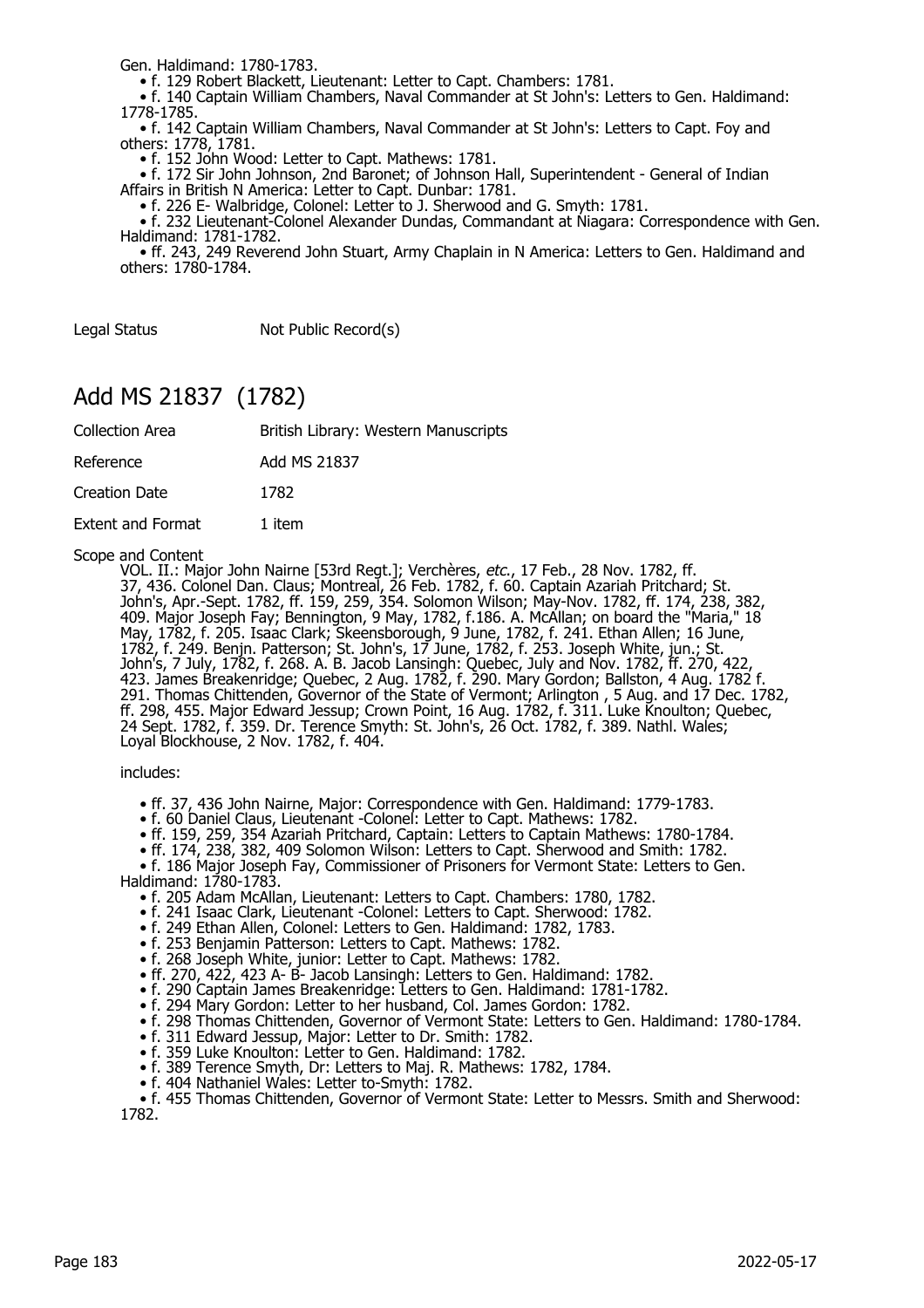## Add MS 21838 (1783-1784)

| <b>Collection Area</b>   | British Library: Western Manuscripts |
|--------------------------|--------------------------------------|
| Reference                | Add MS 21838                         |
| Creation Date            | 1783-1784                            |
| <b>Extent and Format</b> | 1 item                               |

#### Scope and Content

VOL. III.: Ensign Caleb Green [Rangers]; Grand Isle, 1 Jan. 1783, f. 1. Ranna Cossit; Grand Isle, 1 Jan. 1783, f. 2. Ensign Thomas Smyth; [8 Jan. 1783], f. 10. Luke Knoulton; Loyal Blockhouse, 10 Jan., 19 Apr. 1783, ff. 16, 140. Samuel Wright; Loyal Block House, 30 Mar. 1783, f. 97. Major John Nairne, 53rd Regt.; Isle aux Noix, 13 Apr. 1783, f. 137. John Savage; Castleton, 29 May, 1783, f. 174. Colonel Ira Allen; Shelburn, 26 July, 1783, f. 196. Major Joseph Fay; St. John's, 5 Sept. 1783, f. 216. J. Peters; Quebec, 22 Mar. 1784, f. 237. William Shepherd; Albany, 26 Apr. 1784, f. 248. Captain Azariah Pritchard; St. John's, *etc.,* 14 May, 2 June, 1784, ff. 260, 268. Isaac Man, jun.; Sorel, 17 May, 1784, f. 262. Nathl. Wait; Boston, Nov. 1783, ff. 271- 278. B. Sumner; Jan. 1781 (?), f. 312. Colonel Barry St. Leger; n.d., f. 335. John Stuart; n.d., f. 338. John Patterson; n.d., f. 374. Paper. Folio.

#### includes:

- f. 1 Caleb Green: Letters to Gen. Haldimand: 1782, 1783.
- f. 2 Ranna Cossit: Letter to Capt. Sherwood: 1783.
- f. 10 Thomas Smyth, Ensign: Letter to Capt. R. Mathews: 1783.
- ff. 16, 140 Luke Knoulton: Letter to Gen. Haldimand: 1782.
	- f. 97 Samuel Wright: Letter to Gen. Haldimand: 1783.
- f. 137 John Nairne, Major: Correspondence with Gen. Haldimand: 1779-1783.
- f. 174 John Savage: Letter to Dr. Smith: 1783.
- f. 196 Colonel Ira Allen, Commissioner of Prisoners for Vermont State: Letters to Dr. Smyth: 1781, 1783.
- f. 216 Major Joseph Fay, Commissioner of Prisoners for Vermont State: Letters to Gen.

Haldimand: 1780-1783.

- f. 237 John Peters: Letter to J. Jackson: 1784.
- f. 248 William Shepherd: Letter to Maj. Mathews: 1784.
- f. 260 Azariah Pritchard, Captain: Letter to Dr. Smyth: 1784.
- f. 262 Isaac Man, junior: Letters to Maj. Mathews: 1783, 1784.
- ff. 268 Azariah Pritchard, Captain: Letters to Captain Mathews: 1780-1784.
- ff. 274-278 Nathaniel Wait: Letters to Capt. Brackenage and others: 1783.
- f. 312 Benjamin Sumner: Letters to Capt. Sherwood and S. Holland: 1781.
- f. 335 Barry St. Leger, Lieutenant -Colonel, afterwards Brig.-General: Letters to Capt.
- Sherwood, Gen. Riedesel, and others: 1781-1782.

 • f. 338 Reverend John Stuart, Army Chaplain in N America: Letters to Gen. Haldimand and others: 1780-1784.

• f. 374 John Patterson: Letter to Major Rogers: circ. 1780.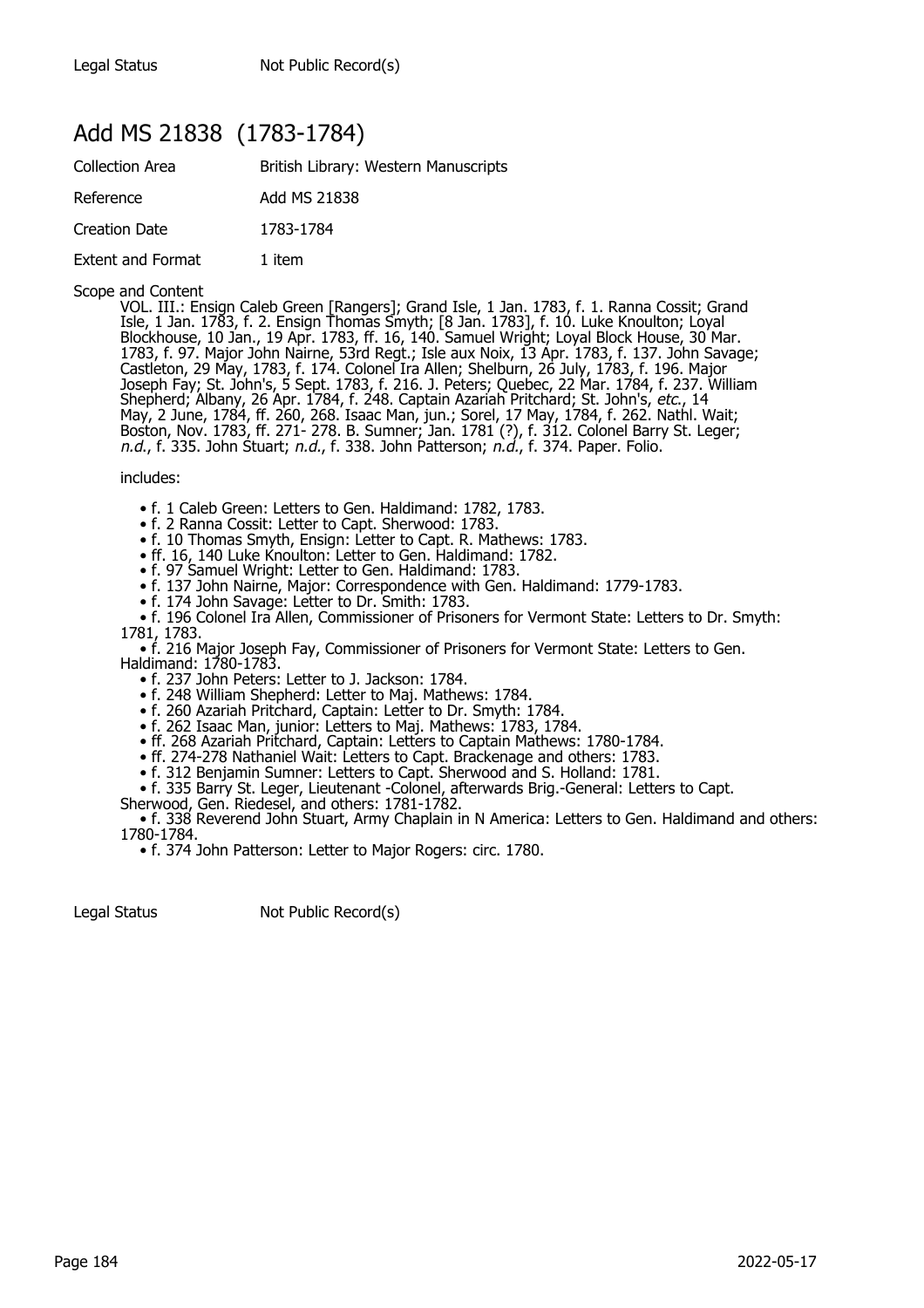## Add MS 21839 (1780-1783)

| <b>Collection Area</b>   | British Library: Western Manuscripts |
|--------------------------|--------------------------------------|
| Reference                | Add MS 21839                         |
| <b>Creation Date</b>     | 1780-1783                            |
| <b>Extent and Format</b> | 1 item                               |

Scope and Content

COPIES of letters from General Haldimand to Captain Justus Sherwood and Dr. George Smyth; 1780-1783. Paper. Folio.

Dr George Smyth, Commissioner for the Exchange of Prisoners in America: Correspondence with Gen. Haldimand and others: 1777-1784.

Justus Sherwood, Captain: Letters to Gen. Powell, Gen. Haldimand, and others: 1778-1784.

Legal Status Not Public Record(s)

## Add MS 21840 (1781)

Collection Area British Library: Western Manuscripts

Reference Add MS 21840

Creation Date 1781

Extent and Format 1 item

Scope and Content

REGISTER of letters to Captain Mathews, secretary to General Haldimand, from Captain Justus Sherwood, on secret service; 1781. Paper. Folio.

Justus Sherwood, Captain: Register of letters on Secret Service: 1781.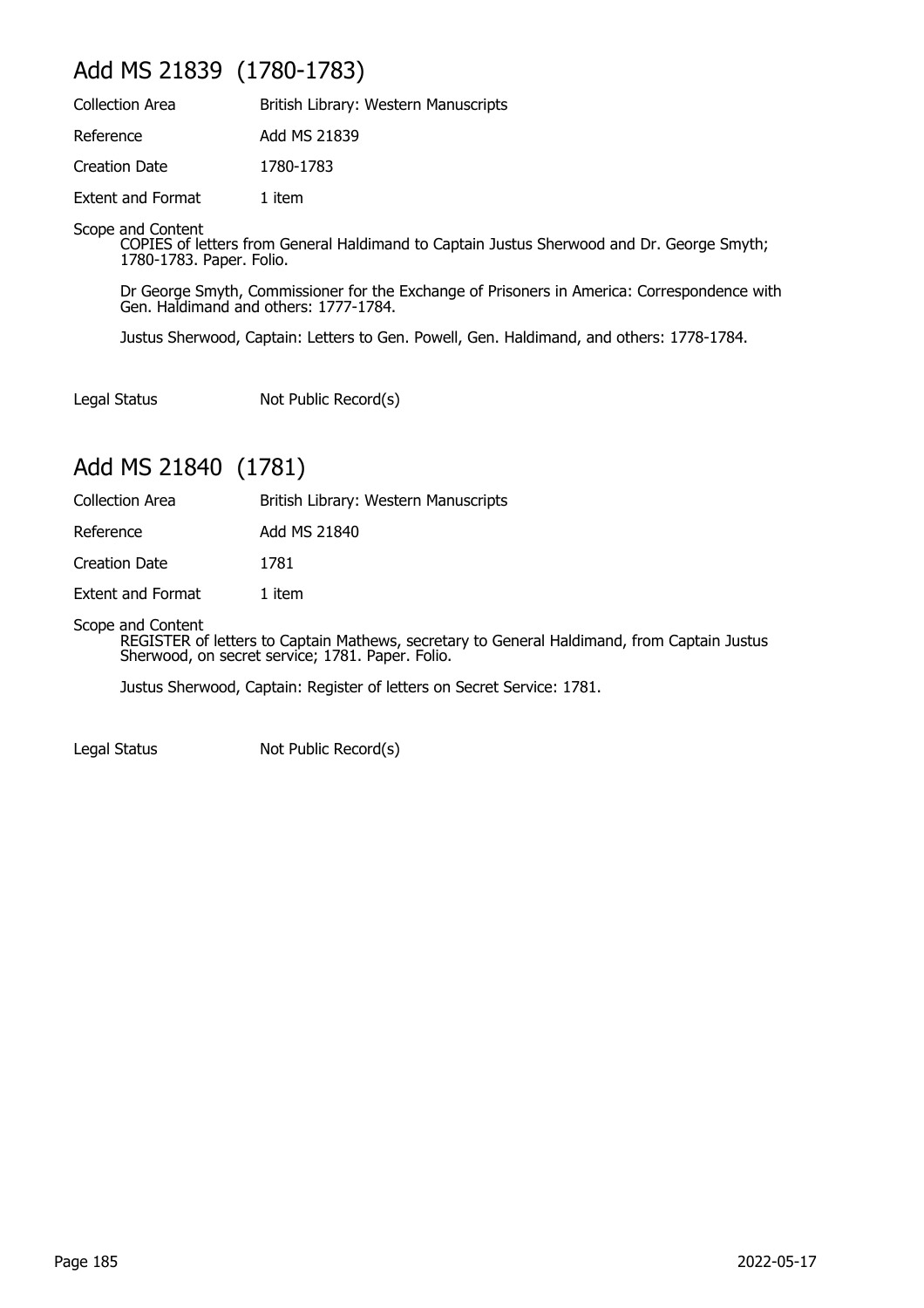### Add MS 21841-21842 PAPERS of secret intelligence of the affairs of the United States, and relating to American prisoners, etc.;

| <b>Collection Area</b> | British Library: Western Manuscripts                                                                                                                   |
|------------------------|--------------------------------------------------------------------------------------------------------------------------------------------------------|
| Reference              | Add MS 21841-21842                                                                                                                                     |
| Creation Date          | 1775-1782                                                                                                                                              |
| Extent and Format      | 2 items                                                                                                                                                |
| Languages of Material  | Dutch; English; French                                                                                                                                 |
| Title                  | PAPERS of secret intelligence of the affairs of the United States, and<br>relating to American prisoners, etc.; 1775-1782. In two volumes. (1775-1782) |

Scope and Content

America: Papers of secret intelligence of the affairs of, and documents relating to, American prisoners: 1775-1782.

Legal Status Not Public Record(s)

## Add MS 21841 (8 Jun 1775-30 Aug 1780)

| Reference<br>Add MS 21841                |
|------------------------------------------|
|                                          |
| 8 Jun 1775-30 Aug 1780<br>Creation Date  |
| <b>Extent and Format</b><br>1 item       |
| Languages of Material<br>English; French |

#### Scope and Content

VOL. I.: William Gilliland; 8 June, 1775, f. 2. Henry Hay; Ticonderoga, 19 Aug. 1776, 5 Apr. 1777, ff. 3, 48. Christopher Greene, and others, prisoners; Quebec, 5 June, 27 July, 1776, ff. 8, 13. Colonel Mat. Visscher, secretary of the Albany Committee; 3 Oct., 18 Nov. 1776, ff. 23, 25. Brigadier-General Alexr. McDougall; Headquarters Peekskill, 12 Jan. 1777, f. 29. Anty. Wayne; Ticonderoga, 25 Feb. 1777, f. 36. Captain Saml. MacKay; Montreal, 13 May, 1777, f. 54. Colonel Thomas Carleton; n.d., f. 54. Major Ja. Gray, Royal Regiment of New York; Montreal, 3 June, 1777, f. 56. Peter Yost; Tryon County, 31 Mar. 1778, f. 66. Colonel Sir John Johnson, Bart.; Montreal, 20 Apr. 1778, f. 68. Captain Justus Sherwood; St. John's, 11 July, 1778, f. 74. Lieut. Wills Crofts, 34th Regt., Indian Resident; St. François, Aug. 1778- June, 1779, ff. 76, 78, 130. John Defo; Crown Point, 21 Sept. 1778, f. 86. John Hay; [Detroit, Oct. 1778], f. 89. Frederick Aubery; Quebec, 14 Oct. 1778, f. 91. James O'Neal; Sorel, 21 Oct. 1778, f. 94. Major A[rent] S[chuyler] de Peyster, [8th Regt.]; Michilimakinac, 27 Oct. 1778, f. 96. Brigadier-General Henry Watson Powell; St. John's, 7 Nov. 1778, 10 June, 1779, ff. 102, 126. Captain G. Lawe; Berthier, 7 Feb. 1779, f. 112. N. M[ann]; Hebron, 12 Apr. 1779, f. 114. Elizabeth Baldwin; Stratford, 30 May, 1779, f. 122. Lieut. Richard Houghton; Carleton Island, *etc., J*une, 1779, ff. 128, 132. Lieut. Wm. Fraser; Yamaska, 17 June, 1779, f. 134. Adiel Sherwood; Fort Schuyler, 25 June, 1779, f. 137. Edward William Gray; Montreal, 8 July, 1779, f. 146. Captain Luc Schmid; Yamaska, 22 July, 1779. Fr. f. 153. Lieut.-General Sir Henry Clinton, K.B.; [June, 1779], f. 193. Jean-Baptiste Donatien de Vimeur, Comte de Rochambeau, Marshal of France [signatures to proclamations]; Newport, 30 Aug. 1780, ff. 200-209.

#### includes:

- f. 2 William Gilliland: Letter to D. Macintosh: 1775.
- ff. 3, 48 Henry Hay: Letters to D. McIntosh: 1776, 1777.
- ff. 8, 13 Christopher Greene: Letters to G. Carleton: 1776.
- ff. 23, 25 Mat--- Visscher, Colonel: Orders to Capt. Baldwin: 1776.
- f. 29 Alexander McDougall, General: Letter to -: 1777.
	- f. 36 Antony Wayne: Letter to E. Roberts: 1777.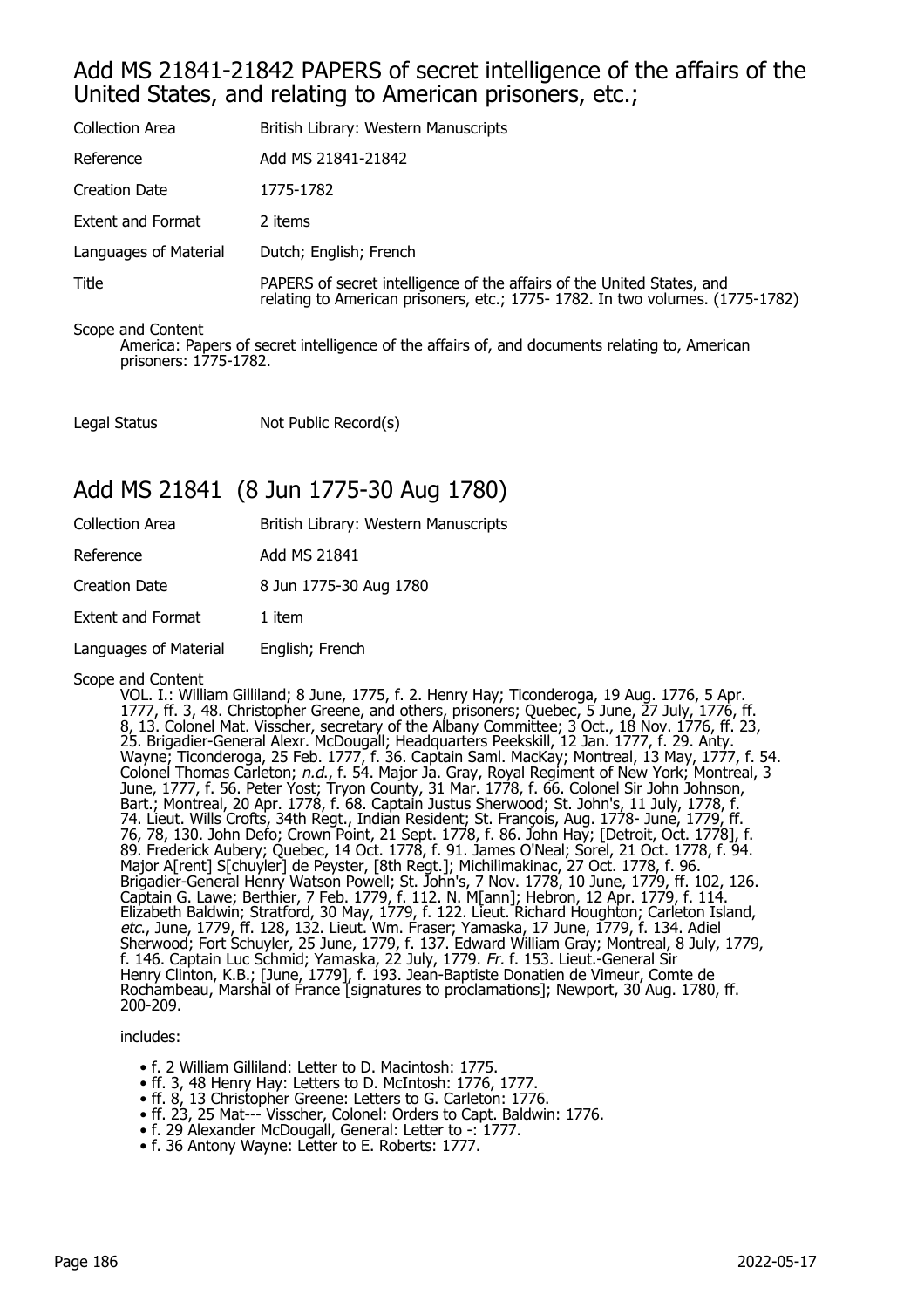• f. 54 Colonel Thomas Carleton, Lieutenant -Governor 0f New Brunswick: Letter to Capt. Foy: 1777.

• f. 54 Samuel Mackay, Captain: Letter to Col. Carlton: 1777.

• f. 56 James Gray, Major: Letter to Capt. Foy: 1777.

• f. 66 Peter Yost: Letter to Sir J. Johnson: 1778.

• f. 68 Sir John Johnson, 2nd Baronet; of Johnson Hall, Superintendent - General of Indian

Affairs in British N America: Correspondence with Gen. Haldimand: 1776 - 1787.

• f. 74 Justus Sherwood, Captain: Letters to Gen. Powell, Gen. Haldimand, and others: 1778-1784.

 • ff. 76, 78, 130 Lieutenant Wills Crofts, Indian Resident at St François: Letters to Col. Campbell and another: 1778-1779.

• f. 86 John Defo: Letter to J. Macomb: 1778.

 • f. 89 Jehu Hay, Lieutenant -Colonel, Lieutenant -Governor of Detroit: Letter to Capt. Brehm: 1778.

• f. 91 Frederic Aubery: Letter to his wife: 1778.

• f. 94 James O'Neal: Letter to Col. St. Leger: 1778.

 • f. 96 Arent Schayler de Peyster, Lieutenant -Colonel Commanding at Niagara: Correspondence with Gen. Haldimand: 1778-1784.

• ff. 102, 126 Henry Watson Powell, General: Letters to Gen. Haldimand: 1778-1782.

• f.112 George Lawe, Captain: Letters to Gen. Haldimand: 1779-1781.

- f. 114 N- Mann: Letter to Capt. Mann: 1779.
- f. 122 Elizabeth Baldwin: Letter to: 1779.

• ff. 128, 132 Richard Houghton, Lieutenant: Letters to Capt. Fraser and Col. Campbell: 1779.

• f. 134 William Fraser, Captain: Letter to -: 1779.

- f. 137 Adiel Sherwood: Letter to his father, S. Sherwood: 1779.
- f. 146 Edward William Gray, Sheriff of Montreal: Letters to Gen. Haldimand: 1779.

• f. 153 Luc Schmid, Captain: Correspondence with Gen. Haldimand: 1777-1783.: Fr.

 • f. 193 Hon Sir Henry Clinton, Lieutenant -General, Commander-in-Chief in America: Letter to Major Holland: 1779.

 • ff. 200-209 Jean Baptiste Donatien de Vimeur, Comte de Rochambeau; Marshal of France: Proclamations: 1780.

Legal Status Not Public Record(s)

### Add MS 21842 (1775-1782)

| Collection Area | British Library: Western Manuscripts |
|-----------------|--------------------------------------|
|-----------------|--------------------------------------|

Creation Date 1775-1782

Extent and Format 1 item

Languages of Material Dutch; English; French

#### Scope and Content

VOL. II.: G. Carpenter; New York, 23 Mar. 1779, f. 9. Brigadier-General Henry Watson Powell; St. John's, 24 Mar., 6 May, 1779, ff. 15, 30. Captain Richard McCarty, Illinois Battalion; Cahôs, 28 Apr. 1779. Fr. f. 24. Walter Sutherland, Royal Regiment of New York; Point au Fer, 22 May, 1779, f. 35. James Wm. Wite; Chambly, 21 Sept. 1779, f. 46. Oliver Church; St. John's, 7 Nov. 1799, f. 54. Captain J[ustus] Sherwood; St. John's, 15 Dec. 1779, 24 Aug. 1780, ff. 62, 114, 116. Jean Rabonet; Boston, 22 June, 1779. Fr. f. 66. Joseph De Valnais, French Consul in the State of Massachusetts; 3 July, 1779, f. 68. Major Christopher Carleton [29th Regt.]; St. John's, 12 Feb., 14 June, 1780, ff. 74, 107. H[ector] T[heopliilus] Cramahé, Lieut.- Governor of Quebec; 16 Feb. [1780]. Fr. f. 76. Colonel Jacob Klock [American Service]; Palatine, 17 Mar., 5 Apr. 1780, ff. 81, 82. Captain Alexander Fraser; Carleton Island, 20 Apr. 1780, f. 89. Colonel F. Fisher [American Service]; Caughnawaga, etc, May, 1780, ff. 101, 102. Jacob Baley; Newbury, 2 June, 1780, f. 105. Ebenezer Jessup; Quebec, 30 Aug. 1780, f. 119. William Johnston, jun., Lieut. of Indians; Wialoosin, 17 Sept. 1780, f. 126. Thomas Aylor; Charlestown, 10 Oct 1780, f. 136. H. Glen; Schenectady, 16 Oct. 1780, f. 138. John Stuart; Schenectady, 29 Nov. 1780, f. 145. P[atrick] Henry, Governor of Virginia; signature; 15 Mar. 1779, f. 170. Jos. Reed, President of the Supreme Executive Council of Pennsylvania; signatures; June, 1780, Aug. 1781, ff. 188, 189, 220, 221. Thomas Johnson; Three Rivers, 22 June, 1781, f. 190. Captan Walter Butler; Rangers' Barracks, 1 July, 1781, f. 197. R.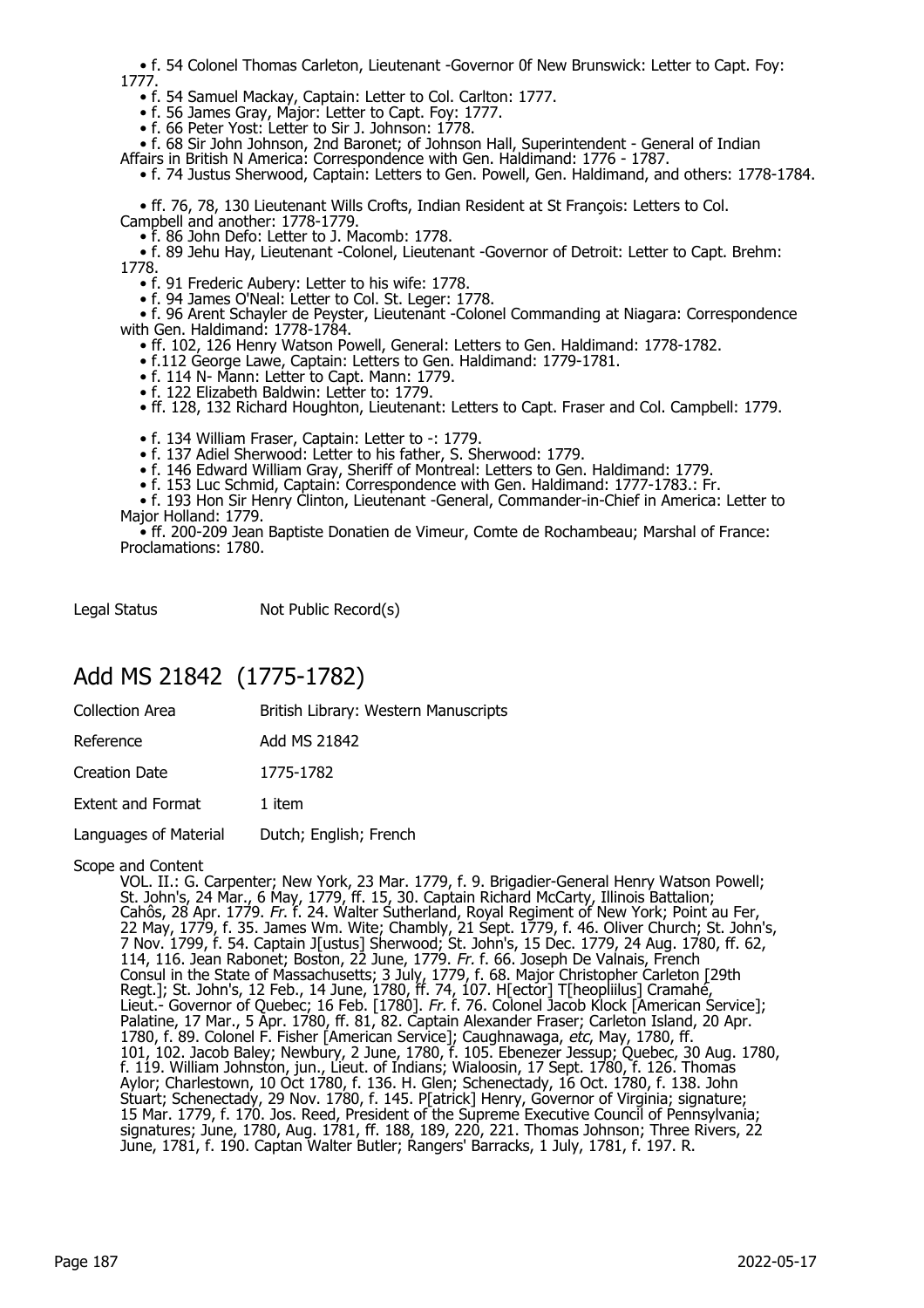Blackett; Crown Point, 20 July, 1781, ff. 212, 249. Colonel G[eorge] R[ogers] Clark [commanding in Virginia]; Camp, Three Islands, 10 Aug. 1781, f. 228. Jos. Brant: Big Miami River, 21 Aug. 1781, f. 229. N. Nosrettap [Patterson]; Coos, 12 Sept. 1781, f. 235. John Peters; St. John's, 24 Sept. 1781, f.236. Lieut.-Colonel Benjamin Wait, commanding- troops in the State of Vermont; 29 Sept. 1781, f. 238. Major Sand. Kingsbery; Fort Wait, 11 Oct. 1781, f. 239. Captain D[avid] Forbes, 34th Regt.; St. John's, 21 Oct. 1781, f. 240. John Trueheart; 27 Oct. 1781, f. 242. Dr. George Smyth; St. John's, 2 July, 1782, f. 285. Abm. Yates, jun., President of the Provincial Congress of New York; 2 Nov. 1775, f. 292. Benjamin Snyder, 10 May, 1777. Dutch. f. 296. General George Clinton, Governor of New York; 19 Feb. 1778, f. 298. Frederick Westbrook; Kingston, 11 Jan. 1779, f. 299. Benjamin Louw; Kingston, 22 Mar. 1779, f. 300. Colonel Johs. Snyder; Kingston, Apr. 1779-Apr. 1780, ff. 301-309, 313. Paper. Folio.

#### includes:

• f. 9 G- Carpenter: Letter to Mrs. Holland: 1779.

• ff. 15, 30 Henry Watson Powell, General: Letters to Gen. Haldimand: 1778-1782.

• f. 24 Richard McCarty, Captain: Letter. to his wife: 1779.: Fr.

• f. 35 Walter Sutherland, Lieutenant: Letters to Gen. Haldimand and others: 1779-1784.

• f. 46 James William Wite: Letter to Brig.Gen. Powell: 1779.

• f. 54 Oliver Church: Letter to Gen. Powell: 1779.

 • ff. 62, 114, 116 Justus Sherwood, Captain: Letters to Gen. Powell, Gen. Haldimand, and others: 1778-1784.

• f. 66 Jean Rabonet: Letter to Père Crétien: 1779.: Fr.

 • f. 68 Joseph de Valnais, French Consul in Massachusetts: Passport, and letter to - Dabadie: 1779.

• ff. 74, 107 Christopher Carleton, Major: Correspondence with Gen. Haldimand: 1778-1782.

 • f. 76 Hector Theophilus Cramahé, Lieutenant Gov of Quebec: Correspondence with Gen. Haldimand: 1778-1784.: Fr.

• ff. 81, 82 Jacob Klock, Colonel: Letters to Col. Fisher: 1780.

• f. 89 Alexander Fraser, Captain: Correspondence with Gen. Haldimand: 1778-1790.

• ff. 101, 102 Jo- Fisher, Colonel: Letter to Brig. Gen. Ab. teen Broeck: 1780.

• f. 105 Jacob Baley: Letter to: 1780.

• f. 119 Ebenezer Jessup, Colonel: Letter to Gen. Powell: 1780.

• f. 126 William Johnston, junior, Lieutenant: Letter to Col. Johnson: 1780.

• f. 136 Thomas Aylor: Letter to General Haldimand: 1780.

• f. 138 H- Glen: Letter to Col. Gordon: 1780.

 • f. 145 Reverend John Stuart, Army Chaplain in N America: Letters to Gen. Haldimand and others: 1780-1784.

• f. 170 Patrick Henry, Governor of Virginia: Commission to C. Creacraft to be Major: 1779.

• ff. 188, 189, 220, 221 Joseph Reed, President of the Supreme Executive Council of

Pennsylvania: Commissions to officers: 1780, 1781.

• f. 190 Thomas Johnson, Colonel: Letter to W. Marsh: 1781.

• f. 197 Walter Butler, Captain: Letter to Brig.-Gen. Powell: 1781.

• ff. 212, 249 Robert Blackett, Lieutenant: Letters to Gen. Haldimand: 1779-1781.

• f. 228 George Rogers Clark, Colonel in the American Army: Letter to Maj. Cracraft: 1781.

• f. 229 Joseph Brant, Captain: Letter to Capt. McKee: 1781.

• f. 235 Benjamin Patterson: Letter to Col. Toconnoquass: 1781.

• f. 236 John Peters: Letters to Gen. Haldimand and Maj. Mathewes: 1778, 1781.

• f. 238 Benjamin Wait, Lieutenant -Colonel: Letter to M. Warren: 1781.

• f. 239 Sand. Kingsbery, Major: Letter to Serj. Warren: 1781.

• f. 240 David Forbes, Captain: Letter to Maj.-Gen. de Riedesel: 1781.

• f. 242 John Trueheart: Letter to Capt. Sherwood: 1781.

 • f. 285 Dr George Smyth, Commissioner for the Exchange of Prisoners in America: Correspondence with Gen. Haldimand and others: 1777-1784.

 • f. 292 Abraham Yates, junior, President of the Provincial Congress of New York: Grant of a lieutenant's commission: 1775.

• f. 296 Benjamin Snyder: Letter to Lieut. J. Snyder: 1777.: Dutch.

 • f. 298 Hon George Clinton, Captain, afterwards Admiral; Governor of New York: Commission to J. Snyder as Captain: 1778.

• f. 299 Frederick Westbrook: Letter to Capt. Snyder: 1779.

• f. 300 Benjamin Louw: Letter to J. Snyder: 1779.

• ff. 301-309, 313 Johs. Snyder, Colonel: Letters to Capt. J. Snyder: 1779-1780.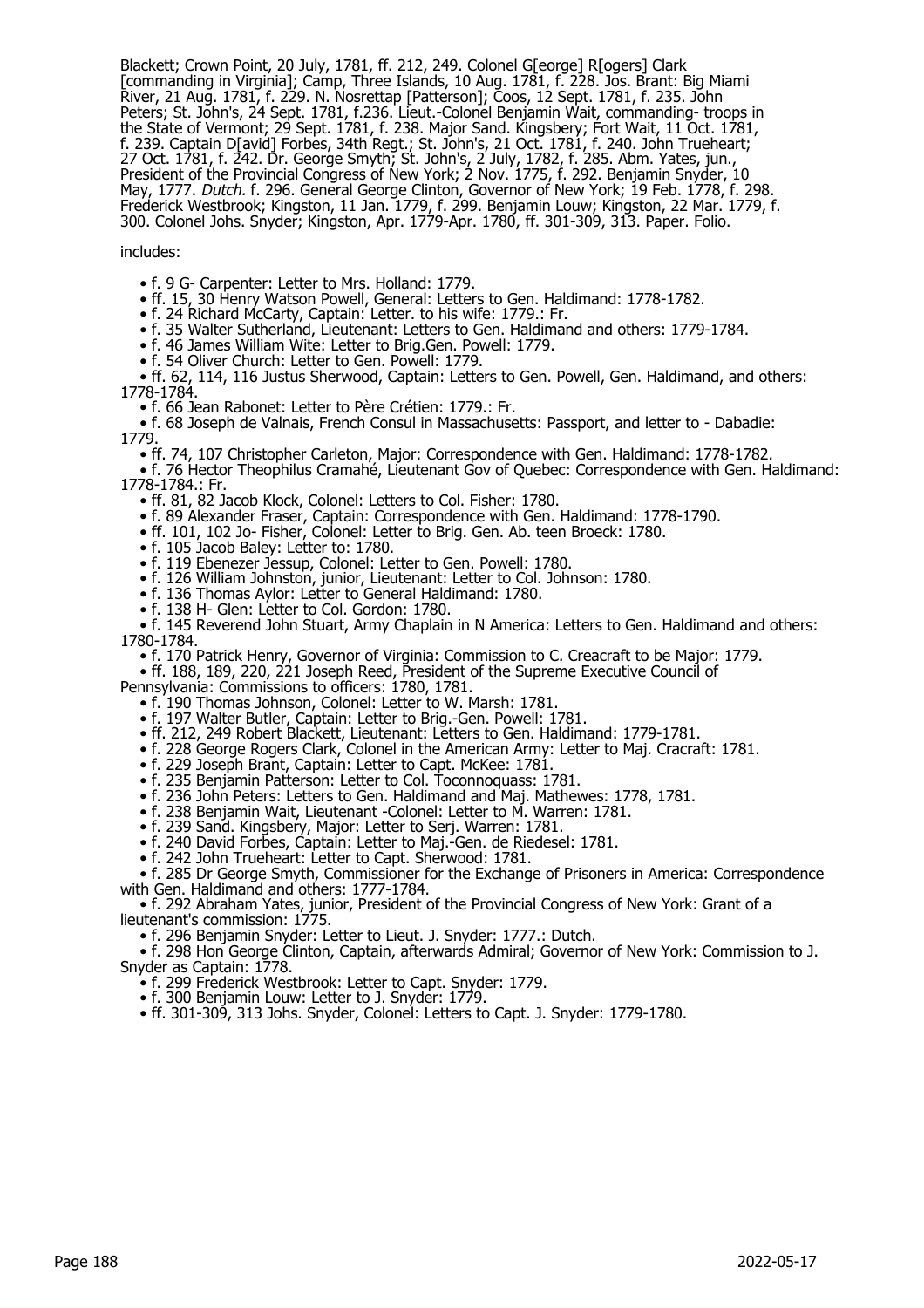# Add MS 21843 (1778-1783)

| <b>Collection Area</b>   | British Library: Western Manuscripts |
|--------------------------|--------------------------------------|
| Reference                | Add MS 21843                         |
| <b>Creation Date</b>     | 1778-1783                            |
| <b>Extent and Format</b> | 1 item                               |
| Languages of Material    | English; French                      |

Scope and Content

PAPERS and correspondence relating to rebel prisoners; 1778- 1783; comprising returns and petitions of prisoners, drafts of letters from General Haldimand, and original letters from William Jones, Provost-Marshal; Montreal, 27 May, 1779, f. 25. John Campbell, prisoner; Fort Chambly, 20 Oct. 1780, 9 Jan. 1781, ff. 96, 141. Captain George Lawe, Commissary of Prisoners; Montreal, 1780, 1781, ff. 116, 132, 172, 208. Thomas Chandler; St. John's, 1 Dec. 1780, f. 122. James Gordon, Lieut.-Colonel of Militia [prisoner]; Montreal, etc., 1780, 1781, ff. 126, 168, 178, 179, 184, 197, 199. William Stacy [prisoner]; Montreal, 18 July, 1781, 23 Apr. 1782, ff. 170, 234. Thomas Johnson [prisoner]; Three Rivers, 1781, 1782, ff. 176, 205, 284. Rey, Aide-de-Camp to Colonel de la Balme; [1781]. Fr. f. 219. Richard Murray, Commissary of Prisoners; Quebec, 1782, 1783, ff. 232, 238, 248, 252, 270, 272, 307, 321. Nathanl. Holmes [Prisoner]; St. John's, 14 May, 1783, ff. 325, 327. Thomas Sanford [prisoner]; Quebec, 15 Mar. *s.a.*, f. 346. Captain Simeon Smith [prisoner]; Quebec, 15 Mar. *s.a.*, f. 347. Paper. Folio.

Richard Murray, Deputy Barrack-Master-General at Quebec, and Commissary of American Prisoners: Letters and returns concerning prisoners: 1782-1783.

America: Papers and correspondence relating to the rebel prisoners: 1778-1783.

includes:

• f. 25 William Jones, Provcst Marshal: Letter to R. Murray: 1779.

 • ff. 96, 141 John Campbell, Colonel in the American Army: Letters to Gen. Haldimand and Capt. Mathews: 1780, 1781.

• ff. 116, 132, 172, 208 George Lawe, Captain: Letters to Gen. Haldimand: 1779-1781.

• f. 122 Thomas Chandler: Correspondence with R. Murray: 1780, 1782.

 • ff. 126, 168, 178, 179, 184, 197, 199 James Gordon, American Lieutenant -Colonel: Letters to Gen. Haldimand and others: 1780-1781.

• ff. 170, 234 William Stacy: Letters to Capt. Mathews and Gen. Haldimand: 1781, 1782.

 • ff. 176, 205, 284 Thomas Johnson, Colonel: Letters to Capt. Mathews and Col. St. Leger: 1781-1782.

• f. 219 Rey, Aide-de-Camp to Colonel de la Balme: Letters to Gen. Haldimand: 1781.: Fr.

- f. 325 Nathaniel Holmes: Letter to Gen. Haldimand: 1783.
- f. 327 Nathaniel Holmes: Letters to Capt. Mathews: 1783.
	- f. 346 Thomas Sanford: Letter to his wife: circ. 1778-1783.

• f. 347 Simeon Smith, Captain: Letter to his wife: circ. 1780.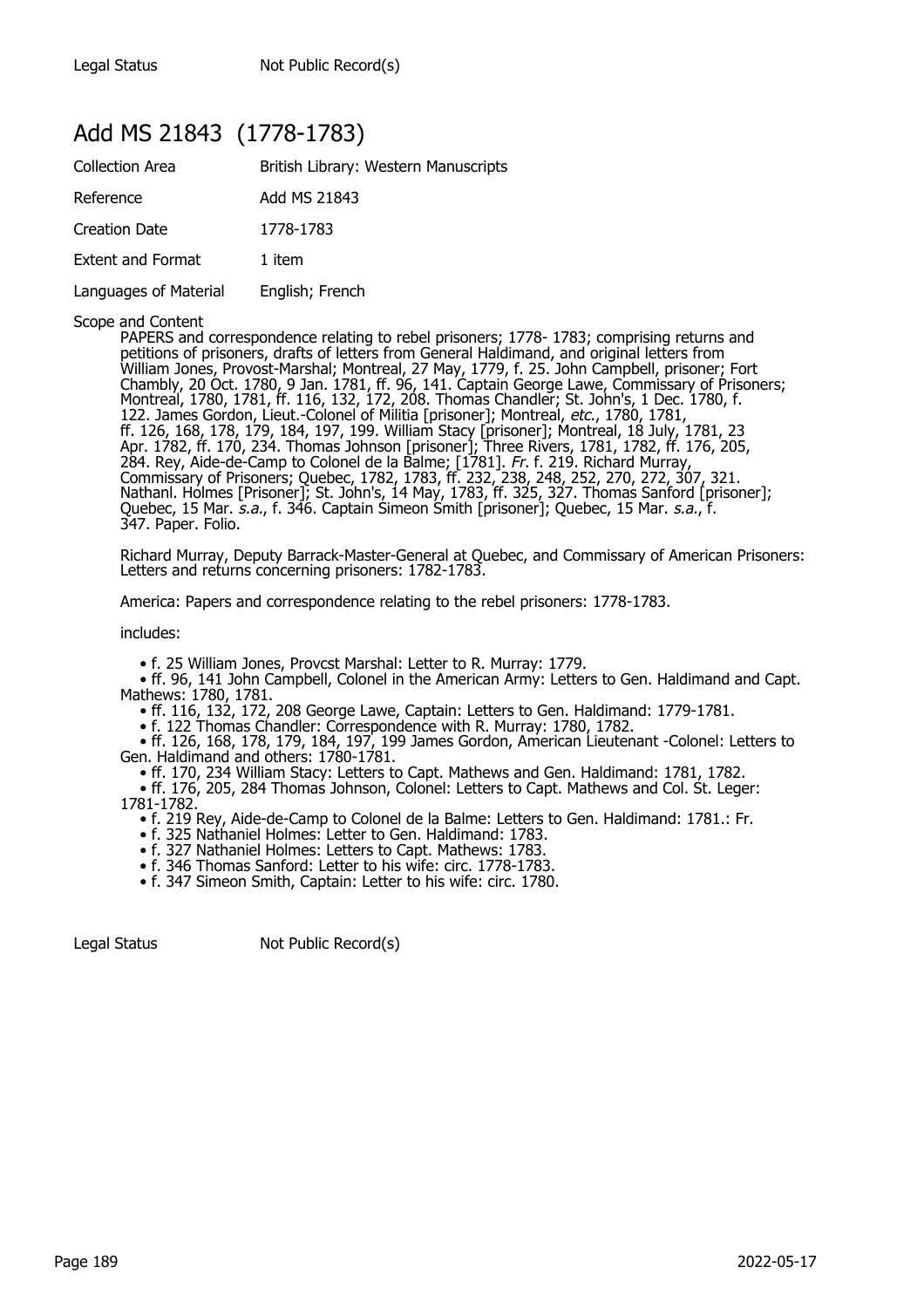### Add MS 21844-21845 PAPERS relating to State prisoners and suspected persons in Canada; 1775-1784; comprising depositions,

| <b>Collection Area</b>   | British Library: Western Manuscripts                                                                                                                                                             |
|--------------------------|--------------------------------------------------------------------------------------------------------------------------------------------------------------------------------------------------|
| Reference                | Add MS 21844-21845                                                                                                                                                                               |
| <b>Creation Date</b>     | 1775-1784                                                                                                                                                                                        |
| <b>Extent and Format</b> | 2 items                                                                                                                                                                                          |
| Languages of Material    | English; French; German                                                                                                                                                                          |
| Title                    | PAPERS relating to State prisoners and suspected persons in Canada;<br>1775-1784; comprising depositions, memorials, drafts, and various papers and<br>letters taken from prisoners. (1775-1784) |
| Legal Status             | Not Public Record(s)                                                                                                                                                                             |

## Add MS 21844 (1775-1784)

| <b>Collection Area</b>   | British Library: Western Manuscripts |
|--------------------------|--------------------------------------|
| Reference                | Add MS 21844                         |
| Creation Date            | 1775-1784                            |
| <b>Extent and Format</b> | 1 item                               |
| Languages of Material    | English; French                      |

Scope and Content<br>VOL. I.: John [Murray], Earl of Dunmore, Governor of Virginia; signature; 2 June, 1774, f. 92. VOL. I.: John [Murray], Earl of Dunmore, Governor of Virginia; signature; 2 June, 1774, f. 92. Patrick Henry; Williamsburg, 14 Jan. 1778, f. 93. T. Pickering, jun.; War Office [United States]. 25 May, 1778, f. 95. O. Pollock, secretary to Governor Galvez [of New Orleans]; 21 Sept. 1778, f. 97. George Ross, Chairman of the United Companies of Illinois and Wabash; Philadelphia, 26 Mar. 1779, f. 107. Colonel G[eorge] R[ogers] Clark, commanding in Virginia; Sept. 1779, [Nov. 1780], ff. 115, 117, 317. Captain Robert George, commanding Artillery in Illinois; Falls of Ohio, 25 Sept. 1779, f. 119. De la Valinière, pêtre; *n.d. Eng.* and Fr. f. 136. H. Mowat; Albany, 17 Sept. 1779, 3 Apr. 1780, ff. 155, 157. Hugh Henderson [74th Regt.]; 28 Mar. 1780, f. 190. Donald Macdonald, Commissary; Magebeguiduce, 3 Apr, 1780, ff. 192, 197. Lieut. Charles Stewart, 74th Regt.; 3 Apr. 1780, f. 198. Armand (?); Philadelphia, 1 Jan. 1779. *Fr.* f. 202. Noirmont de Laneuville; Philadelphia, 1 Jan. *s.a. Fr.* f. 204. Bernard; Philadelphia, 9 Feb. 1779. Fr. f. 205. Kitty Williams; Boston, 10 May, 1779, f. 207. Captain Dabadie [American Service]; Machias, June, 1779. Fr. ff. 209, 211, 213, 239, 243. De Valnais, French Consul; Boston, 12 July, 1779. Fr. f. 216. F. H. De La Motte, French Navy; 28 July, 4 Oct. 1779. Fr. ff. 218, 232. H. Ferre; Machias, 9 Sept. 1779. Fr. f. 222. Colonel John Allan, commanding the Indians, Eastern Depôt; Machias, Oct. 1779, ff. 227, 229, 231, 241. Pallas; *n.d.*, f. 237. Louis XV., King of France and [Etienne François] Duc de Choiseul; signatures; 23 Feb. 1766, f. 260. [Claude Louis] Comte de Saint Germain [French Minister of War]; Versailles, 19 July, 1776. Fr. f. 262. John Hancock, President of the American Congress; signature; 8July, 1777, f. 266. General Horatio Gates, President American War Office; 17 Feb. 1778, f. 267. Conrad Alexandre Gerard, French Minister in America; signature; Philadelphia, 28 May, 1779, f. 271 b. James Lovell; Philadelphia, 17 Apr. 1780, f. 275. Colonel [Augustin Mottin] de la Balme, Inspector-General of Cavalry [American Service]; Vinçenne, 22 Aug. 1780. Fr. f. 283. R. Antill; n.d. Fr. f. 305. Simon Metcalf; Montreal, 1780, 1781, ff. 361, 363, 370-375. Cath. Metcalf; Montreal, Sept. 1781, ff. 376, 382. Clement Gosselin; River Paradise, etc., 1778. Fr. ff. 387, 389. François Beurton; n.d. Fr. f. 399. William Williams [prisoner]; 1781, ff. 404, 406. Lieut.-General Hon. James Murray, Governor of Quebec; 25 Nov. 1765, f. 408. Commissioners of the Customs; 14 Aug. 1765, f. 410. George Macaulay; St. James's Place, 24 Mar. 1766, f. 414. Nathanl. Coffin; Boston, 1773, 1774, ff. 416, 418. Thomas Ainslie; Custom House, Quebec.

18 Oct. 1778, f. 420. Hestel de Rouville; Montreal, 20 Aug. 1781. Fr. f. 435. Joseph Howard; Montreal, 1779-1781, ff. 437, 468, 475, 477, 485, 489. Edward William Gray; Montreal,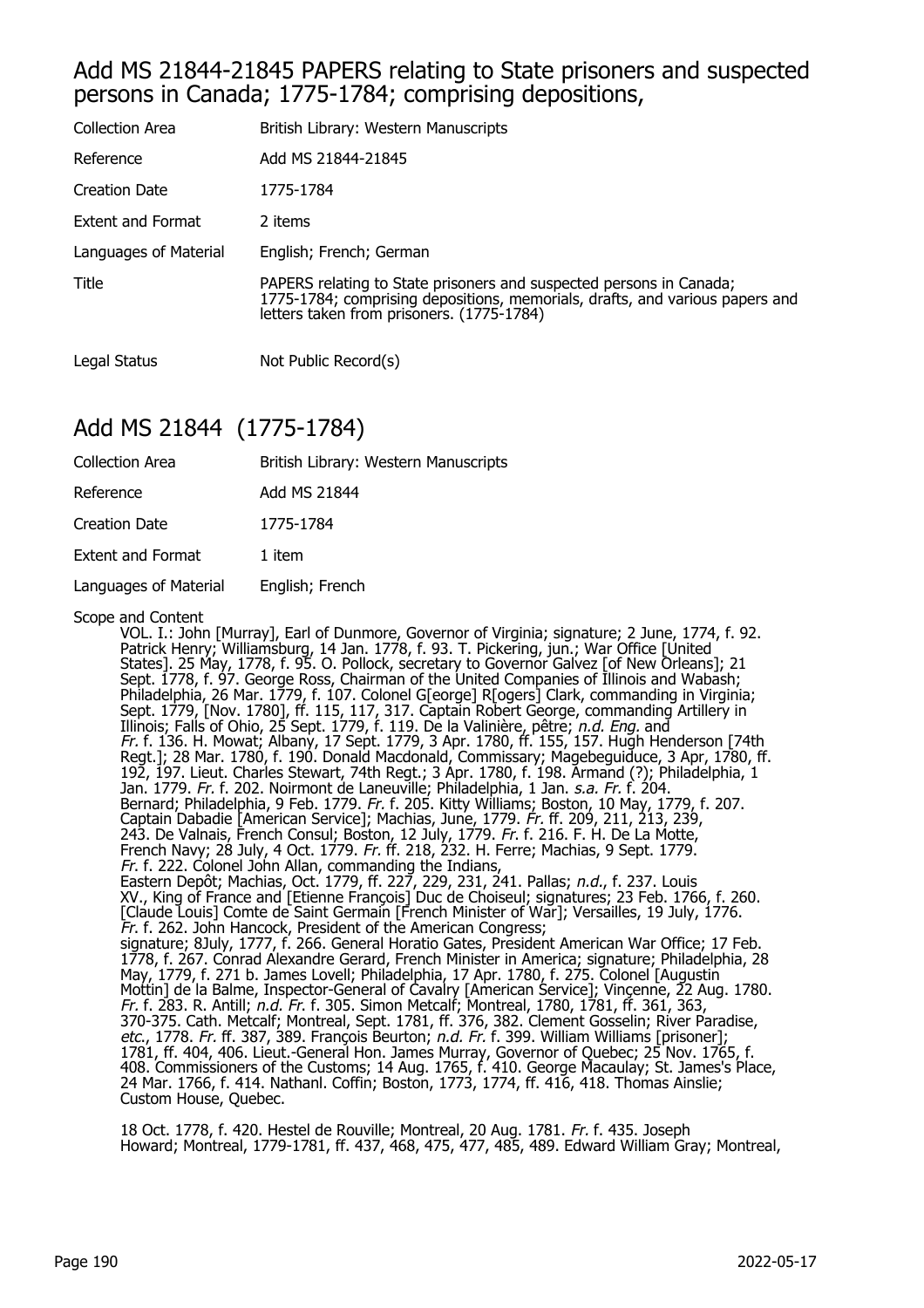1779, 1780, ff. 442, 451, 456, 459, 461, 463.

Canada: Papers relating to State prisoners and suspected persons in Canada: 1775-1784.

includes:

- f. 93 Patrick Henry, Governor of Virginia: Letter to the Governor of New Orleans: 1778.
- f. 95 T- Pickering, junior: Letter to Major Rogers: 1778.
- f. 97 Oliver Pollock, Secretary to the Governor of New Orleans: Letter to Col. Rogers: 1778.

 • f. 107 George Ross, Chairman of the United Companies of Illinois and Wabash: Correspondence with Gen. Haldimand: 1765-1784.

 • ff. 115, 117 George Rogers Clark, Colonel in the American Army: Letters to T. Jefferson and Col. Broadhead: 1779.

• f. 119 Robert George, Captain: Letter to Col. Brodhead: 1779.

- f. 136 de La Valiniére, Prêtre: Letter: Engl. and Fr.
- ff. 155, 157 H- Mowat: Letters to Capt. Watt: 1779, 1780.
- f. 190 Hugh Henderson: Letter to his brother Donald: 1780.
	- ff. 192, 197 Donald Macdonald, Commissary: Letters to J. Macdonald: 1780.
- f. 198 Lieutenant Charles Stewart, junior, of Invernahyle: Letter to Z. Macaulay: 1780.
- f. 202 Armand: Letter to Capt. D'Abadie: 1779.: Fr.
- f. 204 Noirmont de Laneuville: Letter to --: circ. 1780.: Fr.
- f. 205 Bernard: Letter to Esprit: 1779.: Fr.
- f. 207 Kitty Williams: Letter to Col. Goldthwait: 1779.

 • ff. 209, 211, 213, 239, 243 Dabadie, Captain: Letters to Consul Valnais and J. Williams: 1779.: Fr.

 • f. 216 Joseph de Valnais, French Consul in Massachusetts: Passport, and letter to - Dabadie: 1779.

 • ff. 218, 232 F- H- de Le Motte: of the French Navy. Letters to Ferré. and de Valnais: 1779.: Fr.

• f. 222 H- Ferre: Letter to Consul Valnois: 1779.: Fr.

 • ff. 227, 229, 231, 241 John Allan, Colonel: Letters to Lieut. Avery, Capt. Debaddie and Col. Lowther: 1779.: Eng. and Fr. • f. 260 Étienne François de Choiseul, Duc de Choiseul: Commission to A. Mottin as "fourier

Major": 1766.

 • f. 262 Claude Louis de St. Germain, Comte; French Minister of War: Letter to Col. de la Balme: 1776.: Fr.

 • f. 266 John Hancock, Governor of Massachusetts, President of the American Congress: Commissions by: 1776, 1777.

• f. 275 James Lovell: Letter to Col. de la Balme: 1780.

• f. 283 Augustin Mottin de La Balme, Colonel, in the American Service: Certificate: 1780.: Fr.

• f. 305 R- Antill: Letter to Col. Balle: 1780.: Fr.

 • f. 317 George Rogers Clark, Colonel in the American Army: Address to the inhabitants of "Poste" Vincennes: 1780.

• ff. 361, 363, 370-375 Simon Metcalf: Letters to Capt. Mathews: 1780-1781.

• ff. 376, 382 Catharine Metcalf: Letters to Capt. Mathews: 1781.

- f. 387 Clement Gosselin, Captain: Letters to his wife: 1778.: Fr.
	- f. 399 François Beurton: Letter to Gen. Haldimand: n.d.: Fr.

• ff. 404, 406 William Williams, Acting Commissary [at Pensacola ?]: Letters to L. Genway: 1781.

 • f. 408 General Hon James Murray, Successively Governor of Quebec and Minorca: Letter to the Commissioners of Customs at London: 1765.

• f. 414 George Macaulay, MD: Letter to W. Williams: 1766.

• ff. 416, 418 Nathaniel Coffin: Letters to W. Williams: 1773, 1774.

• f. 420 Thomas Ainslie, Collector of Customs: Letter to W. Williams: 1778.

 • f. 435 Hestel de Rouville, Judge of Common Pleas at Montreal: Letters to Gen. Haldimand: 1778-1782.: Engl. and Fr.

 • ff. 437, 468, 475, 477, 485, 489 Joseph Howard: Letters to L. Genevey and Gen. Haldimand: 1779-1781.

 • ff. 442-463 Edward William Gray, Sheriff of Montreal: Correspondence with H. T. Cramahé: 1779, 1780.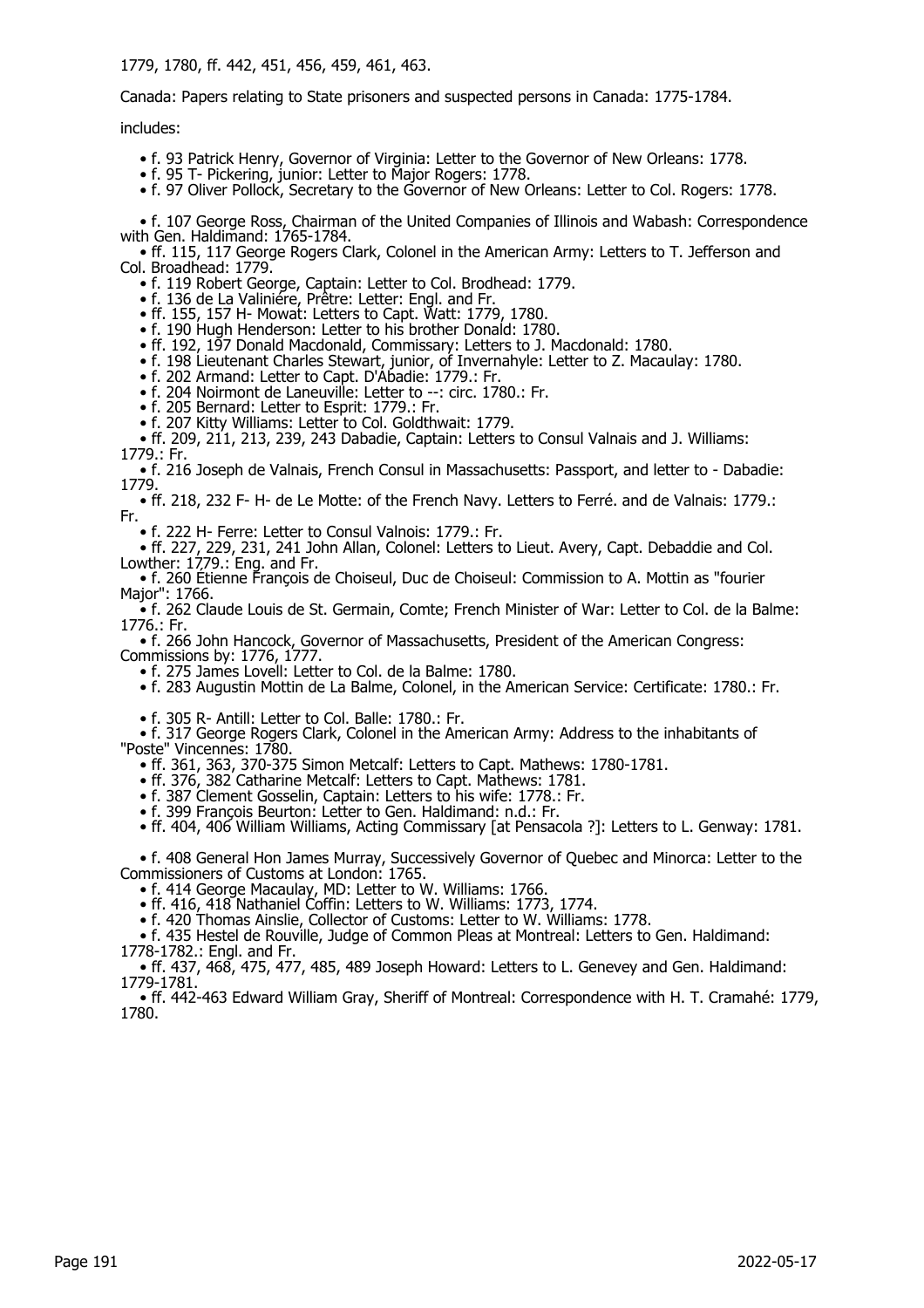## Add MS 21845 (1775-1784)

| <b>Collection Area</b>   | British Library: Western Manuscripts |
|--------------------------|--------------------------------------|
| Reference                | Add MS 21845                         |
| <b>Creation Date</b>     | 1775-1784                            |
| <b>Extent and Format</b> | 1 item                               |
| Languages of Material    | English; French; German              |

Scope and Content

VOL. II.: Daniel Murray; Kaskaskia, 25 May, 1777, f. 4. J. Blizard; London, 8 Apr. 1779, f. 18. John Bradley; London, 5 May, 1779, f. 20. Isaac Walker; London, 8 May, 1779, f. 22. Major A[rent] S[chuyler] De Peyster; Michilimachinac, 9 Aug. 1779, f. 24. T[homas] Bentley; Montreal, 1779, 1780, ff. 26, 32, 40, 42, 44, 46. Lieut.-Colonel John Campbell; Montreal, 23 Dec. 1779, f. 34. Brigadier-General Allan Maclean; Montreal, 23 Dec. 1779, f. 36. Bergé; Philadelphia, 29 Mar. 1775. Fr. f. 49. Brigadier-General David Wooster, commanding at Montreal; 1775, 1776; signatures ff. 51, 53. Fleury Mesplet, Printer; Montreal, 1778-1782. Fr. ff. 56, 61, 83, 85. Valentin Jautard [prisoner]; Quebec, 1781, 1782, ff. 79, 81, 87-96. John Hancock, President of the American Congress; signature; 16 Sept. 1776. f. 108. James Huntington, President of the American Congress; signature; 12 Nov. 1779, f. 110. Colonel Seth Warner; Fort George, 1779, ff. 111, 112. Pierre Laterriere [prisoner]; Three Rivers, 1779-1782. Fr. ff. 129, 131, 141, 163, 165, 167, 169, 171, 176, 179, 181, 187, 189, 193, 195, 200. [Joseph] Godefroy Tonnancour, Colonel of Militia; Three Rivers, 1779-1780. Fr. ff. 139, 248, 250, 257, 261, 263. Michel Delezenne; 8 Apr. 1779. Fr. ff. 161, 205. H[ector] T[heophilus] Cramahé Lieut.- Govemor of Quebec, 22 Aug. s.a. Fr. f. 185. Baron de Grotheil; n.d. Fr. f. 202. Joseph Como; 17 Sept. 1780. Fr. f. 233. Brigadier-General Rauschenplat; Besancour, 8 Feb. 1781. Fr. f. 238. Edward William Gray; Montreal, 29 June, 1780, f. 259. Charles and Jacques Giasson; Montreal, 1781. Fr. ff. 265, 267, 269, 273, 275. Lieut.-Colonel J. Brown [American Service]; Peekskill, 29 July, 1780, f. 280. Colonel Barry St. Leger; St. John's, May, 1782, ff. 287, 288. Major Jabez Pritchard, New York Regiment; n.d., f. 296. Rey, Aide-de-Camp to Colonel De la Balme; n.d. Fr. f. 311. Pilet Carignant; Montreal, 10 Jan. 1782. Fr. f. 326. Bonnavanture Fouché [prisoner]; n.d. Fr. f. 342. Montgolfier; Montreal, 1782, 1783. Fr. ff. 354, 356, 358, 362, 368, 402, 412, 416, 424. Captain D[iederick] Brehm; Sorel, etc., 1783, ff. 366, 370, 374-380, 390. Major-General Baron de Riedesel; Sorel, 22 June, 1783. Fr. f. 372. James Fisher, Surgeon; Quebec, June, 1783, ff. 382, 384. Chevalier St. Ours; Montreal, 1773. Fr. ff. 414, 426, 432, 456. Dechambault; 25 Aug. 1783. Fr. f. 447. Doctor A[dam] Mabane; Montreal, Sept. 1783, ff. 450, 452. Alexander Blaine; Carlisle, 1775, 1776, ff. 484, 486, 492, 503. William Wilson; Pittsburg, *etc.*, 1775, 1776, ff. 488, 510. Eph. Blaine; Fort Pitt, 8 Oct. 1775, f. 489. George Morgan, Superintendent of Indians for the United States; Lower Shawnese Town, 1776, ff. 498, 519. James Frazer; Pittsburg, 1776, f. 500. Ephraim Douglass; Kittanning, 1776, ff. 501, 504. Captain Matthew Elliott; n.d., ff. 506, 517. Michael Capell; Fort Randolph, 3 Jan. 1777, f. 511. At the end of this volume are some specimens of American paper money. Two volumes. Paper. Folio.

Canada: Papers relating to State prisoners and suspected persons in Canada: 1775-1784.

America: Specimens of paper money: 18th cent.

includes:

- f. 4 Daniel Murray: Letter to T. Bentley: 1777.
- f. 18 J- Blizard: Letter to his brother: 1779.
- f. 20 John Bradley: Letters to Gen. Haldimand: 1768-1779.
- f. 22 Isaac Walker: Letter to T. Bentley: 1779.

 • f. 24 Arent Schayler de Peyster, Lieutenant -Colonel Commanding at Niagara: Letter to T. Bentley: 1779.

• ff. 26, 32, 40-46 Thomas Bentley: Letters to Gen. Haldimand and Maj. De Peyster: 1779, 1780.

 • f. 34 John Campbell, Lieutenant -Colonel Superintendent of Indian Affairs at Montreal: Correspondence with Gen. Haldimand and his Secretary: 1778-1784.

• f. 36 Allan Maclean, General: Letters to Capt. Mathews: 1779-1781.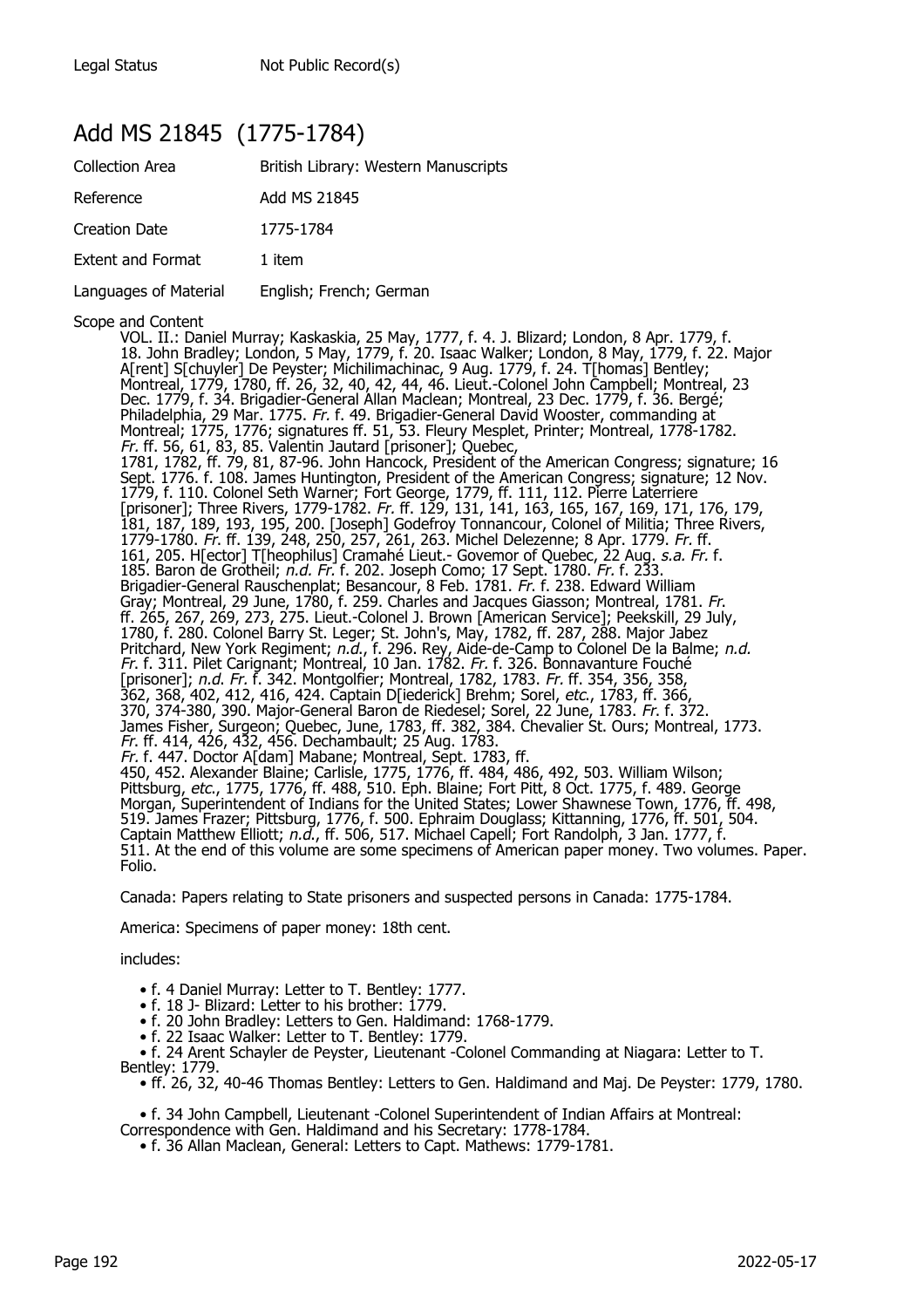• f. 49 Bergé, Printer: Letter to F. Mesplet: 1775.: Fr.

 • ff. 56, 61, 83, 85 Fleury Mesplet, Printer: Letters to Sir G. Carleton and Gen. Haldimand: 1778-1782.: Fr.

• ff. 79, 81, 87-92 Valentin Jautard: Letters to Capt. Mathews and others: 1781-1782.

• ff. 85, 93, 95 Valentin Jautard: Letters to Gen. Haldimand: 1782, 1783.

 • f. 108 John Hancock, Governor of Massachusetts, President of the American Congress: Commissions by: 1776, 1777.

• f. 110 Samuel Huntington, President of the American Congress: Commission signed by: 1779.

• f. 112 Seth Warner, Colonel: Appointment of Lieut. B. Hopkins as adjutant: 1779.

• ff. 129, 131, 141, 163, 165, 167, 169, 171, 176, 179, 181, 187, 189, 193, 196, 200 Pierre

Laterrière: Letters to Gen. Haldimand and others: 1779-1782.: Fr. • ff. 139, 248, 250, 257, 261, 263 Tonnancour family: Correspondence with Gen. Haldimand: 1781-1784.

• ff. 161, 205 Michel Delezenne, Mademoiselle: Letters to Gen. Haldimand: 1779.: Fr.

 • f. 185 Hector Theophilus Cramahé, Lieutenant Gov of Quebec: Correspondence with Gen. Haldimand: 1778-1784.: Fr.

• f. 202 de Grotheil, Baron: Letter to -: circ. 1780.: Fr.

• f. 233 Joseph Como: Letter to G. de Tonnancour: 1780.: Fr.

• f. 238 Rauschenplat, General: Letters to Gen. Haldimand,: 1778-1781: Fr. and Germ.

 • f. 259 Edward William Gray, Sheriff of Montreal: Correspondence with H. T. Cramahé: 1779, 1780.

• ff. 265-273 Jacques Giasson: Correspondence with Gen. Haldimand: 1781.: Fr.

• ff. 265-275 Charles Giasson: Correspondence with Gen. Haldimand: 1781, 1783.: Fr.

• f. 280 J- Brown, Lieutenant -Colonel: Warrant to C. Grenic to raise a troop: 1780.

 • ff. 287, 288 Barry St. Leger, Lieutenant -Colonel, afterwards Brig.-General: Letters to Capt. Sherwood, Gen. Riedesel, and others: 1781-1782.

• f. 296 Jabez Pritchard, Major: Letters to his brother Azariah: 1780.

• f. 311 Rey, Aide-de-Camp to Colonel de la Balme: Letters to Gen. Haldimand: 1781.: Fr.

• f. 326 Pilet Carignant: Letter to Gen. Haldimand: 1782.: Fr.

• f. 342 Bonnavanture Fouché: Letter to Gen. Haldimand: n.d.: Fr.

• ff. 366, 370, 374-380, 390 Major Diederick Brehm, Barrack Master General of Quebec:

Correspondence with Gen. Haldimand: 1776-1783.

 • f. 372 Lieutenant-General Baron Friedrich Adolph Riedesel: Correspondence with Gen. Haldimand: 1778-1787.: Fr.

• ff. 382, 384 James Fisher, Surgeon: Letter to Capt. Mathews, with deposition: 1783.

• ff. 414, 426, 432, 456 de St. Ours, Chevalier: Letters to Gen. Haldimand: 1783.: Fr.

 • f. 447 Déchambault, senior, Inspector of Canadian Militia: Letters to Gen. Haldimand and others: 1778 - 1783.

• ff. 450, 452 Dr Adam Mabane, Judge of Common Pleas of Quebec: Letters to Capt. Mathews: 1783.

• ff.484, 486, 492, 503 Alexander Blaine: Letters to M. Elliott: 1775, 1776.

• ff. 488, 510 William Wilson: Letters to M. Elliott: 1776.

• f. 489 Ephraim Blaine: Letter to M. Elliott: 1775.

 • ff. 498, 519 George Morgan, Superintendant of Indians for the United States: Letters to Messrs. Winstone and Kennedy: 1776.

• f. 500 James Fraser: Letter to Elizabeth his wife: 1776.

• ff. 501, 504 Ephraim Douglas: Letters to M. Elliott: 1776.

• ff. 506, 517 Mattthew Elliott, Captain: Letter and memorial to Gen. Haldimand: 1776.

• f. 511 Michael Capell: Letter to M. Elliot: 1777.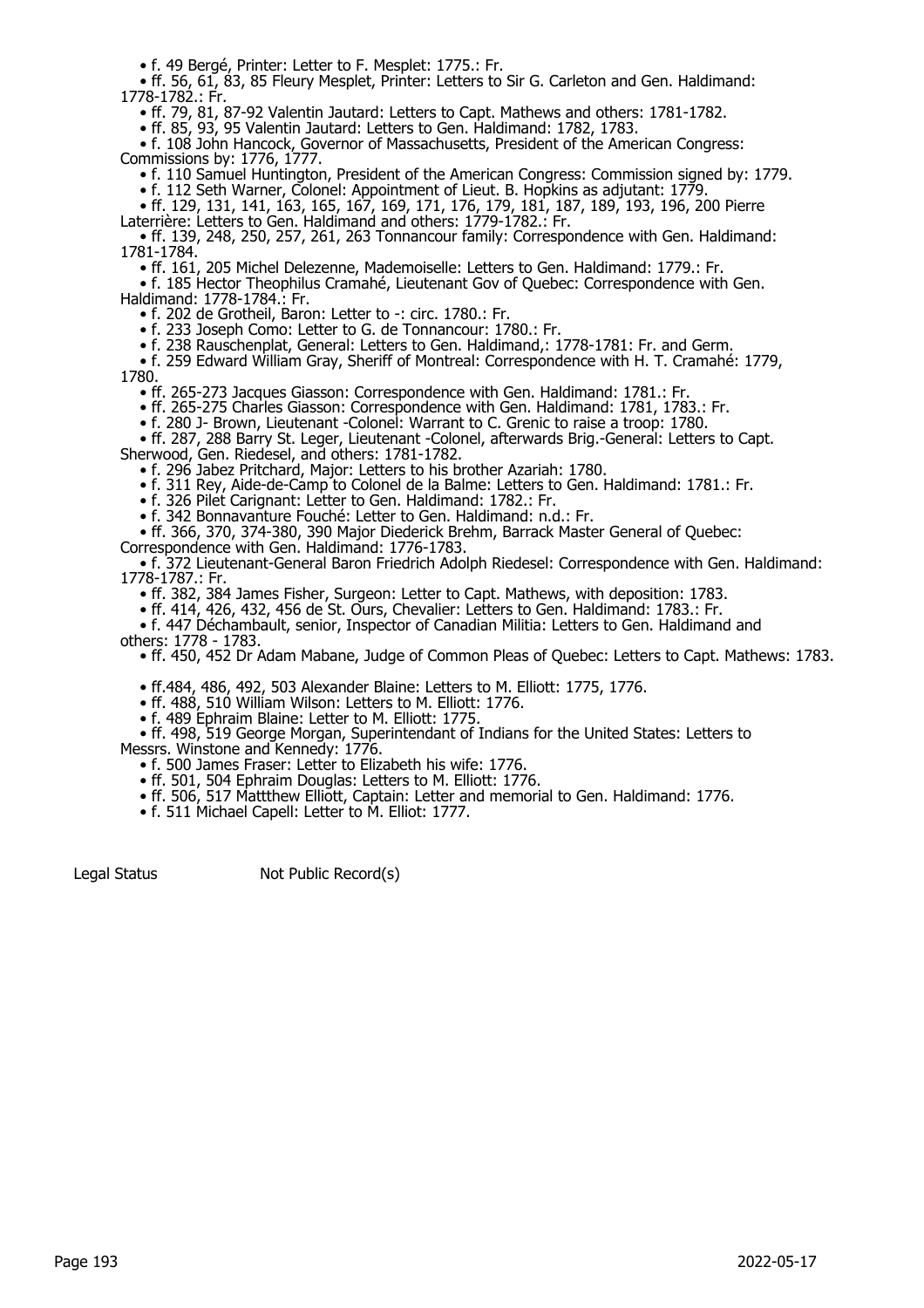## Add MS 21846 (13 May 1779)

| <b>Collection Area</b> | British Library: Western Manuscripts |
|------------------------|--------------------------------------|
| Reference              | Add MS 21846                         |
| Creation Date          | 13 May 1779                          |
| Extent and Format      | 1 item                               |

Scope and Content

JOURNAL of Colonel Augustin Mottin de la Balme, Inspector of Cavalry in the American service, prisoner of war; dat. 13 May, 1779. Fr. Paper. Octavo.

Augustin Mottin de La Balme, Colonel, in the American Service: Journal: 1779.

Legal Status Not Public Record(s)

## Add MS 21847 (May 1779)

Collection Area British Library: Western Manuscripts

Reference Add MS 21847

Creation Date May 1779

Extent and Format 1 item

#### Scope and Content

POCKET-BOOK containing memoranda, taken from a rebel prisoner; May, 1779. Paper. Duodecimo.

America: Pocket-book of an American prisoner: 1779.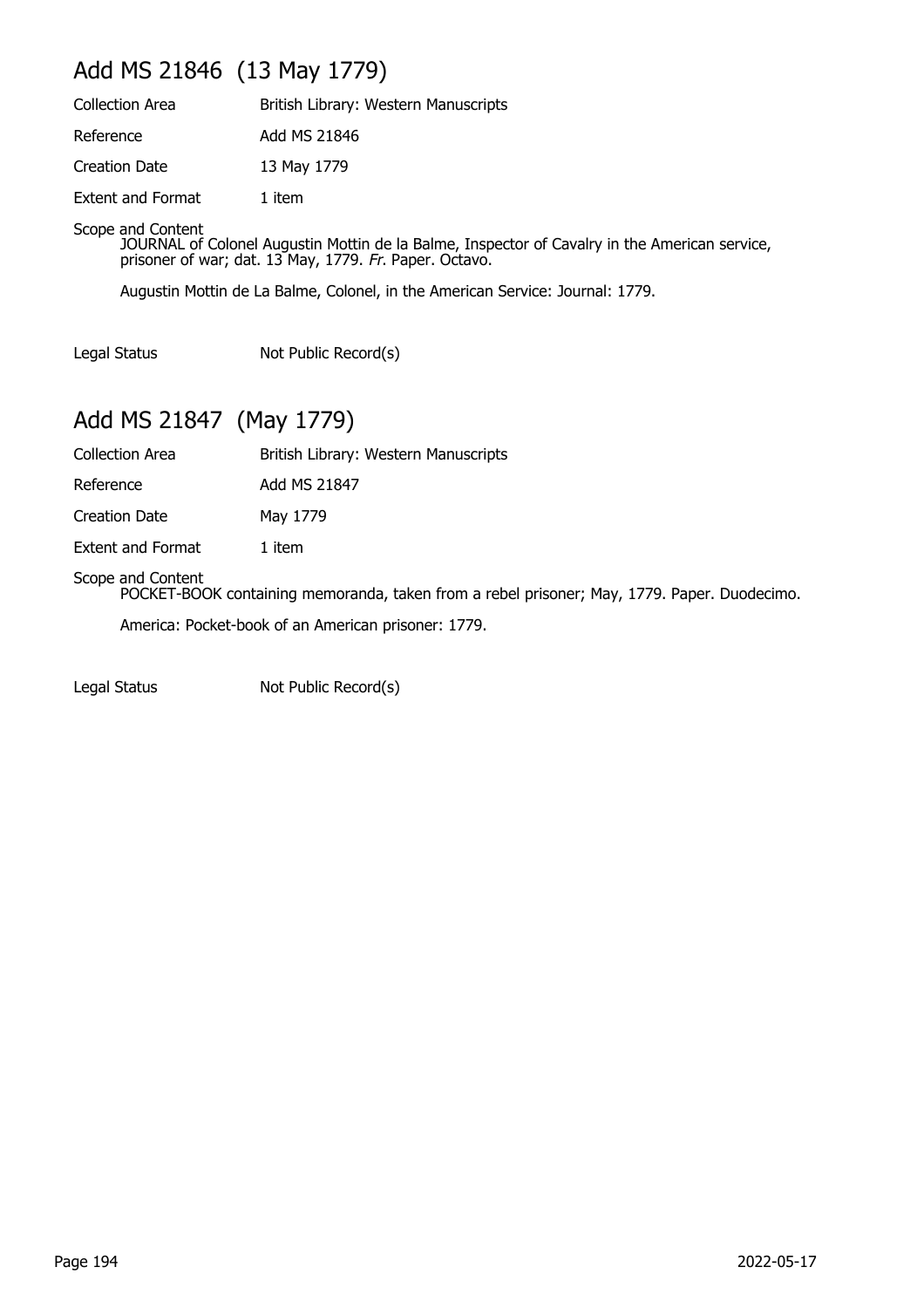## Add MS 21848 (1778-1784)

| <b>Collection Area</b> | British Library: Western Manuscripts |
|------------------------|--------------------------------------|
| Reference              | Add MS 21848                         |
| <b>Creation Date</b>   | 1778-1784                            |
| Extent and Format      | 1 item                               |
| Languages of Material  | English; French                      |
|                        |                                      |

Scope and Content

CORRESPONENCE of General Haldimand with Lieut.-Colonel Thomas Carleton, Quartermaster-General; Major Thomas Gamble, Deputy-Quartermaster-General; and Captain James Maurer, Assistant-Quartermaster-General; 1778-1784. A few letters are included from St. George Dupré, of the Militia; Montreal, 27 Dec. 1778. Fr. f. 50. William Dummer Powell, attorney; Montreal, 6 Jan. 1781, f. 134. Cox, Mair, and Cox, army agents; Craig's Court, 17 Apr. 1782, f. 219. Lieut.-Colonel Henry Hope, Acting- Quartermaster-General; Quebec, etc., 1783, ff. 309, 311. Captain William Wood; 12 July [1783] f. 326. Captain John Barnes; Sorel, 14 July, 1783 f. 328. J. P. La Violette, Captain of Militia; Boucherville, 1783, ff. 332, 345, 346. William Gill; St. Bartholomew Lane, Feb. [1783] f. 417. Paper. Folio.

James Maurer, Captain, Assist.-QMG: Correspondence with Gen. Haldimand: 1773, 1778 -1784.

Lieutenant Thomas Gamble: Correspondence with Gen. Haldimand: 1768-1784.

Colonel Thomas Carleton, Lieutenant -Governor 0f New Brunswick: Correspondence with Gen. Haldimand: 1778-1784.

includes:

• f. 50 St. George Dupré: Letters to Gen. Haldimand: 1778 - 1784.: Fr.

• f. 134 William Dummer Powell, Attorney: Letter to Col. Carleton: 1781.

 • ff. 309, 311 Henry Hope, Lieutenant -Colonel, Lieutenant -Governor of Canada: Letters to Gen. Haldimand: 1781-1787.: Engl. and Fr.

• f. 326 William Wood, Captain: Letters to Gen. Haldimand: 1782, 1783.

 • f. 328 John Barnes, Assistant-Quartermaster-General in N America: Letters to Gen. Haldimand and others: 1782-1784.

• ff. 332, 345, 346 J- P- La Violette, Captain: Letters to Capt. Maurer: 1783.

• f. 417 William Gill: Letters to Gen. Haldimand: 1783, 1784.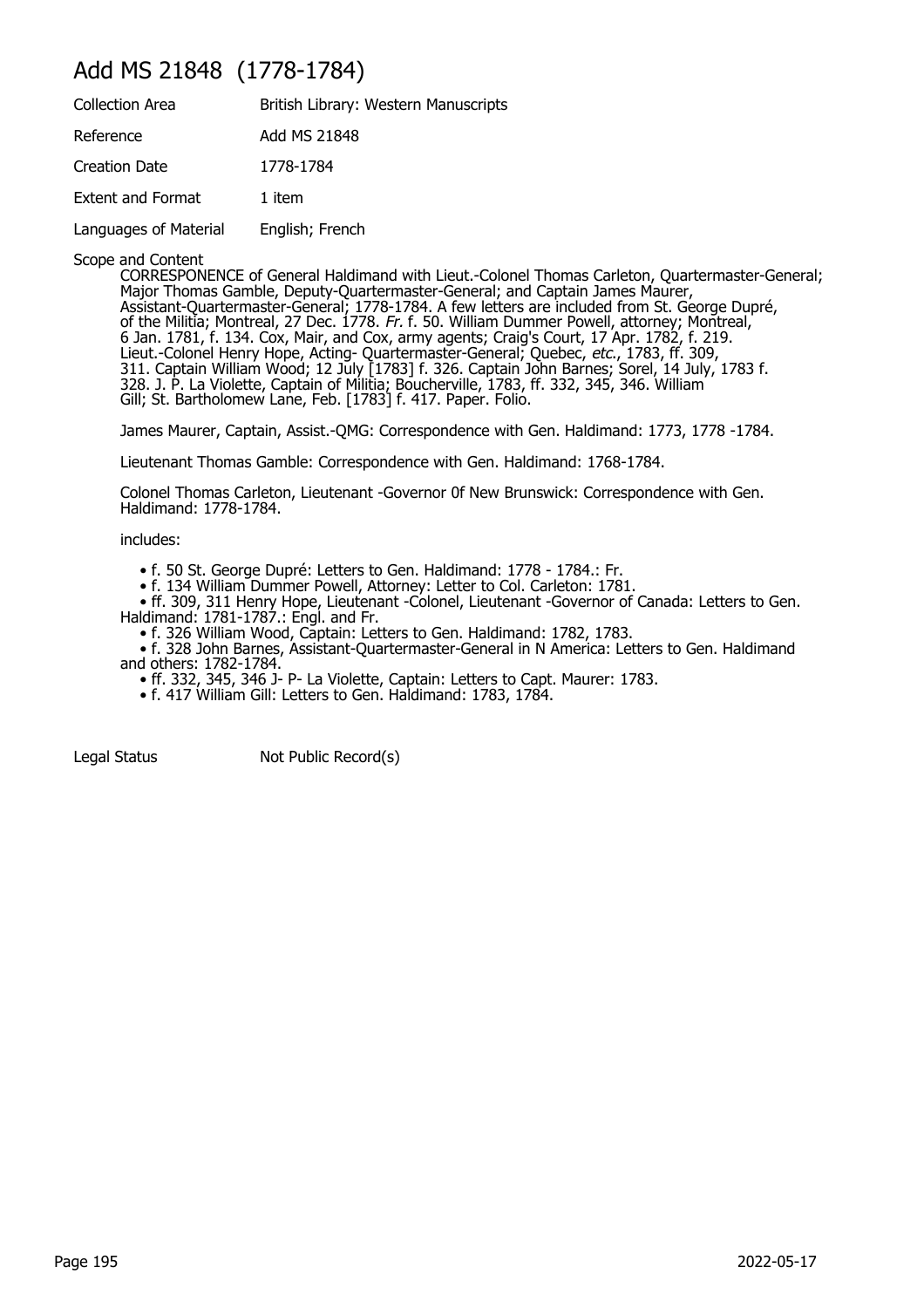## Add MS 21849 (1778-1783)

| <b>Collection Area</b>   | British Library: Western Manuscripts |
|--------------------------|--------------------------------------|
| Reference                | Add MS 21849                         |
| <b>Creation Date</b>     | 1778-1783                            |
| <b>Extent and Format</b> | 1 item                               |

Scope and Content

RETURNS of stores and other papers relating to the Quartermaster-General's Department at Quebec; 1778-1783. Paper. Folio.

Province of Quebec: Papers relating to the Ordnance and other departments: 1771.

Legal Status Not Public Record(s)

## Add MS 21850 (1777-1785)

| British Library: Western Manuscripts |
|--------------------------------------|
|                                      |

Reference Add MS 21850

Creation Date 1777-1785

Extent and Format 1 item

Scope and Content

RETURNS, accounts, and other papers relating to the Department of Captain D[iederick] Brehm, Barrackmaster-General of Quebec; including a few letters from Richard Murray, Deputy-Barrackmaster-General; Kenelm Chandler; Thomas Chandler; Alexander Fisher; and other officers of that department; 1777- 1785. Paper. Folio.

Province of Quebec: Papers relating to the Ordnance and other departments: 1771.

Richard Murray, Deputy Barrack-Master-General at Quebec, and Commissary of American Prisoners: Letters and barracks returns: 1777-1785.

Major Diederick Brehm, Barrack Master General of Quebec: Official papers: 1777-1785.

includes:

 • f. 19 Kenelm Chandler, Barrack Master at St John's and Isle aux Noix: Letters to R. Murray: 1779.

• ff. 73-83 Thomas Chandler: Correspondence with R. Murray: 1780, 1782.

• f. 87 Alexander Fisher, Assistant Barrackmaster at Quebec: Letter to R. Murray: 1783.

• f. 118 Kenelm Chandler, Barrack Master at St John's and Isle aux Noix: Letters to Gen. Haldimand: 1784-1789.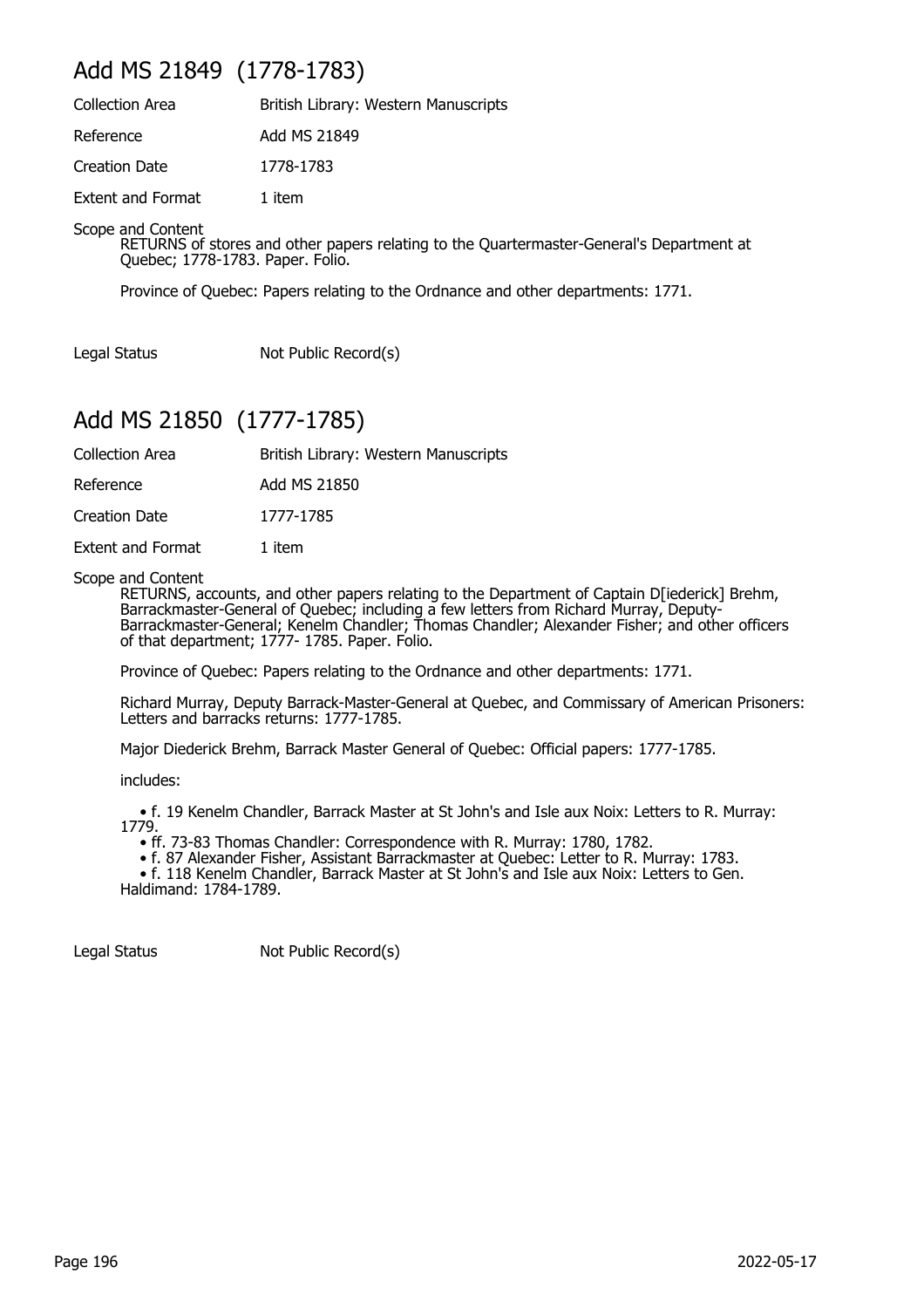### Add MS 21851 (1778-1784)

| <b>Collection Area</b>   | British Library: Western Manuscripts |
|--------------------------|--------------------------------------|
| Reference                | Add MS 21851                         |
| Creation Date            | 1778-1784                            |
| <b>Extent and Format</b> | 1 item                               |
| Languages of Material    | English; French                      |

Scope and Content

CORRESPONDENCE of General Haldimand with Nathaniel Day, Commissary-General of Quebec; 1778-1784. Among the enclosures are letters from Henry Callender; Quebec, 28 Sept. 1778, 4 Apr. 1779, ff. 14, 82. Isaac Winslow Clarke, Assistant-Commissary-General; Montreal 25 Nov. 1778, 4 Feb. 1780, ff. 28, 107. William Shaw; Montreal, 15 Jan. 1779, f. 58. Cadwr. Blaney, Assistant Commissary; St John's, 14 Apr. 1780, 1 Mar. 1783, ff. 158, 330. John Jaffray; Montreal, 12 June, 1780, 30 Aug. 1784, ff. 167, 351. Neil McLean; Carleton Island, 22 June, 1780, f. 169. John Askin; Michilimackinac, 29 July, 1780, f. 173. James McGill; Montreal, 29 Aug. 1780, f. 175. James Grant; Quebec, 10 Apr. 1781, f. 234. James Singer, Deputy Commissary; Chambly, 11 Apr. 1781, f. 236. Thomas Dennis, Assistant Commissary; Cedars, 21 Apr. 1781, f. 242. Simon McTavish; Quebec, 1781, ff. 253, 255. R. Boileau; Chambly, 8 Dec. 1781. Fr. f. 261. John Schank [Provincial Navy]; Quebec, 8 Apr. 1782, f. 277. George Allsopp; Quebec, 27 May, 1782. f. 316. John Craigie, Deputy-Commissary-General; Quebec, 1783, 1784, ff. 337, 357, 365, 367. Timothy Leonard; Niagara, 19 Aug. 1784, f. 349. John Ferguson; Cataraqui, 1 Oct. 1784, f. 363. Paper. Folio.

Nathaniel Day, Commissary-General of Quebec: Correspondence with Gen. Haldimand: 1778-1784.

includes:

- ff. 14, 82 Henry Callender: Letters to Sir G. Carleton and others: 1777-1779.
- f. 28 Isaac Winslow Clarke, Assistant Commissary General in Canada: Letter to N. Day: 1778.
- f. 58 William Shaw: Letter to Com.-Gen. N. Day: 1779.
- ff. 158, 330 Cadwallader Blaney, Assistant Commissary: Letters to N. Day: 1780, 1783.
- ff. 167, 351 John Jaffray: Letters to N. M'Lean and N. Day: 1780, 1784.
- f. 169 Neil McLean, Commissary: Letters to Maj. Mathews: 1780, 1784.
- f. 173 John Askin: Letter to N. Day: 1780.
	- f. 175 James McGill: Letter to N. Day: 1780.
- f. 234 James Grant, of Quebec: Letters to Gen. Haldimand: 1781-1783.
- f. 236 James Singer, Deputy Commissary: Letter to N. Day: 1781.
- f. 242 Thomas Dennis, Assistant-Commissary: Letter to N. Day: 1781.
- ff. 253, 255 Simon McTavish: Letters to Com.-Gen. Day: 1781-1782.
- f. 261 Rné Boileau: Letters to Gen. Haldimand: 1781, 1783.: Fr.
	- f. 277 John Schank, Captain: Letters to Gen. Haldimand and others: 1775 1784.
- f. 316 George Allsopp: Letter to N. Day: 1782.

 • ff. 337, 357, 365, 367 John Craigie, Deputy Commissary-General in Canada: Letters to Gen. Haldimand and others: 1783, 1784.

- f. 349 Timothy Leonard: Letter to N. Day: 1784.
	- f. 363 John Ferguson: Letter to Maj. Brehm: 1784.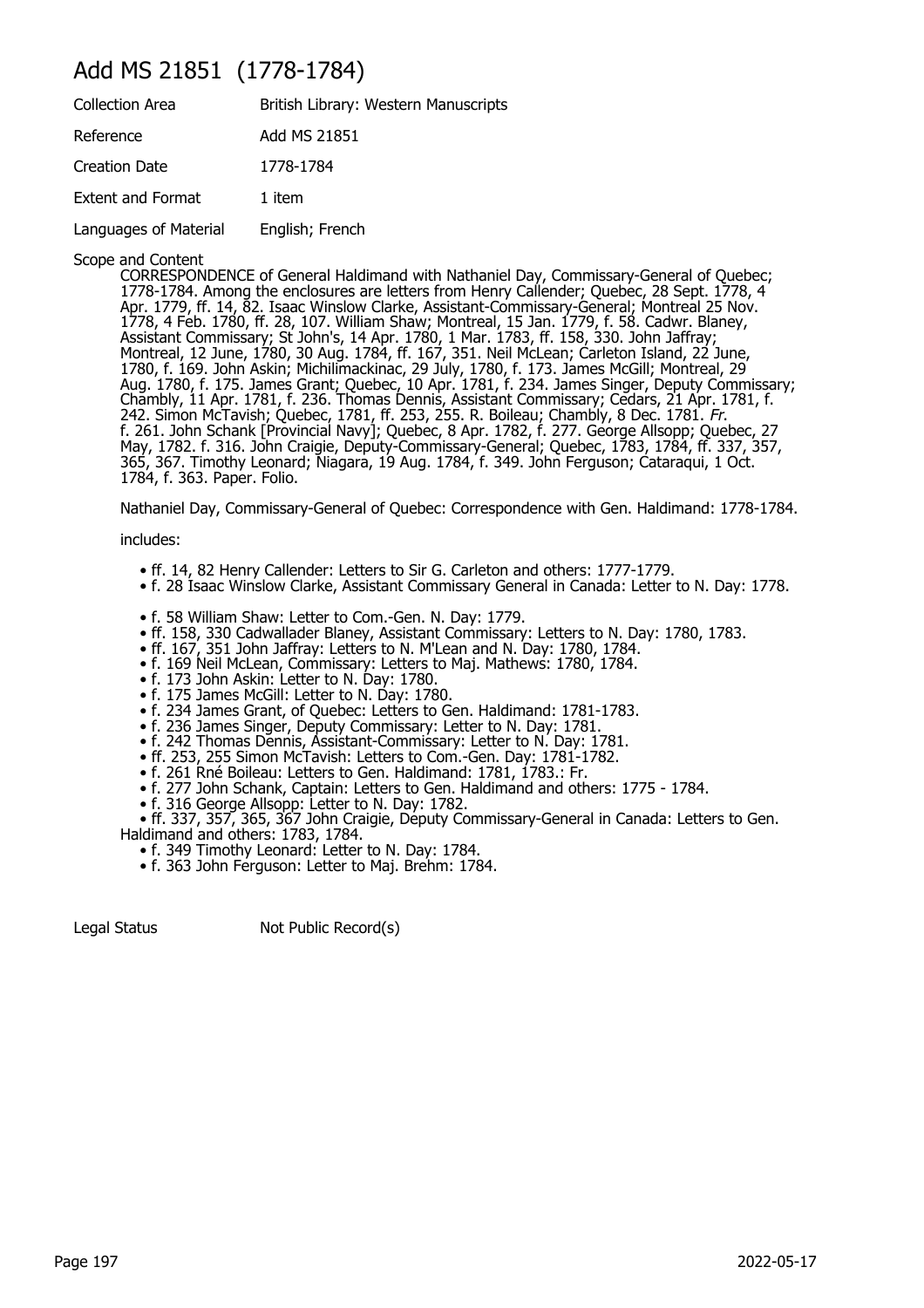## Add MS 21852 (1778-1784)

| <b>Collection Area</b>   | British Library: Western Manuscripts |
|--------------------------|--------------------------------------|
| Reference                | Add MS 21852                         |
| Creation Date            | 1778-1784                            |
| <b>Extent and Format</b> | 1 item                               |

Scope and Content

RETURNS of provisions in store at Quebec, and forwarded to the Upper-Posts of Canada; 1778-1784. Paper. Folio.

Canada: Returns of provisions in store at Quebec and forwarded to the Upper Posts of Canada: 1778-1784.

Legal Status Not Public Record(s)

## Add MS 21853 (1778-1783)

Collection Area British Library: Western Manuscripts

Reference Add MS 21853

Creation Date 1778-1783

Extent and Format 1 item

Scope and Content

MONTHLY RETURNS of provisions issued from, and in store in the Commissariat magazines of Canada; 1778-1783. Paper. Large Folio.

Canada: Monthly returns of the Commissariat Magazines of Canada: 1778-1783.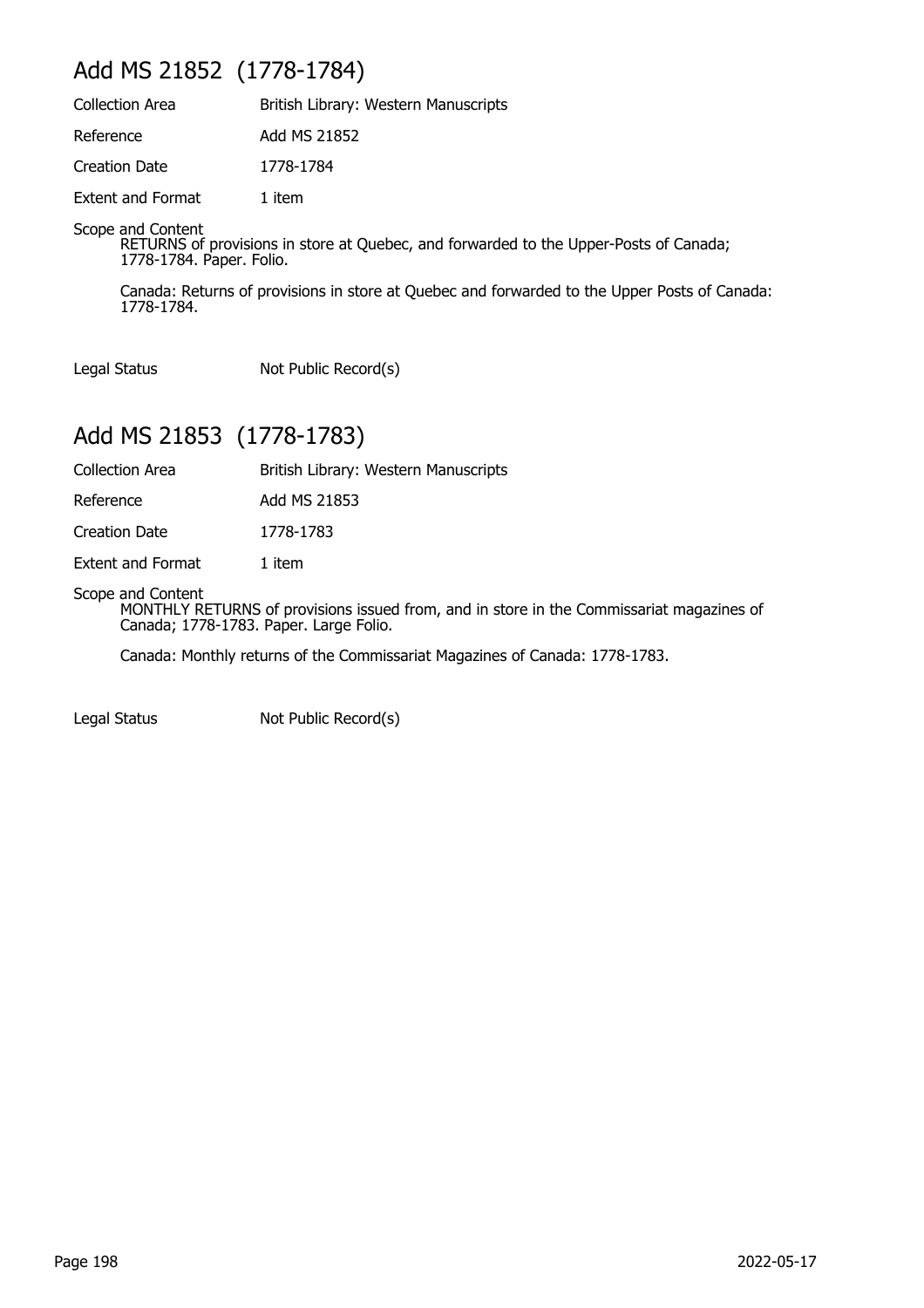### Add MS 21854-21855 CONTINGENT and current accounts, with other papers, relating to the Commissairat of Canada; 1767-1785. Two

| Collection Area      | British Library: Western Manuscripts                                                                                                                      |
|----------------------|-----------------------------------------------------------------------------------------------------------------------------------------------------------|
| Reference            | Add MS 21854-21855                                                                                                                                        |
| <b>Creation Date</b> | 1767-1785                                                                                                                                                 |
| Extent and Format    | 2 items                                                                                                                                                   |
| Title                | CONTINGENT and current accounts, with other papers, relating to the<br>Commissairat of Canada; 1767-1785. Two volumes. Paper. Large Folio.<br>(1767-1785) |
| Legal Status         | Not Public Record(s)                                                                                                                                      |

## Add MS 21854 (1767-1785)

| <b>Collection Area</b>       | British Library: Western Manuscripts                       |
|------------------------------|------------------------------------------------------------|
| Reference                    | Add MS 21854                                               |
| Creation Date                | 1767-1785                                                  |
| <b>Extent and Format</b>     | 1 item                                                     |
| Scope and Content<br>Vol. I. |                                                            |
|                              | Canada: Papers relating to the Commissariat of: 1767-1785. |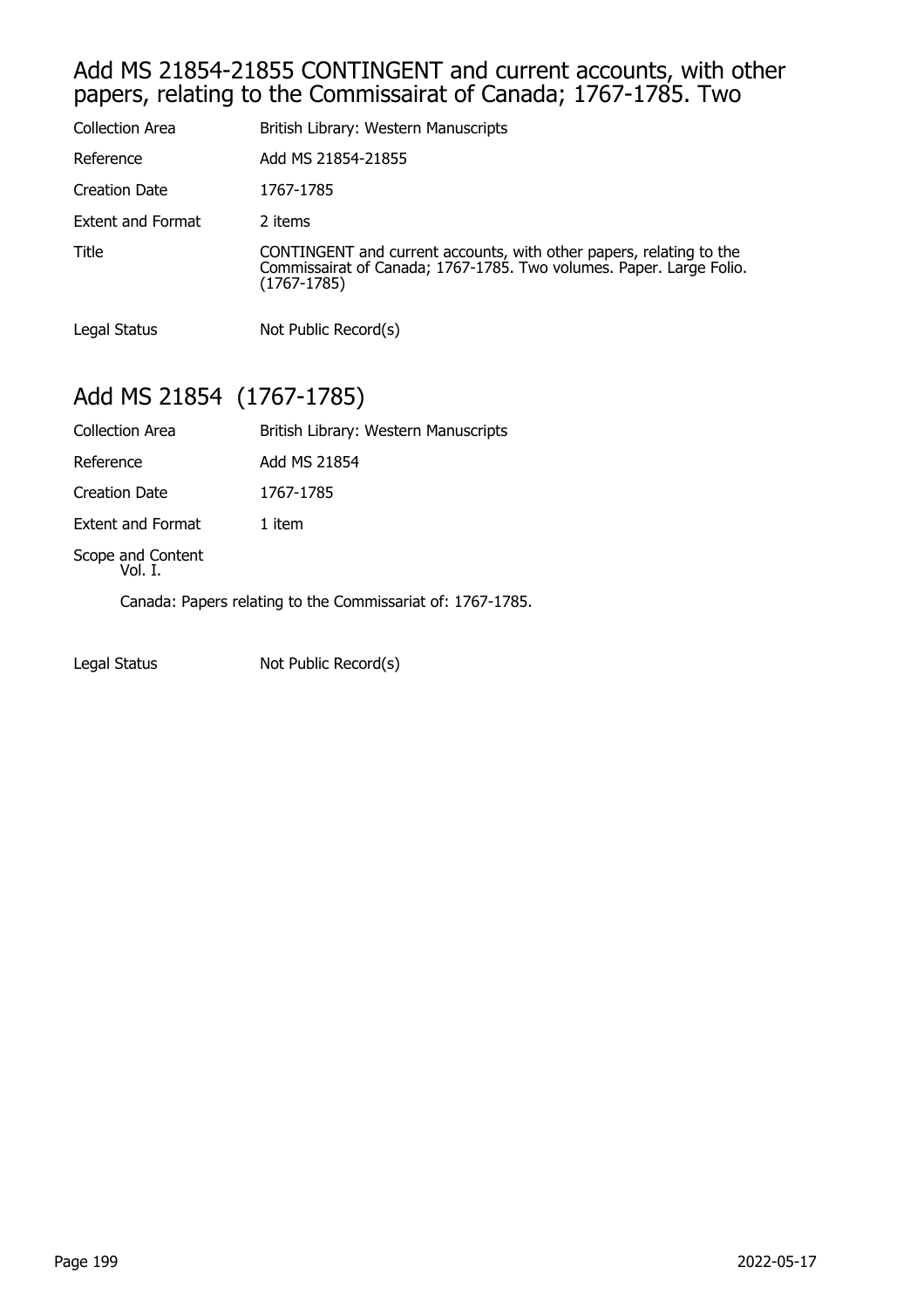## Add MS 21855 (1767-1785)

| <b>Collection Area</b>        | British Library: Western Manuscripts |
|-------------------------------|--------------------------------------|
| Reference                     | Add MS 21855                         |
| <b>Creation Date</b>          | 1767-1785                            |
| <b>Extent and Format</b>      | 1 item                               |
| Scope and Content<br>Vol. II. |                                      |
|                               |                                      |

Canada: Papers relating to the Commissariat of: 1767-1785.

Legal Status Not Public Record(s)

## Add MS 21856 (1779-1784)

| <b>Collection Area</b>   | British Library: Western Manuscripts |
|--------------------------|--------------------------------------|
| Reference                | Add MS 21856                         |
| Creation Date            | 1779-1784                            |
| <b>Extent and Format</b> | 1 item                               |

#### Scope and Content

INVOICES of cargoes and letters of advice of stores shipped to Canada; 1779-1784. Paper. Folio. Canada: Invoices of cargoes and letters of advice of store shipped to: 1779-1784.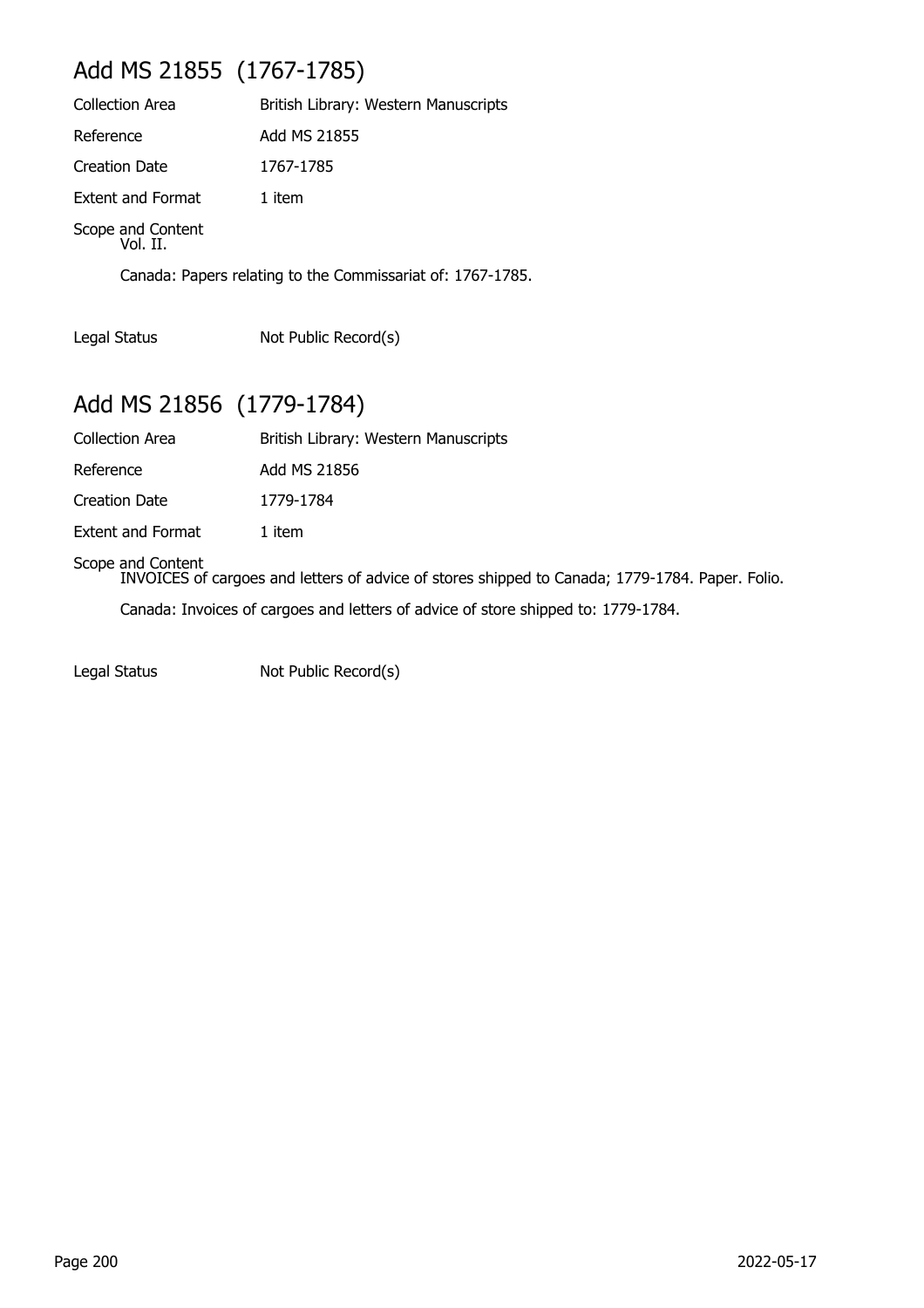## Add MS 21857 (1778-1784)

| <b>Collection Area</b> | British Library: Western Manuscripts |
|------------------------|--------------------------------------|
| Reference              | Add MS 21857                         |
| Creation Date          | 1778-1784                            |
| Extent and Format      | 1 item                               |

Scope and Content

CORRESPONDENCE of General Haldimand with Dr. Hugh Alexander Kennedy, Inspector, and William Barr, Purveyor, of Hospitals in Canada; 1778-1784; together with returns and accounts of the general hospital at Three Rivers, and the hospitals at Quebec, Montreal, *etc.* There are also letters from Dr. Robert Knox; Montreal, 24 June, 1778, f. 9. Pennell Cole, Army Surgeon; Three Rivers, 1779-1782, ff. 42, 59, 63, 254. Richard Monington, Apothecary to the Forces; Three Rivers, 19 Jan. 1781, 17 Oct. 1782, ff. 122, 222. Captain Andrew Ross, 31st Regt.; Sorel, 4 Aug. 1781, f. 148. Dr. Adam Mabane, Judge; Quebec, 12 Oct. 1782, f. 213. Captain W[illiam] Chambers, Provincial Navy; St. John's, 19 Jan. 1782, f. 264. Joseph Pearce, Surgeon's mate; 25 Jan. 1783, f. 289. George Rolland and George Longmore, Hospital mates; Three Rivers, 1783, ff. 325, 335. Paper. Folio.

Hugh Alexander Kennedy, Inspector of Hospitals in Canada: Correspondence with Gen. Haldimand: 1778 - 1784.

Canada: Papers and letters relating to the hospitals in: 1778-1784.

William Barr, Purteyor of Hospitals ill Canada: Correspondence with Gen. Haldimand: 1778-1784.

includes:

- f. 9 Robert Knox, Inspector of Hospitals: Letter to Assist.-Surg.-Gen. Apedail: 1778.
- ff. 42, 59, 63, 254 Pennell Cole, Army Surgeon: Letters to Gen. Haldimand: 1779-1782.

 • ff. 122, 222 Richard Monington, Army Apothecary: Letters to Capt. Mathews and W. Barr.: 1781, 1782.

• f. 148 Andrew Ross, Captain: Letters to Gen. Haldimand: 1779-1784.

 • f. 213 Dr Adam Mabane, Judge of Common Pleas of Quebec: Correspondence with Gen. Hadimand: 1778-1791.

- f. 264 Captain William Chambers, Naval Commander at St John's: Letter to Dr. Barr: 1782.
- f. 289 Joseph Pearce, Surgeon's Mate: Letter to Gen. Haldimand: 1783.
- ff. 325, 335 George Longmore, Hospital Mate: Letters to Maj. Mathews and J. Winslow: 1783.
- ff. 325, 335 George Rolland, Hospital Mate: Letters to Maj. Mathews and J. Winslow: 1783.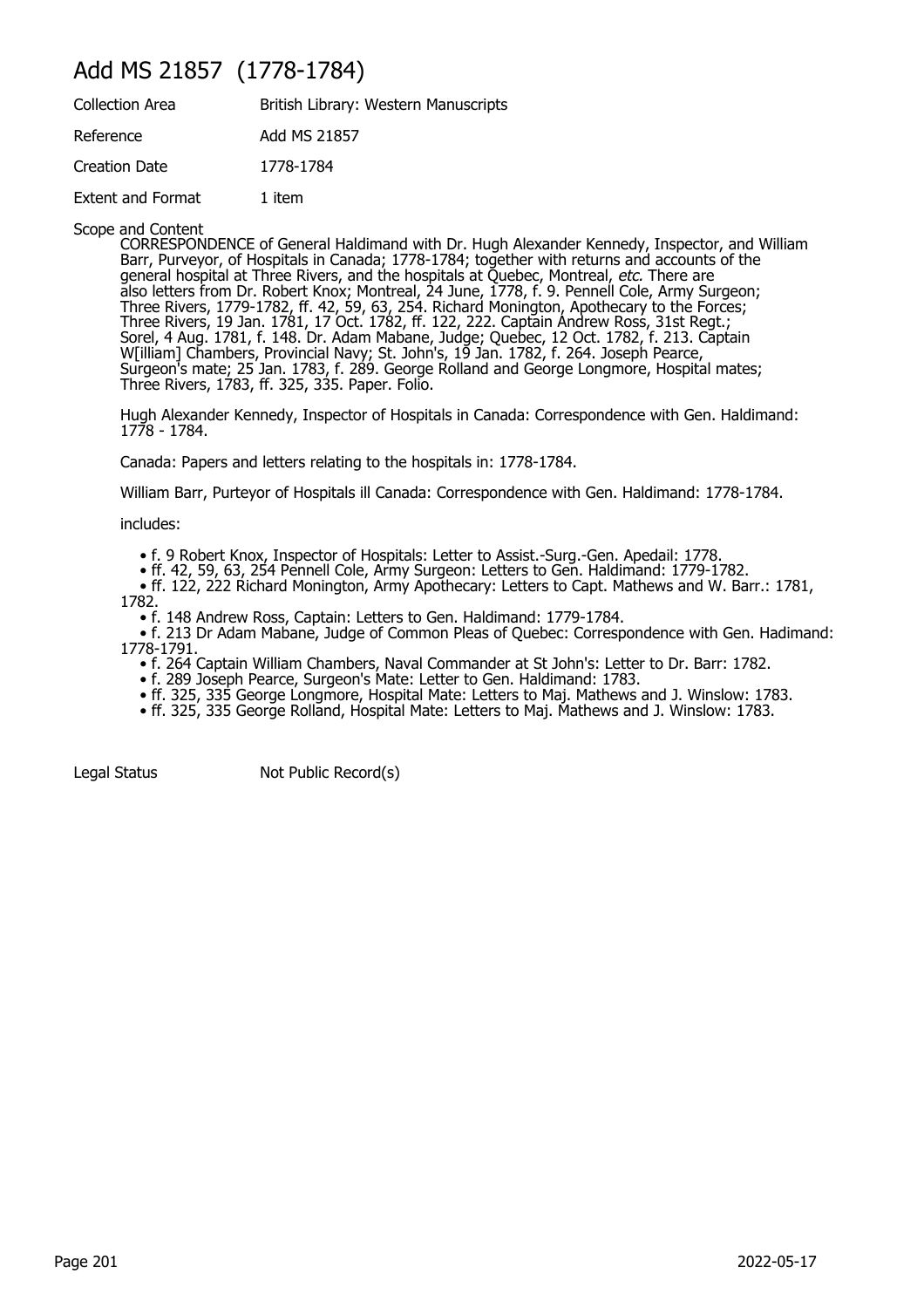#### Add MS 21858-21859 PAPERS and accounts of the Receiver-General's Department, Quebec; 1777-1788. There are a few original letters

| <b>Collection Area</b>   | British Library: Western Manuscripts                                                                                                                                                                                                                                                                                                                                                                                                                                                                                                                                                                                            |
|--------------------------|---------------------------------------------------------------------------------------------------------------------------------------------------------------------------------------------------------------------------------------------------------------------------------------------------------------------------------------------------------------------------------------------------------------------------------------------------------------------------------------------------------------------------------------------------------------------------------------------------------------------------------|
| Reference                | Add MS 21858-21859                                                                                                                                                                                                                                                                                                                                                                                                                                                                                                                                                                                                              |
| Creation Date            | 1777-1788                                                                                                                                                                                                                                                                                                                                                                                                                                                                                                                                                                                                                       |
| <b>Extent and Format</b> | 2 items                                                                                                                                                                                                                                                                                                                                                                                                                                                                                                                                                                                                                         |
| Title                    | PAPERS and accounts of the Receiver-General's Department, Quebec; 1777-1788.<br>There are a few original letters interspersed, chiefly from William Grant,<br>Deputy-Receiver-General, and Thomas Dunn, Paymaster of Incidental<br>Contingencies, etc.; and also from Captain Edward Abbott, Lieut.-Governor of<br>St. Vincenne, Vol. I., f. 16; II., f. 102; Jenkin Williams, Solicitor-<br>General of Quebec, Vol. II., f. 165; John Wigglesworth and Philip Deare;<br>Audit Office, London, Vol. II., ff. 284-300; Brigadier- General Allan<br>Maclean, Vol. II., f. 301; and others. Two volumes. Paper. Folio. (1777-1788) |
|                          |                                                                                                                                                                                                                                                                                                                                                                                                                                                                                                                                                                                                                                 |

Scope and Content

William Grant, Deputy Receiver General at Quebec: Accounts and letters: 1777-1788.

Legal Status Not Public Record(s)

## Add MS 21858 (1777-1788)

| <b>Collection Area</b>   | British Library: Western Manuscripts |
|--------------------------|--------------------------------------|
| Reference                | Add MS 21858                         |
| <b>Creation Date</b>     | 1777-1788                            |
| <b>Extent and Format</b> | 1 item                               |
|                          |                                      |

Scope and Content Vol. I.

Province of Quebec: Papers and accounts of the Receiver-General's Department: 1777-1788.

Thomas Dunn, Paymaster-General of the Marine Department in Canada, and Judge of the Common Pleas at Quebec: Letters to Gen. Haldimand and others: 1764-1783.

includes:

 • f. 161 Edward Abbott, Lieutenant Gov. of S Vincennes: Correspondence with Gen. Haldimand: 1778-1783.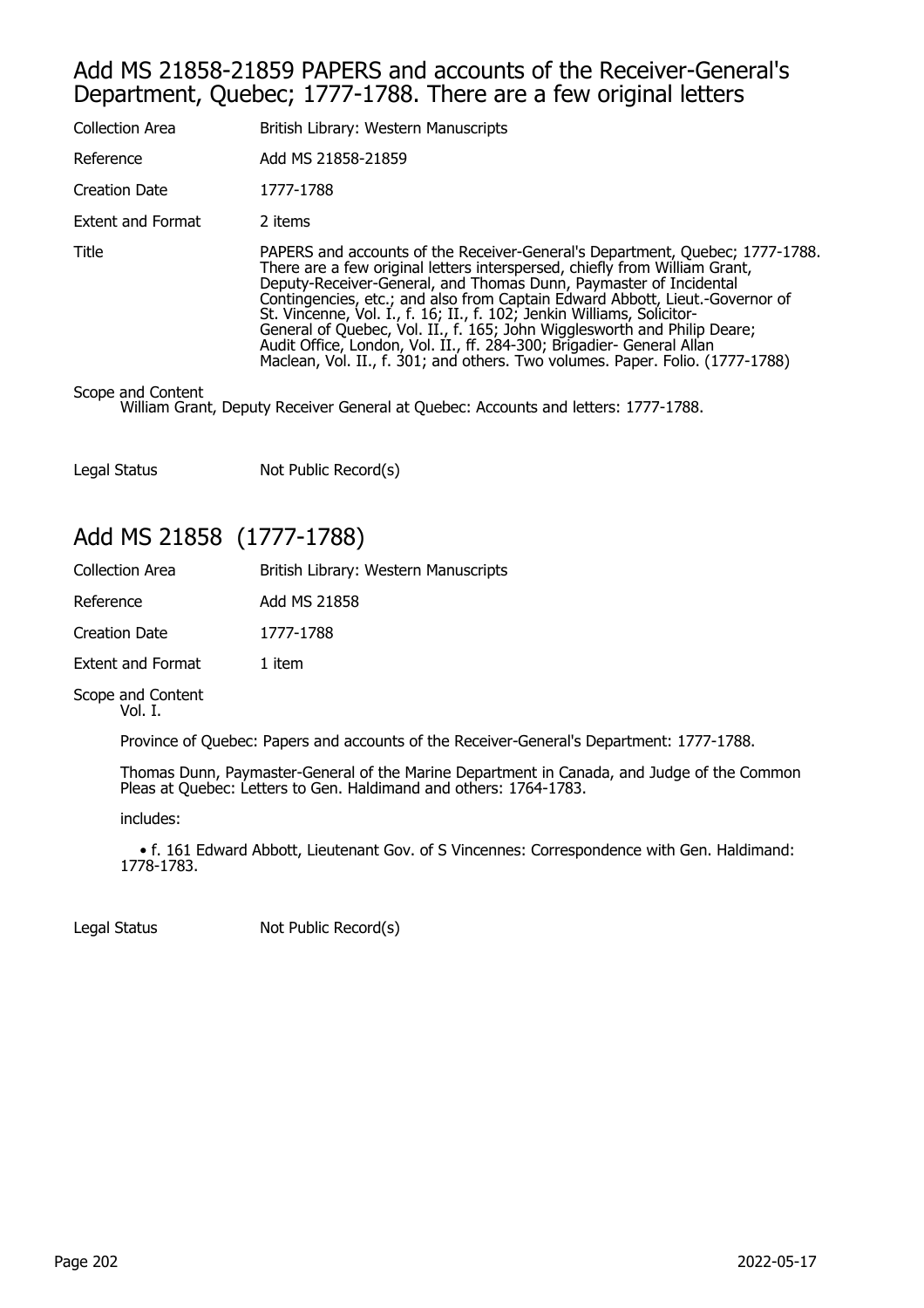## Add MS 21859 (1777-1788)

| <b>Collection Area</b>   | British Library: Western Manuscripts |
|--------------------------|--------------------------------------|
| Reference                | Add MS 21859                         |
| Creation Date            | 1777-1788                            |
| <b>Extent and Format</b> | 1 item                               |

Scope and Content Vol. II.

Province of Quebec: Papers and accounts of the Receiver-General's Department: 1777-1788.

Thomas Dunn, Paymaster-General of the Marine Department in Canada, and Judge of the Common Pleas at Quebec: Letters to Gen. Haldimand and others: 1764-1783.

includes:

 • f. 102 Edward Abbott, Lieutenant Gov. of S Vincennes: Correspondence with Gen. Haldimand: 1778-1783.

 • f. 165 Jenkin Williams, Solicitor-General of Quebec: Correspondence with Gen. Haldimand: 1778-1790.

• f. 284 John Wigglesworth: Letter to W. Bayard: 1787.

• ff. 286-300 Philip Deare, of the Audit Office: Letters to Gen. Haldimand: 1787, 1788.

• f. 301 Allan Maclean, General: Letters to Gen. Haldimand: 1778-1784.

Legal Status Not Public Record(s)

## Add MS 21860 (1778-1784)

| British Library: Western Manuscripts |  |
|--------------------------------------|--|
|                                      |  |

Reference Add MS 21860

Creation Date 1778-1784

Extent and Format 1 item

#### Scope and Content

CORRESPONDENCE of General Haldimand with Hugh Finlay, Deputy-Postmaster-General for the Province of Quebec; 1778- 1784, ff. 1-399; and with Thomas Ainslie, Collector of Customs; 1777-1782, ff. 400-479. Among the enclosures are a few letters from the "maîtres de poste;" and from Captain John Barnes, Assistant- Quartermaster-General, f. 216; and Dr. A[dam] Mabane, Judge of Common Pleas; Quebec, ff. 386, 390. Paper. Folio.

includes:

 • ff. 1-399 Hugh Finlay, Deputy Postmaster-General for Quebec Province: Correspondence with Gen. Haldimand: 1778-1784.

 • f. 216 John Barnes, Assistant-Quartermaster-General in N America: Letters to Gen. Haldimand and others: 1782-1784.

 • ff. 386, 390 Dr Adam Mabane, Judge of Common Pleas of Quebec: Letters to H. Finlay: n.d. • ff. 400-479 Thomas Ainslie, Collector of Customs: Correspondence with Gen. Haldimand:

1777-1786.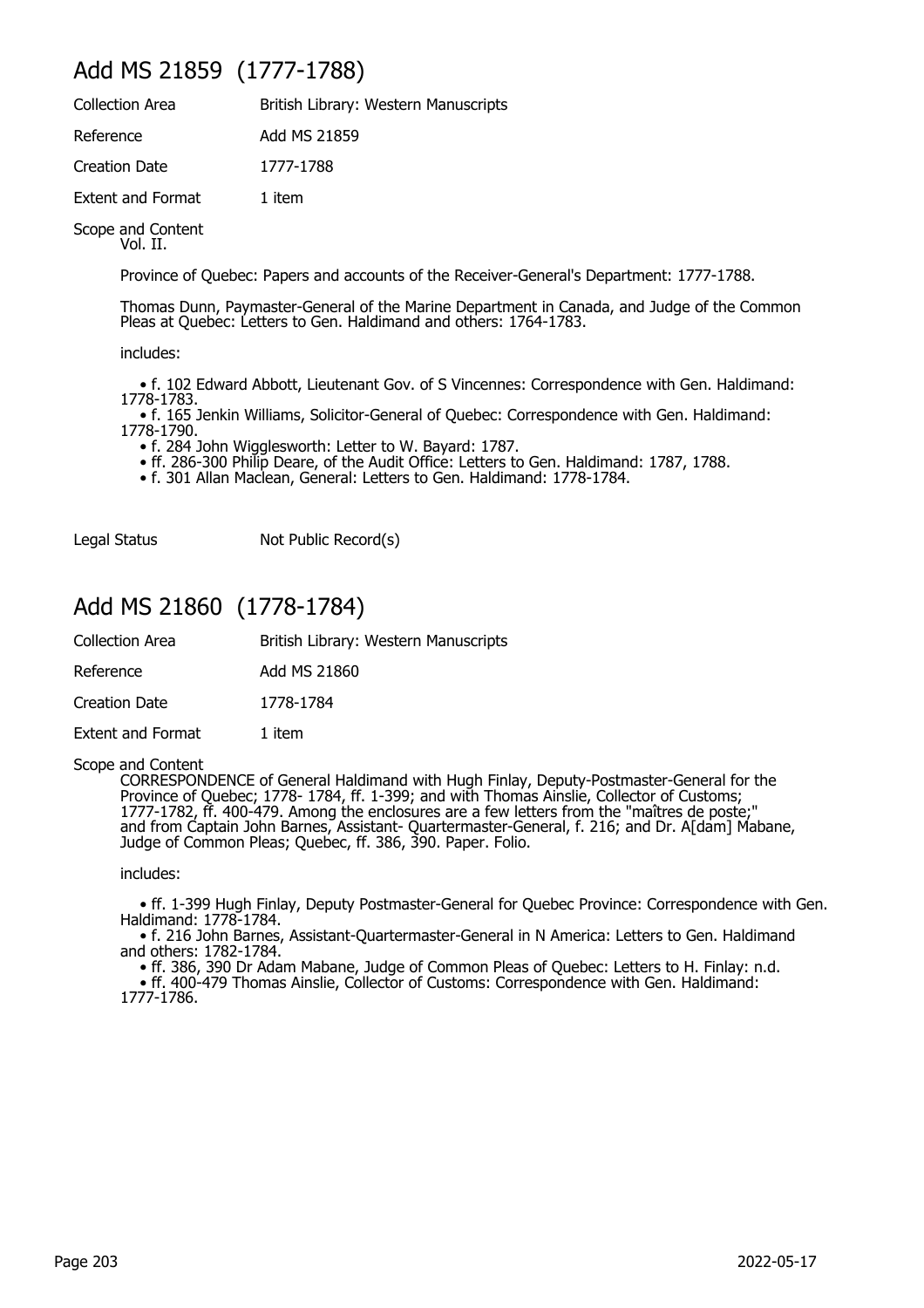## Add MS 21861 (1768-1783)

| <b>Collection Area</b>   | British Library: Western Manuscripts |
|--------------------------|--------------------------------------|
| Reference                | Add MS 21861                         |
| Creation Date            | 1768-1783                            |
| <b>Extent and Format</b> | 1 item                               |

Scope and Content STATISTICS of the trade of Quebec, with statements of the duties arising therefrom, etc.; 1768-1783. Paper.

Folio.

Province of Quebec: Statistics of trade: 1768-1783.

Legal Status Not Public Record(s)

## Add MS 21862 (1774-1786)

| <b>Collection Area</b>   | British Library: Western Manuscripts |
|--------------------------|--------------------------------------|
| Reference                | Add MS 21862                         |
| <b>Creation Date</b>     | 1774-1786                            |
| <b>Extent and Format</b> | 1 item                               |
| Languages of Material    | English; French                      |

#### Scope and Content

CORRESPONDENCE of General Haldimand with Major Nicholas Cox, Lieut.-Governor, and Felix O'Hara, Judge of Common Pleas of Gaspée and its dependencies; with enclosures and returns; 1774-1786. There are also original letters from William Smith Bonaventure, 1778, ff. 25, 31; Robert Adams; Bonaventure, 10 June, 1779, f. 43; George Geddes; Piercie, 3 Jan. 1784, f. 108; Charles Robin; Paspébiac, 1784, ff. 118, 124, 126; J. M. Bourg, Prêtre; Restigouch, 1784. Fr. ff. 128, 136; and others. Paper. Folio.

Felix O'Hara, Judge of Common Pleas in Canada: Correspondence with Gen. Haldimand: 1778-1784.

Major Nicholas Cox, Lieutenant -Gov of Gaspée: Correspondence with Gen. Haldimand: 1774-1786.

includes:

- ff. 25, 31 William Smith: Letters to Gen. Haldimand: 1778.
- f. 43 Robert Adams: Letter to Shoolbread and Barclay: 1779.
	- f. 108 George Geddes: Letter to Gen. Haldimand: 1784.
	- ff. 118, 124, 126 Charles Robin: Letters to Gen. Haldimand: 1784.
	- ff. 128, 136 J- M- Bourg, Prêtre: Letters to Gen. Haldimand: 1784.: Fr.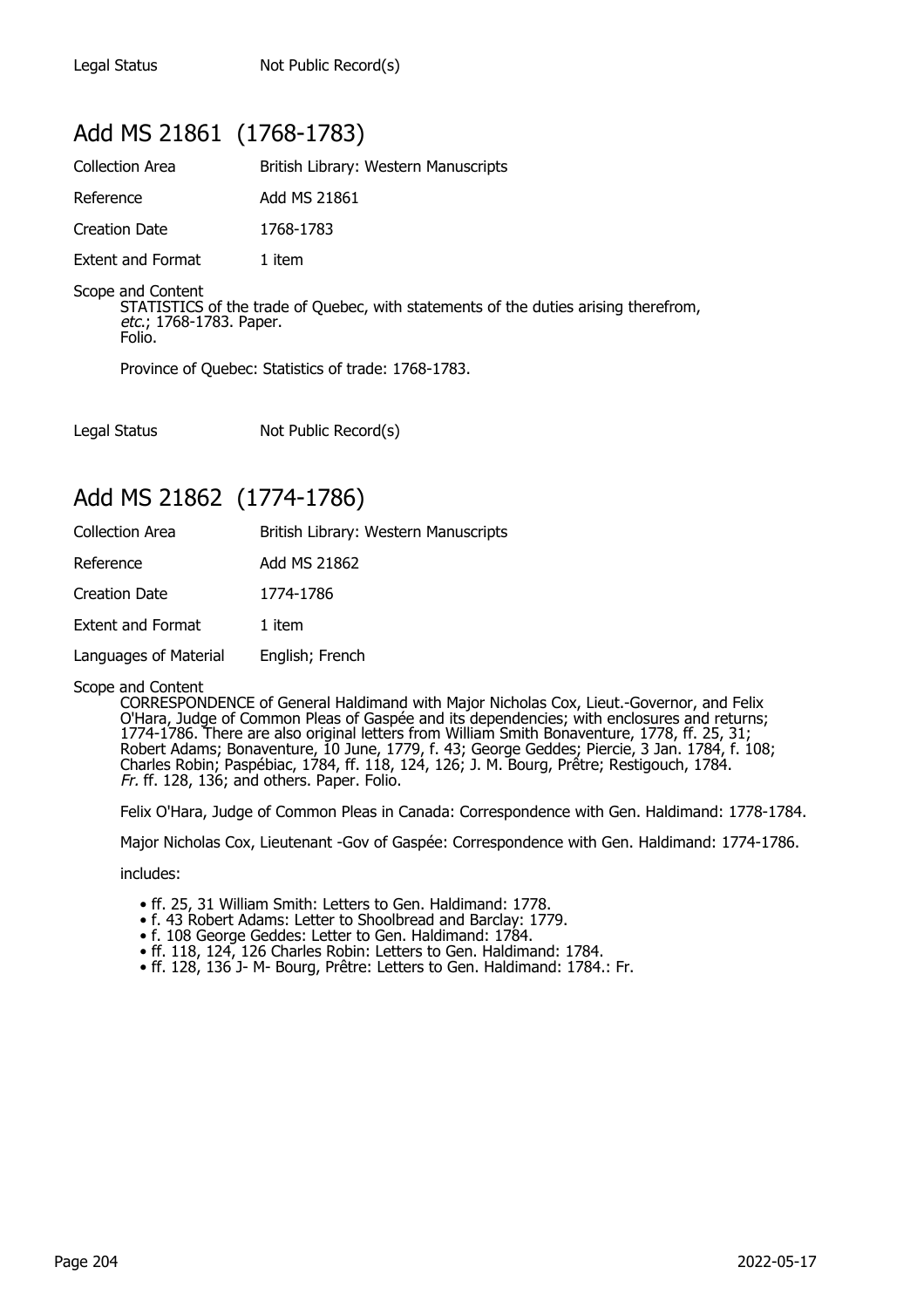## Add MS 21863 (1778-1784)

| <b>Collection Area</b>   | British Library: Western Manuscripts |
|--------------------------|--------------------------------------|
| Reference                | Add MS 21863                         |
| Creation Date            | 1778-1784                            |
| <b>Extent and Format</b> | 1 item                               |

Scope and Content

CORRESPONDENCE of General Haldimand with James Monk, Attorney-General of the Province of Quebec; 1778-1784. Paper. Folio.

James Monk, Attorney-General of Quebec: Correspondence with Gen. Haldimand: 1778-1784.

Legal Status Not Public Record(s)

## Add MS 21864 (1777-1784)

| <b>Collection Area</b>   | British Library: Western Manuscripts |
|--------------------------|--------------------------------------|
| Reference                | Add MS 21864                         |
| Creation Date            | 1777-1784                            |
| <b>Extent and Format</b> | 1 item                               |

Scope and Content

1. LETTERS, etc., of Peter Livius, Chief Justice of Quebec; 1777, 1778, f. 1.

2. Correspondence of General Haldimand with Dr. Adam Mabane and Thomas Dunn [Judges of Common Pleas of Quebec], and Jenkin Williams [Solicitor-General], Commissioners for executing the Office of Chief Justice in the same province; 1778-1784, f. 16. Paper. Folio.

Jenkin Williams, Solicitor-General of Quebec: Correspondence with Gen. Haldimand: 1778-1790.

Dr Adam Mabane, Judge of Common Pleas of Quebec: Correspondence with Gen. Hadimand: 1778-1791.

Thomas Dunn, Paymaster-General of the Marine Department in Canada, and Judge of the Common Pleas at Quebec: Letters to Gen. Haldimand and others: 1764-1783.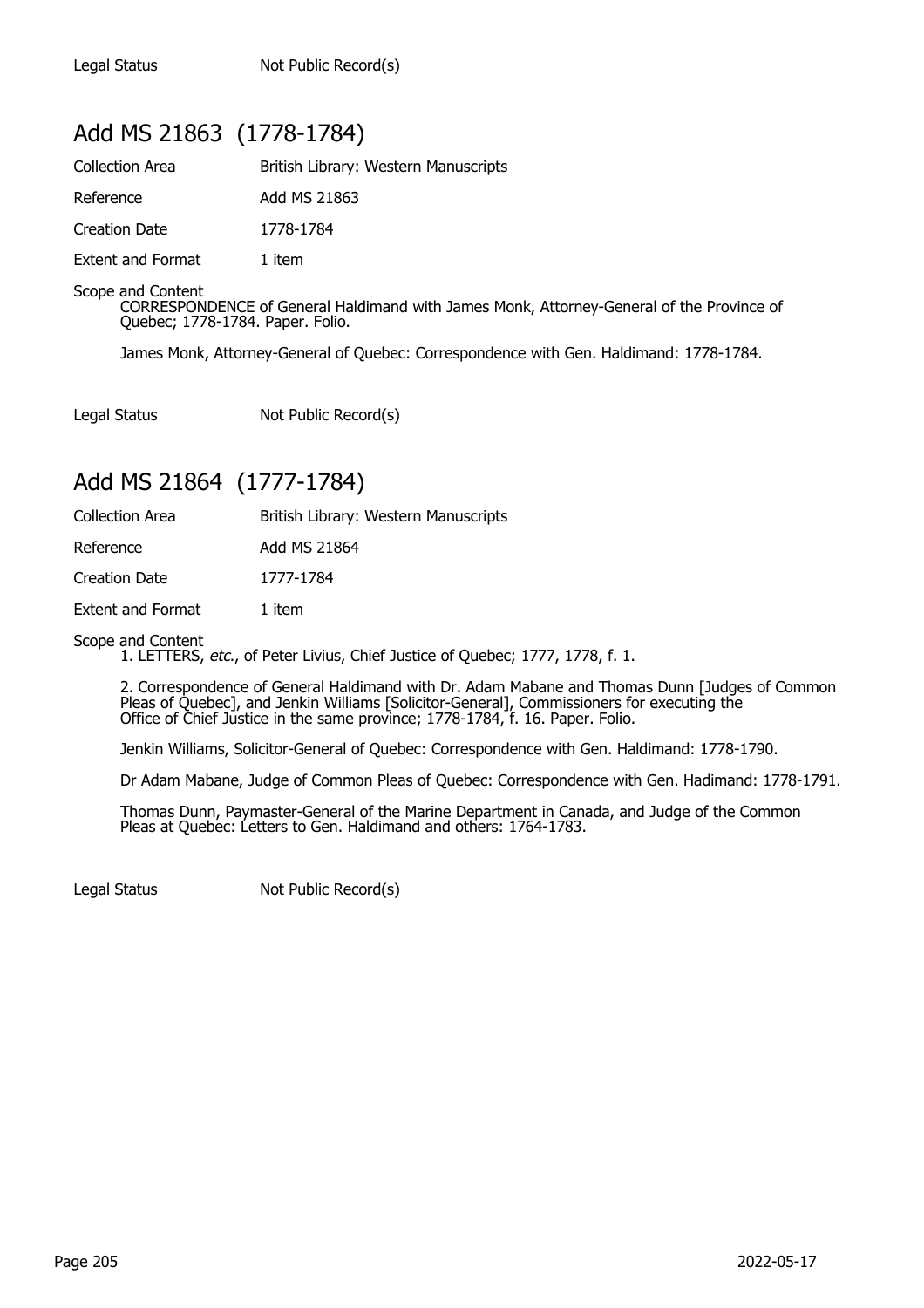## Add MS 21865 (1776-1786)

| British Library: Western Manuscripts |
|--------------------------------------|
| Add MS 21865                         |
| 1776-1786                            |
| 1 item                               |
| English; French                      |
|                                      |

Scope and Content

PAPERS and letters relating to Pierre du Calvet and Boyer Pillon, or Pellon, imprisoned on a charge of corresponding with the rebels; 1776-1786. The letters are written by the prisoners, and by Benjn. Slacke, engineer; Sorel, 26 Apr. 1779, f. 15. Hestel de Rouville, Judge of Common Pleas; Montreal [1779]. Fr. f. 19. Dr. A[dam] Mabane, Judge of Common Pleas at Quebec; Three Rivers, 28 Aug. 1779, f. 21. Captain Luc Schmid; Yamaska, 16 May, 1780. Fr. f. 29. Major Jabiz Pritchard, New York Regiment; Poughkeepsie, 8 June, 1780, f. 30. Major Chr. Carleton; Chambly, etc., 1780, ff. 31, 33, 57. Azariah Pritchard; St. John's, etc., 1780, ff. 35, 55. Captain William Monsell, 29th Regt.; St. John's, 13 Aug. 1780, f. 36. Fred. Pellon [son of the prisoner]; Pointe Claire, 15 Sept. 1780. Fr. f. 54. Brigadier-General Allan Maclean; Montreal, 1780, ff. 59, 61, 69. Michel Hamel [prisoner]; Chambly, 30 Sept. 1780. Fr. f. 63. Louis Jussomme; Quebec, etc., 1780- 1782. Fr. ff. 77, 81, 176, 182. [Ursule] Leblanc Babuty; 24 Oct. 1780. Fr. ff. 93, 101. Captain Francis Le Maistre; Montreal, *etc.,* 1780, ff. 97, 108, 118. Marguerite Vallée Cazeau; Montreal, 28 Dec. 1780. Fr. f. 131. Lieut.-Colonel Henry Caldwell; Belmont, 23 June, 1784, f. 197. Captain John Schank [Provincial Navy]; Quebec, 29 June, 1784, f. 199. J[ohn] Fraser, Judge of Common Pleas; Montreal, 1784, 1785. Fr. ff. 238, 244. John Coore, solicitor; Winchester Street, 1785, 1586, ff. 243 b, 256, 258, 266, 271. F[rançois] Baby, of the Legislative Council; Quebec, June, 1585. Fr. ff. 260, 262. Joseph White; Lincoln's Inn, 1 July, 1785, f. 268. Chamberlayne; Lincoln's Inn, s.a., f. 270. Patrick Sinclair [Lieut.-Governor of Michilimackinac]; London, s.a., f. 273. Jenkin Williams, Clerk of the Council; Quebec, 9 Nov. 1786, f. 275. Paper. Folio.

Pierre Du Calvet: Papers and letters relating to: 1776-1786.

Boyer Pillon: Papers relating to his correspondence with American rebels: 1776-1786.

includes:

• f. 15 Benjamin Slacke, Engineer: Letter to -,: 1779.

 • f. 19 Hestel de Rouville, Judge of Common Pleas at Montreal: Letters to Gen. Haldimand: 1778-1782.: Engl. and Fr.

 • f. 21 Dr Adam Mabane, Judge of Common Pleas of Quebec: Correspondence with Gen. Hadimand: 1778-1791.

- f. 29 Luc Schmid, Captain: Correspondence with Gen. Haldimand: 1777-1783.: Fr.
- f. 30 Jabez Pritchard, Major: Letters to his brother Azariah: 1780.
- ff. 31, 33, 57 Christopher Carleton, Major: Correspondence with Gen. Haldimand: 1778-1782.
- ff. 35, 55 Azariah Pritchard, Captain: Letters to Maj. Carleton: 1780-1782.
- f. 36 William Monsell, Major: Letters to Gen. Hadimand and others: 1780-1783.
- f. 54 Frederic Pellon: Letter to his father: 1780.: Fr.
- ff. 59, 61, 69 Allan Maclean, General: Letters to Gen. Haldimand: 1778-1784.
- f. 63 Michel Hamil: Letter to Gen. Powell: 1780.: Fr.
- ff. 77, 81, 176, 182 Louis Jussomme: Letters to Gen. Haldimand and others: 1780-1782.: Fr.
	- ff. 93, 101 Ursule Leblanc Babuty: Letters to Gen. Haldimand: 1780.: Fr.

 • ff. 97, 108, 118 Francis Le Maistre, Captain, Deputy Adjutant General at Montreal: Letters to Gen. Haldimand: 1779 -1783.

• f. 131 Marguerite Vallée Cazeau: Letter to Gen. Haldimand: 1780.: Fr.

 • f. 197 Henry Caldwell, Lieutenant -Colonel: Letters to Gen. Haldimand and others: 1779-1785.: Fr.

• f. 199 John Schank, Captain: Letters to Gen. Haldimand and others: 1775 - 1784.

 • ff. 238, 244 John Fraser, Justice of the Common Pleas in Canada: Letters to Gen. Haldimand: 1774 - 1785.

- ff. 243 b, 256, 258, 266, 271 John Coore, Solicitor: Letters to Gen. Haldimand: 1785-1786.
- ff. 260, 262 François Baby: Letters to Gen. Haldimand and others: 1785-1789.: Fr.
	- f. 268 Joseph White: Letter to Major Mathews: 1785.
- f. 270 William Chamberlayne, solicitor to the Treasury: Letter to Maj. Mathews: 1785.
- f. 273 Patrick Sinclair, Major: Correspondence with Gen. Haldimand: 1779-1785.
	- f. 275 Jenkin Williams, Solicitor-General of Quebec: Correspondence with Gen. Haldimand: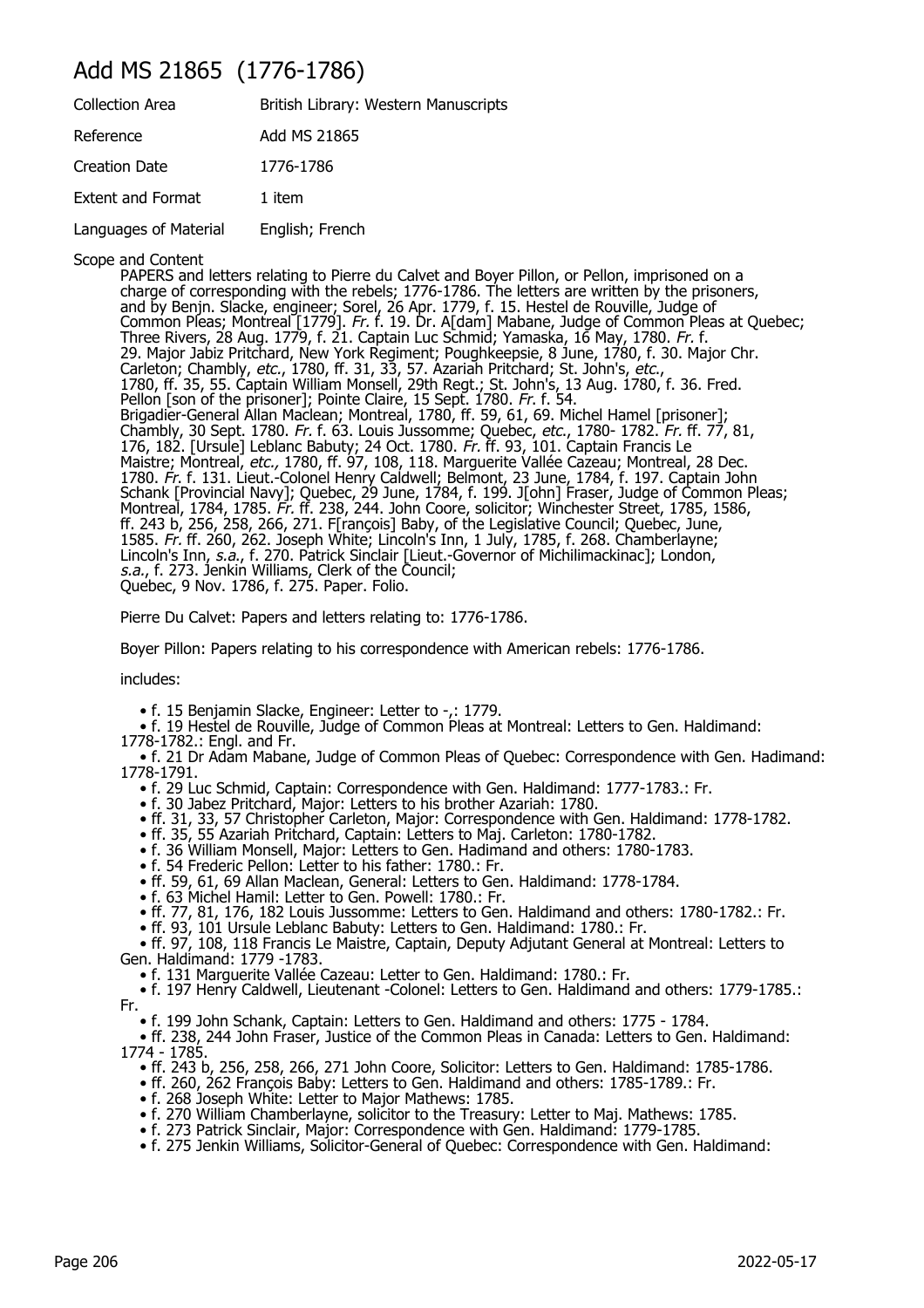Legal Status Not Public Record(s)

## Add MS 21866 (1771-1787)

| Collection Area       | British Library: Western Manuscripts                                              |
|-----------------------|-----------------------------------------------------------------------------------|
| Reference             | Add MS 21866                                                                      |
| Creation Date         | 1771-1787                                                                         |
| Extent and Format     | 1 item                                                                            |
| Languages of Material | English; French                                                                   |
| Scope and Content     | I ETTERS of Pierre Roubaud a Jesuit, chiefly addressed to General Haldimand; with |

LETTERS of Pierre Roubaud, a Jesuit, chiefly addressed to General Haldimand; with other papers, relative to his claims on the British Government; 1771-1787. Fr. and Eng. There are, also letters from Hugh Finlay, of the Legislative Council; Quebec, 11 Nov. 1784, f. 16; Philipe Rochebiaue; Quebec, 21 Jan. 1785. Fr. f. 20; and Adhemar; London, 10 Mar. 1785. Fr. f. 26. Paper. Folio.

Pierre Roubaud, Jesuit: Claims on the British Government: 1771-1787.: Fr. and Engl.

includes:

 • f. 16 Hugh Finlay, Deputy Postmaster-General for Quebec Province: Correspondence with Gen. Haldimand: 1778-1784.

 • f. 20 Philipe Rocheblave, Commandant at Illinois: Correspondence with Gen. Haldimand: 1778-1784.

 • f. 26 Adhemar, Envoy from the French Canadians to England: Letters to Gen.Haldimand: 1785.: Fr.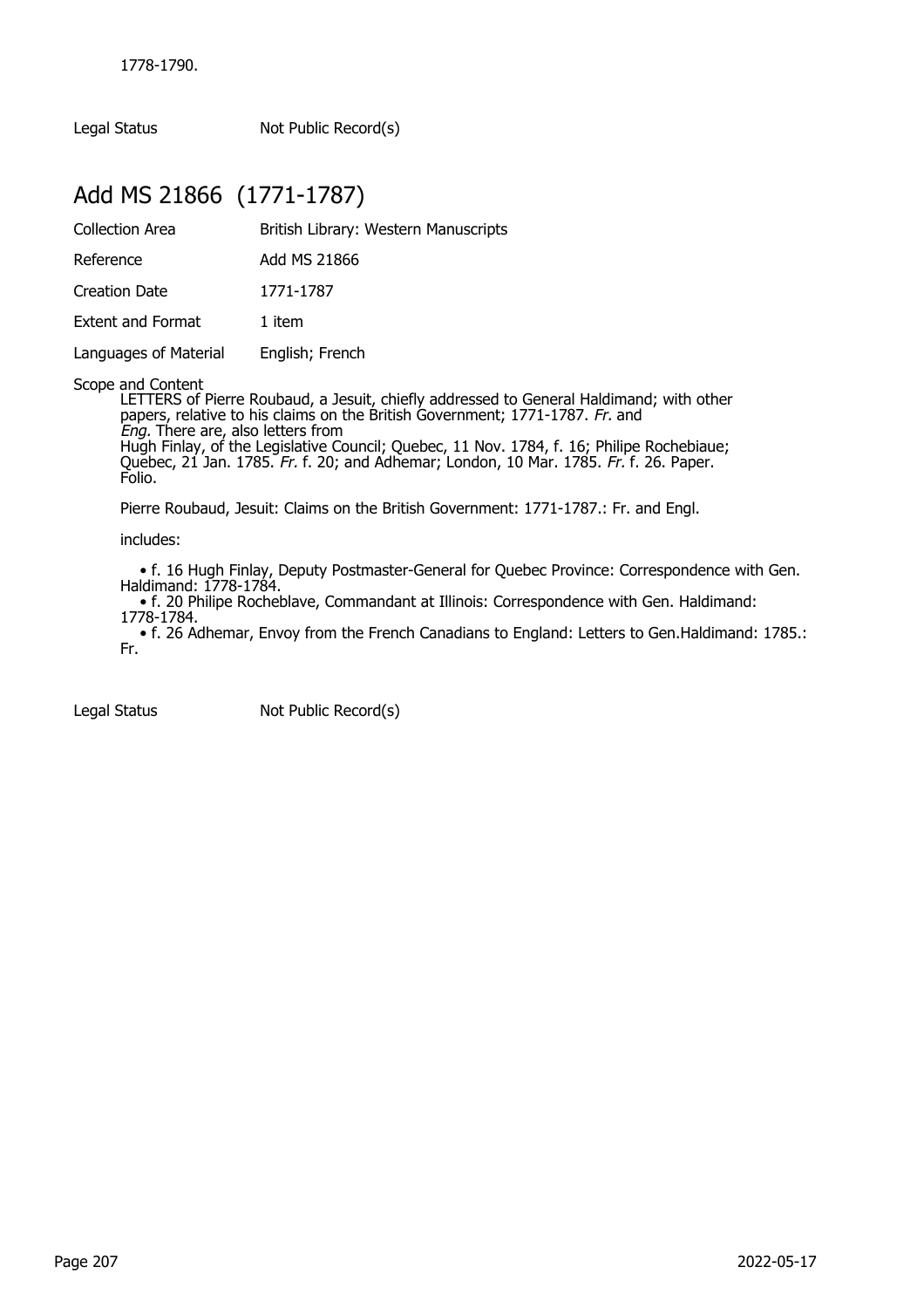## Add MS 21867 (1778-1781)

| <b>Collection Area</b>   | British Library: Western Manuscripts |
|--------------------------|--------------------------------------|
| Reference                | Add MS 21867                         |
| <b>Creation Date</b>     | 1778-1781                            |
| <b>Extent and Format</b> | 1 item                               |
| Languages of Material    | English; French; German              |

Scope and Content

1. PAPERS relating to a complaint made by Joseph Despin, of St. François, against Major de Barner, of the German Legion serving in Canada, 1778; comprising letters of the parties, depositions, *etc*., and letters of Brigadier-General Gustav de Ehrenkrook, f. 52; and James Monk, Attorney-General of Quebec, f. 54. Fr., Ger., and Eng. ff. 1-55.

2. Papers relating to the Cartel sloop "Sally," from Boston, and her passengers; 1778-1781, f. 56. Amongst them are letters from John Avery, Secretary of the Council; Boston, 3 July, 1780, f. 63; Shubael Cook and Thomas Mayhew, master and mate of the "Sally;" 20 Nov. 1780, ff. 72, 73; Thomas Payson and J. Freeman: Brigantine "St. Peter," 22 Nov. 1780, f. 75; and James Collins, commanding the American man-of-war "Cumberland;" 28 Aug. 1778, ff. 89, 90. Paper. Folio.

includes:

 • ff. 1-55 Joseph Despin, of St François: Complaint against Maj. de Barner: 1778.: Fr., Germ. and Eng.

- ff. 1-55 T- W- Barner, Lieutenant Colonel: Suit v. J. Despin,: 1778.: Fr. Germ. and Engl.
- f. 52 Johann Gustav Ehrenkrook, Brigadier-General: Letters to Gen. Haldimand: 1778-1779.: Fr.
	- f. 54 James Monk, Attorney-General of Quebec: Letter to Sir G. Carleton: 1778.
	- f. 56 Sally,The; Cartel Sloop, Boston: Papers relating to: 1778-1781.
	- f. 63 John Avery, Secretary of the Council at Boston: Letter to the Governor of Quebec: 1780.
- f. 72 Shubael Cook, Master of the 'Sally', of Boston: Letter to Capt. Schank: 1781.
- f. 73 Thomas Mayhew, Mate of the ' Sally': Letter to J. Schank: 1780.
- f. 75 Thomas Payson: Letter to J. Schank: 1780.
- f. 75 I- Freeman, of the Brigantine St Peter: Letter to J. Schank: 1780.
- ff. 89, 90 James Collins, Captain of the 'Cumberland': Grant: 1778.
- ff. 89,90 James Collins, Captain of the 'Cumberland': Letters to Perrault and Grant:

1778.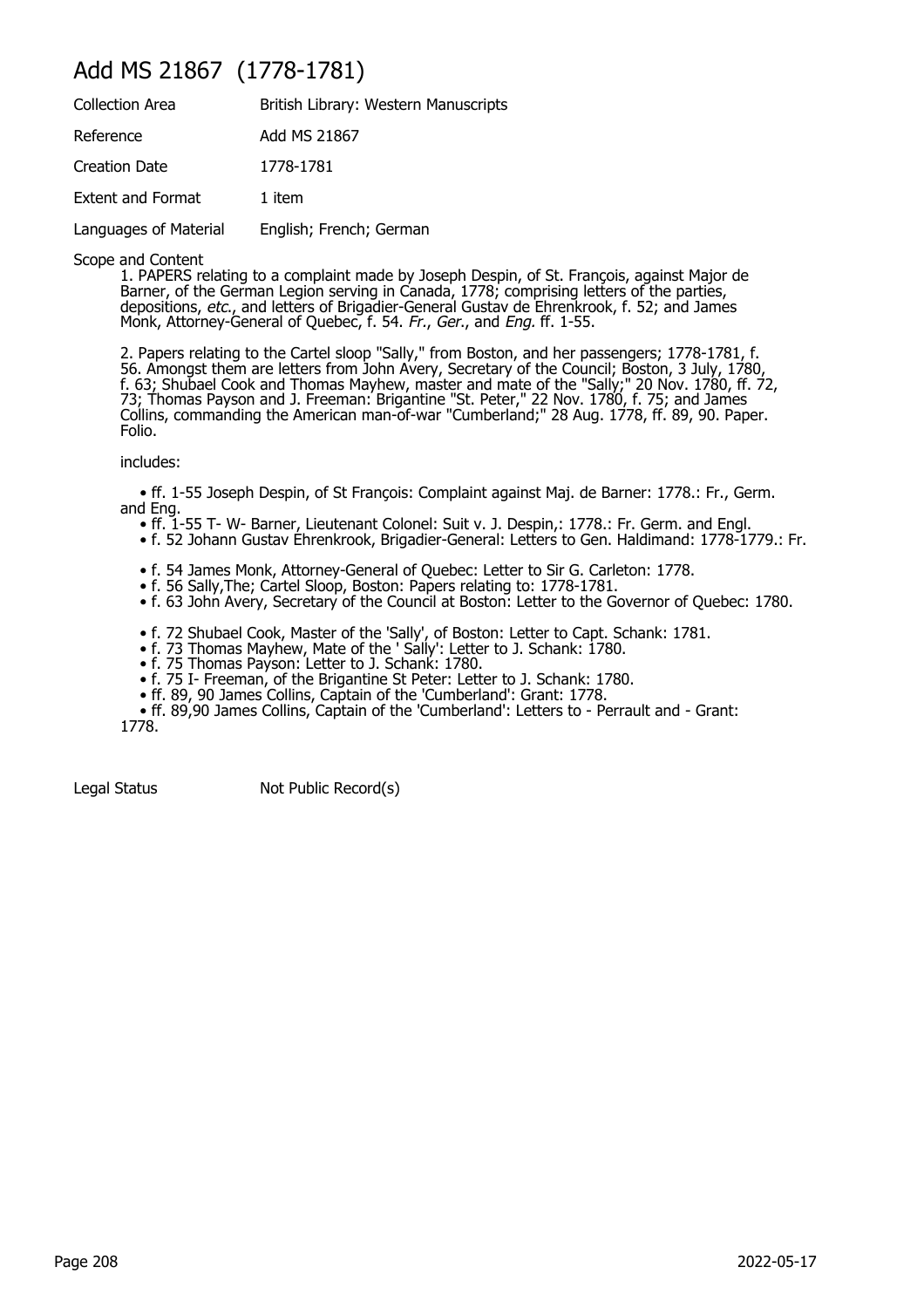## Add MS 21868 (1778-1784)

| <b>Collection Area</b>   | British Library: Western Manuscripts |
|--------------------------|--------------------------------------|
| Reference                | Add MS 21868                         |
| Creation Date            | 1778-1784                            |
| <b>Extent and Format</b> | 1 item                               |

Scope and Content

MEMORANDA by General Haldimand of various events, principally relating to the case of the Hon. John Cochrane, Agent to the Remitters of Public Money in Canada; 1778-1784. Paper. Small Quarto.

Hon John Cochrane, Agent to the Remitters of Public Money in Canada: Memoranda on his case, by Gen. Haldimand: 1778-1784.

Canada: Papers and letters on the embezzlement of the public money by Hon. J. Cochrane: 1778-1784.

Legal Status Not Public Record(s)

## Add MS 21869 (1779-1784)

| <b>Collection Area</b>   | British Library: Western Manuscripts |
|--------------------------|--------------------------------------|
| Reference                | Add MS 21869                         |
| Creation Date            | 1779-1784                            |
| <b>Extent and Format</b> | 1 item                               |
|                          |                                      |

Scope and Content

Copies of the correspondence of General Haldimand with the Hon. John Cochrane and David Gordon, Agents to the Remitters of Public Money; and of other papers relating to money transactions; 1779-1784. Paper. Folio.

David Gordon, Agent to the Remitters of Public Money in Canada: Correspondence with Gen. Haldimand: 1779-1784.

Hon John Cochrane, Agent to the Remitters of Public Money in Canada: Correspondence with Gen. Haldimand: 1779-1784.

Canada: Papers and letters on the embezzlement of the public money by Hon. J. Cochrane: 1778-1784.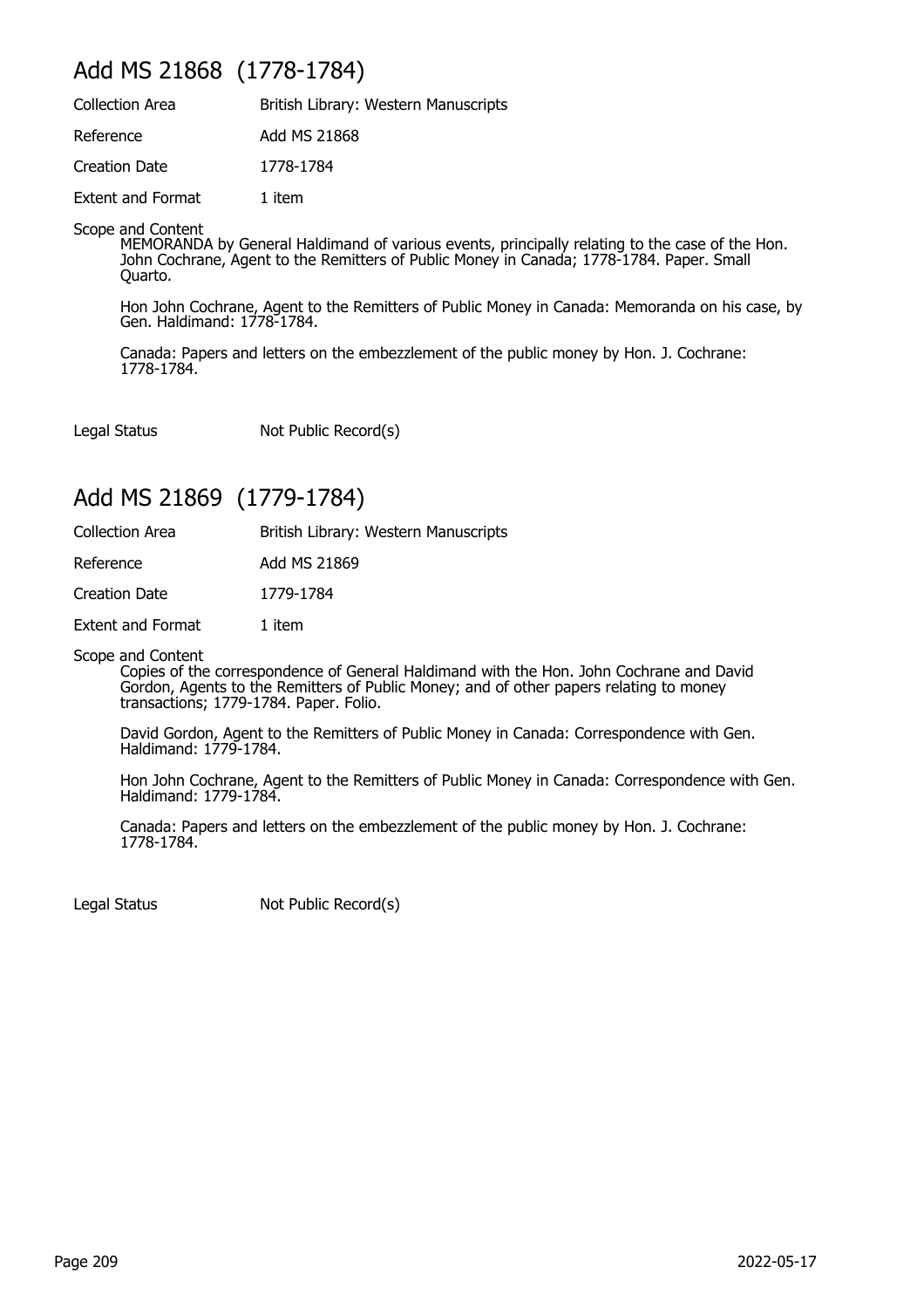### Add MS 21870-21871 CORRESPONDENCE of General Haldimand with the Hon. John Cochrane, agent to Messrs. Harley and Drummond,

| <b>Collection Area</b>                     | British Library: Western Manuscripts                                                                                                                                                                                                                                                                                                                                                                                                                                                                           |
|--------------------------------------------|----------------------------------------------------------------------------------------------------------------------------------------------------------------------------------------------------------------------------------------------------------------------------------------------------------------------------------------------------------------------------------------------------------------------------------------------------------------------------------------------------------------|
| Reference                                  | Add MS 21870-21871                                                                                                                                                                                                                                                                                                                                                                                                                                                                                             |
| Creation Date                              | 1779-1784                                                                                                                                                                                                                                                                                                                                                                                                                                                                                                      |
| Extent and Format                          | 2 items                                                                                                                                                                                                                                                                                                                                                                                                                                                                                                        |
| Title                                      | CORRESPONDENCE of General Haldimand with the Hon. John Cochrane, agent to<br>Messrs. Harley and Drummond, Remitters of Public Money; with other papers<br>relative to the prosecution of the same agent, on account of his<br>speculations with the public money; 1779-1784. Interspersed are letters from<br>Messrs. Drummond and Jordan, agents, Vol. I., f. 1; Messrs. Harley and<br>Drummond; David Gordon, agent; and J[ames] Monk, Attorney-General of Quebec.<br>Two volumes. Paper. Folio. (1779-1784) |
| Scope and Content<br>Haldimand: 1779-1784. | Hon John Cochrane, Agent to the Remitters of Public Money in Canada: Correspondence with Gen.                                                                                                                                                                                                                                                                                                                                                                                                                  |

Canada: Papers and letters on the embezzlement of the public money by Hon. J. Cochrane: 1778-1784.

Legal Status Not Public Record(s)

## Add MS 21870 (1779-1784)

| <b>Collection Area</b>   | British Library: Western Manuscripts |
|--------------------------|--------------------------------------|
| Reference                | Add MS 21870                         |
| Creation Date            | 1779-1784                            |
| <b>Extent and Format</b> | 1 item                               |

Scope and Content Vol. I.

> David Gordon, Agent to the Remitters of Public Money in Canada: Correspondence with Gen. Haldimand: 1779-1784.

includes:

 • f. 200 James Monk, Attorney-General of Quebec: Opinions: 1778-1783. • ff. 210, 216, 218 James Monk, Attorney-General of Quebec: Correspondence with Gen. Haldimand: 1778-1784.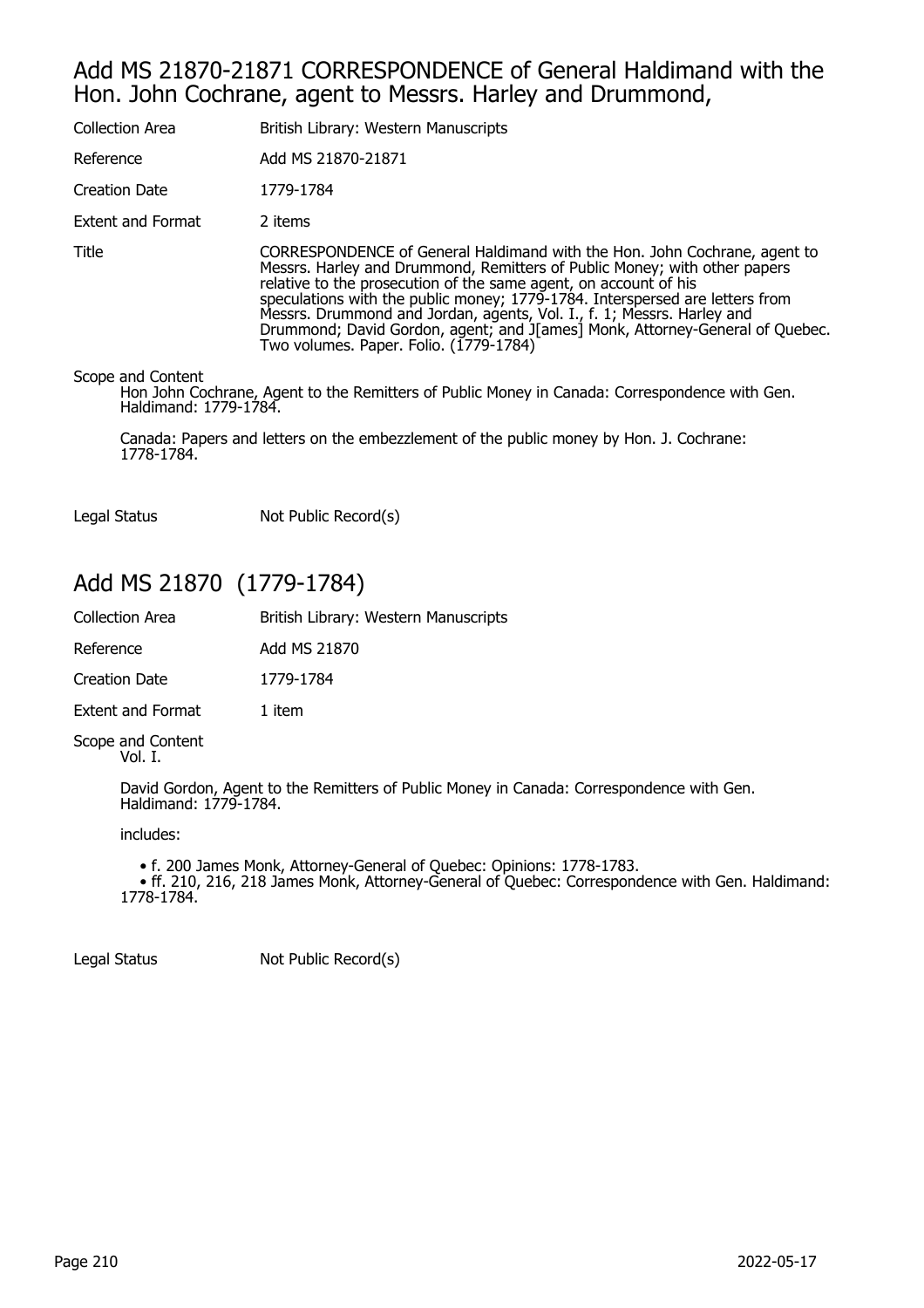## Add MS 21871 (1779-1784)

| <b>Collection Area</b>        | British Library: Western Manuscripts |
|-------------------------------|--------------------------------------|
| Reference                     | Add MS 21871                         |
| <b>Creation Date</b>          | 1779-1784                            |
| <b>Extent and Format</b>      | 1 item                               |
| Scope and Content<br>Vol. II. |                                      |
| includes:                     |                                      |

 • f. 44 James Monk, Attorney-General of Quebec: Opinions: 1778-1783. • ff. 94, 96, 98 James Monk, Attorney-General of Quebec: Correspondence with Gen. Haldimand: 1778-1784.

Legal Status Not Public Record(s)

## Add MS 21872 (1779-1784)

Collection Area British Library: Western Manuscripts

Reference Add MS 21872

Creation Date 1779-1784

Extent and Format 1 item

Scope and Content

COPIES of the proceedings in the suit of General Haldimand against the Hon. John Cochrane; 1779-1784. Paper. Folio.

Hon John Cochrane, Agent to the Remitters of Public Money in Canada: Suit v. Gen. Haldimand,: 1779-1784.

Canada: Papers and letters on the embezzlement of the public money by Hon. J. Cochrane: 1778-1784.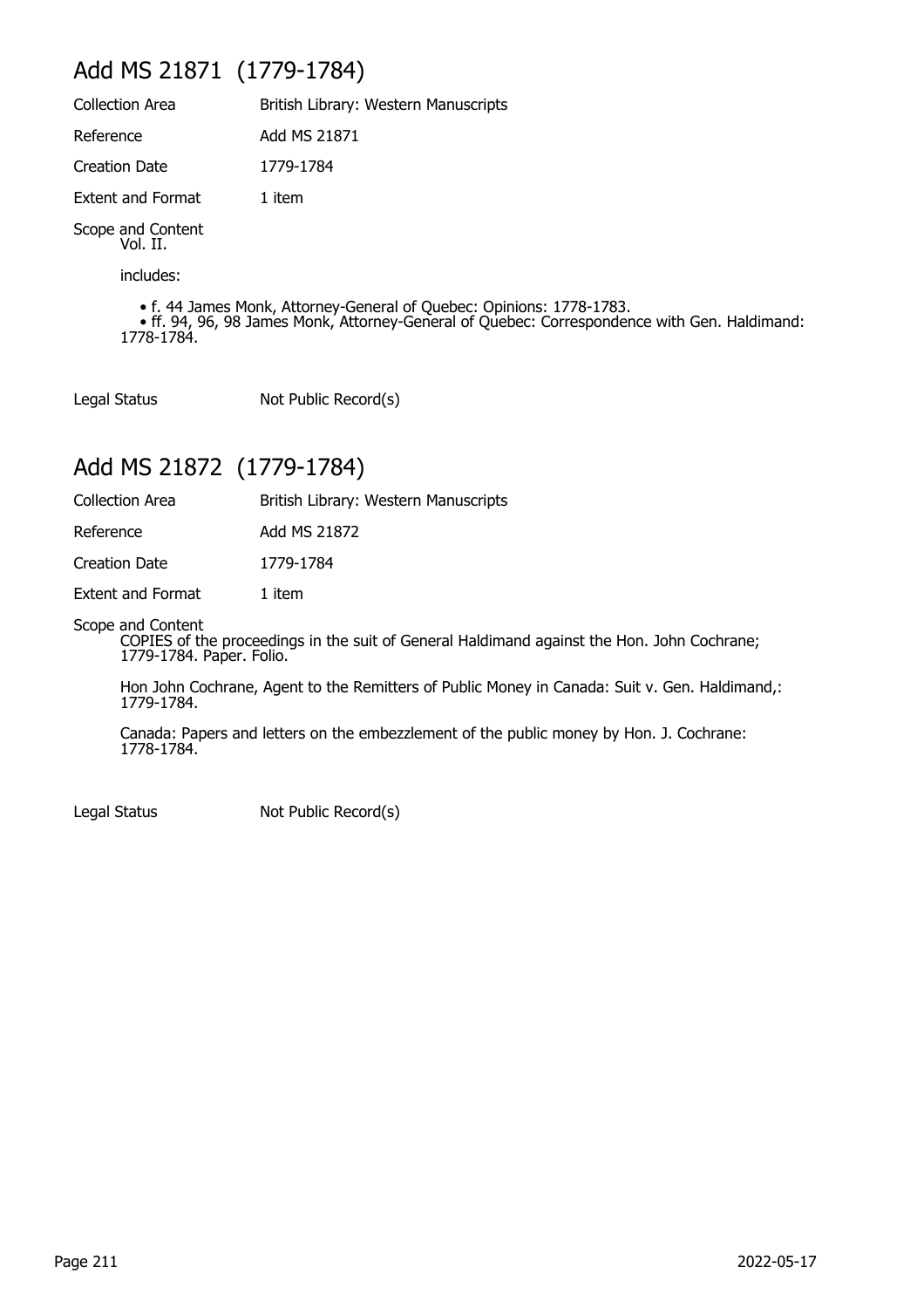## Add MS 21873 (1778-1784)

| Collection Area                    | British Library: Western Manuscripts                                                      |
|------------------------------------|-------------------------------------------------------------------------------------------|
| Reference                          | Add MS 21873                                                                              |
| Creation Date                      | 1778-1784                                                                                 |
| <b>Extent and Format</b>           | 1 item                                                                                    |
| Scope and Content<br>Paper. Folio. | MEMORIALS addressed to General Haldimand by officers and soldiers of the army; 1778-1784. |

Canada: Memorials to Gen. Haldimand from all classes in: 1777-1785.

Legal Status Not Public Record(s)

#### Add MS 21874-21875 SIMILAR MEMORIALS from the Provincial Corps and Loyalists of Canada; 1777-1785. Two volumes. Paper. Folio.

| Collection Area          | British Library: Western Manuscripts                                                                                      |
|--------------------------|---------------------------------------------------------------------------------------------------------------------------|
| Reference                | Add MS 21874-21875                                                                                                        |
| Creation Date            | 1777-1785                                                                                                                 |
| <b>Extent and Format</b> | 2 items                                                                                                                   |
| Title                    | SIMILAR MEMORIALS from the Provincial Corps and Loyalists of Canada;<br>1777-1785. Two volumes. Paper. Folio. (1777-1785) |
| Scope and Content        |                                                                                                                           |

Canada: Memorials to Gen. Haldimand from all classes in: 1777-1785.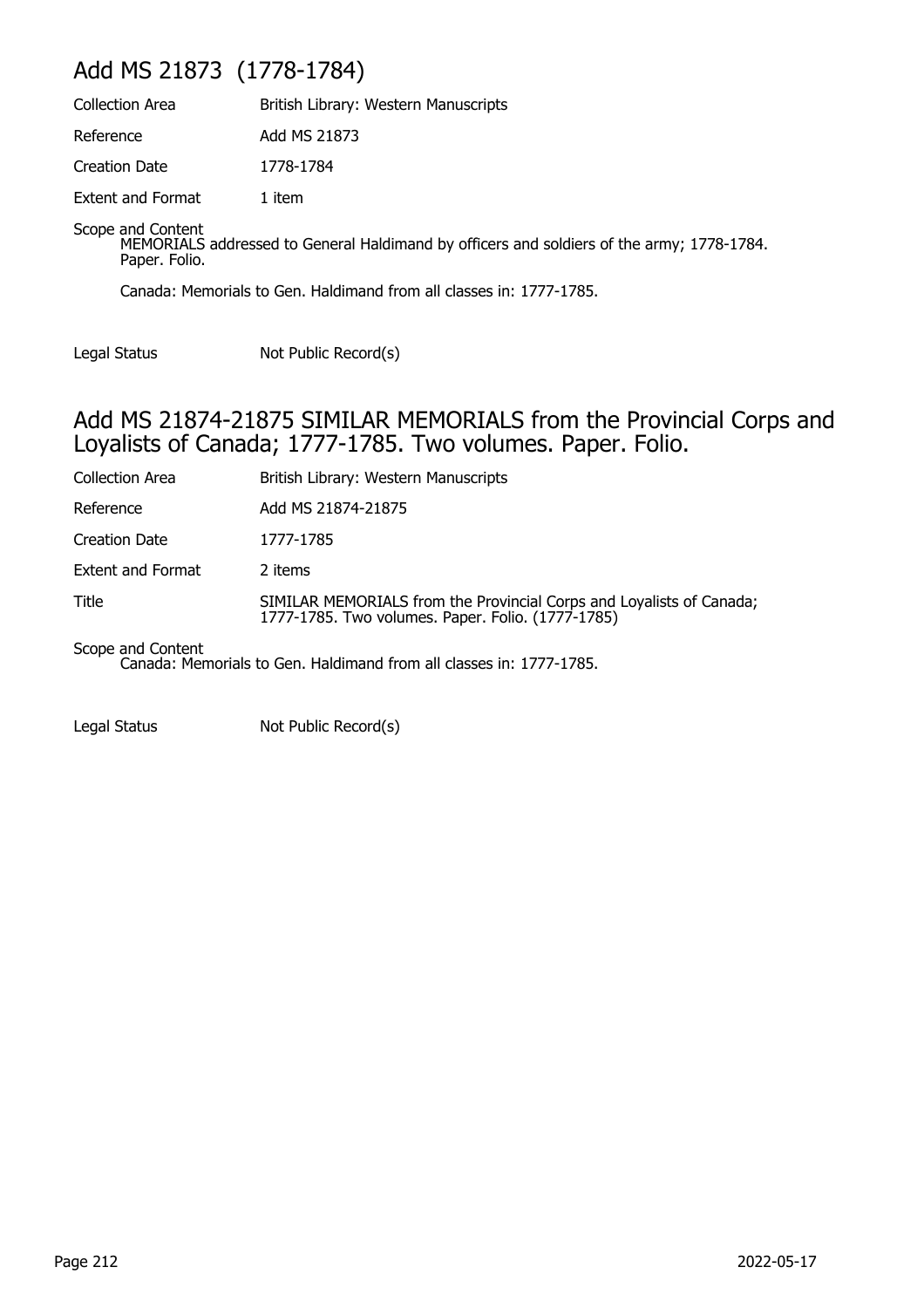## Add MS 21874 (1777-1785)

| <b>Collection Area</b>       | British Library: Western Manuscripts |
|------------------------------|--------------------------------------|
| Reference                    | Add MS 21874                         |
| <b>Creation Date</b>         | 1777-1785                            |
| <b>Extent and Format</b>     | 1 item                               |
| Scope and Content<br>Vol. I. |                                      |

Legal Status Not Public Record(s)

## Add MS 21875 (1777-1785)

| Collection Area               | British Library: Western Manuscripts |
|-------------------------------|--------------------------------------|
| Reference                     | Add MS 21875                         |
| <b>Creation Date</b>          | 1777-1785                            |
| <b>Extent and Format</b>      | 1 item                               |
| Scope and Content<br>Vol. II. |                                      |

Legal Status Not Public Record(s)

## Add MS 21876 (1776-1784)

| <b>Collection Area</b> | British Library: Western Manuscripts |
|------------------------|--------------------------------------|
| Reference              | Add MS 21876                         |
| <b>Creation Date</b>   | 1776-1784                            |
| Extent and Format      | 1 item                               |

Scope and Content SIMILAR MEMORIALS from the Indian and Naval Departments of Canada; 1776-1784. Paper. Folio. Canada: Memorials to Gen. Haldimand from all classes in: 1777-1785.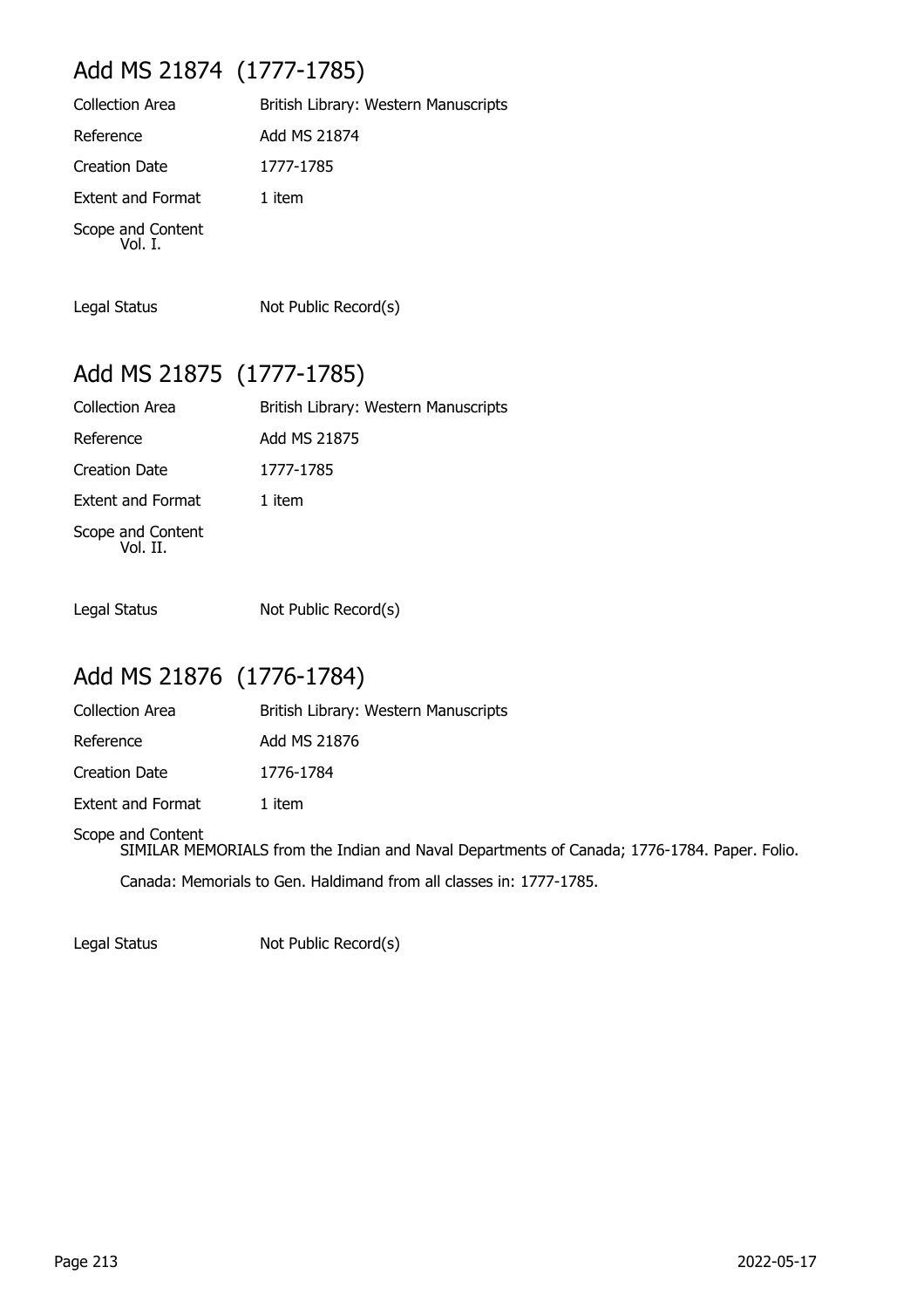## Add MS 21877 (1777-1785)

| <b>Collection Area</b>                                                                    | British Library: Western Manuscripts |
|-------------------------------------------------------------------------------------------|--------------------------------------|
| Reference                                                                                 | Add MS 21877                         |
| <b>Creation Date</b>                                                                      | 1777-1785                            |
| <b>Extent and Format</b>                                                                  | 1 item                               |
| Scope and Content<br>SIMILAR MEMORIALS from civilians in Canada; 1777-1785. Paper. Folio. |                                      |

Canada: Memorials to Gen. Haldimand from all classes in: 1777-1785.

Legal Status Not Public Record(s)

### Add MS 21878-21879 SIMILAR MEMORIALS from French inhabitants of Canada; 1778-1784. Two volumes. Paper. Folio. (1778-1784)

| <b>Collection Area</b>   | British Library: Western Manuscripts                                                                      |
|--------------------------|-----------------------------------------------------------------------------------------------------------|
| Reference                | Add MS 21878-21879                                                                                        |
| <b>Creation Date</b>     | 1778-1784                                                                                                 |
| <b>Extent and Format</b> | 2 items                                                                                                   |
| Title                    | SIMILAR MEMORIALS from French inhabitants of Canada; 1778-1784. Two volumes.<br>Paper. Folio. (1778-1784) |
| Scope and Content        | .                                                                                                         |

Canada: Memorials to Gen. Haldimand from all classes in: 1777-1785.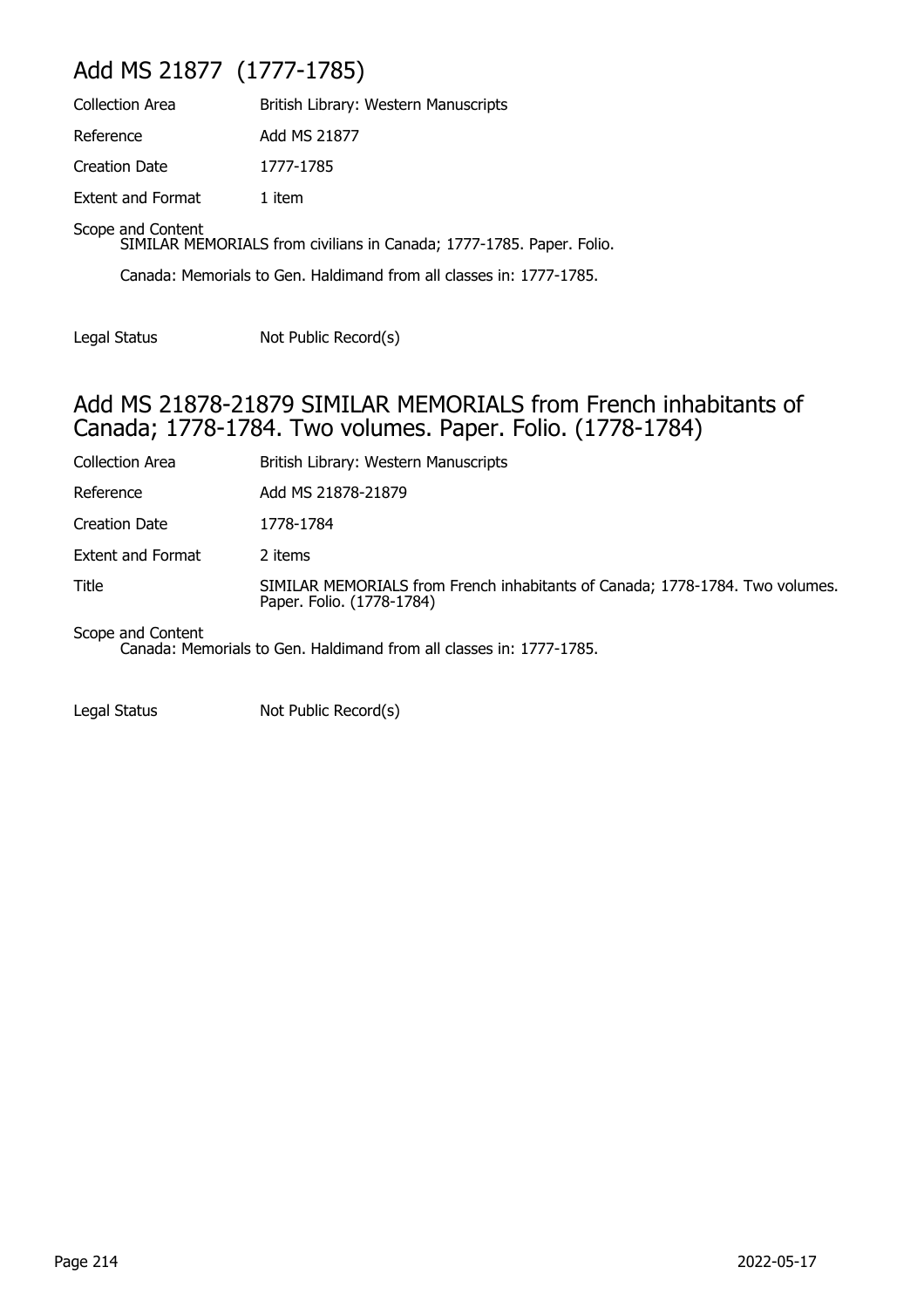# Add MS 21878 (1778-1784)

| <b>Collection Area</b>       | British Library: Western Manuscripts |
|------------------------------|--------------------------------------|
| Reference                    | Add MS 21878                         |
| Creation Date                | 1778-1784                            |
| <b>Extent and Format</b>     | 1 item                               |
| Scope and Content<br>Vol. I. |                                      |

Legal Status Not Public Record(s)

#### Add MS 21879 (1778-1784)

| Collection Area               | British Library: Western Manuscripts |
|-------------------------------|--------------------------------------|
| Reference                     | Add MS 21879                         |
| Creation Date                 | 1778-1784                            |
| <b>Extent and Format</b>      | 1 item                               |
| Scope and Content<br>Vol. II. |                                      |

Legal Status Not Public Record(s)

#### Add MS 21880 (1778-1784)

| Collection Area | British Library: Western Manuscripts |
|-----------------|--------------------------------------|
| Reference       | Add MS 21880                         |
| Creation Date   | 1778-1784                            |

Extent and Format 1 item

Scope and Content

1. SPEECHES of General Haldimand to the Legislative Council of Quebec, with the addresses of that body to the Govemor; 1779- 1784, f. 1.

2. Addresses of the inhabitants of various towns of Canada to General Haldimand, with answers; 1778-1784, f. 92.

3. Forms of commissions, advertisements, etc., printed for the public service of Canada; 1778-1784, f. 174. Paper, Folio.

Canada: Speeches of Gen. Haldimand to the Legislative Council, and addresses to: 1778-1784.

includes:

• f. 174 Canada: Papers relating to the Public Service in: 1777-1785.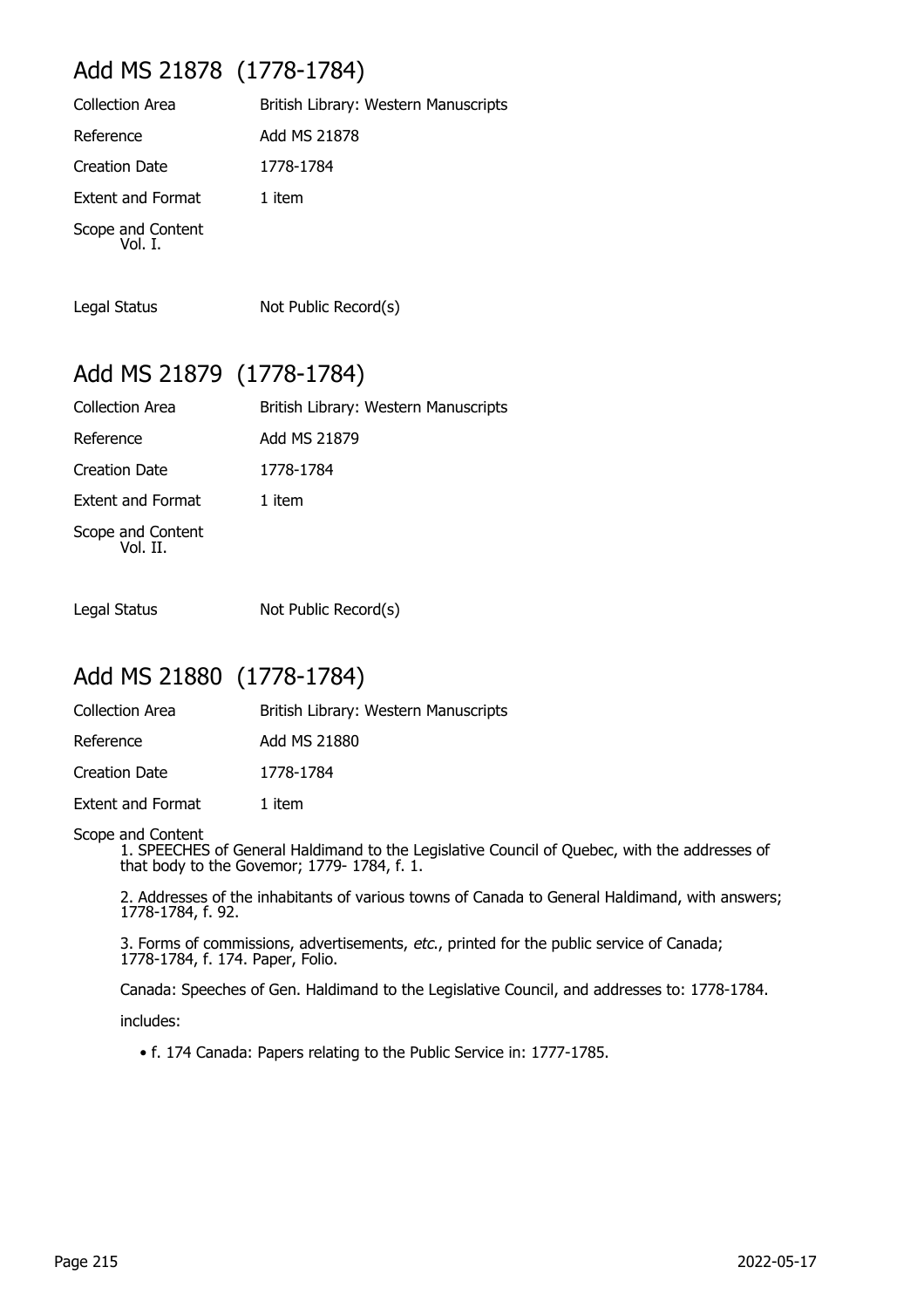## Add MS 21881 (16 Nov 1784)

| <b>Collection Area</b>   | British Library: Western Manuscripts |
|--------------------------|--------------------------------------|
| Reference                | Add MS 21881                         |
| Creation Date            | 16 Nov 1784                          |
| <b>Extent and Format</b> | 1 item                               |

Scope and Content

COPIES of letters of instruction left by General Haldimand to Brigadier-General St. Leger, on giving up the command of the forces in the province of Quebec; 16 Nov. 1784. Paper. Quarto.

Barry St. Leger, Lieutenant -Colonel, afterwards Brig.-General: Instructions to, from Gen. Haldimand: 1784.

Legal Status Not Public Record(s)

## Add MS 21882 (1777-1785)

| <b>Collection Area</b> | British Library: Western Manuscripts |
|------------------------|--------------------------------------|
| Reference              | Add MS 21882                         |
| <b>Creation Date</b>   | 1777-1785                            |
| Extent and Format      | 1 item                               |

Scope and Content

1. FORMS of warrants, commissions, passes, etc., used in Canada; 1777-1785, f. 4.

2. Lists of officers employed in various departments in Canada; 1783, 1784, f. 50. Paper. Folio.

includes:

• f. 4 Canada: Papers relating to the Public Service in: 1777-1785.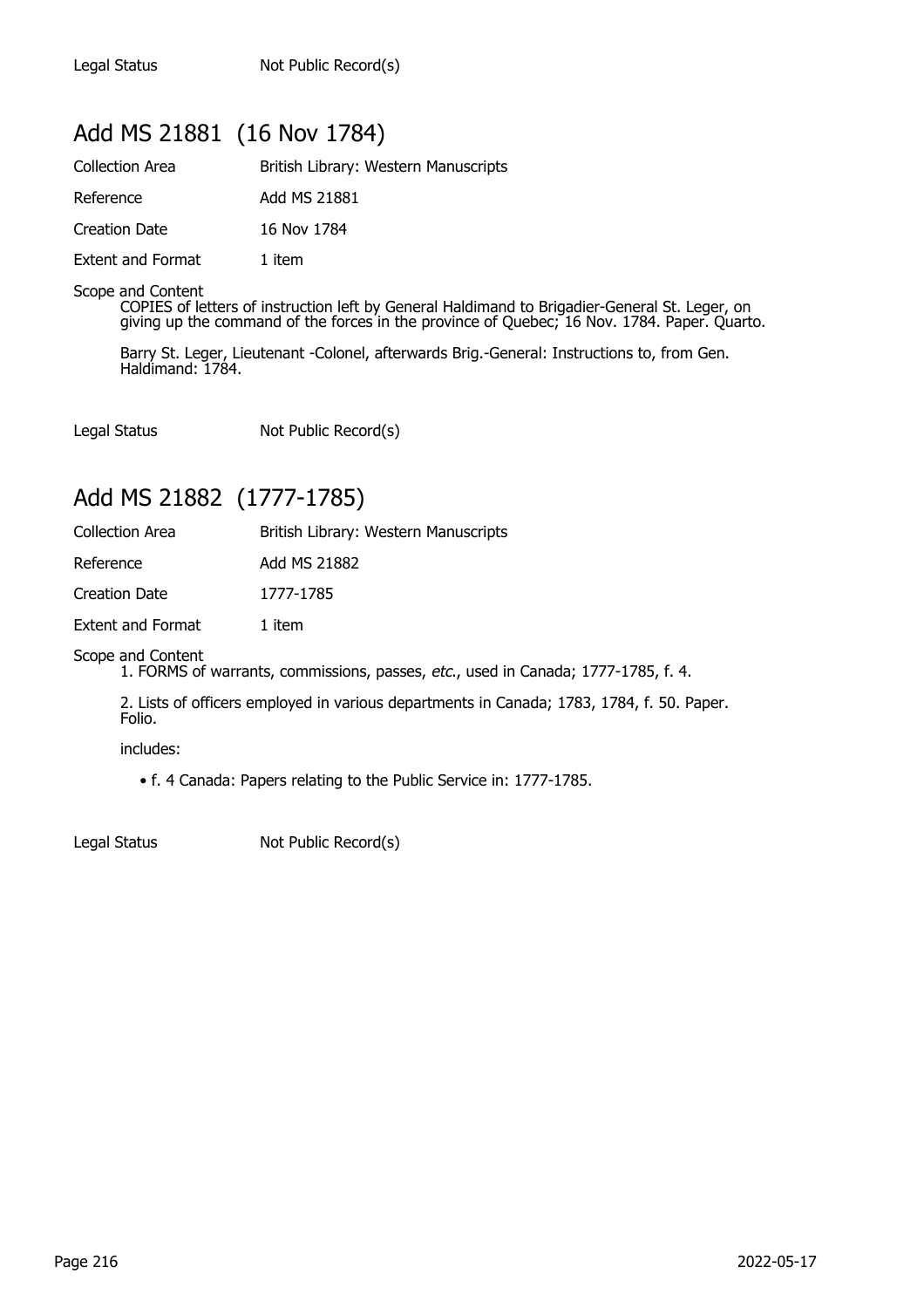#### Add MS 21883 (1771-1784)

| <b>Collection Area</b>   | British Library: Western Manuscripts |
|--------------------------|--------------------------------------|
| Reference                | Add MS 21883                         |
| <b>Creation Date</b>     | 1771-1784                            |
| <b>Extent and Format</b> | 1 item                               |
| Languages of Material    | English; French                      |

Scope and Content

1. PAPERS concerning the tenures of "Foy et Homage" in Canada; 1771-1784. Fr. f. 1.

2. Papers relative to the barony of Longueil and other seigneuries in Canada, with legal opinions of James Monk, Attorney-General of Quebec, Judge P. Panet, and Mr. Cugnet, barrister; 1778-1782. Fr. and Eng. f. 40.

3. Memorials from the convents of nuns at Montreal and Quebec, etc., concerning the "Foy et Homage" and the "Quint;" 1781. Fr. f. 94. Paper. Folio.

includes:

- ff. 1-39 Canada: Papers comcerning the tenures of Foy et Homage in: 1771-1784.: Fr.
- f. 40 James Monk, Attorney-General of Quebec: Opinions: 1778-1783.
- ff. 40-93 Longueil; Barony, Canada: Papers relating to: 1778-1782.: Fr. and Engl.
- ff. 40-93 Peter Panct, Judge at Quebec: Legal opinions: 1778-1782.: Fr. and Engl.
- ff. 40-93 Cugnet, Barrister, of Canada: Legal opinions: 1778-1782.
- ff. 40-93 Canada: Papers relating to seigneuries in: 1778-1782.: Fr. aud Eng.
- f. 94 City of Quebec: Memorial from the Nunnery at: 1781.: Fr.
- f. 94 Montreal: Memorial from the convent of nuns at: 1781.: Fr.

Legal Status Not Public Record(s)

### Add MS 21884 (1781-1782)

| <b>Collection Area</b> | British Library: Western Manuscripts |
|------------------------|--------------------------------------|
|------------------------|--------------------------------------|

Reference Add MS 21884

Creation Date 1781-1782

Extent and Format 1 item

Scope and Content

VALUATION of fiefs and seigneuries in the districts of Montreal and Quebec; 1781, 1782. Paper. Large Folio.

Province of Quebec: Valuation of fiefs and signeuries in: 1781-1782.

includes:

• f. 1 Montreal District, Canada: Valuation of fiefs and seigneuries in: 1781-1782.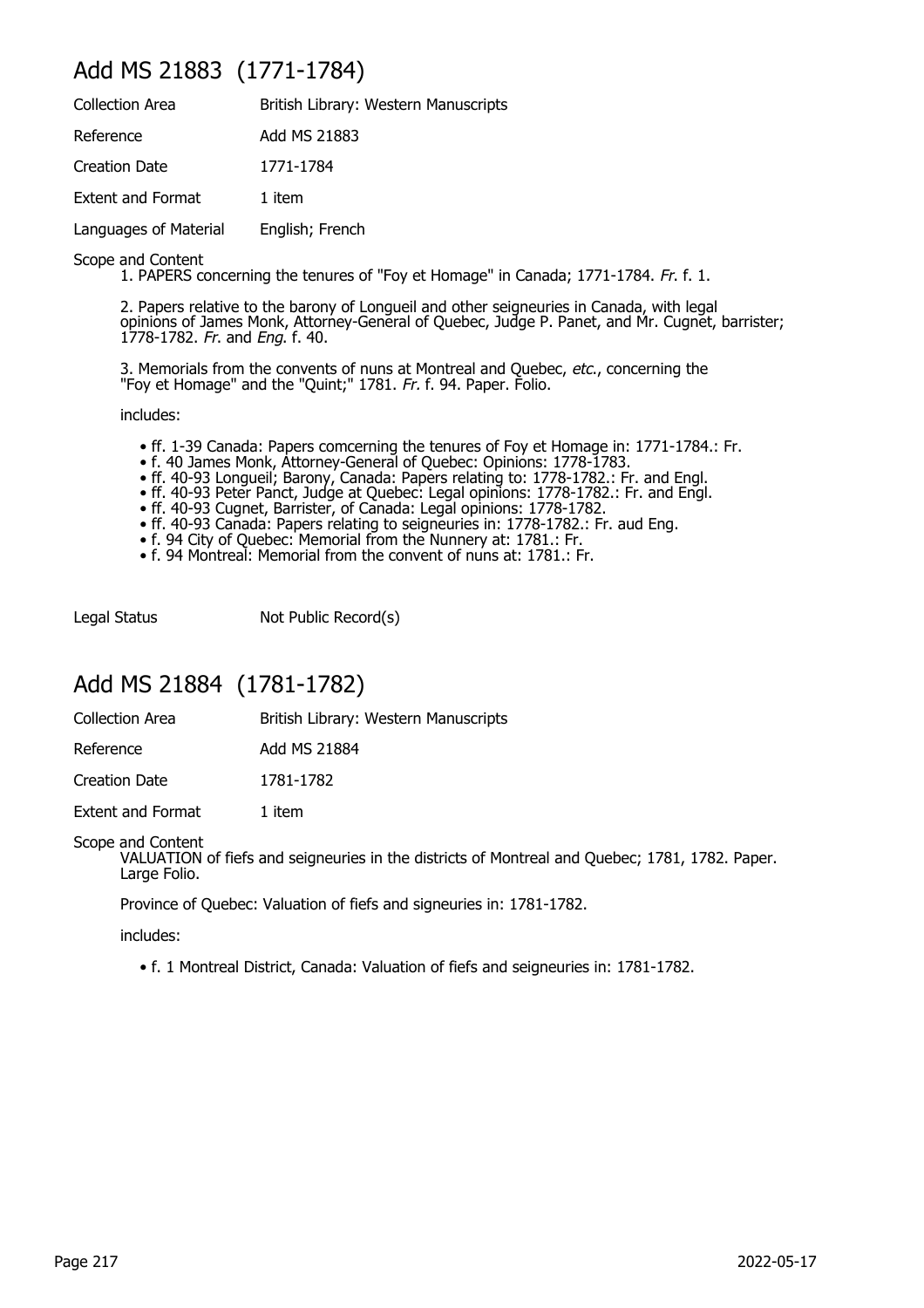## Add MS 21885 (1777-1787)

| <b>Collection Area</b>   | British Library: Western Manuscripts |
|--------------------------|--------------------------------------|
| Reference                | Add MS 21885                         |
| Creation Date            | 1777-1787                            |
| <b>Extent and Format</b> | 1 item                               |

#### Scope and Content

MISCELLANEOUS papers, chiefly relating to Canada; 1777-1787. Among the signatures that occur are those of P[atrick] Henry, Governor of Virginia, f. 11; General George Clinton, Governor of New York, f. 33; and Thomas Jefferson, Governor of Virginia [afterwards President of the United States], f. 75. Paper. Folio.

Canada: Miscellaneous Papers relatiug to: 1777-1787.

Canada: Papers relating to the Public Service in: 1777-1785.

includes:

 • f. 11 Patrick Henry, Governor of Virginia: Appointment of J. Wright as sheriff of Yohogania: 1777.

 • f. 33 Hon George Clinton, Captain, afterwards Admiral; Governor of New York: Commission to J. Keyser as Captain: 1778.

• f. 75 Thomas Jefferson, US President: Grant of parole: 1779.

Legal Status Not Public Record(s)

#### Add MS 21886 (18th century)

Collection Area **British Library: Western Manuscripts** 

Reference Add MS 21886

Creation Date 18th century

Extent and Format 1 item

Scope and Content

LIST of plans, chiefly of places in America. Paper; XVIIIth cent. Quarto.

Maps and Plans: Places in N. America: 18th cent.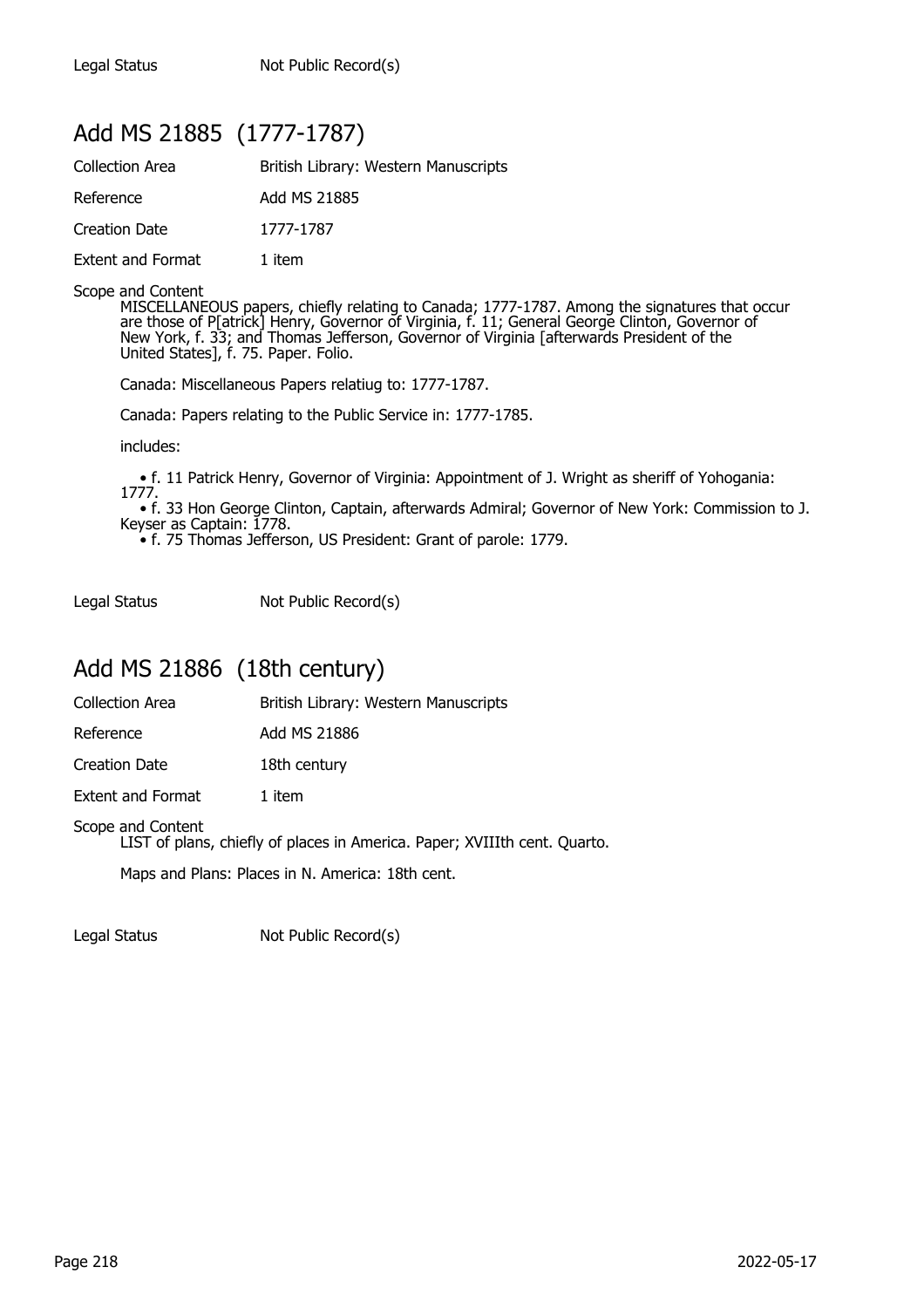# Add MS 21887 (1778-1784)

| <b>Collection Area</b>   | British Library: Western Manuscripts |
|--------------------------|--------------------------------------|
| Reference                | Add MS 21887                         |
| Creation Date            | 1778-1784                            |
| <b>Extent and Format</b> | 1 item                               |

Scope and Content

GENERAL inventory of General Haldimand's papers relating to Canada; 1778-1784. Paper. Octavo. Canada: Inventories and indexes of Gen. Haldimand's papers relating to: 1778-1784.

Legal Status Not Public Record(s)

# Add MS 21888 (1778-1784)

| <b>Collection Area</b> | British Library: Western Manuscripts |  |
|------------------------|--------------------------------------|--|
|                        |                                      |  |

Reference Add MS 21888

Creation Date 1778-1784

Extent and Format 1 item

#### Scope and Content

INVENTORIES and indexes of General Haldimand's papers relating to Canada; 1778-1784. Paper. Folio.

Canada: Inventories and indexes of Gen. Haldimand's papers relating to: 1778-1784.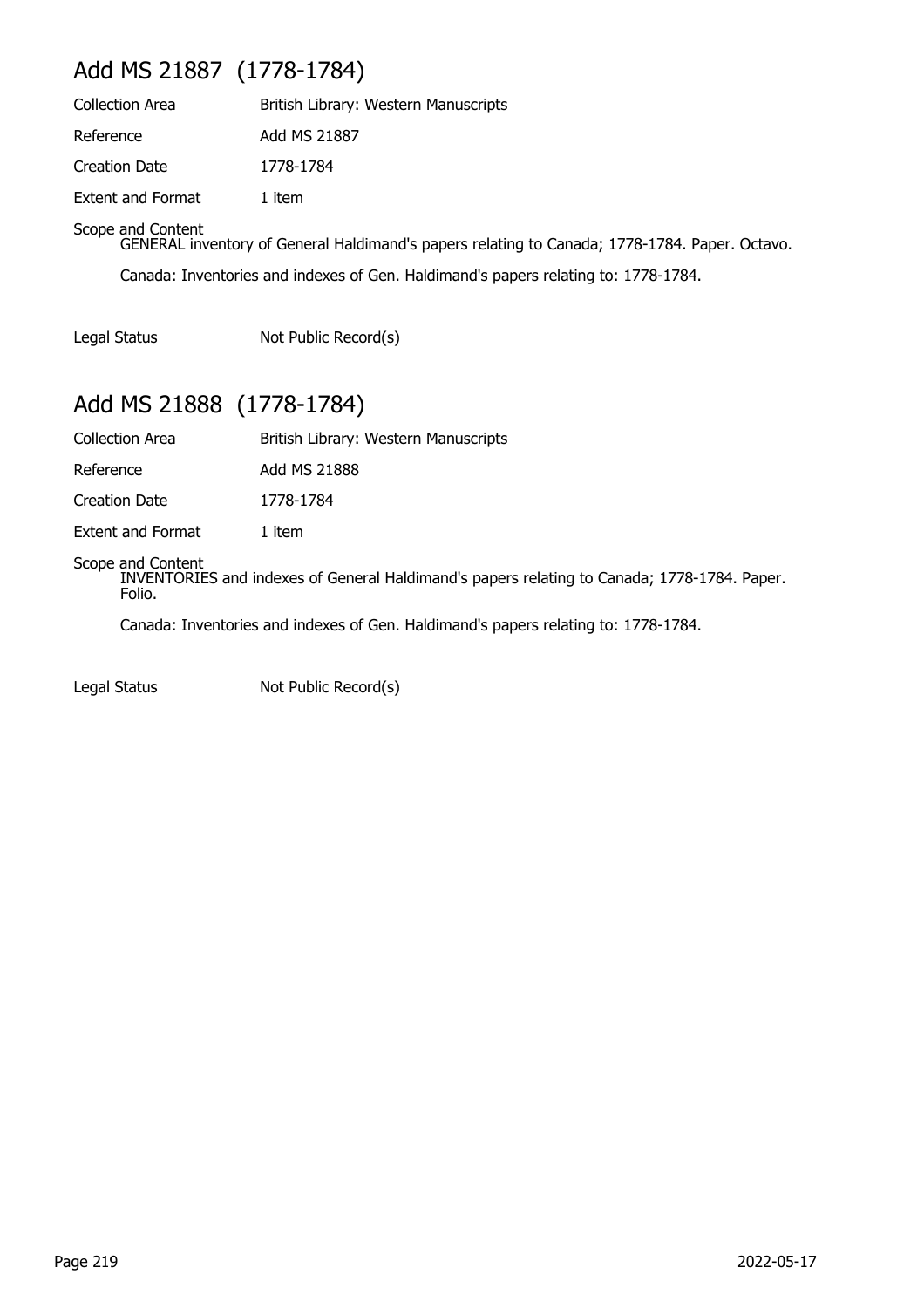# Add MS 21889 (1756-1778)

| <b>Collection Area</b>   | British Library: Western Manuscripts                                        |
|--------------------------|-----------------------------------------------------------------------------|
| Reference                | Add MS 21889                                                                |
| <b>Creation Date</b>     | 1756-1778                                                                   |
| <b>Extent and Format</b> | 1 item                                                                      |
| Scope and Content        | PRIVATE memorandum-books of General Haldimand; 1756-1778. Paper. Duodecimo. |

Legal Status Not Public Record(s)

## Add MS 21890 (Jan 1786-Aug 1790)

| <b>Collection Area</b>   | British Library: Western Manuscripts                                                  |
|--------------------------|---------------------------------------------------------------------------------------|
| Reference                | Add MS 21890                                                                          |
| Creation Date            | Jan 1786-Aug 1790                                                                     |
| <b>Extent and Format</b> | 1 item                                                                                |
| Scope and Content        | PRIVATE diary of the same for Jan.-Feb. 1786, and Apr.- Aug. 1790. Fr. Paper. Octavo. |

Legal Status Not Public Record(s)

# Add MS 21891 (Feb 1786-Jun 1787)

| <b>Collection Area</b>   | British Library: Western Manuscripts |
|--------------------------|--------------------------------------|
| Reference                | Add MS 21891                         |
| Creation Date            | Feb 1786-Jun 1787                    |
| <b>Extent and Format</b> | 1 item                               |
| Scope and Content        |                                      |

PRIVATE diary of the same for Feb.-May, 1786, and Jan.- June, 1787. Fr. Paper. Quarto.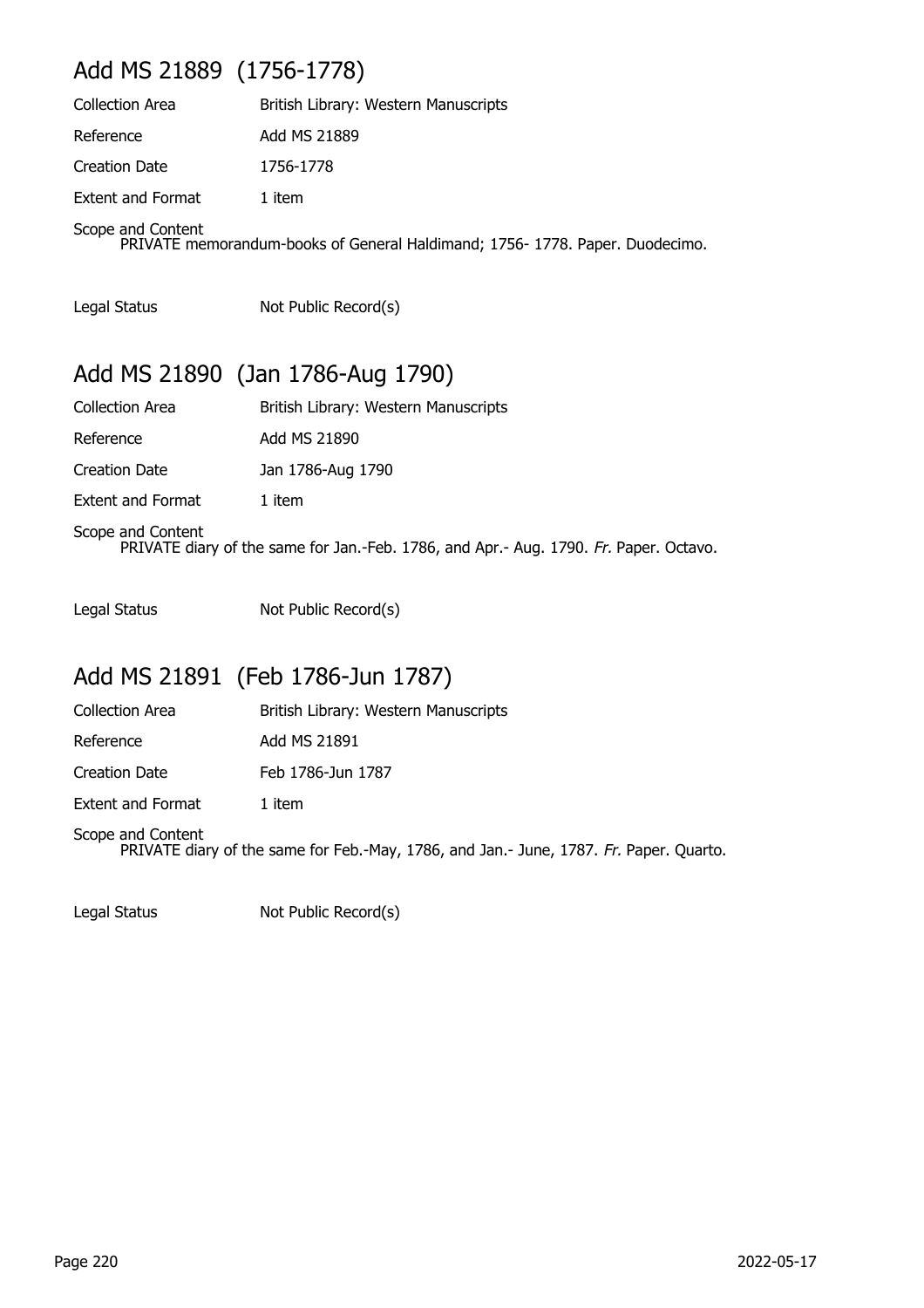# Add MS 21892 (May 1789-Mar 1790)

| <b>Collection Area</b>                                                                                       | British Library: Western Manuscripts |  |
|--------------------------------------------------------------------------------------------------------------|--------------------------------------|--|
| Reference                                                                                                    | Add MS 21892                         |  |
| Creation Date                                                                                                | May 1789-Mar 1790                    |  |
| <b>Extent and Format</b>                                                                                     | 1 item                               |  |
| Scope and Content<br>PRIVATE diary of the same for May-Dec. 1789, and Feb.- Mar. 1790. Fr. Paper. Duodecimo. |                                      |  |

Legal Status Not Public Record(s)

## Add MS 21893 (18th century)

| <b>Collection Area</b>   | British Library: Western Manuscripts |
|--------------------------|--------------------------------------|
| Reference                | Add MS 21893                         |
| Creation Date            | 18th century                         |
| <b>Extent and Format</b> | 1 item                               |

Scope and Content

REASONS and uses of the Georgian Calendar, and of Octave Computation or Natural Arithmetic; by the Rev. Hugh Jones, M. A., Minister of Jamestown, Virginia. Paper; XVIIIth cent. Quarto.

Hugh Jones, Minister of Christ Church parish, county Calvert, Virginia: Reasons and uses of the Georgian Calendar and of Octave Computation: 18th cent.

Arithmetic: Reasons and uses of Octave Computation or Natural Arithmetic, by Rev. H. Jones: 18th cent.

Almanacs: Reasons and uses of the Georgian calendar, by Rev. H. Jones: 18th cent.